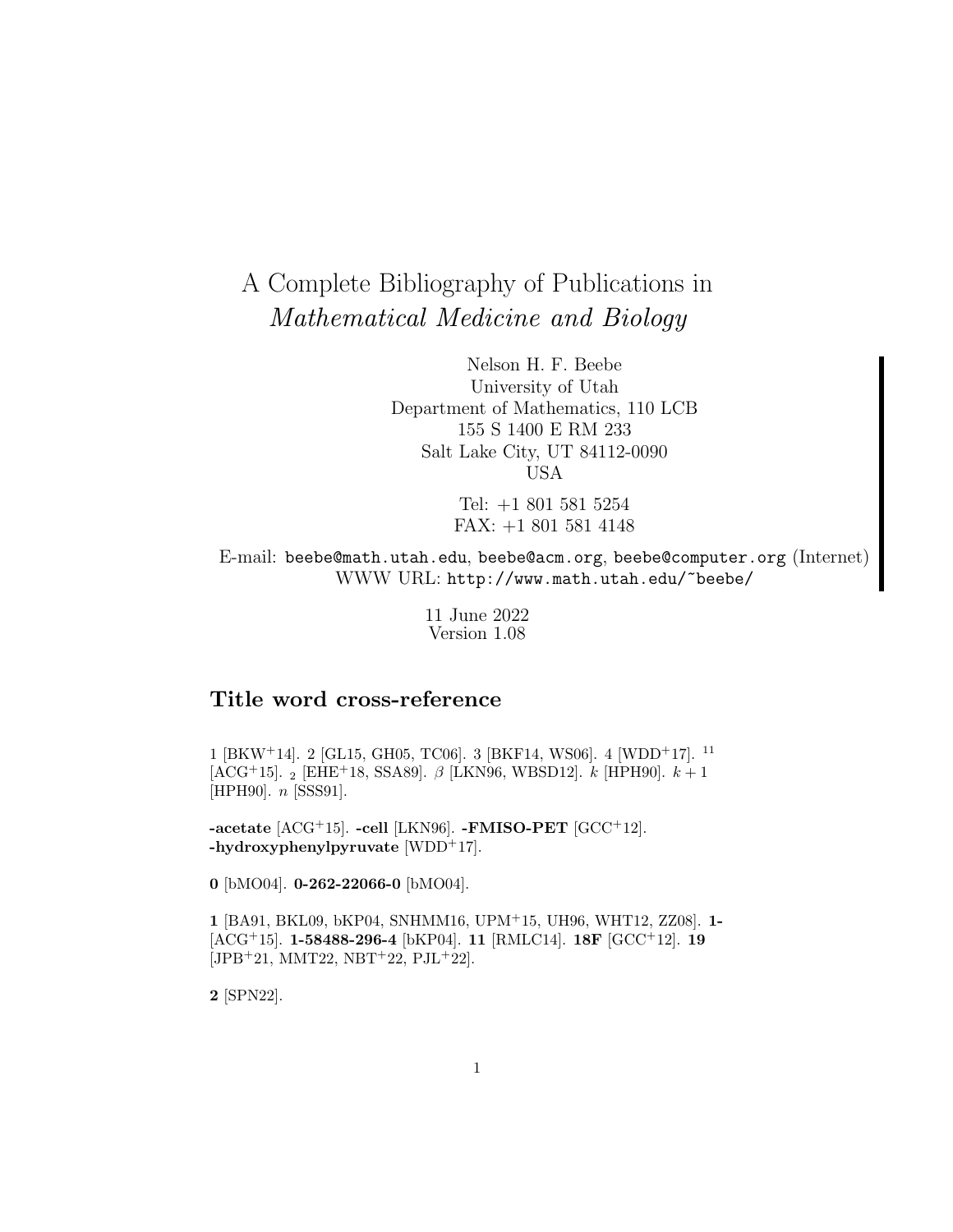**3D** [SZB21]. **3rd** [Seg03].

**4** [bKP04].

**5** [O'N13].

**6** [RMLC14]. **6/11** [RMLC14].

**978** [O'N13]. **978-0-691-15539-5** [O'N13].

**abdominal** [JLPB08]. **ablation** [CMM<sup>+</sup>17, TKBD<sup>+</sup>19]. **Abundance** [CB84]. **Acanthaster** [Sey90]. **acceleration** [PP21]. **according** [BCPS19]. **accounts** [BMB18]. **Accurate** [EBFR21]. **acetaminophen** [RSA14]. **acetate** [ACG<sup>+</sup>15]. **Achieving** [LTW93]. **acid** [CKL<sup>+</sup>05]. **acid-injured** [CKL<sup>+</sup>05]. **Acknowledgements** [Ano84a, Ano85a, Ano86a, Ano96a, Ano97, Ano98a, Ano99a, Ano00a, Ano01a]. **across** [Ric09]. **Action** [MGSS21b, MGSS21a, CS08, Ric09]. **Activator** [Jäg86]. **active** [AS12, Kro10, OKM<sup>+</sup>05, RBGR<sup>+</sup>14]. **Activity** [BA88b, GA94, LKN96, MC01, VL00]. **acute** [BASH20, LJR<sup>+</sup>19, Noo12, TRK19]. **adaptation** [CBR97, SNB<sup>+</sup>11]. **adaptations** [CVEH10, GH05]. **adaptive** [PG10]. **Addendum** [MGSS21b]. **addict** [GL00]. **addict-needle** [GL00]. **addiction** [RTG21]. **adding** [BMHK16]. **adhesion** [And05, Byr97, FFK17]. **adjoint** [Cox06]. **adjustment** [BRM93]. **administration** [GLDP17, LMMS10, Noo12, YB18]. **adoptive** [NO94]. **adrenal** [BCC08, KN18, LP05, MCMˇ <sup>+</sup>16]. **adrenocorticotropic** [BCC08]. **adult** [SMML92]. **aerobic** [SGBCC18]. **aeruginosa** [MBC<sup>+</sup>14]. **affinity** [VM13]. **affinity-based** [VM13]. **Africa** [BA91, Mwa02, NBT<sup>+</sup>22]. **after** [BF03, MEB10]. **against** [MMA<sup>+</sup>21, PGC<sup>+</sup>00, WCM98]. **Age** [BCC91, Gre87, Gre88, Sch84, vdBD86, DH04, ED00, GA94, HA12, JPB<sup>+</sup>21, LRW94, MMA<sup>+</sup>21]. **age-dependent** [ED00]. **Age-Structured** [BCC91, Gre87, Gre88, Sch84, DH04, LRW94]. **ageing** [HvBB10, PP21, Thi16]. **Agent** [AMMJ86, CLD<sup>+</sup>18, WBSD12]. **agent-based** [CLD<sup>+</sup>18, WBSD12]. **aggregates** [GP12]. **Aggregation** [BTCE18, ILA89, VW16, DF18, EHSALR12, FMHF10, GWO<sup>+</sup>18, SAEHLR98]. **Aging** [WDS12]. **AIDS** [AMMJ86, BCC91, GH97, GL00, GDL01, GEW00, Hsi96a, Hsi96b, HC00, Kak99, Kak98, LdA99, MGSS89, YBG96]. **airway** [BJ14, ZHF<sup>+</sup>13]. **algal** [CSeA02]. **algebra** [AA00]. **Algebraic** [CH87]. **Algebras** [HPH90, Rln85]. **Algorithm** [AC89, WL89, BCS97, ÇÇ17, Har95, RZBR07]. alignment [DSMF00]. Allee [BWSCC11, dSCdA16]. **allele** [She92, SA02]. **allocation** [CKS20, GBSRS18, ZB02]. **Allostery** [Smi20]. **along** [GSW87, KK15]. **alopecia** [CBPD21, DPC18]. **alterations** [CVEH10]. **Alternative** [HT94, Phe91a]. **altitude** [FK02]. **Altruistic** [Kim84]. **Alzheimer** [BFM<sup>+</sup>17]. **among** [GY93, She92]. **amongst** [GH97]. **Amplitude** [AFK87].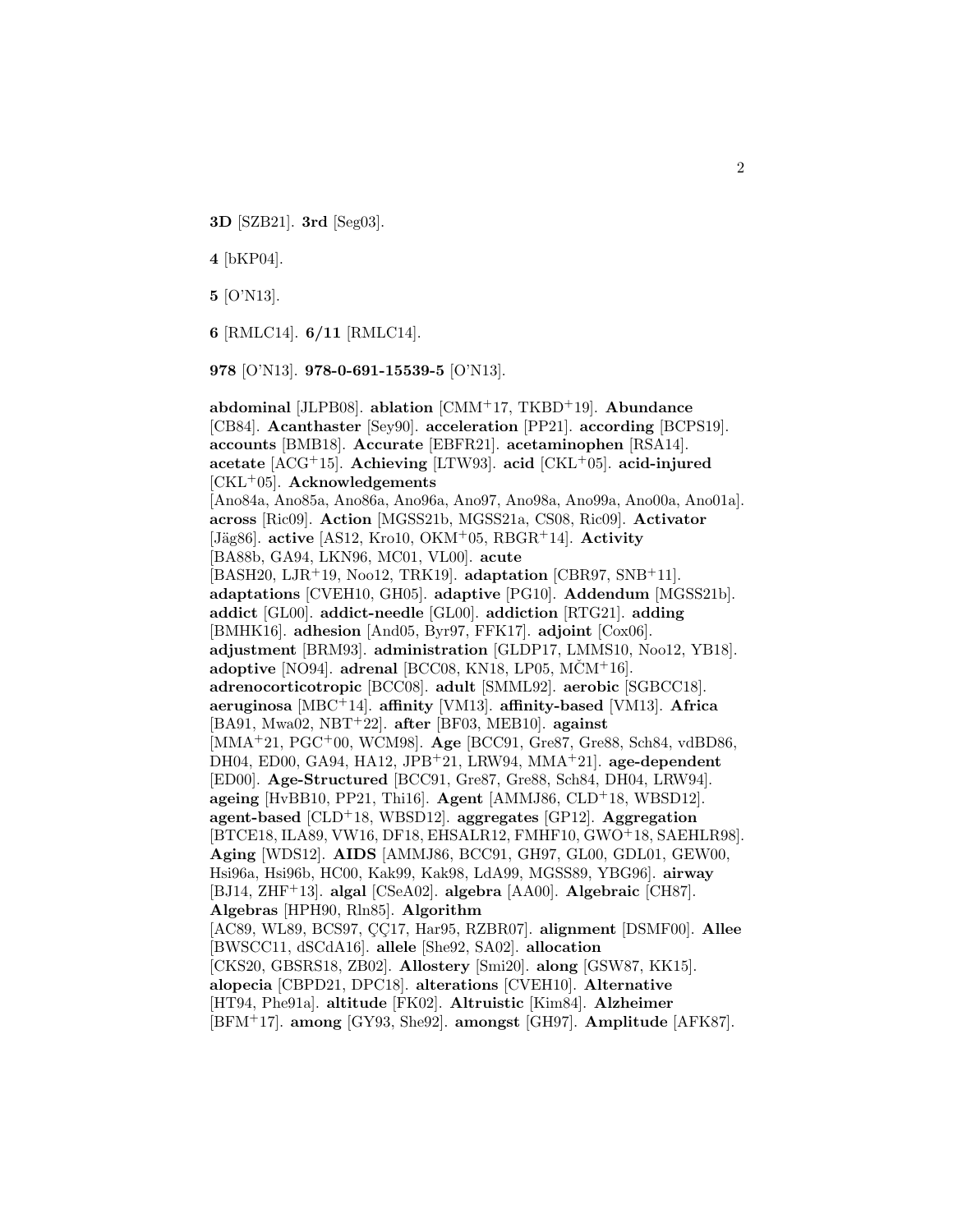**anaerobic** [SGBCC18]. **Analogue** [Hop84]. **Analysing** [DPC18, Pan89, JvdBMH98]. **Analysis** [BW01, Bro89, CC08, CD86, DH87, Eva00, GS84a, GS84b, KKO<sup>+</sup>11, Koh13, LMM87, MM87, Poz90, RG95, SSSK91, Swa87, Tho86a, Tho86b, Tho84, Tho87b, WL89, Wei85, Alr19, Ban11, BFK17, ED00, EHE<sup>+</sup>18, FKK93, HM07, HWK97, HKV07, Kak99, Kak98, KN18, LBPF15, DP08, LOT00, LRW93, MSBM04, MHMI06, MC98, MC01, NPO14, ONE<sup>+</sup>15, PK21, SW98, TKBD<sup>+</sup>19, TTBL21, Tho94, VW16]. **Analytic** [BHB19, BHB20, GEW00, WS09, PMMA<sup>+</sup>21]. **Analytical** [Gre87, KE95, RMJLSG10, SSS88, TRMB09, MMMW15]. **Analyzing** [SGZ19]. **aneurysms** [WVH09]. **Angiogenesis** [CS90, CS91, CS93, DG09, OSMA97, OC96, OC97, PS03]. **angiogenic** [LMMS10, PS03, SQGP12]. **anisotropic** [EHS16, MF21]. **annual** [GD98]. **answer** [ETO07]. **ant** [RZBR07]. **anterior** [CGDF02, TPRS18]. **anti** [CBR97, DG09, LMMS10, OC97, PS03, SH01]. **anti-angiogenesis** [DG09, OC97]. **anti-angiogenic** [LMMS10, PS03]. **anti-cancer** [DG09]. **anti-Hebbian** [CBR97]. **antibiotic** [ARCE<sup>+</sup>07, Rel05, YB18]. **antibiotic-resistant** [ARCE<sup>+</sup>07]. **antibody** [GY19, PK21, RY22, SNHMM16]. **antibody-dependent** [GY19, RY22]. **antigenic** [NBC18]. **antimalarial** [TCC<sup>+</sup>11]. **antioxidants** [MGDPC<sup>+</sup>15]. **antipredator** [PB00]. **antithrombotics** [MGDPC<sup>+</sup>15]. **antiviral** [LP08, RB15]. **appearance** [YF00]. **Appendages** [CK87]. **applicable** [KKO04]. **Application** [BCC91, CD86, dSCM06, LMM87, ALM17, BCS97, BCSS15, BCSS18, BCSS21, GH99, Krz01, LOT00, MSB10, Ric09, THH92, Ven93, YBG96]. **Applications** [Seg03, Swa85, Swa88, WW05, BT15, DBG14, RW01, SZB21, SW12, SHGB17, WDS12]. **Applied** [MC98, GM19, JLPB08, LTW93, Rob99, YC99]. **Applying** [GCC<sup>+</sup>12]. **Approach** [Hib85, SSS88, Tho87a, BMY04, BWSCC11, BZF<sup>+</sup>15, CCV05, EHS16, ETOK03, EP01, MK20, MMT22, PLFP17, Ric09, SSS<sup>+</sup>20, SPN22]. **Approaches** [LL00]. **Approximate** [Tho86a, ILA89]. **approximating** [HvBB10]. **Approximation** [AES85, LvdBTJ02, MR20, Par97, SKG11]. **approximations** [DH04, Fad93, FBJK10, Ren98]. **Aqueous** [DRRT18]. **area** [SAEHM03]. **areata** [CBPD21, DPC18]. **argument** [BSEO07]. **Arjen** [bMO04]. **arrivals** [BR98]. **art** [RA12, PFF<sup>+</sup>20]. **ART-induced** [PFF<sup>+</sup>20]. **arterial** [GH05, WGH03]. **arteries** [MF21]. **artery** [CVEH10]. **arthritis** [BDJB<sup>+</sup>13]. **artificial** [LK07, TPRS18]. **ascending** [RL13]. **aspartate** [BCS96]. **Aspects** [Cai89, Sey95]. **assess** [RY22]. **Assessing** [Mod88, MHGY18, YJY21]. **Assessment** [RPSGR<sup>+</sup>07, HWG11]. **assignments** [CCS94, CCS99]. **assimilation** [CBPD21]. **assisting** [TH96]. **associated** [HA12, TRK<sup>+</sup>15, SQGP12]. **associations** [VdC01]. **assumption** [ED00]. **assumptions** [GL00, Whi20]. **Astrocytic** [ACG<sup>+</sup>15]. **Asymmetric** [BM02]. **asymmetries** [Bra93]. **asymmetry** [SA02]. **Asymptotic** [GJ90, KNB11, Kor09a, VW16, WHT12, ZHF<sup>+</sup>13]. **atherogenesis** [IMRW05]. **atherosclerosis** [MF21]. **atherosclerotic** [Fok12]. **atrial**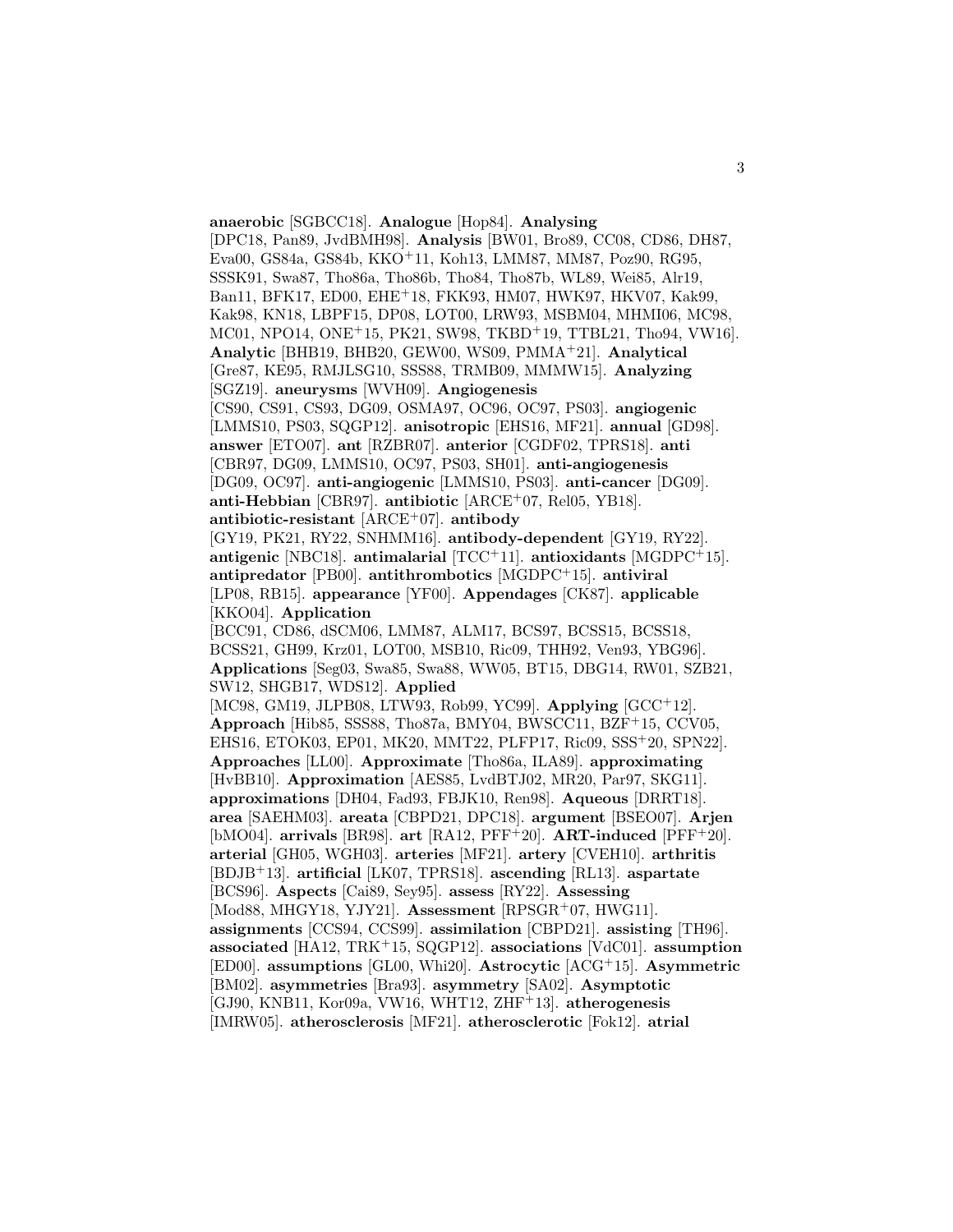[MGSS21b, MGSS21a]. **Attracted** [WP85]. **Auditory** [BH86]. **aureus** [JC19]. **Australia** [CCL<sup>+</sup>02]. **Author** [Ano93a, Ano98b, Ano99b]. **Authors** [Ano12i, Ano12j, Ano12k, Ano13m, Ano13n, Ano13o, Ano13p, Ano14j, Ano14k, Ano14l, Ano15j, Ano15k, Ano15l]. **autocatalytic** [LC98]. **autoimmune** [DPC18, PMB14]. **Automatic** [AC89]. **Automating** [PRK05]. **autonomous** [LL09]. **avascular** [BM02, WK97, WK99]. **avascular-tumour** [WK97, WK99]. **avian** [Yam18]. **AVM** [SJ03]. **Avoidance** [DM89]. **avoids** [HG10]. **axial** [GH05]. **axis** [BCC08, KN18, LP05, MCMˇ <sup>+</sup>16, PMB14]. **axisymmetric** [WS06]. **Axon** [Bel86, KK15]. **axonal** [Kuz13, KK15]. **Axons** [Bel84, GS84b, KK17].

**B** [Lut06, bKP04, BASH20, MHMI06, She92]. **B-lineage** [BASH20]. **B.-L** [Lut06]. **Bacillus** [BMHK16]. **Bacteria** [CF84, TTBL21, WKK<sup>+</sup>01]. **bacterial** [BRM93, BD20, CCV05, JCS15, KGG<sup>+</sup>99, KKC<sup>+</sup>03, WKK<sup>+</sup>04]. **bacteriophage** [Car06]. **bacteriophages** [KSS16]. **bacterium** [Zha22]. **bacterium-directed** [Zha22]. **Balancing** [GA94]. **band** [KPSW09]. **Barr** [HA12]. **Barrier** [AKR<sup>+</sup>89, CCV13, LVWG17]. **barriers** [PMN00]. **basal** [Noo12]. **based** [ACRF08, AS88, BCC08, Bla90, CPB10, CMM<sup>+</sup>17, CLD<sup>+</sup>18, CGS<sup>+</sup>22, FBJK10, HG10, Har95, MMA<sup>+</sup>21, NBGWJ18, Poz90, SAEHM03, SW98, VM13, WBSD12]. **basic** [LBY00]. **Bayesian** [BSEO07, GGA06, MSB10, UPM<sup>+</sup>15]. **BCG** [BMHK16]. **be** [GBBT19, Has84, KK17, NM92]. **beam** [NGK19]. **Bearings** [BBN90]. **Behaviour**

[Bel84, BH86, Bla90, HC00, WP85, BMd19, GSBA92, Hsi96a, Hsi96b, IMM94, KKO<sup>+</sup>11, KNB11, Kro10, LBPF15, LL00, LK07, MNB06, MH97]. **behavioural** [BMd19]. **behaviourally** [SGBA92]. **being** [CCV13]. **benefits** [SNHMM16, SW98]. **Bennett** [VdC01]. **Bennett-Binet** [VdC01]. **Bernstein** [HPH90]. **Best** [JKK13, GL00]. **better** [GDFH13]. **between** [ABMR21, AS86, BA91, BAJ<sup>+</sup>17, BL15, BMd19, CB84, dSCD20, FKCK17, FK03, HCWK17, JCS15, KK15, NS14, Tho10, VHT07, vdBD86]. **biased** [BD20, ETO07]. **biaxially** [CC17]. **bidomain** [Whi20]. **Bifurcation** [LM86, NPO14, TTBL21, Alr19, BWSCC11, GH99, KN18, KG99, ZHF+13]. **Bifurcations** [MA06, Sle88]. **binary** [Ven93]. **binding** [VM13]. **Binet** [VdC01]. **Binomial** [OWL<sup>+</sup>98]. **bio** [GCC<sup>+</sup>12]. **bio-mathematical** [GCC<sup>+</sup>12]. **bioactive** [KBVW19]. **biochemical** [FS17, LC98, TK05]. **biocontrol** [LvdB98]. **biofilm** [CDNR16, CK04, MBC<sup>+</sup>14]. **Biological** [Ano91, DSMF00, Hor84a, Lut06, MO84, dSCdA16, CB15, GL15, Hor96, ONE<sup>+</sup>15, SKTO93, TRMB09, WW05, Woo94]. **Biology** [bNFB05, Mai03, Sle88, Sne03, ACRF08, FKCK17, Seg03, Bur06, bKP04, JKK13]. **biomass** [SAEHM03]. **biomechanics** [WDS12]. **Biomedical** [Seg03]. **biometry** [Ren94]. **bioreactor** [CW07, OWB10, PSWO14, SMGW13, WCSR06]. **bioreactors** [SW12]. **bipartite** [TC04]. **Biphasic** [MNB06, SGZ19]. **Bird** [SW98]. **birds** [KKO04]. **Births** [Hor84a]. **bistable** [BKL09]. **bladder** [BMHK16]. **blast** [BASH20]. **bleb** [DSW<sup>+</sup>21, SG13]. **blended** [MS02]. **blind**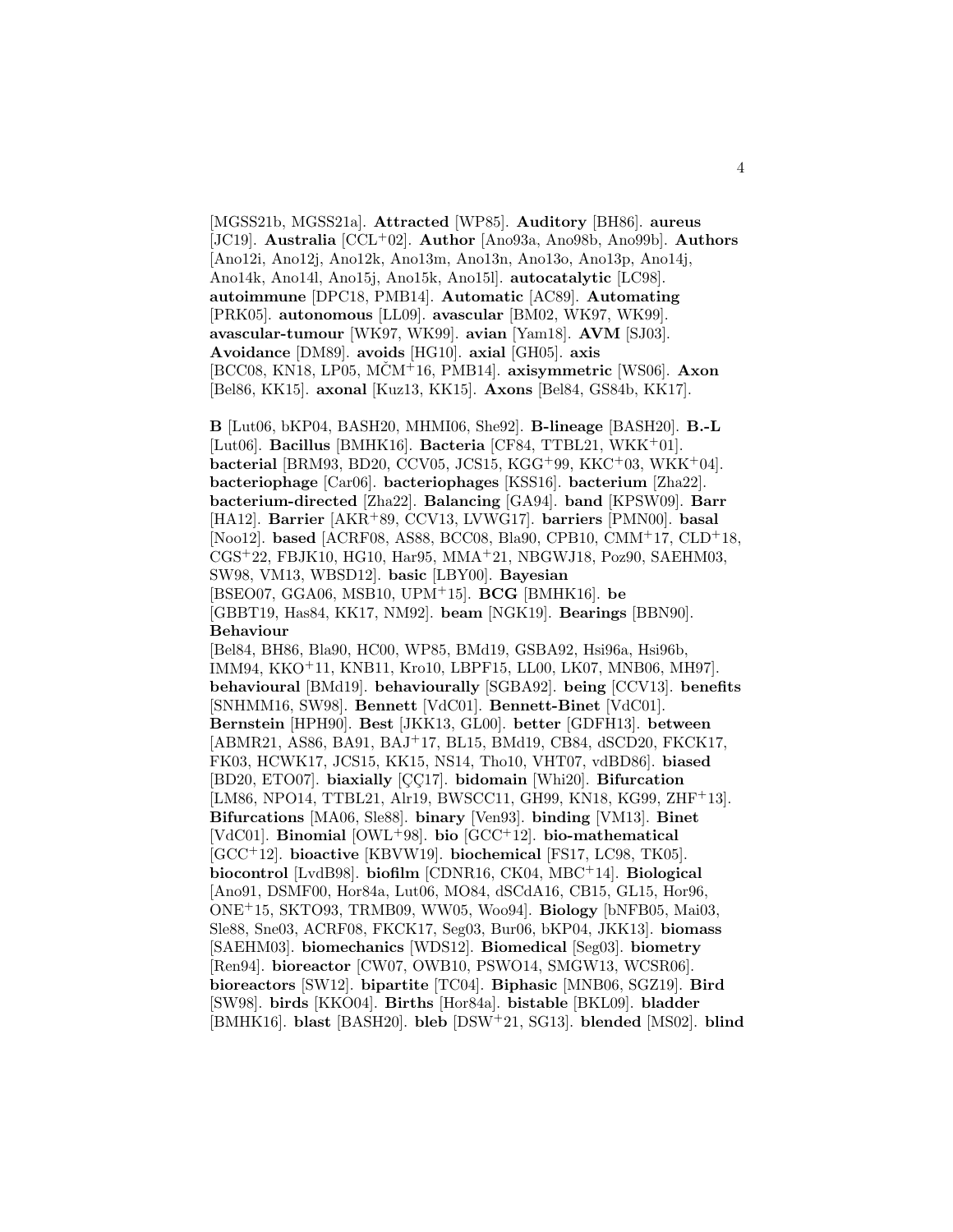[ZNB97]. **blink** [BF03, HBD<sup>+</sup>07, WAB10]. **blinking** [ACH<sup>+</sup>21]. **block** [DRRT18, MGSS21b, MGSS21a]. **blockage** [SBM04]. **Blood** [SSS91, SSA89, BHO96, DOM<sup>+</sup>09, LVWG17, LJR<sup>+</sup>19, LF11, Mat08, Poz05, SSS<sup>+</sup>20]. **blood-brain** [LVWG17]. **blooms** [CSeA02]. **bluefin** [KT93]. **Board** [Ano12f, Ano12g, Ano12h, Ano13i, Ano13j, Ano13k, Ano13l, Ano14g, Ano14h, Ano14i, Ano15g, Ano15h, Ano15i]. **bodies** [CCV05]. **body** [IN12]. **Book** [Bur06, Lut06, O'N13, bMO04, bKP04, Seg03]. **bootstrap** [BSEO07]. **borne** [LVTJ00, LVTJ01, Mwa02]. **both** [HH08]. **Bound** [Ano86c]. **boundary** [CS08, GMM<sup>+</sup>99, HM07, MBHKS10]. **bovine** [Rob92]. **Boyden** [CHC13]. **brain** [EBFR21, HO19, LVWG17, MGDPC<sup>+</sup>15, OAG<sup>+</sup>06, WDS12, WS09]. **Branching** [Ren85, FHR20, HM07, O'N99, OC96, SJ03]. **Brazil** [MMA<sup>+</sup>21, YJY21]. **Breaking** [XDJ87]. **breaks** [MSZMGFS18]. **breakup** [BDB<sup>+</sup>18, ZKB<sup>+</sup>19]. **breast** [DBG14, FBM<sup>+</sup>03, JBG<sup>+</sup>19, THH92, WGCB07]. **breathing** [FK00, FK02, WGH03]. **breeding** [RKAL02]. **Britton** [O'N13]. **bud** [Sch85b]. **budget** [GBSRS18]. **Build** [Pug91]. **burden** [BC00]. **burn** [RMJLSG10]. **burn-depth** [RMJLSG10]. **burst** [BMY04]. **bypass** [SEL17].

**C** [ACG<sup>+</sup>15, CGH12]. **Cable** [Poz90, KE95, Krz01, PP96]. **Calcium** [DGS08, ACC18, BHB19, BHB20, CO19, Kee06]. **calculated** [BHO96]. **Calculating** [RTG21]. **Calculation** [MSjH<sup>+</sup>85]. **Calibration** [AC89]. **calm** [BGW99]. **Calmette** [BMHK16]. **Cambridge** [bMO04]. **Cameroon** [NBT<sup>+</sup>22]. **Campbell** [Car06]. **Campbell-like** [Car06]. **Can** [Sch85a, BV20, Has84, NM92]. **Cancer** [Swa87, Swa88, BW01, BTCE18, BC00, BFPH17, BMHK16, DG09, DBG14, FFK17, FHR20, HR16, JBG<sup>+</sup>19, Koh13, MK20, MD18, Mur95, Mur97, MSB10, OWL<sup>+</sup>98, RA12, RPSGR<sup>+</sup>07, SQGP12, UH96, WBSD12]. **cancerous** [YLS<sup>+</sup>20]. **cancers** [NO99]. **Canopy** [Ren85]. **Capillaries** [SSSK91, SSS91]. **Capillary** [OC96, BHO96, CGS<sup>+</sup>22, OSMA97, PRWJ07]. **carbon** [AGPV07, LVTJ00, LVTJ01]. **Carcinogenesis** [GJ90]. **carcinoma** [FBM<sup>+</sup>03, RQA12]. **carcinomas** [Byr97]. **cardiac** [CS08, CVEH10, DGM<sup>+</sup>18, MS13, PRK05, TPS<sup>+</sup>08]. **cardiomyocytes** [RBGR<sup>+</sup>14]. **cardiopulmonary** [SEL17]. **Cardiospheres** [DGM<sup>+</sup>18]. **cardiovascular** [DCC<sup>+</sup>21, FNdO16, PTW<sup>+</sup>17]. **cards** [ML00]. **cargo** [Kuz13]. **caries** [FR14]. **Carlo** [GT91, LTW93, YB03]. **carotid** [CVEH10]. **carriage** [JC19]. **carriers** [ETO07]. **cartilage** [TPL09, WG20]. **cascade** [WBSD12]. **case** [CBB94, GL00, KSS16, LCC<sup>+</sup>17, MS05]. **Cases** [Bro89, DMNW20, Yam18]. **catastrophe** [GF08]. **Catastrophic** [Ree88]. **Catch** [CB84, Lud89]. **Cats** [GNA90]. **Causative** [AMMJ86]. **causing** [FK00]. **Cell** [BH86, CBW89, CBWA91, GMS89, ML10, Sne03, WKK<sup>+</sup>04, And05, ACRF08, BWWvB04, BWW05, BTCE18, Bra93, CPB10, CHC13, CCVV98, EVK<sup>+</sup>18,

FKCK17, FFK17, GP12, GWO<sup>+</sup>18, KWW<sup>+</sup>13, Krz01, LL09, LJR<sup>+</sup>19, LK07, LKN96, LP21, MSBM04, MHMI06, NBGWJ18, OK13, OKM<sup>+</sup>05, OSMA97, Ric09, RBMH17, SZB21, SMGW13, SW12, VHT07, ZZ08]. **Cell-Chemotaxis**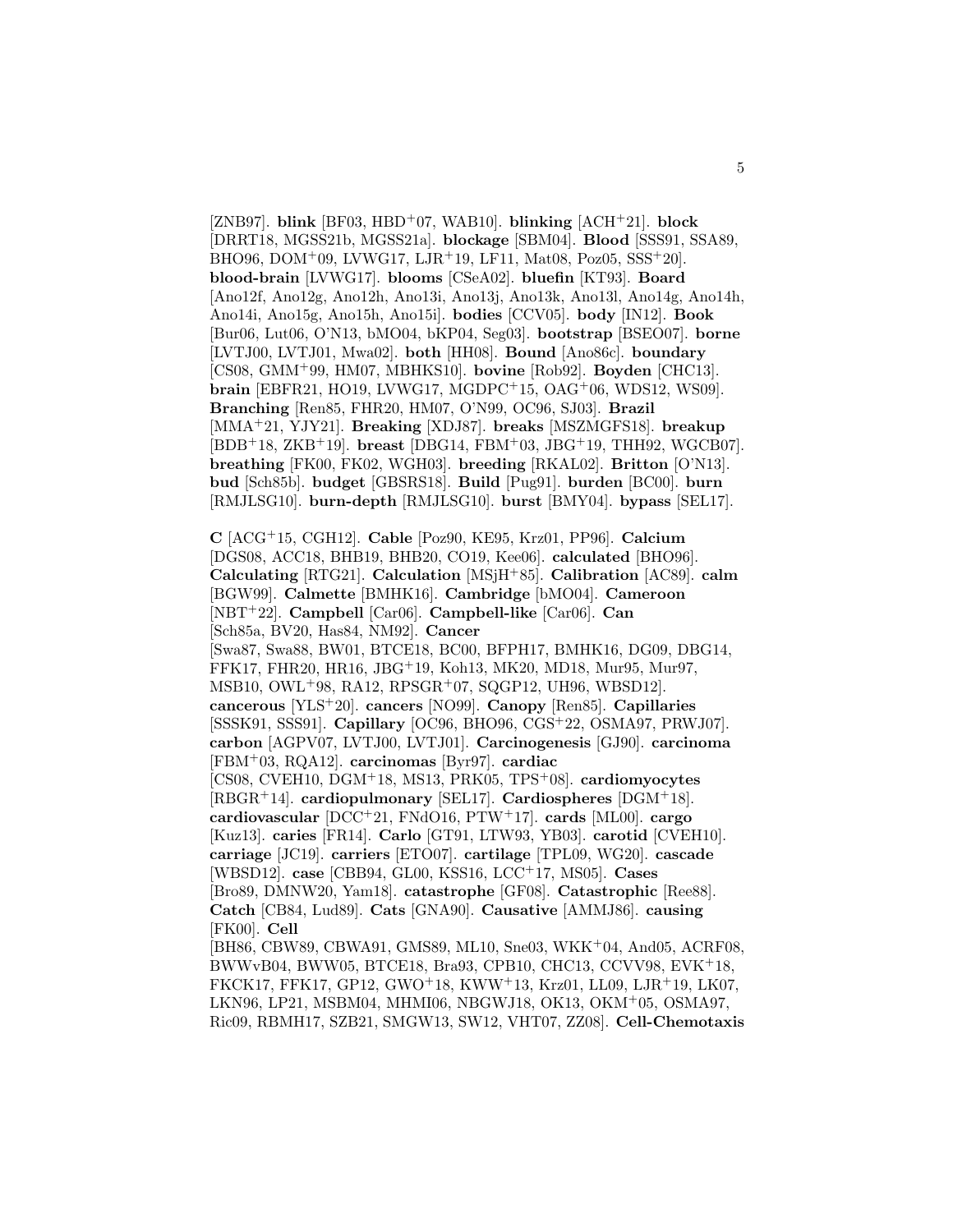[GMS89]. **Cell-cycle** [ML10, MSBM04]. **cell-extracellular** [OSMA97]. **cell-growth** [BWWvB04]. **cell-packed** [SW12]. **Cell-signalling** [WKK<sup>+</sup>04]. **Cells** [THI91, BFPH17, BHO96, CS93, CMR<sup>+</sup>04, DGM<sup>+</sup>18, DSW<sup>+</sup>21, EHE<sup>+</sup>18, Koh13, MS01, MS05, Poz05, RNE<sup>+</sup>20, RY22, TKBD<sup>+</sup>19, TC06]. **cellular** [Egl06, FMHF10, FFK17, NO94]. **centers** [MHMI06]. **central** [FK00, RBMH17]. **centred** [ML00]. **Centres** [BA91, CKS20]. **cerclage** [GBPF16]. **cerebral** [WVH09, WS08]. **cerebrospinal** [ESC13]. **CFD** [BAJ<sup>+</sup>17]. **Chain** [Ano86c, GR98, LTW93, YB03]. **chains** [dSCdA16]. **chamber** [CGDF02, CHC13, DRRT18, TPRS18]. **change** [Hsi96a, Hsi96b, HC00, THH92]. **Changes** [Poz88, GH05]. **Channel** [BS87a, Cox06]. **channels** [BMY00, BMY04, MH97]. **Chaos** [Bok93, Ren94, Sle88, CKC07]. **chaotic** [OOB01]. **characteristics** [JvdBMH98]. **characterization** [YLS<sup>+</sup>20]. **Characters** [Bur86]. **charge** [LBY00]. **chemical** [CBB92, PSWO14]. **chemokinesis** [BCM98]. **chemoreceptor** [FK00]. **chemorepellent** [EHH12]. **chemotactic** [CS93, FM08, GWO<sup>+</sup>18]. **Chemotaxis** [AES85, GMS89, BD20, BCM98, CHC13, FMHF10, PMN00]. **chemotherapeutic** [BG11]. **Chemotherapy** [Swa85, Swa87, Swa88, BC00, CBB94, MS01, MS05, Mur95, Mur97, NO99, UH96]. **childhood** [LJR<sup>+</sup>19, NS95, OWL<sup>+</sup>98, PGC<sup>+</sup>00]. **Chiral** [XDJ87]. **CHO** [EHE<sup>+</sup>18]. **choanoflagellates** [OOB01]. **cholera** [Yam18]. **cholesterol** [MCMˇ <sup>+</sup>16]. **chondrocyte** [CHC13, TPL09]. **chromosomes** [BCS97]. **Chronic** [HvBB10, BZF<sup>+</sup>15, BL15, RSA14]. **CI857** [CCVV98]. **CI857-controlled** [CCVV98]. **Circuits** [Hop84]. **Circular** [MSjH<sup>+</sup>85, PSS85]. **Circulation** [SSS88]. **circulations** [DCRK21]. **citrate** [ACC18]. **city** [NS14]. **class** [KKO04, Tho93]. **Classification** [PK21, RZBR07]. **Clearance** [BBR84, ST89]. **clinical** [BCC08]. **cloning** [RY22]. **Close** [Pug91]. **closure** [GMM<sup>+</sup>99, GBPF16]. **cloth** [BT21]. **Clustering** [BS87a]. **clusters** [DGM<sup>+</sup>18]. **CMJ** [Mod97]. **co** [BKL09, SSA89]. **co-operativity** [BKL09]. **coagulation** [DOM<sup>+</sup>09, LF11]. **coated** [EHSALR12, SAEHLR98]. **code** [TC04]. **coding** [TS94]. **coefficients** [MBS92]. **coevolution** [Sey95]. **coexpression** [BK19]. **cohort** [EVK<sup>+</sup>18]. **cokriging** [OWL<sup>+</sup>98]. **coli**  $[CCVV98, SGECC18]$ . **collagen**  $[CC17, DSMF00, LLZ<sup>+</sup>17]$ . **collagen/tissue** [LLZ<sup>+</sup>17]. **Collapse** [Ree88]. **Collective** [GP11, BMS04]. **colony** [KKO<sup>+</sup>11, RZBR07]. **colour** [RMK04]. **colubriformis** [DGDW87]. **column** [BGW99]. **Combination** [BZF<sup>+</sup>15, Zha22]. **combinatorial** [LLZ<sup>+</sup>17]. **Combined** [MGDPC<sup>+</sup>15, CHC13, WBSD12]. **comedo** [FBM<sup>+</sup>03]. **commonly** [RTG21]. **communities** [BWSCC11, MANS11]. **comparative** [Bok93, Mon07]. **Comparison** [GS84a, BW01, JCS15, KK15]. **comparisons** [EHS16]. **compartment** [GGA06, HCWK17, NDd17, RTG21]. **Compartmental** [Fad85, BSA<sup>+</sup>12, Fad93, GR98, GEW00]. **compartmentalized** [YBG96]. **competing** [LC04]. **Competition** [MJB11, BP98]. **competitor** [BP98]. **Complex** [GT91, TG91, She92, Tho94]. **complexity** [Bok93]. **compliance** [WS08].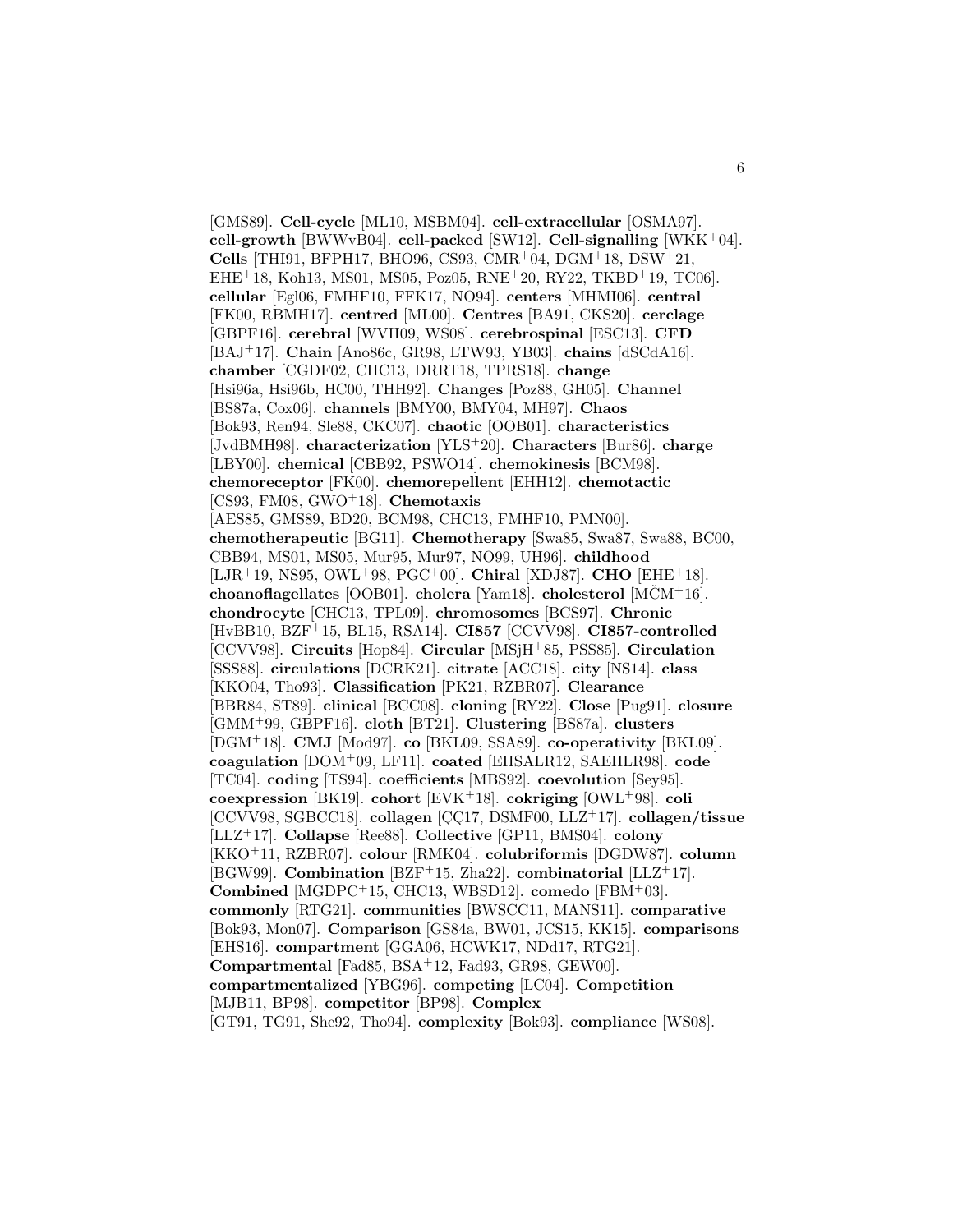**complicated** [GDFH13]. **complication** [SHGB17]. **Component** [GT91]. **Components** [BH90]. **composition** [OS98]. **compression** [CGP06, GP12]. **Computation** [Tho86a, Tho86b]. **Computational**  $[ROA12, Sne03, SQGP12, CC17, RA12, SL16, SG13, YLS<sup>+</sup>20].$ **computations** [WG03]. **Computed** [LBD<sup>+</sup>16, LBHKS18]. **Computer** [MBEP84, Ren85, AA00]. **Computing** [YBG96]. **concentration** [KK17, PSWO14]. **concept** [PGPR16]. **conciliating** [PG10]. **conditional** [Tho10]. **conditions** [BMN<sup>+</sup>93, MBHKS10, MH97]. **condom** [GDL01]. **Conduction** [Bel86, SL16]. **Conference** [Ano91]. **configuration** [CGS<sup>+</sup>22]. **Consequences** [BS90]. **considerations** [Sch85b]. **considered** [GBBT19]. **considering** [LBY00, YC99]. **Consistent** [Pug91]. **constants** [TK05]. **constitutive** [Kro10, WS08]. **Constrained** [Bur86, GH05]. **constraints** [BG11, MS01, MS05, MSBM04, Sey95, She92, TC06, UA96]. **construct** [OWB10]. **Contact** [BA91, Pug91, RB15, ACH<sup>+</sup>21, CLD<sup>+</sup>18, PJL<sup>+</sup>22, Sey95, TXAS15, dAL02]. **containing** [ACC18, EP01]. **containment** [BB21]. **Contents** [Ano12a, Ano12b, Ano12l, Ano13a, Ano13b, Ano13c, Ano13d, Ano14a, Ano14b, Ano14c, Ano15a, Ano15b, Ano15c]. **context** [dSCD20, NBT<sup>+</sup>22]. **continued** [Par97]. **continuous** [BP98, DGM<sup>+</sup>18, TRK<sup>+</sup>15]. **continuous-external-fertilization** [BP98]. **Continuum** [FBJK10, BKW<sup>+</sup>14, FG04, KBVW19, SMGW13, SSS<sup>+</sup>20, TPL09]. **contractile** [BJ14]. **contraction** [RBGR<sup>+</sup>14]. **contribution** [GBBT19]. **Control** [AS88, HW86a, KR90, MCRC08, MC01, Swa85, Swa87, Swa88, AGPV07, ACS14, AS12, BMN<sup>+</sup>93, BMB18, CLM<sup>+</sup>20, CKC07, CBB92, dSCdA16, EP01, FKK93, GDFH13, GC08, GBSRS18, Hor96, JLPB08, Lu11, ML10, MG14, NS95, PMB14, Rob92, RW01, WW05, ZB02]. **Controlled** [AC89, CKL<sup>+</sup>05, CCVV98, LP05]. **convective** [SAEHLR98]. **cooperative** [KT93]. **Coral** [AFK87]. **core** [HC00]. **cores** [Fok12]. **Corneal** [KP91, GMM<sup>+</sup>99]. **coronavirus** [YJY21]. **Correlations** [HC84]. **Corrigendum** [BCSS18, BCSS21]. **cortical** [TC06]. **corticotropin** [BCC08]. **corticotropin-releasing** [BCC08]. **cortisol** [BCC08]. **costs** [SW98]. **could** [KK17]. **Counters** [Ano86c]. **counting** [DJG06, VL00]. **Counts** [Tho87b]. **Couple** [BBN90, TC06]. **Coupled** [GS84b, FNdO16, FM08, SL16]. **coupling** [CO19, MGSS21b, MGSS21a, SKG11]. **CoV** [SPN22]. **Cover** [Ano12c, Ano12d, Ano12e, Ano13e, Ano13f, Ano13g, Ano13h, Ano14d, Ano14e, Ano14f, Ano15d, Ano15e, Ano15f]. **coverage** [AA00, PGC<sup>+</sup>00]. **COVID** [JPB<sup>+</sup>21, MMT22, NBT<sup>+</sup>22, PJL<sup>+</sup>22]. **COVID-19** [JPB<sup>+</sup>21, MMT22, NBT<sup>+</sup>22, PJL<sup>+</sup>22]. **CPR** [JLPB08]. **CRC** [bKP04]. **Critical** [Mod88]. **Cross** [WCM98, BK19, HR16, Ven93, ZEM11]. **cross-diffusion** [ZEM11]. **cross-inhibitory** [BK19]. **cross-section** [Ven93]. **cross-sectional** [HR16]. **Crossover** [Tho87b]. **Crown** [AKR<sup>+</sup>89]. **Crown-of-Thorns** [AKR<sup>+</sup>89]. **crucial** [PGC<sup>+</sup>00]. **Cuban** [LdA99]. **culling** [dSCM06, dSCD20]. **cumulant** [Ren98]. **cure** [EVK<sup>+</sup>18, NPO14]. **current** [PP96]. **currents** [Das08]. **curvature** [CO19, Poz05]. **Curve** [AC89].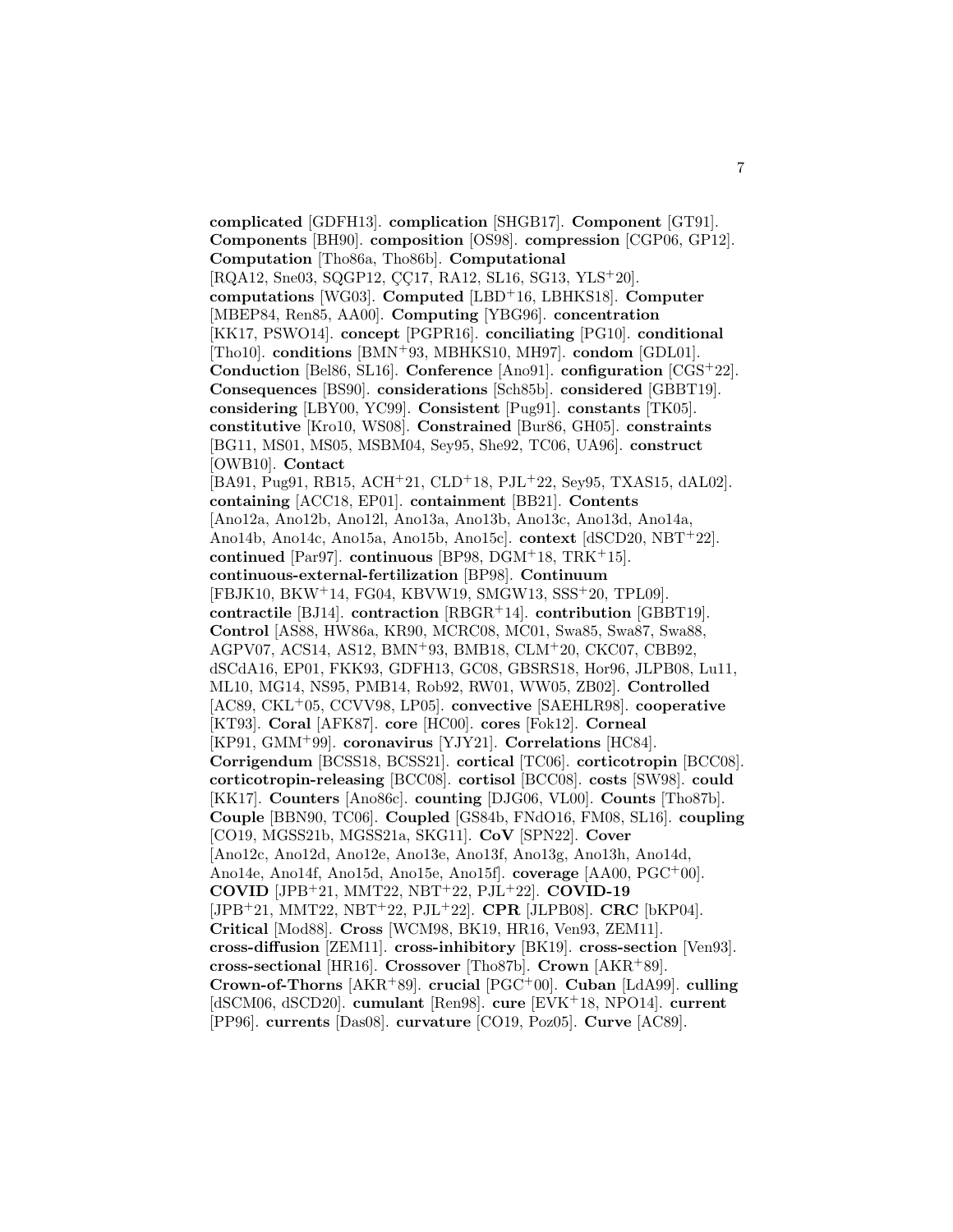**Curves** [SSA89, KGG<sup>+</sup>99]. **cyanobacterial** [BGW99]. **Cycle** [UH96, BK19, CVEH10, CW14, HBD<sup>+</sup>07, LL09, ML10, MSBM04, MS13]. **Cycle-nonspecific** [UH96]. **Cycles** [Sey90, LL09, LKN96]. **cycling** [DPC18, Rel05]. **Cylinder** [Poz88, Eva00]. **cylindrical** [MF21]. **cystic** [MBC<sup>+</sup>14]. **cytokine** [BDJB<sup>+</sup>13, SH01, ZJJA19]. **cytokine-mediated** [BDJB<sup>+</sup>13]. **cytokine-receptor** [SH01]. **cytosol** [IN12]. **cytotoxic** [MCK04].

**D** [BCS96, bKP04, Seg03, BKW<sup>+</sup>14, BKF14, GL15, GH05, TC06, WS06]. **daily** [NS14]. **Damage** [Tho87a, BMB18, JCS15]. **Damping** [KR90]. **Darren** [Bur06]. **Data**

[Bro89, CBPD21, Lud89, Pan89, Pug91, Wei85, BCS97, BCSS15, BASH20, BT15, CGS<sup>+</sup>22, FKCK17, HKV07, KGG<sup>+</sup>99, LTW93, LLZ<sup>+</sup>17, MMA<sup>+</sup>21, MSB10, PK21, Ree97, RZBR07, RMK04, YB18, BCSS18, BCSS21]. **data-driven** [BASH20, LLZ<sup>+</sup>17]. **DCIS** [DBG14]. **Death** [Gre90, Gre92]. **decision** [MK20]. **decline** [Thi16]. **deconvolution** [YF00]. **Defensive** [AS86]. **deformable** [SGZ19]. **deformation** [KPSW09, VHT07, WG20]. **degenerating** [KK17]. **degeneration** [CLM<sup>+</sup>20]. **degradation** [Alr19, KKC<sup>+</sup>03]. **degree** [RW01]. **Delay**

[PGBMG<sup>+</sup>15, Tam99, Alr19, Car06, CSeA02, KG99, LP05, MGDPC<sup>+</sup>15]. **delay-differential** [LP05]. **delayed** [RW01]. **delays** [GL15, WHT12, ZZ08]. **delivery** [FNdO16, LKH98, PLFP17, SGZ19, VM13]. **Demographic** [LHZ87, MPE87]. **demographics** [RJ96]. **dendrite** [Kuz13]. **dendrites** [KB07]. **Dendritic** [Poz88]. **dengue** [GY19, MMA<sup>+</sup>21, NS14, NBC18, RY22]. **Densities** [Hib85]. **Density** [Gre90, Has84, MLVHCC99, Gre92, LP21, RJ96]. **Density-Dependent** [Gre90, MLVHCC99, LP21, RJ96]. **dental** [FR14]. **departures** [BR98]. **Dependence** [Bel86, Has84, BP98, Gre92, HA12]. **dependencies** [FKCK17]. **Dependent**

[Gre90, Ban11, ED00, EHE<sup>+</sup>18, GY19, Kor09a, LP21, MLVHCC99, MA06, NSCO97, RJ96, RY22, Sec16, VHBCC96]. **depletion** [LK07]. **deposition** [BFK17, DSMF00, JPM<sup>+</sup>05, LF11, ZHF<sup>+</sup>13]. **depth** [RMJLSG10]. **derived** [BASH20, MMA<sup>+</sup>21, Tho10]. **dermal** [DSMF00]. **dermatological** [BT21]. **Descemet** [IFP13]. **Descent** [Tho88b]. **describe** [GY19, RY22]. **Describing** [BASH20, DM89, DGDW87, BRM93, OAG<sup>+</sup>06]. **description** [KKO04]. **Design** [AM84, SW12]. **detached** [IFP13]. **detaching** [BBPF13, LBPF15]. **detachment** [GBPF16]. **detectable** [SA02]. **detecting** [TS94]. **Detection** [DWLS87, LKN96, TKBD<sup>+</sup>19]. **determination** [RMJLSG10, TK05]. **Deterministic** [Bla90, RMLC14, Zha22, ABMR21, BRM93, PG10]. **develop** [GCC<sup>+</sup>12]. **developing** [CBB92]. **Development** [Egl06, NBGM85, SSA89, BLLM18, BGW99, Byr97, CGP06, CK04, JvdBMH98, TPL09, bMO04]. **devices** [LKH98, MHGY18]. **diabetes** [NPO14, NSCO97]. **Diagnosing** [WDLS88]. **diagnosis** [DCC<sup>+</sup>21, NDd17]. **Diagnostic** [THH92, PK21]. **diagnostics** [SBM04]. **dialysate** [ACC18]. **diameter** [SNB<sup>+</sup>11]. **diameters** [AS12, HR16]. **Dictyostelium** [DJG06]. **Diekmann** [O'N13]. **Dielectric**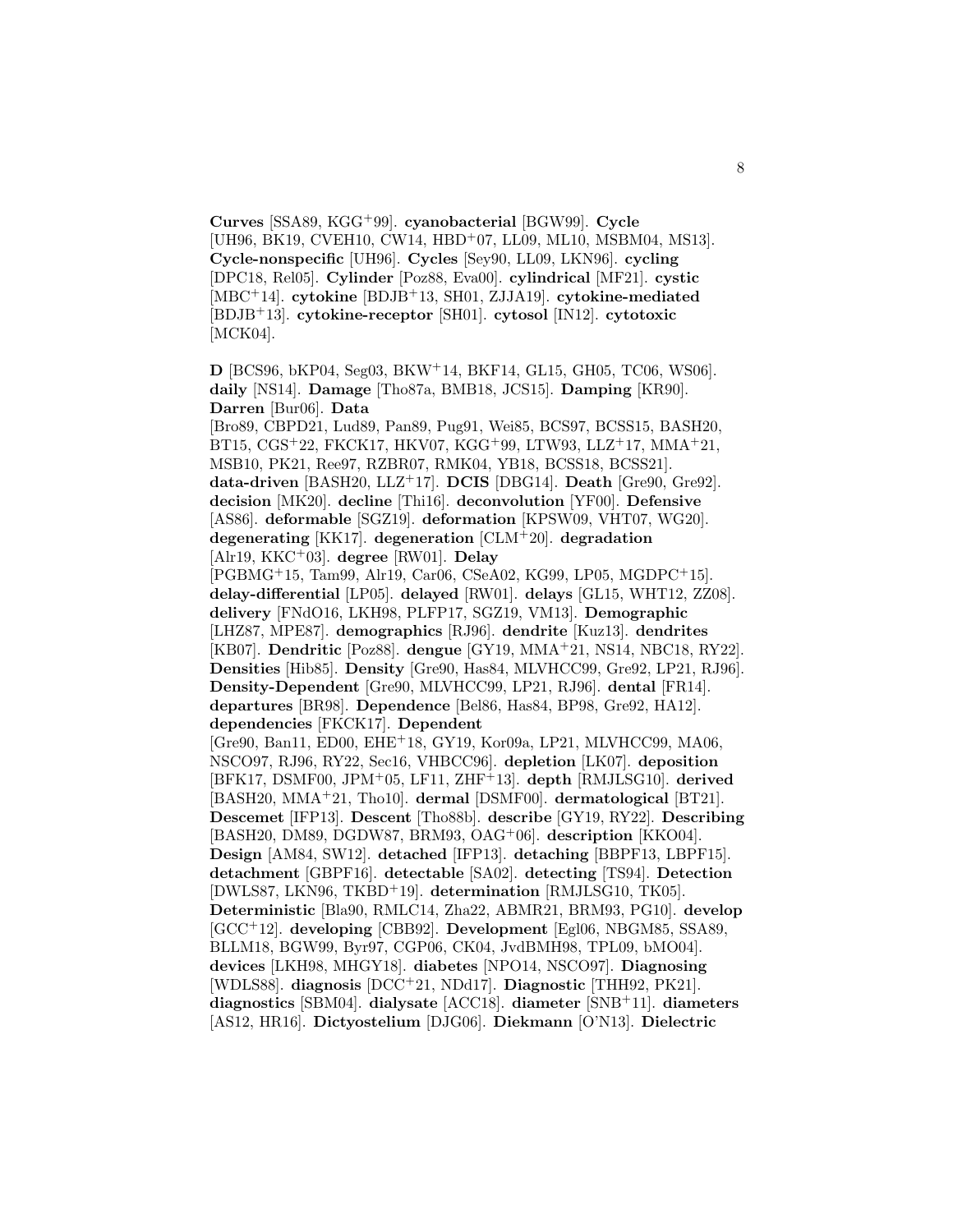[THI91]. **differences** [HCWK17]. **Different** [DWLS87, RB87, BD20]. **Differential**

[AS86, BSA<sup>+</sup>12, CSeA02, LP05, MC98, PMMA<sup>+</sup>21, PDD08, bKP04]. **Diffusion** [AES85, AKR<sup>+</sup>89, BT21, CS91, Fad93, GS84a, GS84b, KJ88, Kim84, BMM93, CHV93, EHSALR12, GM19, KK15, LKR96, MBS92, NM92, OAG<sup>+</sup>06, SAEHLR98, ZEM11]. **Diffusive** [Bel86, MJB11]. **digital** [PJL<sup>+</sup>22]. **Dilemma** [Phe91a]. **dilution** [FHC09]. **dimension** [RZBR07]. **Dimensional** [BW87, ST85, CO19, LOT00, OC97]. **dimorphic** [Woo94]. **dioxide** [AGPV07]. **dioxygenase** [WDD<sup>+</sup>17]. **directed** [Zha22]. **Directions** [AS84]. **directly** [LBY00, Yan02]. **discoideum** [DJG06]. **discontinuous** [TRK19]. **Discrete** [LHZ87, Sle88, DGM<sup>+</sup>18, DSMF00, ETOK03, SSS<sup>+</sup>20, SNHMM16, TRK<sup>+</sup>15]. **discrete-continuum** [SSS<sup>+</sup>20]. **discrete-time** [ETOK03]. **Discrimination** [DH87]. **Disease** [MA07, O'N13, BFM<sup>+</sup>17, BL15, CBPD21, ED00, EVK<sup>+</sup>18, HWK97, HvBB10, HH08, HMMN97, KM05, LL00, LRW93, LRW94, MG14, Mwa02, Por99, RZBR07, Rob99, Sey95, VHBCC96, Ven02, XZT11, Yam18, dAL02]. **diseases** [Mod97, Mwa02, PGC<sup>+</sup>00, ZJJA19, dMS08]. **disintegration** [CCV05]. **disorder** [DPC18]. **disordered** [NBGWJ18]. **Disorders** [DWLS87, WDLS88]. **Dispersal** [RR99, PvdB98, XZT11]. **dispersing** [DH04]. **Dispersion** [Bla90, ALDLDMC12, CC17, FHC09, PRWJ07]. **Disputed** [Bro89]. **Dissociation** [SSA89]. **Distinct** [NBGM85]. **Distributed** [BA88a, Alr19, Tho10, WHT12]. **Distribution** [DWLS87, GJ90, Pan89, THI91, ETO07, KK15, Par97]. **Distributions** [GSW87, DBG14, GC08, HvBB10, KKO04, SA02, Ven93]. **division** [O'N99]. **division-within-division** [O'N99]. **DNA** [Bro89, MSZMGFS18, TS94]. **does** [BKL09, GP11]. **domain** [LBD<sup>+</sup>16, MBHKS10]. **dosage** [Noo12]. **dose** [BFK17, GC08, Kor09a, PR16, PGC<sup>+</sup>00]. **dose-dependent** [Kor09a]. **dose-rate** [PR16]. **doses** [BCPS19]. **double** [MSZMGFS18]. **doubling** [Sle88]. **downs** [JC19]. **downstream** [ABMR21]. **drainage** [BF03]. **draining** [JPM<sup>+</sup>05]. **Drawbacks** [CBW89, CBWA91]. **Drawing** [Tho88a]. **Drift** [KR90]. **drive** [SW12]. **driven** [BASH20, LLZ<sup>+</sup>17, MC98, ZKB<sup>+</sup>19]. **drop** [TPS<sup>+</sup>08]. **droplets** [MHGY18]. **drug** [BC00, CGH12, CBB92, CBB94, FNdO16, GY93, GLDP17, GH97, LKH98, LCC<sup>+</sup>17, MMWM11, MMMW15, Mur95, PLFP17, TCC<sup>+</sup>11, TW00, UH96]. **drug-delivery** [LKH98]. **drug-eluting** [MMWM11, MMMW15]. **drug-resistant** [UH96]. **drugs** [LMMS10, LKR96, MS05, Mur97, UH96]. **drying** [BT21]. **dual** [SJ03]. **ductal** [FBM<sup>+</sup>03]. **due** [DH87, DRRT18, OOB01, PP21]. **dummy** [KGG<sup>+</sup>99]. **duration** [CS08]. **during** [AGPV07, ACC18, ASY16, CKS20, LJR<sup>+</sup>19, PDR<sup>+</sup>21, SEL17, Thi16, THH92, WS09]. **Dynamic** [CD86, TH96, ZB02, CVEH10, GBSRS18, MPP05]. **Dynamical** [MHMDM17, TW00]. **Dynamics** [AMMJ86, Ano91, BMS04, BWSCC11, BA88a, Bur86, GT99, JPM<sup>+</sup>05, RG91, Sch85a, Sey90, ARCE<sup>+</sup>07, ACH<sup>+</sup>21,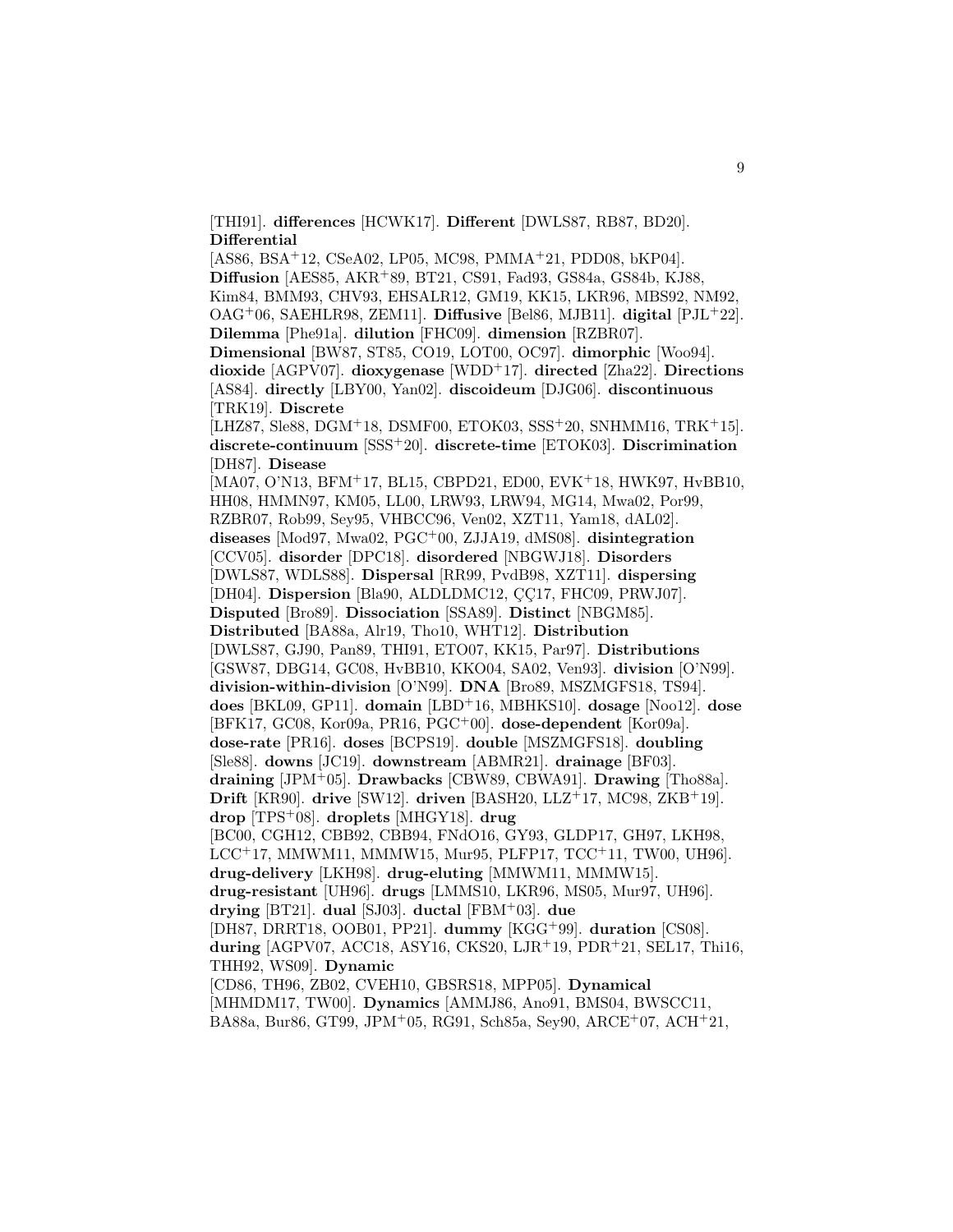$ADH<sup>+</sup>05, ACG<sup>+</sup>15, BCC08, BLLM18, BTCE18, BDB<sup>+</sup>18, CO19, CCL<sup>+</sup>02,$ CDNR16, DCC<sup>+</sup>21, DGS08, DPC18, ETOK03, FY19, FFK17, GP11, HWG11, JCS15, Kor09a, KSS16, LP01, LJR<sup>+</sup>19, DP08, LTY15, LBD<sup>+</sup>16, MBHKS10, MCMˇ <sup>+</sup>16, MLVHCC99, MS13, PG10, PDD08, PRK05, RNE<sup>+</sup>20, Rob92, RG92, RL13, SKTO93, SBM04, SH01, SWWC09, UPM<sup>+</sup>15, VDLK13, VHBCC96, WHT12, Woo94, ZJJA19, ZZ08, O'N13].

**E.** [CCVV98]. **ear** [MEB10]. **Early** [YB18, NDd17, RB15]. **eating** [vdBD86]. **ECG** [ZNB97]. **eco** [CKC07]. **eco-epidemiological** [CKC07]. **Ecoepidemics** [CCV13]. **ecological** [RMK04, Sey95]. **Ecology** [Sch85a, Por99]. **Ecosystem** [You90, Kor09b]. **Ecosystems** [ILA89]. **Ed** [Seg03]. **edema** [TRK19]. **Edited** [bMO04, RNE<sup>+</sup>20]. **Editorial** [BC06, JKK03, Ano12f, Ano12g, Ano12h, Ano13i, Ano13j, Ano13k, Ano13l, Ano14g, Ano14h, Ano14i, Ano15g, Ano15h, Ano15i]. **education** [HWG11]. **EEG** [Das08]. **EEG-MEG** [Das08]. **Effect** [BBN90, RL13, SW06, vdBD86, BHO96, BCM98, CBB94, HC00, LC04, MSZMGFS18, Par97, Phe95, RG92, RY22, Tam99, VdC01, ZLC03]. **Effective** [EHS16]. **effectiveness** [LP08, MHGY18]. **Effects** [BMN<sup>+</sup>93, OS98, VHBCC96, BLLM18, BWSCC11, BSA<sup>+</sup>12, dSCdA16, DJG06, FFK17, LK07, MRG98, MČM<sup>+</sup>16, Mur95, Noo12, OSS05, PGBMG<sup>+</sup>15, SGBCC18, SGZ19, TW00, WPH<sup>+</sup>18, Yan02]. **efficiency** [OOB01, SGRPSM<sup>+</sup>09]. **Efficient** [TRK<sup>+</sup>15, WG03, Har95]. **Effort** [Lud89]. **EGFR** [WBSD12]. **EGFR-TGF** [WBSD12]. **Egg** [vdBD86]. **Egg-eating** [vdBD86]. **Eggs** [LMM87, BHB19, BHB20]. **egocentric** [BT15]. **elastic** [BBN90, CB15, KPSW09]. **elder** [YJY21]. **electric** [GMM<sup>+</sup>99]. **electrical** [KB07, LKN96, MC98]. **electrochemical** [Ric09]. **electrodiffusion** [EBFR21]. **electrophysiology** [Whi20]. **Element** [SSSK91]. **Elements** [Oht84]. **elimination** [PR16]. **Ellipsoids** [DS91]. **elliptical** [RK01]. **elongation** [MG06]. **Elucidate** [Sch85a]. **eluting** [MMWM11, MMMW15]. **embryonic** [SMML92]. **emergence** [HBS<sup>+</sup>12, MA07]. **Emergent** [CO19]. **empirical** [HF20]. **encephalitis** [GT99]. **encompassing** [FY19]. **end** [MSZMGFS18]. **Endangered** [Mod88, BWM97]. **Endemic** [SGBA92]. **endothelial** [CS93, OSMA97]. **Energetics** [RG95, PMMA<sup>+</sup>21]. **Energy** [BP98, SW98]. **energy-based** [SW98]. **engineered** [TPL09]. **engineering** [SW12]. **Enhanced** [OOB01, PR16]. **enhancement** [GY19, RY22]. **enrichment** [KSS16]. **entropy** [CBR97]. **entry** [DPO<sup>+</sup>15]. **Enumeration** [TC03]. **Enviroments** [Tan87]. **Environment** [Mod88, SSS88, BRM93, CLD<sup>+</sup>18, CDNR16, DH04, MJB11]. **environment-host** [CLD<sup>+</sup>18]. **Environments** [Has84]. **Enzyme** [BL86, Mat08]. **Epidemic** [AS84, BCC91, GP84, Gan84, Gre87, Gre88, Gre90, GSW87, Lou89, MK89, MGSS89, Pug91, Rin90, ADH<sup>+</sup>05, BZ93, BB21, DMNW20, ETOK03, ETO07, Gre92, GEW00, JvdBMH98, KG99, Kor04, MA07, MLVHCC99, MA06, PFF<sup>+</sup>20, SKG11, VW16, ZB02]. **Epidemics** [Cai89, Cai90, Ven02, Bak92, BT15, HWK97, JvdBD02, Mon07].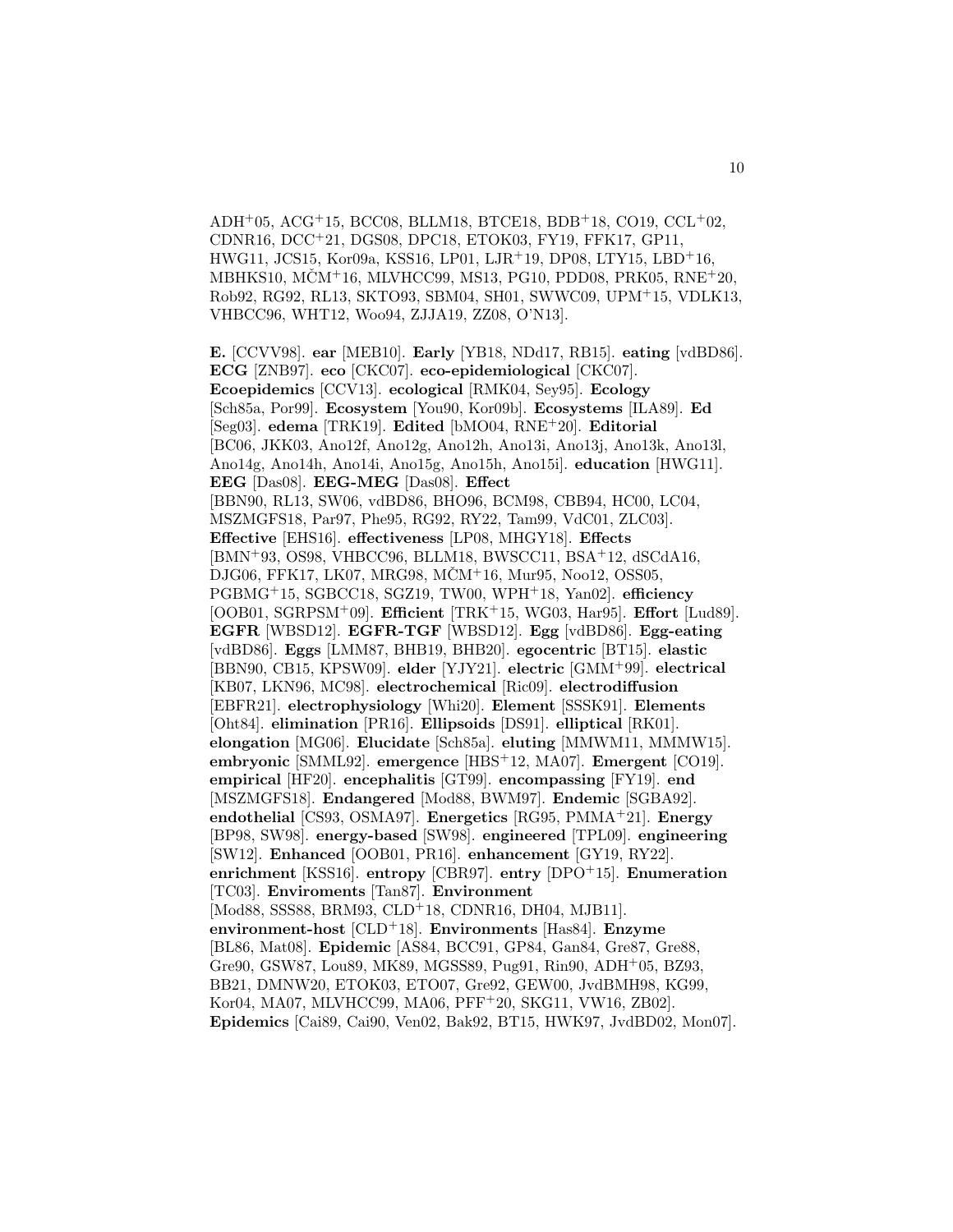**epidemiological** [CKC07, MS02, MMT22, YJY21]. **Epidemiology** [Sch85a, GT99, RJ96]. **epidermis** [SMML92]. **episodic** [SKTO93]. **epithelial** [FBJK10, GMM<sup>+</sup>99]. **epithelium** [NBGWJ18]. **epizootic** [LvdB98]. **epizootics** [Bak92]. **Epstein** [HA12]. **Epstein-Barr** [HA12]. **Equation** [Kim84, ST89, vdBJ84, BWW05, CSeA02, HBD<sup>+</sup>07, KNB11, Krz01, LP05, RMJLSG10, TRMB09]. **Equations** [MM87, bKP04, BSA<sup>+</sup>12, BMM93, EHS16, MC98, OAG<sup>+</sup>06, PMN00, Whi20, WS09]. **equatorial** [GBPF16]. **equilibria** [RKAL02, TW00]. **Equilibrium** [HW86a, YB03]. **Equivalent** [Poz88, Poz90, Eva00]. **Equivalents** [MSjH<sup>+</sup>85]. **eradication** [PGC<sup>+</sup>00]. **Erratum** [Ano89, BHB20]. **Erythrocyte** [RS90]. **escalation** [BG11, PR16]. **Escherichia** [SGBCC18]. **Eskimos** [She92]. **Essential** [Mai03]. **estimate** [Woo94]. **estimated** [ACG<sup>+</sup>15]. **Estimating** [AA00, CMR<sup>+</sup>04, DCT06, GR98, Hib85, Ree97, CB15, OWL<sup>+</sup>98]. **Estimation** [GJ90, GT91, Lud89, NSCO97, Ven93, WBGN89, AGPV07, MMMW15, PDD08, TRK<sup>+</sup>15, TKR<sup>+</sup>18, UPM<sup>+</sup>15]. **estimations** [ESC13, SAEHM03]. **ethanol** [Noo12]. **Evaluating** [Kap01, LP08, RTG21]. **Evaluation** [TG91, BCS97, Whi20]. **evaporation** [TXAS15, WAB10]. **evidence** [BCC08]. **evoked** [VL00]. **Evolution** [DGDW87, IR85, Kim84, PM86, BASH20, CHV93, CC17, DBG14, Phe95, WS06, YBG96]. **Evolutionary** [Bur86]. **Exact** [YB03]. **Exactly** [Lut06]. **example** [Mur95]. **Examples** [HW86a, MBEP84, CCS94]. **Exchange** [SSS88, ACC18, PDR<sup>+</sup>21]. **exemption** [dMS08]. **exercise** [CC08]. **exhibiting** [RNE<sup>+</sup>20]. **Existence** [MR20, MM87]. **existing** [NPO14]. **Exoprotein** [CF84]. **expectations** [YBG96]. **experimental** [BCM98]. **Experiments** [GJ90, JCS15]. **explanation** [IFP13]. **exploitation** [KT93]. **Exploited** [Hor84b]. **exploiting** [BM02]. **Exploring** [SNHMM16]. **exponential** [RW01]. **exposure** [GBBT19]. **expression** [CCVV98, HKV07, RZBR07]. **Extended** [TKR<sup>+</sup>18, THH92]. **External** [Hor84b, BP98, NGK19]. **Extinction** [ZLC03]. **extracardiac** [DCRK21]. **extracellular** [CPB10, KKC<sup>+</sup>03, OSMA97]. **extracorporeal** [PDR<sup>+</sup>21]. **extrema** [CC08]. **Extreme** [PGPR16]. **extrinsic** [RQA12]. **eye** [BAJ<sup>+</sup>17, CGDF02, DRRT18, LBD<sup>+</sup>16, MBHKS10, TPRS18]. **eye-shaped** [LBD<sup>+</sup>16, MBHKS10]. **eyeball** [KPSW09].

**Factor** [CS90, CS91, CS93, DJG06, FKCK17, LLZ<sup>+</sup>17]. **factors** [BK19, PP21, VM13]. **failing** [DCRK21]. **failure** [LVWG17]. **Familial** [HC84]. **families** [IC04]. **family** [DG09]. **Fast** [Tho87a, LKN96]. **Fatal** [dMS08, LRW93, LRW94, VHBCC96]. **favoritism** [PYLC09]. **feature** [RZBR07, TC06]. **features** [KB07, RPSGR<sup>+</sup>07]. **feedback** [GL15, LP05, Mag92, PMB14, RL13, SL16, VDLK13]. **feedback-controlled** [LP05]. **feedback-mediated** [RL13, SL16]. **feeding** [OOB01]. **feline** [GGA06]. **female** [Thi16]. **fermentation** [SGBCC18]. **fertilisation** [BHB19, BHB20]. **fertilization** [BP98, LMM87]. **Fibre** [DWLS87, CC17, PSWO14, SW12, Ven93]. **Fibres** [GS84a]. **Fibrin** [GFK07].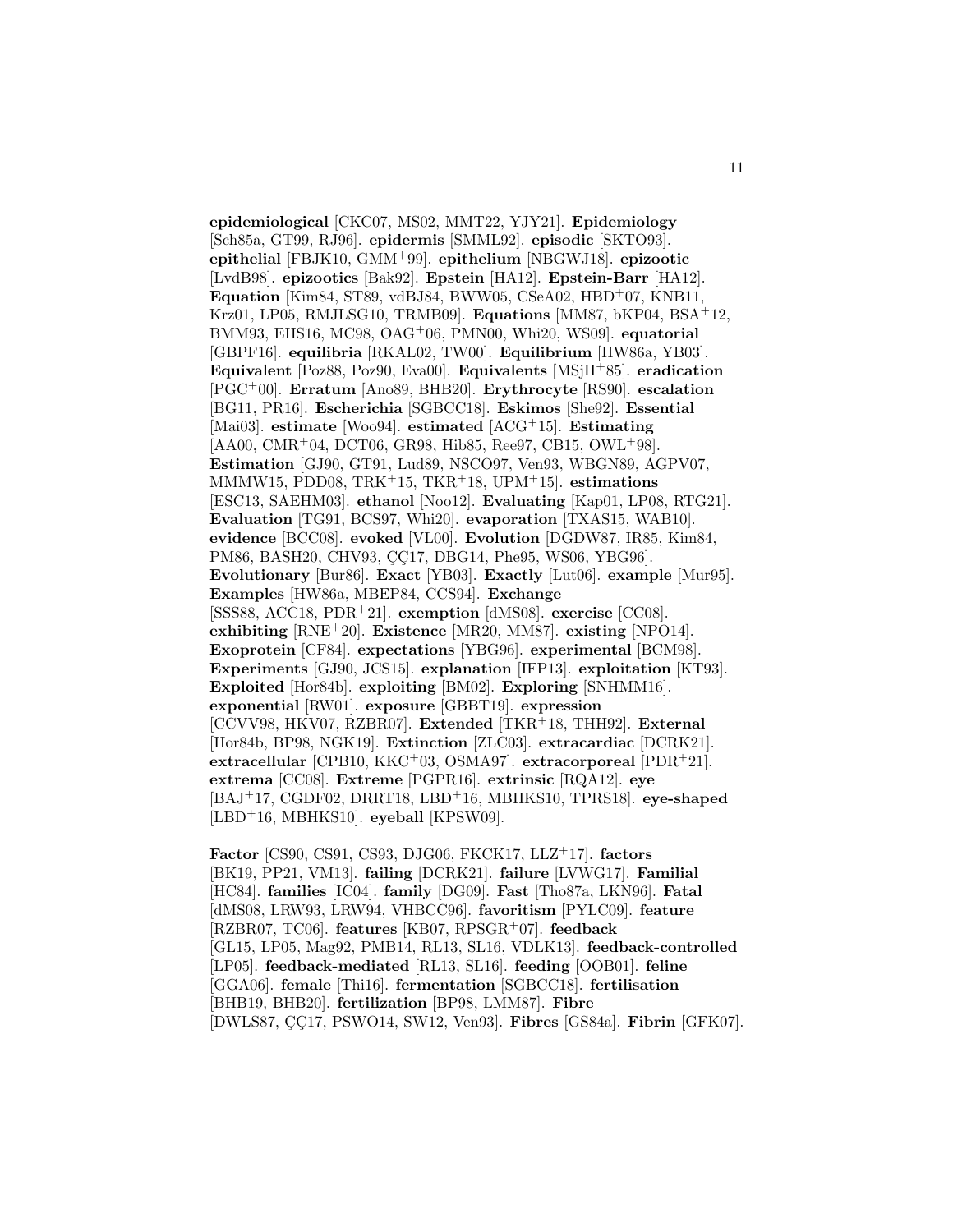**fibrinolysis** [BKW<sup>+</sup>14, BKF14]. **fibroblast** [MGSS21b, MGSS21a]. **fibrosis** [MBC<sup>+</sup>14]. **Fickian** [FNdO16]. **field** [Bra93, Ven93]. **Fields** [MSjH<sup>+</sup>85, Das08, GMM<sup>+</sup>99, Tho10]. **Film**  $[BBN90, ACH<sup>+</sup>21, BF03, BDB<sup>+</sup>18, HBD<sup>+</sup>07, JPM<sup>+</sup>05, LBD<sup>+</sup>16, MBHKS10,$ MBB20, OKM<sup>+</sup>05, TXAS15, WAB10, ZKB<sup>+</sup>19]. **Filtering** [CK87]. **filtration** [NSCO97]. **finding** [Har95]. **fingerprint** [MLH92]. **Fingerprinting** [Bro89]. **Finite** [SGBCC18, SSSK91, UA96]. **Finite-Element** [SSSK91]. **Finite-time** [SGBCC18]. **fire** [Ree97]. **firing** [MC98]. **first** [OC96, PGC<sup>+</sup>00]. **Fish** [Hor84b, GL15, KB07]. **Fisheries** [CB84, HW86a, dSCM06]. **Fishery** [Ree88, dSCD20]. **Fishing** [Hor90]. **Fitness** [BS90]. **fitting** [KGG<sup>+</sup>99]. **FitzHugh** [MC98, ZEM11]. **fixated** [TPRS18]. **flea** [AS88]. **Fleets** [Hor90]. **Flow** [CK87, SWWC09, TPRS18, CGDF02, CVEH10, CW07, DRRT18, EHSALR12, GH05, GFK07, LF11, LBHKS18, OKM<sup>+</sup>05, OOB01, PSWO14, RK01, SSS<sup>+</sup>20, SJ03, TMM96]. **flow-diffusion** [EHSALR12]. **flow-rate** [TMM96]. **fluctuations** [AJ12]. **Fluid** [BLLM18, CGDF02, CK87, SW12, SN98, CDNR16, CW07, ESC13, IFP13, PSWO14]. **fluorescence** [LBHKS18]. **FMISO** [GCC<sup>+</sup>12]. **foetal** [ZNB97]. **Fokker** [BFK17]. **follicle** [DPC18, PP21, Thi16]. **Follow** [BGW88]. **Follow-up** [BGW88]. **following** [BGW99]. **Fontan** [DCRK21]. **food** [CK93, dSCdA16]. **foods** [YF00]. **foot** [HWK97]. **foot-and-mouth-disease** [HWK97]. **foragers** [BR98]. **foraging** [RG95]. **force** [BJ14]. **forces** [MMA<sup>+</sup>21]. **forecasting** [NBT<sup>+</sup>22]. **forest** [Ree97]. **forest-fire** [Ree97]. **Form** [MO84, EHSALR12]. **formalism** [GMM<sup>+</sup>99]. **formation** [BMS04, Ban11, BAJ<sup>+</sup>17, DGM<sup>+</sup>18, CMM92, GWO<sup>+</sup>18, GFK07, MBS92, MBB20, Mat08, NW93, OC96, PRWJ07, RQA12, SG13, YRCU14]. **Formulae** [SSA89]. **formulated** [Mod97]. **formulation** [FG04, MSBM04]. **four** [RTG21]. **fraction** [Par97]. **fractional** [BCSS15, BCSS18, BCSS21]. **fractional-order** [BCSS15, BCSS18]. **fractionated** [BCPS19]. **fractionation** [SGK16]. **frames** [ABMR21]. **framework** [CLD<sup>+</sup>18, SZB21]. **free** [HM07, RG92]. **free-boundary** [HM07]. **free-living** [RG92]. **frequencies** [Ree97]. **Frequency** [Hor84b, SA02]. **fully** [WS06]. **Function** [THI91, CBR97, Sec16, YF00]. **Functional** [HO19, vdBD86, BWW05, OAG<sup>+</sup>06]. **Functionally** [Bur86]. **Functions** [PM86, Tho86a, Tho86b, Kor04, Ren98]. **fundus** [ALDLDMC12]. **fungal** [LvdBTJ02]. **fungi** [CTB20, LVTJ00, LVTJ01]. **fungi-initiated** [CTB20]. **Further** [CCS99]. **fusion** [VHT07].

**Gabon** [NBT<sup>+</sup>22]. **Gain** [Tho84]. **gains** [YB18]. **Galerkin** [TRK19]. **Gambian** [AG01]. **Games** [AS86, BP98]. **Gametes** [AES85]. **ganglia** [Noo12]. **Gas** [SSS88, WG03]. **gastric** [DPO<sup>+</sup>15]. **GATA** [BKL09]. **Geiger** [Ano86c]. **gel** [GFK07]. **Gene** [Tho88b, CCVV98, RNE<sup>+</sup>20, RZBR07]. **gene-edited** [RNE<sup>+</sup>20]. **genealogical** [Lew92]. **genealogy** [CCS94, CCS99]. **General** [BCC91, GP84, Swa88, BZ93, CHMH98, ED00, GC08, Kor09b]. **generalist** [ACS14, MCRC08]. **generalization** [BZ93]. **Generalized**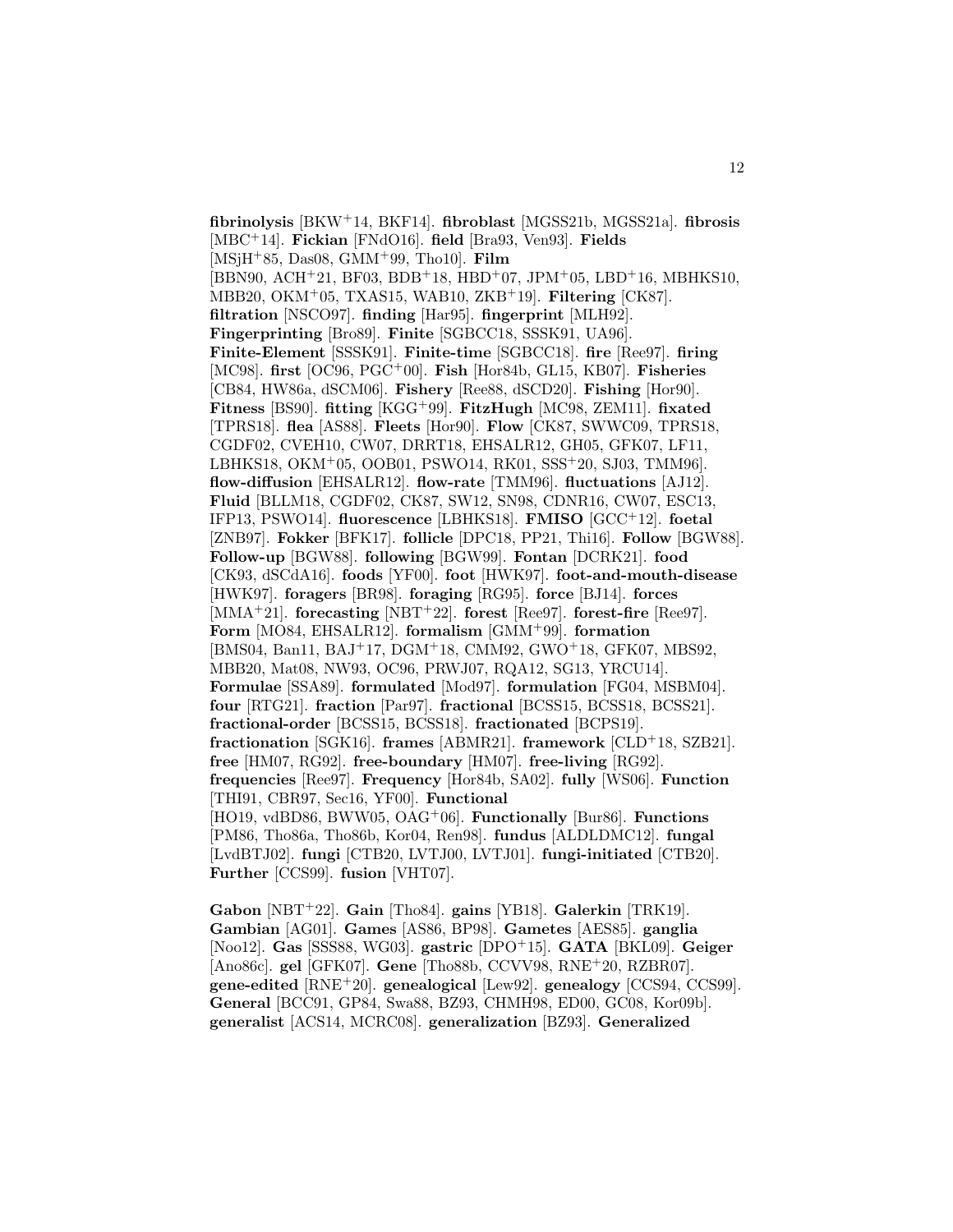[ST89, EHSALR12, Eva00, SAEHLR98]. **Generated** [Jäg86]. **generating** [Ren98]. **Generation** [HPH90, MO84, BJ14, BGG03]. **genes** [LTY15]. **Genetic** [AM84, DGDW87, Phe91b, TG91, VdC01, Wei85, BCS97, BKL09, FY19, Phe95, SGBCC18]. **Genetics** [CH87, HC84, Oht84, Tho93]. **genome** [Phe95]. **Genomes** [PSS85]. **Genomic** [TSL94]. **genotypes** [HT94, She92]. **genotypic** [CCS94, CCS99]. **genotyping** [IC04]. **geographically** [ETO07]. **Geometric** [GP84, MSjH<sup>+</sup>85, KB07, TC06]. **geometries** [Sec16]. **geometry** [SGZ19]. **Geriatric** [TMM96, IMM94]. **Geriatric-patient** [TMM96]. **germ** [DSW<sup>+</sup>21]. **germinal** [MHMI06]. **GIST** [LCC<sup>+</sup>17]. **Glagov** [MF21]. **glioblastoma** [SZB21]. **glioma** [EHS16, GCC<sup>+</sup>12, MPP05]. **glioma-host** [MPP05]. **gliomas** [PGBMG<sup>+</sup>15, PGPR16]. **glob** [ZKB<sup>+</sup>19]. **glob-driven** [ZKB<sup>+</sup>19]. **Global** [Kor09a, Rin90, VDLK13, WHT12, Yam18, BT15, Kor04, Kor09b, DP08]. **glomerular** [NSCO97]. **glucose** [GC15, PDD08, YF00]. **Go** [HBS<sup>+</sup>12]. **Gompertz** [BCSS18, BCSS21, BCSS15]. **Gonococcal** [GSBA92, SGBA92]. **grade** [PGBMG<sup>+</sup>15, PGPR16]. **Gradient** [Tan87, KK17]. **Gradient-like** [Tan87]. **granulocyte** [BASH20]. **granulocyte-monocyte-blast** [BASH20]. **graph** [Lew92, Ven93]. **graphical** [HT94, TC04]. **graphs** [DCT06, Tho93, TC03]. **Great** [Hib85, AKR<sup>+</sup>89]. **Green** [Sec16]. **grid** [MBDKS08]. **Grodins** [FKK93]. **Group** [Kim84, BMS04, BR98, RG95]. **groups** [HC00]. **Grow** [HBS<sup>+</sup>12, LF11]. **growing** [SGBA92]. **Growth** [BH90, CBW89, CBWA91, Fok12, NBGM85, Ren85, Tan87, BV20, BRM93, BWWvB04, BWW05, BTCE18, BCSS15, BCSS18, BCSS21, BFPH17, BB21, BM02, BP03, CDNR16, DGM<sup>+</sup>18, CCVV98, CW07, DBG14, GSBA92, GF08, GCC<sup>+</sup>12, KGG<sup>+</sup>99, Koh13, LVTJ00, LVTJ01, LvdBTJ02, LLZ<sup>+</sup>17, MR20, MBC<sup>+</sup>14, MF21, Muñ16, OWB10, ONE<sup>+</sup>15, OS98, PSWO14, SGBA92, VM13, WK97, WK99, WCSR06, WVH09, WA20]. **Guérin** [BMHK16]. **gynaecological** [NO99].

**H** [O'N13]. **haematological** [NO99]. **Haematopoiesis** [GNA90, BM01]. **haematopoietic** [RNE<sup>+</sup>20]. **haemodiafiltration** [GM19]. **haemodialysis** [ACC18]. **Haemofilters** [BW87]. **Haemoglobin** [SSS91]. **hair** [DPC18]. **Haldane** [Phe91a]. **Haptenated** [Ano86c]. **Hardy** [YB03]. **Hardy-Weinberg** [YB03]. **harmful** [CSeA02]. **Harvest** [HW86b]. **Harvested** [Hor90]. **Harvesting** [BS90, Ree88, RB87, CCV13, Hor96, Mag92]. **Hashimoto** [PMB14]. **Hausdorff** [ALDLDMC12]. **HBV** [BZF<sup>+</sup>15]. **head** [WWWW<sup>+</sup>14]. **head-up** [WWWW<sup>+</sup>14]. **healing** [OSMA97, SMML92]. **health** [BMd19, HWG11, RT01]. **healthcare** [JPB<sup>+</sup>21, TRK<sup>+</sup>15]. **healthcare-associated** [TRK<sup>+</sup>15]. **healthy** [DCRK21, VHT07]. **heart** [BLLM18]. **heartbeat** [CC08]. **heat** [TRMB09]. **heating** [TRMB09]. **Hebbian** [CBR97]. **Heesterbeek** [O'N13]. **hematocrit** [BLLM18]. **hematopoiesis** [GGA06]. **hemorrhagic** [DCC<sup>+</sup>21]. **heparin** [VM13]. **heparin-binding** [VM13]. **hepatic** [CMM<sup>+</sup>17, HR16, HCWK17]. **hepatitis**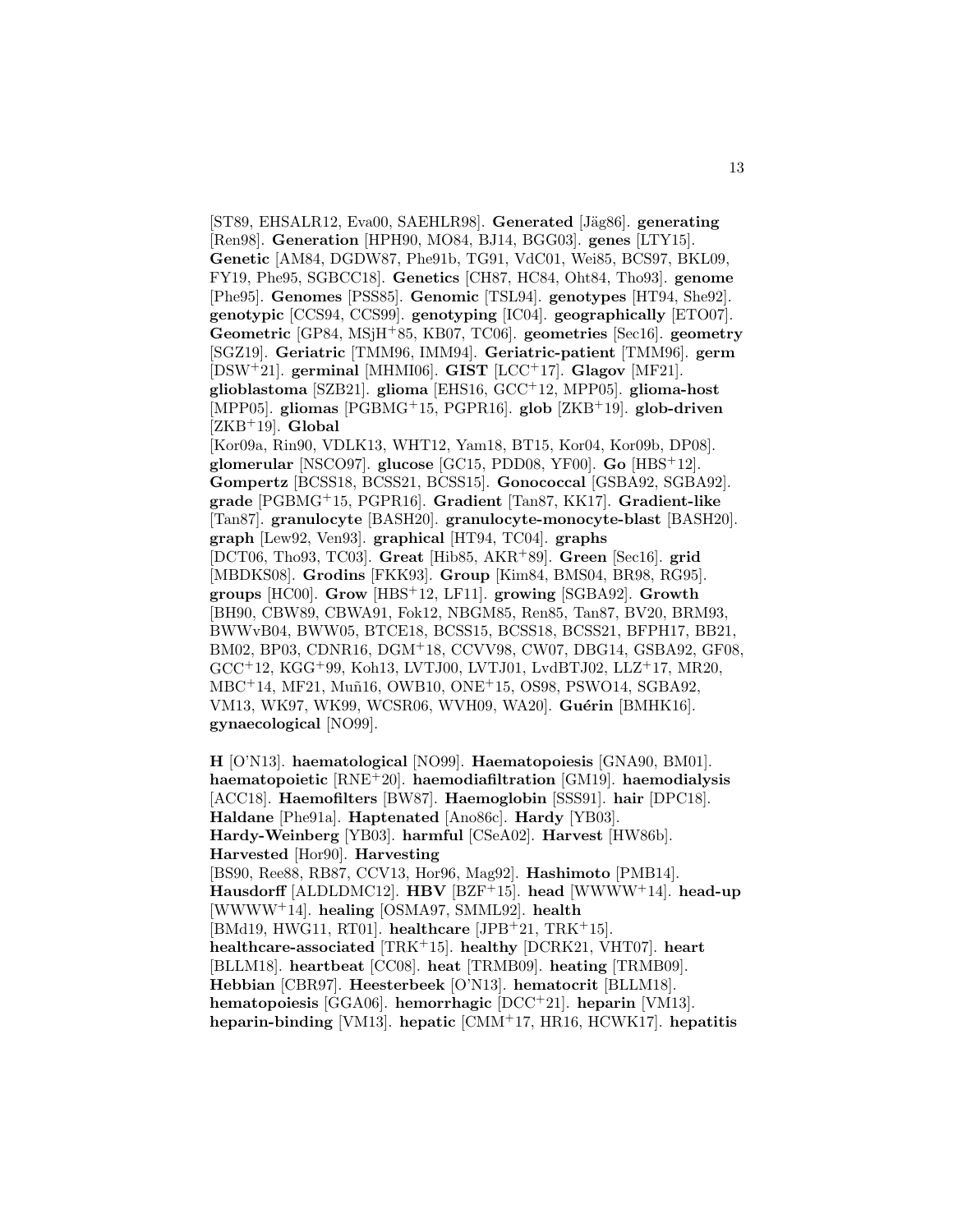[CGH12]. **HER2** [JBG<sup>+</sup>19]. **Herbivores** [AS86]. **Heterogeneity** [AM84, MPE87, GSBA92, MANS11]. **Heterogeneous** [BA88b, Cai89, Cai90, DH04, HvBB10, VW16]. **heterologous** [GY19, RY22]. **heterosexual** [GA94]. **HFV** [BA88c]. **hidden** [GGA06, KLG<sup>+</sup>14]. **high** [BKL09, FK02, PGC<sup>+</sup>00, RZBR07]. **high-dimension** [RZBR07]. **Higher** [LOT00, PSS85, Ban11]. **Higher-dimensional** [LOT00]. **higher-order** [Ban11]. **Hindmarsh** [MC01]. **histology** [TKBD<sup>+</sup>19]. **historical** [Ree97]. **Histories** [Cuz84, MBEP84, Woo94]. **History** [Tho85, HR16]. **HIV** [AMMJ86, BA88a, ALM17, BA88b, BA91, GY93, GA94, GH97, GEW00, GBSRS18, Hsi96a, Hsi96b, HC00, HWG11, Kak99, Kak98, LOT00, LdA99, MHMDM17, PFF<sup>+</sup>20, RNE<sup>+</sup>20, SNHMM16, UPM<sup>+</sup>15, WHT12, YC99, ZZ08]. **HIV-1** [BA91, SNHMM16, UPM<sup>+</sup>15, WHT12, ZZ08]. **HIV/AIDS** [GH97, GEW00, Hsi96a, Hsi96b, HC00, Kak99, Kak98, LdA99]. **holds** [Kap01]. **hollow** [PSWO14, SW12]. **Homogeneity** [BGW88]. **homogeneous** [PM86, SGBA92]. **homologous** [MSZMGFS18]. **Homosexual** [BA88b]. **Hopf** [Alr19, KN18, KG99, LM86]. **horizontal** [CKC07]. **Hormonal** [AS88]. **hormone** [BCC08]. **Host** [AM84, CS91, LM86, ARCE<sup>+</sup>07, CLD<sup>+</sup>18, GBBT19, JCS15, KKO<sup>+</sup>11, KKC<sup>+</sup>03, MPP05, MA07, WW05, YB18, Zha22]. **host-directed** [Zha22]. **Host-Parasitoid** [LM86]. **host-pathogen** [WW05]. **Hosts** [Agu87, MCRC08]. **house** [ML00]. **house-of-cards** [ML00]. **HPA** [MCMˇ <sup>+</sup>16]. **HPT** [PMB14]. **HTLV** [ETOK03, ETO07]. **HTLV-I** [ETOK03, ETO07]. **Human** [AMMJ86, BA88a, BH90, DWLS87, HC84, ST85, BCS97, CGDF02, CW14, HO19, PP21, YB18, RMLC14]. **humans** [LP05]. **humour** [DRRT18]. **hybrid** [And05, BCS97, SSS<sup>+</sup>20]. **hydrocephalus** [SBM04, SW06, WDS12, WS06]. **hydroxyphenylpyruvate** [WDD<sup>+</sup>17]. **Hyperbaric** [SSS88]. **hyperbolic** [TRMB09]. **hyperemia** [OAG<sup>+</sup>06]. **hypertension** [ALDLDMC12, SPL<sup>+</sup>07]. **hypothalamic** [BCC08, KN18, MCMˇ <sup>+</sup>16]. **hypothalamic-pituitary-adrenal** [BCC08, KN18]. **hypothalamus** [LP05, PMB14]. **hypothalamus-pituitary-adrenal** [LP05]. **Hypothesis** [Bla90, MLH92, Sch85b].

**identically** [Tho10]. **Identification** [FM08, SGBCC18]. **Identifying** [DMNW20, WBSD12]. **Identity** [Tho88b]. **Idiopathic** [SPL<sup>+</sup>07]. **ignored** [Tho10]. **II** [Seg03, Cai90, CCS99, CW07, EHSALR12, GSBA92, GB86, ILA89, NSCO97, WK99]. **IL-2** [BMHK16]. **Illustrations** [bMO04]. **Illustrative** [MBEP84]. **IMA** [Ano91, JKK13]. **images** [ALDLDMC12, GCC<sup>+</sup>12]. **imaging** [BDB<sup>+</sup>18]. **Immune**  $[SGRPSM<sup>+</sup>09, FFK17, JCS15, JBG<sup>+</sup>19, RPSGR<sup>+</sup>07, SNHMM16, WPH<sup>+</sup>18].$ **immunity** [WCM98, Yam18]. **Immunization** [AM84]. **immuno** [CH20]. **immuno-oncology** [CH20]. **Immunoassay** [AC89]. **Immunodeficiency** [AMMJ86, BA88a]. **Immunological** [DH87, LBY00]. **immunomodulation** [JCS15]. **immunotherapy** [BMHK16, NO94, RPSGR<sup>+</sup>07]. **Impact** [PFF<sup>+</sup>20, ZZ08, DOM<sup>+</sup>09, MF21, RMLC14, RTG21, WDS12]. **impacting**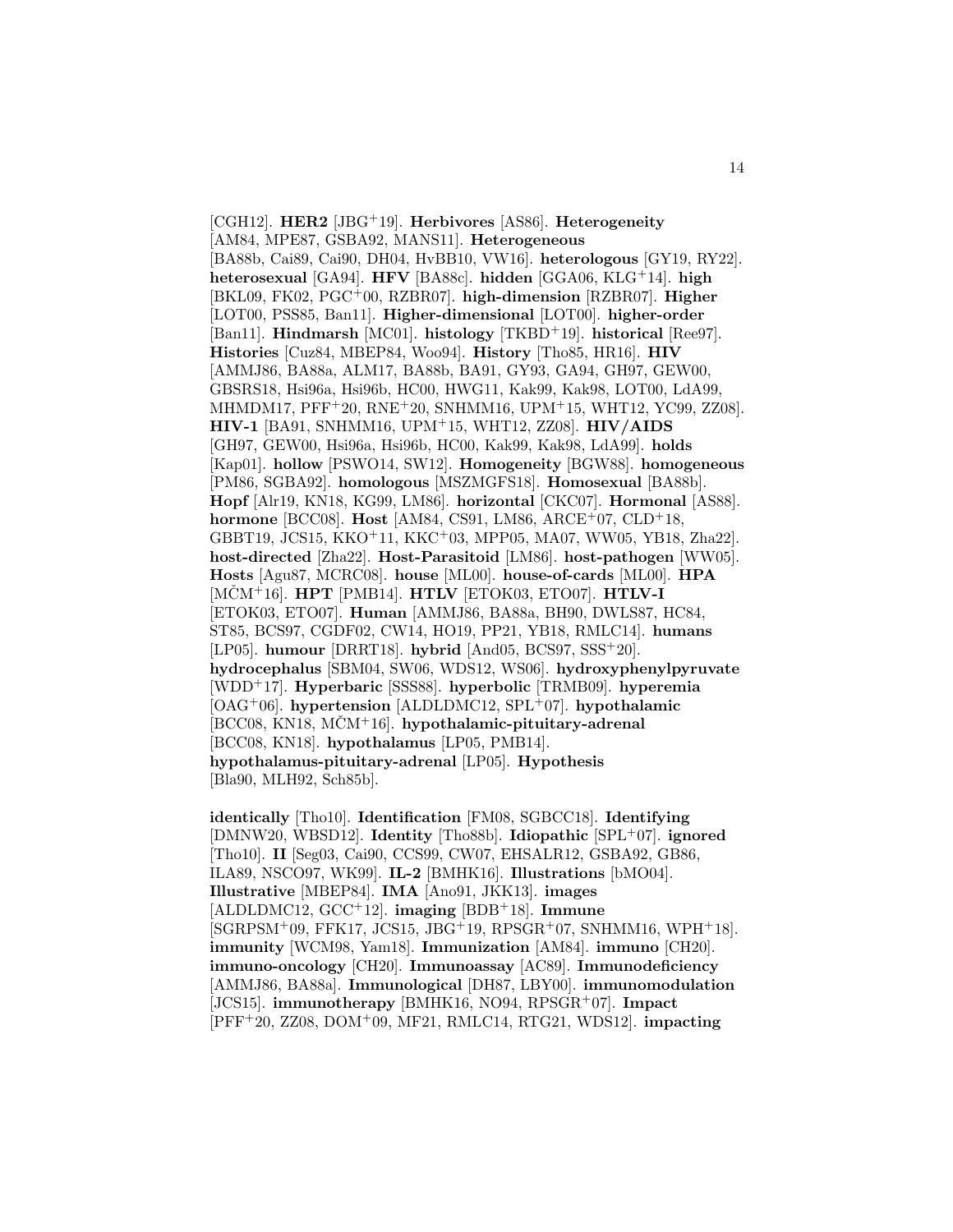[TKBD<sup>+</sup>19]. **impacts** [YJY21]. **implanted** [TPRS18]. **implications** [DSMF00, PGBMG<sup>+</sup>15, TH96]. **implicit** [TRK19]. **Importance** [FHC09, And05, Byr97, GLDP17]. **impossibility** [BB21]. **Improved** [KLG<sup>+</sup>14, SAEHM03]. **Improving** [BMHK16, RT01]. **impulses** [MC98]. **Impulsive** [ACS14, LC04, ZLC03]. **in-host** [Zha22]. **in-patient** [IMM94]. **in-vivo** [SBM04]. **incidence** [BL15, CKC07, KM05, Kor09a, MA06]. **including** [Kro10]. **inclusion** [CCV05, WG20]. **Incorporating** [BS87a, LvdB98]. **Incubation** [BA88a, Cai90, MK89, GL00]. **incus** [MEB10]. **indentation** [YLS<sup>+</sup>20]. **independences** [Tho10]. **independent** [Tho10]. **Index** [Ano93a, Ano93b, Ano98b, Ano99b, Ano00b, Ano00c, Ano01b, Ano01c, Ano04, SAEHM03, SGRPSM<sup>+</sup>09, Ano84b, Ano85b, Ano86b, Ano96b]. **Indicator** [THI91, FHC09, NDd17]. **individual** [FBJK10]. **individual-based** [FBJK10]. **induced** [FMHF10, FS17, JBG<sup>+</sup>19, MD18, MS02, PFF<sup>+</sup>20, PR16, WGH03]. **inducible** [LTY15]. **Inducing** [GF08]. **Induction** [CBWA91, TTBL21]. **inequities** [JPB<sup>+</sup>21]. **infected** [HG10]. **infection** [ASY16, BZF<sup>+</sup>15, Car06, ETOK03, GSBA92, GBBT19, GY19, HH08, LvdB98, LOT00, MMA<sup>+</sup>21, MHMDM17, MRG98, MA06, MHGY18, NBC18, RY22, SNHMM16, SGBA92, TKR<sup>+</sup>18, Yan02, ZZ08]. **infection-dependent** [MA06]. **Infections** [RG91, BMN<sup>+</sup>93, Kap01, KLG<sup>+</sup>14, LBY00, NS95, RG92, Yan02]. **Infectious** [BA88a, O'N13, HA12, KM05, LL00, Par97, Rob99, Yam18, ZJJA19]. **Infectiousness** [BA88c, Cai90]. **inference** [BSEO07, GGA06]. **Inferring** [BT15]. **infertility** [GSBA92, SGBA92]. **infestations** [MG14]. **inflammation** [BDJB<sup>+</sup>13, WA20]. **inflammatory** [IMRW05, JCS15, SH01, ZJJA19]. **Influence** [MS05, BG11, CDNR16, GSBA92, GBPF16, GD98, MBB20, MS01, PSWO14]. **influenza** [LP08, VHT07, Yam18]. **Information** [CBR97, Tho84]. **Information-entropy** [CBR97]. **Informed** [HF20]. **infrared** [RMJLSG10]. **infusion** [ESC13, WS09]. **inhalable** [MHGY18]. **Inhibition** [KH87, VDLK13, WDD<sup>+</sup>17]. **Inhibitor** [Jäg86]. **inhibitory** [BK19]. **inhomogeneities** [RL13]. **inhomogeneous** [MBS92, PDD08]. **initiated** [CTB20]. **initiation** [DPO<sup>+</sup>15]. **injecting** [CGH12, GH97]. **injured** [CKL<sup>+</sup>05]. **injury** [FS17, RSA14]. **injury-induced** [FS17]. **input** [Lu11, PP96]. **insect** [LvdB98]. **insect-pathogen** [LvdB98]. **Insects** [CK87]. **inserting** [MEB10]. **insertion** [EHSALR12, SAEHLR98]. **Insights** [RBMH17, dSCdA16]. **Instability** [WBGN89, FY19]. **instigator** [CH20]. **instillation** [SGZ19]. **Instructions** [Ano12i, Ano12j, Ano12k, Ano13m, Ano13n, Ano13o, Ano13p, Ano14j, Ano14k, Ano14l, Ano15j, Ano15k, Ano15l]. **insulating** [CS08]. **insulin** [GC15, NSCO97, SHO<sup>+</sup>94]. **Interacting** [RB87, BMY00]. **Interaction** [vdBJ84, BKL09, CHMH98, DCT06, GL00, JCS15, TTBL21, VHT07]. **Interactions** [FK03, vdBD86, CTB20, FG04, FKCK17, MPP05, MANS11, MSB10, OSMA97]. **intercellular** [Byr97]. **interleukin** [BMHK16, WPH<sup>+</sup>18].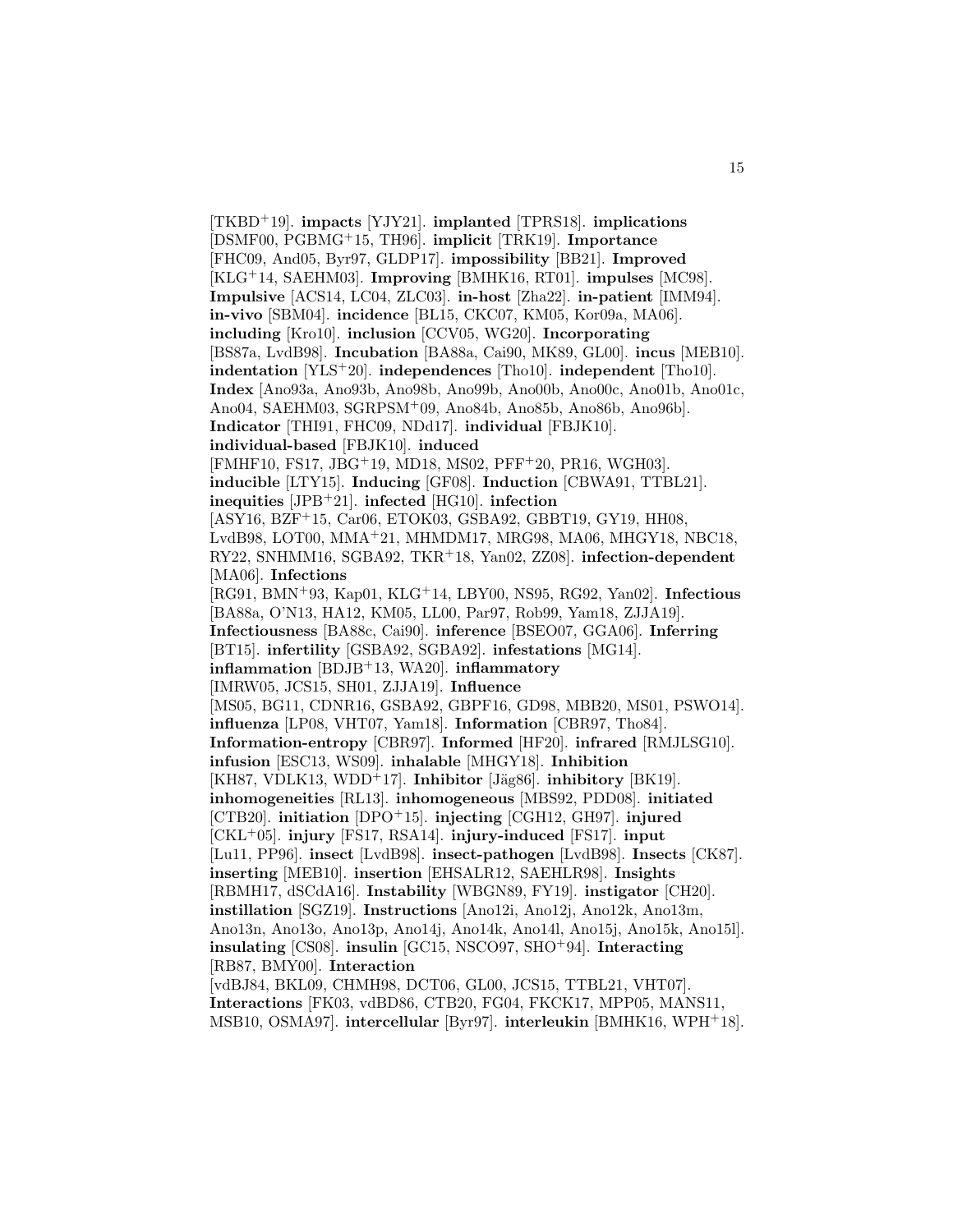**interleukin-2** [WPH<sup>+</sup>18]. **internal** [RKAL02]. **interplay** [BMd19, dSCD20]. **interpretation** [BCM98]. **Interval** [BS87a]. **intervention** [BMd19]. **Intestinal** [KJ88, VJ94, YRCU14]. **intestine** [TRK19]. **intimal** [FS17]. **intra** [NDd17]. **intra-compartment** [NDd17]. **Intracellular** [THI91, BV20]. **intracranial** [SPL<sup>+</sup>07]. **intravenous** [GY93]. **intravesical** [SGZ19]. **intrinsic** [RQA12]. **Introduction** [Seg03, bNFB05]. **intrusion** [KKO<sup>+</sup>11]. **invading** [ACS14]. **invalidity** [CB15]. **Invasion** [AJ12, And05, BTCE18, HBS<sup>+</sup>12, MPP05, MJB11, MNB06, OS98, Lut06]. **invasive** [MCRC08]. **Inverse** [Has84, WS08]. **inverted** [KK17]. **investigate** [HCWK17, Lew92]. **investigating** [KB07]. **investigation** [RQA12]. **Investigations** [BSA<sup>+</sup>12]. **Involving** [Pan89]. **Ion** [BS87a, BMY00, BMY04, BHB19, BHB20, MH97, VJ94]. **Ionizing** [Tho87a]. **Iontophoretic** [PLFP17]. **iridotomy** [DRRT18]. **iris** [TPRS18]. **iris-fixated** [TPRS18]. **iron** [CTB20]. **irreducibility** [LTW93]. **Irreducible** [Lud89]. **irritant** [BT21]. **ISBN** [O'N13, bMO04, bKP04]. **island** [Mat08]. **isolated** [RBGR<sup>+</sup>14]. **isolating** [YJY21]. **isolation** [OK13]. **Isotopy** [CH87]. **Italy** [PFF<sup>+</sup>20].

**J** [Bur06]. **J.** [Seg03]. **Japan** [Kak99, Kak98]. **Japanese** [GT99]. **joining** [MSZMGFS18]. **Joint** [Tho84, EHE<sup>+</sup>18, HvBB10]. **Joints** [BBN90]. **Jones** [bKP04]. **Journal** [JKK13]. **July** [Ano91]. **Jump** [CD86]. **juxtacrine** [OK13].

**Kermack** [Rob99]. **Kermack-McKendrick** [Rob99]. **key** [HBS<sup>+</sup>12]. **kinetic** [LP21, Mat08, TK05, SPN22]. **kinetic-type** [SPN22]. **Kinetics** [SSS91, BSA<sup>+</sup>12, GM19, PDR<sup>+</sup>21]. **Kirchhoff** [CO19]. **Knight** [GSW87]. **Krukenberg** [BAJ<sup>+</sup>17].

**L** [Lut06]. **L.** [SAEHM03]. **lac** [Alr19]. **lactate** [PMMA<sup>+</sup>21]. **lake** [BGW99]. **Landfill** [You90]. **Laplace** [CB15]. **larch** [Sch85b]. **larch-larch-bud-moth** [Sch85b]. **Large** [AFK87, AKR<sup>+</sup>89, GT91, GH05, SJ03, YBG96]. **Large-Amplitude** [AFK87]. **Large-Scale** [AKR<sup>+</sup>89]. **larger** [BSEO07]. **laser** [TRMB09]. **last** [Ree97]. **latency** [BMd19]. **Latent** [Rin90, Mon07]. **Lattice** [KBVW19, MG14]. **laundered** [BT21]. **law** [CB15, WS08]. **Laws** [PM86]. **layered** [PLFP17]. **LDL** [EHSALR12, SAEHLR98]. **Lead** [KJ88]. **Leading** [Sle88]. **leaf** [SAEHM03]. **left** [Bra93, MS13, TH96]. **left-right** [Bra93]. **lens** [ACH<sup>+</sup>21, TXAS15, TPRS18]. **Lethal** [Tho85]. **leucine** [BSA<sup>+</sup>12]. **leucocytes** [BASH20]. **leukaemia** [BASH20]. **leukemia** [LJR<sup>+</sup>19]. **leukocyte** [BCM98]. **leukocytes** [OSS05]. **Levamisole** [DGDW87]. **level** [WG20]. **levels** [XZT11]. **Li** [Lut06]. **lid** [HBD<sup>+</sup>07]. **Life** [Cuz84, RT01, Woo94, Yam18]. **life-table** [RT01]. **life-time** [Yam18]. **Lifespans** [RB87]. **like** [Car06, Tan87]. **Likelihood** [Tho87b, TG91, PDD08]. **limb** [RL13]. **Limit** [BK19, LKN96]. **Limit-cycle** [BK19]. **Limited** [BS87b, IR85]. **limiting** [RY22]. **Line** [GSW87]. **lineage**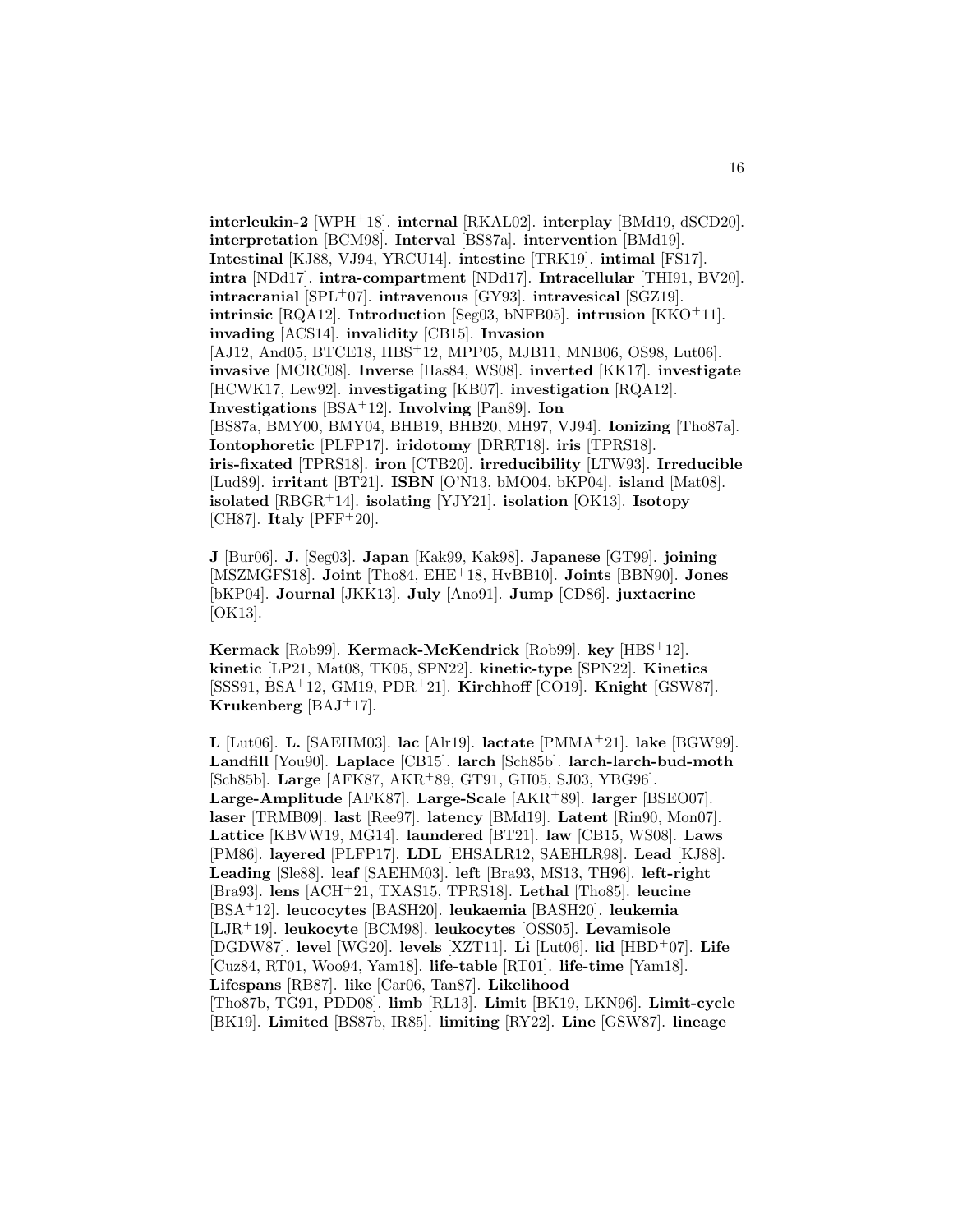[BK19, BASH20]. **Linear** [KJ88, BSA<sup>+</sup>12, CCS99, KM05, Kor09a, MA06, PRWJ07, SW06, WGCB07, WS09, dAL02]. **Linkage** [Tho94, Tho84, Tho87b]. **Linked** [Tho85]. **lipid** [BGG03, MBB20]. **lipid-mediated** [BGG03]. **liver** [LCC<sup>+</sup>17, RSA14, YLS<sup>+</sup>20]. **Living** [THI91, XDJ87, RG92]. **Load** [Phe91b]. **loads** [Phe95]. **local** [BFPH17, LP21, MPP05, MR20, THH92]. **localization** [Cox06, PRK05]. **loci** [BCS97]. **lockdown** [SPN22]. **locomotion** [BCM98]. **locus** [Tho88b]. **Long** [Sey90]. **longitudinal** [FKCK17]. **loop** [TC03, TC04]. **loss** [CGP06]. **Lotka** [LC04, PMN00]. **low** [MS13, Noo12, PGBMG<sup>+</sup>15, PGPR16]. **low-dosage** [Noo12]. **low-grade** [PGBMG<sup>+</sup>15, PGPR16]. **low-order** [MS13]. **LQ** [BCPS19]. **Lumped** [DCRK21]. **lung** [HM07, MBC<sup>+</sup>14]. **Lyapunov** [Kor04]. **Lyme** [Por99]. **lymphoblastic** [BASH20, EVK<sup>+</sup>18, LJR<sup>+</sup>19]. **lymphocytes** [MCK04]. **lymphoma** [EVK<sup>+</sup>18].

**M** [EHE<sup>+</sup>18]. **M.** [ARCE<sup>+</sup>07]. **macroparasite** [KKO<sup>+</sup>11]. **macrophage** [OS98]. **magnocellular** [MC98]. **maintenance** [DPO<sup>+</sup>15, LJR<sup>+</sup>19]. **major** [RB15]. **make** [GP11]. **Malaria** [N˚as86]. **Male** [BA88b, WP85]. **malignant** [GF08, MNB06, PR16]. **malleus** [MEB10]. **malleus-incus** [MEB10]. **Management** [RG91, dSCM06, PYLC09]. **MANF** [CLM<sup>+</sup>20]. **manoeuvre** [PTW<sup>+</sup>17]. **mapping** [OWL<sup>+</sup>98]. **maps** [TC06]. **marginal** [HvBB10, YBG96]. **marina** [SAEHM03]. **Markov** [GR98, KLG<sup>+</sup>14, LTW93, MK20, Tho10, Ven93, YB03]. **marriage** [TC03]. **Mass** [GLDP17, SW12]. **Massachusetts** [bMO04]. **Master** [vdBJ84]. **material** [FK03]. **Maternal** [ZNB97]. **Maternity** [MBEP84]. **Mathematical** [ACC18, Ano91, BDJB<sup>+</sup>13, BBR84, CS90, CS91, CGP06, CTB20, CF84, CKL<sup>+</sup>05, EVK<sup>+</sup>18, FBM<sup>+</sup>03, GH97, HM07, HA12, JBG<sup>+</sup>19, LVWG17, LKH98, Mai03, MCK04, MBC<sup>+</sup>14, MBEP84, NBT<sup>+</sup>22, bKP04, PP21, PTW<sup>+</sup>17, RSA14, RS90, RBGR<sup>+</sup>14, Sch85b, SSS91, SMML92, SSA89, Thi16, WK97, WK99, WKK<sup>+</sup>01, ZKB<sup>+</sup>19, And05, BCC08, BZF<sup>+</sup>15, BFM<sup>+</sup>17, BCS96, BSEO07, BGG03, BMHK16, CH20, CW14, DGM<sup>+</sup>18, CCVV98, CCV05, DCC<sup>+</sup>21, DSMF00, DSW<sup>+</sup>21, EHE<sup>+</sup>18, ETOK03, ETO07, FR14, FKK93, GT99, GY19, GDL01, GCC<sup>+</sup>12, HMMN97, IMRW05, Kak99, Kak98, KKO<sup>+</sup>11, KPSW09, Koh13, LJR<sup>+</sup>19, LMMS10, MPP05, MSBM04, MG06, MMT22, MHGY18, NPO14, OK13, OSMA97, OC96, PGBMG<sup>+</sup>15, Por99, PRK05, RNE<sup>+</sup>20, RY22, RBMH17, SZB21, SHO<sup>+</sup>94, TCC<sup>+</sup>11, TPS<sup>+</sup>08, VJ94, WDD<sup>+</sup>17, YRCU14, Seg03, bNFB05, JKK13]. **Mathematical** [O'N13]. **Mathematically** [CGH12, DJG06, WA20]. **mating** [VdC01]. **Matrices** [Pug91, UA96]. **Matrix** [GP84, Pug91, CPB10, CK04, OSMA97]. **Matrix-Geometric** [GP84]. **maturation** [BM01]. **maximization** [CBR97]. **Maximum** [Ano86c, PDD08]. **may** [GD98]. **McKendrick** [Rob99]. **Mean** [PM86]. **Measles** [Sch84, Bok93]. **Measurement** [CHC13, ST89]. **measurements** [AGPV07, ACG<sup>+</sup>15]. **Measures** [GB86, SGB86, SPN22]. **Mechanical** [YLS<sup>+</sup>20, CHMH98, FS17, IFP13, LBPF15, NBGWJ18, WCSR06].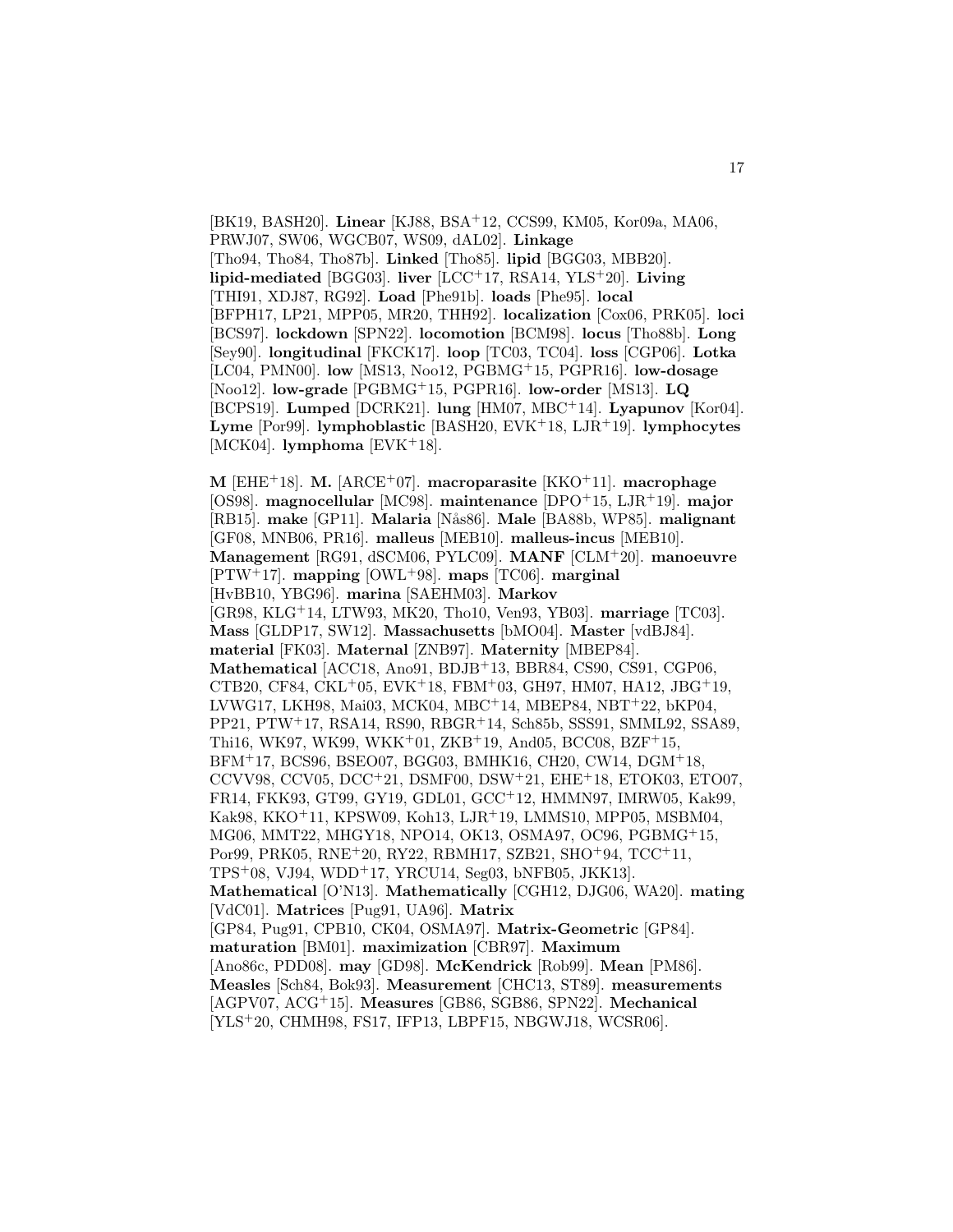#### **mechanics** [BBPF13]. **mechanism**

[BK19, CS93, CPB10, EHSALR12, MMMW15, SAEHLR98]. **Mechanisms** [Sch85a, KK17, MHMI06, RQA12]. **Mechanochemical** [LMM87]. **mediated** [BDJB<sup>+</sup>13, BGG03, CHC13, MPP05, RL13, SH01, SL16, VHT07]. **Medicine** [JKK13, ACRF08]. **medullary** [SEL17]. **Meeting** [Gre88]. **MEG** [Das08]. **mellitus** [NSCO97]. **Membrane** [Poz88, EHSALR12, IFP13, PSWO14, Poz05, PDR<sup>+</sup>21, Ric09, VHT07]. **memory** [KN18, OSS05]. **Men** [BA91]. **menstrual** [CW14]. **messenger** [EHE<sup>+</sup>18]. **metabolic** [HCWK17, SGBCC18]. **metabolism** [RSA14]. **Metapopolation** [IR85]. **metapopulations** [RR99]. **metastases** [HR16, LCC<sup>+</sup>17]. **metastasis** [FHR20, SN98]. **metastatic** [EHH12]. **Method** [DWLS87, Kim84, ST89, CCS94, CB15, Cox06, LTW93, MBDKS08, Sec16, TRK19]. **Methodological** [MGSS89]. **Methods** [CBW89, CBWA91, DH87, GP84, GR98, ZNB97]. **methyl** [BCS96]. **mice** [HCWK17]. **microarray** [HKV07]. **Microcirculation** [ST89]. **microcirculatory** [SSS<sup>+</sup>20]. **Microorganisms** [Tan87]. **microparasite** [WCM98]. **microsatellite** [SA02]. **microvascular** [PRWJ07, Sec16]. **microvessel** [AS12, SNB<sup>+</sup>11]. **middle** [MEB10]. **migration** [BD20, CPB10, CHC13, LP21, RBMH17, SZB21, SW98]. **migrations** [BWSCC11]. **minimal** [KWW<sup>+</sup>13]. **Minimizing** [VM13]. **mismatch** [TSL94]. **Mitochondrial** [PSS85]. **mixed** [BSA<sup>+</sup>12, VdC01]. **Mixing** [BCC91, UA96, ED00, IN12, OOB01]. **mixture** [DF18, GH05]. **mixtures** [BP03]. **modalities** [MK20]. **modality** [NGK19]. **Model** [AFK87, AS88, AKR<sup>+</sup>89, BH86, Bel86, BBR84, CS90, CS91, CMM<sup>+</sup>17, CF84, DGDW87, Gre88, Gre90, GMS89, GNA90, ILA89, KH87, LMM87, MBEP84, MGSS89, Pan89, PSS85, Phe91b, Poz88, Poz90, RG91, Sch84, Sey90, SSS91, ST85, TH88, WP85, AGPV07, Alr19, And05, ABMR21, ACC18, AS12, ADH<sup>+</sup>05, ASY16, AG01, ALM17, BP98, Ban11, BV20, BKF14, BRM93, BFK17, BWWvB04, BD20, BWW05, BM01, BSA<sup>+</sup>12, BFM<sup>+</sup>17, BTCE18, BZ93, BMB18, BKL09, BK19, BCSS15, BCSS18, BASH20, BCSS21, BFPH17, BHO96, Bra93, BCS96, BCPS19, BGG03, BMHK16, BMd19, CO19, Car06, CH20, CS93, CSeA02, CPB10, CHC13, CW14, CGS<sup>+</sup>22, CDNR16, DGM<sup>+</sup>18, CHMH98, CMM92, DCC<sup>+</sup>21, DSMF00, DOM<sup>+</sup>09, DH04, DCT06, DSW<sup>+</sup>21, DPC18, DF18, ED00, ETOK03, ETO07, Eva00]. **model** [EVK<sup>+</sup>18, FR14, FNdO16, FKK93, FS17, FFK17, FHR20, GA94, GH05, GGA06, GY19, GM19, GC08, GC15, Gre92, GCC<sup>+</sup>12, HG10, HM07, HCWK17, Hsi96a, Hsi96b, HH08, IMRW05, JPB<sup>+</sup>21, JBG<sup>+</sup>19, JvdBMH98, JLPB08, KN18, KPSW09, KE95, KLG<sup>+</sup>14, KWW<sup>+</sup>13, Koh13, Kor09b, Kro10, Krz01, LvdB98, LvdBTJ02, LJR<sup>+</sup>19, LKR96, LF11, LBY00, LKN96, LOT00, LP05, LC04, LdA99, LP21, LLZ<sup>+</sup>17, MPP05, MR20, MHMDM17, MRG98, Mat08, MSBM04, MG06, MLVHCC99, MC01, MF21, Mod97, MA06, MGSS21b, MGSS21a, MS13, Muñ16, Mwa02, MHGY18, NBGWJ18, NS14, NPO14, NW93, OWB10, OK13, O'N99, OSS05, OSMA97, OC96, PMB14, PYLC09, PGBMG<sup>+</sup>15, PMMA<sup>+</sup>21, Phe95, PDD08, PvdB98, PS03, Por99, PP96, PB00,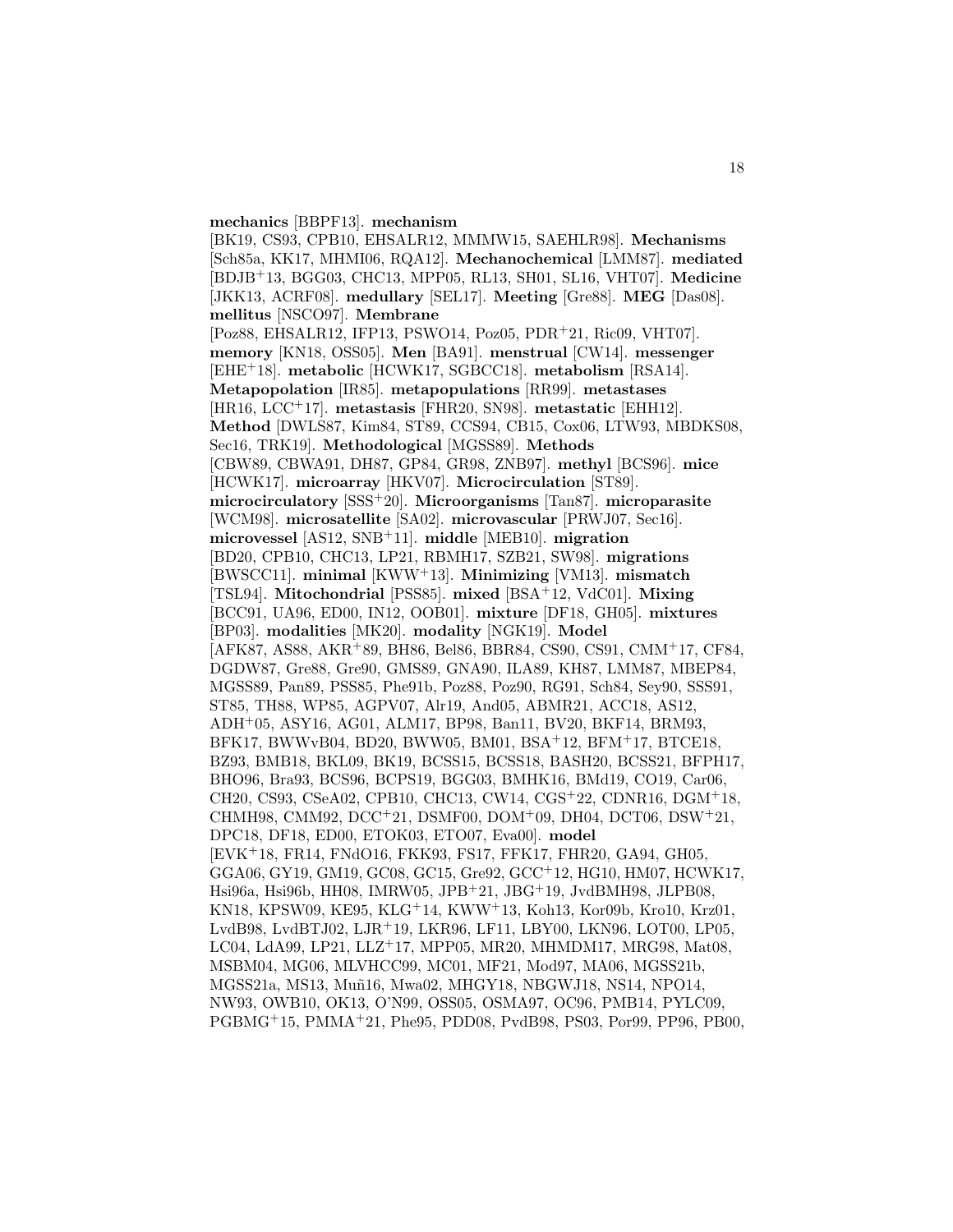RNE<sup>+</sup>20, RJ96, Rob99, RW01, RY22, RG95, RL13, SBM04, SGBCC18, SL16]. **model** [SMGW13, SHO<sup>+</sup>94, SNHMM16, SW06, SHGB17, SG13, Tam99, TCC<sup>+</sup>11, TTBL21, TS94, TC06, TKR<sup>+</sup>18, THH92, TPS<sup>+</sup>08, TPL09, TRMB09, VJ94, VDLK13, VW16, WBSD12, WDD<sup>+</sup>17, WG20, WAB10, WS06, WS08, WS09, YC99, YRCU14, ZHF<sup>+</sup>13, dAL02]. **Model-based** [CMM<sup>+</sup>17, HG10]. **Modeling** [FY19, YJY21, NBT<sup>+</sup>22, TRK19]. **modelled** [Yan02]. **Modelling** [Bak92, BKW<sup>+</sup>14, BKF14, BF03, BR98, Bur06, BP03, CVEH10, CD86, CCL<sup>+</sup>02, EHE<sup>+</sup>18, FMHF10, GMM<sup>+</sup>99, GY93, GP12, GS84a, GS84b, JCS15, JvdBD02, KP91, KKC<sup>+</sup>03, KB07, Kuz13, LVTJ00, LVTJ01, MD18, MČM<sup>+</sup>16, MMWM11, NO94, NO99, NBC18, OAG<sup>+</sup>06, OS98, RS90, SPN22, TXAS15, Tho87a, VHT07, WVH09, WG20, XZT11, BDJB<sup>+</sup>13, CGP06, CTB20, CGH12, CCVV98, DJG06, FHC09, FBM<sup>+</sup>03, GBBT19, GH97, HvBB10, HA12, JPB<sup>+</sup>21, JBG<sup>+</sup>19, KBVW19, LVWG17, LL00, LKH98, LCC<sup>+</sup>17, LK07, MCK04, MBC<sup>+</sup>14, PSWO14, PJL<sup>+</sup>22, PP21, PTW<sup>+</sup>17, RA12, RSA14, RMLC14, Ric09, RTG21, RBMH17, RBGR<sup>+</sup>14, SZB21, SW12, SSS<sup>+</sup>20, SJ03, SPL<sup>+</sup>07, TMM96, Thi16, TC04, WK97, WK99, WKK<sup>+</sup>01, WGCB07, WA20, WWWW<sup>+</sup>14, ZKB<sup>+</sup>19, bMO04]. **Models** [AS84, Bel84, Bla90, BA88a, BA88b, BA88c, bNFB05, BCC91, Cuz84, DM89, DH87, Fad85, Gan84, Gre87, GT91, HW86a, LM86, LHZ87, Lut06, MK89, NBGM85, PDR<sup>+</sup>21, Pug91, Ren85, Rin90, Seg03, Sle88, TG91, WDLS88, WBGN89, ZJJA19, ACRF08, BMY00, BKW<sup>+</sup>14, BSA<sup>+</sup>12, Bok93, BG11, BM02, CKL<sup>+</sup>05, DG09, DCRK21, DMNW20, Egl06, Fad93, FG04, FBJK10, FKCK17, GL15, GR98, GDFH13, GWO<sup>+</sup>18, GEW00, HBD<sup>+</sup>07, HvBB10, HMMN97, IMM94, KKO<sup>+</sup>11, KG99, Kor04, KM05, Kor09a, KK15, LL09, LMMS10, LRW93, Lu11, LP08, ML00, MBS92, MS02, MA07, MMT22, MSB10, OKM<sup>+</sup>05, OC97, PRK05, Rel05, RT01, RKAL02, SMML92, Smi20, SQGP12, TRK<sup>+</sup>15, TKR<sup>+</sup>18, TW00, UH96, Ven02, Woo94, YBG96, Yam18, Zha22]. **modes** [OK13]. **modifications** [DRRT18]. **modulated** [LTY15]. **modulus** [CB15]. **Molecular** [Wei85, CCV05]. **monocyte** [BASH20]. **monocytes** [SH01]. **monolayers** [FBJK10]. **mononucleosis** [HA12]. **monotherapy** [BZF<sup>+</sup>15]. **monotone** [ABMR21]. **Monte** [GT91, LTW93, YB03]. **morphogenesis** [CMM92, HM07]. **Morphogenetic** [LMM87]. **Mortality** [WBGN89, PG10, Woo94]. **mortem** [HR16]. **most** [RTG21]. **moth** [Sch85b]. **Moths** [WP85]. **motility** [CO19, FFK17, KWW<sup>+</sup>13, SZB21]. **motion** [ACH<sup>+</sup>21, BMS04, HBD<sup>+</sup>07, OKM<sup>+</sup>05]. **mouth** [HWK97]. **movement** [EBFR21, NS14]. **movements** [BAJ<sup>+</sup>17]. **moving** [GMM<sup>+</sup>99]. **multi** [AJ12, ADH<sup>+</sup>05, CGS<sup>+</sup>22, HvBB10, MA07, PLFP17, SJ03]. **multi-branching** [SJ03]. **multi-host** [MA07]. **multi-layered** [PLFP17]. **multi-physics** [CGS<sup>+</sup>22]. **multi-scale** [CGS<sup>+</sup>22]. **multi-scale/multi-physics** [CGS<sup>+</sup>22]. **multi-species** [ADH<sup>+</sup>05]. **multi-state** [HvBB10]. **multi-type** [AJ12]. **Multicohort** [HW86b]. **Multicomponent** [Phe91a]. **multiconductance** [BMY04]. **multicyEinder** [KE95]. **Multidimensional** [VL00, CDNR16]. **Multihost** [GH99]. **multimodal** [BW01]. **Multiparasite** [GH99]. **Multiphase**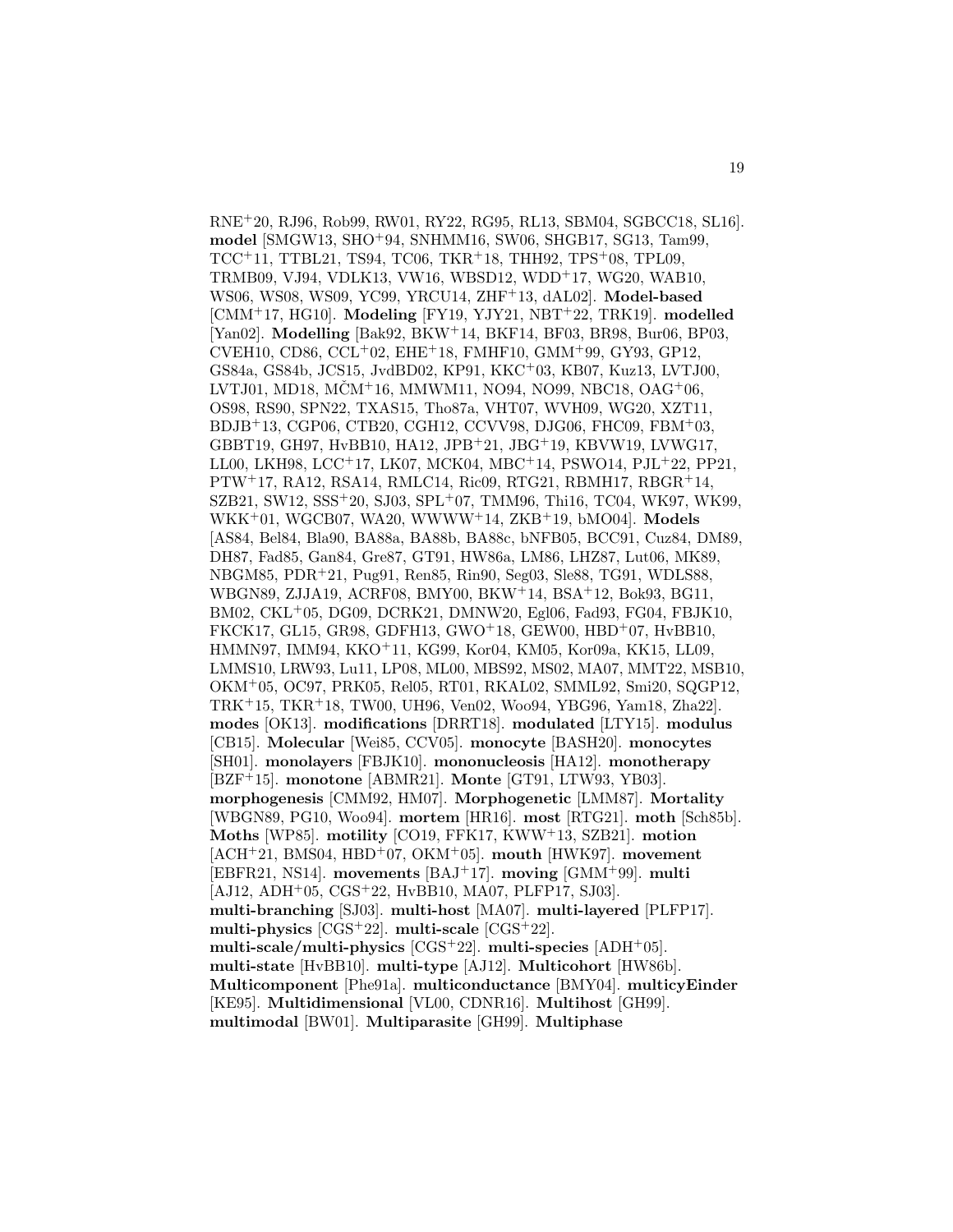[LK07, PSWO14, GWO<sup>+</sup>18, OWB10]. **Multiple** [Hor90, KWW<sup>+</sup>13, PGC<sup>+</sup>00, Swa85, Eva00, FHC09, Kap01, LKR96, MK20, SGK16, WCM98, ZB02]. **multiple-pathway** [LKR96]. **Multipoint** [Tho87b]. **Multipopulation** [Pug91]. **Multiscale** [LLZ<sup>+</sup>17, BKF14, EHS16, ONE<sup>+</sup>15, Ric09, WBSD12]. **Multispecies** [MM87, dSCM06, dSCD20]. **multistate** [RT01]. **Multistep** [OSS05]. **Multistrain** [DP08]. **mumps** [CKS20]. **murine** [JBG<sup>+</sup>19]. **Murray** [Seg03]. **muscle** [BJ14, Kro10, Ven93]. **Muscles** [DWLS87]. **Mutant** [Tho85]. **mutation** [ML00]. **mutational** [SA02]. **mutations** [FY19, DP08]. **Myelinated** [Bel84, Bel86]. **myeloid** [BASH20]. **myeloid-derived** [BASH20]. **Myeloma** [Swa85]. **myocyte** [MGSS21b, MGSS21a]. **myocyte-fibroblast** [MGSS21b, MGSS21a]. **Myxomatosis** [AS88].

**N** [BCS96]. **N-methyl-D-aspartate** [BCS96]. **Nagumo** [MC98, ZEM11]. **nasal** [JC19]. **nation** [KT93]. **national** [LdA99]. **natural** [HR16, Rob99]. **Nature** [TW00]. **navigation** [OSS05]. **Near** [Hor90, Sey90, CS08, EHSALR12, SAEHLR98]. **Near-Optimal** [Hor90, Sey90]. **Necessary** [UA96]. **necrosis** [LP01]. **necrotic** [Fok12]. **needle** [GL00]. **negative** [LTY15, PMB14, VDLK13]. **negative-feedback** [PMB14]. **Neighbourhood** [HW86a]. **Nematode** [DGDW87, RG91, MRG98, RG92]. **nematodes** [KKO04]. **nephrons** [SL16]. **Nerve** [GS84a, GS84b, Krz01]. **nervous** [RBMH17]. **network** [BT15, DAS15, EHE<sup>+</sup>18, PRWJ07, SKG11]. **Networks** [BL86, Hop84, XZT11]. **Neural** [bMO04, vdBJ84, MC01]. **neurite** [MG06]. **neuro** [PMMA<sup>+</sup>21]. **neuro-energetics** [PMMA<sup>+</sup>21]. **neurochemical** [Noo12]. **Neurogenic** [DWLS87, WDLS88]. **Neuron** [Hop84, KB07, PP96]. **Neuronal** [Das08, KH87, VL00]. **neurones** [KE95]. **neurons** [CBR97, MC98]. **Niche** [GB86, SGB86]. **nitisinone** [WDD<sup>+</sup>17]. **nitric** [OAG<sup>+</sup>06]. **nitrogen** [LVTJ00, LVTJ01]. **NMDA** [BCS96]. **node** [TC03]. **nodes** [SKG11]. **noise** [LC98, PP96, RMK04]. **noisy** [MJB11]. **Non** [KM05, WGCB07, ABMR21, BSA<sup>+</sup>12, BFPH17, FNdO16, GC08, Kor09a, LP21, MR20, MA06, MSZMGFS18, NSCO97, PRWJ07, SW06, dAL02]. **non-Fickian** [FNdO16]. **non-homologous** [MSZMGFS18]. **non-insulin** [NSCO97]. **Non-linear** [KM05, WGCB07, BSA<sup>+</sup>12, Kor09a, MA06, PRWJ07, SW06, dAL02]. **non-local** [BFPH17, LP21, MR20]. **non-monotone** [ABMR21]. **non-uniform** [GC08]. **nonautonomous** [BRM93]. **Nonexponential** [Cai90]. **noninvasive** [AGPV07]. **Nonlinear** [Fad85, MGSS89, Sch85a, Alr19, CBR97, LOT00]. **Nonlinearities** [DH87]. **nonpassive** [CHMH98]. **Nonrandom** [HC84]. **Nonself** [DH87]. **nonspecific** [UH96]. **nonswelling** [LKH98]. **nonuniform** [LK07]. **normal** [MS01, MS05, SGK16, SHGB17]. **nosocomial** [KLG<sup>+</sup>14, TKR<sup>+</sup>18]. **Note** [DS91]. **novel** [CC17, CBPD21, KKO<sup>+</sup>11, MMT22, NPO14, PGPR16]. **NTCP** [SHGB17]. **null** [HCWK17]. **Number**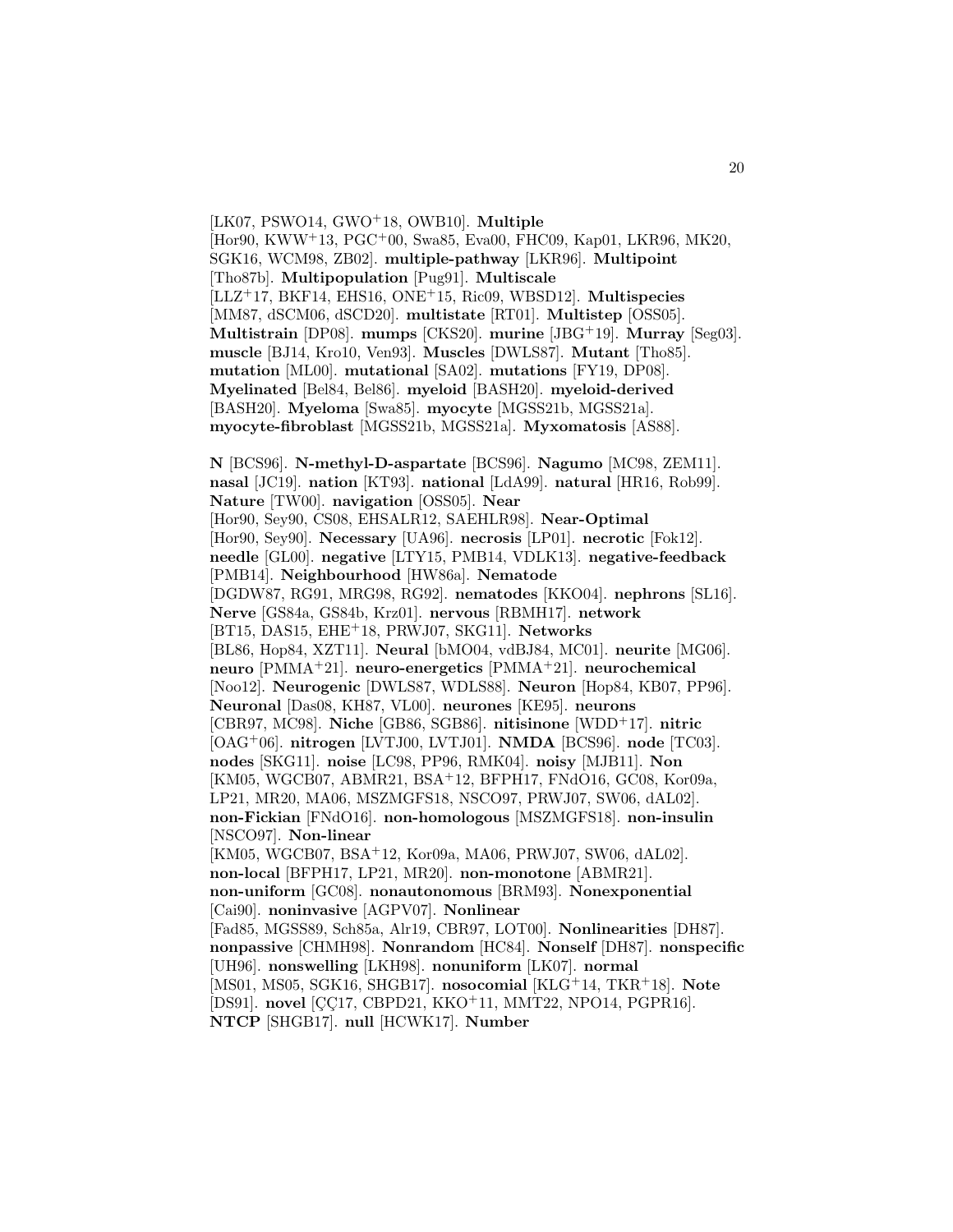[Ano86c, BCPS19, CCS94, CCS99, CMR<sup>+</sup>04, DMNW20, KKO04]. **numbers** [BP98]. **Numerical** [Car06, CCVV98, DH87, DH04, GBSRS18, KP91, Mu˜n16, Bok93, BHO96, EBFR21, FG04, MR20, MSBM04, PMMA<sup>+</sup>21]. **nursery** [JvdBD02]. **Nutrient** [MANS11, CW07, LK07, ONE<sup>+</sup>15, SMGW13]. **Nutrient-rich** [MANS11].

**O** [O'N13, SSA89]. **occlusion** [LLZ<sup>+</sup>17]. **occurrence** [CKC07]. **occurring** [Ric09]. **OCTA** [CGS<sup>+</sup>22]. **ocular** [ALDLDMC12, LBHKS18]. **oedema** [LVWG17, YRCU14]. **Offensive** [AS86]. **Offensive-Defensive** [AS86]. **offs** [BD20]. **oleic** [CKL<sup>+</sup>05]. **oligomeric** [Smi20]. **Omission** [BS87a]. **Omsk** [ALM17]. **oncogenesis** [FY19]. **oncological** [SGRPSM<sup>+</sup>09]. **oncology** [CH20]. **One** [BW87, SSS91, GP11, ZLC03]. **One-Dimensional** [BW87]. **one-predator** [ZLC03]. **One-Step** [SSS91]. **onset** [BFM<sup>+</sup>17]. **Ooyen** [bMO04]. **Open** [BL86, ABMR21, AG01]. **Openings** [BS87a]. **operation** [TH96]. **operative** [TPS<sup>+</sup>08]. **operativity** [BKL09]. **Operon** [Alr19]. **opioids** [RTG21]. **optic** [TRMB09]. **Optimal** [BS87b, BCPS19, BMd19, Cai89, CLM<sup>+</sup>20, CKS20, CBB92, CBB94, HW86a, HW86b, Hor90, JLPB08, Lu11, MS01, MG14, NGK19, Ree88, SGK16, Sey90, Swa85, Swa87, Swa88, Tho86b, BC00, CBR97, CMM<sup>+</sup>17, GBSRS18, Hor96, LMMS10, MMA<sup>+</sup>21, MS05, Mur95, Mur97]. **Optimality** [TK05, HO19]. **Optimization** [KP91, SGRPSM<sup>+</sup>09]. **optimizing** [MK20]. **Order** [HPH90, SSS91, Ban11, BCSS15, BCSS18, BCSS21, KSS16, MS13, Tho10]. **ordering** [ALDLDMC12, BCS97]. **ordinary** [BSA<sup>+</sup>12]. **organisms** [BMS04]. **organization** [CCV05, GL15]. **orientation** [TC06]. **origin** [She92]. **original** [NBC18]. **Oscillations** [Hop84, AS12, BV20, Kee06, LOT00, MS02, Noo12, WGH03]. **Oscillator** [KH87]. **Oscillatory** [ZEM11, BK19]. **osmolarity** [LBD<sup>+</sup>16]. **other** [PP21]. **outbreak** [CKS20, RB15]. **Outbreaks** [AKR<sup>+</sup>89]. **outcome** [RPSGR<sup>+</sup>07]. **overcoming** [CCV13]. **Overlap** [GB86, SGB86]. **overset** [MBDKS08]. **Overview** [MBEP84]. **Oxford** [Ano91]. **oxidative** [PP21]. **oxide** [OAG<sup>+</sup>06]. **Oxygen** [SSSK91, SSS91, SEL17, WGH03]. **Oxygenation**

 $[SSS91, BHO96, PDR<sup>+</sup>21]$ .

**p53** [DAS15]. **packed** [SW12]. **paediatric** [BASH20]. **Page** [Ano12d, Ano12a, Ano12e, Ano12b, Ano13e, Ano13a, Ano13f, Ano13b, Ano13g, Ano13c, Ano13h, Ano13d, Ano14d, Ano14a, Ano14e, Ano14b, Ano14f, Ano14c, Ano15d, Ano15a, Ano15e, Ano15b, Ano15f, Ano15c]. **Pages** [bMO04]. **pairwise** [Tho10]. **pancreatic** [LKN96]. **pandemic** [LP08, NBT<sup>+</sup>22, RB15]. **Paper** [JKK13]. **Papillomavirus** [RMLC14]. **paracrine** [TKBD<sup>+</sup>19]. **Paradox** [KSS16, BFPH17]. **Parameter** [AGPV07, ESC13, BM01, DCRK21, MMMW15, MSBM04, TRK<sup>+</sup>15, TKR<sup>+</sup>18]. **parameters** [DCT06, GR98, Mod97, Ven93]. **Parametric** [Bel86, Cuz84, MSB10, SGBCC18]. **Parasite** [DGDW87, Kor09a]. **Parasitism** [Has84]. **parasitizing** [KKO04]. **Parasitoid** [LM86].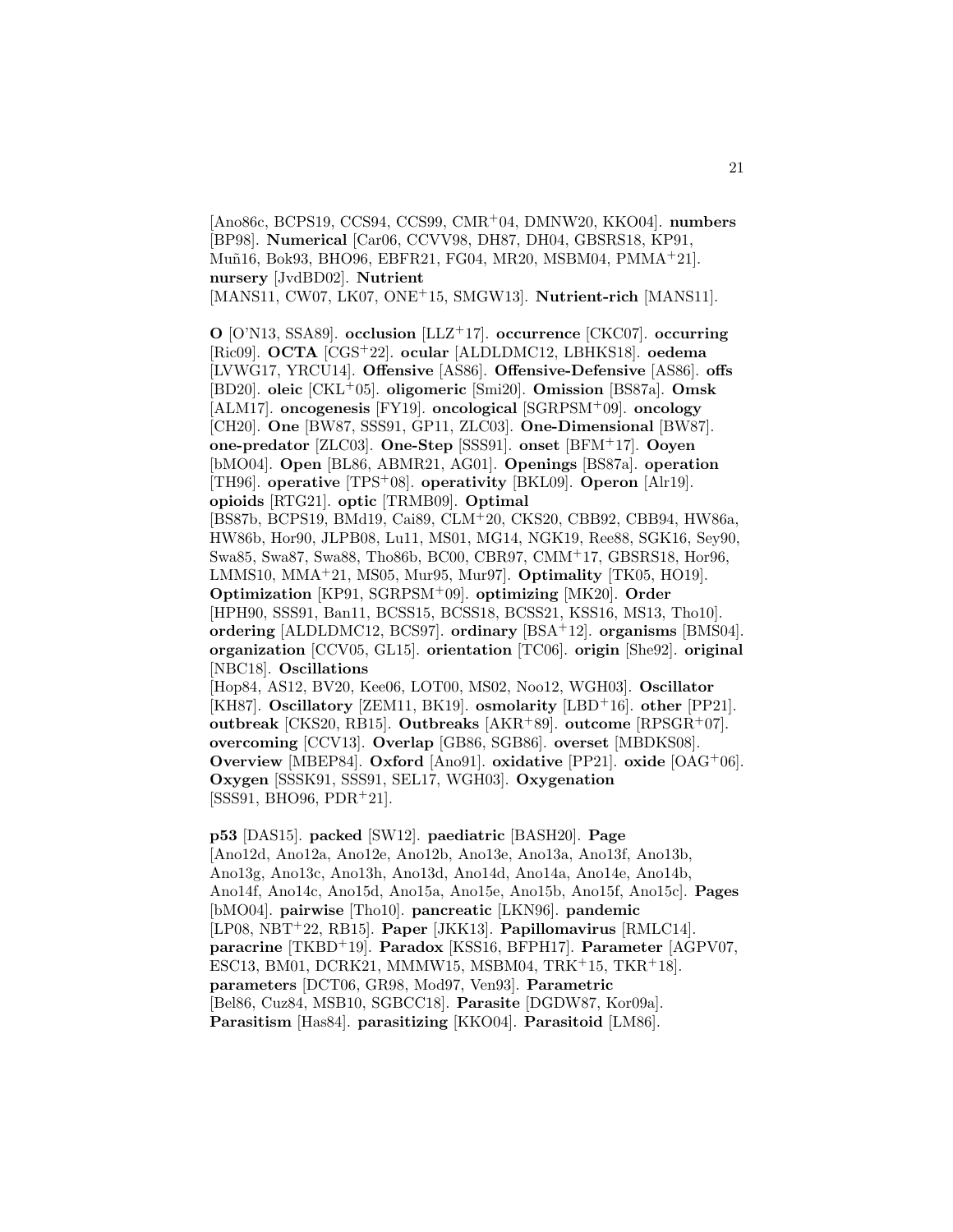[PMMA<sup>+</sup>21, WGH03]. **particle** [ZHF<sup>+</sup>13]. **Particles** [Tho87a]. **partnership** [GA94, Mod97]. **Passive** [Poz88, KE95, Kro10, VM13]. **patch** [ASY16]. **Patchy** [Has84]. **Paternity** [Bro89]. **Pathogen** [CLD<sup>+</sup>18, LvdB98, TRK<sup>+</sup>15, WW05]. **Pathogens** [Agu87, KKC<sup>+</sup>03, PvdB98]. **pathway** [LKR96, MSZMGFS18]. **Patient** [CHMH98, WWWW<sup>+</sup>14, GCC<sup>+</sup>12, IMM94, PMB14, TMM96]. Patient-specific<sup>[WWWW+14, GCC+12, PMB14]. Patient-ventilator</sup> [CHMH98]. **patients** [EVK<sup>+</sup>18, NSCO97]. **Pattern** [GWO<sup>+</sup>18, MBS92, MO84, Ban11, Bra93, CMM92, HO19, NW93]. **patterning** [OK13]. **Patterns** [BA91, GMS89, Jäg86, EHSALR12, MLH92, OOB01, SAEHLR98]. Paulo [YJY21]. **Pea** [WP85]. **Pedigree** [Tho86a, Tho86b, WL89, HT94, Har95, LTW93]. **pedigree-based** [Har95]. **Pedigrees** [GT91, Tho88a, Tho88b, She92, TSL94, Tho94, TC03, TC04]. **peeling** [Har95]. **Pennes** [RMJLSG10]. **Penrose** [MLH92]. **perfect** [Tho93]. **performance** [SBM04]. **perfusion** [OWB10, SMGW13]. **Period** [Rin90, Sey90, Sle88, BMd19, GL00, Mon07, Par97]. **Period-doubling** [Sle88]. **Periodic** [AFK87, FK02, KH87, RG91, WGH03, Bak92, FK00, LC04]. **periodicity** [SKTO93]. **Periods** [BA88a, Cai90, MK89]. **Peristaltic** [IN12]. **permanence** [ZLC03]. **permeability** [SW06]. **persons** [YJY21]. **Perturbation** [BL86]. **Perturbations** [Hor84b, RG91, LC98]. **Pest** [PYLC09, dSCdA16]. **pests** [ACS14]. **PET** [ACG<sup>+</sup>15, GCC<sup>+</sup>12]. **Petrovskii** [Lut06]. **phage** [TTBL21]. **phage-bacteria** [TTBL21]. **pharmacokinetic** [FHC09]. **phase** [DF18, OKM<sup>+</sup>05, PRK05]. **phasic** [Noo12]. **Phenomena** [LMM87]. **phenomenon** [RNE<sup>+</sup>20]. **Phenotypic** [Bur86, AJ12, CPB10, She92]. **Pheromone** [WP85]. **photoreceptor** [CLM<sup>+</sup>20]. **phototaxis** [FMHF10]. **phylogenetic** [BSEO07]. **Physarum** [IN12]. **physics** [CGS<sup>+</sup>22]. **Physiological** [RK01, GMM<sup>+</sup>99]. **pigmentation** [GL15]. **pigs** [CKL<sup>+</sup>05]. **pits** [EHSALR12, SAEHLR98]. **pituitary** [BCC08, KN18, LP05, MCMˇ <sup>+</sup>16, PMB14]. **Planci** [Sey90]. **Planck** [BFK17]. **plankton** [BWWvB04, MANS11]. **planning** [CMM<sup>+</sup>17]. **plant** [HMMN97, JvdBMH98, JvdBD02, PvdB98]. **plant-disease** [HMMN97]. **plant-virus** [JvdBMH98]. **plantation** [JvdBD02]. **plantation-nursery** [JvdBD02]. **Plants** [AS86, PSS85]. **plaque** [EHSALR12, Fok12]. **plaque-form** [EHSALR12]. **plasma** [Kap01, PDR<sup>+</sup>21, RY22]. **plasmodium** [IN12]. **Platelet** [FG04, TH88, DF18, LF11, LLZ<sup>+</sup>17]. **Platelet-wall** [FG04]. **plexuses** [CGS<sup>+</sup>22]. **plus** [GP11]. **points** [KGG<sup>+</sup>99]. **Poisson** [Rln85]. **Polar** [She92]. **Policies** [Cai89, HF20]. **policy** [dSCM06]. **Polymer** [Ano86c]. **polynomial** [RW01]. **Polyploids** [HPH90]. **pool** [Thi16]. **Population** [ETOK03, Gan84, Hib85, KR90, LHZ87, Lou89, MM87, MS02, MPE87, Mod88, Oht84, PM86, RG91, Sey90, WBGN89, ARCE<sup>+</sup>07, BRM93, BGW99,

**parasitoids** [MCRC08]. **Part** [CW07, UH96, WCSR06]. **Partial**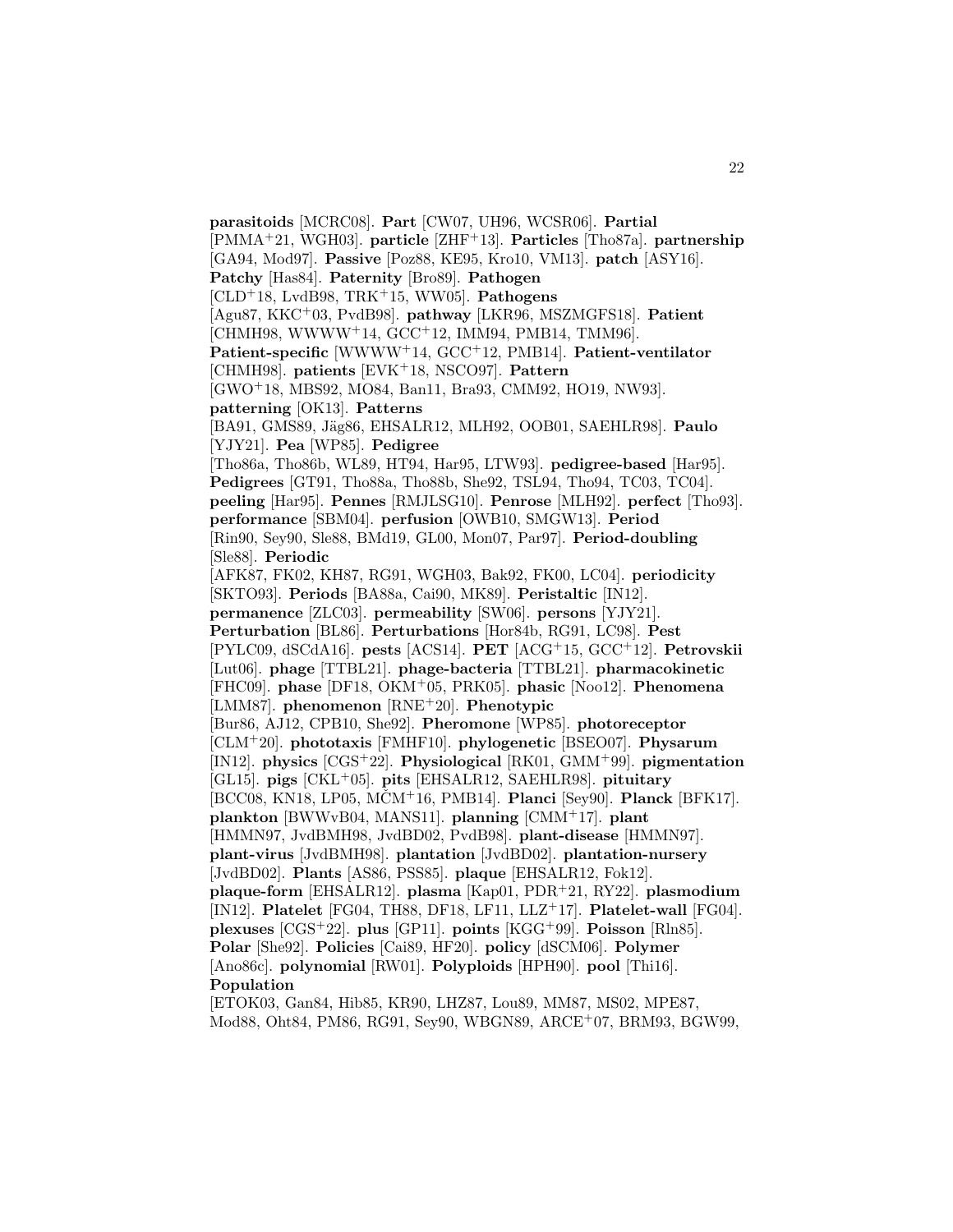BWSCC11, BTCE18, DH04, GSBA92, Hsi96a, Hsi96b, LRW94, NW93, RNE<sup>+</sup>20, RG92, Rob99, RT01, SGBA92, TW00, VDLK13, Woo94, YC99]. **Population-induced** [MS02]. **Populations** [AM84, BA88b, Cai89, Cai90, NBGM85, AJ12, AG01, CBB92, GA94, GD98, HvBB10, Hor96, HH08, SGBA92, UA96, VW16, Woo94, ZB02]. **porcine** [YLS<sup>+</sup>20]. **Poro** [BBN90]. **Poro-elastic** [BBN90]. **poroelastic** [WS06, WS09]. **porosity** [LK07]. **porous** [KBVW19, LKH98]. **poroviscoelastic** [WG20]. **posedness** [Yam18]. **possums** [Rob92]. **Post** [LMM87, Sch84, HR16, TC06, TPS<sup>+</sup>08, WAB10]. **post-blink** [WAB10]. **Post-fertilization** [LMM87]. **post-mortem** [HR16]. **post-operative** [TPS<sup>+</sup>08]. **post-synaptic** [TC06]. **Post-Vaccination** [Sch84]. **posterior** [DRRT18, GBPF16]. **Postsynaptic** [Poz90]. **Potential** [PJL<sup>+</sup>22, CS08, MGSS21b, MGSS21a, NPO14]. **potentials** [Ric09]. **power** [WS08]. **pp** [O'N13]. **practical** [CB15]. **Pre** [Sch84, TC06, VHT07]. **Pre-** [Sch84, TC06]. **pre-fusion** [VHT07]. **precorneal** [BF03, WAB10]. **Predation** [AFK87, BWM97]. **Predator** [HH08, KR90, vdBD86, dSCM06, dSCD20, HG10, Kor09b, MANS11, PYLC09, RKAL02, Ven02, ZLC03]. **predators** [ACS14, Ven02]. **predictability** [SKTO93]. **Predicting** [WDD<sup>+</sup>17, CBPD21, KK15]. **Prediction** [YF00]. **preference** [TC06]. **preferred** [CO19]. **Preliminary** [AMMJ86]. **Prepatterns** [NM92]. **prescribed** [RTG21]. **prescription** [RTG21]. **presence** [CSeA02, GMM<sup>+</sup>99, Kap01, LC98, SPN22]. **Press** [O'N13, bMO04, bKP04]. **Pressure** [BS87b, CVEH10, CKL<sup>+</sup>05, GH05, MBHKS10, NDd17, WGH03, WG20]. **Pressure-Limited** [BS87b]. **prevalence** [Bak92, BL15, VHBCC96]. **prevalence-dependent** [VHBCC96]. **prevention** [GBSRS18]. **previous** [EHS16]. **previously** [IFP13]. **Prey** [KR90, vdBD86, BWSCC11, HG10, HH08, Kor09b, MANS11, PYLC09, RKAL02, Ven02, ZLC03]. **prey-predator** [PYLC09]. **primordial** [DSW<sup>+</sup>21]. **Princeton** [O'N13]. **principle** [LOT00, TK05]. **Principles** [GS84a]. **prions** [CMR<sup>+</sup>04]. **prison** [YBG96]. **Prize** [JKK13]. **Pro** [SH01]. **Pro-inflammatory-anti-inflammatory** [SH01]. probabilistic [CC17, TS94]. probabilities [RTG21]. Probability [Pan89, Tho86a, Tho86b, WDLS88, BMB18, GDFH13, GC08, ML10, RB15, SHGB17]. **Probe** [BBR84]. **probing** [Mag92]. **Problem** [BCC91, Lou89, Swa87, BCS97, KT93, Mur97]. **Problems** [RS90, CW07]. **Process** [CD86, SSS88, FHR20, MK20, Mod97]. **Processes** [NBGM85, PM86, Ren98, Ric09, SGBCC18, Sey95, SQGP12, VL00]. **produced** [NM92]. **Production** [CD86, CS90, CF84, TH88, ZZ08]. **progenitor** [DGM<sup>+</sup>18, RNE<sup>+</sup>20]. **prognosis** [DCC<sup>+</sup>21]. **program** [HWG11]. **programme** [LdA99]. **Programmes** [AM84, BMN<sup>+</sup>93]. **progress** [HMMN97]. **progression** [BFM<sup>+</sup>17, CBPD21, DBG14, EHH12, FR14, HBS<sup>+</sup>12, MGDPC<sup>+</sup>15]. **Projection** [PM86]. **Projections** [MPE87, HvBB10]. **proliferating** [FK03].

**proliferation** [EHS16, SMGW13]. **promiscuity** [BK19]. **promoter**

23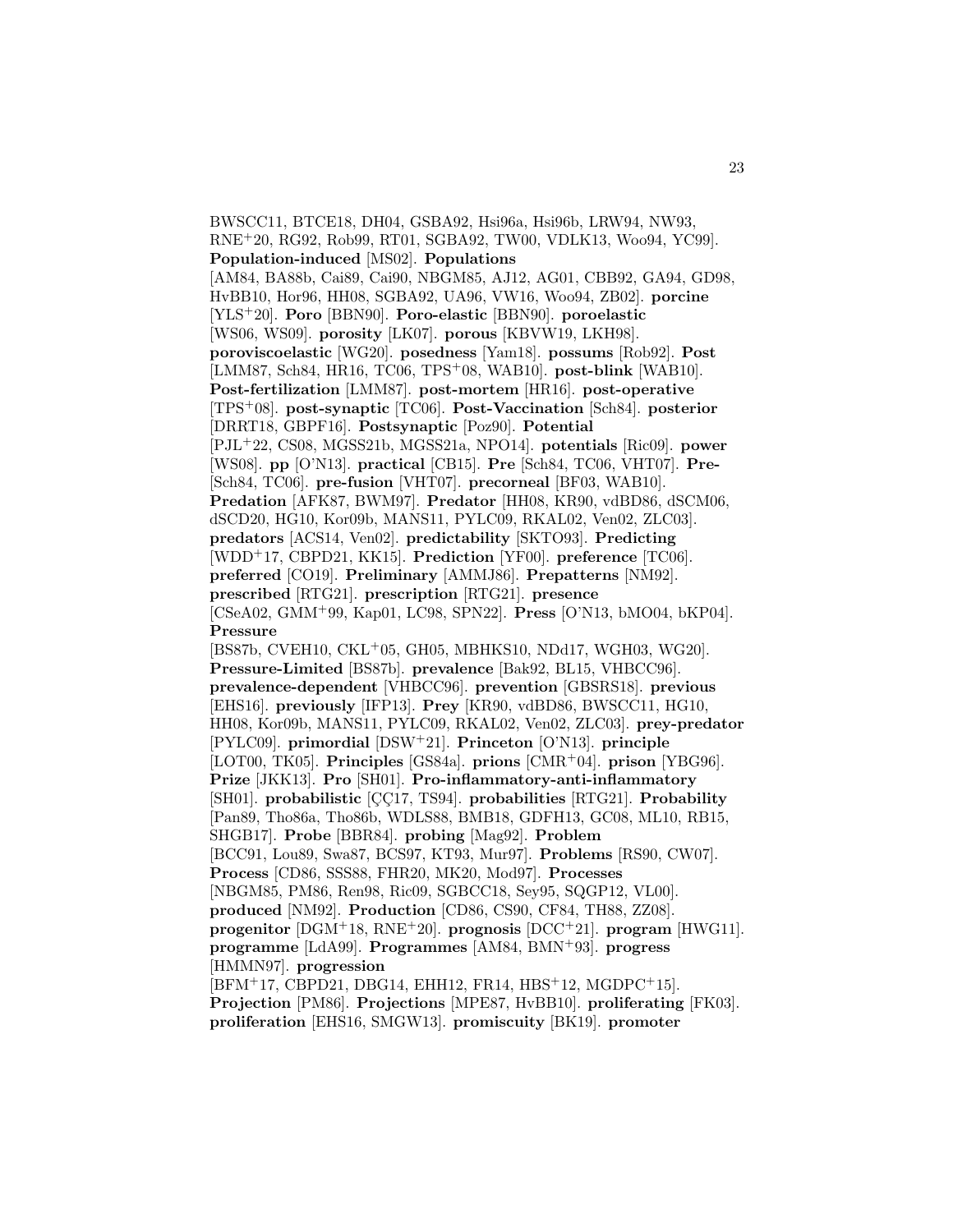[BKL09, WA20]. **promoting** [EHH12]. **proof** [PGPR16]. **propagation** [MGSS21b, MGSS21a]. **Properties** [GJ90, BMY04, BRM93, BT15, FK03, FFK17, Kor04, Kor09a, Kor09b, KB07, MHMDM17, YLS<sup>+</sup>20]. **prophage** [TTBL21]. **prophylaxis** [RB15]. **proportionate** [ED00]. **proposed** [BCSS15, BCSS18, BCSS21]. **prosthesis** [MEB10]. **protection** [YC99]. **protective** [MHGY18]. **protein** [DCT06, KK17, VHT07]. **protein-mediated** [VHT07]. **protein-protein** [DCT06]. **proteolysis** [MPP05]. **proteolytic** [CCV05]. **protocol** [BG11]. **protocols** [LMMS10]. **proton** [MD18]. **protraction** [PGPR16]. **PRRSv** [GBBT19]. **Prüfer** [TC04]. **Pseudomonas** [MBC<sup>+</sup>14]. **psychobiology** [FKCK17]. **PU.1** [BKL09]. **PU.1-GATA-1** [BKL09]. **public** [BMd19, HWG11]. **puffs** [DGS08]. **Pulmonary** [SSS91, TH88]. **pulse** [NS95]. **pulses** [ZEM11]. **pupillary** [DRRT18].

**Quadratic** [AC89]. **Qualitative** [GS84b, HWG11]. **quantifying** [FKCK17]. **quarantine** [SPN22]. **Quasi** [LvdBTJ02]. **Quasi-steady** [LvdBTJ02]. **queueing** [CLD<sup>+</sup>18]. **quorum** [WKK<sup>+</sup>01, WKK<sup>+</sup>04].

**R** [WBSD12]. **Rabbit** [AS88]. **Rabbit-flea** [AS88]. **rabies** [EP01]. **radially** [SAEHLR98]. **Radiation** [MSjH<sup>+</sup>85, Tho87a, BCS97]. **radiofrequency** [CMM<sup>+</sup>17]. **Radiotherapy** [MSjH<sup>+</sup>85, BFK17, BCPS19, NGK19, PGBMG<sup>+</sup>15, SGK16, SGRPSM<sup>+</sup>09]. **Radiotracer** [ST89]. **rainsplash** [PvdB98]. **Rall** [Krz01]. **Random** [Mod88, Ree88, PS03, RG95, Tho10, Ven93]. **random-walk** [RG95]. **Randomly** [Ano86c]. **Rank** [Phe91a]. **rat** [OAG<sup>+</sup>06, SEL17]. **Rate** [Gre88, Gre90, SSS91, Alr19, Gre92, Kor09a, MA06, NSCO97, PR16, TMM96]. **Rates** [CB84, BMN<sup>+</sup>93, BR98, Lu11, PG10, RTG21, SJ03, Woo94]. **ratio** [Ban11, LBY00, SGRPSM<sup>+</sup>09]. **ratio-dependent** [Ban11]. **rational** [dMS08]. **Ratios** [TG91]. **rats** [WDD<sup>+</sup>17]. **Ray** [DS91]. **re** [DPO<sup>+</sup>15, Yan02]. **re-entry** [DPO<sup>+</sup>15]. **re-infection** [Yan02]. **Reaction** [AKR<sup>+</sup>89, BL86, GS84a, GS84b, BMM93, KK15, MBS92, NM92, OAG<sup>+</sup>06, Sec16]. **reactions** [TK05, SPN22]. **reactive** [OKM<sup>+</sup>05]. **reading** [ABMR21]. **realistic** [HBD<sup>+</sup>07, Sec16, TC04]. **Realizable** [LMMS10]. **reattachment** [IFP13]. **Receptor** [BH86, CHC13, EHE<sup>+</sup>18, GC15, MPP05, SH01, Smi20]. **receptor-dependent** [EHE<sup>+</sup>18]. **receptor-mediated** [CHC13, MPP05]. **Receptors** [Ano86c, BCS96, EHSALR12, SAEHLR98]. **recombinant** [CCVV98]. **reconstructed** [MEB10]. **Reconstruction** [DS91]. **Recruitment** [MGSS89, VHBCC96]. **Rectangular** [MSjH<sup>+</sup>85]. **recurrence** [MD18]. **Recurrent** [Gre87]. **red** [BHO96, Poz05]. **reducing** [MHGY18]. **reductase** [HCWK17]. **reduction** [KSS16, PJL<sup>+</sup>22]. **Reef** [AKR<sup>+</sup>89]. **Reference** [BBN90]. **reflex** [MBDKS08]. **regimen** [BC00]. **regimens** [MS01, MS05]. **Regional** [ST89]. **regions** [TS94]. **registry** [MSB10]. **regular** [Egl06]. **regulate** [Mag92]. **regulation** [BV20, Bra93, DSW<sup>+</sup>21, LRW94, WPH<sup>+</sup>18]. **regulations** [LTY15].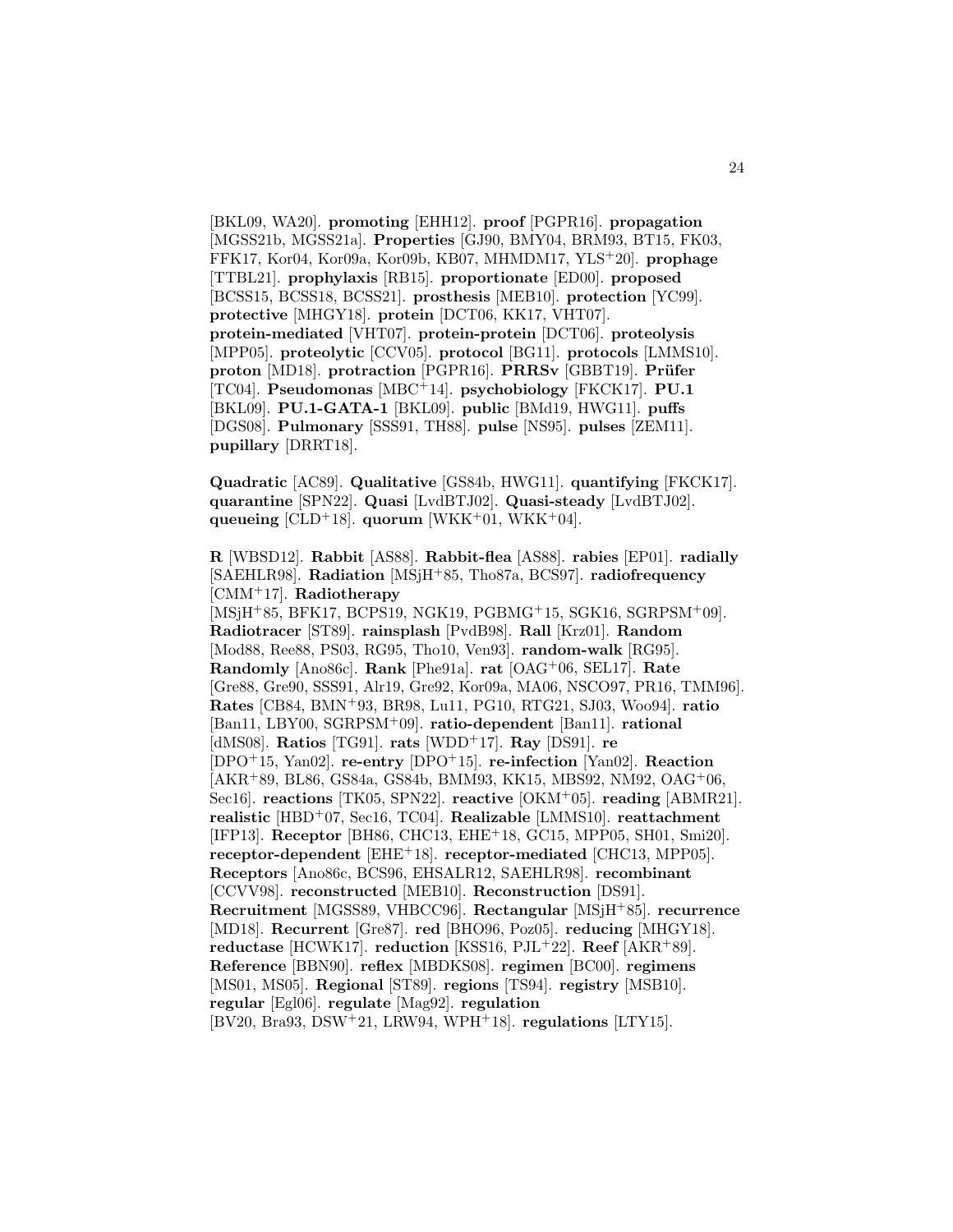**regulatory** [SGBCC18]. **reinforced** [PS03]. **relapse** [EVK<sup>+</sup>18]. **Related** [WBGN89, BMN<sup>+</sup>93, OC96]. **Relating** [NBGWJ18]. **relation** [BL15]. **Relationship** [BAJ<sup>+</sup>17, CB84, ABMR21]. **Relaxation** [THI91, LOT00]. **Release** [MMMW15, DGS08, LKH98, OAG<sup>+</sup>06, VM13]. **releasing** [BCC08]. **reliable** [NDd17]. **remains** [PGC<sup>+</sup>00]. **remodeling** [MF21]. **remodelling** [CC17]. **removal** [MA06]. **remove** [BV20]. **Renal** [SEL17]. **renewable** [Mag92]. **Renewal** [Ano86c]. **reorganization** [BJ14, GP12]. **repair** [BMB18, DSMF00, MSZMGFS18]. **replication** [Tam99]. **replicator** [KNB11]. **representations** [HT94]. **representing** [SGBCC18]. **repression** [WKK<sup>+</sup>04]. **Reproduction** [AS88, Kor09a, LBY00]. **reproductive** [Thi16]. **require** [BKL09]. **rerouting** [Kuz13]. **Research** [AS84]. **reservoir** [MBB20]. **Resilience** [Agu87]. **Resistance** [DGDW87, BC00, CBB92, CBB94, LCC<sup>+</sup>17, Mur95, Mur97, Sey95, TCC<sup>+</sup>11]. **resistant** [ARCE<sup>+</sup>07, UH96, WW05]. **resolution** [Mu˜n16]. **Resource** [Bla90, Mag92, ZB02]. **respiration** [SGBCC18]. **respiratory** [AGPV07, FKK93, WG03]. **Response** [Hor84b, Hor84a, vdBD86, CS93, IMRW05, JCS15, JBG<sup>+</sup>19, LVTJ00, LVTJ01, LBY00, MCK04, PGBMG<sup>+</sup>15, PP96, PTW<sup>+</sup>17, RPSGR<sup>+</sup>07, SNHMM16, WPH<sup>+</sup>18, ZJJA19]. **responses** [BR98]. **responsible** [KK17]. **responsiveness** [CGP06]. **Resting** [Poz05]. **Results** [Gre87, Gre88, Rin90, BCM98, CCS99, Gre92, PMMA<sup>+</sup>21]. **resuscitation** [TRK19]. **retina** [BBPF13, Egl06, LBPF15]. **retinal** [CGS<sup>+</sup>22, GBPF16]. **retrograde** [EHSALR12]. **reveals** [BD20, NPO14]. **Review** [bNFB05, Bur06, Cuz84, Lut06, O'N13, bMO04, bKP04, Seg03]. **Revisited** [Gan84, BZ93]. **Revisiting** [ASY16, MANS11]. **Rewards** [Hor90]. **rheumatoid** [BDJB<sup>+</sup>13]. **rich** [MANS11]. **right** [Bra93]. **rigid** [RK01]. **Risk** [BCC91, Hor96, MHGY18, OWL<sup>+</sup>98]. **Risk-** [BCC91]. **Risk-sensitive** [Hor96]. **risks** [MD18]. **River** [CCL<sup>+</sup>02]. **Robust** [LL09]. **robustness** [AJ12]. **rod** [CO19]. **Role** [CKC07, MK89, WP85, AJ12, BCS96, BJ14, CGP06, CK04, EHH12, FK00, HWG11, MANS11]. **Root** [Ren85]. **Rose** [MC01]. **Rose-Hindmarsh** [MC01]. **Rosenberg** [NO94]. **Rosenberg-type** [NO94]. **Ross** [CCL<sup>+</sup>02]. **rotating** [CW07, WCSR06]. **Rotation** [KP91]. **routes** [LvdB98]. **Ruminants** [RG91, MRG98, RG92].

**S** [Lut06, bKP04]. **S.** [JC19]. **saccadic** [BAJ<sup>+</sup>17]. **Saddlepoint** [Ren98]. **Saharan** [NBT<sup>+</sup>22]. **sample** [Ree97]. **Sampling** [HC84, She92]. **S˜ao** [YJY21]. **SARS** [SPN22]. **SARS-CoV-2** [SPN22]. **saturation** [CBB94, WK99]. **scaffold** [KBVW19]. **scaffolds** [LK07]. **Scale** [AKR<sup>+</sup>89, GBBT19]. **scale/multi** [CGS<sup>+</sup>22]. **scanning** [TSL94]. **scenario** [GL00]. **schedule** [Mur95]. **scheduling** [Mur97]. **Scheme** [Poz90]. **Schemes** [WBGN89]. **seasonal** [GD98]. **seasonality** [BMd19]. **Seasonally** [Mon07, RG92]. **second** [MD18]. **secondary** [EHE<sup>+</sup>18, GY19, OC96, RY22]. **Secration** [CS90]. **secreted** [EHH12]. **secretion** [BCC08, RW01, SHO<sup>+</sup>94]. **section** [Ven93]. **sectional** [HR16]. **Sedimentation** [RS90, CHC13]. **SEI** [MS02, RJ96]. **SEIR** [Gre92, Kor04]. **SEIS** [Kor04]. **Selection**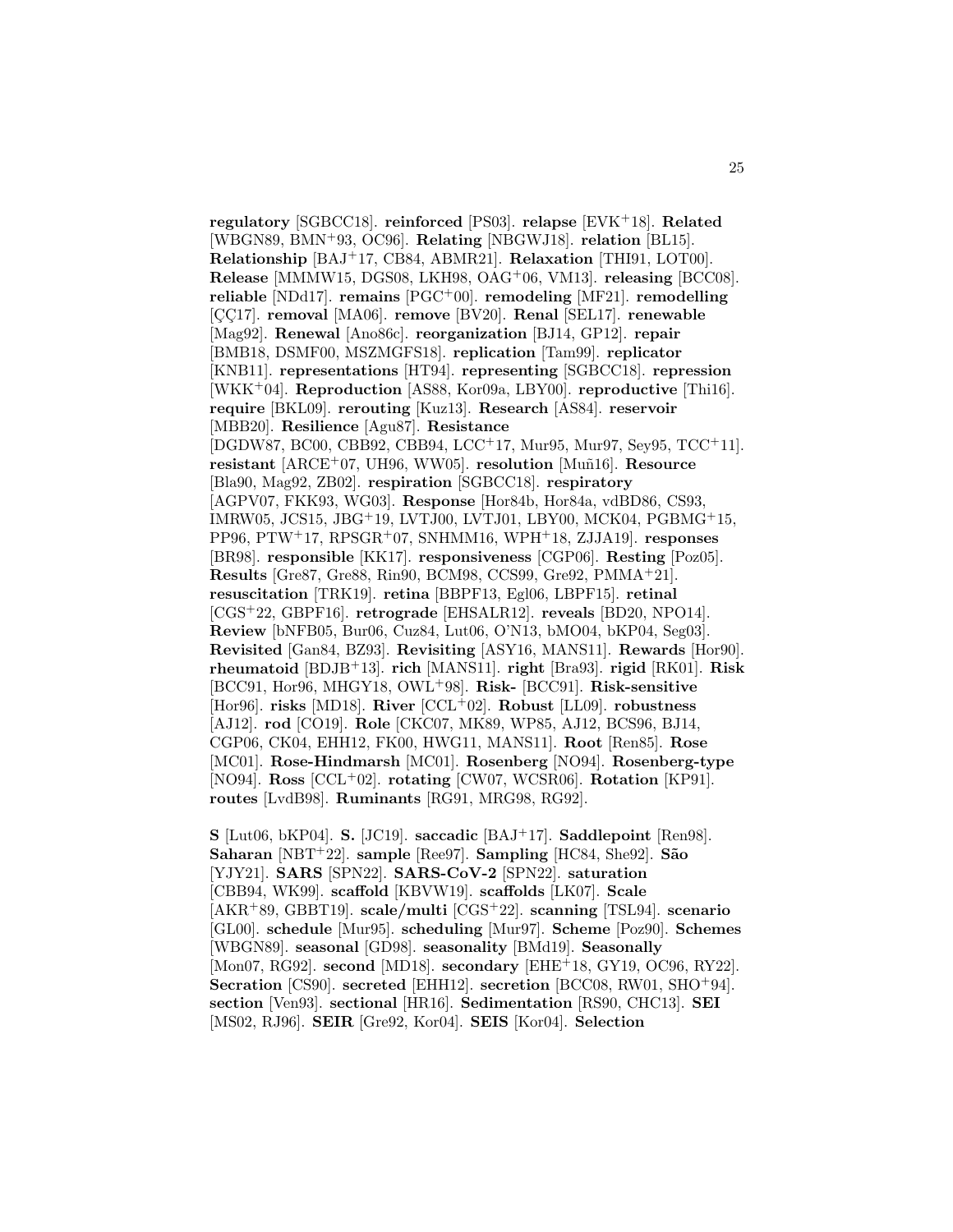[CBW89, Kim84, Phe91a, MHMI06, NGK19, RZBR07, TKR<sup>+</sup>18]. **Selective** [BS90, CK93, BB21]. **Self** [DH87, EHH12, GL15]. **self-metastatic** [EHH12]. **Self-Nonself** [DH87]. **self-organization** [GL15]. **Semi** [Cuz84, MSB10]. **Semi-parametric** [Cuz84, MSB10]. **sensing** [WKK<sup>+</sup>01, WKK<sup>+</sup>04]. **sensitive** [Hor96]. **Sensitivity** [BFK17, BM01, CDNR16, FM08, GL15]. **sensory** [CBR97]. **separate** [BHO96]. **separation** [LOT00, ZNB97]. **sequences** [Har95, TS94]. **Sequential** [CMM92, IC04, BZF<sup>+</sup>15, SGBCC18]. **Series** [DH87, CC08, FKCK17, RMK04, YB18]. **serological** [MMA<sup>+</sup>21]. **serotype** [MMA<sup>+</sup>21]. **serotype-specific** [MMA<sup>+</sup>21]. **settings** [EHS16]. **settlement** [FHR20]. **Several** [Hor90, MS01, MS05]. **sex** [Hsi96a, Hsi96b]. **Sexual** [BA88b, BA91, GSBA92, GA94, PYLC09]. **sexually** [Mod97, dAL02]. **shape** [NBGWJ18, Poz05]. **shaped** [LBD<sup>+</sup>16, MBHKS10]. **sharing** [ALM17]. **shear** [GFK07]. **Sheep** [DGDW87]. **Shock** [PRWJ07, DCC<sup>+</sup>21]. **short** [FKCK17, NBT<sup>+</sup>22, RMK04]. **short-term** [NBT<sup>+</sup>22]. **Shortening** [CS08]. **should** [GBBT19]. **shunt** [KE95, SBM04]. **SI** [MS02, VW16]. **SI-epidemic** [VW16]. **SI-SEI** [MS02]. **Siberia** [ALM17]. **sickness** [AG01]. **siderophore** [CTB20]. **siderophore-iron** [CTB20]. **Sighting** [Hib85]. **Signal** [CBR97, SL16]. **signalling** [EHE<sup>+</sup>18, GC15, LLZ<sup>+</sup>17, OK13, TKBD<sup>+</sup>19, WBSD12, WKK<sup>+</sup>04]. **signed** [HKV07]. **silico** [MGDPC<sup>+</sup>15]. **Simple** [MK89, MF21, Rel05, CCS94, GY19, Mod97, Mur97, TW00]. **Simulated** [TKBD<sup>+</sup>19]. **Simulating** [TC04]. **Simulation** [CBW89, CBWA91, MBEP84, Ren85, WP85, Car06, EBFR21, LLZ<sup>+</sup>17, Mon07, NO94, NO99, Sec16, Tho94, TC03, YLS<sup>+</sup>20]. **simulations** [PMMA<sup>+</sup>21, PG10]. **Simultaneous** [TC06, PDR<sup>+</sup>21]. **sin** [NBC18]. **since** [Ree97]. **Single** [ACRF08, HBD<sup>+</sup>07, BMY04, Mur95]. **Single-cell-based** [ACRF08]. **Single-equation** [HBD<sup>+</sup>07]. **Singular** [BL86]. **singularity** [PRK05]. **sinus** [SPL<sup>+</sup>07]. **SIR** [CKS20, DMNW20, SKG11, dMS08]. **SIS** [ASY16]. **site** [DGS08]. **Sitka** [Ren85]. **situ** [FBM<sup>+</sup>03]. **Sixth** [Ano91]. **Size** [BS90, MSjH<sup>+</sup>85, Mod88, DBG14, Hsi96a, Hsi96b, UA96]. **Size-Selective** [BS90]. **sizes** [BCPS19]. **Skeletal** [DWLS87]. **skin** [CMM92, LKR96, NM92, THH92]. **Sleeman** [bKP04]. **sleep** [AGPV07]. **sleeping** [AG01]. **slice**  $[OAG^+06]$ . **slow**  $[DPO^+15, KK15, LKN96]$ . **slow-fast** [LKN96]. **small** [TRK19]. **smooth** [BJ14, Kro10]. **Social** [Bla90]. **Sodium** [VJ94]. **soil** [LVTJ00, LVTJ01]. **soil-borne** [LVTJ00, LVTJ01]. **solid** [And05, BM02, BP03, CGP06, MCK04]. **solute** [Sec16, SGZ19]. **Solution** [BCC91, FG04, KT93, Krz01, RMJLSG10, WS09]. **Solutions** [AFK87, MM87, BHB19, BHB20, GEW00, KNB11, KE95, KWW<sup>+</sup>13, MR20, MMMW15, MSBM04, SJ03]. **Solvable** [Lut06]. **somatic** [KE95]. **Some** [AS84, BRM93, Bel84, BS90, Gan84, Gre92, RS90, Sey95, UH96, WDLS88, dSCdA16, TW00, Whi20]. **somitogenesis** [MSBM04]. **source** [BMM93, ZNB97]. **southern** [KT93]. **Southwestern** [CCL<sup>+</sup>02]. **Space** [IR85, GC15, HMMN97, LL00, MSB10]. **Space-Limited** [IR85]. **space-time** [LL00, MSB10]. **spacing** [Egl06]. **sparks** [DGS08]. **Spatial**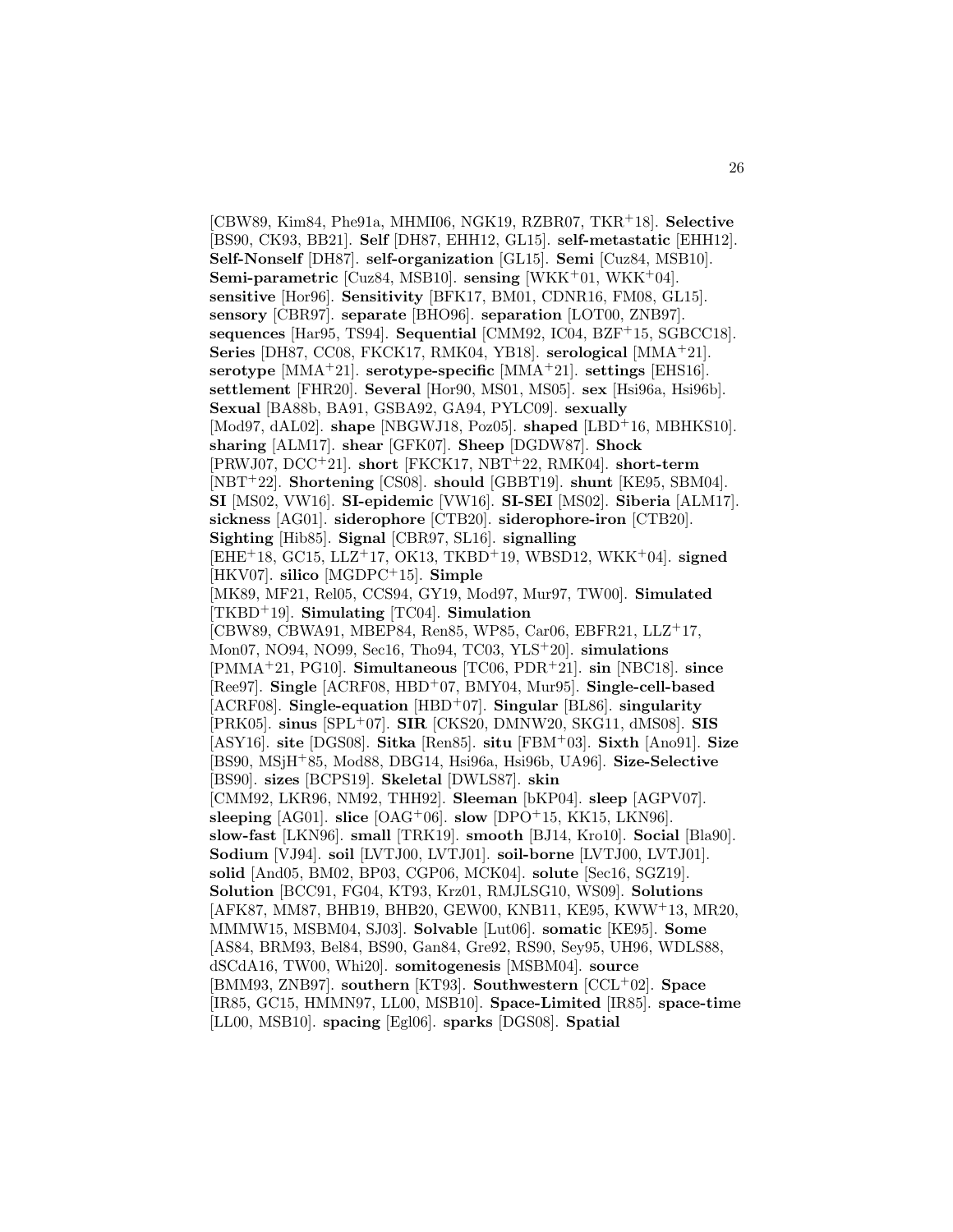$[AM84, Ban11, GMS89, LCC<sup>+</sup>17, NW93, Ren85, Seg03, ACS14, ADH<sup>+</sup>05,$ CHV93, LF11, LRW93, NS14, OK13, PB00]. **spatial-temporal** [LF11]. **spatially** [DH04, LK07, MBS92, NBGWJ18]. **spatio** [MCK04]. **spatio-temporal** [MCK04]. **Special** [BBN90]. **Species** [Hor90, Mod88, RB87, ADH<sup>+</sup>05, BWM97, CCV13]. **specific** [GCC<sup>+</sup>12, MMA<sup>+</sup>21, PMB14, WWWW<sup>+</sup>14]. **Spectral** [HKV07]. **Speed** [Bel86, LP21]. **Sperm** [BP98, CO19]. **Sperm-competition** [BP98]. **spherical** [DP16]. **spherically** [SW06, WS09]. **spheroid** [DGM<sup>+</sup>18]. **spindle** [BAJ<sup>+</sup>17]. **spines** [KE95]. **Spline** [Woo94]. **Splines** [AC89]. **Spontaneous** [AS12, IFP13, Poz05]. **spots** [NM92]. **Spread** [BA91, BCC91, ALM17, CGH12, EHS16, EP01, GY93, GH97, HC00, JPB<sup>+</sup>21, Kak99, Kak98, LRW93, MMT22, XZT11]. **spreading** [SPN22]. **sprout** [OC96]. **Spruce** [Ren85]. **Square** [MSjH<sup>+</sup>85]. **Squeeze** [BBN90]. **squid** [GD98]. **Stability** [Alr19, ED00, Gre87, Gre88, HPH90, KN18, Kor09b, LC98, LP21, MG06, MC98, Rin90, SNB<sup>+</sup>11, Ban11, CDNR16, DP16, KM05, LvdB98, LP01, LRW93, RR99, RKAL02, VDLK13, WHT12, WCSR06]. **stabilization** [WVH09]. **stabilized** [MANS11]. **Stabilizing** [Has84]. **Stable** [Jäg86]. **Stage** [NBGM85, WBGN89, GL00, Woo94]. **Stage-Structure** [NBGM85, WBGN89]. **stages** [RG92, RB15]. **Starfish** [AFK87, AKR<sup>+</sup>89]. **State** [GMS89, RA12, YJY21, GC15, HvBB10, LvdBTJ02, MEB10]. **states** [NW93, SGBA92]. **Statistical** [Wei85]. **Statistically** [Mod88]. **Stature** [BH90]. **Steady** [GMS89, LvdBTJ02, NW93]. **Steady-State** [GMS89]. **Stein** [Lu11]. **stem** [BFPH17]. **stenosis** [SPL<sup>+</sup>07]. **stent** [MMMW15]. **stented** [SWWC09]. **stents** [MMWM11]. **Step** [SSS91]. **steps** [OC96]. **stiffness** [TH96]. **stimulated** [OAG<sup>+</sup>06]. **stimuli** [FKCK17]. **Stochastic** [BMY00, BV20, Bla90, Fad85, GP84, GSW87, GNA90, IMM94, Kee06, MRG98, MH97, MGSS89, MMT22, TH88, BKF14, BSA<sup>+</sup>12, BZ93, BMB18, Car06, Fad93, FHR20, GR98, GGA06, Mod97, OSS05, PR16, PG10, PDD08, Ren98, SHGB17, Zha22, Bur06]. **stochasticity** [MSZMGFS18, Phe95]. **Stock** [HW86b]. **Stocks** [Hor84b]. **strain** [CB15, MEB10]. **strain-stress** [MEB10]. **strained** [CC17]. **strains** [WCM98]. **strand** [MSZMGFS18]. **strategies** [BD20, CK93, NPO14, OC97, PS03]. **Strategy** [PR16, CBPD21, Mag92, PGPR16]. **stratification** [BGW99]. **stratified** [GA94]. **stress** [CB15, DAS15, MEB10, NBGWJ18, PP21]. **Stresses** [BBN90]. **stretch** [GH05]. **stripes** [NM92]. **strongly** [BD20]. **structural** [CK04, SNB<sup>+</sup>11]. **Structure** [NBGM85, PSS85, Ren85, Rln85, WBGN89, vdBD86, GD98, Lew92]. **Structured** [BCC91, Gre87, Gre88, Sch84, DH04, JPB<sup>+</sup>21, LRW94, Woo94]. **Studied** [Kim84]. **Studies** [BGW88]. **Study** [AMMJ86, AFK87, KJ88, MGSS89, BCC08, Bok93, BAJ<sup>+</sup>17, CGS<sup>+</sup>22, CBB94, DPO<sup>+</sup>15, GT99, HG10, KSS16, MBDKS08, Mon07, PJL<sup>+</sup>22, SPL<sup>+</sup>07]. **Studying** [ALDLDMC12]. **sub** [NBT<sup>+</sup>22]. **sub-Saharan** [NBT<sup>+</sup>22]. **Subject** [Ano93b, Ano00c, Ano01c, ST85, CCV13, Ree88, SNB<sup>+</sup>11]. **sublethal** [BMB18]. **Subpopulations** [BCC91, IR85]. **substances**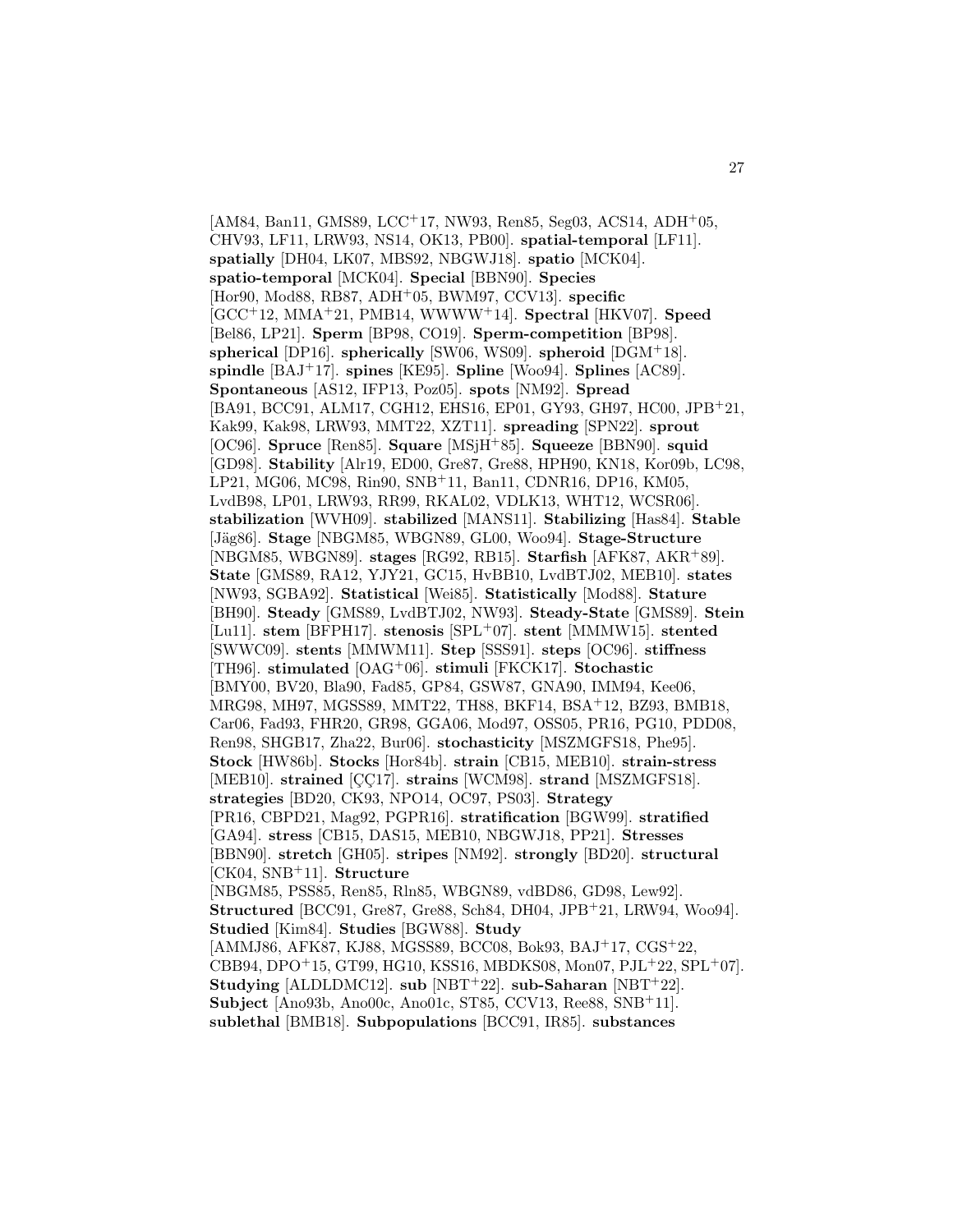[CSeA02]. **Substitutional** [Phe91b]. **substrate** [BMM93]. **Subthreshold** [PP96]. **suggests** [NPO14]. **Suicide** [BMM93]. **sulcus** [HO19]. **super** [MHMDM17]. **super-infection** [MHMDM17]. **Superinfection** [N˚as86, MLVHCC99, Par97]. **Superparasitism** [DM89]. **support** [BSEO07]. **suppression** [PFF<sup>+</sup>20, RKAL02]. **Surface** [EHSALR12, SAEHLR98, BHB19, BHB20, LP01, LBHKS18]. **surgery** [TPS<sup>+</sup>08]. **Surname** [Pan89]. **Surrounding** [CS91]. **surroundings** [FK03]. **Surveys** [Hib85]. **Survival** [LHZ87, PG10, BWM97]. **Survivals** [Hor84a]. **swelling** [WG20]. **switch** [BKL09]. **switching** [CPB10]. **symmetric** [SW06, WS09]. **symmetries** [BM02]. **Symmetry** [XDJ87]. **Synapse** [BH86]. **Synaptic** [KH87, TC06]. **Synchronization** [BB21, DAS15]. **Synchronized** [Hop84]. **Synchronous** [CBW89, CBWA91]. **synchrony** [GLDP17]. **syndrome** [NDd17]. **Synovial** [BBN90]. **synthetic** [CBPD21]. **syringe** [ALM17]. **syringe-sharing** [ALM17]. **System** [KR90, CKC07, FNdO16, FM08, GC15, JvdBD02, KSS16, LvdB98, LC98, NM92, RBMH17, SGRPSM<sup>+</sup>09, VM13, YBG96, ZLC03]. **system-tumour** [SGRPSM<sup>+</sup>09]. **Systemic** [SSSK91, SSS88]. **Systems** [Ano91, Bur06, GS84a, GS84b, Hor84a, Jäg86, XDJ87, BMY00, CCS99, GH99, LOT00, MMMW15, PJL<sup>+</sup>22, VdC01, WW05, ZEM11].

**T** [O'N13, EVK<sup>+</sup>18, MCK04, RBMH17]. **T-cell** [EVK<sup>+</sup>18]. **T-lymphocytes** [MCK04]. **Table** [Ano12l, RT01]. **taper** [Eva00]. **Tapering** [Poz88, Poz90, PP96]. **targets** [WBSD12]. **tau** [KK15, KK17]. **Taylor** [FHC09]. **TBU** [BDB<sup>+</sup>18]. **TDT** [IC04]. **Tear** [ACH<sup>+</sup>21, MBHKS10, BF03,  $BDB+18$ ,  $HBD+07$ ,  $JPM+05$ ,  $LBD+16$ ,  $MBB20$ ,  $TXAS15$ ,  $WAB10$ ,  $ZKB+19$ . **tearing** [MBDKS08]. **Techniques** [CBW89, CBWA91, CCVV98, Lew92]. **temperature** [GD98, TPS<sup>+</sup>08]. **Temporal** [AM84, BS87a, LF11, MCK04, THH92]. **tension** [LP01, SEL17]. **term** [NBT<sup>+</sup>22]. **Terminal** [GSW87]. **termination** [DPO<sup>+</sup>15]. **terms** [RPSGR<sup>+</sup>07]. **Test** [BGW88, CC08, ESC13, WS09, YB03]. **testing** [PK21]. **testosterone** [RW01]. **TGF** [WBSD12]. **th** [HPH90, SSS91]. **th-Order** [HPH90, SSS91]. **thalamic** [KB07]. **their** [RTG21]. **theoretic** [CLD<sup>+</sup>18, EP01]. **Theoretical** [KJ88, CGS<sup>+</sup>22, DPO<sup>+</sup>15, Egl06, HG10, PGPR16]. **theories** [OKM<sup>+</sup>05]. **Theory** [Ano86c, Ano91, BL86, BW87, Swa88, BP03, GH99, Lew92]. **therapeutic** [PDR<sup>+</sup>21, WBSD12]. **therapeutical** [PGBMG<sup>+</sup>15, PGPR16]. **therapies** [MGDPC<sup>+</sup>15]. **Therapy** [BC00, DG09, HF20, LJR<sup>+</sup>19, MK20, MD18, Zha22]. **Thermal** [BBR84, THH92, TRMB09]. **thermal-optic** [TRMB09]. **thermographs** [RMJLSG10]. **Thermoregulation** [ST85]. **thick** [RL13]. **thickening** [FS17]. **thickness** [SNB<sup>+</sup>11]. **Thin** [OKM<sup>+</sup>05]. **Thin-film** [OKM<sup>+</sup>05]. **third** [RW01]. **thoraco** [JLPB08]. **Thorns** [AKR<sup>+</sup>89]. **Three** [FKCK17, GL00, Tho88b, CO19, HCWK17, KT93, LvdB98]. **three-compartment** [HCWK17]. **three-dimensional** [CO19].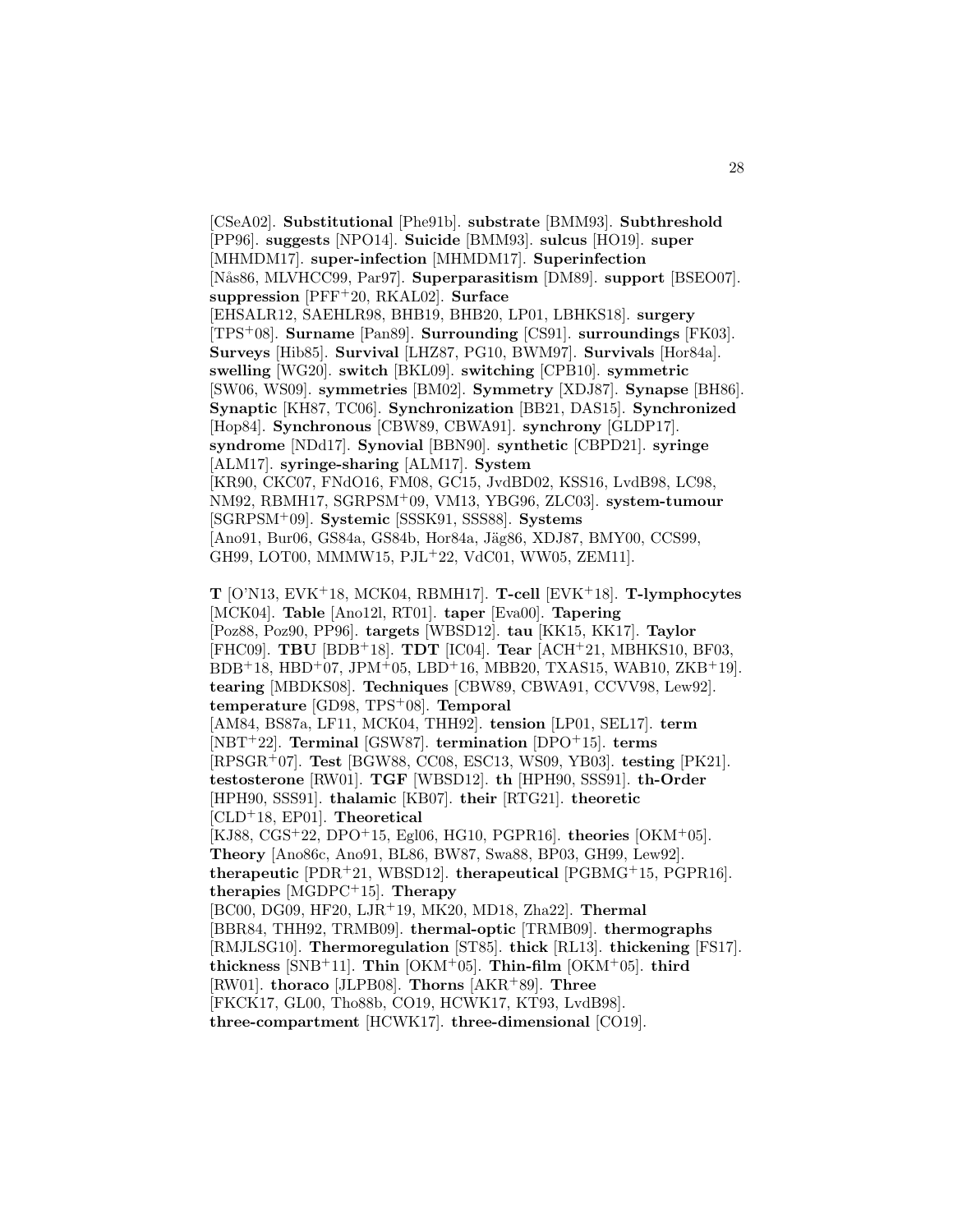**Three-factor** [FKCK17]. **Three-locus** [Tho88b]. **three-nation** [KT93]. **Three-stage** [GL00]. **Threshold**

[Gre88, Mod97, BMN<sup>+</sup>93, dSCM06, KKO<sup>+</sup>11, RNE<sup>+</sup>20]. **threshold-type** [KKO<sup>+</sup>11]. **Thresholds** [LRW93, BWM97, MHMDM17, PG10]. **thrombin** [BGG03]. **thrombosis** [FG04]. **thrombus** [LLZ<sup>+</sup>17]. **throughout** [MSZMGFS18, MS13]. **thyroid** [PMB14]. **thyroiditis** [PMB14]. **tick** [Mwa02]. **tick-borne** [Mwa02]. **Ticks** [Mwa02]. **Tiller** [CD86]. **tilt** [WWWW<sup>+</sup>14]. **Time** [BS87a, PM86, CC08, DBG14, ETOK03, FKCK17, HMMN97, KG99, LL00, MSB10, PDD08, Ree97, RPSGR<sup>+</sup>07, RMK04, Sec16, SGBCC18, TRK<sup>+</sup>15, Yam18, YB18]. **time-dependencies** [FKCK17]. **time-dependent** [Sec16]. **time-evolution** [DBG14]. **Time-homogeneous** [PM86]. **time-inhomogeneous** [PDD08]. **time-since-last-fire-sample** [Ree97]. **times** [ML10]. **timescale** [BKL09]. **Tissue** [CS91, CW07, WCSR06, BV20, BHO96, CGP06, CC17, EBFR21, KKC<sup>+</sup>03, KBVW19, LLZ<sup>+</sup>17, MMMW15, MGSS21b, MGSS21a, OWB10, ONE<sup>+</sup>15, PSWO14, PRK05, SW12, SHGB17, TPL09, TRMB09, WGCB07, WG20, YLS<sup>+</sup>20]. **tissue-engineered** [TPL09]. **tissues** [SGK16]. **tone** [Kro10]. **Tools** [O'N13]. **top** [dSCD20]. **total** [CB15]. **toxic** [CSeA02]. **Toxicity** [BGW99, BG11, CBB94, MS01, MS05]. **toxin** [GM19]. **trabeculation** [BLLM18]. **tracer** [ACG<sup>+</sup>15]. **tracing** [PJL<sup>+</sup>22, RB15, dAL02]. **trade** [BD20]. **trade-offs** [BD20]. **Trait** [Kim84]. **transcoding** [CBR97]. **Transcription** [LTY15, BK19]. **transdermal** [LKH98, PLFP17]. **transfer** [CBR97, CLD<sup>+</sup>18, TRMB09]. **Transform** [DS91]. **Transient** [SKTO93, ST85, BWW05]. **Transition** [THI91]. **translation** [ABMR21]. **Transmission** [AMMJ86, BA88a, BA88b, BA88c, Sch84, BMN<sup>+</sup>93, CCL<sup>+</sup>02, GA94, HWG11, JvdBMH98, Mwa02, NS14, PJL<sup>+</sup>22, RMLC14, Ric09, Sey95, TRK<sup>+</sup>15, YC99, YJY21]. **transmitted** [ED00, LBY00, Mod97, Yan02, dAL02]. **Transport** [AKR<sup>+</sup>89, SSSK91, ASY16, CW07, GC15, IN12, KK15, KK17, MMMW15, ONE<sup>+</sup>15, Sec16, SMGW13, SW12, SN98, SGZ19, VJ94, WG03]. **Transposable** [Oht84]. **transverse** [SPL+07]. **Traps** [WP85]. **trastuzumab** [JBG<sup>+</sup>19]. **trastuzumab-induced** [JBG<sup>+</sup>19]. **Travelling** [SKG11, BTCE18, KWW<sup>+</sup>13, PMN00]. **travelling-wave** [KWW<sup>+</sup>13]. **treated** [BASH20, RNE<sup>+</sup>20]. **treatment** [BC00, CLM<sup>+</sup>20, EVK<sup>+</sup>18, GDL01, Hsi96a, Hsi96b, HC00, LMMS10, LP08, MBC<sup>+</sup>14, NPO14, SGRPSM<sup>+</sup>09, VHBCC96, YC99, YB18]. **treatments** [BW01, GM19, TW00]. **tree** [WG03]. **Trees** [Poz88]. **Trials** [WL89]. **Tribulations** [WL89]. **Trichostrongylus** [DGDW87]. **triggered** [LLZ<sup>+</sup>17]. **tritrophic** [dSCdA16]. **Triumphs** [WL89]. **Truncated** [Pan89, Ren98]. **trypanosomiasis** [Bak92]. **tube** [SJ03]. **tuberculosis** [Rob92, Zha22, ARCE<sup>+</sup>07]. **tubular** [RL13]. **tumor** [MR20]. **Tumorous** [THI91]. **Tumour** [CS90, CS91, GJ90, LP01, And05, BMB18, BCSS15, BCSS18, BCSS21, BFPH17, BP03, CS93, CGP06, DP16, EHH12, FK03, FFK17, GDFH13, GC08, HBS<sup>+</sup>12, LCC<sup>+</sup>17, ML10, MGDPC<sup>+</sup>15, MCK04,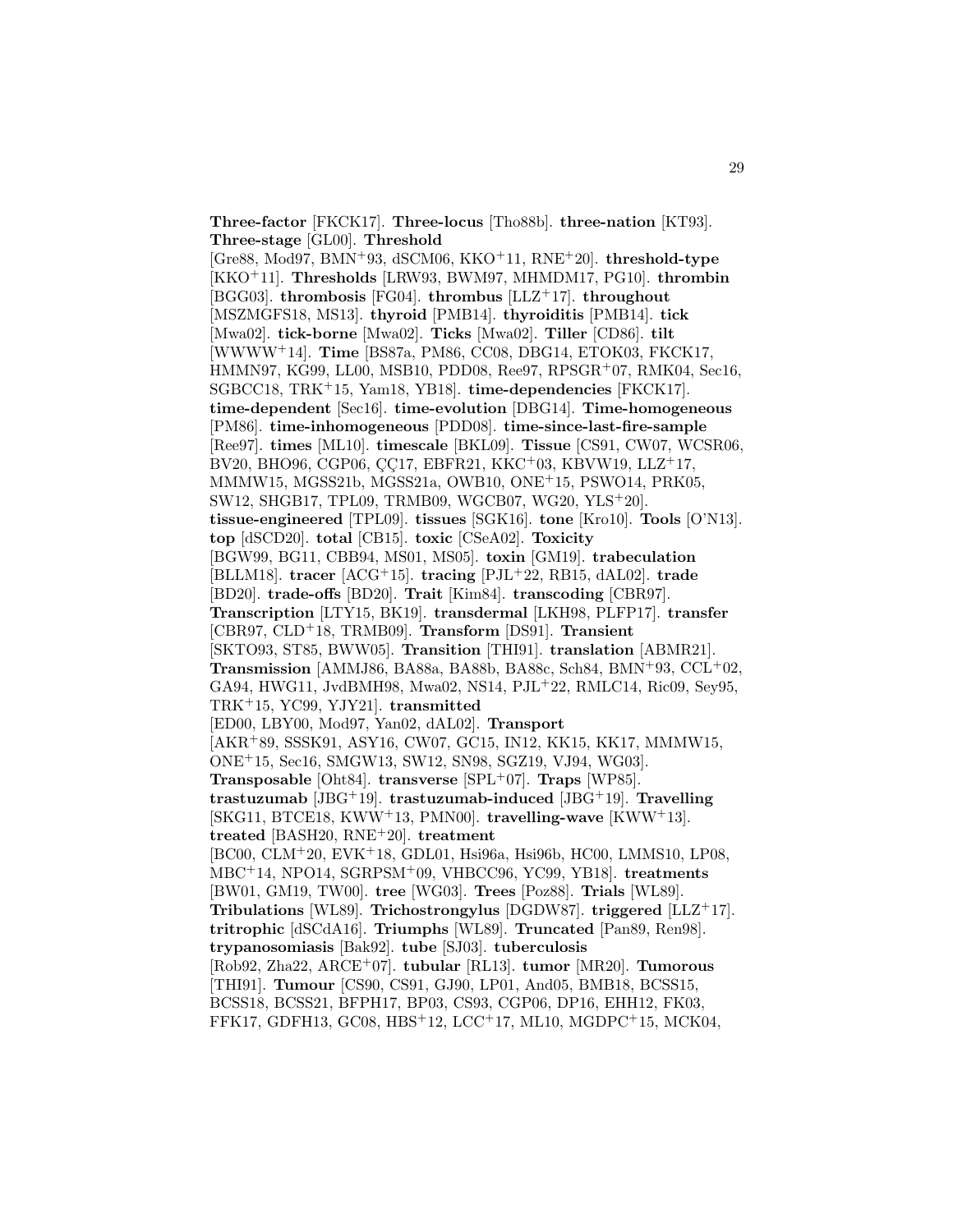Mu˜n16, OC96, OC97, PR16, PS03, SGRPSM<sup>+</sup>09, WK97, WK99, WA20]. **tumour-immune** [FFK17]. **tumour-related** [OC96]. **tumour-secreted** [EHH12]. **Tumours** [CS90, BM02, MS01, MS05, OS98, SN98]. **tuna** [KT93]. **Tune** [GJ90]. **Tune-to-Tumour** [GJ90]. **Turing** [GL15]. **Two** [Lou89, OC97, ST85, Tho88b, ASY16, BTCE18, BKL09, CKS20, DCRK21, DF18, GGA06, GP11, HKV07, Hsi96a, Hsi96b, LdA99, Mod97, Mur97, OKM<sup>+</sup>05, Tho10, WHT12, XZT11, ZLC03]. **two-compartment** [GGA06]. **Two-Dimensional** [ST85, OC97]. **Two-locus** [Tho88b]. **two-patch** [ASY16]. **two-phase** [DF18, OKM<sup>+</sup>05]. **two-population** [BTCE18]. **two-prey** [ZLC03]. **two-sex** [Hsi96a, Hsi96b]. **two-signed** [HKV07]. **two-timescale** [BKL09]. **Two-type** [Lou89, LdA99, Mod97]. **two-ventricle** [DCRK21]. **type** [AJ12, HCWK17, KKO<sup>+</sup>11, Lou89, LdA99, Mod97, NO94, NSCO97, NPO14, Ven93, ZEM11, SPN22]. **Types** [DWLS87]. **tyrosinaemia**  $[WDD+17]$ .

**UK** [HWK97]. **ultrasound** [THH92]. **ultrastructure** [DGS08]. **Uncertainty** [Lud89, MPE87, DOM<sup>+</sup>09, PK21]. **Uncovering** [HR16]. **underlying** [RQA12]. **underpinning** [Whi20]. **understandability** [BCC08]. **Understanding** [O'N13, TPS<sup>+</sup>08, WP85]. **unidimensional** [GM19]. **Unified** [DM89, BMY04]. **uniform** [FK03, GC08]. **uniformly** [FK03]. **Unifying** [Phe91b]. **uninformed** [HF20]. **Uniqueness** [MM87]. **unit** [BJ14]. **University** [Ano91, O'N13]. **Unmyelinated** [GS84a, GS84b]. **unreported** [DMNW20]. **unsteady** [WS09]. **ups** [JC19]. **upstream** [ABMR21]. **Uptake** [SSS91]. **Urban** [BA91]. **uremic** [GM19]. **ureter** [SWWC09]. **urinary** [SEL17]. **usage** [HCWK17]. **Use** [Pan89, GDL01, KGG<sup>+</sup>99, Lew92, RT01]. **users** [CGH12, GY93, GH97]. **Using** [AC89, AA00, ACC18, ALDLDMC12, BCS97, BSA<sup>+</sup>12, BP03, CHC13, GR98, GL00, LLZ<sup>+</sup>17, MK20, NBGWJ18, RTG21, SSS91, SNHMM16, SGZ19, TC04, TRMB09, WBSD12, YF00, ZNB97].

**Vaccination** [Cai89, Sch84, BMN<sup>+</sup>93, BMd19, ED00, JCS15, KG99, MMA<sup>+</sup>21, NS95, PGC<sup>+</sup>00, RMLC14, WCM98, Yan02, dMS08]. **vaccine** [AA00, CKS20]. **Validating** [HMMN97]. **Valsalva** [PTW<sup>+</sup>17]. **Variability** [Agu87, BCC08, Hor84a, ML00]. **Variable** [BM01, BA88c, Cai90, MK89]. **variables** [Tho10]. **Variance** [GT91, Hor84a, PM86]. **Variation** [BH90, LHZ87]. **variations** [GD98]. **Varying** [BMM93, Hsi96a, Hsi96b, MH97, Mon07]. **vascular** [CGS<sup>+</sup>22, CC17]. **vascularized** [SN98]. **vector** [AG01]. **VEGF** [SQGP12]. **VEGF-associated** [SQGP12]. **velocity** [BM01]. **Ventilation** [BS87b, CHMH98, CKL<sup>+</sup>05]. **ventilator** [CHMH98]. **ventricle** [DCRK21, MS13, TH96]. **versus** [BZF<sup>+</sup>15, FKCK17]. **vertex** [NBGWJ18]. **vertex-based** [NBGWJ18]. **vertical** [MANS11]. **vertically** [ED00]. **Very** [Sey90]. **vessel** [LLZ<sup>+</sup>17, RK01]. **vessels** [CB15]. **via** [BFK17, GMM<sup>+</sup>99, MANS11]. **View** [DM89]. **vigilance** [BR98, PB00]. **villages** [NS14]. **viral**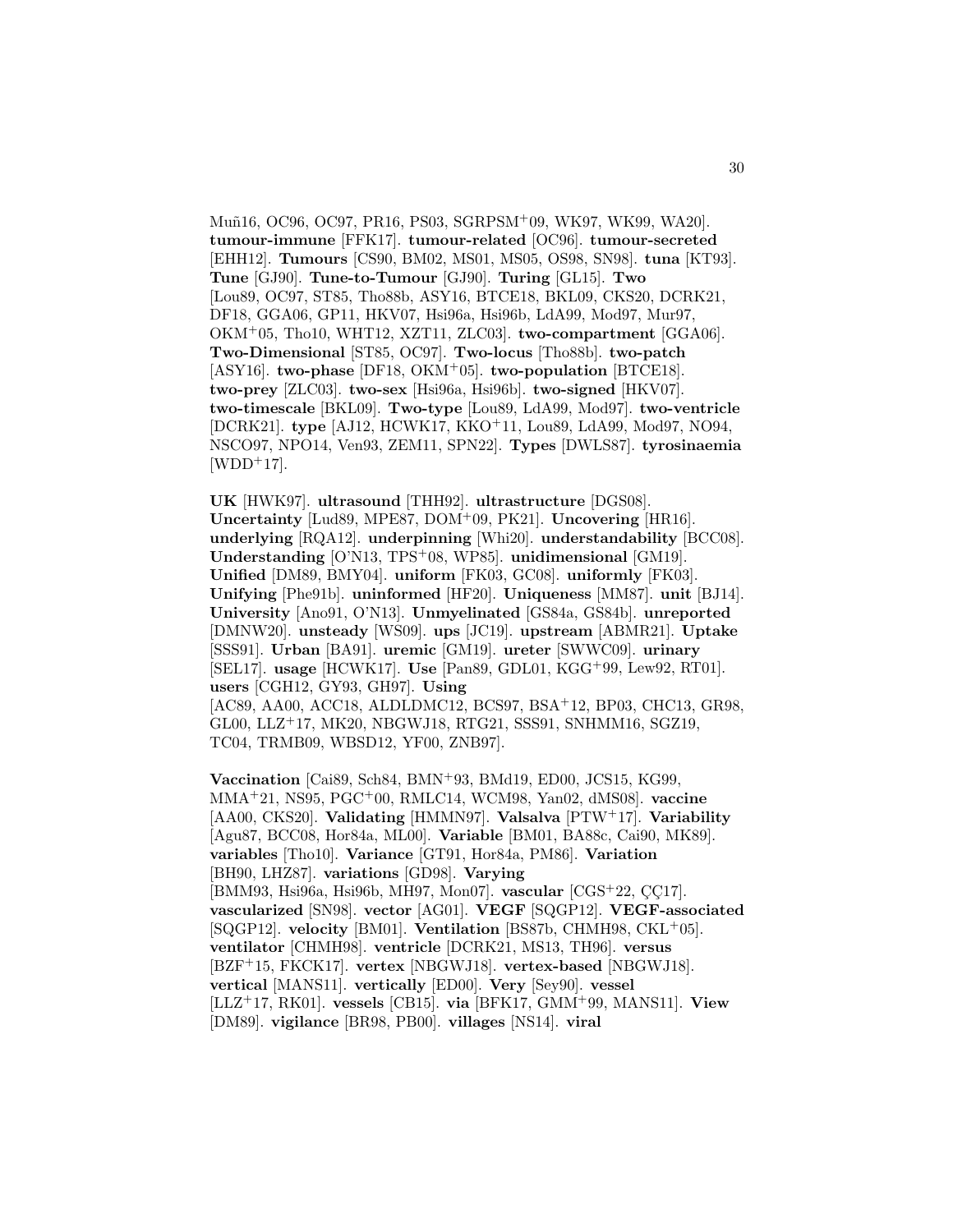[CH20, NBC18, NS95, PFF<sup>+</sup>20, TW00, ZJJA19]. **Virtual** [MM87, EVK<sup>+</sup>18, GCC<sup>+</sup>12]. **virulence** [Kor09a, Sey95]. **Virus** [AMMJ86, BA88a, CCL<sup>+</sup>02, HA12, JvdBMH98, JvdBD02, Kor09a, DP08, LBY00, Tam99, VHT07, ZZ08]. **viscoelastic** [Kro10]. **vitro** [ONE<sup>+</sup>15]. **vivo** [JBG<sup>+</sup>19, SBM04, UPM<sup>+</sup>15]. **Voltage** [Poz88]. **Volterra** [LC04, PMN00]. **Volume**

[Ano00b, Ano01b, Ano04, Seg03, SGZ19, Ano84b, Ano85b, Ano86b, Ano96b]. **vs** [CB15].

**walk** [PS03, RG95]. **Wall** [KJ88, FG04, SNB<sup>+</sup>11, VJ94]. **walls** [PMN00]. **water** [BGW99, EBFR21]. **Wave** [LMM87, BTCE18, DPO<sup>+</sup>15, KWW<sup>+</sup>13]. **waveform** [RK01]. **Waveforms** [BS87b]. **Waves** [AKR<sup>+</sup>89, LMM87, BHB19, BHB20, PMN00, SKG11]. **weak** [Krz01, SKG11]. **webs** [CK93]. **Weinberg** [YB03]. **well** [Yam18]. **well-posedness** [Yam18]. **Western** [ALM17]. **wetting** [WAB10]. **Whales** [Hib85]. **Wheat** [CD86]. **which** [BKL09, NM92]. **white** [LJR<sup>+</sup>19, PP96]. **white-noise** [PP96]. **whole** [IN12]. **wild** [HCWK17]. **wild-type** [HCWK17]. **Wilkinson** [Bur06]. **wind** [BCS96]. **wind-up** [BCS96]. **Winter** [CD86]. **Within** [ARCE<sup>+</sup>07, CPB10, GBBT19, IC04, O'N99, YB18]. **Within-host** [ARCE<sup>+</sup>07, GBBT19]. **without** [Mon07, PR16, Yam18]. **Women** [BA91]. **wound** [DSMF00, GMM<sup>+</sup>99, OSMA97, SMML92]. **wound-healing** [OSMA97].

**X** [DS91, Tho85]. **X-Linked** [Tho85]. **X-Ray** [DS91]. **xvi** [bMO04].

**yeast** [CMR<sup>+</sup>04]. **Yield** [BS90, dSCD20]. **young** [YJY21]. **Yule** [Pan89].

**zebrafish** [DSW<sup>+</sup>21]. **Zero** [Pan89, TC03, TC04]. **zero-loop** [TC03]. **Zero-Truncated** [Pan89]. **zeros** [RW01]. **ZIP** [MSB10]. **Zones** [THI91]. **zoonotic** [ZJJA19]. **Zostera** [SAEHM03].

# **References**

**Altmann:2000:EVC**

[AA00] Doris Altmann and Klaus Altmann. Estimating vaccine coverage by using computer algebra. Mathematical Medicine and Biology, 17(2):137–146, ???? 2000. CODEN MMBABK. ISSN 1477-8599 (print), 1477-8602 (electronic). URL http:// academic.oup.com/imammb/article/17/2/137/736862.

**Andreev:2021:DMN**

[ABMR21] D. E. Andreev, P. V. Baranov, A. Milogorodskii, and D. Rachinskii. A deterministic model for non-monotone re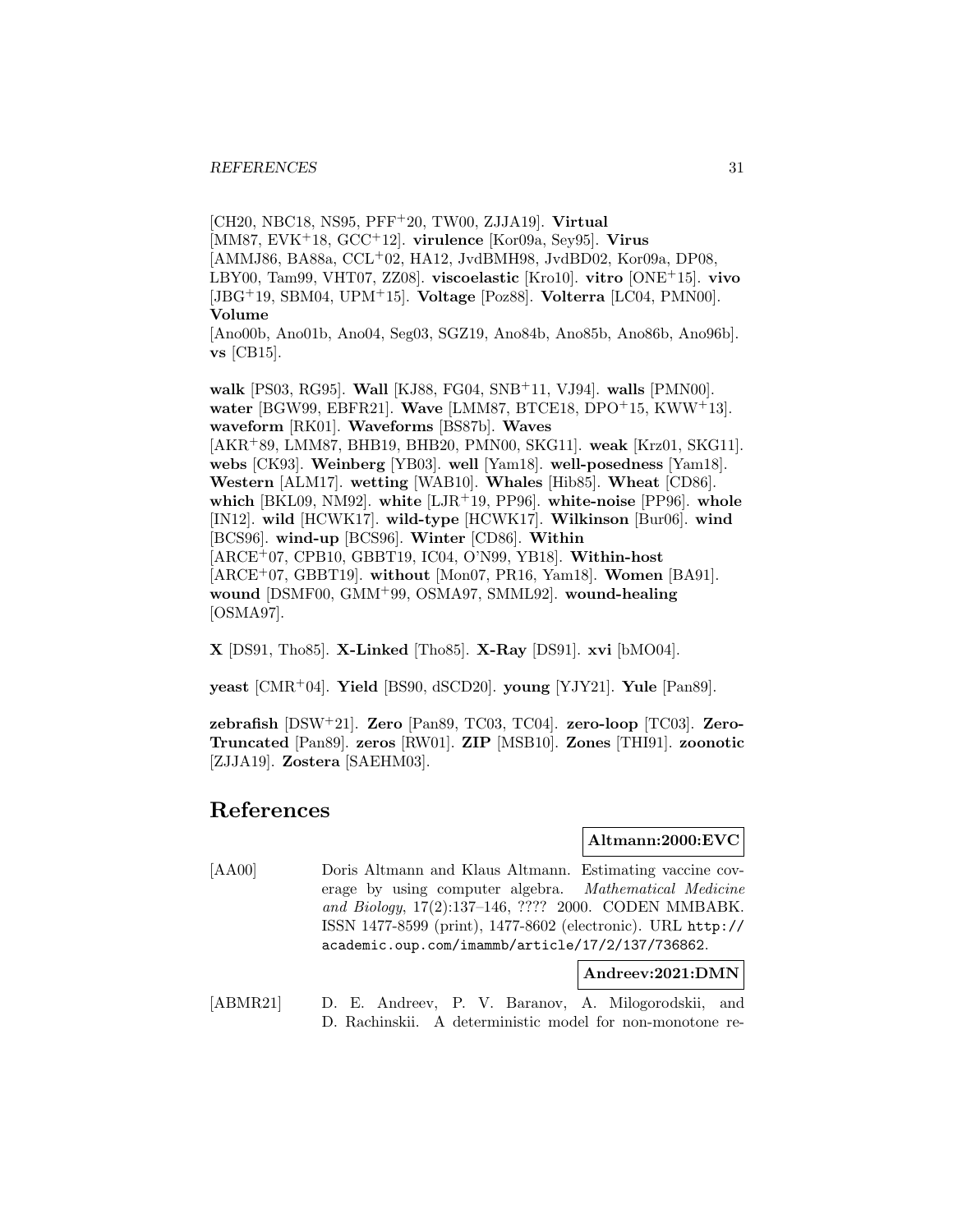lationship between translation of upstream and downstream open reading frames. Mathematical Medicine and Biology, 38 (4):490–515, December 2021. CODEN MMBABK. ISSN 1477- 8599 (print), 1477-8602 (electronic). URL http://academic. oup.com/imammb/article/38/4/490/6413973.

# **Anthony:1989:AAI**

[AC89] Helen M. Anthony and M. G. Cox. An automatic algorithm for immunoassay curve calibration using controlled quadratic splines. Mathematical Medicine and Biology, 6(2):91–110, ???? 1989. CODEN MMBABK. ISSN 1477-8599 (print), 1477- 8602 (electronic). URL http://academic.oup.com/imammb/ article/6/2/91/651333.

## **Aniort:2018:MMC**

[ACC18] Julien Aniort, Laurent Chupin, and Nicolae Cîndea. Mathematical model of calcium exchange during haemodialysis using a citrate containing dialysate. Mathematical Medicine and Biology, 35(S1):??, April 2018. CODEN MMBABK. ISSN 1477- 8599 (print), 1477-8602 (electronic). URL https://academic. oup.com/imammb/article/35/Supplement\_1/i87/4558631.

# **Arnold:2015:ATD**

[ACG<sup>+</sup>15] Andrea Arnold, Daniela Calvetti, Albert Gjedde, Peter Iversen, and Erkki Somersalo. Astrocytic tracer dynamics estimated from [1-<sup>11</sup> c]-acetate PET measurements. Mathematical Medicine and Biology, 32(4):367–382, December 1, 2015. CO-DEN MMBABK. ISSN 1477-8599 (print), 1477-8602 (electronic). URL http://academic.oup.com/imammb/article/ 32/4/367/2874294.

#### **Anderson:2021:TFD**

[ACH<sup>+</sup>21] Daniel M. Anderson, Maria Corsaro, Jonathan Horton, Tim Reid, and Padmanabhan Seshaiyer. Tear film dynamics with blinking and contact lens motion. Mathematical Medicine and Biology, 38(3):355–395, September 2021. CODEN MMBABK. ISSN 1477-8599 (print), 1477-8602 (electronic). URL http:// academic.oup.com/imammb/article/38/3/355/6323822.

**Anderson:2008:SCB**

[ACRF08] A. R. A. Anderson, M. A. J. Chaplain, K. A. Rejniak, and J. A. Fozard. Single-cell-based models in biology and medicine. Mathematical Medicine and Biology, 25(2):185–186, June 2008.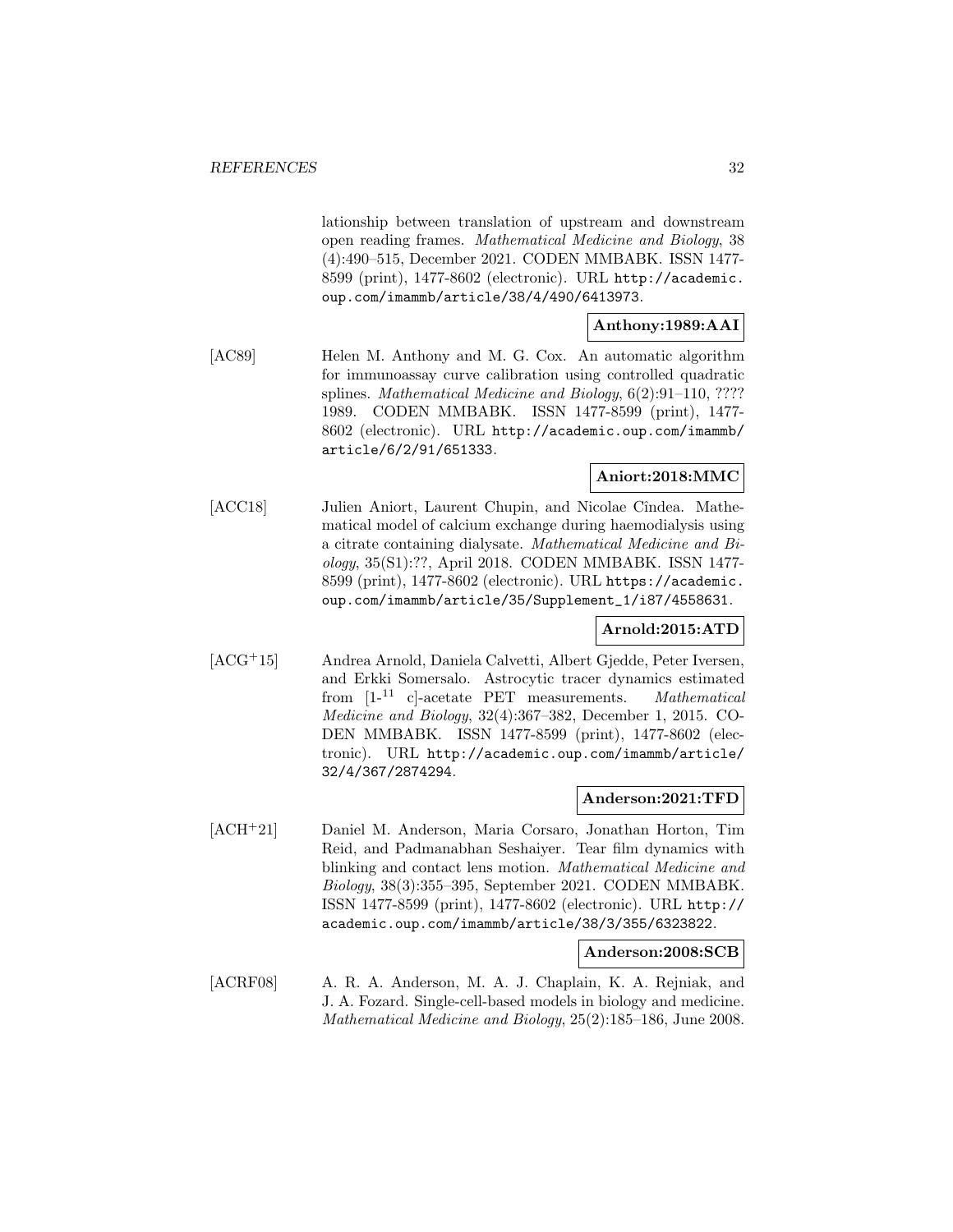CODEN MMBABK. ISSN 1477-8599 (print), 1477-8602 (electronic). URL http://academic.oup.com/imammb/article/ 25/2/185/751933.

## **Anita:2014:ISC**

[ACS14] Sebastian Anita, Jérôme Casas, and Christelle Suppo. Impulsive spatial control of invading pests by generalist predators. Mathematical Medicine and Biology, 31(3):284–301, September 2014. CODEN MMBABK. ISSN 1477-8599 (print), 1477- 8602 (electronic). URL http://academic.oup.com/imammb/ article/31/3/284/710040.

# **Arino:2005:MSE**

[ADH<sup>+</sup>05] Julien Arino, Jonathan R. Davis, David Hartley, Richard Jordan, Joy M. Miller, and P. van den Driessche. A multi-species epidemic model with spatial dynamics. Mathematical Medicine and Biology, 22(2):129–142, June 2005. CODEN MMBABK. ISSN 1477-8599 (print), 1477-8602 (electronic). URL http:// academic.oup.com/imammb/article/22/2/129/770960.

## **Alt:1985:CGD**

[AES85] Wolfgang Alt, Theodor Eisele, and Renate Schaaf. Chemotaxis of gametes: a diffusion approximation. Mathematical Medicine and Biology, 2(2):109–129, ???? 1985. CODEN MMBABK. ISSN 1477-8599 (print), 1477-8602 (electronic). URL http:// academic.oup.com/imammb/article/2/2/109/765046.

#### **Antonelli:1987:SLA**

[AFK87] P. L. Antonelli, K. D. Fuller, and N. D. Kazarinoff. A study of large-amplitude periodic solutions in a model for starfish predation of coral. Mathematical Medicine and Biology, 4(3): 207–214, ???? 1987. CODEN MMBABK. ISSN 1477-8599 (print), 1477-8602 (electronic). URL http://academic.oup. com/imammb/article/4/3/207/874258.

## **Artzrouni:2001:MGS**

[AG01] Marc Artzrouni and Jean-Paul Gouteux. A model of Gambian sleeping sickness with open vector populations. Mathematical Medicine and Biology, 18(2):99–117, June 2001. CODEN MMBABK. ISSN 1477-8599 (print), 1477-8602 (electronic). URL http://academic.oup.com/imammb/article/18/2/99/ 672229.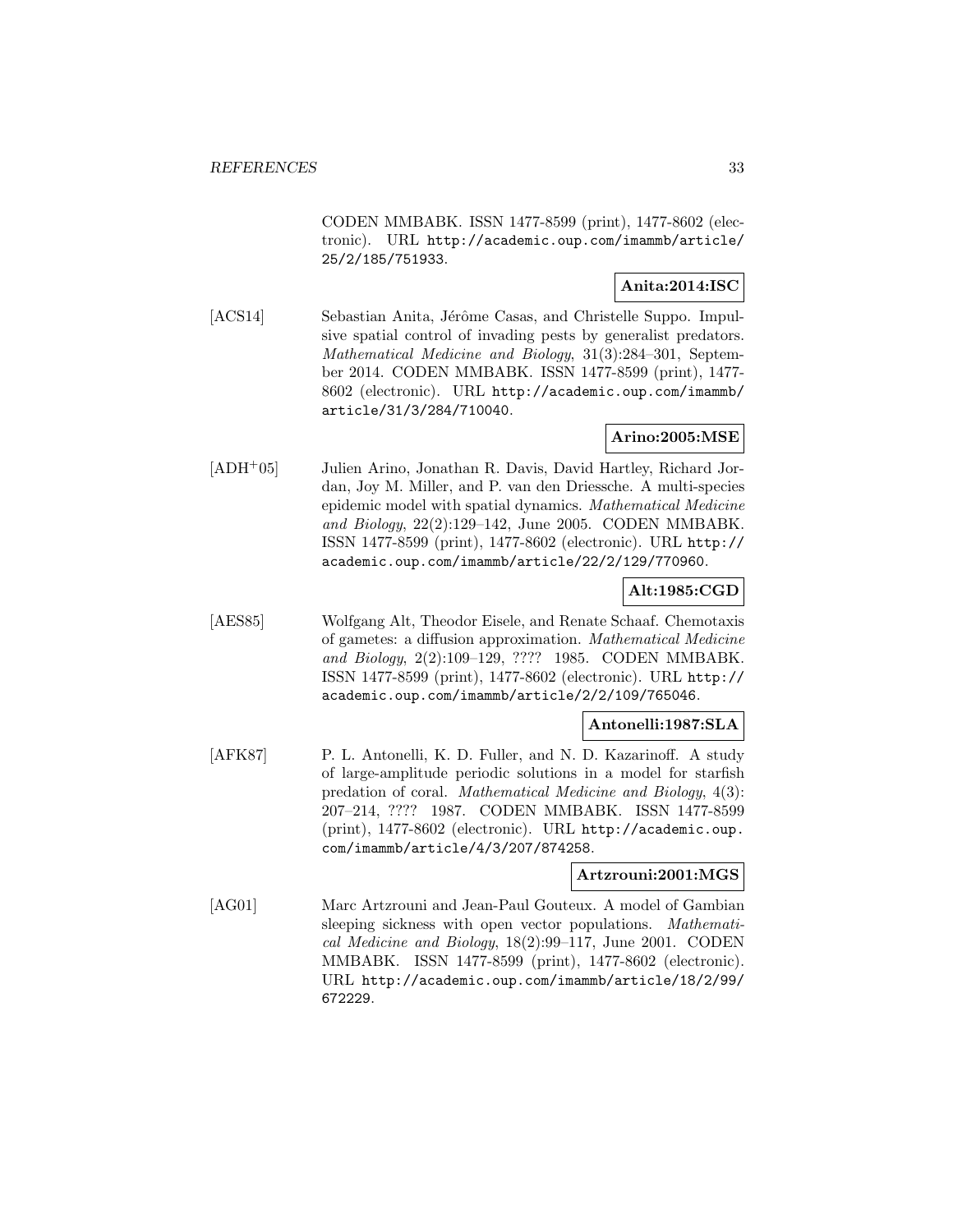#### **Aittokallio:2007:PER**

[AGPV07] T. Aittokallio, M. Gyllenberg, O. Polo, and A. Virkki. Parameter estimation of a respiratory control model from noninvasive carbon dioxide measurements during sleep. Mathematical Medicine and Biology, 24(2):225–249, June 2007. CO-DEN MMBABK. ISSN 1477-8599 (print), 1477-8602 (electronic). URL http://academic.oup.com/imammb/article/ 24/2/225/685959.

## **Agur:1987:RVP**

[Agu87] Zvia Agur. Resilience and variability in pathogens and hosts. Mathematical Medicine and Biology, 4(4):295–307, ???? 1987. CODEN MMBABK. ISSN 1477-8599 (print), 1477-8602 (electronic). URL http://academic.oup.com/imammb/article/ 4/4/295/751257.

#### **Alarcon:2012:IMT**

[AJ12] Tomás Alarcón and Henrik Jeldtoft Jensen. Invasion in multitype populations: the role of phenotypic robustness and fluctuations. Mathematical Medicine and Biology, 29(1):3–20, March 2012. CODEN MMBABK. ISSN 1477-8599 (print), 1477- 8602 (electronic). URL http://academic.oup.com/imammb/ article/29/1/3/753888.

### **Antonelli:1989:DRT**

[AKR<sup>+</sup>89] P. L. Antonelli, N. D. Kazarinoff, R. E. Reichelt, R. H. Bradbury, and P. J. Moran. A diffusion–reaction–transport model for large-scale waves in crown-of-thorns starfish outbreaks on the Great Barrier Reef. Mathematical Medicine and Biology, 6(2):81–89, ???? 1989. CODEN MMBABK. ISSN 1477-8599 (print), 1477-8602 (electronic). URL http://academic.oup. com/imammb/article/6/2/81/651321.

# **Ayala:2012:SHO**

[ALDLDMC12] Guillermo Ayala, María Concepción López-Díaz, Miguel López-Díaz, and Lucía Martínez-Costa. Studying hypertension in ocular fundus images using Hausdorff dispersion ordering. Mathematical Medicine and Biology, 29(2):131–143, June 2012. CO-DEN MMBABK. ISSN 1477-8599 (print), 1477-8602 (electronic). URL http://academic.oup.com/imammb/article/ 29/2/131/662199.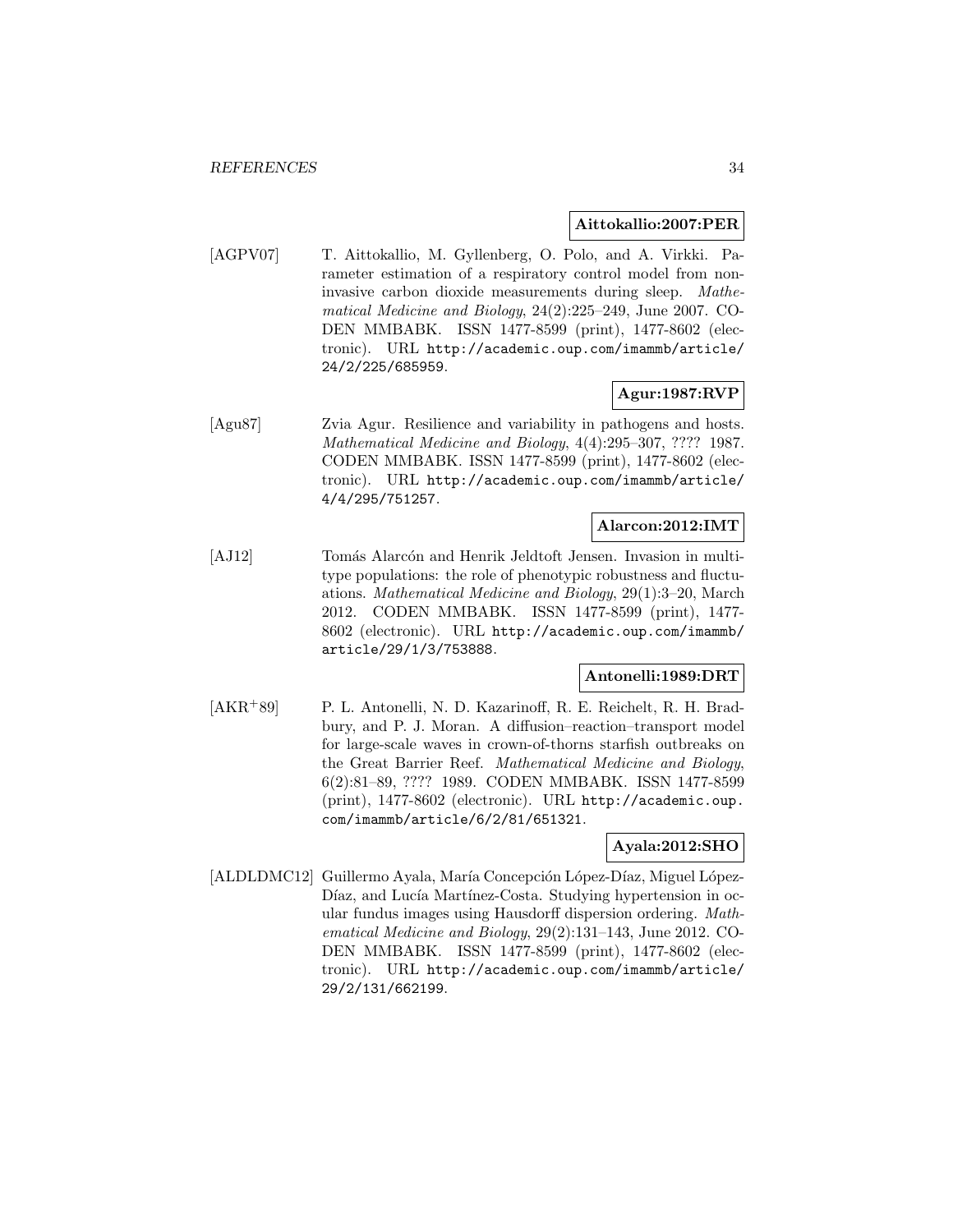#### **Artzrouni:2017:SSM**

[ALM17] Marc Artzrouni, Vasiliy N. Leonenko, and Thierry A. Mara. A syringe-sharing model for the spread of HIV: application to Omsk, Western Siberia. Mathematical Medicine and Biology, 34(1):15–37, March 2017. CODEN MMBABK. ISSN 1477-8599 (print), 1477-8602 (electronic). URL http://academic.oup. com/imammb/article/34/1/15/2885284.

#### **Alrikaby:2019:SHB**

[Alr19] Zenab Alrikaby. Stability and Hopf bifurcation analysis of lac Operon model with distributed delay and nonlinear degradation rate. Mathematical Medicine and Biology, 36(4):489– 512, December 2019. CODEN MMBABK. ISSN 1477-8599 (print), 1477-8602 (electronic). URL http://academic.oup. com/imammb/article/36/4/489/5261128.

# **Anderson:1984:STG**

[AM84] Roy M. Anderson and Robert M. May. Spatial, temporal, and genetic heterogeneity in host populations and the design of immunization programmes. Mathematical Medicine and Biology, 1(3):233–266, ???? 1984. CODEN MMBABK. ISSN 1477-8599 (print), 1477-8602 (electronic). URL http://academic.oup. com/imammb/article/1/3/233/846432.

#### **Anderson:1986:PST**

[AMMJ86] R. M. Anderson, G. F. Medley, R. M. May, and A. M. Johnson. A preliminary study of the transmission dynamics of the human immunodeficiency virus (HIV), the causative agent of AIDS. Mathematical Medicine and Biology, 3(4):229–263, ???? 1986. CODEN MMBABK. ISSN 1477-8599 (print), 1477- 8602 (electronic). URL http://academic.oup.com/imammb/ article/3/4/229/688610.

#### **Anderson:2005:HMM**

[And05] Alexander R. A. Anderson. A hybrid mathematical model of solid tumour invasion: the importance of cell adhesion. Mathematical Medicine and Biology, 22(2):163–186, June 2005. CO-DEN MMBABK. ISSN 1477-8599 (print), 1477-8602 (electronic). URL http://academic.oup.com/imammb/article/ 22/2/163/770979.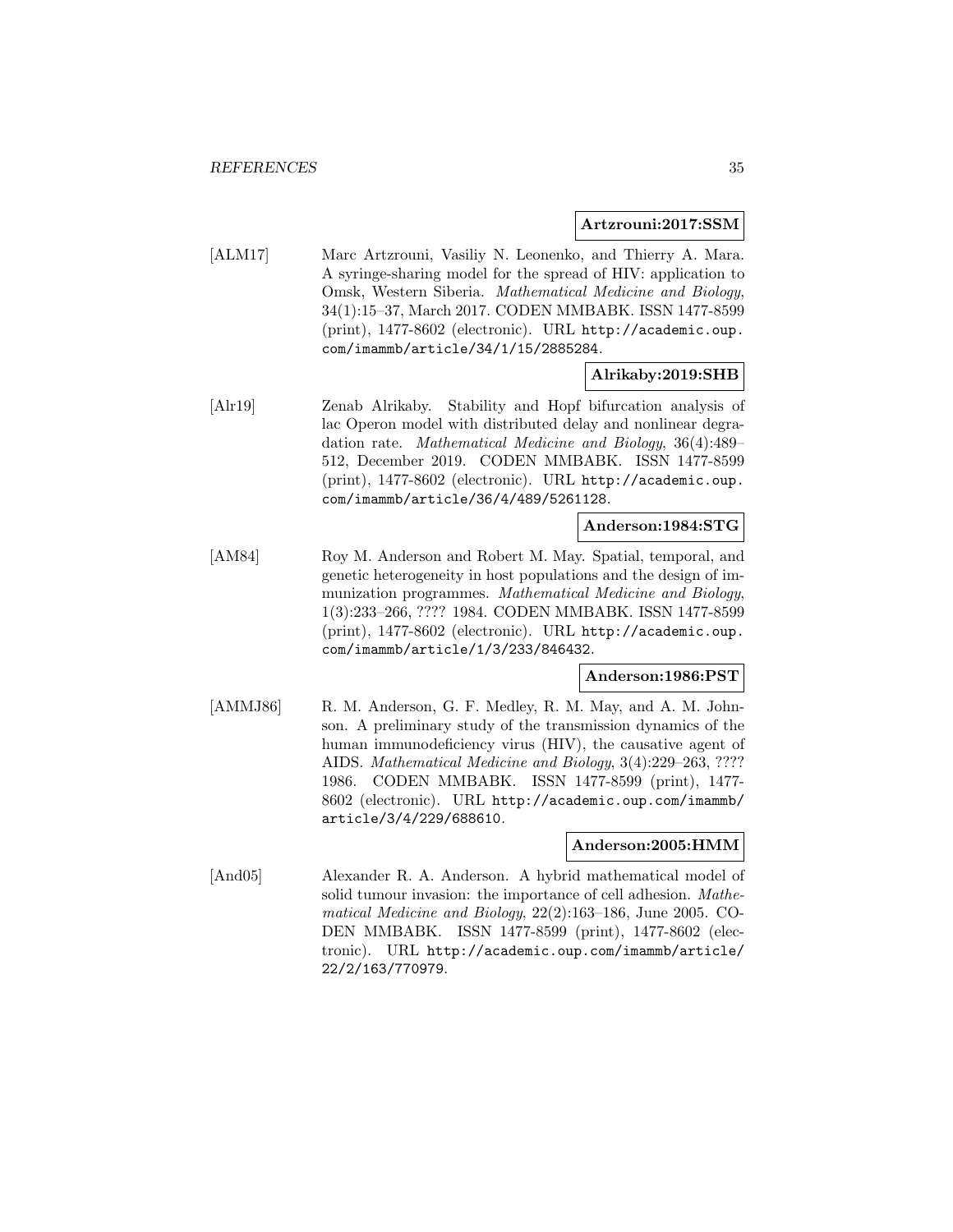#### **Anonymous:1984:A**

[Ano84a] Anonymous. Acknowledgements. Mathematical Medicine and Biology, 1(4):407, ???? 1984. CODEN MMBABK. ISSN 1477- 8599 (print), 1477-8602 (electronic). URL http://academic. oup.com/imammb/article/1/4/407/768105.

#### **Anonymous:1984:IV**

[Ano84b] Anonymous. INDEX TO VOLUME 1. Mathematical Medicine and Biology, 1(4):409–412, ???? 1984. CODEN MMBABK. ISSN 1477-8599 (print), 1477-8602 (electronic). URL http:// academic.oup.com/imammb/article/1/4/409/768109.

#### **Anonymous:1985:A**

[Ano85a] Anonymous. Acknowledgements. Mathematical Medicine and Biology, 2(4):311, ???? 1985. CODEN MMBABK. ISSN 1477- 8599 (print), 1477-8602 (electronic). URL http://academic. oup.com/imammb/article/2/4/311/833998.

#### **Anonymous:1985:IV**

[Ano85b] Anonymous. INDEX TO VOLUME 2. Mathematical Medicine and Biology, 2(4):313–316, ???? 1985. CODEN MMBABK. ISSN 1477-8599 (print), 1477-8602 (electronic). URL http:// academic.oup.com/imammb/article/2/4/313/834000.

#### **Anonymous:1986:A**

[Ano86a] Anonymous. Acknowledgements. Mathematical Medicine and Biology, 3(4):341, ???? 1986. CODEN MMBABK. ISSN 1477- 8599 (print), 1477-8602 (electronic). URL http://academic. oup.com/imammb/article/3/4/341/688638.

#### **Anonymous:1986:IV**

[Ano86b] Anonymous. INDEX TO VOLUME 3. Mathematical Medicine and Biology, 3(4):343, ???? 1986. CODEN MMBABK. ISSN 1477-8599 (print), 1477-8602 (electronic). URL http: //academic.oup.com/imammb/article/3/4/343/688643.

#### **Anonymous:1986:RTG**

[Ano86c] Anonymous. Renewal theory, Geiger counters, and the maximum number of receptors bound to a randomly haptenated polymer chain. Mathematical Medicine and Biology, 3(2): 71–97, ???? 1986. CODEN MMBABK. ISSN 1477-8599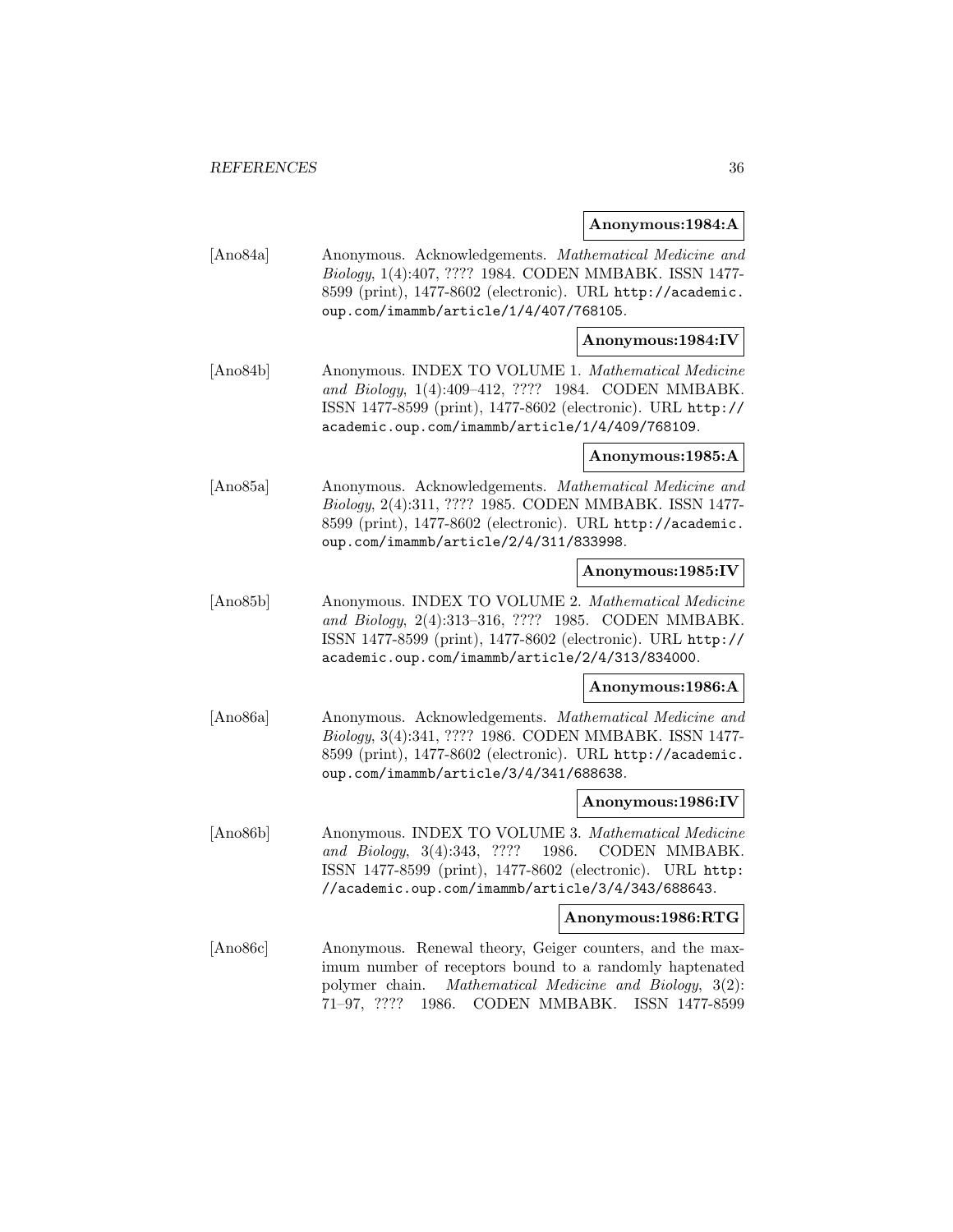(print), 1477-8602 (electronic). URL http://academic.oup. com/imammb/article/3/2/71/752720.

### **Anonymous:1989:E**

[Ano89] Anonymous. Erratum. Mathematical Medicine and Biology, 6(1):1, ???? 1989. CODEN MMBABK. ISSN 1477-8599 (print), 1477-8602 (electronic). URL http://academic.oup. com/imammb/article/6/1/1/666275.

# **Anonymous:1991:SIC**

[Ano91] Anonymous. The Sixth IMA Conference on The Mathematical Theory of the Dynamics of Biological Systems 1–3 July, 1992, University of Oxford. Mathematical Medicine and Biology, 8(3):221, ???? 1991. CODEN MMBABK. ISSN 1477-8599 (print), 1477-8602 (electronic). URL http://academic.oup. com/imammb/article/8/3/221/689712.

### **Anonymous:1993:AI**

[Ano93a] Anonymous. Author index. Mathematical Medicine and Biology, 10(4):303–304, ???? 1993. CODEN MMBABK. ISSN 1477-8599 (print), 1477-8602 (electronic). URL http: //academic.oup.com/imammb/article/10/4/303/678673.

# **Anonymous:1993:SI**

[Ano93b] Anonymous. Subject index. Mathematical Medicine and Biology, 10(4):305–308, ???? 1993. CODEN MMBABK. ISSN 1477-8599 (print), 1477-8602 (electronic). URL http: //academic.oup.com/imammb/article/10/4/305/678699.

#### **Anonymous:1996:A**

[Ano96a] Anonymous. Acknowledgements. Mathematical Medicine and Biology, 13(4):309, December 1996. CODEN MMBABK. ISSN 1477-8599 (print), 1477-8602 (electronic). URL http: //academic.oup.com/imammb/article/13/4/309/771433.

# **Anonymous:1996:IV**

[Ano96b] Anonymous. INDEX TO VOLUME 13. Mathematical Medicine and Biology, 13(4):311–315, December 1996. CO-DEN MMBABK. ISSN 1477-8599 (print), 1477-8602 (electronic). URL http://academic.oup.com/imammb/article/ 13/4/311/771439.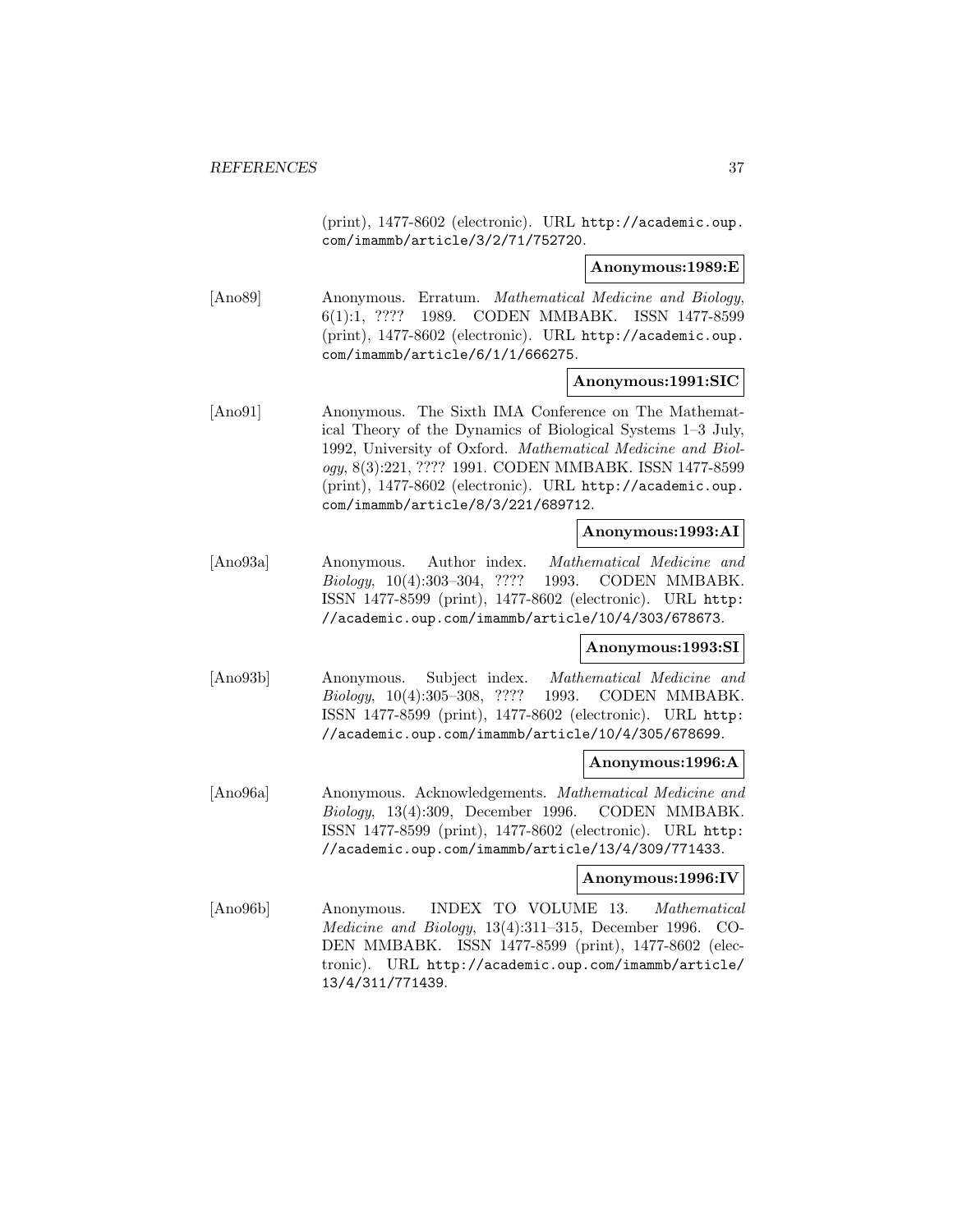#### **Anonymous:1997:A**

[Ano97] Anonymous. Acknowledgements. Mathematical Medicine and Biology, 14(4):325, December 1997. CODEN MMBABK. ISSN 1477-8599 (print), 1477-8602 (electronic). URL http: //academic.oup.com/imammb/article/14/4/325/655365.

## **Anonymous:1998:A**

[Ano98a] Anonymous. Acknowledgements. Mathematical Medicine and Biology, 15(4):401, December 1998. CODEN MMBABK. ISSN 1477-8599 (print), 1477-8602 (electronic). URL http: //academic.oup.com/imammb/article/15/4/401/678316.

#### **Anonymous:1998:AI**

[Ano98b] Anonymous. Author index. Mathematical Medicine and Biology, 15(4):403–404, December 1998. CODEN MMBABK. ISSN 1477-8599 (print), 1477-8602 (electronic). URL http: //academic.oup.com/imammb/article/15/4/403/678318.

### **Anonymous:1999:A**

[Ano99a] Anonymous. Acknowledgements. Mathematical Medicine and Biology, 16(4):407, December 1999. CODEN MMBABK. ISSN 1477-8599 (print), 1477-8602 (electronic). URL http: //academic.oup.com/imammb/article/16/4/407/652983.

# **Anonymous:1999:AI**

[Ano99b] Anonymous. Author index. Mathematical Medicine and Biology, 16(4):409–410, December 1999. CODEN MMBABK. ISSN 1477-8599 (print), 1477-8602 (electronic). URL http: //academic.oup.com/imammb/article/16/4/409/652984.

#### **Anonymous:2000:A**

[Ano00a] Anonymous. Acknowledgements. Mathematical Medicine and Biology, 17(4):415, ???? 2000. CODEN MMBABK. ISSN 1477- 8599 (print), 1477-8602 (electronic). URL http://academic. oup.com/imammb/article/17/4/415/664767.

#### **Anonymous:2000:IV**

[Ano00b] Anonymous. Index to volume 17. Mathematical Medicine and Biology, 17(4):417–418, ???? 2000. CODEN MMBABK. ISSN 1477-8599 (print), 1477-8602 (electronic). URL http:// academic.oup.com/imammb/article/17/4/417/664774.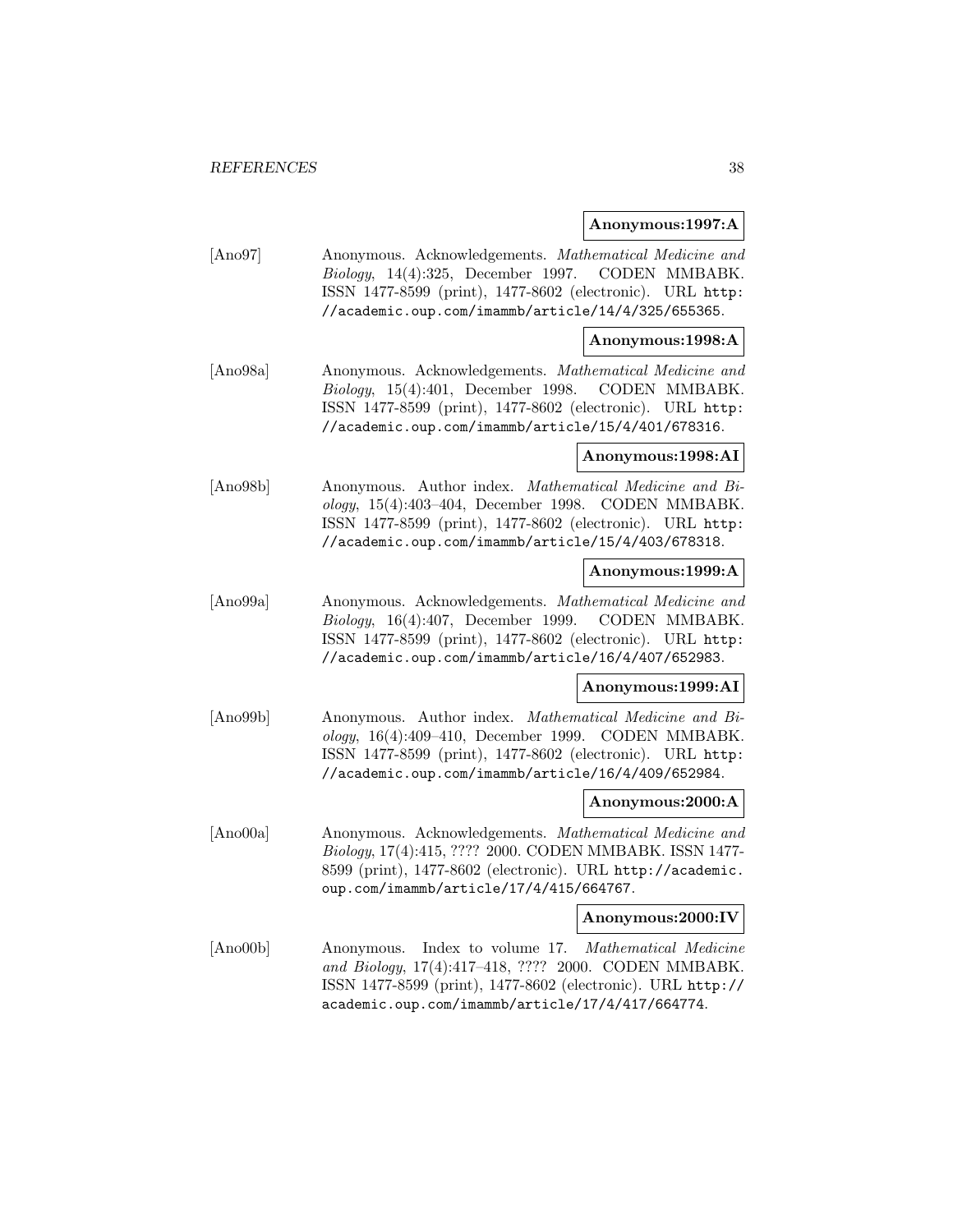#### **Anonymous:2000:SI**

[Ano00c] Anonymous. Subject index. Mathematical Medicine and Biology, 17(4):419–422, ???? 2000. CODEN MMBABK. ISSN 1477-8599 (print), 1477-8602 (electronic). URL http: //academic.oup.com/imammb/article/17/4/419/664782.

## **Anonymous:2001:A**

[Ano01a] Anonymous. Acknowledgements. Mathematical Medicine and Biology, 18(4):409, December 2001. CODEN MMBABK. ISSN 1477-8599 (print), 1477-8602 (electronic). URL http: //academic.oup.com/imammb/article/18/4/409/747277.

### **Anonymous:2001:IV**

[Ano01b] Anonymous. Index to volume 18. Mathematical Medicine and Biology, 18(4):411–412, December 2001. CODEN MMBABK. ISSN 1477-8599 (print), 1477-8602 (electronic). URL http:// academic.oup.com/imammb/article/18/4/411/747280.

### **Anonymous:2001:SI**

[Ano01c] Anonymous. Subject index. Mathematical Medicine and Biology, 18(4):413–415, December 2001. CODEN MMBABK. ISSN 1477-8599 (print), 1477-8602 (electronic). URL http: //academic.oup.com/imammb/article/18/4/413/747283.

# **Anonymous:2004:IV**

[Ano04] Anonymous. Index to volume 21. Mathematical Medicine and Biology, 21(4):397–398, December 2004. CODEN MMBABK. ISSN 1477-8599 (print), 1477-8602 (electronic). URL http:// academic.oup.com/imammb/article/21/4/397/741367.

#### **Anonymous:2012:CPb**

[Ano12a] Anonymous. Contents page. Mathematical Medicine and Biology, 29(3):??, September 2012. CODEN MMBABK. ISSN 1477-8599 (print), 1477-8602 (electronic). URL http: //academic.oup.com/imammb/article/29/3/NP/798057.

#### **Anonymous:2012:CPd**

[Ano12b] Anonymous. Contents page. Mathematical Medicine and Biology, 29(4):??, December 2012. CODEN MMBABK. ISSN 1477- 8599 (print), 1477-8602 (electronic). URL http://academic. oup.com/imammb/article/29/4/NP/821102.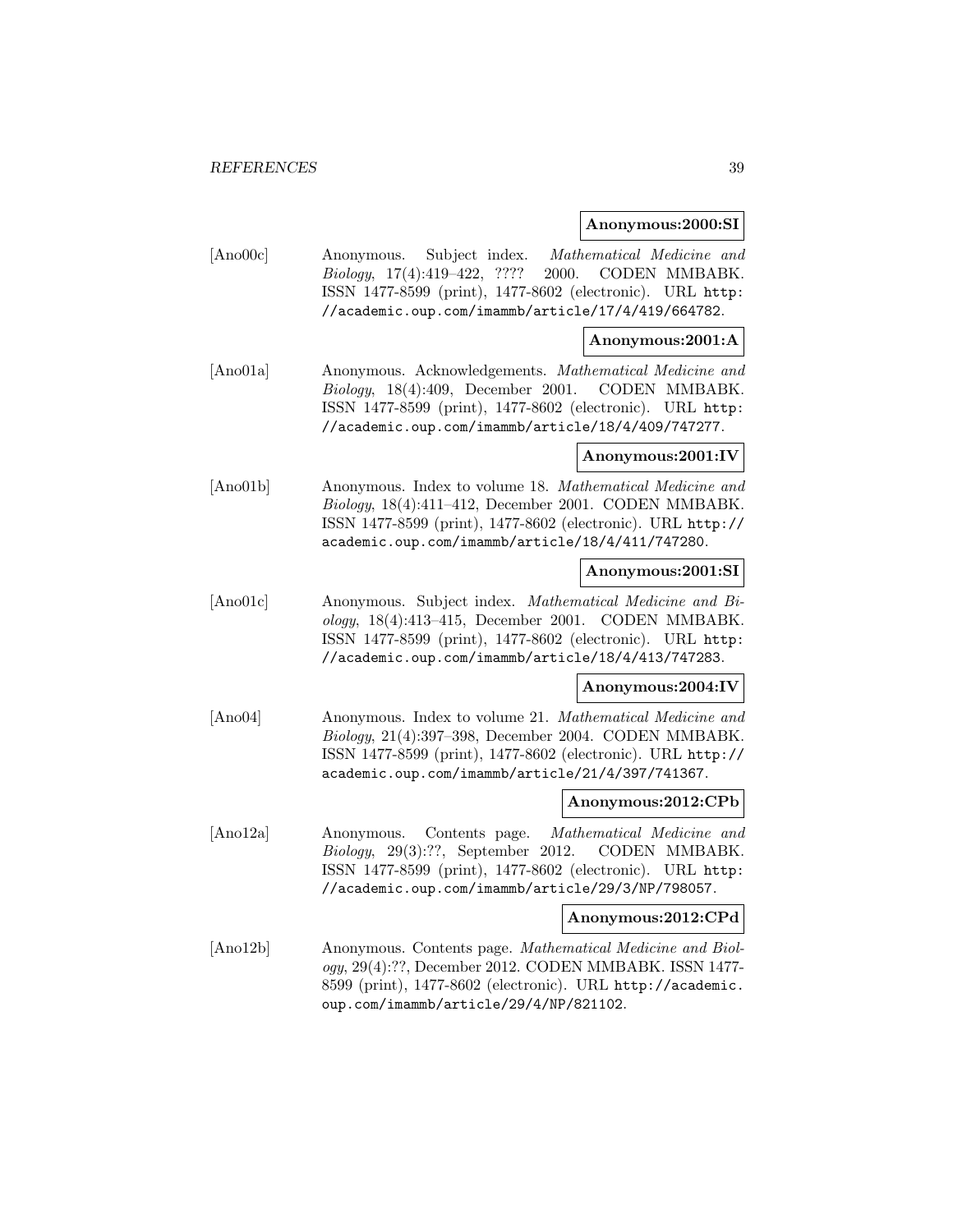#### **Anonymous:2012:C**

[Ano12c] Anonymous. Cover. Mathematical Medicine and Biology, 29 (1):??, March 2012. CODEN MMBABK. ISSN 1477-8599 (print), 1477-8602 (electronic). URL http://academic.oup. com/imammb/article/29/1/NP/753913.

# **Anonymous:2012:CPa**

[Ano12d] Anonymous. Cover page. Mathematical Medicine and Biology, 29(3):??, September 2012. CODEN MMBABK. ISSN 1477- 8599 (print), 1477-8602 (electronic). URL http://academic. oup.com/imammb/article/29/3/NP/798039.

# **Anonymous:2012:CPc**

[Ano12e] Anonymous. Cover page. Mathematical Medicine and Biology, 29(4):??, December 2012. CODEN MMBABK. ISSN 1477-8599 (print), 1477-8602 (electronic). URL http://academic.oup. com/imammb/article/29/4/NP/821036.

# **Anonymous:2012:EBa**

[Ano12f] Anonymous. Editorial Board. Mathematical Medicine and Biology, 29(1):??, March 2012. CODEN MMBABK. ISSN 1477- 8599 (print), 1477-8602 (electronic). URL http://academic. oup.com/imammb/article/29/1/NP/753909.

# **Anonymous:2012:EBb**

[Ano12g] Anonymous. Editorial Board. Mathematical Medicine and Biology, 29(3):??, September 2012. CODEN MMBABK. ISSN 1477-8599 (print), 1477-8602 (electronic). URL http: //academic.oup.com/imammb/article/29/3/NP/798029.

#### **Anonymous:2012:EBc**

[Ano12h] Anonymous. Editorial Board. Mathematical Medicine and Biology, 29(4):??, December 2012. CODEN MMBABK. ISSN 1477- 8599 (print), 1477-8602 (electronic). URL http://academic. oup.com/imammb/article/29/4/NP/821014.

### **Anonymous:2012:IAa**

[Ano12i] Anonymous. Instructions to authors. Mathematical Medicine and Biology, 29(1):??, March 2012. CODEN MMBABK. ISSN 1477-8599 (print), 1477-8602 (electronic). URL http: //academic.oup.com/imammb/article/29/1/NP/753959.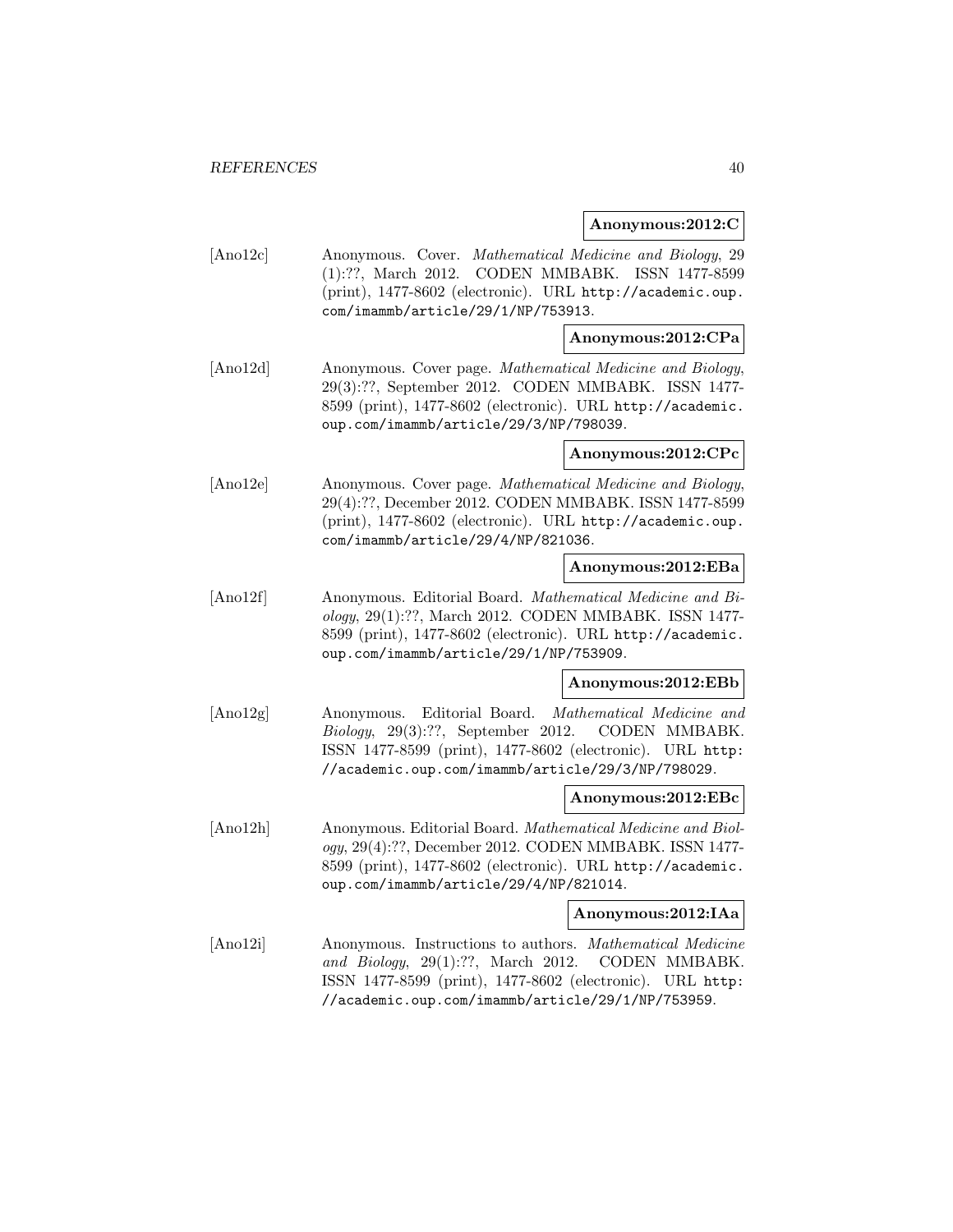#### **Anonymous:2012:IAb**

[Ano12j] Anonymous. Instructions to authors. Mathematical Medicine and Biology, 29(3):??, September 2012. CODEN MMBABK. ISSN 1477-8599 (print), 1477-8602 (electronic). URL http:// academic.oup.com/imammb/article/29/3/NP/798051.

# **Anonymous:2012:IAc**

[Ano12k] Anonymous. Instructions to authors. Mathematical Medicine and Biology, 29(4):??, December 2012. CODEN MMBABK. ISSN 1477-8599 (print), 1477-8602 (electronic). URL http:// academic.oup.com/imammb/article/29/4/NP/821081.

#### **Anonymous:2012:TC**

[Ano12l] Anonymous. Table of contents. Mathematical Medicine and Biology, 29(1):??, March 2012. CODEN MMBABK. ISSN 1477- 8599 (print), 1477-8602 (electronic). URL http://academic. oup.com/imammb/article/29/1/NP/753961.

# **Anonymous:2013:CPb**

[Ano13a] Anonymous. Contents page. Mathematical Medicine and Biology, 30(1):??, March 2013. CODEN MMBABK. ISSN 1477- 8599 (print), 1477-8602 (electronic). URL http://academic. oup.com/imammb/article/30/1/NP/710657.

# **Anonymous:2013:CPd**

[Ano13b] Anonymous. Contents page. Mathematical Medicine and Biology, 30(2):??, June 2013. CODEN MMBABK. ISSN 1477-8599 (print), 1477-8602 (electronic). URL http://academic.oup. com/imammb/article/30/2/NP/890440.

#### **Anonymous:2013:CPf**

[Ano13c] Anonymous. Contents page. Mathematical Medicine and Biology, 30(3):??, September 2013. CODEN MMBABK. ISSN 1477-8599 (print), 1477-8602 (electronic). URL http: //academic.oup.com/imammb/article/30/3/NP/684896.

#### **Anonymous:2013:CPh**

[Ano13d] Anonymous. Contents page. Mathematical Medicine and Biology, 30(4):??, December 2013. CODEN MMBABK. ISSN 1477- 8599 (print), 1477-8602 (electronic). URL http://academic. oup.com/imammb/article/30/4/NP/718831.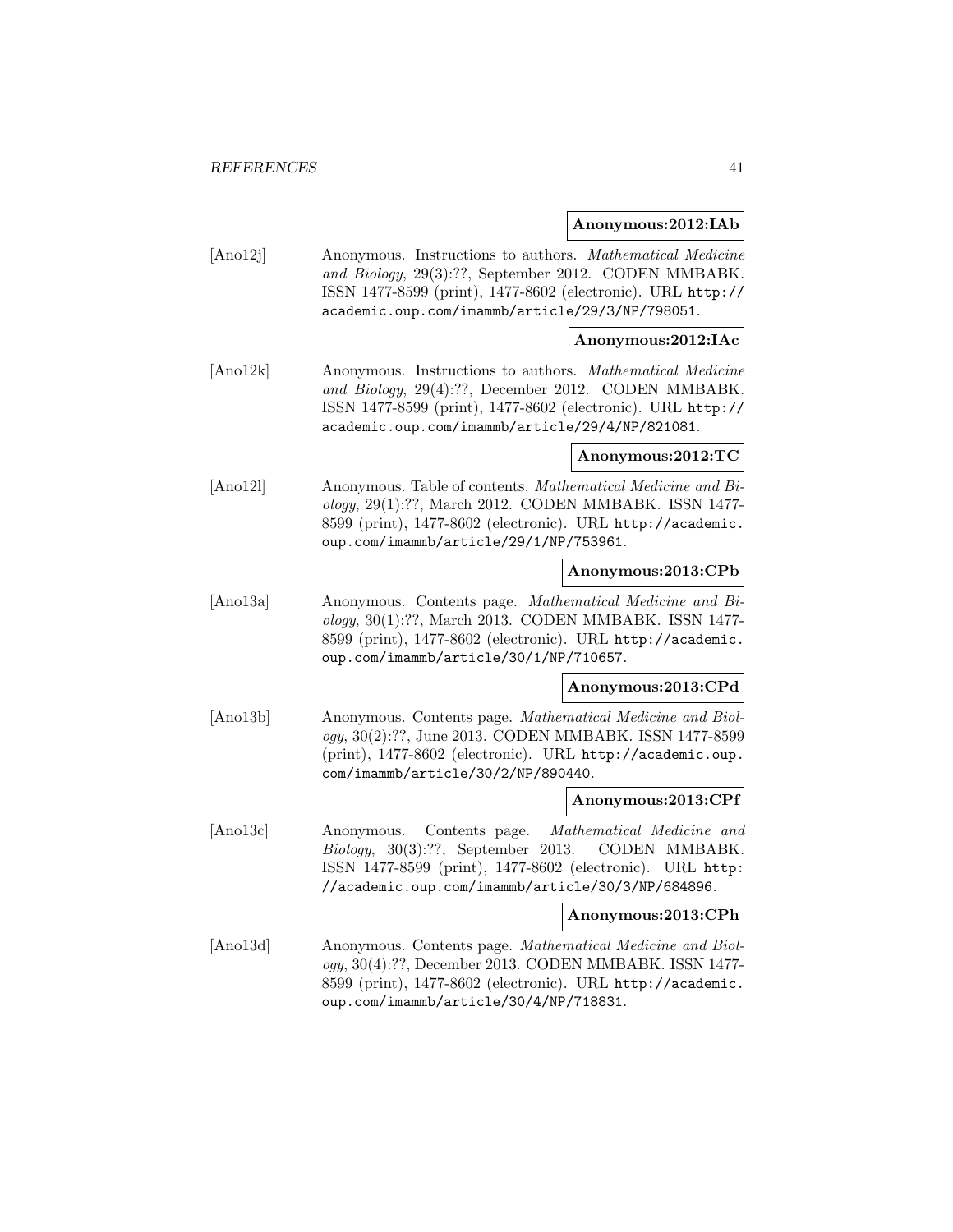#### **Anonymous:2013:CPa**

[Ano13e] Anonymous. Cover page. Mathematical Medicine and Biology, 30(1):??, March 2013. CODEN MMBABK. ISSN 1477-8599 (print), 1477-8602 (electronic). URL http://academic.oup. com/imammb/article/30/1/NP/710617.

# **Anonymous:2013:CPc**

[Ano13f] Anonymous. Cover page. Mathematical Medicine and Biology, 30(2):??, June 2013. CODEN MMBABK. ISSN 1477-8599 (print), 1477-8602 (electronic). URL http://academic.oup. com/imammb/article/30/2/NP/890429.

### **Anonymous:2013:CPe**

[Ano13g] Anonymous. Cover page. Mathematical Medicine and Biology, 30(3):??, September 2013. CODEN MMBABK. ISSN 1477- 8599 (print), 1477-8602 (electronic). URL http://academic. oup.com/imammb/article/30/3/NP/684890.

# **Anonymous:2013:CPg**

[Ano13h] Anonymous. Cover page. Mathematical Medicine and Biology, 30(4):??, December 2013. CODEN MMBABK. ISSN 1477-8599 (print), 1477-8602 (electronic). URL http://academic.oup. com/imammb/article/30/4/NP/718716.

#### **Anonymous:2013:EBa**

[Ano13i] Anonymous. Editorial Board. Mathematical Medicine and Biology, 30(1):??, March 2013. CODEN MMBABK. ISSN 1477- 8599 (print), 1477-8602 (electronic). URL http://academic. oup.com/imammb/article/30/1/NP/710612.

#### **Anonymous:2013:EBb**

[Ano13j] Anonymous. Editorial Board. Mathematical Medicine and Biology, 30(2):??, June 2013. CODEN MMBABK. ISSN 1477-8599 (print), 1477-8602 (electronic). URL http://academic.oup. com/imammb/article/30/2/NP/890427.

#### **Anonymous:2013:EBc**

[Ano13k] Anonymous. Editorial Board. Mathematical Medicine and Biology, 30(3):??, September 2013. CODEN MMBABK. ISSN 1477-8599 (print), 1477-8602 (electronic). URL http: //academic.oup.com/imammb/article/30/3/NP/684881.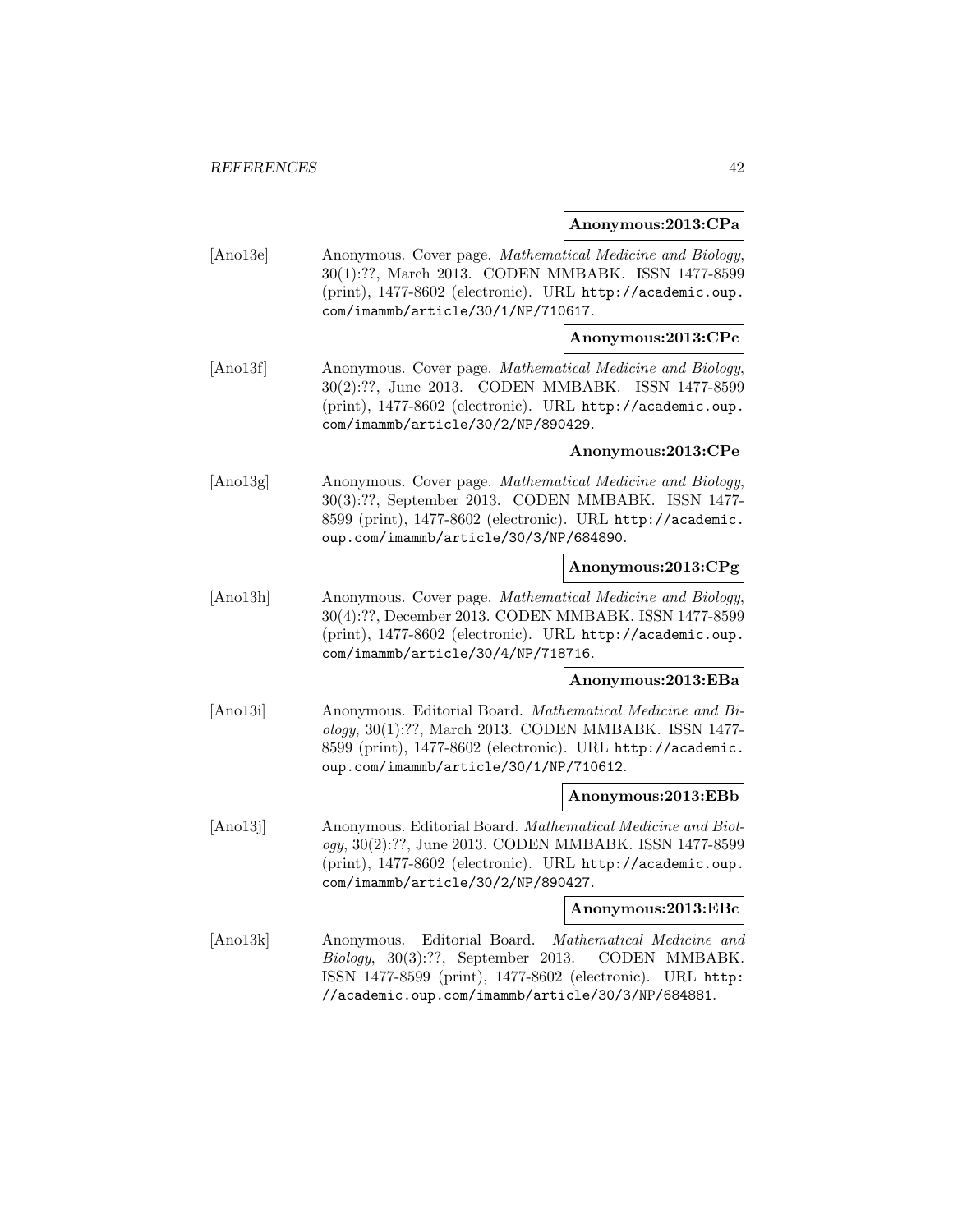### **Anonymous:2013:EBd**

[Ano13l] Anonymous. Editorial Board. Mathematical Medicine and Biology, 30(4):??, December 2013. CODEN MMBABK. ISSN 1477- 8599 (print), 1477-8602 (electronic). URL http://academic. oup.com/imammb/article/30/4/NP/718708.

# **Anonymous:2013:IAa**

[Ano13m] Anonymous. Instructions to authors. Mathematical Medicine and Biology, 30(1):??, March 2013. CODEN MMBABK. ISSN 1477-8599 (print), 1477-8602 (electronic). URL http: //academic.oup.com/imammb/article/30/1/NP/710651.

### **Anonymous:2013:IAb**

[Ano13n] Anonymous. Instructions to authors. Mathematical Medicine and Biology, 30(2):??, June 2013. CODEN MMBABK. ISSN 1477-8599 (print), 1477-8602 (electronic). URL http:// academic.oup.com/imammb/article/30/2/NP/890434.

# **Anonymous:2013:IAc**

[Ano13o] Anonymous. Instructions to authors. Mathematical Medicine and Biology, 30(3):??, September 2013. CODEN MMBABK. ISSN 1477-8599 (print), 1477-8602 (electronic). URL http:// academic.oup.com/imammb/article/30/3/NP/684894.

# **Anonymous:2013:IAd**

[Ano13p] Anonymous. Instructions to authors. Mathematical Medicine and Biology, 30(4):??, December 2013. CODEN MMBABK. ISSN 1477-8599 (print), 1477-8602 (electronic). URL http:// academic.oup.com/imammb/article/30/4/NP/718767.

#### **Anonymous:2014:CPb**

[Ano14a] Anonymous. Contents page. Mathematical Medicine and Biology, 31(1):??, March 2014. CODEN MMBABK. ISSN 1477- 8599 (print), 1477-8602 (electronic). URL http://academic. oup.com/imammb/article/31/1/NP/860114.

#### **Anonymous:2014:CPd**

[Ano14b] Anonymous. Contents page. Mathematical Medicine and Biology, 31(3):??, September 2014. CODEN MMBABK. ISSN 1477-8599 (print), 1477-8602 (electronic). URL http: //academic.oup.com/imammb/article/31/3/NP/710069.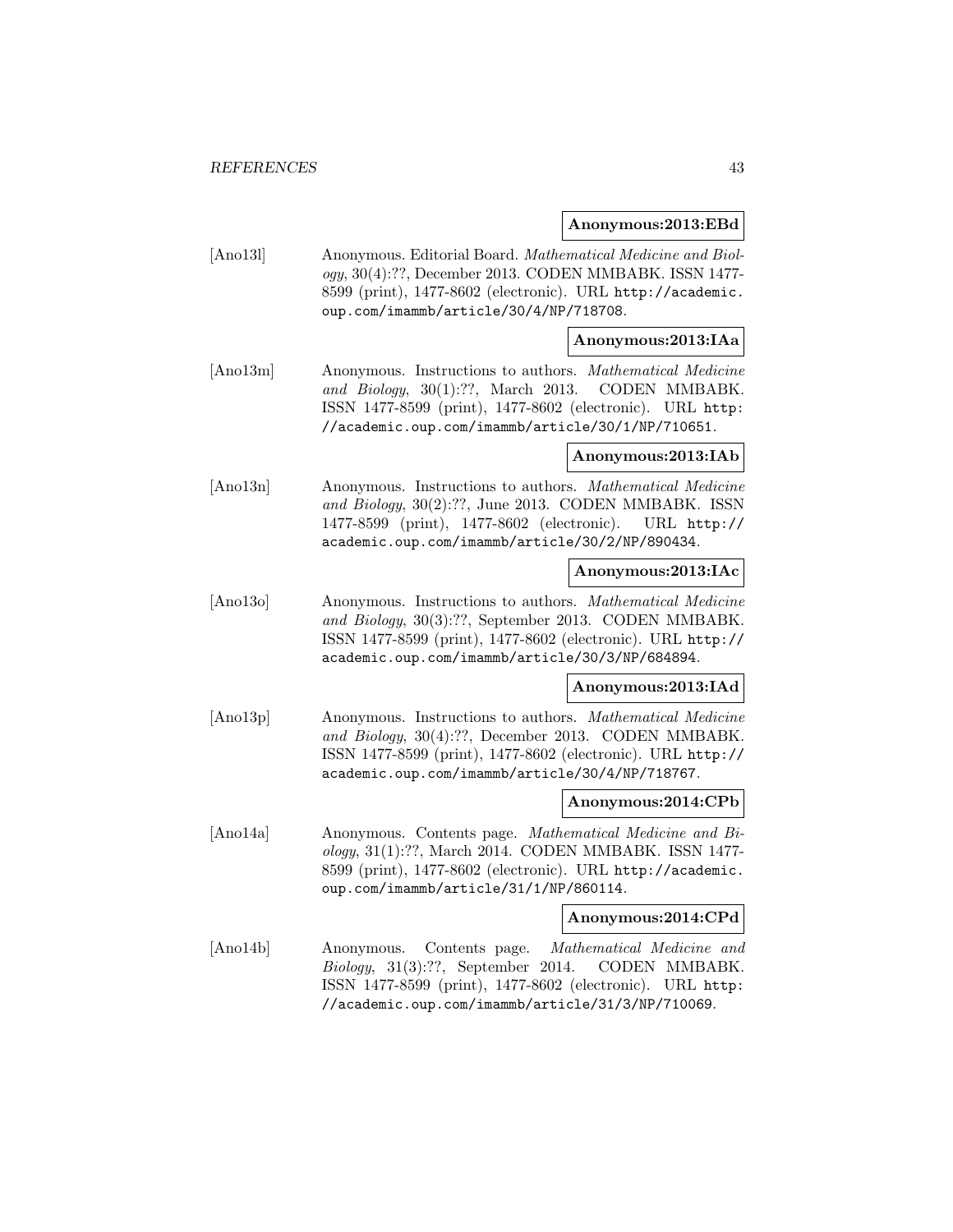#### **Anonymous:2014:CPf**

[Ano14c] Anonymous. Contents page. Mathematical Medicine and Biology, 31(4):??, December 2014. CODEN MMBABK. ISSN 1477- 8599 (print), 1477-8602 (electronic). URL http://academic. oup.com/imammb/article/31/4/NP/646941.

# **Anonymous:2014:CPa**

[Ano14d] Anonymous. Cover page. Mathematical Medicine and Biology, 31(1):??, March 2014. CODEN MMBABK. ISSN 1477-8599 (print), 1477-8602 (electronic). URL http://academic.oup. com/imammb/article/31/1/NP/860045.

### **Anonymous:2014:CPc**

[Ano14e] Anonymous. Cover page. Mathematical Medicine and Biology, 31(3):??, September 2014. CODEN MMBABK. ISSN 1477- 8599 (print), 1477-8602 (electronic). URL http://academic. oup.com/imammb/article/31/3/NP/710046.

# **Anonymous:2014:CPe**

[Ano14f] Anonymous. Cover page. Mathematical Medicine and Biology, 31(4):??, December 2014. CODEN MMBABK. ISSN 1477-8599 (print), 1477-8602 (electronic). URL http://academic.oup. com/imammb/article/31/4/NP/646910.

# **Anonymous:2014:EBa**

[Ano14g] Anonymous. Editorial Board. Mathematical Medicine and Biology, 31(1):??, March 2014. CODEN MMBABK. ISSN 1477- 8599 (print), 1477-8602 (electronic). URL http://academic. oup.com/imammb/article/31/1/NP/860100.

#### **Anonymous:2014:EBb**

[Ano14h] Anonymous. Editorial Board. Mathematical Medicine and Biology, 31(3):??, September 2014. CODEN MMBABK. ISSN 1477-8599 (print), 1477-8602 (electronic). URL http: //academic.oup.com/imammb/article/31/3/NP/710055.

### **Anonymous:2014:EBc**

[Ano14i] Anonymous. Editorial Board. Mathematical Medicine and Biology, 31(4):??, December 2014. CODEN MMBABK. ISSN 1477- 8599 (print), 1477-8602 (electronic). URL http://academic. oup.com/imammb/article/31/4/NP/646934.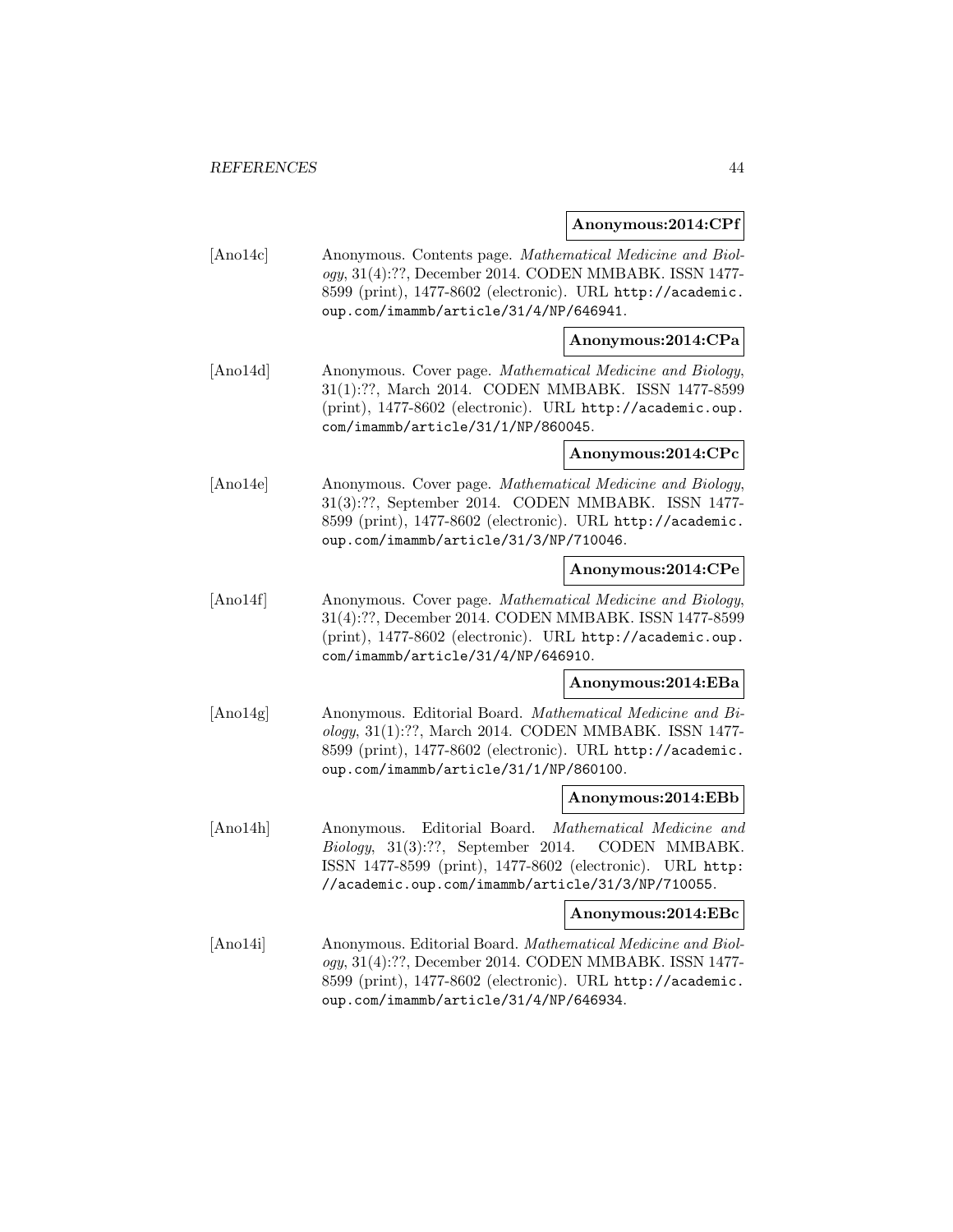### **Anonymous:2014:IAa**

[Ano14j] Anonymous. Instructions to authors. Mathematical Medicine and Biology, 31(1):??, March 2014. CODEN MMBABK. ISSN 1477-8599 (print), 1477-8602 (electronic). URL http: //academic.oup.com/imammb/article/31/1/NP/860107.

### **Anonymous:2014:IAb**

[Ano14k] Anonymous. Instructions to authors. Mathematical Medicine and Biology, 31(3):??, September 2014. CODEN MMBABK. ISSN 1477-8599 (print), 1477-8602 (electronic). URL http:// academic.oup.com/imammb/article/31/3/NP/710065.

#### **Anonymous:2014:IAc**

[Ano14l] Anonymous. Instructions to authors. Mathematical Medicine and Biology, 31(4):??, December 2014. CODEN MMBABK. ISSN 1477-8599 (print), 1477-8602 (electronic). URL http:// academic.oup.com/imammb/article/31/4/NP/646936.

### **Anonymous:2015:CPb**

[Ano15a] Anonymous. Contents page. Mathematical Medicine and Biology, 32(1):??, March 2015. CODEN MMBABK. ISSN 1477- 8599 (print), 1477-8602 (electronic). URL http://academic. oup.com/imammb/article/32/1/NP/661617.

#### **Anonymous:2015:CPd**

[Ano15b] Anonymous. Contents page. Mathematical Medicine and Biology, 32(2):??, June 2015. CODEN MMBABK. ISSN 1477-8599 (print), 1477-8602 (electronic). URL http://academic.oup. com/imammb/article/32/2/NP/830202.

#### **Anonymous:2015:CPf**

[Ano15c] Anonymous. Contents page. Mathematical Medicine and Biology, 32(3):??, September 2015. CODEN MMBABK. ISSN 1477-8599 (print), 1477-8602 (electronic). URL http: //academic.oup.com/imammb/article/32/3/NP/646345.

### **Anonymous:2015:CPa**

[Ano15d] Anonymous. Cover page. Mathematical Medicine and Biology, 32(1):??, March 2015. CODEN MMBABK. ISSN 1477-8599 (print), 1477-8602 (electronic). URL http://academic.oup. com/imammb/article/32/1/NP/661589.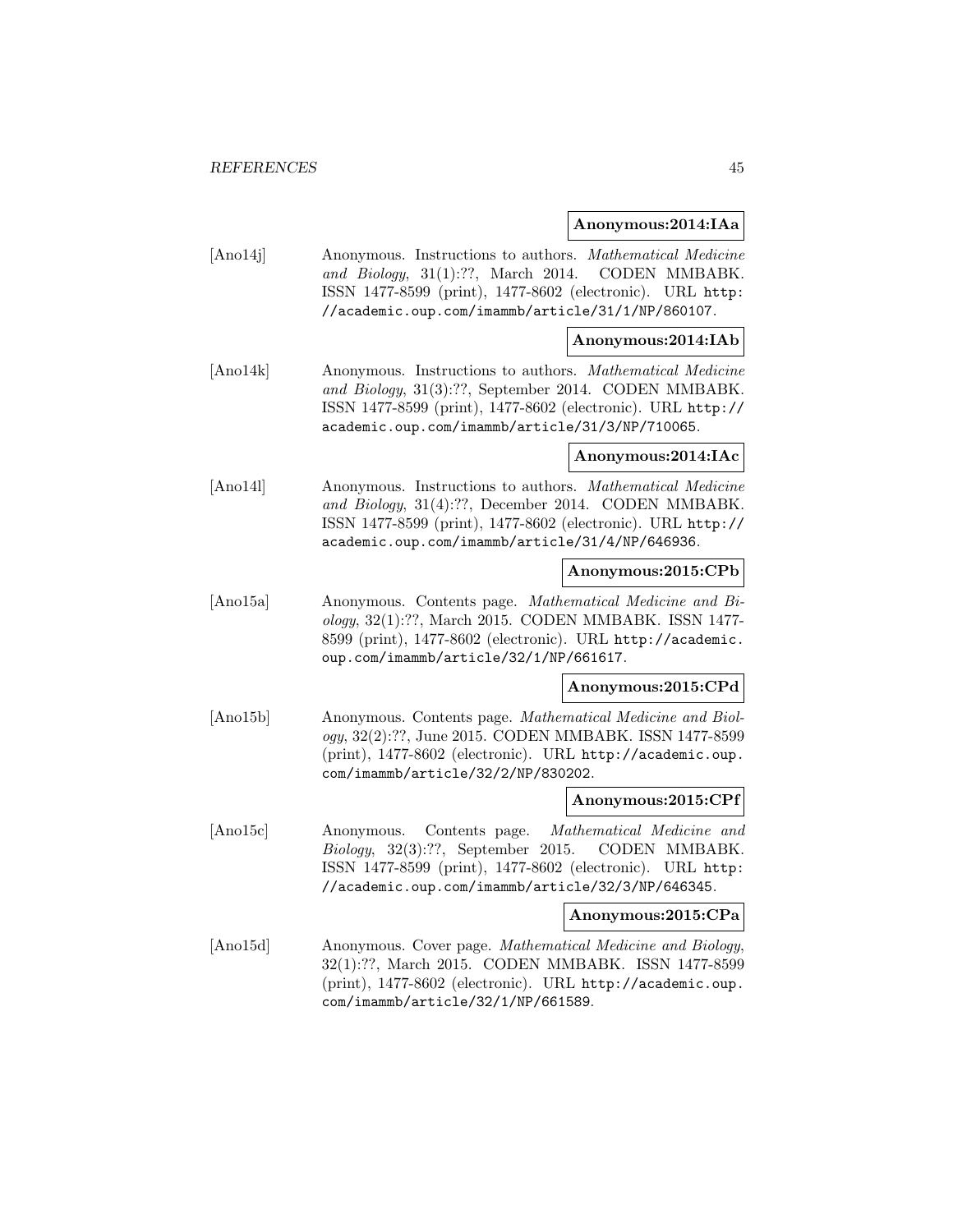#### **Anonymous:2015:CPc**

[Ano15e] Anonymous. Cover page. Mathematical Medicine and Biology, 32(2):??, June 2015. CODEN MMBABK. ISSN 1477-8599 (print), 1477-8602 (electronic). URL http://academic.oup. com/imammb/article/32/2/NP/830148.

# **Anonymous:2015:CPe**

[Ano15f] Anonymous. Cover page. Mathematical Medicine and Biology, 32(3):??, September 2015. CODEN MMBABK. ISSN 1477- 8599 (print), 1477-8602 (electronic). URL http://academic. oup.com/imammb/article/32/3/NP/646324.

# **Anonymous:2015:EBa**

[Ano15g] Anonymous. Editorial Board. Mathematical Medicine and Biology, 32(1):??, March 2015. CODEN MMBABK. ISSN 1477- 8599 (print), 1477-8602 (electronic). URL http://academic. oup.com/imammb/article/32/1/NP/661612.

# **Anonymous:2015:EBb**

[Ano15h] Anonymous. Editorial Board. Mathematical Medicine and Biology, 32(2):??, June 2015. CODEN MMBABK. ISSN 1477-8599 (print), 1477-8602 (electronic). URL http://academic.oup. com/imammb/article/32/2/NP/830171.

# **Anonymous:2015:EBc**

[Ano15i] Anonymous. Editorial Board. Mathematical Medicine and Biology, 32(3):??, September 2015. CODEN MMBABK. ISSN 1477-8599 (print), 1477-8602 (electronic). URL http: //academic.oup.com/imammb/article/32/3/NP/646341.

#### **Anonymous:2015:IAa**

[Ano15j] Anonymous. Instructions to authors. Mathematical Medicine and Biology, 32(1):??, March 2015. CODEN MMBABK. ISSN 1477-8599 (print), 1477-8602 (electronic). URL http: //academic.oup.com/imammb/article/32/1/NP/661614.

### **Anonymous:2015:IAb**

[Ano15k] Anonymous. Instructions to authors. Mathematical Medicine and Biology, 32(2):??, June 2015. CODEN MMBABK. ISSN 1477-8599 (print), 1477-8602 (electronic). URL http:// academic.oup.com/imammb/article/32/2/NP/830188.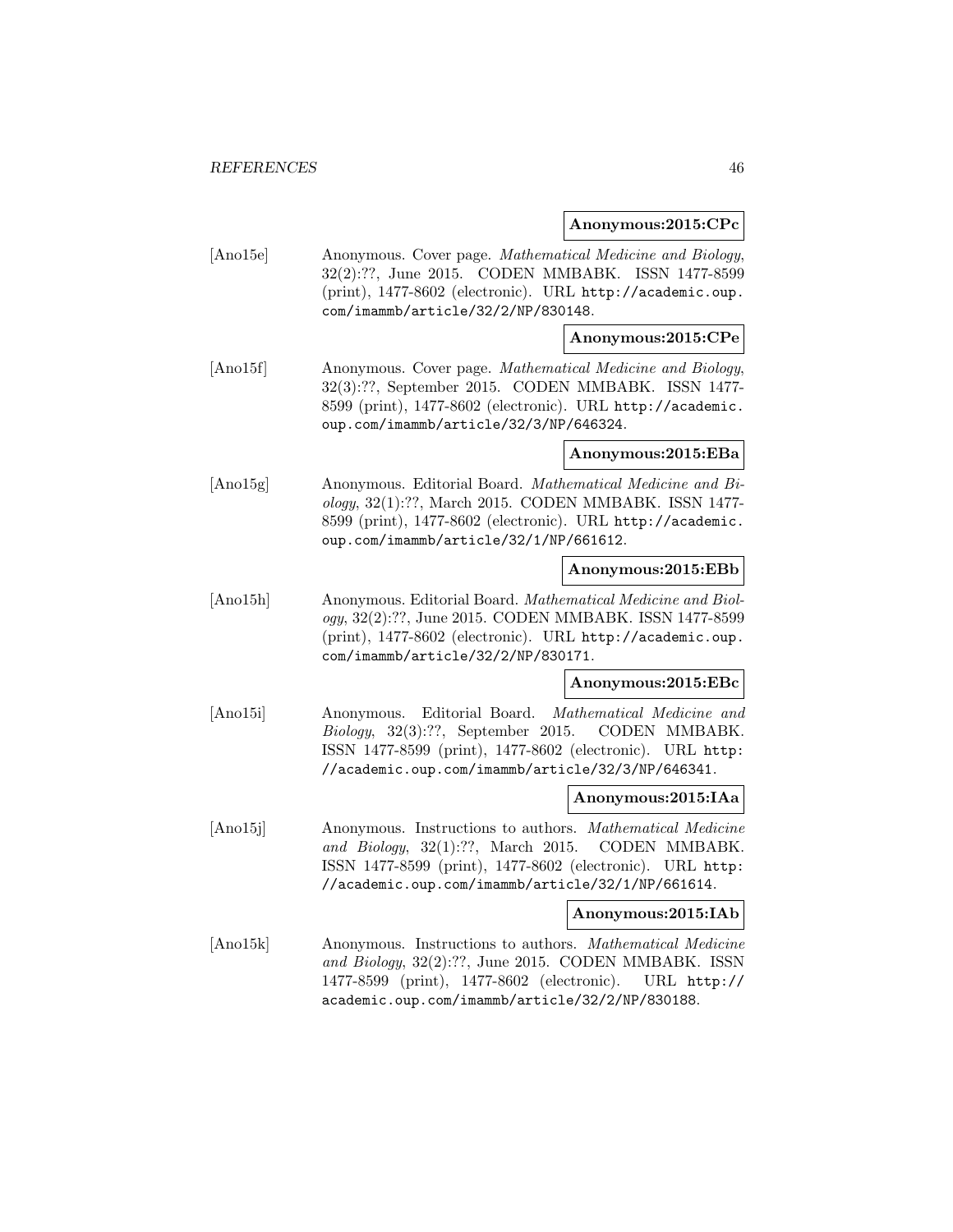#### **Anonymous:2015:IAc**

[Ano15l] Anonymous. Instructions to authors. Mathematical Medicine and Biology, 32(3):??, September 2015. CODEN MMBABK. ISSN 1477-8599 (print), 1477-8602 (electronic). URL http:// academic.oup.com/imammb/article/32/3/NP/646343.

### **Alavez-Ramirez:2007:WHP**

[ARCE<sup>+</sup>07] Justino Alavez-Ramírez, J. Rogelio Avendano Castellanos, Lourdes Esteva, José Antonio Flores, José Luis Fuentes-Allen, Gisela García-Ramos, Guillermo Gómez, and Jesús López-Estrada. Within-host population dynamics of antibioticresistant M. tuberculosis. Mathematical Medicine and Biology, 24(1):35–56, March 2007. CODEN MMBABK. ISSN 1477-8599 (print), 1477-8602 (electronic). URL http://academic.oup. com/imammb/article/24/1/35/692202.

# **Aron:1984:SND**

[AS84] Joan L. Aron and Ira B. Schwartz. Some new directions for research in epidemic models. Mathematical Medicine and Biology, 1(3):267–276, ???? 1984. CODEN MMBABK. ISSN 1477-8599 (print), 1477-8602 (electronic). URL http://academic.oup. com/imammb/article/1/3/267/846441.

# **Antonelli:1986:DOD**

[AS86] P. L. Antonelli and J. M. Skowronski. Differential offensivedefensive games between plants and herbivores. Mathematical Medicine and Biology, 3(4):319–340, ???? 1986. CODEN MMBABK. ISSN 1477-8599 (print), 1477-8602 (electronic). URL http://academic.oup.com/imammb/article/3/4/319/ 688634.

#### **Antonelli:1988:MMB**

[AS88] P. L. Antonelli and R. M. Seymour. A model of myxomatosis based on hormonal control of rabbit-flea reproduction. Mathematical Medicine and Biology, 5(1):65–80 (??), ???? 1988. CODEN MMBABK. ISSN 1477-8599 (print), 1477-8602 (electronic).

#### **Arciero:2012:SOM**

[AS12] J. C. Arciero and T. W. Secomb. Spontaneous oscillations in a model for active control of microvessel diameters. Mathematical Medicine and Biology, 29(2):163–180, June 2012. CO-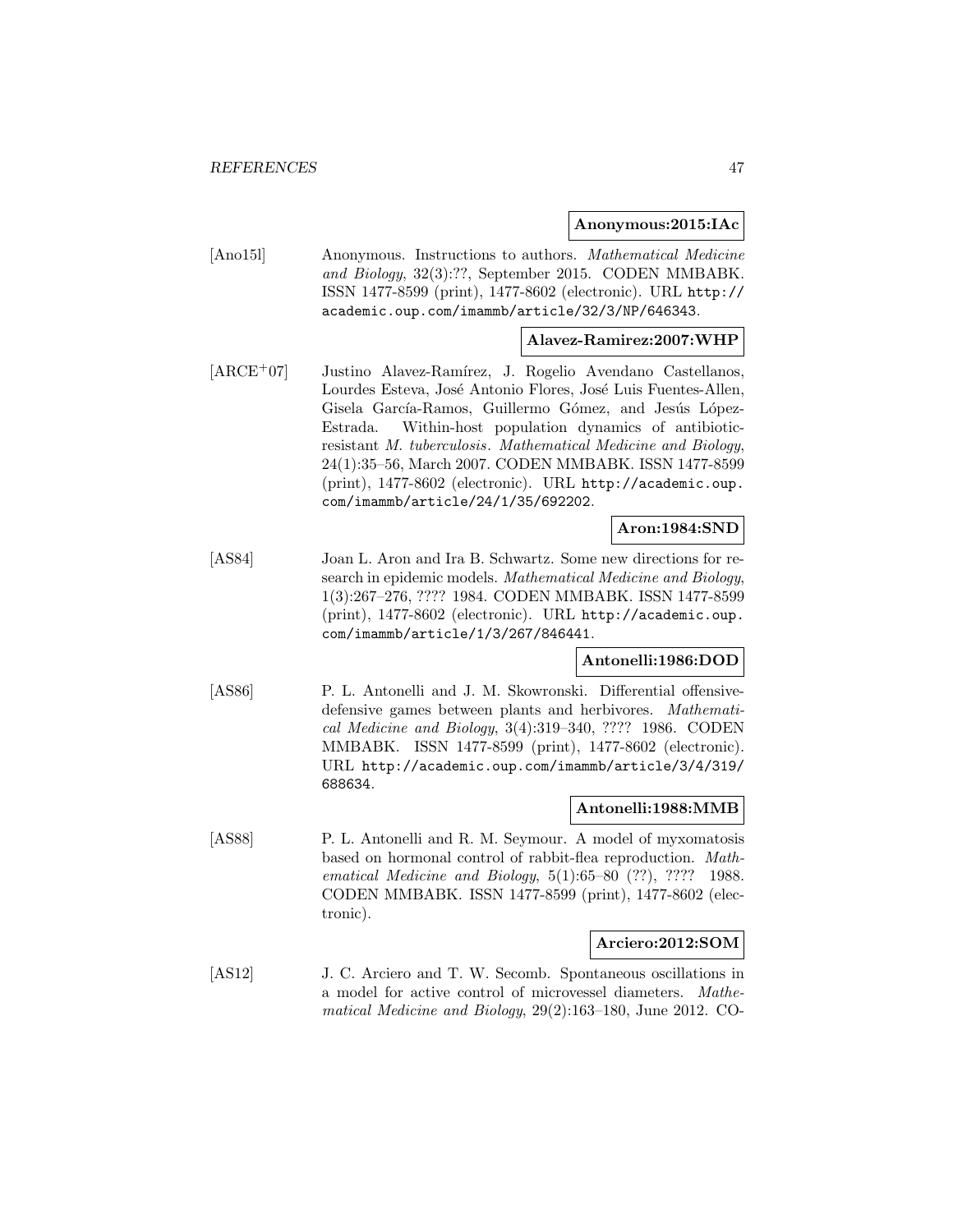DEN MMBABK. ISSN 1477-8599 (print), 1477-8602 (electronic). URL http://academic.oup.com/imammb/article/ 29/2/163/662207.

# **Arino:2016:RTP**

[ASY16] Julien Arino, Chengjun Sun, and Wei Yang. Revisiting a twopatch SIS model with infection during transport. Mathematical Medicine and Biology, 33(1):29–55, March 2016. CODEN MMBABK. ISSN 1477-8599 (print), 1477-8602 (electronic). URL http://academic.oup.com/imammb/article/33/1/29/ 2363506.

# **Blythe:1988:DII**

[BA88a] S. P. Blythe and R. M. Anderson. Distributed incubation and infectious periods in models of the transmission dynamics of the human immunodeficiency virus (HIV). Mathematical Medicine and Biology, 5(1):1–19, ???? 1988. CODEN MM-BABK. ISSN 1477-8599 (print), 1477-8602 (electronic). URL http://academic.oup.com/imammb/article/5/1/1/763964.

# **Blythe:1988:HSA**

[BA88b] S. P. Blythe and R. M. Anderson. Heterogeneous sexual activity models of HIV transmission in male homosexual populations. Mathematical Medicine and Biology, 5(4):237–260, ???? 1988. CODEN MMBABK. ISSN 1477-8599 (print), 1477- 8602 (electronic). URL http://academic.oup.com/imammb/ article/5/4/237/700637.

# **Blythe:1988:VIH**

[BA88c] S. P. Blythe and R. M. Anderson. Variable infectiousness in HFV transmission models. Mathematical Medicine and Biology, 5(3):181–200, ???? 1988. CODEN MMBABK. ISSN 1477-8599 (print), 1477-8602 (electronic). URL http://academic.oup. com/imammb/article/5/3/181/692258.

# **Boily:1991:SCP**

[BA91] Marie-Claude Boily and Roy M. Anderson. Sexual contact patterns between men and women and the spread of HIV-1 in urban centres in Africa. Mathematical Medicine and Biology, 8 (4):221–247, ???? 1991. CODEN MMBABK. ISSN 1477-8599 (print), 1477-8602 (electronic). URL http://academic.oup. com/imammb/article/8/4/221/666747.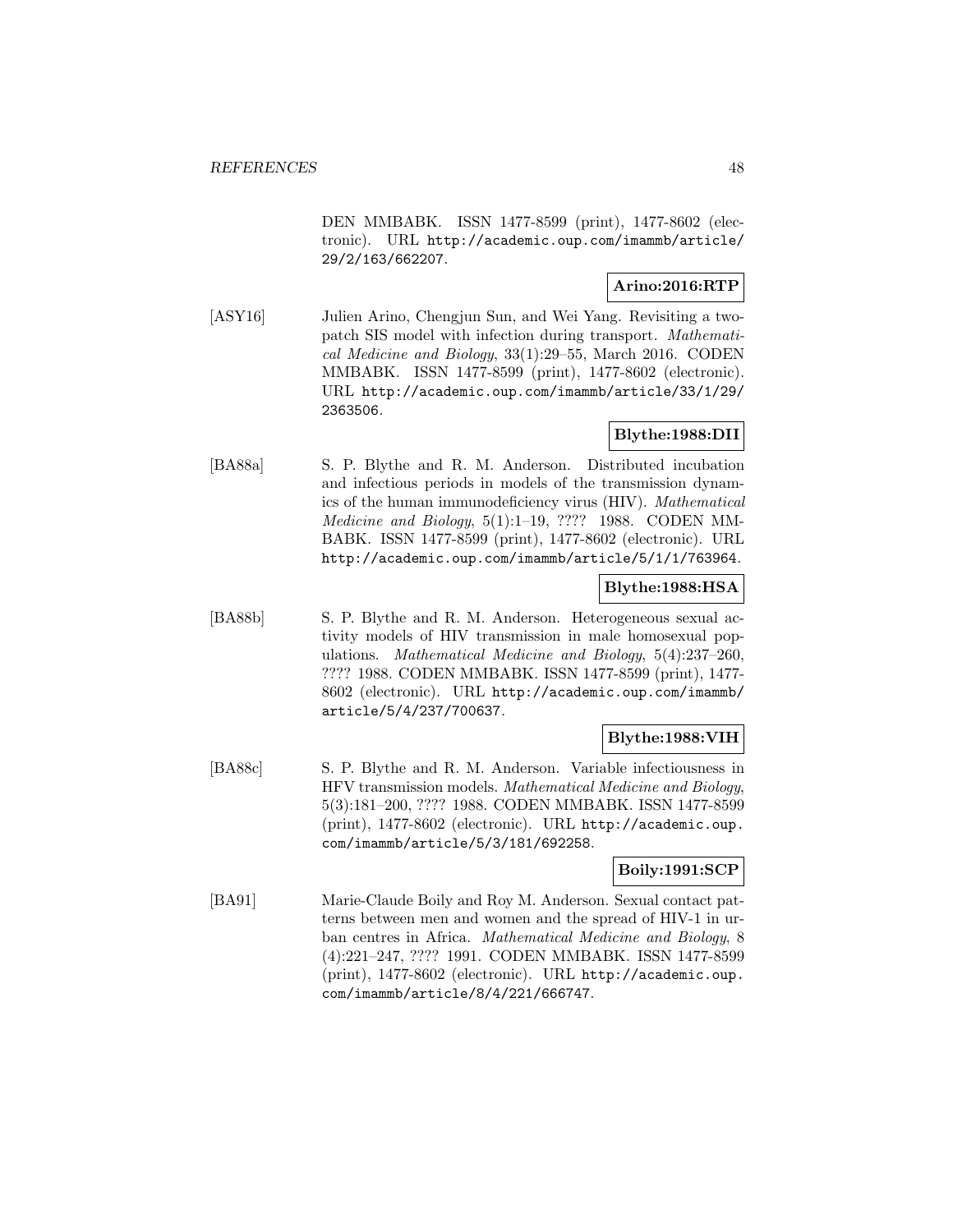#### **Boushehrian:2017:RBS**

[BAJ<sup>+</sup>17] Hamidreza Hajiani Boushehrian, Omid Abouali, Khosrow Jafarpur, Alireza Ghaffarieh, and Goodarz Ahmadi. Relationship between saccadic eye movements and formation of the Krukenberg's spindle — a CFD study. Mathematical Medicine and Biology, 34(3):293–312, September 2017. CODEN MMBABK. ISSN 1477-8599 (print), 1477-8602 (electronic). URL http:// academic.oup.com/imammb/article/34/3/293/2885297.

# **Baker:1992:MTP**

[Bak92] R. D. Baker. Modelling trypanosomiasis prevalence and periodic epidemics and epizootics. Mathematical Medicine and Biology, 9(4):269–287, ???? 1992. CODEN MMBABK. ISSN 1477-8599 (print), 1477-8602 (electronic). URL http: //academic.oup.com/imammb/article/9/4/269/730280.

# **Banerjee:2011:SPF**

[Ban11] Malay Banerjee. Spatial pattern formation in ratio-dependent model: higher-order stability analysis. Mathematical Medicine and Biology, 28(2):111–128, June 2011. CODEN MMBABK. ISSN 1477-8599 (print), 1477-8602 (electronic). URL http:// academic.oup.com/imammb/article/28/2/111/679773.

# **Bolton:2020:DEM**

[BASH20] Larisse Bolton, Thomas M. Acho, David K. Stones, and Cang Hui. Describing the evolution of myeloid-derived leucocytes in treated B-lineage paediatric acute lymphoblastic leukaemia with a data-driven granulocyte-monocyte-blast model. Mathematical Medicine and Biology, 37(4):433–468, December 2020. CODEN MMBABK. ISSN 1477-8599 (print), 1477-8602 (electronic). URL http://academic.oup.com/imammb/article/ 37/4/433/5821094.

# **Budich:2021:SEG**

[BB21] Jan C. Budich and Emil J. Bergholtz. Synchronization in epidemic growth and the impossibility of selective containment. Mathematical Medicine and Biology, 38(4):467–473, December 2021. CODEN MMBABK. ISSN 1477-8599 (print), 1477- 8602 (electronic). URL http://academic.oup.com/imammb/ article/38/4/467/6409757.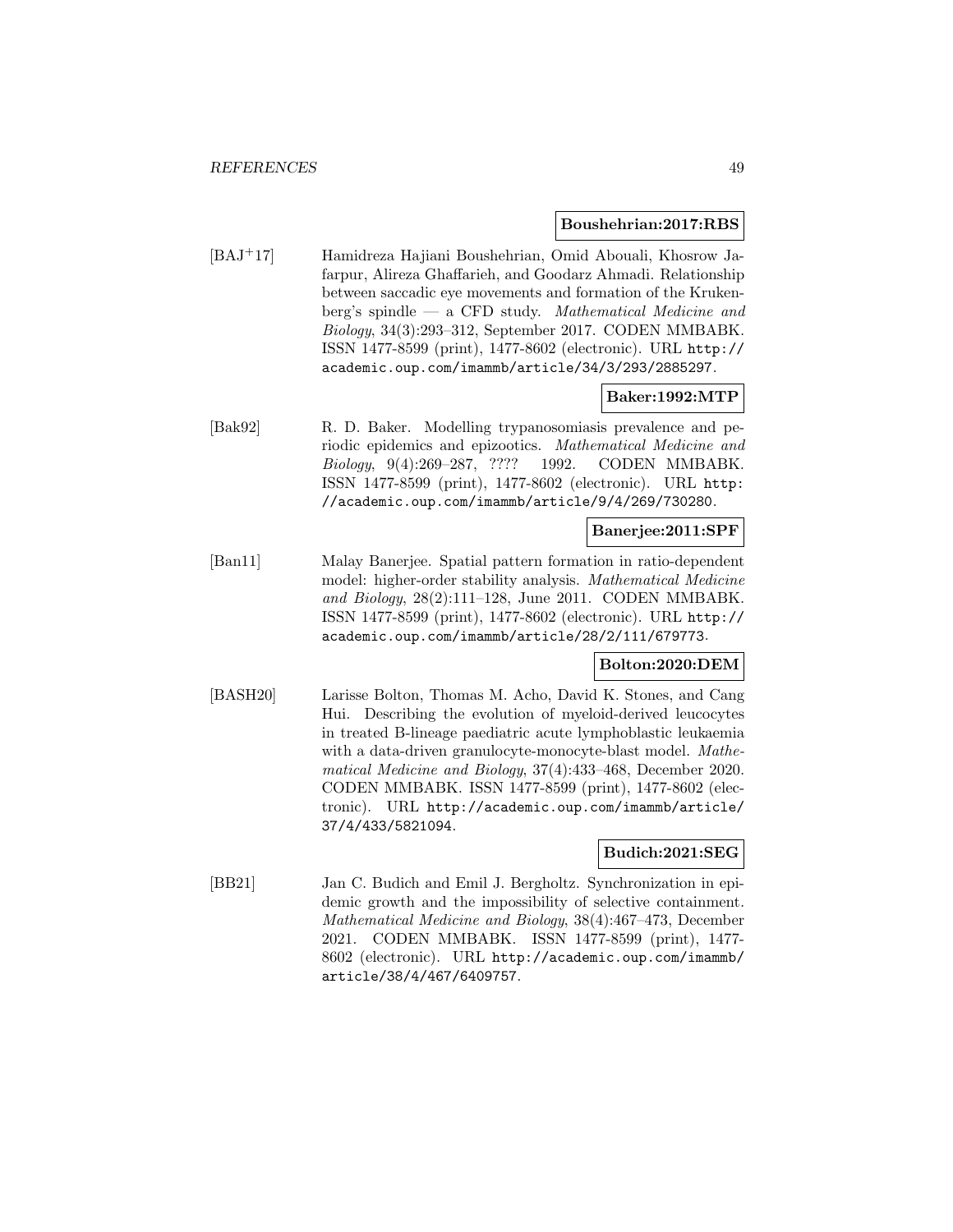### **Bujurke:1990:ECS**

[BBN90] N. M. Bujurke, S. G. Bhavi, and N. B. Naduvinamani. The effect of couple stresses in squeeze film poro-elastic bearings with special reference to synovial joints. Mathematical Medicine and Biology, 7(4):231–243, ???? 1990. CODEN MMBABK. ISSN 1477-8599 (print), 1477-8602 (electronic). URL http:// academic.oup.com/imammb/article/7/4/231/2268157.

# **Bottega:2013:MDR**

[BBPF13] William J. Bottega, Peter L. Bishay, Jonathan L. Prenner, and Howard F. Fine. On the mechanics of a detaching retina. Mathematical Medicine and Biology, 30(4):287–310, December 2013. CODEN MMBABK. ISSN 1477-8599 (print), 1477-8602 (electronic). URL http://academic.oup.com/imammb/article/ 30/4/287/718676.

# **Brttton:1984:MMT**

[BBR84] N. F. Brttton, J. R. Barker, and E. F. J. Ring. A mathematical model for a thermal clearance probe. Mathematical Medicine and Biology, 1(1):95–105, ???? 1984. CODEN MMBABK. ISSN 1477-8599 (print), 1477-8602 (electronic). URL http: //academic.oup.com/imammb/article/1/1/95/754953.

#### **Boldrini:2000:TBD**

[BC00] José L. Boldrini and Michel I. S. Costa. Therapy burden, drug resistance, and optimal treatment regimen for cancer chemotherapy. Mathematical Medicine and Biology, 17(1): 33–51, ???? 2000. CODEN MMBABK. ISSN 1477-8599 (print), 1477-8602 (electronic). URL http://academic.oup. com/imammb/article/17/1/33/674986.

#### **Bressloff:2006:E**

[BC06] Paul C. Bressloff and Stephen Coombes. Editorial. Mathematical Medicine and Biology, 23(2):77–78, June 2006. CODEN MMBABK. ISSN 1477-8599 (print), 1477-8602 (electronic). URL http://academic.oup.com/imammb/article/23/2/77/ 671415.

#### **Busenberg:1991:GSP**

[BCC91] Stavros Busenberg and Carlos Castillo-Chavez. A general solution of the problem of mixing of subpopulations and its application to risk- and age-structured epidemic models for the spread of AIDS. Mathematical Medicine and Biology, 8(1):1–29,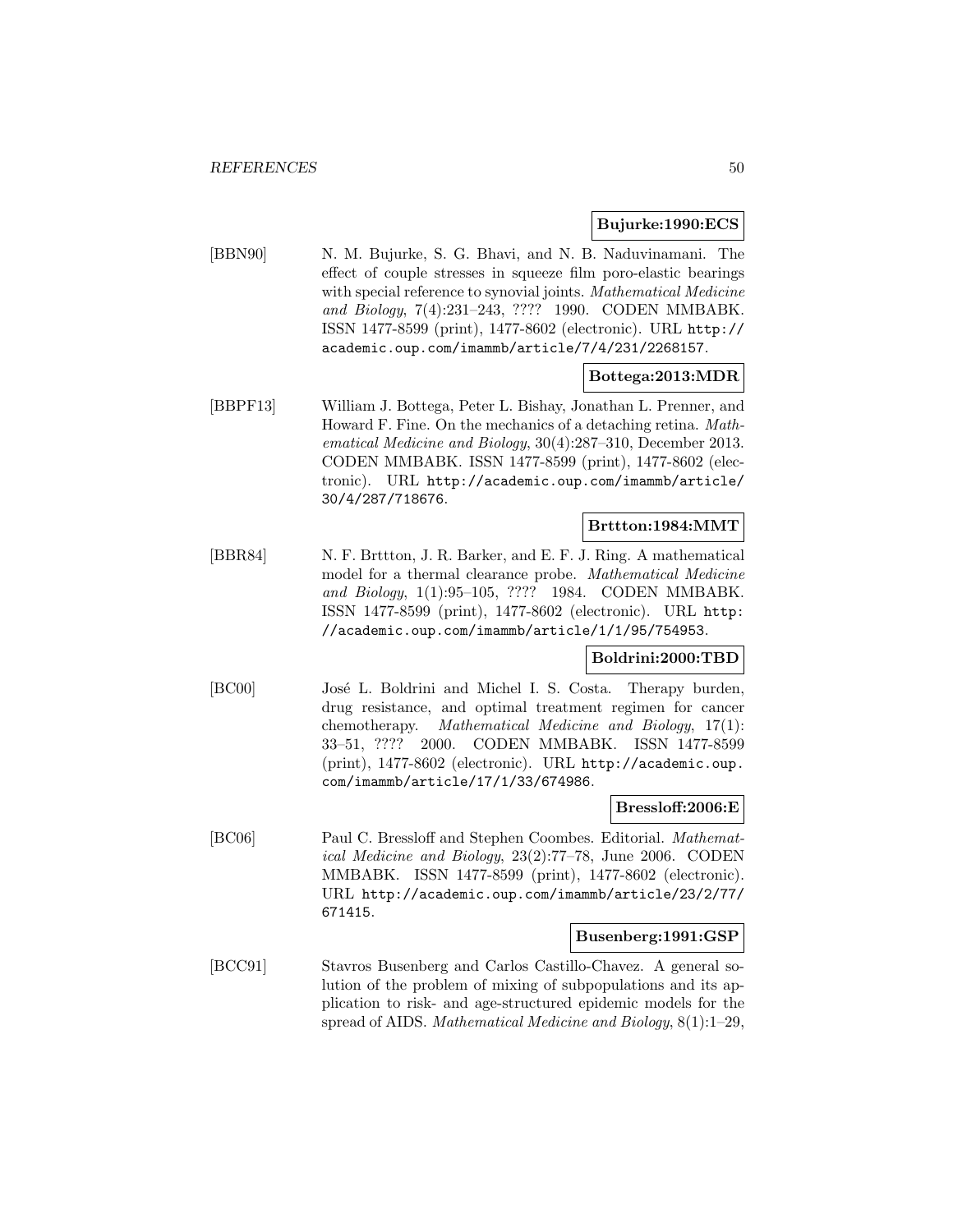???? 1991. CODEN MMBABK. ISSN 1477-8599 (print), 1477- 8602 (electronic). URL http://academic.oup.com/imammb/ article/8/1/1/788776.

# **Bairagi:2008:VSC**

[BCC08] N. Bairagi, Samrat Chatterjee, and J. Chattopadhyay. Variability in the secretion of corticotropin-releasing hormone, adrenocorticotropic hormone and cortisol and understandability of the hypothalamic-pituitary-adrenal axis dynamics — a mathematical study based on clinical evidence. Mathematical Medicine and Biology, 25(1):37–63, March 2008. CODEN MMBABK. ISSN 1477-8599 (print), 1477-8602 (electronic). URL http:// academic.oup.com/imammb/article/25/1/37/745864.

# **Byrne:1998:ECC**

[BCM98] H. M. Byrne, G. Cave, and D. L. S. Mcelwain. The effect of chemotaxis and chemokinesis on leukocyte locomotion: a new interpretation of experimental results. Mathematical Medicine and Biology, 15(3):235–256, September 1998. CO-DEN MMBABK. ISSN 1477-8599 (print), 1477-8602 (electronic). URL http://academic.oup.com/imammb/article/ 15/3/235/795644.

# **Bruni:2019:ONS**

[BCPS19] C. Bruni, F. Conte, F. Papa, and C. Sinisgalli. Optimal number and sizes of the doses in fractionated radiotherapy according to the LQ model. Mathematical Medicine and Biology, 36 (1):1–53, March 2019. CODEN MMBABK. ISSN 1477-8599 (print), 1477-8602 (electronic). URL http://academic.oup. com/imammb/article/36/1/1/4807290.

# **Britton:1996:RMD**

[BCS96] N. F. Britton, M. A. J. Chaplain, and Suzanne M. Skevington. The role of N-methyl-D-aspartate (NMDA) receptors in wind-up: a mathematical model. Mathematical Medicine and Biology, 13(3):193–205, September 1996. CODEN MMBABK. ISSN 1477-8599 (print), 1477-8602 (electronic). URL http:// academic.oup.com/imammb/article/13/3/193/651313.

# **Bansal:1997:EAG**

[BCS97] A. Bansal, C. Cannings, and N. Sheehan. An evaluation of the application of the genetic algorithm to the problem of ordering genetic loci on human chromosomes using radiation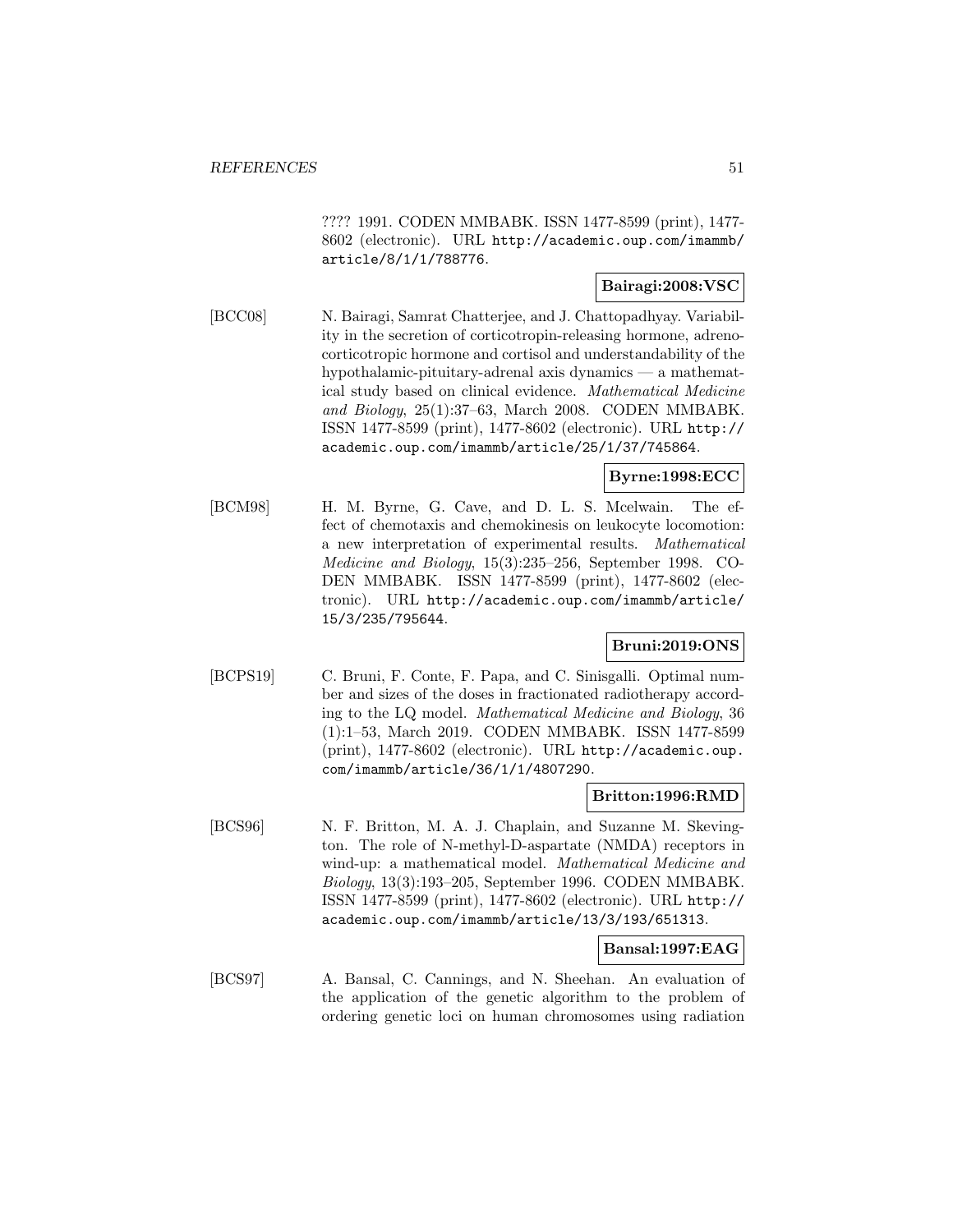hybrid data. Mathematical Medicine and Biology, 14(3):161– 187, September 1997. CODEN MMBABK. ISSN 1477-8599 (print), 1477-8602 (electronic). URL http://academic.oup. com/imammb/article/14/3/161/716270.

# **Bolton:2015:PFO**

[BCSS15] Larisse Bolton, Alain H. J. J. Cloot, Schalk W. Schoombie, and Jacobus P. Slabbert. A proposed fractional-order Gompertz model and its application to tumour growth data. Mathematical Medicine and Biology, 32(2):187–209, June 2015. CO-DEN MMBABK. ISSN 1477-8599 (print), 1477-8602 (electronic). URL http://academic.oup.com/imammb/article/ 32/2/187/830133. See corrigenda [BCSS18, BCSS21].

# **Bolton:2018:CPF**

[BCSS18] Larisse Bolton, Alain H. J. J. Cloot, Schalk W. Schoombie, and Jacobus P. Slabbert. Corrigendum to: A proposed fractionalorder Gompertz model and its application to tumour growth data. Mathematical Medicine and Biology, 35(2):273–277, June 2018. CODEN MMBABK. ISSN 1477-8599 (print), 1477- 8602 (electronic). URL http://academic.oup.com/imammb/ article/35/2/273/4969411. See [BCSS15, BCSS21].

# **Bolton:2021:CPF**

[BCSS21] Larisse Bolton, Alain H. J. J. Cloot, Schalk W. Schoombie, and Jacobus P. Slabbert. Corrigendum: A proposed fractional order Gompertz model, and its application to tumour growth data. Mathematical Medicine and Biology, 38(1):132–135, March 2021. CODEN MMBABK. ISSN 1477-8599 (print), 1477- 8602 (electronic). URL http://academic.oup.com/imammb/ article/38/1/132/5883547. See [BCSS15, BCSS18].

# **Bearon:2020:MSB**

[BD20] R. N. Bearon and W. M. Durham. A model of strongly biased chemotaxis reveals the trade-offs of different bacterial migration strategies. Mathematical Medicine and Biology, 37(1): 83–116, March 2020. CODEN MMBABK. ISSN 1477-8599 (print), 1477-8602 (electronic). URL http://academic.oup. com/imammb/article/37/1/83/5426812.

# **Braun:2018:TFB**

[BDB<sup>+</sup>18] Richard J. Braun, Tobin A. Driscoll, Carolyn G. Begley, P. Ewen King-Smith, and Javed I. Siddique. On tear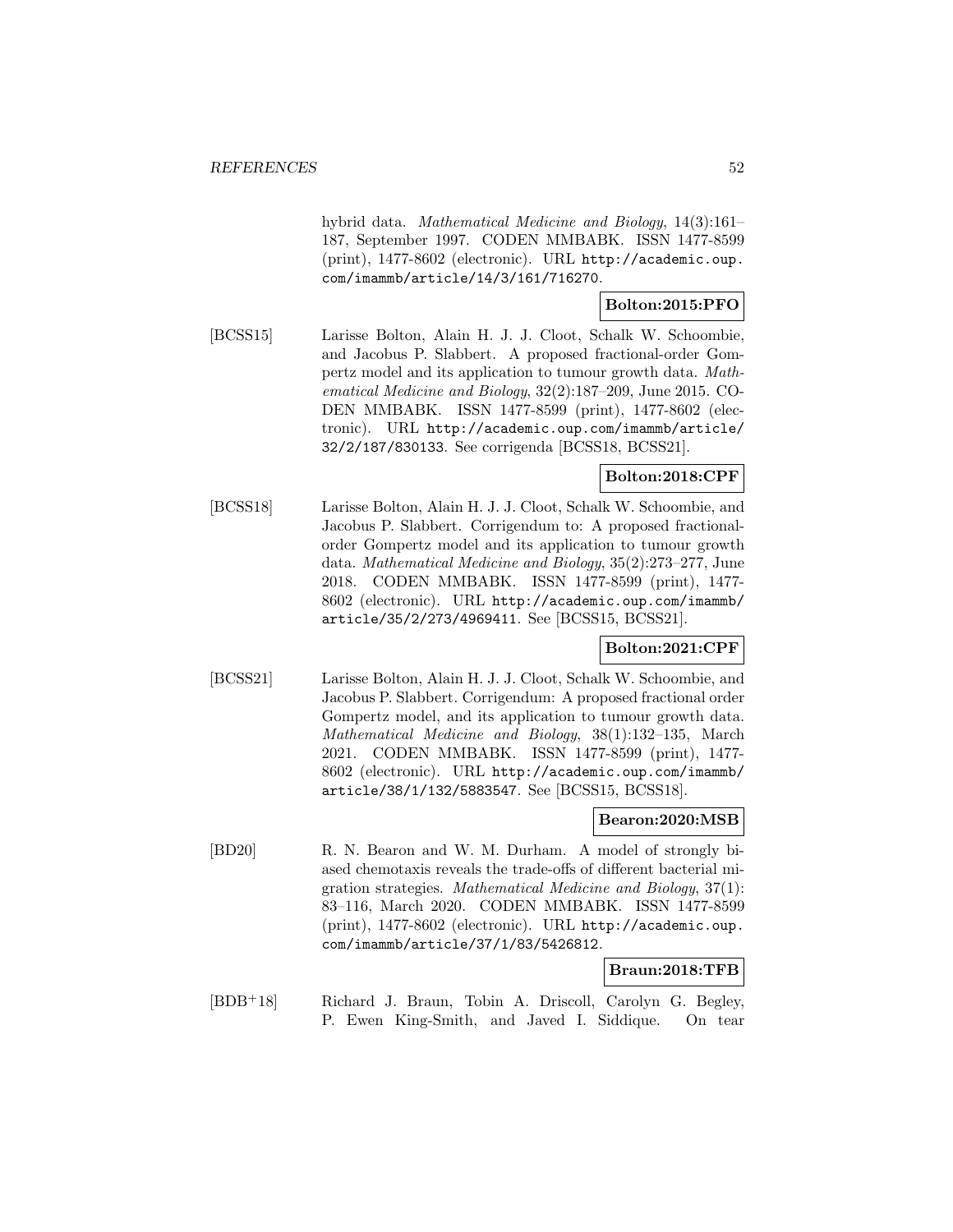film breakup (TBU): dynamics and imaging. Mathematical Medicine and Biology, 35(2):145–180, June 2018. CO-DEN MMBABK. ISSN 1477-8599 (print), 1477-8602 (electronic). URL http://academic.oup.com/imammb/article/ 35/2/145/3038033.

# **Baker:2013:MMC**

[BDJB<sup>+</sup>13] Michelle Baker, Sarah Denman-Johnson, Bindi S. Brook, Ian Gaywood, and Markus R. Owen. Mathematical modelling of cytokine-mediated inflammation in rheumatoid arthritis. Mathematical Medicine and Biology, 30(4):311–337, December 2013. CODEN MMBABK. ISSN 1477-8599 (print), 1477-8602 (electronic). URL http://academic.oup.com/imammb/article/ 30/4/311/718682.

# **Bell:1984:BSM**

[Bel84] Jonathan Bell. Behaviour of some models of myelinated axons. Mathematical Medicine and Biology, 1(2):149–167, ???? 1984. CODEN MMBABK. ISSN 1477-8599 (print), 1477- 8602 (electronic). URL http://academic.oup.com/imammb/ article/1/2/149/643664.

# **Bell:1986:PDC**

[Bel86] Jonathan Bell. Parametric dependence of conduction speed for a diffusive model of a myelinated axon. Mathematical Medicine and Biology, 3(4):289–300, ???? 1986. CODEN MMBABK. ISSN 1477-8599 (print), 1477-8602 (electronic). URL http:// academic.oup.com/imammb/article/3/4/289/688622.

# **Braun:2003:MDP**

[BF03] R. J. Braun and A. D. Fitt. Modelling drainage of the precorneal tear film after a blink. Mathematical Medicine and Biology, 20(1):1–28, March 2003. CODEN MMBABK. ISSN 1477- 8599 (print), 1477-8602 (electronic). URL http://academic. oup.com/imammb/article/20/1/1/663514.

# **Barnard:2017:SAD**

[BFK17] Richard C. Barnard, Martin Frank, and Kai Krycki. Sensitivity analysis for dose deposition in radiotherapy via a Fokker– Planck model. Mathematical Medicine and Biology, 34(1): 109–123, March 2017. CODEN MMBABK. ISSN 1477-8599 (print), 1477-8602 (electronic). URL http://academic.oup. com/imammb/article/34/1/109/2885288.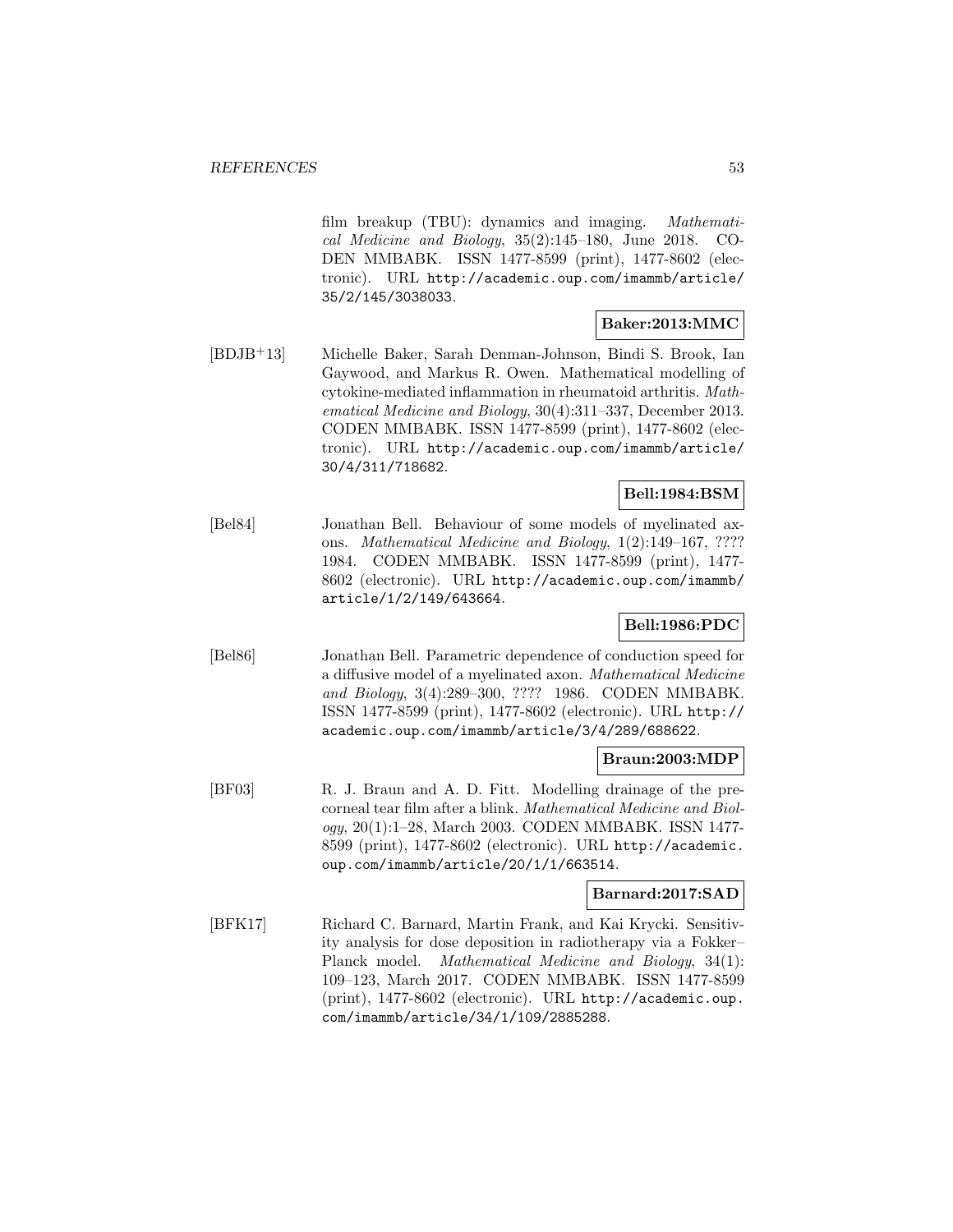# **Bertsch:2017:ADM**

[BFM<sup>+</sup>17] Michiel Bertsch, Bruno Franchi, Norina Marcello, Maria Carla Tesi, and Andrea Tosin. Alzheimer's disease: a mathematical model for onset and progression. Mathematical Medicine and Biology, 34(2):193–214, June 2017. CODEN MMBABK. ISSN 1477-8599 (print), 1477-8602 (electronic). URL http:// academic.oup.com/imammb/article/34/2/193/2885293.

# **Borsi:2017:NLM**

[BFPH17] I. Borsi, A. Fasano, M. Primicerio, and T. Hillen. A non-local model for cancer stem cells and the tumour growth paradox. Mathematical Medicine and Biology, 34(1):59–75, March 2017. CODEN MMBABK. ISSN 1477-8599 (print), 1477-8602 (electronic). URL http://academic.oup.com/imammb/article/ 34/1/59/2885286.

# **Boston:2011:ITC**

[BG11] Eleanor A. J. Boston and Eamonn A. Gaffney. The influence of toxicity constraints in models of chemotherapeutic protocol escalation. Mathematical Medicine and Biology, 28(4):357– 384, December 2011. CODEN MMBABK. ISSN 1477-8599 (print), 1477-8602 (electronic). URL http://academic.oup. com/imammb/article/28/4/357/658332.

# **Bungay:2003:MML**

[BGG03] Sharene D. Bungay, Patricia A. Gentry, and Rodney D. Gentry. A mathematical model of lipid-mediated thrombin generation. Mathematical Medicine and Biology, 20(1):105–129, March 2003. CODEN MMBABK. ISSN 1477-8599 (print), 1477- 8602 (electronic). URL http://academic.oup.com/imammb/ article/20/1/105/663529.

# **Berger:1988:HTF**

[BGW88] Agnes Berger, Guadalupe G´omez, and Sylvan Wallenstein. A homogeneity test for follow-up studies. Mathematical Medicine and Biology, 5(2):101–112, ???? 1988. CODEN MMBABK. ISSN 1477-8599 (print), 1477-8602 (electronic). URL http:// academic.oup.com/imammb/article/5/2/101/731014.

# **Belov:1999:TWC**

[BGW99] A. P. Belov, J. D. Giles, and R. J. Wiltshire. Toxicity in a water column following the stratification of a cyanobacterial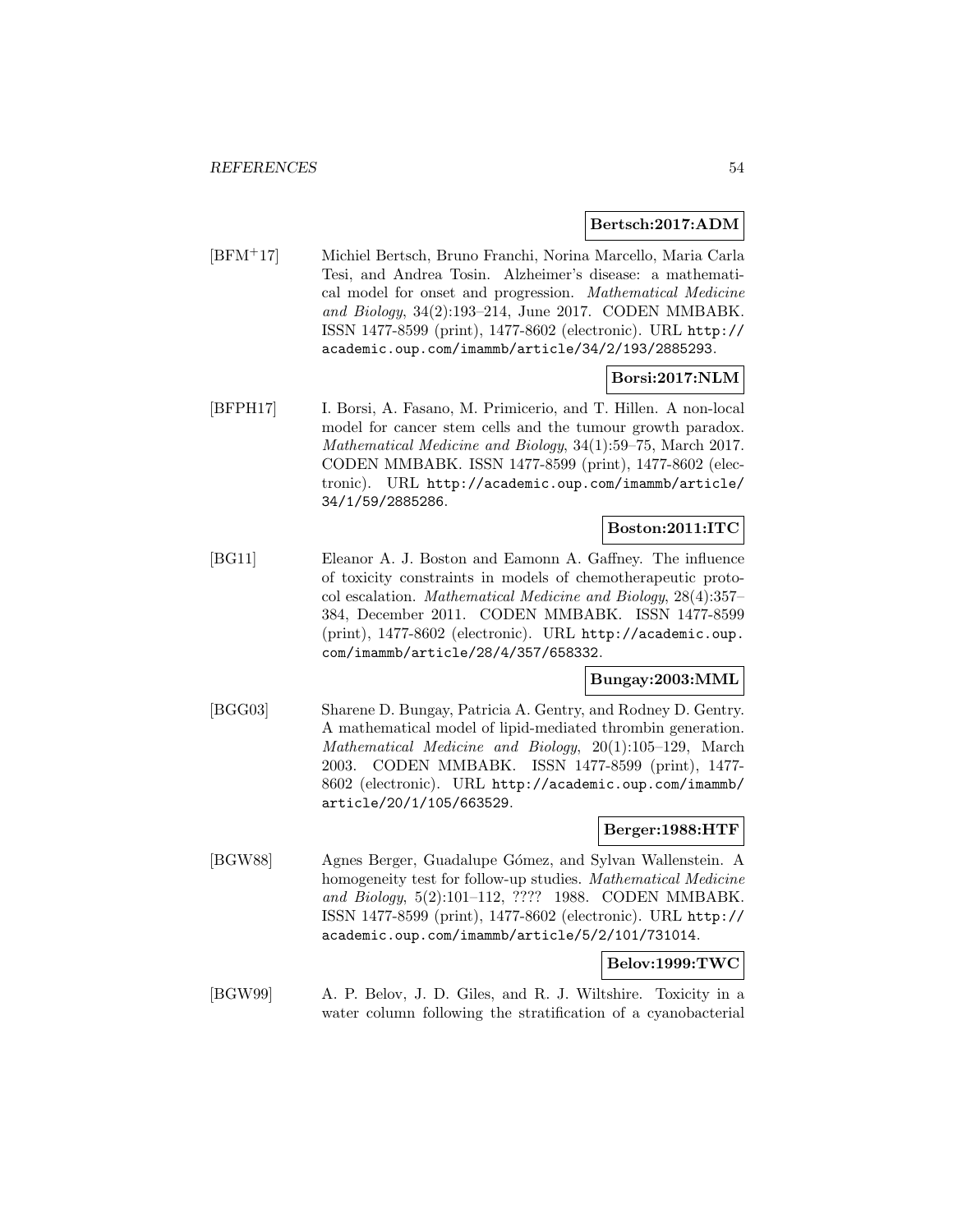population development in a calm lake. Mathematical Medicine and Biology, 16(1):93–110, March 1999. CODEN MMBABK. ISSN 1477-8599 (print), 1477-8602 (electronic). URL http:// academic.oup.com/imammb/article/16/1/93/729549.

# **Bell:1986:BMS**

[BH86] Jonathan Bell and Mark H. Holmes. Behaviour of a model for the synapse of an auditory receptor cell. Mathematical Medicine and Biology, 3(4):301–317, ???? 1986. CODEN MMBABK. ISSN 1477-8599 (print), 1477-8602 (electronic). URL http:// academic.oup.com/imammb/article/3/4/301/688629.

# **Brush:1990:CGV**

[BH90] G. Brush and G. A. Harrison. Components of growth variation in human stature. Mathematical Medicine and Biology, 7 (2):77–92, ???? 1990. CODEN MMBABK. ISSN 1477-8599 (print), 1477-8602 (electronic). URL http://academic.oup. com/imammb/article/7/2/77/698802.

# **Bradshaw-Hajek:2019:ASC**

[BHB19] Bronwyn H. Bradshaw-Hajek and Philip Broadbridge. Analytic solutions for calcium ion fertilisation waves on the surface of eggs. Mathematical Medicine and Biology, 36(4): 549–562, December 2019. CODEN MMBABK. ISSN 1477- 8599 (print), 1477-8602 (electronic). URL http://academic. oup.com/imammb/article/36/4/549/5320215. See erratum [BHB20].

# **Bradshaw-Hajek:2020:ASC**

[BHB20] Bronwyn H. Bradshaw-Hajek and Philip Broadbridge. Analytic solutions for calcium ion fertilisation waves on the surface of eggs — erratum. Mathematical Medicine and Biology, 37(3): 429–432, September 2020. CODEN MMBABK. ISSN 1477- 8599 (print), 1477-8602 (electronic). URL http://academic. oup.com/imammb/article/37/3/429/5809230. See [BHB19].

# **Bos:1996:ESR**

[BHO96] Cees Bos, Louis Hoofd, and Thom Oostendorp. The effect of separate red blood cells on capillary tissue oxygenation calculated with a numerical model. Mathematical Medicine and Biology, 13(4):259–274, December 1996. CODEN MMBABK. ISSN 1477-8599 (print), 1477-8602 (electronic). URL http:// academic.oup.com/imammb/article/13/4/259/771418.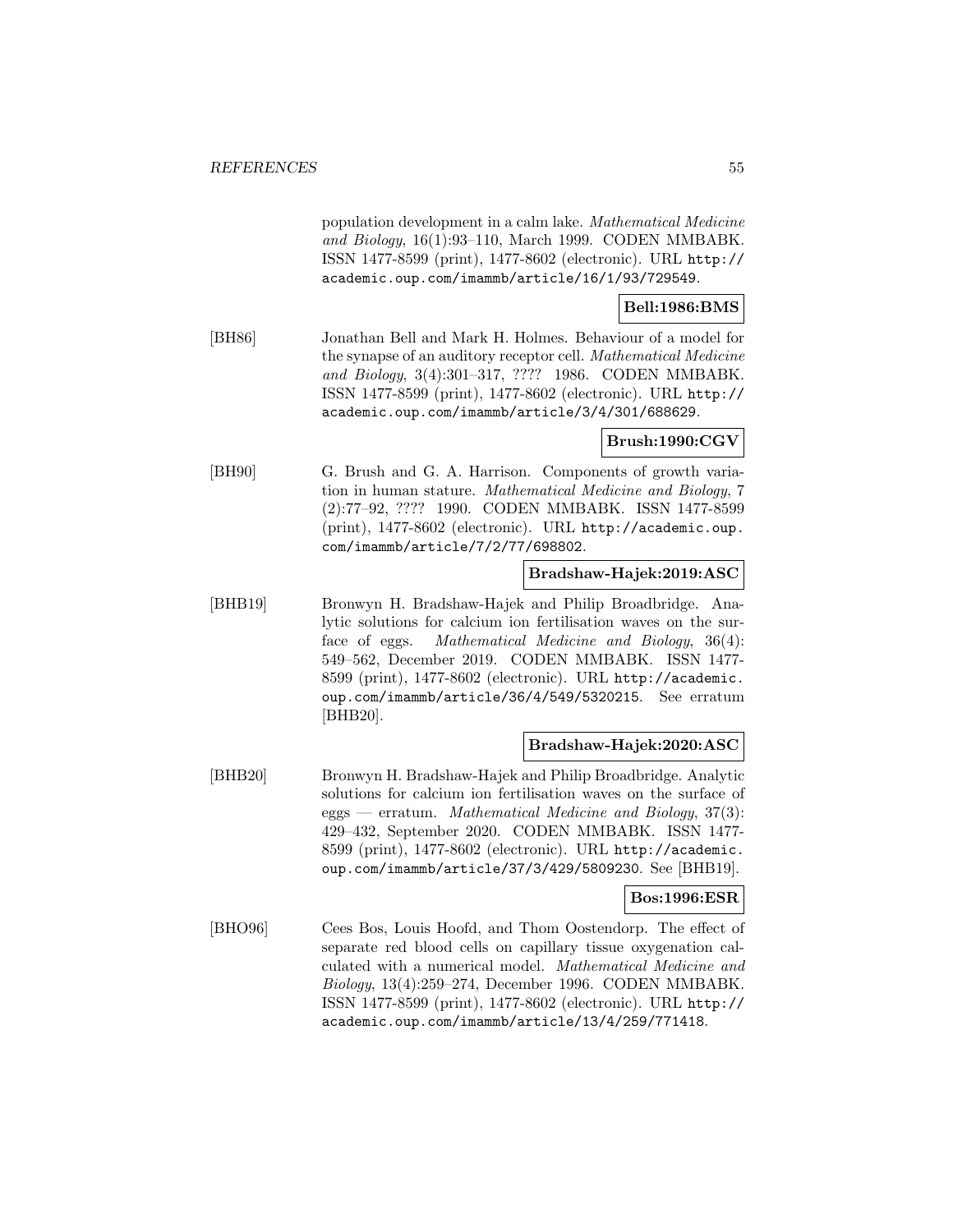### **Brook:2014:RCU**

[BJ14] B. S. Brook and O. E. Jensen. The role of contractile unit reorganization in force generation in airway smooth muscle. Mathematical Medicine and Biology, 31(2):99–124, June 2014. CODEN MMBABK. ISSN 1477-8599 (print), 1477-8602 (electronic). URL http://academic.oup.com/imammb/article/ 31/2/99/660578.

# **Bokes:2019:LCO**

[BK19] Pavol Bokes and John R. King. Limit-cycle oscillatory coexpression of cross-inhibitory transcription factors: a model mechanism for lineage promiscuity. Mathematical Medicine and Biology, 36(1):113–137, March 2019. CODEN MMBABK. ISSN 1477-8599 (print), 1477-8602 (electronic). URL http:// academic.oup.com/imammb/article/36/1/113/4904094.

# **Bannish:2014:MFS**

[BKF14] Brittany E. Bannish, James P. Keener, and Aaron L. Fogelson. Modelling fibrinolysis: a 3D stochastic multiscale model. Mathematical Medicine and Biology, 31(1):17–44, March 2014. CODEN MMBABK. ISSN 1477-8599 (print), 1477-8602 (electronic). URL http://academic.oup.com/imammb/article/ 31/1/17/860024.

# **Bokes:2009:BGS**

[BKL09] Pavol Bokes, John R. King, and Matthew Loose. A bistable genetic switch which does not require high co-operativity at the promoter: a two-timescale model for the PU.1-GATA-1 interaction. Mathematical Medicine and Biology, 26(2):117–132, June 2009. CODEN MMBABK. ISSN 1477-8599 (print), 1477- 8602 (electronic). URL http://academic.oup.com/imammb/ article/26/2/117/727670.

### **Painter:2004:BRD**

[bKP04] Reviewed by Kevin Painter. Book review: *Differential Equa*tions and Mathematical Biology by D. S. Jones and B. D. Sleeman CRC Press, ISBN 1-58488-296-4. Mathematical Medicine and Biology, 21(2):167–168, June 2004. CODEN MMBABK. ISSN 1477-8599 (print), 1477-8602 (electronic). URL http:// academic.oup.com/imammb/article/21/2/167/698813.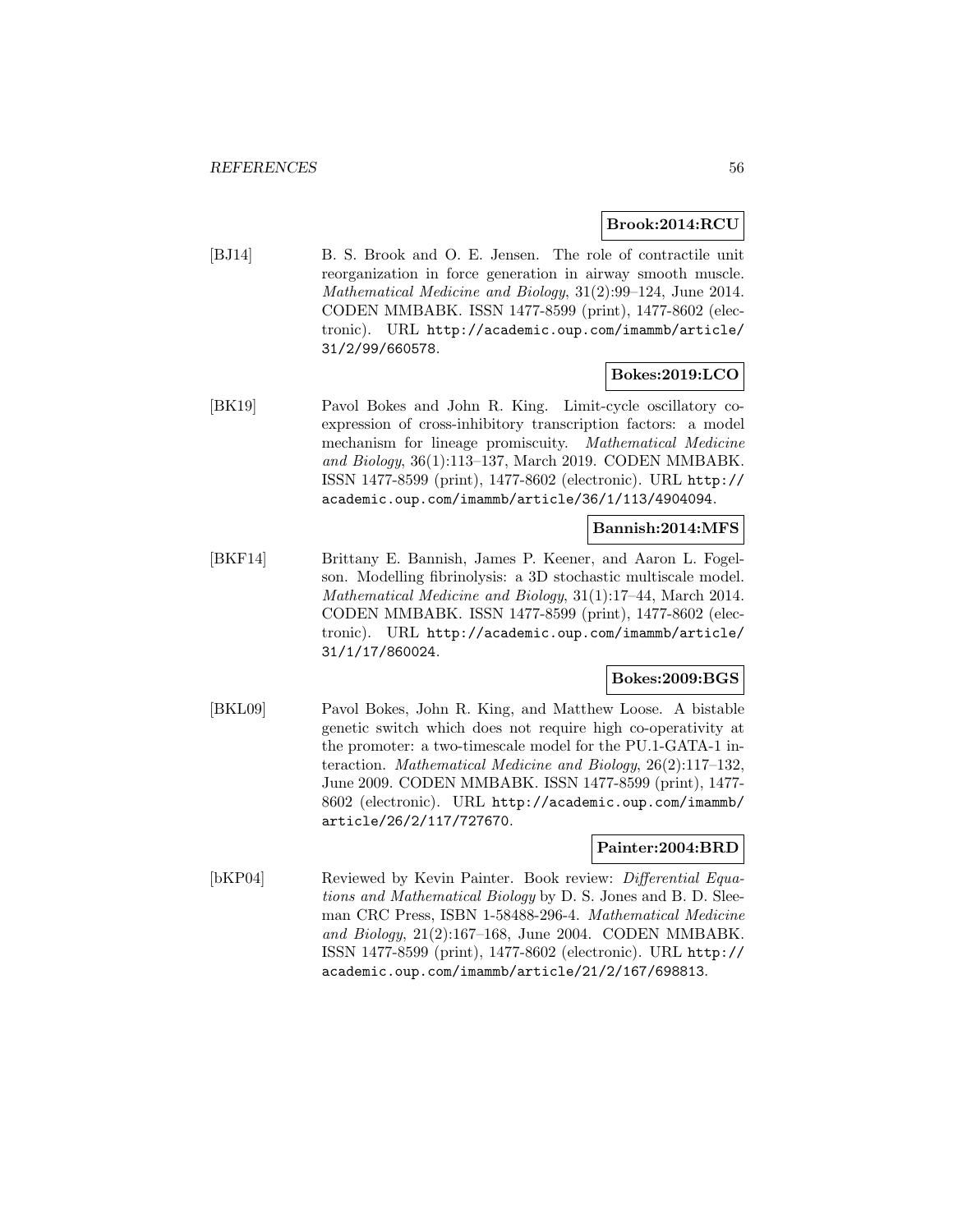### **Bannish:2014:MFC**

[BKW<sup>+</sup>14] Brittany E. Bannish, James P. Keener, Michael Woodbury, John W. Weisel, and Aaron L. Fogelson. Modelling fibrinolysis: 1D continuum models. Mathematical Medicine and Biology, 31 (1):45–64, March 2014. CODEN MMBABK. ISSN 1477-8599 (print), 1477-8602 (electronic). URL http://academic.oup. com/imammb/article/31/1/45/860031.

# **Battelli:1986:SPT**

[BL86] Flaviano Battelli and Claudio Lazzari. Singular perturbation theory for open enzyme reaction networks. Mathematical Medicine and Biology, 3(1):41–51, ???? 1986. CO-DEN MMBABK. ISSN 1477-8599 (print), 1477-8602 (electronic). URL http://academic.oup.com/imammb/article/ 3/1/41/684216.

#### **Brinks:2015:NRB**

[BL15] Ralph Brinks and Sandra Landwehr. A new relation between prevalence and incidence of a chronic disease. Mathematical Medicine and Biology, 32(4):425–435, December 1, 2015. CO-DEN MMBABK. ISSN 1477-8599 (print), 1477-8602 (electronic). URL http://academic.oup.com/imammb/article/ 32/4/425/2874297.

# **Blackwell:1990:DSM**

[Bla90] Paul Blackwell. Deterministic and stochastic models of social behaviour based on the resource dispersion hypothesis. Mathematical Medicine and Biology, 7(4):261–279, ???? 1990. CO-DEN MMBABK. ISSN 1477-8599 (print), 1477-8602 (electronic). URL http://academic.oup.com/imammb/article/ 7/4/261/744282.

# **Battista:2018:FDH**

[BLLM18] Nicholas A. Battista, Andrea N. Lane, Jiandong Liu, and Laura A. Miller. Fluid dynamics in heart development: effects of hematocrit and trabeculation. Mathematical Medicine and Biology, 35(4):493–516, December 2018. CODEN MMBABK. ISSN 1477-8599 (print), 1477-8602 (electronic). URL http:// academic.oup.com/imammb/article/35/4/493/4637493.

# **Belair:2001:VMV**

[BM01] Jacques Bélair and Joseph M. Mahaffy. Variable maturation velocity and parameter sensitivity in a model of haematopoiesis.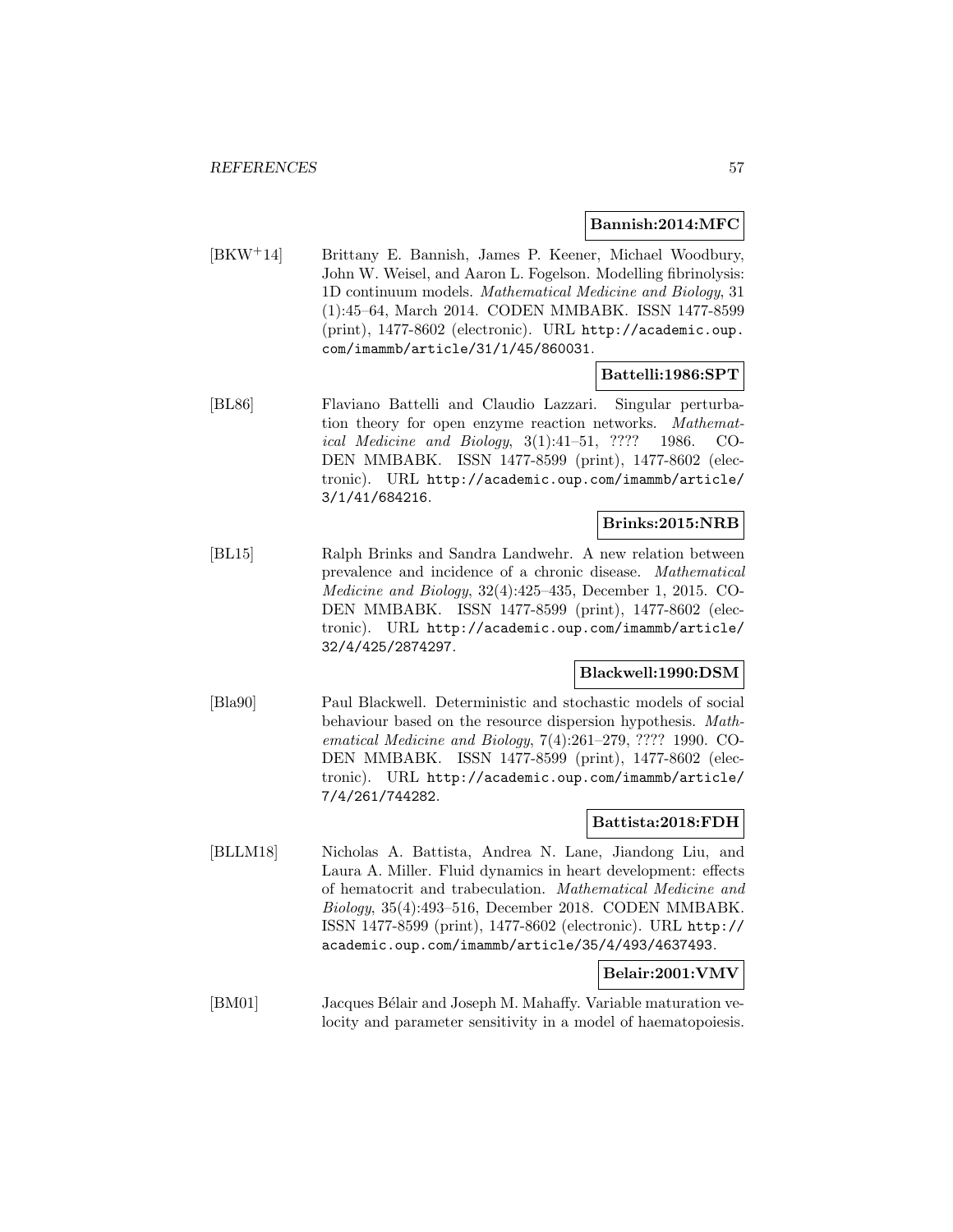Mathematical Medicine and Biology, 18(2):193–211, June 2001. CODEN MMBABK. ISSN 1477-8599 (print), 1477-8602 (electronic). URL http://academic.oup.com/imammb/article/ 18/2/193/672239.

# **Byrne:2002:AGM**

[BM02] Helen Byrne and Paul Matthews. Asymmetric growth of models of avascular solid tumours: exploiting symmetries. Mathematical Medicine and Biology, 19(1):1–29, March 2002. CO-DEN MMBABK. ISSN 1477-8599 (print), 1477-8602 (electronic). URL http://academic.oup.com/imammb/article/ 19/1/1/708233.

### **Bobadilla:2018:SMT**

[BMB18] Ana Victoria Ponce Bobadilla, Philip K. Maini, and Helen Byrne. A stochastic model for tumour control probability that accounts for repair from sublethal damage. Mathematical Medicine and Biology, 35(2):181–202, June 2018. CO-DEN MMBABK. ISSN 1477-8599 (print), 1477-8602 (electronic). URL http://academic.oup.com/imammb/article/ 35/2/181/3055078.

# **Buonomo:2019:OPH**

[BMd19] Bruno Buonomo, Rossella Della Marca, and Alberto d'Onofrio. Optimal public health intervention in a behavioural vaccination model: the interplay between seasonality, behaviour and latency period. Mathematical Medicine and Biology, 36(3):297– 324, September 2019. CODEN MMBABK. ISSN 1477-8599 (print), 1477-8602 (electronic). URL http://academic.oup. com/imammb/article/36/3/297/5057753.

### **Bunimovich-Mendrazitsky:2016:IBC**

[BMHK16] Svetlana Bunimovich-Mendrazitsky, Sarel Halachmi, and Natalie Kronik. Improving bacillus Calmette–Guérin (BCG) immunotherapy for bladder cancer by adding interleukin 2 (IL-2): a mathematical model. Mathematical Medicine and Biology, 33(2):159–188, June 1, 2016. CODEN MMBABK. ISSN 1477- 8599 (print), 1477-8602 (electronic). URL http://academic. oup.com/imammb/article/33/2/159/2875344.

# **Burke:1993:SSR**

[BMM93] Meghan A. Burke, P. K. Maini, and J. D. Murray. Suicide substrate reaction–diffusion equations: Varying the source. Math-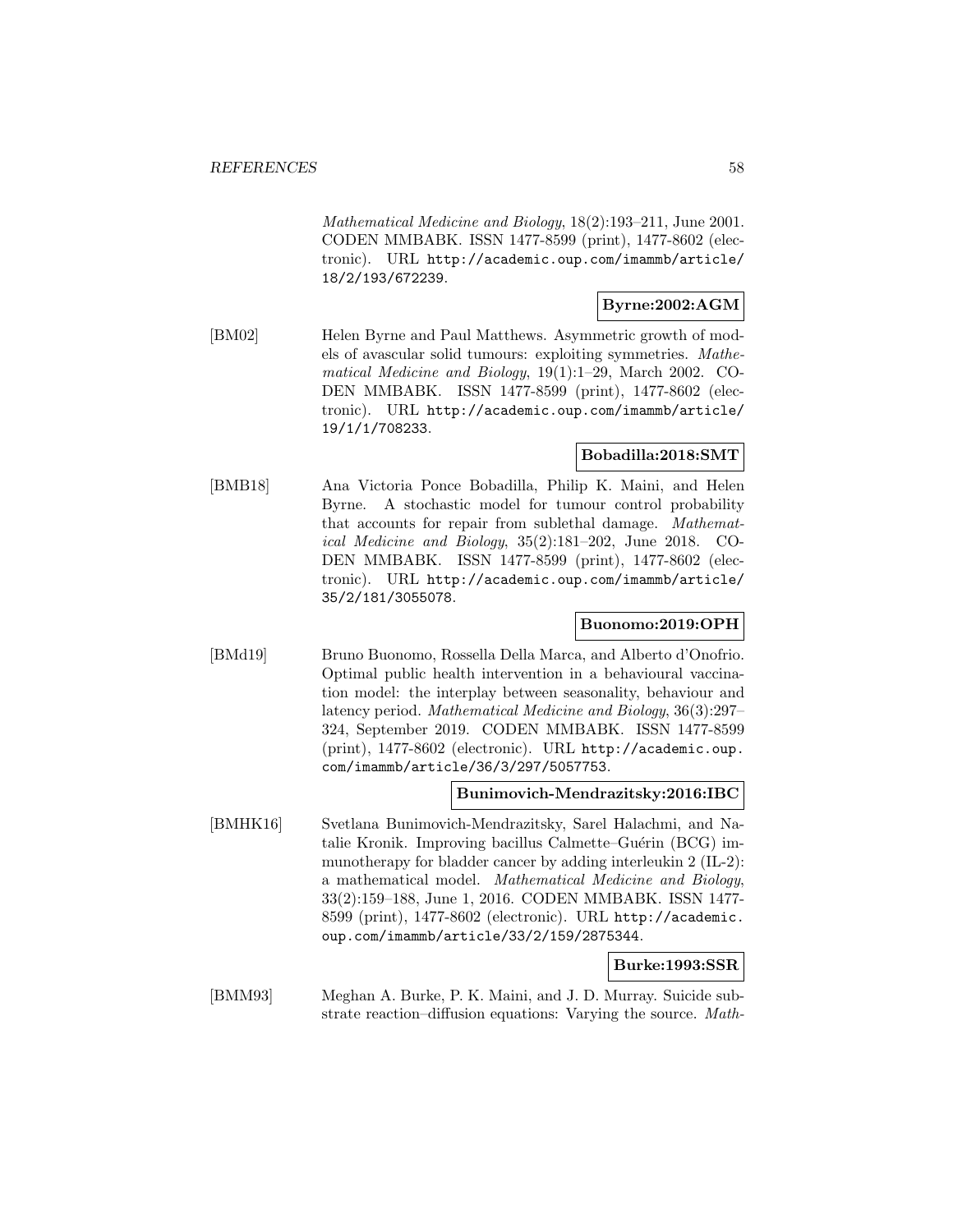ematical Medicine and Biology, 10(2):97–114, ???? 1993. CO-DEN MMBABK. ISSN 1477-8599 (print), 1477-8602 (electronic). URL http://academic.oup.com/imammb/article/ 10/2/97/654162.

### **BezerraCoutinho:1993:EVP**

[BMN+93] Francisco Antonio Bezerra Coutinho, Eduardo Massad, Marcelo Nascimento Burattini, Hyur Mo Yang, and Raymundo Soares De Azevedo Neto. Effects of vaccination programmes on transmission rates of infections and related threshold conditions for control. Mathematical Medicine and Biology, 10(3): 187–206, ???? 1993. CODEN MMBABK. ISSN 1477-8599 (print), 1477-8602 (electronic). URL http://academic.oup. com/imammb/article/10/3/187/666912.

# **Owen:2004:BRM**

[bMO04] Reviewed by Markus Owen. Book review, Modelling Neural Development, Edited by Arjen van Ooyen,  $xvi + 336$  Pages, 96 Illustrations, The MIT Press, Cambridge, Massachusetts, 2003, ISBN 0-262-22066-0. Mathematical Medicine and Biology, 21 (1):73–74, March 2004. CODEN MMBABK. ISSN 1477-8599 (print), 1477-8602 (electronic). URL http://academic.oup. com/imammb/article/21/1/73/689405.

# **Babak:2004:DGF**

[BMS04] Petro Babak, Kjartan G. Magnússon, and Sven Sigurdsson. Dynamics of group formation in collective motion of organisms. Mathematical Medicine and Biology, 21(4):269–292, December 2004. CODEN MMBABK. ISSN 1477-8599 (print), 1477- 8602 (electronic). URL http://academic.oup.com/imammb/ article/21/4/269/741351.

# **Ball:2000:SMS**

[BMY00] Frank G. Ball, Robin K. Milne, and Geoffrey F. Yeo. Stochastic models for systems of interacting ion channels. Mathematical Medicine and Biology, 17(3):263–293, ???? 2000. CO-DEN MMBABK. ISSN 1477-8599 (print), 1477-8602 (electronic). URL http://academic.oup.com/imammb/article/ 17/3/263/667738.

# **Ball:2004:UAB**

[BMY04] Frank G. Ball, Robin K. Milne, and Geoffrey F. Yeo. A unified approach to burst properties of multiconductance single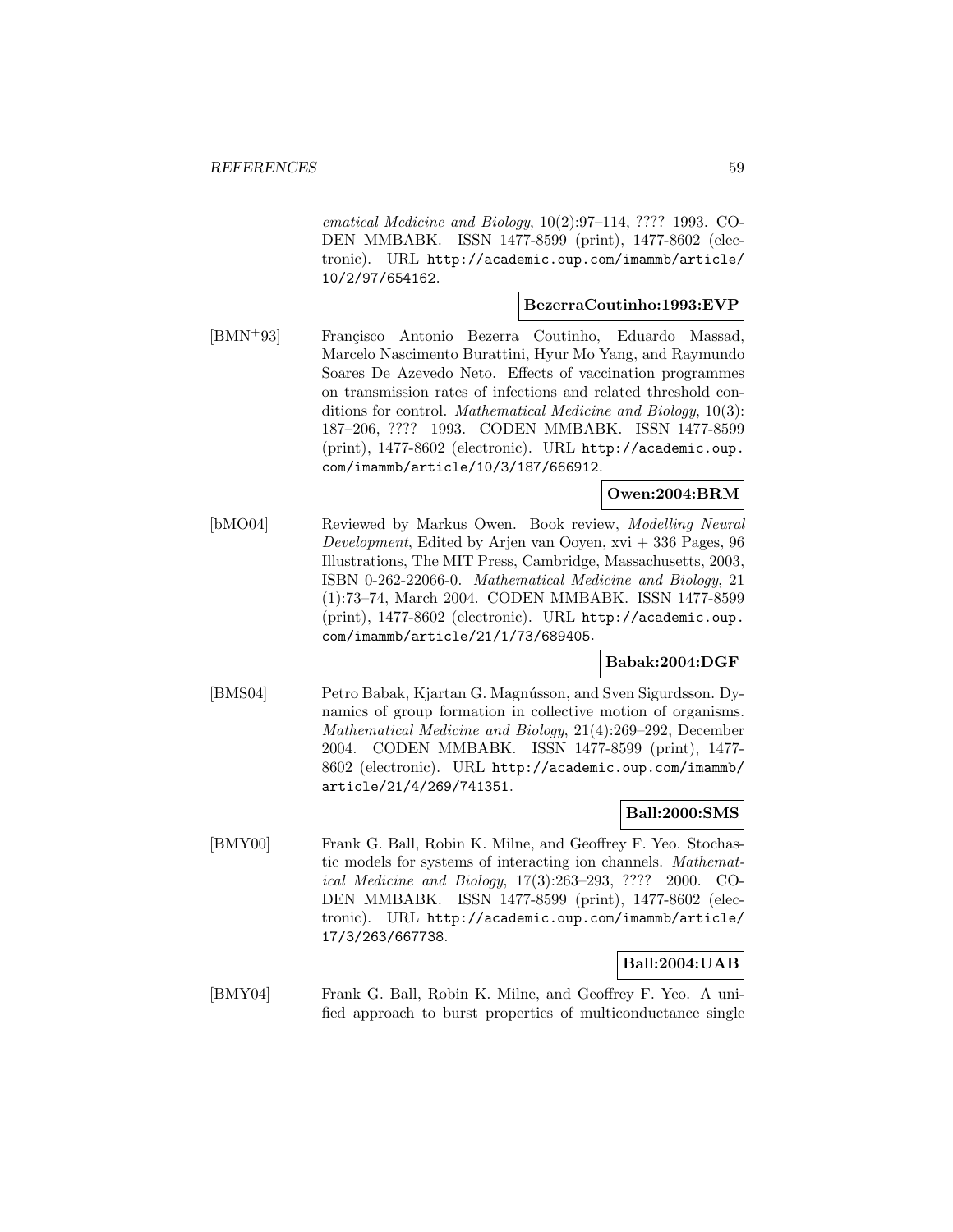ion channels. Mathematical Medicine and Biology, 21(3):205– 245, September 2004. CODEN MMBABK. ISSN 1477-8599 (print), 1477-8602 (electronic). URL http://academic.oup. com/imammb/article/21/3/205/660057.

# **Britton:2005:RMM**

[bNFB05] Reviewed by N. F. Britton. Review: Mathematical Models in Biology: an Introduction. Mathematical Medicine and Biology, 22(3):289–290, September 2005. CODEN MMBABK. ISSN 1477-8599 (print), 1477-8602 (electronic). URL http:// academic.oup.com/imammb/article/22/3/289/652728.

# **Bokler:1993:CCM**

[Bok93] Benjamin Bokler. Chaos and complexity in measles models: a comparative numerical study. Mathematical Medicine and Biology, 10(2):83–95, ???? 1993. CODEN MMBABK. ISSN 1477- 8599 (print), 1477-8602 (electronic). URL http://academic. oup.com/imammb/article/10/2/83/654157.

# **Ball:1998:SCG**

[BP98] M. A. Ball and G. A. Parker. Sperm-competition games: Energy dependence and competitor numbers in the continuousexternal-fertilization model. Mathematical Medicine and Biology, 15(1):87–96, March 1998. CODEN MMBABK. ISSN 1477- 8599 (print), 1477-8602 (electronic). URL http://academic. oup.com/imammb/article/15/1/87/683947.

# **Byrne:2003:MST**

[BP03] Helen Byrne and Luigi Preziosi. Modelling solid tumour growth using the theory of mixtures. Mathematical Medicine and Biology, 20(4):341–366, December 2003. CODEN MMBABK. ISSN 1477-8599 (print), 1477-8602 (electronic). URL http: //academic.oup.com/imammb/article/20/4/341/714032.

# **Broom:1998:MRV**

[BR98] M. Broom and G. D. Ruxton. Modelling responses in vigilance rates to arrivals to and departures from a group of foragers. Mathematical Medicine and Biology, 15(4):387–400, December 1998. CODEN MMBABK. ISSN 1477-8599 (print), 1477- 8602 (electronic). URL http://academic.oup.com/imammb/ article/15/4/387/678312.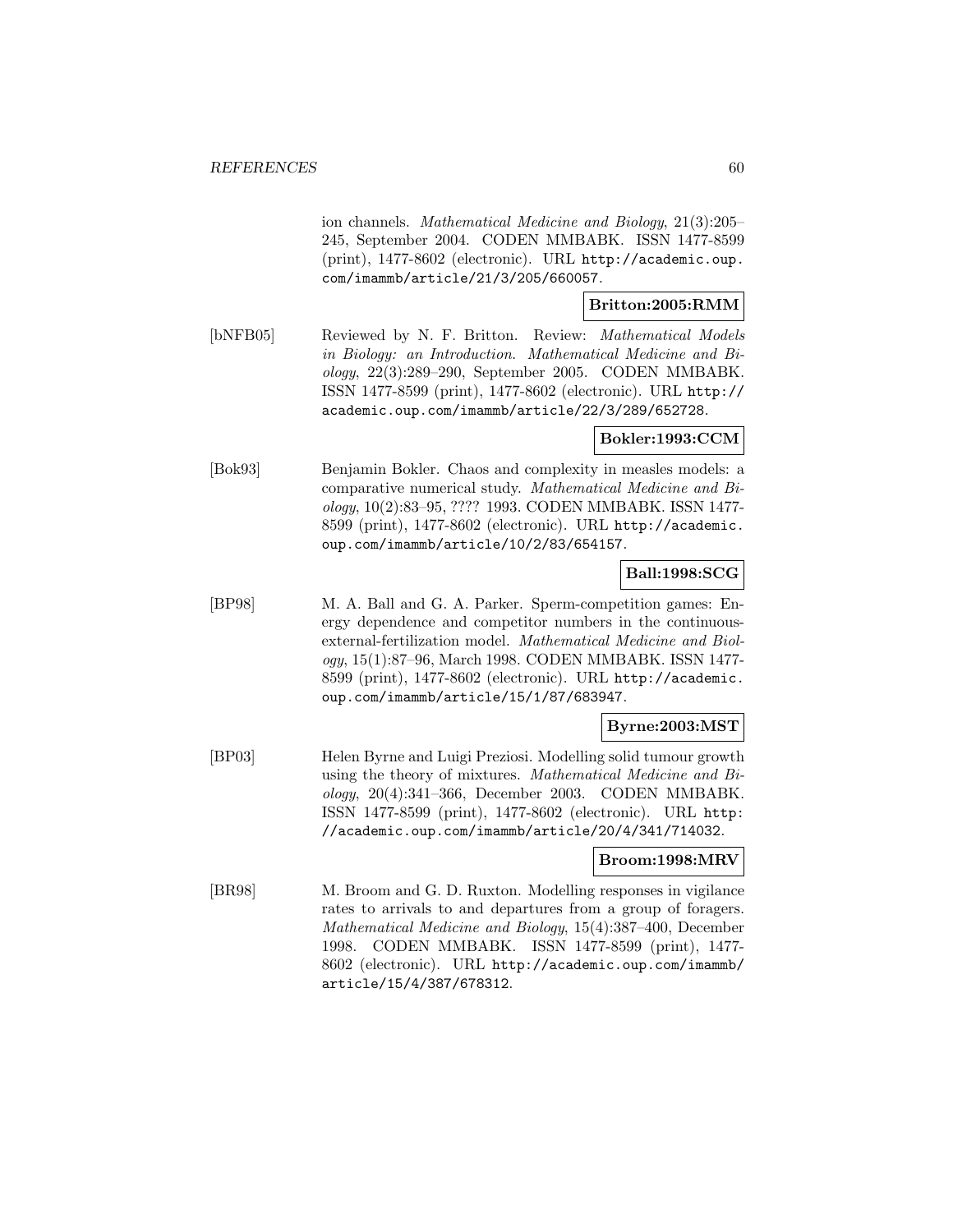# **Brandts:1993:FML**

[Bra93] Wendy A. M. Brandts. A field model of left-right asymmetries in the pattern regulation of a cell. Mathematical Medicine and Biology, 10(1):31–50, ???? 1993. CODEN MMBABK. ISSN 1477-8599 (print), 1477-8602 (electronic). URL http: //academic.oup.com/imammb/article/10/1/31/749594.

# **Baranyi:1993:SPN**

[BRM93] József Baranyi, Terry A. Roberts, and Peter Mcclure. Some properties of a nonautonomous deterministic growth model describing the adjustment of the bacterial population to a new environment. Mathematical Medicine and Biology, 10(4):293–299, ???? 1993. CODEN MMBABK. ISSN 1477-8599 (print), 1477- 8602 (electronic). URL http://academic.oup.com/imammb/ article/10/4/293/678668.

# **Brookfield:1989:ADF**

[Bro89] J. F. Y. Brookfield. Analysis of DNA fingerprinting data in cases of disputed paternity. Mathematical Medicine and Biology, 6(2):111–131, ???? 1989. CODEN MMBABK. ISSN 1477- 8599 (print), 1477-8602 (electronic). URL http://academic. oup.com/imammb/article/6/2/111/651309.

# **Ball:1987:TCI**

[BS87a] Frank Ball and Mark Sansom. Temporal clustering of ion channel openings incorporating time interval omission. Mathematical Medicine and Biology, 4(4):333–361, ???? 1987. CODEN MMBABK. ISSN 1477-8599 (print), 1477-8602 (electronic). URL http://academic.oup.com/imammb/article/4/4/333/ 751269.

#### **Boyarsky:1987:OPW**

[BS87b] Abraham Boyarsky and John Senez. Optimal pressure waveforms for pressure-limited ventilation. Mathematical Medicine and Biology, 4(3):201–205, ???? 1987. CODEN MMBABK. ISSN 1477-8599 (print), 1477-8602 (electronic). URL http:// academic.oup.com/imammb/article/4/3/201/874252.

# **Blythe:1990:SCS**

[BS90] S. P. Blythe and T. K. Stokes. Some consequences of sizeselective harvesting on fitness and on yield. Mathematical Medicine and Biology, 7(1):41–53, ???? 1990. CO-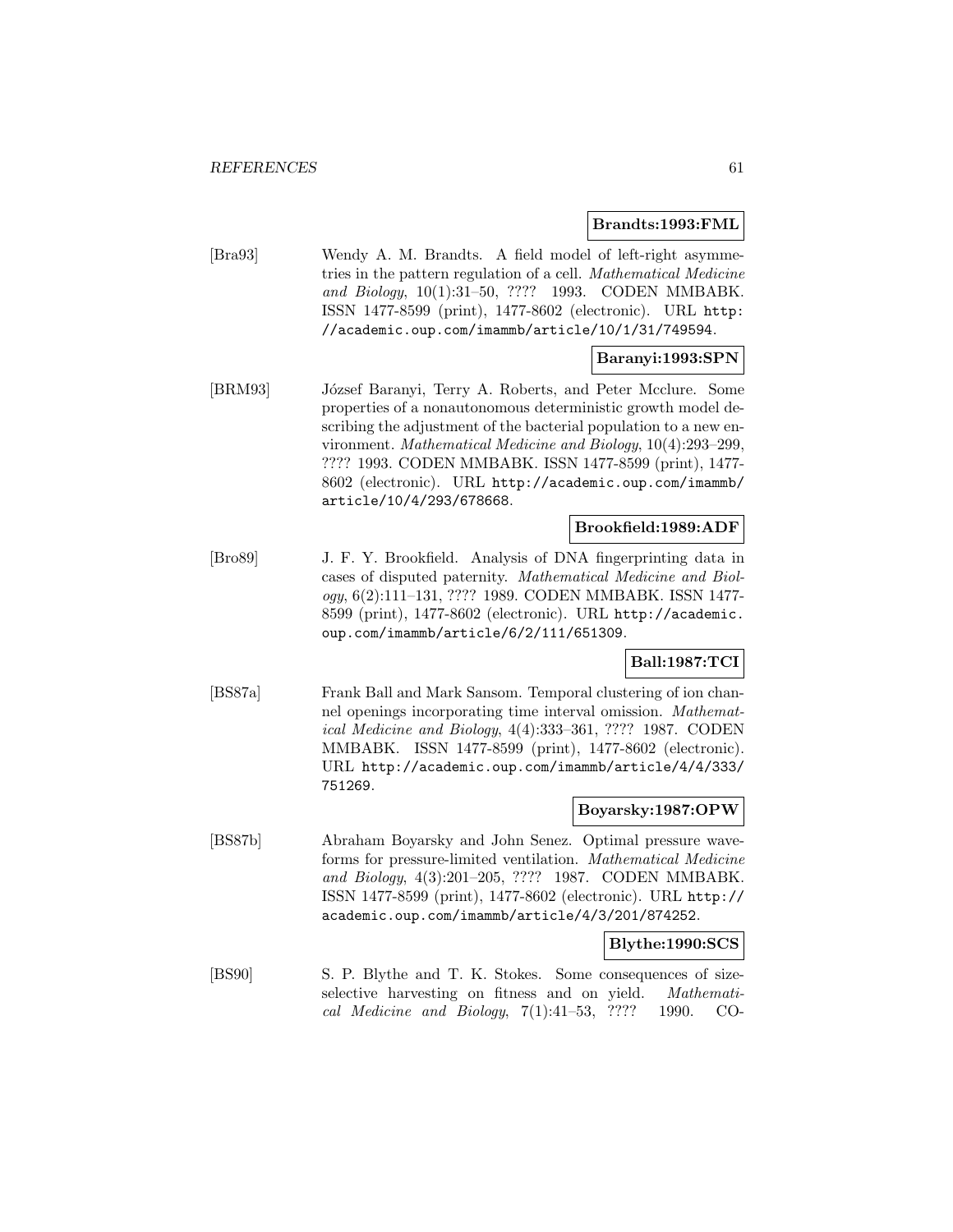DEN MMBABK. ISSN 1477-8599 (print), 1477-8602 (electronic). URL http://academic.oup.com/imammb/article/ 7/1/41/715240.

# **Berglund:2012:ICM**

[BSA<sup>+</sup>12] Martin Berglund, Mikael Sunnåker, Martin Adiels, Mats Jirstrand, and Bernt Wennberg. Investigations of a compartmental model for leucine kinetics using non-linear mixed effects models with ordinary and stochastic differential equations. Mathematical Medicine and Biology, 29(4):361–384, December 2012. CODEN MMBABK. ISSN 1477-8599 (print), 1477- 8602 (electronic). URL http://academic.oup.com/imammb/ article/29/4/361/821007.

# **Britton:2007:BSL**

[BSEO07] Tom Britton, Bodil Svennblad, Per Erixon, and Bengt Oxelman. Bayesian support is larger than bootstrap support in phylogenetic inference: a mathematical argument. Mathematical Medicine and Biology, 24(4):401–411, December 2007. CO-DEN MMBABK. ISSN 1477-8599 (print), 1477-8602 (electronic). URL http://academic.oup.com/imammb/article/ 24/4/401/661380.

# **Britton:2015:IGN**

[BT15] Tom Britton and Pieter Trapman. Inferring global network properties from egocentric data with applications to epidemics. Mathematical Medicine and Biology, 32(1):101–114, March 2015. CODEN MMBABK. ISSN 1477-8599 (print), 1477- 8602 (electronic). URL http://academic.oup.com/imammb/ article/32/1/101/661588.

# **Broadbridge:2021:DDI**

[BT21] P. Broadbridge and B. S. Tilley. Diffusion of dermatological irritant in drying laundered cloth. Mathematical Medicine and Biology, 38(4):474–489, December 2021. CODEN MMBABK. ISSN 1477-8599 (print), 1477-8602 (electronic). URL http:// academic.oup.com/imammb/article/38/4/474/6410104.

# **Bitsouni:2018:ATW**

[BTCE18] Vasiliki Bitsouni, Dumitru Trucu, Mark A. J. Chaplain, and Raluca Eftimie. Aggregation and travelling wave dynamics in a two-population model of cancer cell growth and invasion. Mathematical Medicine and Biology, 35(4):541–577, December 2018.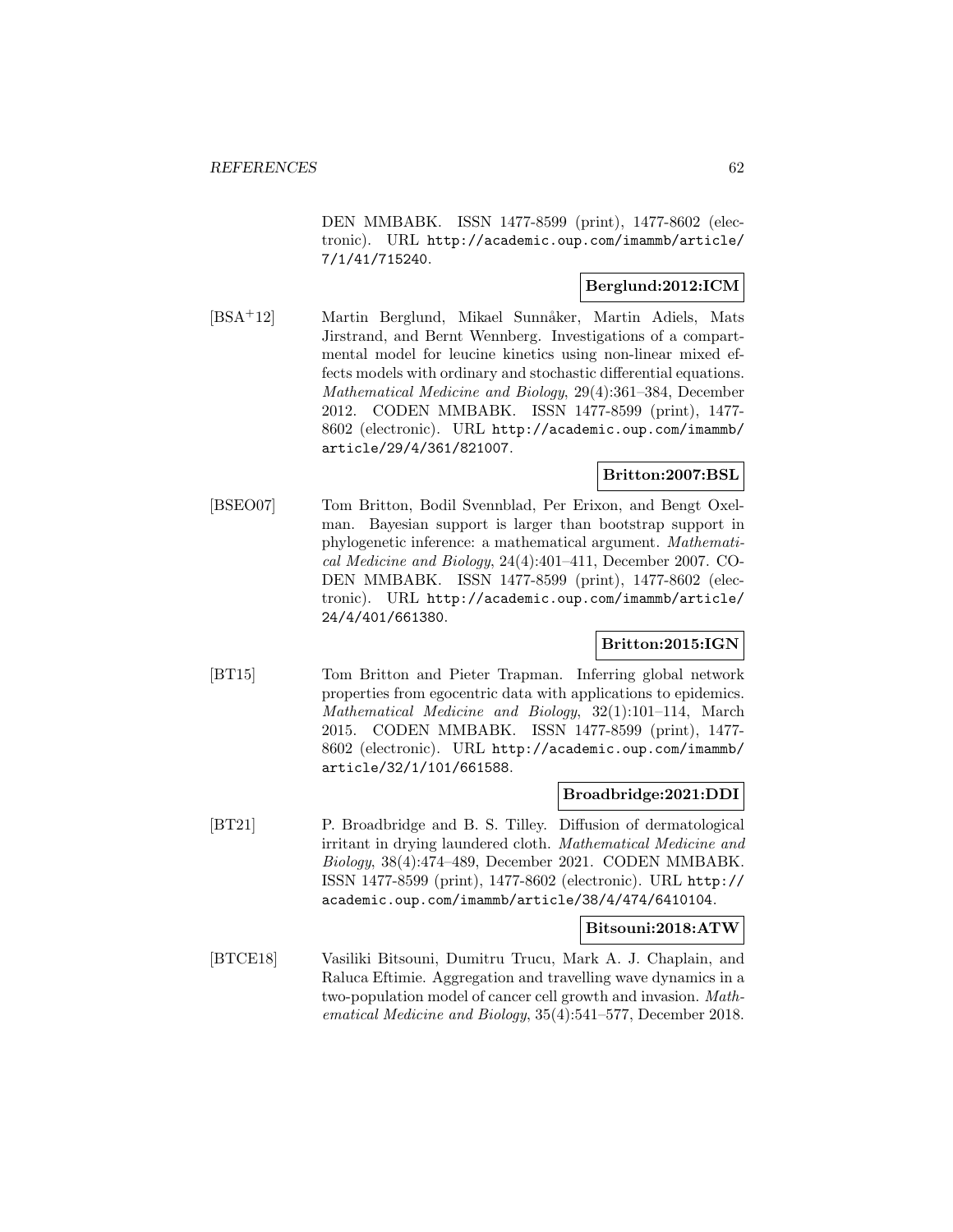CODEN MMBABK. ISSN 1477-8599 (print), 1477-8602 (electronic). URL http://academic.oup.com/imammb/article/ 35/4/541/4808586.

# **Burger:1986:EDF**

[Bur86] Reinhard Burger. Evolutionary dynamics of functionally constrained phenotypic characters. Mathematical Medicine and Biology, 3(4):265–287, ???? 1986. CODEN MMBABK. ISSN 1477-8599 (print), 1477-8602 (electronic). URL http: //academic.oup.com/imammb/article/3/4/265/688616.

# **Burrage:2006:SMS**

[Bur06] Kevin Burrage. Book review: Stochastic Modelling for Systems Biology by Darren J. Wilkinson. Mathematical Medicine and Biology, 23(4):391–392, December 2006. CODEN MMBABK. ISSN 1477-8599 (print), 1477-8602 (electronic). URL http:// academic.oup.com/imammb/article/23/4/391/689804.

#### **Banerjee:2020:SIR**

[BV20] M. Banerjee and V. Volpert. Stochastic intracellular regulation can remove oscillations in a model of tissue growth. Mathematical Medicine and Biology, 37(4):551–568, December 2020. CODEN MMBABK. ISSN 1477-8599 (print), 1477-8602 (electronic). URL http://academic.oup.com/imammb/article/ 37/4/551/5879256.

# **Britton:1987:ODT**

[BW87] N. F. Britton and J. Waniewski. One-dimensional theory of haemofilters. Mathematical Medicine and Biology, 4(1):59–68, ???? 1987. CODEN MMBABK. ISSN 1477-8599 (print), 1477- 8602 (electronic). URL http://academic.oup.com/imammb/ article/4/1/59/875673.

# **Beil:2001:ACM**

[BW01] Damian R. Beil and Lawrence M. Wein. Analysis and comparison of multimodal cancer treatments. Mathematical Medicine and Biology, 18(4):343–376, December 2001. CO-DEN MMBABK. ISSN 1477-8599 (print), 1477-8602 (electronic). URL http://academic.oup.com/imammb/article/ 18/4/343/747272.

# **Basse:1997:PTS**

[BWM97] B. Basse, G. C. Wake, and J. A. Mclennan. Predation thresholds for survival of endangered species. Mathematical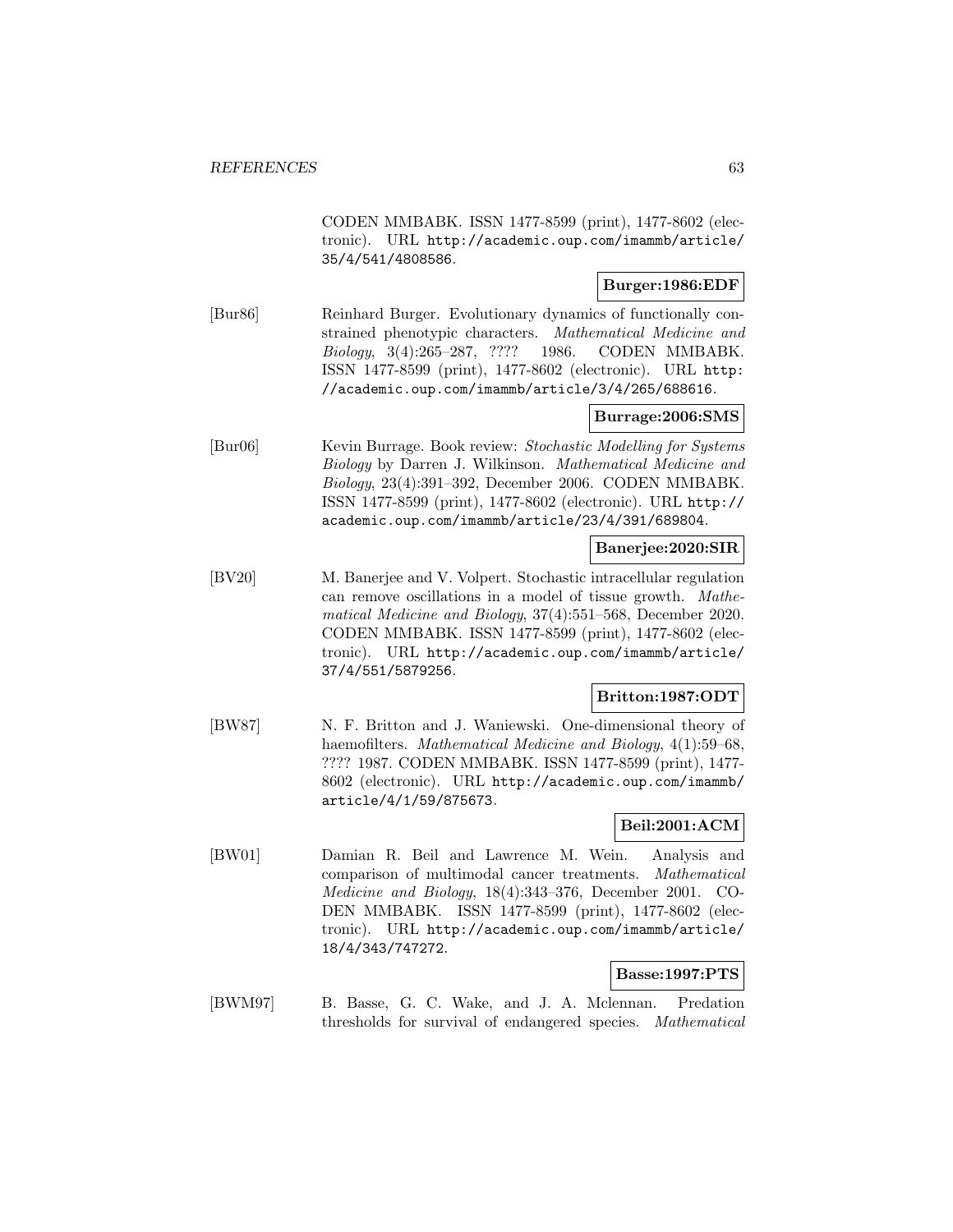Medicine and Biology, 14(3):241–250, September 1997. CO-DEN MMBABK. ISSN 1477-8599 (print), 1477-8602 (electronic). URL http://academic.oup.com/imammb/article/ 14/3/241/716280.

# **Berezovskaya:2011:DPC**

[BWSCC11] Faina Berezovskaya, S. Wirkus, B. Song, and C. Castillo-Chavez. Dynamics of population communities with prey migrations and Allee effects: a bifurcation approach. Mathematical Medicine and Biology, 28(2):129–152, June 2011. CO-DEN MMBABK. ISSN 1477-8599 (print), 1477-8602 (electronic). URL http://academic.oup.com/imammb/article/ 28/2/129/679772.

# **Begg:2005:FEM**

[BWW05] Ronald Begg, David J. N. Wall, and Graeme C. Wake. On a functional equation model of transient cell growth. Mathematical Medicine and Biology, 22(4):371–390, December 2005. CODEN MMBABK. ISSN 1477-8599 (print), 1477-8602 (electronic). URL http://academic.oup.com/imammb/article/ 22/4/371/650320.

# **Basse:2004:CGM**

[BWWvB04] B. Basse, G. C. Wake, D. J. N. Wall, and B. van Brunt. On a cell-growth model for plankton. Mathematical Medicine and Biology, 21(1):49–61, March 2004. CODEN MMBABK. ISSN 1477-8599 (print), 1477-8602 (electronic). URL http:// academic.oup.com/imammb/article/21/1/49/689389.

# **Byrne:1997:IIA**

[Byr97] H. M. Byrne. The importance of intercellular adhesion in the development of carcinomas. Mathematical Medicine and Biology, 14(4):305–323, December 1997. CODEN MMBABK. ISSN 1477-8599 (print), 1477-8602 (electronic). URL http: //academic.oup.com/imammb/article/14/4/305/655361.

# **Blllard:1993:SGE**

[BZ93] L. Blllard and Zhen Zhao. The stochastic general epidemic model revisited and a generalization. Mathematical Medicine and Biology, 10(1):67–75, ???? 1993. CODEN MMBABK. ISSN 1477-8599 (print), 1477-8602 (electronic). URL http: //academic.oup.com/imammb/article/10/1/67/749601.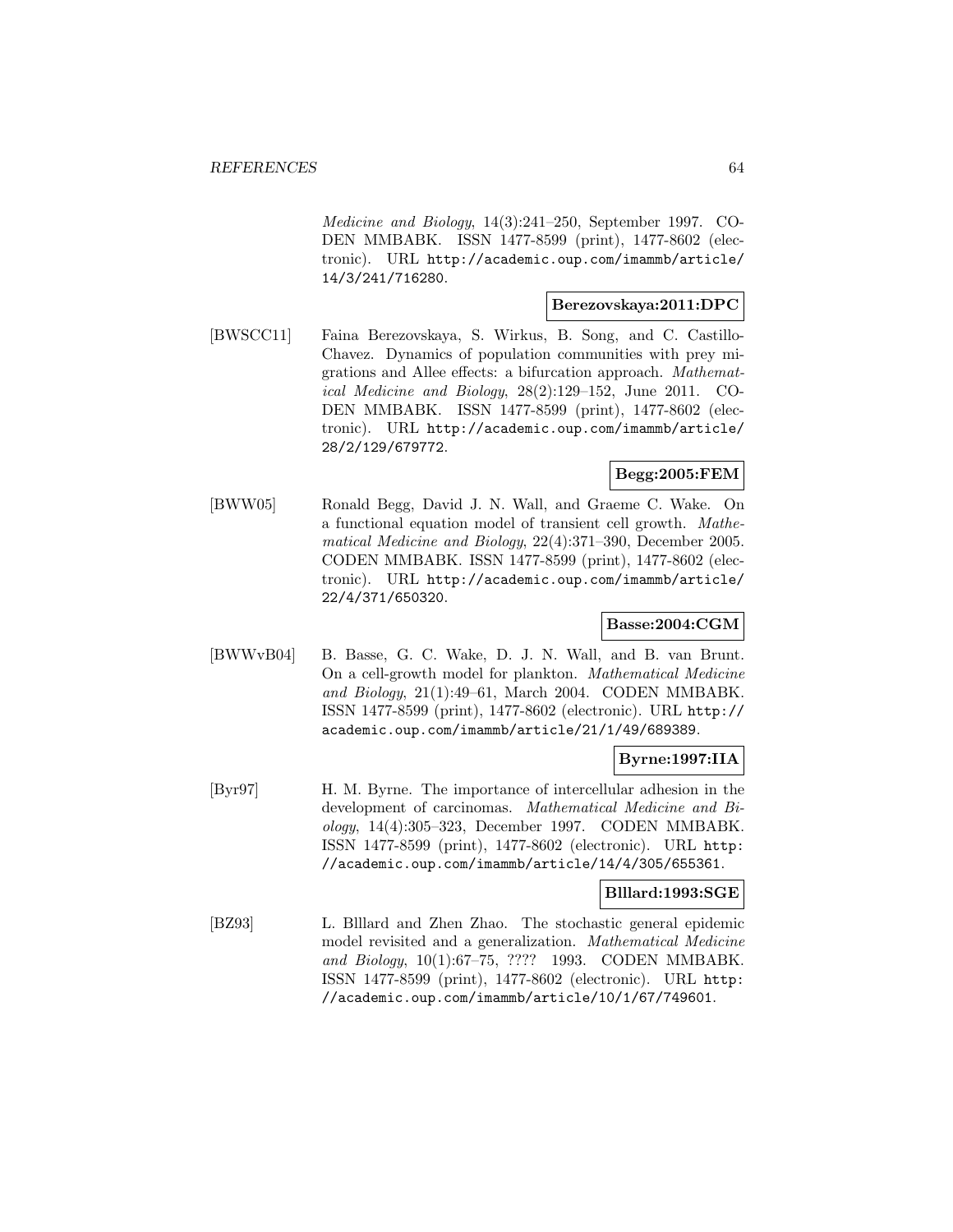### **Bertacchi:2015:CVS**

[BZF<sup>+</sup>15] Daniela Bertacchi, Fabio Zucca, Sergio Foresti, Davide Mangioni, and Andrea Gori. Combination versus sequential monotherapy in chronic HBV infection: a mathematical approach. Mathematical Medicine and Biology, 32(4):383–403, December 1, 2015. CODEN MMBABK. ISSN 1477-8599 (print), 1477-8602 (electronic). URL http://academic.oup. com/imammb/article/32/4/383/2874295.

# **Cairns:1989:EHP**

[Cai89] Andrew J. G. Cairns. Epidemics in heterogeneous populations: Aspects of optimal vaccination policies. Mathematical Medicine and Biology, 6(3):137–159, ???? 1989. CODEN MMBABK. ISSN 1477-8599 (print), 1477-8602 (electronic). URL http:// academic.oup.com/imammb/article/6/3/137/684124.

### **Cairns:1990:EHP**

[Cai90] Andrew J. G. Cairns. Epidemics in heterogeneous populations: II. Nonexponential incubation periods and variable infectiousness. Mathematical Medicine and Biology, 7(4):219–230, ???? 1990. CODEN MMBABK. ISSN 1477-8599 (print), 1477- 8602 (electronic). URL http://academic.oup.com/imammb/ article/7/4/219/744268.

# **Carletti:2006:NSC**

[Car06] Margherita Carletti. Numerical simulation of a Campbell-like stochastic delay model for bacteriophage infection. Mathematical Medicine and Biology, 23(4):297–310, December 2006. CO-DEN MMBABK. ISSN 1477-8599 (print), 1477-8602 (electronic). URL http://academic.oup.com/imammb/article/ 23/4/297/689793.

# **Cooke:1984:RBC**

[CB84] J. G. Cooke and J. R. Beddington. The relationship between catch rates and abundance in fisheries. Mathematical Medicine and Biology, 1(4):391–405, ???? 1984. CODEN MMBABK. ISSN 1477-8599 (print), 1477-8602 (electronic). URL http:// academic.oup.com/imammb/article/1/4/391/768096.

### **Costanzo:2015:ILL**

[CB15] Francesco Costanzo and James G. Brasseur. The invalidity of the Laplace law for biological vessels and of estimating elastic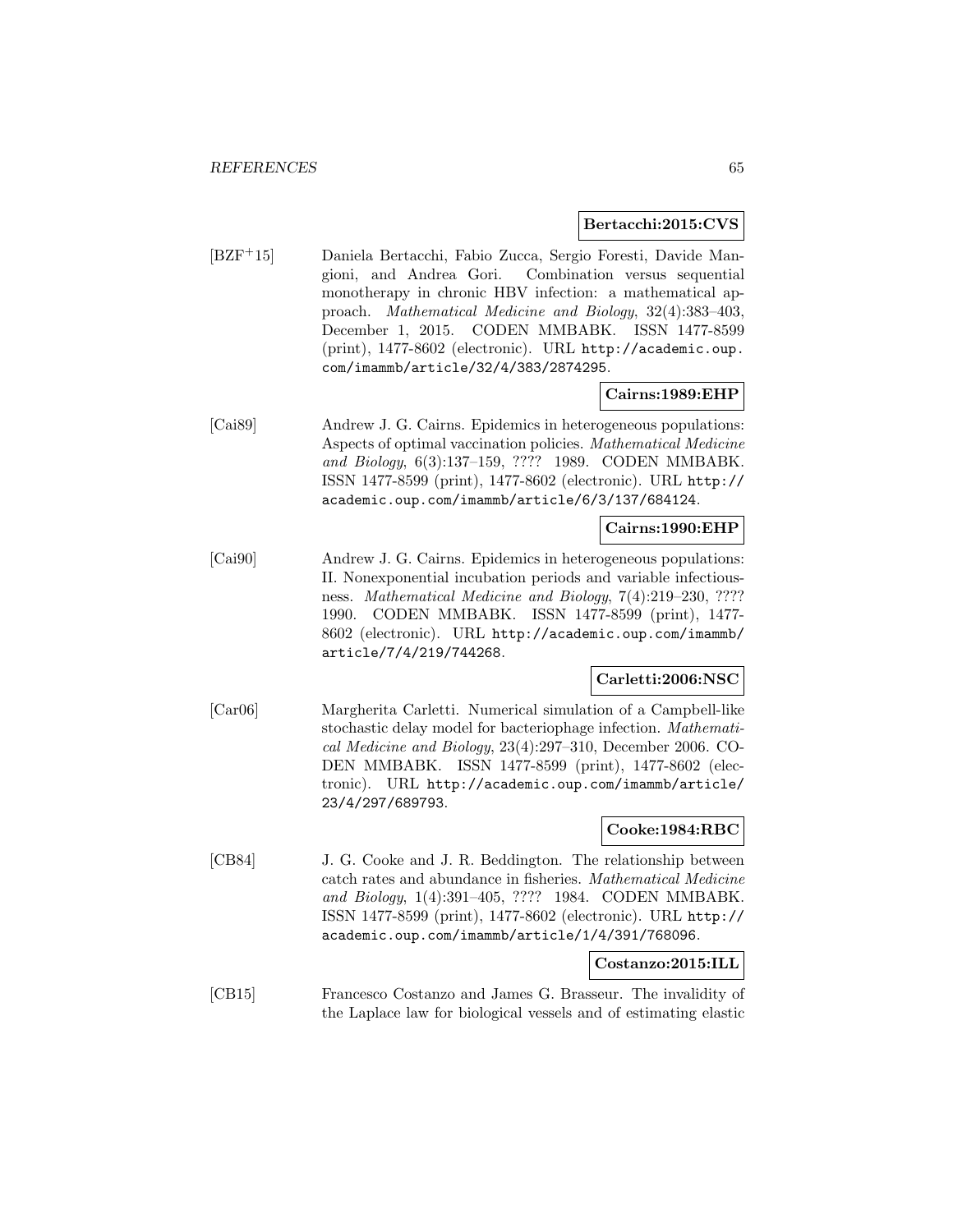modulus from total stress vs. strain: a new practical method. Mathematical Medicine and Biology, 32(1):1–37, March 2015. CODEN MMBABK. ISSN 1477-8599 (print), 1477-8602 (electronic). URL http://academic.oup.com/imammb/article/ 32/1/1/661585.

# **Costa:1992:OCC**

[CBB92] M. I. S. Costa, J. L. Boldrini, and R. C. Bassanezi. Optimal chemical control of populations developing drug resistance. Mathematical Medicine and Biology, 9(3):215–226, ???? 1992. CODEN MMBABK. ISSN 1477-8599 (print), 1477-8602 (electronic). URL http://academic.oup.com/imammb/article/ 9/3/215/649559.

# **Costa:1994:OCC**

[CBB94] M. I. S. Costa, J. L. Boldrini, and R. C. Bassanezi. Optimal chemotherapy: a case study with drug resistance, saturation effect, and toxicity. Mathematical Medicine and Biology, 11 (1):45–59, ???? 1994. CODEN MMBABK. ISSN 1477-8599 (print), 1477-8602 (electronic). URL http://academic.oup. com/imammb/article/11/1/45/667155.

# **Cogan:2021:DAS**

[CBPD21] Ng Cogan, Feng Bao, Ralf Paus, and Atanaska Dobreva. Data assimilation of synthetic data as a novel strategy for predicting disease progression in alopecia areata. Mathematical Medicine and Biology, 38(3):314–332, September 2021. CO-DEN MMBABK. ISSN 1477-8599 (print), 1477-8602 (electronic). URL http://academic.oup.com/imammb/article/ 38/3/314/6292138.

# **Chapeau-Blondeau:1997:STN**

[CBR97] François Chapeau-Blondeau and Frédéric Raguin. Signal transcoding by nonlinear sensory neurons: Information-entropy maximization, optimal transfer function, and anti-Hebbian adaptation. Mathematical Medicine and Biology, 14(3):227– 239, September 1997. CODEN MMBABK. ISSN 1477-8599 (print), 1477-8602 (electronic). URL http://academic.oup. com/imammb/article/14/3/227/716278.

# **Chadha-Boreham:1989:DSM**

[CBW89] Harbajan K. Chadha-Boreham and Norman Westwood. Drawbacks of selection methods for synchronous cell growth: Simulation techniques. Mathematical Medicine and Biology, 6(4):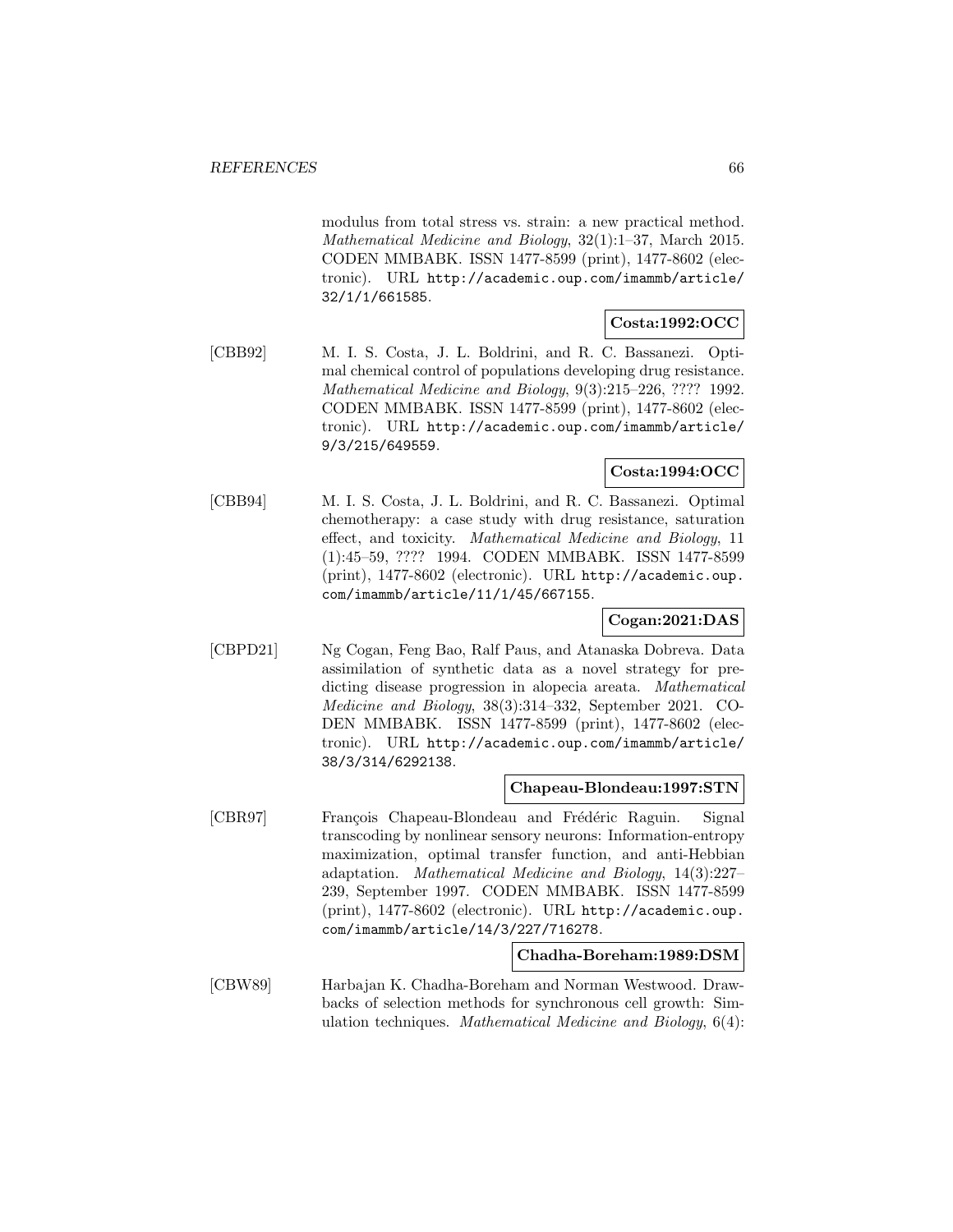243–255, ???? 1989. CODEN MMBABK. ISSN 1477-8599 (print), 1477-8602 (electronic). URL http://academic.oup. com/imammb/article/6/4/243/794019.

### **Chadha-Boreham:1991:DIM**

[CBWA91] Harbajan K. Chadha-Boreham, Norman Westwood, and Malcolm Andrew. Drawbacks of induction methods for synchronous cell growth: Simulation techniques. Mathematical Medicine and Biology, 8(4):273–286, ???? 1991. CODEN MMBABK. ISSN 1477-8599 (print), 1477-8602 (electronic). URL http:// academic.oup.com/imammb/article/8/4/273/666759.

# **Cammarota:2008:AEH**

[CC08] Camillo Cammarota and Mario Curione. Analysis of extrema of heartbeat time series in exercise test. Mathematical Medicine and Biology, 25(1):87–97, March 2008. CODEN MMBABK. ISSN 1477-8599 (print), 1477-8602 (electronic). URL http:// academic.oup.com/imammb/article/25/1/87/745873.

# **Coban:2017:NCR**

[CC17] Gürsan Çoban and M. Serdar Çelebi. A novel computational remodelling algorithm for the probabilistic evolution of collagen fibre dispersion in biaxially strained vascular tissue. Mathematical Medicine and Biology, 34(4):433–467, December 2017. CODEN MMBABK. ISSN 1477-8599 (print), 1477-8602 (electronic). URL http://academic.oup.com/imammb/article/ 34/4/433/2885302.

# **Choi:2002:MTD**

 $[CL<sup>+</sup>02]$  Y. H. Choi, C. Comiskey, M. D. A. Lindsay, J. A. Cross, and M. Anderson. Modelling the transmission dynamics of Ross River virus in Southwestern Australia. Mathematical Medicine and Biology, 19(1):61–74, March 2002. CODEN MMBABK. ISSN 1477-8599 (print), 1477-8602 (electronic). URL http:// academic.oup.com/imammb/article/19/1/61/708243.

# **Camp:1994:NGA**

[CCS94] N. Camp, C. Cannings, and N. Sheehan. The number of genotypic assignments on a genealogy I. The method and simple examples. Mathematical Medicine and Biology, 11(2):95–106, ???? 1994. CODEN MMBABK. ISSN 1477-8599 (print), 1477- 8602 (electronic). URL http://academic.oup.com/imammb/ article/11/2/95/771450.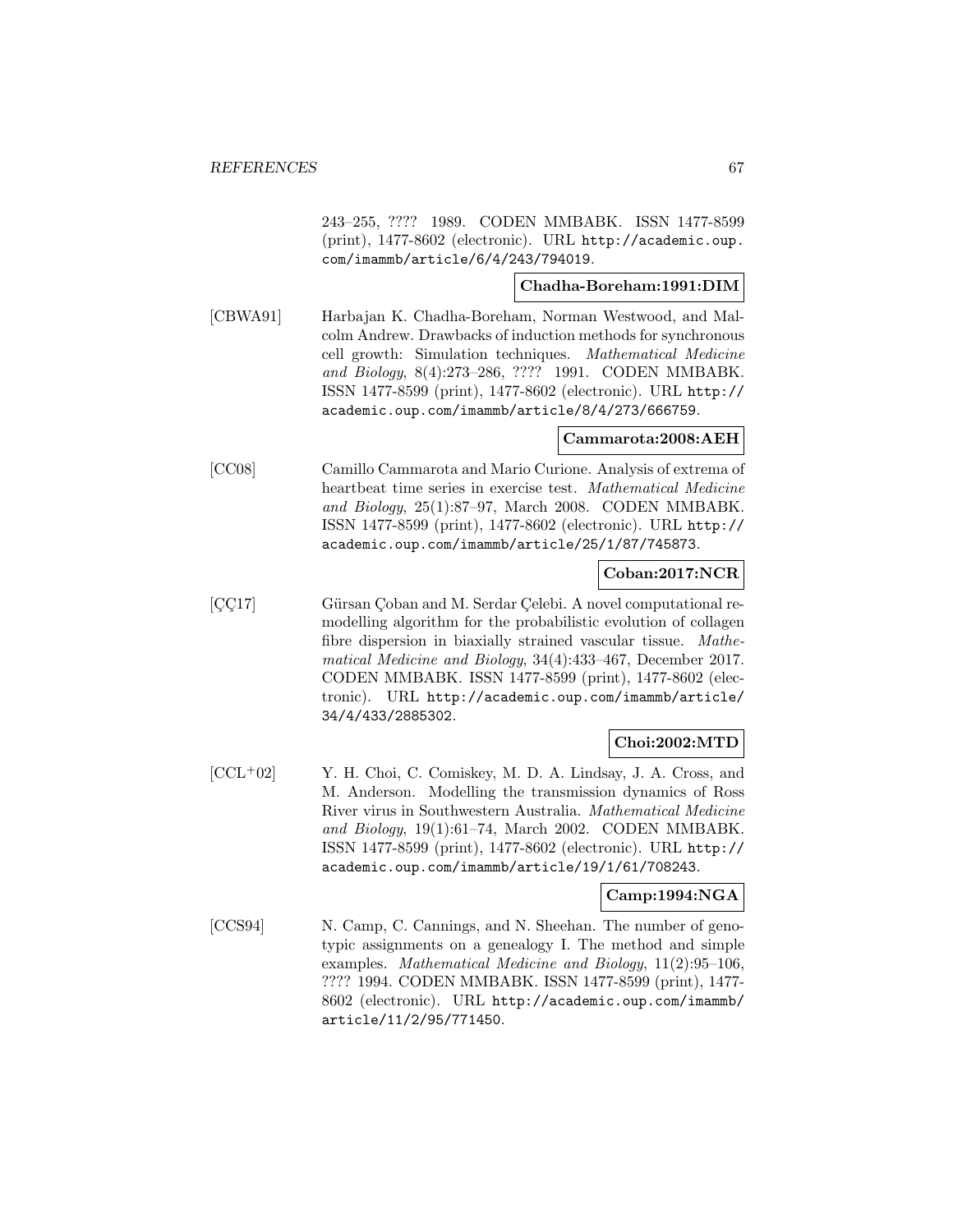### **Camp:1999:NGA**

[CCS99] N. J. Camp, C. Cannings, and N. A. Sheehan. The number of genotypic assignments on a genealogy II. Further results for linear systems. Mathematical Medicine and Biology, 16(3):213– 236, September 1999. CODEN MMBABK. ISSN 1477-8599 (print), 1477-8602 (electronic). URL http://academic.oup. com/imammb/article/16/3/213/657142.

### **Cubarsi:2005:MAM**

[CCV05] R. Cubarsi, M. M. Carrió, and A. Villaverde. A mathematical approach to molecular organization and proteolytic disintegration of bacterial inclusion bodies. Mathematical Medicine and Biology, 22(3):209–226, September 2005. CODEN MMBABK. ISSN 1477-8599 (print), 1477-8602 (electronic). URL http:// academic.oup.com/imammb/article/22/3/209/652725.

# **Chaudhuri:2013:EOS**

[CCV13] S. Chaudhuri, A. Costamagna, and E. Venturino. Ecoepidemics overcoming the species barrier and being subject to harvesting. Mathematical Medicine and Biology, 30(1):73–93, March 2013. CODEN MMBABK. ISSN 1477-8599 (print), 1477-8602 (electronic). URL http://academic.oup.com/imammb/article/ 30/1/73/710604.

# **Cubarsi:1998:NTM**

[CCVV98] R. Cubarsi, J. L. Corchero, P. Vila, and A. Vilaverde. Numerical techniques and mathematical modelling for CI857 controlled gene expression and cell growth in recombinant E. coli. Mathematical Medicine and Biology, 15(3):257–278, September 1998. CODEN MMBABK. ISSN 1477-8599 (print), 1477-8602 (electronic). URL http://academic.oup. com/imammb/article/15/3/257/795653.

# **Chalabi:1986:ADJ**

[CD86] Z. S. Chalabi and W. Day. Application of dynamic jump process analysis to modelling tiller production in winter wheat. Mathematical Medicine and Biology, 3(1):23–40, ???? 1986. CODEN MMBABK. ISSN 1477-8599 (print), 1477-8602 (electronic). URL http://academic.oup.com/imammb/article/ 3/1/23/684213.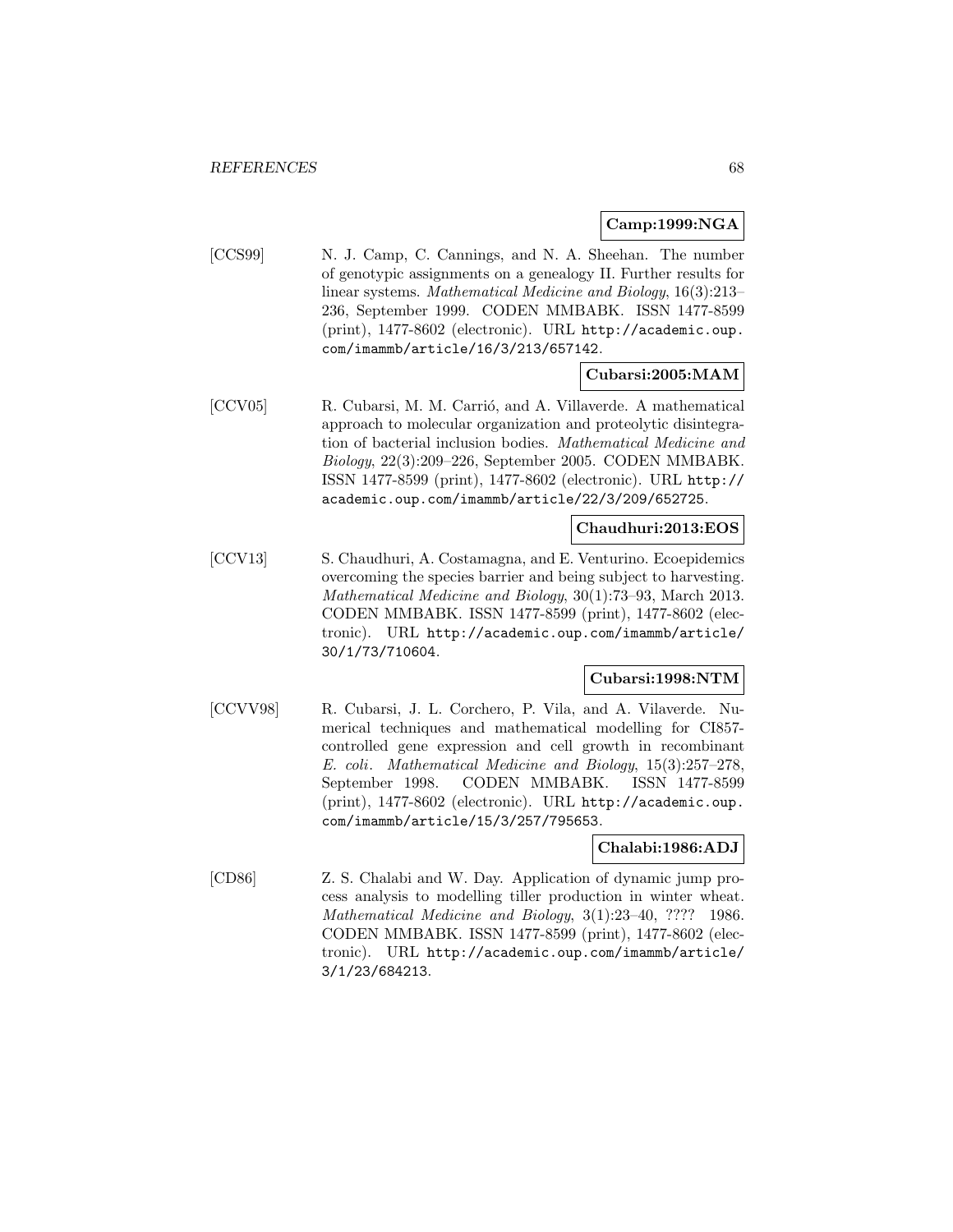### **Clarelli:2016:FDM**

[CDNR16] F. Clarelli, C. Di Russo, R. Natalini, and M. Ribot. A fluid dynamics multidimensional model of biofilm growth: stability, influence of environment and sensitivity. Mathematical Medicine and Biology, 33(4):371–395, December 2016. CO-DEN MMBABK. ISSN 1477-8599 (print), 1477-8602 (electronic). URL http://academic.oup.com/imammb/article/ 33/4/371/2674333.

# **Coleman:1984:MME**

[CF84] K. D. Coleman and A. C. Fowler. A mathematical model of exoprotein production in bacteria. Mathematical Medicine and Biology, 1(1):77–94, ???? 1984. CODEN MMBABK. ISSN 1477- 8599 (print), 1477-8602 (electronic). URL http://academic. oup.com/imammb/article/1/1/77/754947.

# **Canning:2002:FFA**

[CGDF02] C. R. Canning, M. J. Greaney, J. N. Dewynne, and A. D. Fitt. Fluid flow in the anterior chamber of a human eye. Mathematical Medicine and Biology, 19(1):31–60, March 2002. CODEN MMBABK. ISSN 1477-8599 (print), 1477-8602 (electronic). URL http://academic.oup.com/imammb/article/19/1/31/ 708239.

# **Corson:2012:MMS**

[CGH12] S. Corson, D. Greenhalgh, and S. Hutchinson. Mathematically modelling the spread of hepatitis C in injecting drug users. Mathematical Medicine and Biology, 29(3):205–230, September 2012. CODEN MMBABK. ISSN 1477-8599 (print), 1477- 8602 (electronic). URL http://academic.oup.com/imammb/ article/29/3/205/798023.

# **Chaplain:2006:MML**

[CGP06] M. A. J. Chaplain, L. Graziano, and L. Preziosi. Mathematical modelling of the loss of tissue compression responsiveness and its role in solid tumour development. Mathematical Medicine and Biology, 23(3):197–229, September 2006. CO-DEN MMBABK. ISSN 1477-8599 (print), 1477-8602 (electronic). URL http://academic.oup.com/imammb/article/ 23/3/197/672277.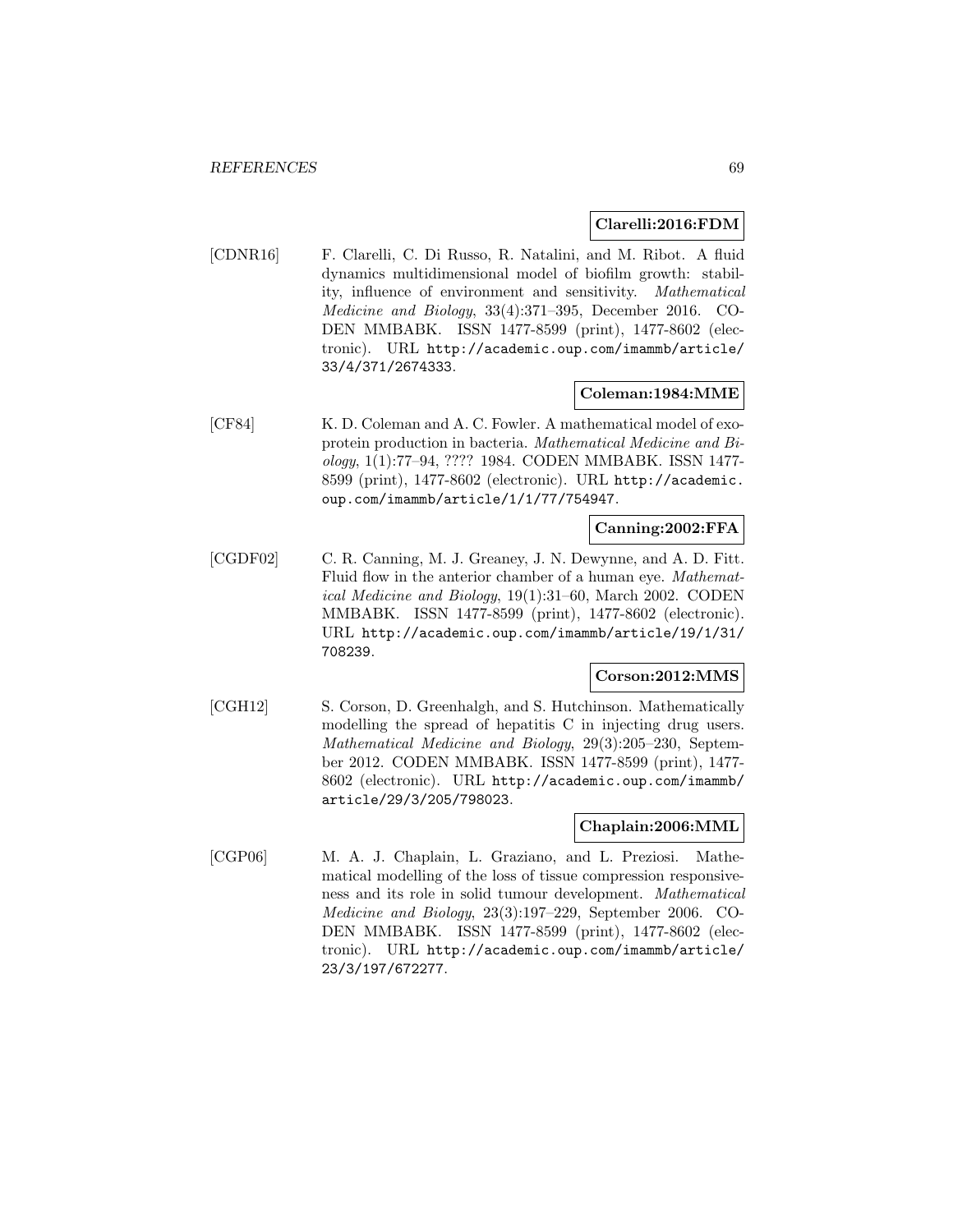### **Chiaravalli:2022:MSM**

[CGS<sup>+</sup>22] Greta Chiaravalli, Giovanna Guidoboni, Riccardo Sacco, Jake Radell, and Alon Harris. A multi-scale/multi-physics model for the theoretical study of the vascular configuration of retinal capillary plexuses based on OCTA data. Mathematical Medicine and Biology, 39(1):77–104, March 2022. CODEN MMBABK. ISSN 1477-8599 (print), 1477-8602 (electronic). URL http://academic.oup.com/imammb/article/39/1/77/ 6439246.

# **Campos:1987:AIG**

[CH87] Tania M. M. Campos and Philip Holgate. Algebraic isotopy in genetics. Mathematical Medicine and Biology, 4(3):215–222, ???? 1987. CODEN MMBABK. ISSN 1477-8599 (print), 1477- 8602 (electronic). URL http://academic.oup.com/imammb/ article/4/3/215/874264.

# **Cassidy:2020:MMV**

[CH20] Tyler Cassidy and Antony R. Humphries. A mathematical model of viral oncology as an immuno-oncology instigator. Mathematical Medicine and Biology, 37(1):117–151, March 2020. CODEN MMBABK. ISSN 1477-8599 (print), 1477- 8602 (electronic). URL http://academic.oup.com/imammb/ article/37/1/117/5480296.

# **Chen:2013:MCC**

[CHC13] Chih-Yuan Chen, Kuan-Chih Hsiau, and C. A. Chung. Measurement of chondrocyte chemotaxis using a Boyden chamber: a model of receptor-mediated cell migration combined with cell sedimentation. Mathematical Medicine and Biology, 30(3):213– 239, September 2013. CODEN MMBABK. ISSN 1477-8599 (print), 1477-8602 (electronic). URL http://academic.oup. com/imammb/article/30/3/213/684873.

# **Crooke:1998:PVI**

[CHMH98] P. S. Crooke, J. D. Head, J. J. Marini, and J. R. Hotchkiss. Patient-ventilator interaction: a general model for nonpassive mechanical ventilation. Mathematical Medicine and Biology, 15 (4):321–337, December 1998. CODEN MMBABK. ISSN 1477- 8599 (print), 1477-8602 (electronic). URL http://academic. oup.com/imammb/article/15/4/321/678303.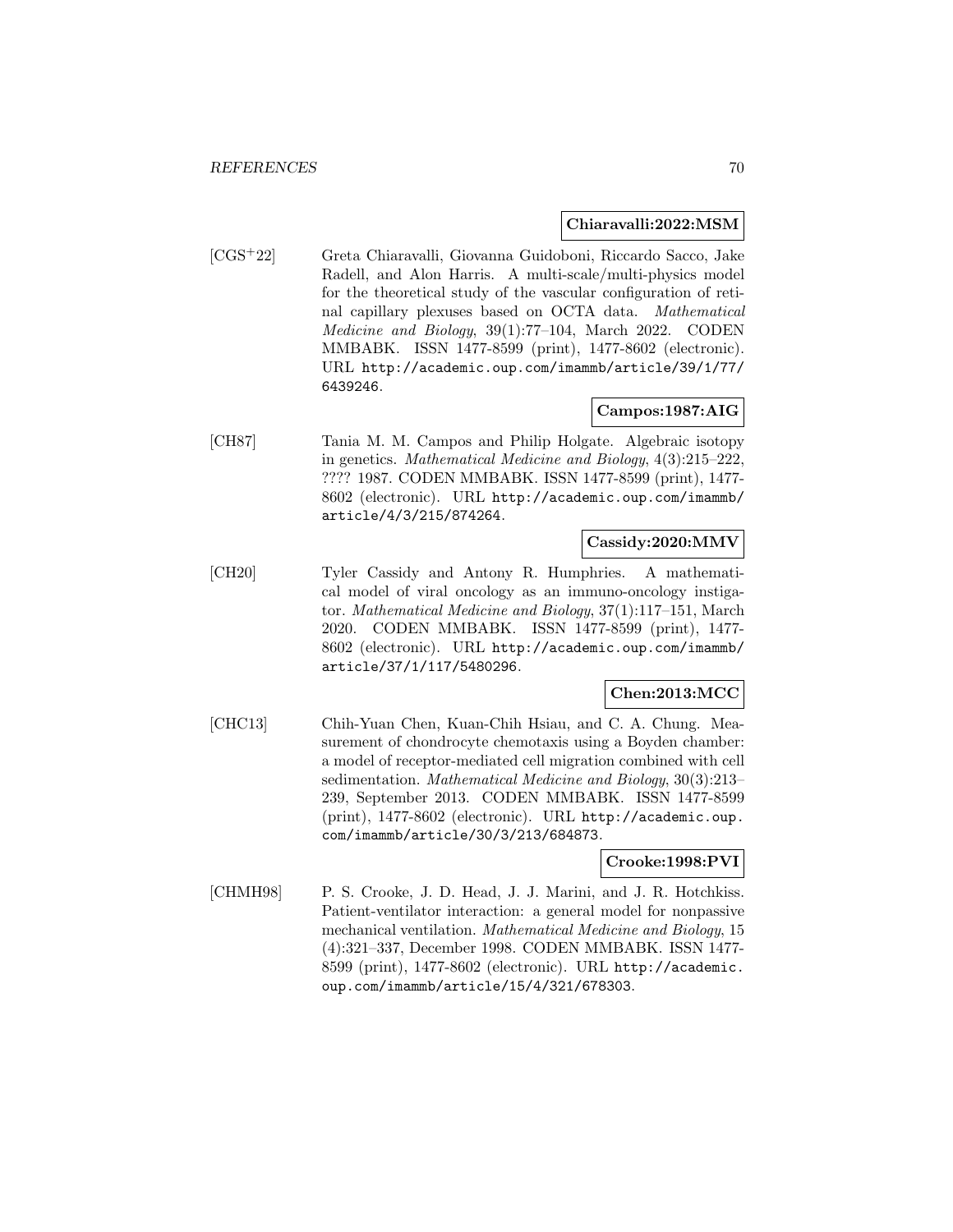#### **Cannings:1993:ESD**

[CHV93] C. Cannings, V. Hutson, and G. T. Vickers. The evolution of spatial diffusion. Mathematical Medicine and Biology, 10(3): 169–177, ???? 1993. CODEN MMBABK. ISSN 1477-8599 (print), 1477-8602 (electronic). URL http://academic.oup. com/imammb/article/10/3/169/666909.

# **Cheer:1987:FFT**

[CK87] A. Y. L. Cheer and M. A. R. Koehl. Fluid flow through filtering appendages of insects. Mathematical Medicine and Biology, 4 (3):185–199, ???? 1987. CODEN MMBABK. ISSN 1477-8599 (print), 1477-8602 (electronic). URL http://academic.oup. com/imammb/article/4/3/185/874240.

# **Colombo:1993:SSF**

[CK93] Rinaldo M. Colombo and Vlastimil Krivan. Selective strategies in food webs. Mathematical Medicine and Biology, 10(4): 281–291, ???? 1993. CODEN MMBABK. ISSN 1477-8599 (print), 1477-8602 (electronic). URL http://academic.oup. com/imammb/article/10/4/281/678661.

# **Cogan:2004:RBM**

[CK04] N. G. Cogan and James P. Keener. The role of the biofilm matrix in structural development. Mathematical Medicine and Biology, 21(2):147–166, June 2004. CODEN MMBABK. ISSN 1477-8599 (print), 1477-8602 (electronic). URL http:// academic.oup.com/imammb/article/21/2/147/698810.

#### **Chatterjee:2007:RHI**

[CKC07] Samrat Chatterjee, Kusumika Kundu, and J. Chattopadhyay. Role of horizontal incidence in the occurrence and control of chaos in an eco-epidemiological system. Mathematical Medicine and Biology, 24(3):301–326, September 2007. CO-DEN MMBABK. ISSN 1477-8599 (print), 1477-8602 (electronic). URL http://academic.oup.com/imammb/article/ 24/3/301/712094.

# **Crooke:2005:MMP**

[CKL<sup>+</sup>05] P. S. Crooke, K. Kongkul, Y. Lenbury, A. B. Adams, C. S. Carter, J. J. Marini, and J. R. Hotchkiss. Mathematical models for pressure controlled ventilation of oleic acid-injured pigs. Mathematical Medicine and Biology, 22(1):99–112, March 2005.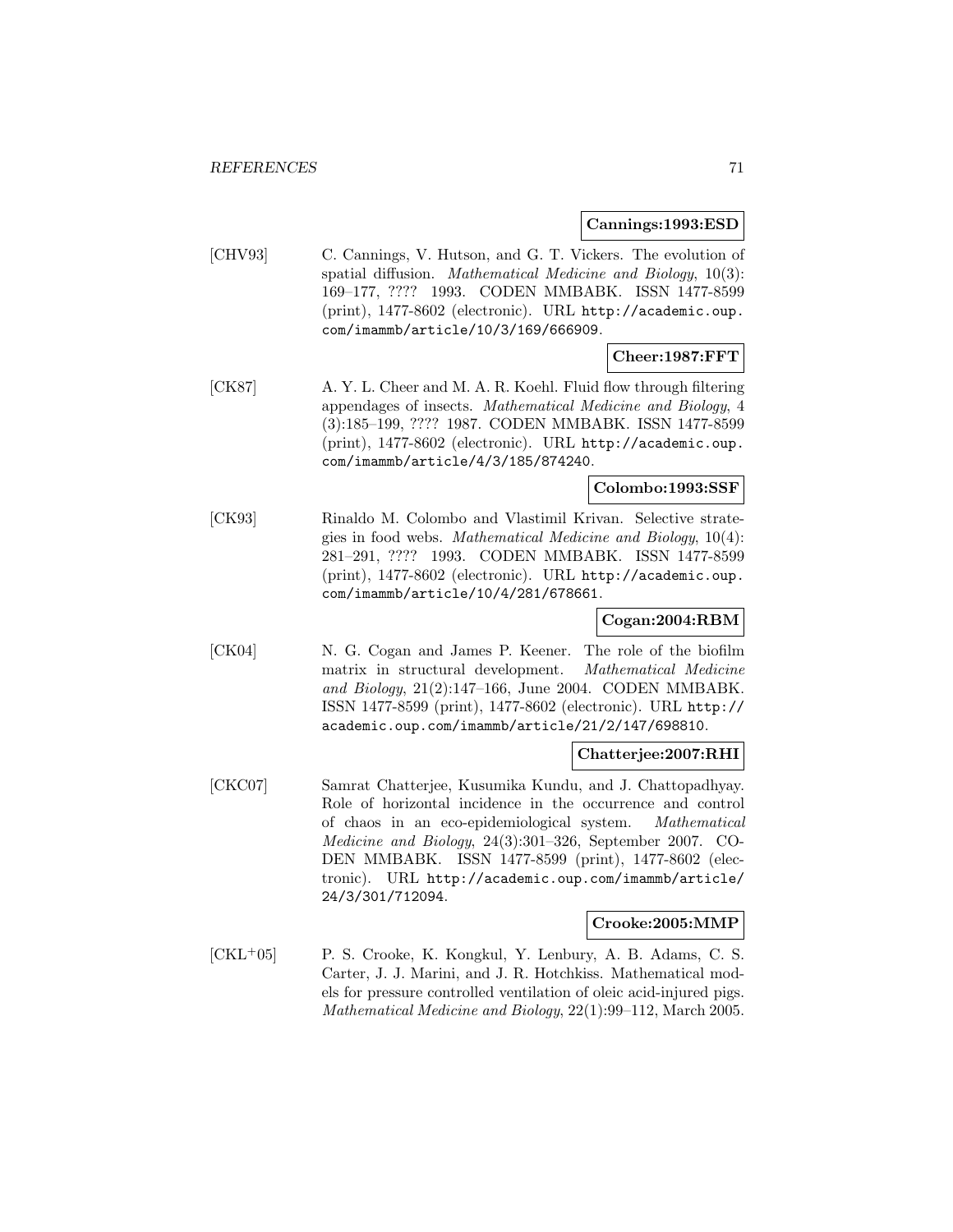CODEN MMBABK. ISSN 1477-8599 (print), 1477-8602 (electronic). URL http://academic.oup.com/imammb/article/ 22/1/99/657687.

# **Chernov:2020:OVA**

[CKS20] Alexey A. Chernov, Mark Y. Kelbert, and Aleksandr A. Shemendyuk. Optimal vaccine allocation during the mumps outbreak in two SIR centres. Mathematical Medicine and Biology, 37(3):303–312, September 2020. CODEN MMBABK. ISSN 1477-8599 (print), 1477-8602 (electronic). URL http:// academic.oup.com/imammb/article/37/3/303/5526742.

# **Chen:2018:PTT**

[CLD<sup>+</sup>18] Shi Chen, Suzanne Lenhart, Judy D. Day, Chihoon Lee, Michael Dulin, and Cristina Lanzas. Pathogen transfer through environment-host contact: an agent-based queueing theoretic framework. Mathematical Medicine and Biology, 35(3):409– 425, September 2018. CODEN MMBABK. ISSN 1477-8599 (print), 1477-8602 (electronic). URL http://academic.oup. com/imammb/article/35/3/409/4585724.

# **Camacho:2020:OCM**

[CLM<sup>+</sup>20] Erika T. Camacho, Suzanne Lenhart, Luis A. Melara, M. Cristina Villalobos, and Stephen Wirkus. Optimal control with MANF treatment of photoreceptor degeneration. Mathematical Medicine and Biology, 37(1):1–21, March 2020. CO-DEN MMBABK. ISSN 1477-8599 (print), 1477-8602 (electronic). URL http://academic.oup.com/imammb/article/ 37/1/1/5363832.

### **Cruywagen:1992:SPF**

[CMM92] Gerhard C. Cruywagen, P. K. Maini, and J. D. Murray. Sequential pattern formation in a model for skin morphogenesis. Mathematical Medicine and Biology, 9(4):227–248, ???? 1992. CODEN MMBABK. ISSN 1477-8599 (print), 1477-8602 (electronic). URL http://academic.oup.com/imammb/article/ 9/4/227/730250.

# **Chen:2017:MBO**

[CMM<sup>+17</sup>] Qiyong Chen, Sinan Müftü, Faik Can Meral, Kemal Tuncali, and Murat Akçakaya. Model-based optimal planning of hepatic radiofrequency ablation. Mathematical Medicine and Biology, 34(3):415–431, September 2017. CODEN MMBABK.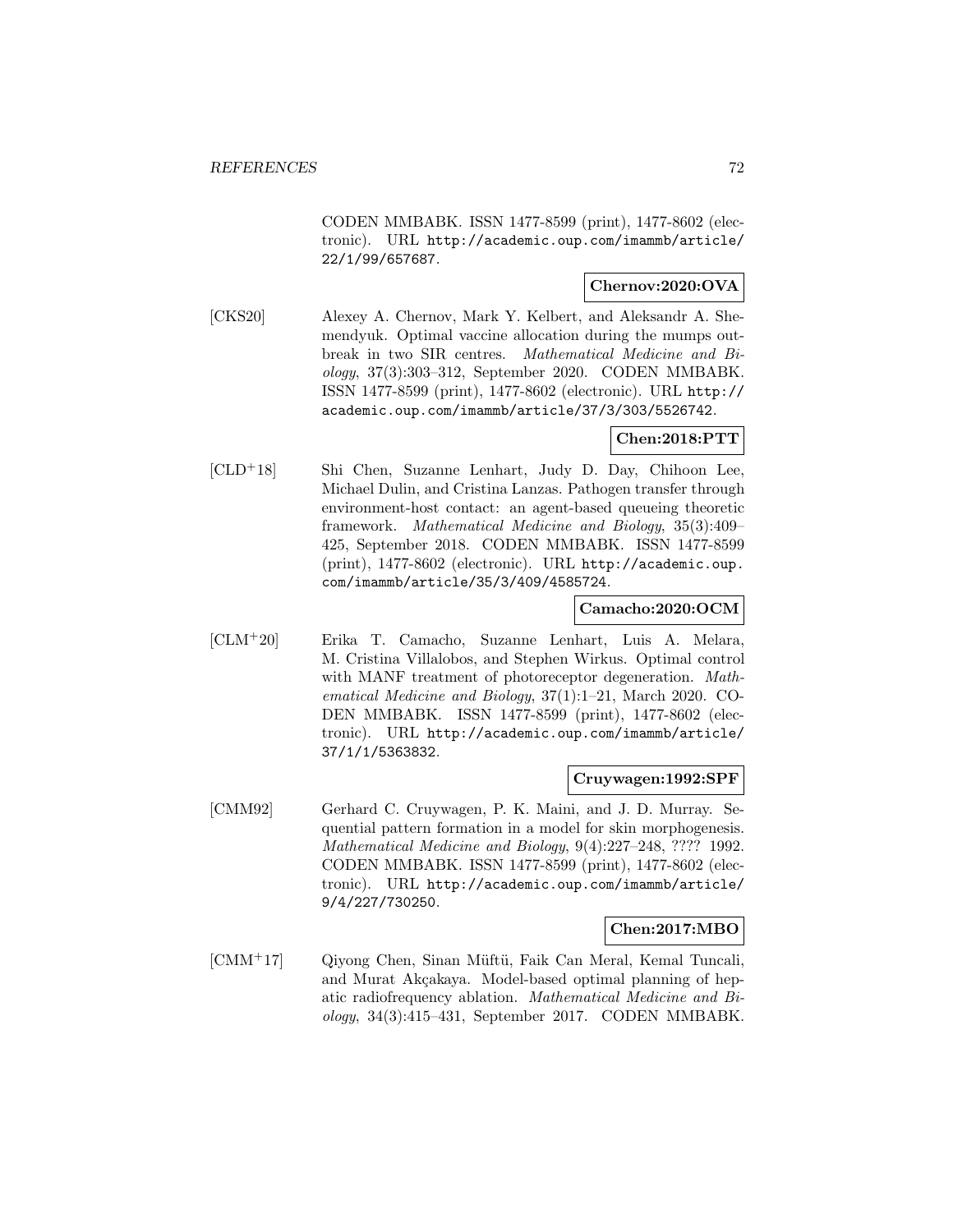ISSN 1477-8599 (print), 1477-8602 (electronic). URL http:// academic.oup.com/imammb/article/34/3/415/2885301.

### **Cole:2004:ENP**

[CMR<sup>+</sup>04] D. J. Cole, B. J. T. Morgan, M. S. Ridout, L. J. Byrne, and M. F. Tuite. Estimating the number of prions in yeast cells. Mathematical Medicine and Biology, 21(4):369–395, December 2004. CODEN MMBABK. ISSN 1477-8599 (print), 1477- 8602 (electronic). URL http://academic.oup.com/imammb/ article/21/4/369/741364.

### **Carichino:2019:ETD**

[CO19] Lucia Carichino and Sarah D. Olson. Emergent threedimensional sperm motility: coupling calcium dynamics and preferred curvature in a Kirchhoff rod model. Mathematical Medicine and Biology, 36(4):439–469, December 2019. CO-DEN MMBABK. ISSN 1477-8599 (print), 1477-8602 (electronic). URL http://academic.oup.com/imammb/article/ 36/4/439/5132952.

### **Cox:2006:AMC**

[Cox06] Steven J. Cox. An adjoint method for channel localization. Mathematical Medicine and Biology, 23(2):139–152, June 2006. CODEN MMBABK. ISSN 1477-8599 (print), 1477-8602 (electronic). URL http://academic.oup.com/imammb/article/ 23/2/139/671410.

# **Chauviere:2010:MCM**

[CPB10] A. Chauviere, L. Preziosi, and H. Byrne. A model of cell migration within the extracellular matrix based on a phenotypic switching mechanism. Mathematical Medicine and Biology, 27 (3):255–281, September 2010. CODEN MMBABK. ISSN 1477- 8599 (print), 1477-8602 (electronic). URL http://academic. oup.com/imammb/article/27/3/255/791818.

### **Chaplain:1990:MMP**

[CS90] M. A. J. Chaplain and B. D. Sleeman. A mathematical model for the production and secration of tumour angiogenesis factor in tumours. Mathematical Medicine and Biology, 7(2):93–108, ???? 1990. CODEN MMBABK. ISSN 1477-8599 (print), 1477- 8602 (electronic). URL http://academic.oup.com/imammb/ article/7/2/93/698808.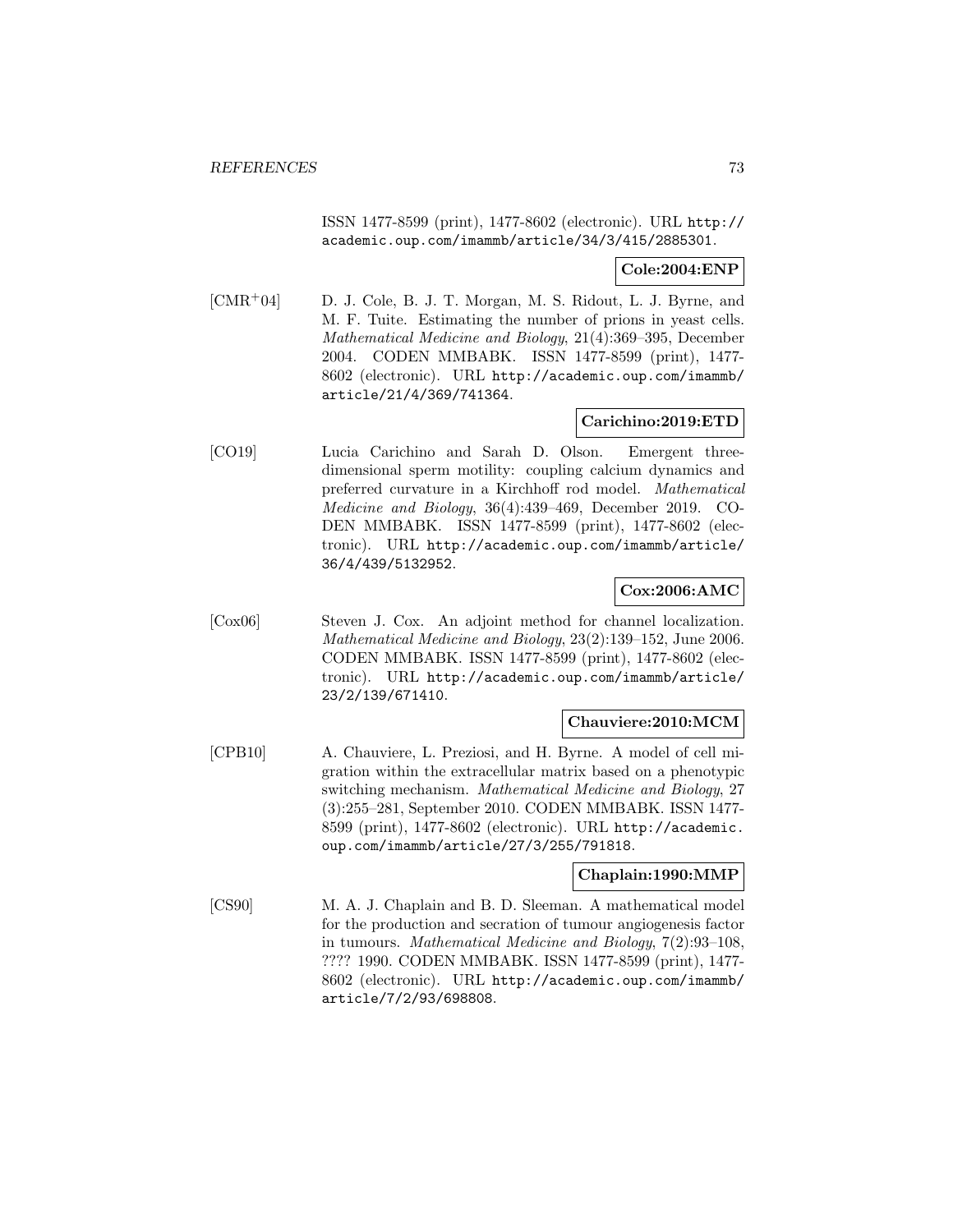### **Chaplain:1991:MMD**

[CS91] M. A. J. Chaplain and A. M. Stuart. A mathematical model for the diffusion of tumour angiogenesis factor into the surrounding host tissue. Mathematical Medicine and Biology, 8(3):191–220, ???? 1991. CODEN MMBABK. ISSN 1477-8599 (print), 1477- 8602 (electronic). URL http://academic.oup.com/imammb/ article/8/3/191/689707.

### **Chaplain:1993:MMC**

[CS93] M. A. J. Chaplain and A. M. Stuart. A model mechanism for the chemotactic response of endothelial cells to tumour angiogenesis factor. Mathematical Medicine and Biology, 10(3): 149–168, ???? 1993. CODEN MMBABK. ISSN 1477-8599 (print), 1477-8602 (electronic). URL http://academic.oup. com/imammb/article/10/3/149/666908.

### **Cain:2008:SCA**

[CS08] John W. Cain and David G. Schaeffer. Shortening of cardiac action potential duration near an insulating boundary. Mathematical Medicine and Biology, 25(1):21–36, March 2008. CODEN MMBABK. ISSN 1477-8599 (print), 1477-8602 (electronic). URL http://academic.oup.com/imammb/article/25/1/21/ 745860.

### **Chattopadhyay:2002:DDE**

[CSeA02] J. Chattopadhyay, R. R. Sarkar, and A. el Abdllaoui. A delay differential equation model on harmful algal blooms in the presence of toxic substances. Mathematical Medicine and Biology, 19(2):137–161, June 2002. CODEN MMBABK. ISSN 1477- 8599 (print), 1477-8602 (electronic). URL http://academic. oup.com/imammb/article/19/2/137/730723.

### **Choudhury:2020:MMF**

[CTB20] M. Jabed A. Choudhury, Philip M. J. Trevelyan, and Graeme P. Boswell. Mathematical modelling of fungi-initiated siderophore-iron interactions. Mathematical Medicine and Biology, 37(4):515–550, December 2020. CODEN MMBABK. ISSN 1477-8599 (print), 1477-8602 (electronic). URL http:// academic.oup.com/imammb/article/37/4/515/5870745.

# **Cuzick:1984:RSP**

[Cuz84] Jack Cuzick. A review of semi-parametric models for life histories. Mathematical Medicine and Biology, 1(4):323–332, ????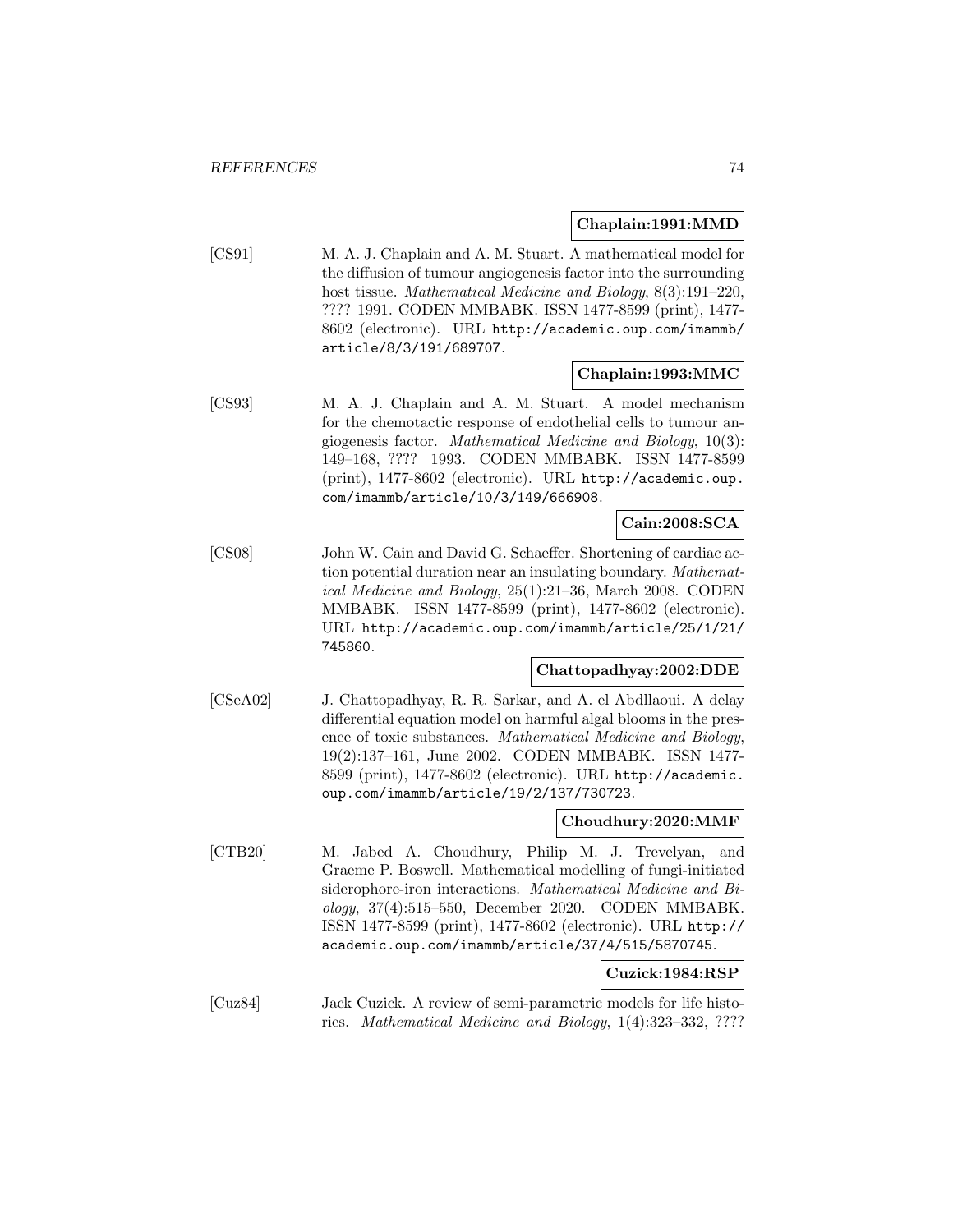1984. CODEN MMBABK. ISSN 1477-8599 (print), 1477- 8602 (electronic). URL http://academic.oup.com/imammb/ article/1/4/323/768064.

### **Cardamone:2010:MCA**

[CVEH10] L. Cardamone, A. Valentín, J. F. Eberth, and J. D. Humphrey. Modelling carotid artery adaptations to dynamic alterations in pressure and flow over the cardiac cycle. Mathematical Medicine and Biology, 27(4):343–371, December 2010. CO-DEN MMBABK. ISSN 1477-8599 (print), 1477-8602 (electronic). URL http://academic.oup.com/imammb/article/ 27/4/343/724982.

#### **Cummings:2007:TGR**

[CW07] L. J. Cummings and S. L. Waters. Tissue growth in a rotating bioreactor. Part II: fluid flow and nutrient transport problems. Mathematical Medicine and Biology, 24(2):169–208, June 2007. CODEN MMBABK. ISSN 1477-8599 (print), 1477-8602 (electronic). URL http://academic.oup.com/imammb/article/ 24/2/169/685945.

### **Chen:2014:MMH**

[CW14] C. Y. Chen and J. P. Ward. A mathematical model for the human menstrual cycle. Mathematical Medicine and Biology, 31(1):65–86, March 2014. CODEN MMBABK. ISSN 1477-8599 (print), 1477-8602 (electronic). URL http://academic.oup. com/imammb/article/31/1/65/860035.

### **deArazoza:2002:NLM**

[dAL02] H. de Arazoza and R. Lounes. A non-linear model for a sexually transmitted disease with contact tracing. Mathematical Medicine and Biology, 19(3):221–234, September 2002. CO-DEN MMBABK. ISSN 1477-8599 (print), 1477-8602 (electronic). URL http://academic.oup.com/imammb/article/ 19/3/221/729874.

### **Dassios:2008:NCE**

[Das08] George Dassios. Neuronal currents and EEG-MEG fields. Mathematical Medicine and Biology, 25(2):133–139, June 2008. CODEN MMBABK. ISSN 1477-8599 (print), 1477-8602 (electronic). URL http://academic.oup.com/imammb/article/ 25/2/133/751926.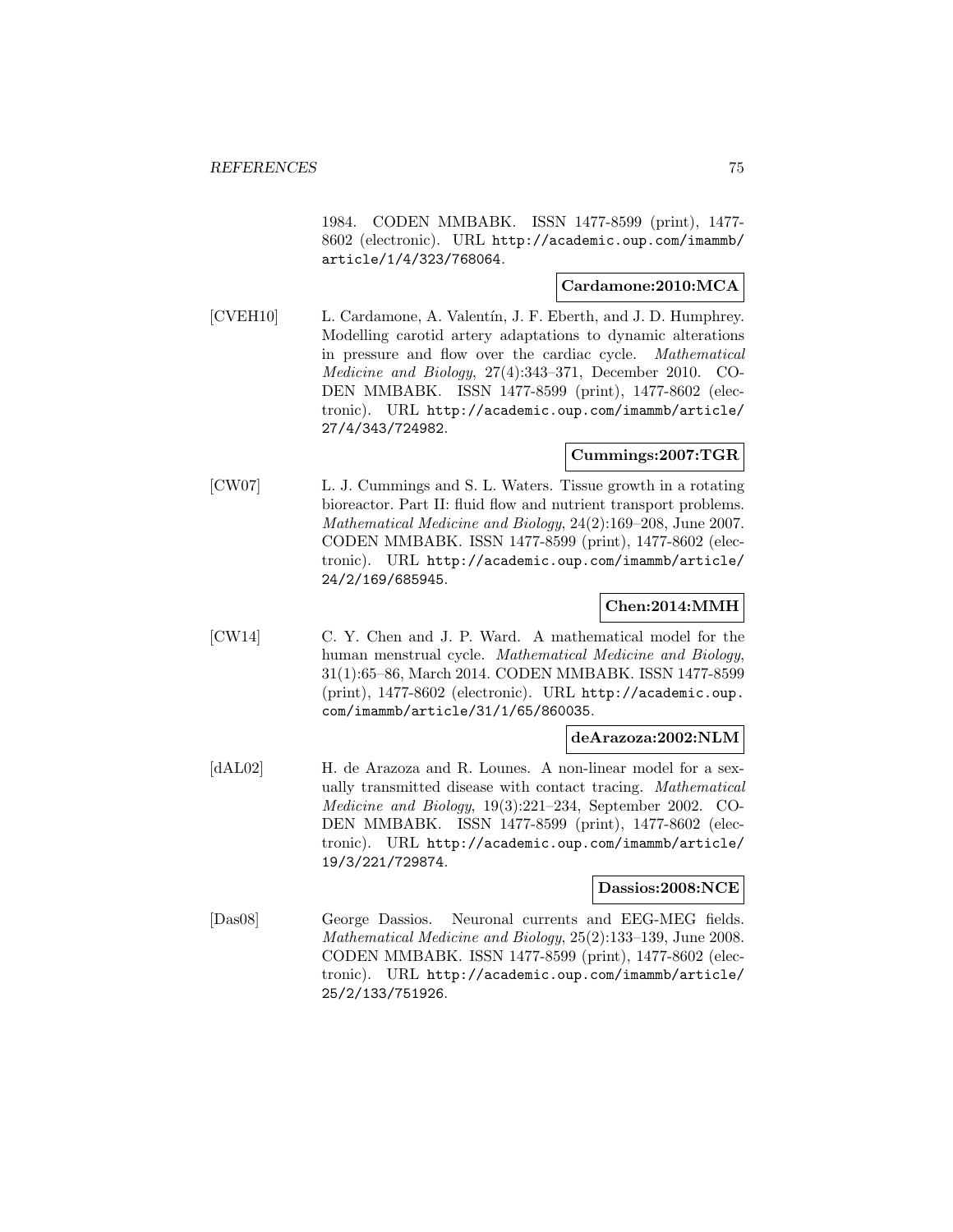# **Devi:2015:SSP**

[DAS15] Gurumayum Reenaroy Devi, Md. Jahoor Alam, and R. K. Brojen Singh. Synchronization in stress p53 network. Mathematical Medicine and Biology, 32(4):437–456, December 1, 2015. CODEN MMBABK. ISSN 1477-8599 (print), 1477-8602 (electronic). URL http://academic.oup.com/imammb/article/ 32/4/437/2874298.

### **Dowty:2014:TED**

[DBG14] James G. Dowty, Graham B. Byrnes, and Dorota M. Gertig. The time-evolution of DCIS size distributions with applications to breast cancer growth and progression. Mathematical Medicine and Biology, 31(4):353–364, December 2014. CODEN MMBABK. ISSN 1477-8599 (print), 1477-8602 (electronic). URL http://academic.oup.com/imammb/article/ 31/4/353/646894.

### **DOrsi:2021:MMC**

[DCC<sup>+</sup>21] Laura D'Orsi, Luciano Curcio, Fabio Cibella, Alessandro Borri, Lilach Gavish, Arik Eisenkraft, and Andrea De Gaetano. A mathematical model of cardiovascular dynamics for the diagnosis and prognosis of hemorrhagic shock. Mathematical Medicine and Biology, 38(4):417–441, December 2021. CO-DEN MMBABK. ISSN 1477-8599 (print), 1477-8602 (electronic). URL http://academic.oup.com/imammb/article/ 38/4/417/6367650.

### **Doyle:2021:LPM**

[DCRK21] Matthew G. Doyle, Marina Chugunova, S. Lucy Roche, and James P. Keener. Lumped parameter models for two-ventricle and healthy and failing extracardiac Fontan circulations. Mathematical Medicine and Biology, 38(4):442–466, December 2021. CODEN MMBABK. ISSN 1477-8599 (print), 1477-8602 (electronic). URL http://academic.oup.com/imammb/article/ 38/4/442/6371787.

### **Deshmukh:2006:EPM**

[DCT06] Vikrant Deshmukh, Chris Cannings, and Alun Thomas. Estimating the parameters of a model for protein-protein interaction graphs. Mathematical Medicine and Biology, 23(4):279– 295, December 2006. CODEN MMBABK. ISSN 1477-8599 (print), 1477-8602 (electronic). URL http://academic.oup. com/imammb/article/23/4/279/689797.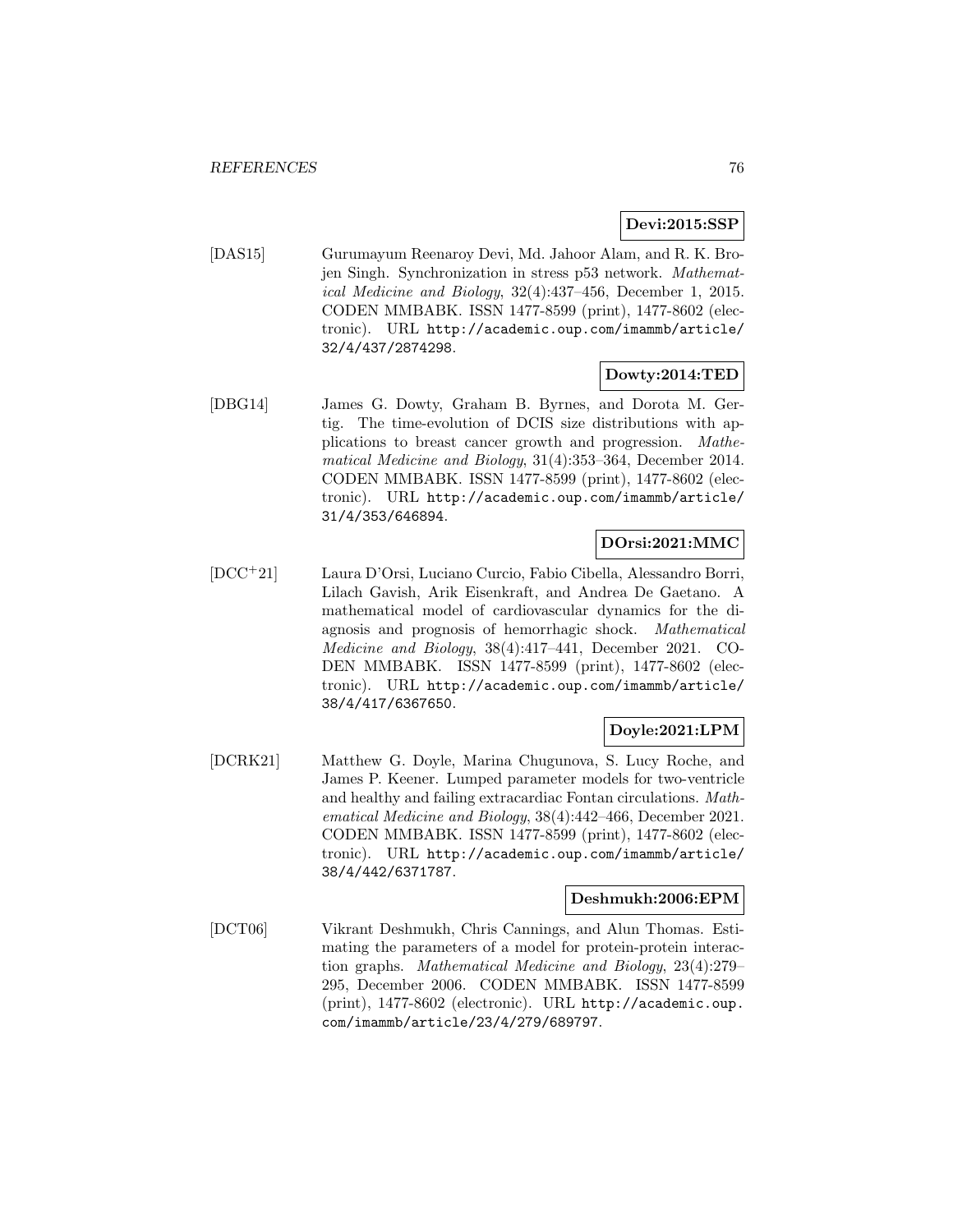# **Du:2018:TPM**

[DF18] Jian Du and Aaron L. Fogelson. A two-phase mixture model of platelet aggregation. Mathematical Medicine and Biology, 35 (2):225–256, June 2018. CODEN MMBABK. ISSN 1477-8599 (print), 1477-8602 (electronic). URL http://academic.oup. com/imammb/article/35/2/225/3038034.

### **DOnofrio:2009:FMA**

[DG09] Alberto D'Onofrio and Alberto Gandolfi. A family of models of angiogenesis and anti-angiogenesis anti-cancer therapy. Mathematical Medicine and Biology, 26(1):63–95, March 2009. CODEN MMBABK. ISSN 1477-8599 (print), 1477-8602 (electronic). URL http://academic.oup.com/imammb/article/ 26/1/63/853994.

### **Dobson:1987:GMD**

[DGDW87] R. J. Dobson, D. A. Griffiths, A. D. Donald, and P. J. Waller. A genetic model describing the evolution of levamisole resistance in Trichostrongylus colubriformis, a nematode parasite of sheep. Mathematical Medicine and Biology, 4(4):279–293, ???? 1987. CODEN MMBABK. ISSN 1477-8599 (print), 1477- 8602 (electronic). URL http://academic.oup.com/imammb/ article/4/4/279/751251.

### **Costanzo:2018:DCM**

[DGM<sup>+</sup>18] Ezio Di Costanzo, Alessandro Giacomello, Elisa Messina, Roberto Natalini, Giuseppe Pontrelli, Fabrizio Rossi, Robert Smits, and Monika Twarogowska. A discrete in continuous mathematical model of cardiac progenitor cells formation and growth as spheroid clusters (cardiospheres). Mathematical Medicine and Biology, 35(1):121–144, March 2018. CO-DEN MMBABK. ISSN 1477-8599 (print), 1477-8602 (electronic). URL http://academic.oup.com/imammb/article/ 35/1/121/2938064.

#### **DeRemigio:2008:CRS**

[DGS08] Hilary DeRemigio, Jeffrey R. Groff, and Gregory D. Smith. Calcium release site ultrastructure and the dynamics of puffs and sparks. Mathematical Medicine and Biology, 25(1):65– 85, March 2008. CODEN MMBABK. ISSN 1477-8599 (print), 1477-8602 (electronic). URL http://academic.oup. com/imammb/article/25/1/65/745869.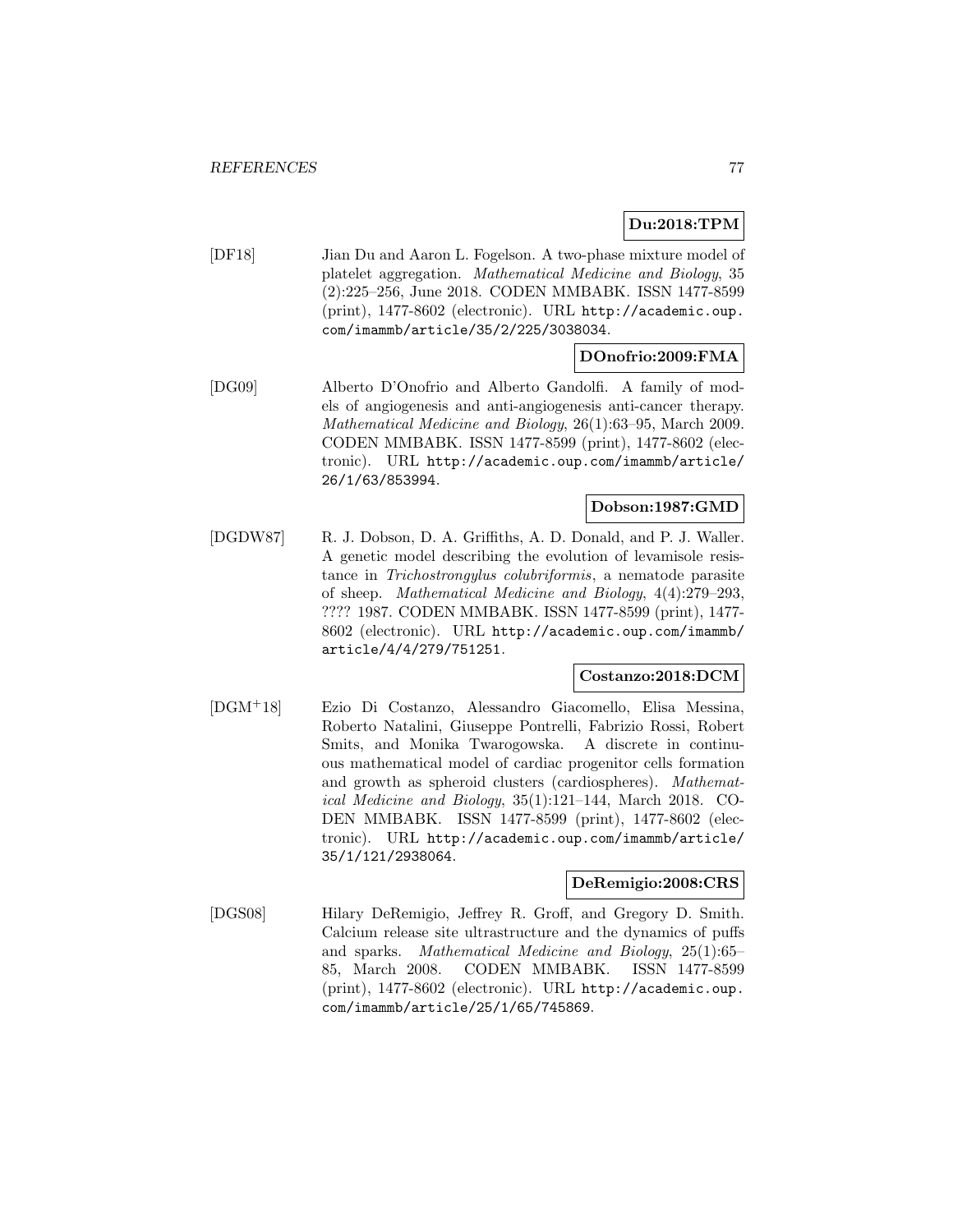#### **DeBoer:1987:SND**

[DH87] Rob J. De Boer and Pauline Hogeweg. Self-nonself discrimination due to immunological nonlinearities: the analysis of a series of models by numerical methods. Mathematical Medicine and Biology, 4(1):1–32, ???? 1987. CODEN MMBABK. ISSN 1477- 8599 (print), 1477-8602 (electronic). URL http://academic. oup.com/imammb/article/4/1/1/875656.

# **Deng:2004:NAA**

[DH04] Qingping Deng and Thomas G. Hallam. Numerical approximations for an age-structured model of a population dispersing in a spatially heterogeneous environment. Mathematical Medicine and Biology, 21(3):247–268, September 2004. CO-DEN MMBABK. ISSN 1477-8599 (print), 1477-8602 (electronic). URL http://academic.oup.com/imammb/article/ 21/3/247/660065.

# **Dallon:2006:MME**

[DJG06] John Dallon, Wonhee Jang, and Richard H. Gomer. Mathematically modelling the effects of counting factor in Dictyostelium discoideum. Mathematical Medicine and Biology, 23 (1):45–62, March 2006. CODEN MMBABK. ISSN 1477-8599 (print), 1477-8602 (electronic). URL http://academic.oup. com/imammb/article/23/1/45/809602.

## **Daley:1989:UVM**

[DM89] D. J. Daley and J. H. Maindonald. A unified view of models describing the avoidance of superparasitism. Mathematical Medicine and Biology, 6(3):161–178, ???? 1989. CODEN MMBABK. ISSN 1477-8599 (print), 1477-8602 (electronic). URL http://academic.oup.com/imammb/article/6/3/161/ 684128.

### **Ducrot:2020:INU**

[DMNW20] A. Ducrot, P. Magal, T. Nguyen, and G. F. Webb. Identifying the number of unreported cases in SIR epidemic models. Mathematical Medicine and Biology, 37(2):243–261, June 2020. CODEN MMBABK. ISSN 1477-8599 (print), 1477-8602 (electronic). URL http://academic.oup.com/imammb/article/ 37/2/243/5526758.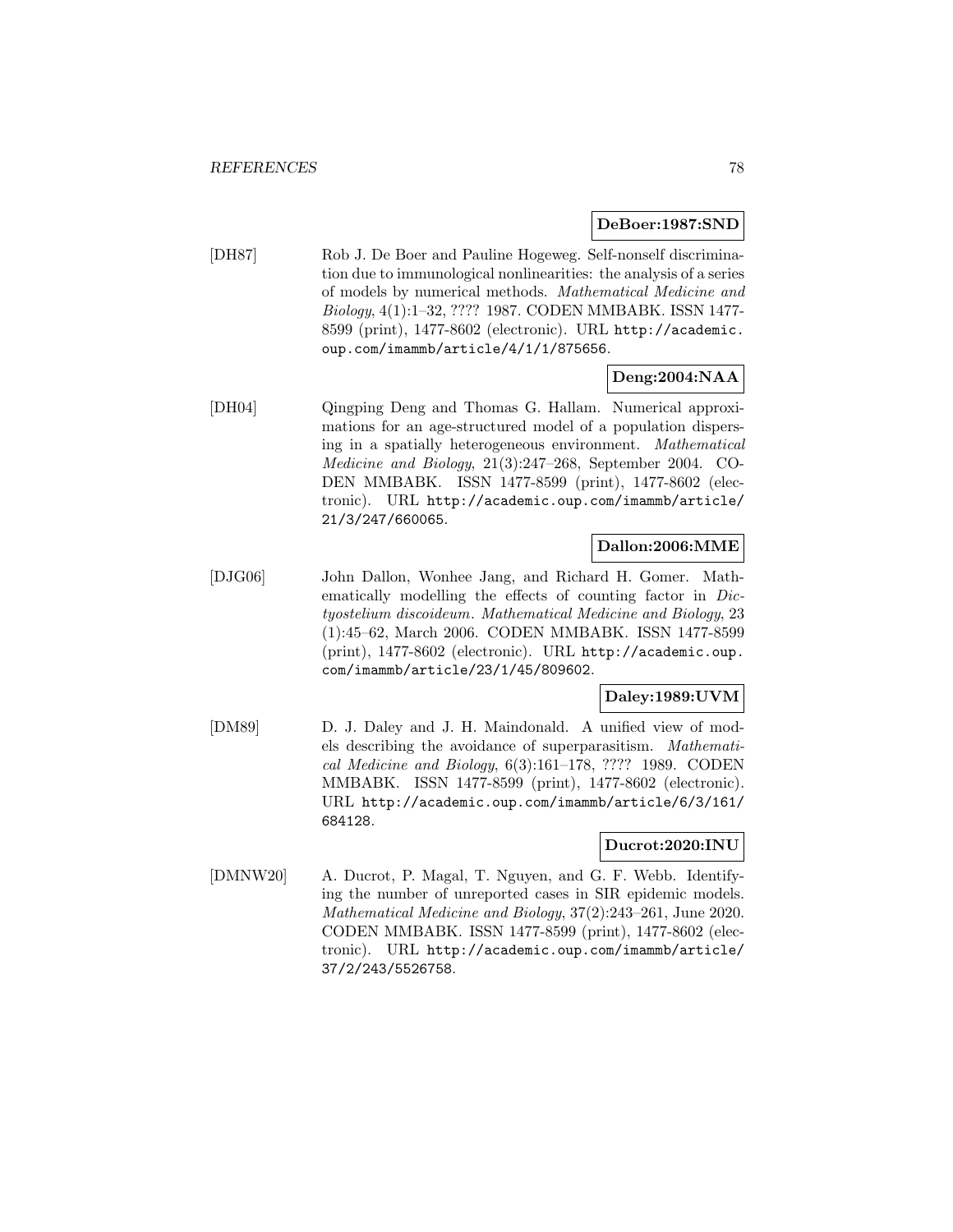### **dOnofrio:2008:FSD**

[dMS08] Alberto d'Onofrio, Piero Manfredi, and Ernesto Salinelli. Fatal SIR diseases and rational exemption to vaccination. Mathematical Medicine and Biology, 25(4):337–357, December 2008. CODEN MMBABK. ISSN 1477-8599 (print), 1477-8602 (electronic). URL http://academic.oup.com/imammb/article/ 25/4/337/826449.

# **Danforth:2009:IUB**

[DOM<sup>+</sup>09] Christopher M. Danforth, Thomas Orfeo, Kenneth G. Mann, Kathleen E. Brummel-Ziedins, and Stephen J. Everse. The impact of uncertainty in a blood coagulation model. Mathematical Medicine and Biology, 26(4):323–336, December 2009. CODEN MMBABK. ISSN 1477-8599 (print), 1477-8602 (electronic). URL http://academic.oup.com/imammb/article/ 26/4/323/654367.

### **Leenheer:2008:MVD**

[DP08] Patrick De Leenheer and Sergei S. Pilyugin. Multistrain virus dynamics with mutations: a global analysis. Mathematical Medicine and Biology, 25(4):285–322, December 2008. CO-DEN MMBABK. ISSN 1477-8599 (print), 1477-8602 (electronic). URL http://academic.oup.com/imammb/article/ 25/4/285/826470.

### **Dassios:2016:SST**

[DP16] George Dassios and Vasiliki Christina Panagiotopoulou. On the stability of a spherical tumour. Mathematical Medicine and Biology, 33(3):273–293, September 2016. CODEN MMBABK. ISSN 1477-8599 (print), 1477-8602 (electronic). URL http:// academic.oup.com/imammb/article/33/3/273/1750089.

# **Dobreva:2018:ADM**

[DPC18] Atanaska Dobreva, Ralf Paus, and N. G. Cogan. Analysing the dynamics of a model for alopecia areata as an autoimmune disorder of hair follicle cycling. Mathematical Medicine and Biology, 35(3):387–407, September 2018. CODEN MMBABK. ISSN 1477-8599 (print), 1477-8602 (electronic). URL http:// academic.oup.com/imammb/article/35/3/387/4071274.

# **Du:2015:TSI**

[DPO<sup>+</sup>15] Peng Du, Niranchan Paskaranandavadivel, Greg O'Grady, Shou-Jiang Tang, and Leo K. Cheng. A theoretical study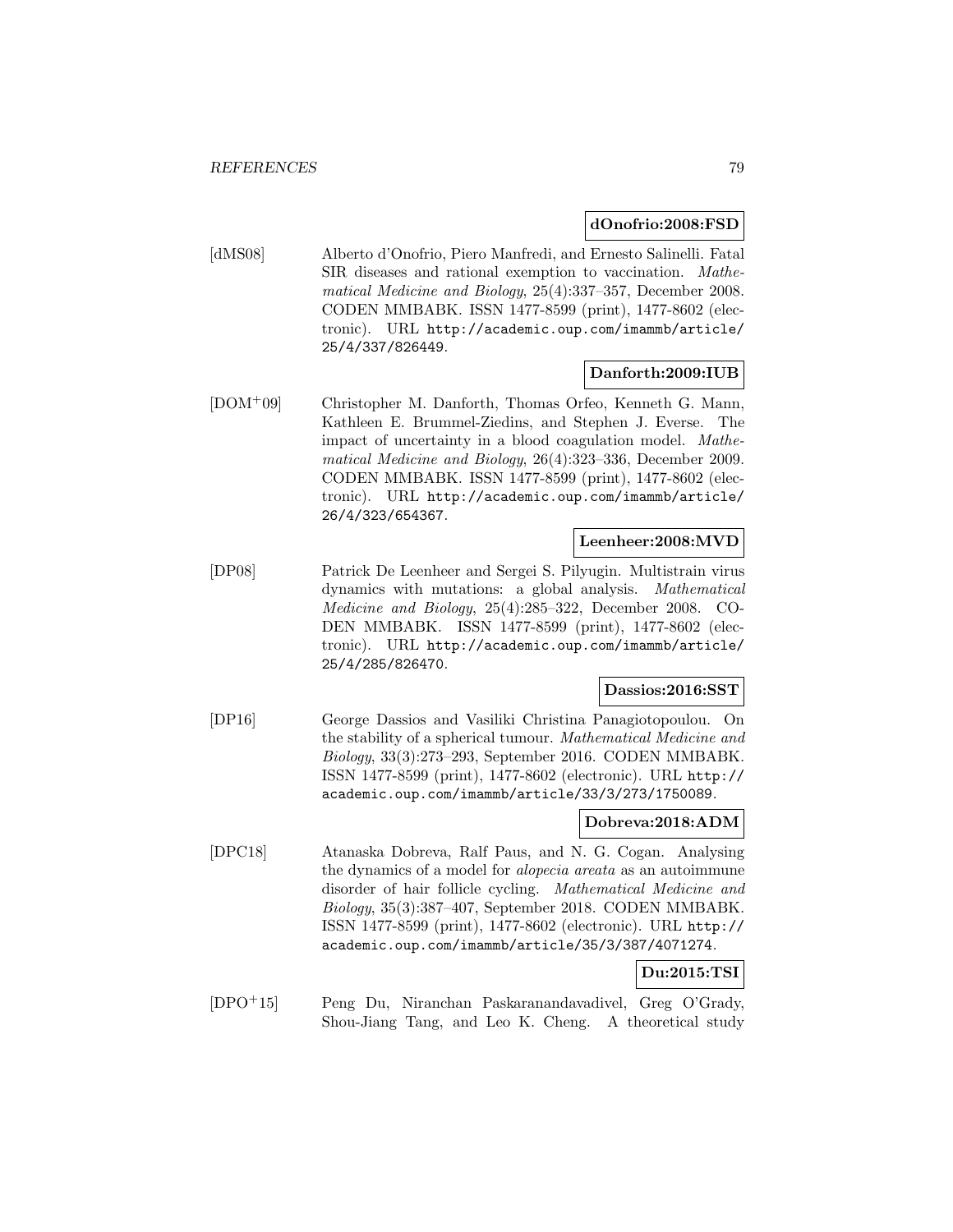of the initiation, maintenance and termination of gastric slow wave re-entry. Mathematical Medicine and Biology, 32(4):405– 423, December 1, 2015. CODEN MMBABK. ISSN 1477-8599 (print), 1477-8602 (electronic). URL http://academic.oup. com/imammb/article/32/4/405/2874296.

### **Dvoriashyna:2018:AHF**

[DRRT18] M. Dvoriashyna, R. Repetto, M. R. Romano, and J. H. Tweedy. Aqueous humour flow in the posterior chamber of the eye and its modifications due to pupillary block and iridotomy. Mathematical Medicine and Biology, 35(4):447–467, December 2018. CODEN MMBABK. ISSN 1477-8599 (print), 1477-8602 (electronic). URL http://academic.oup.com/imammb/article/ 35/4/447/4582768.

## **Dassios:1991:NRE**

[DS91] G. Dassios and B. D. Sleeman. A note on the reconstruction of ellipsoids from the X-Ray transform. Mathematical Medicine and Biology, 8(2):141–147, ???? 1991. CODEN MMBABK. ISSN 1477-8599 (print), 1477-8602 (electronic). URL http:// academic.oup.com/imammb/article/8/2/141/698759.

### **Costa:2020:IBF**

[dSCD20] Michel Iskin da S. Costa and Lucas Dos Anjos. The interplay between fishery yield and top predator culling in a multispecies fishery context. Mathematical Medicine and Biology, 37(3):351– 363, September 2020. CODEN MMBABK. ISSN 1477-8599 (print), 1477-8602 (electronic). URL http://academic.oup. com/imammb/article/37/3/351/5700594.

### **Costa:2016:AET**

[dSCdA16] Michel Iskin da S. Costa and Lucas dos Anjos. Allee effects in tritrophic food chains: some insights in pest biological control. Mathematical Medicine and Biology, 33(4):461–474, December 2016. CODEN MMBABK. ISSN 1477-8599 (print), 1477- 8602 (electronic). URL http://academic.oup.com/imammb/ article/33/4/461/2674335.

# **Costa:2006:ATP**

[dSCM06] Michel Iskin da Silveira Costa and Magno Enrique Mendoza Meza. Application of a threshold policy in the management of multispecies fisheries and predator culling. Mathematical Medicine and Biology, 23(1):63–75, March 2006. CODEN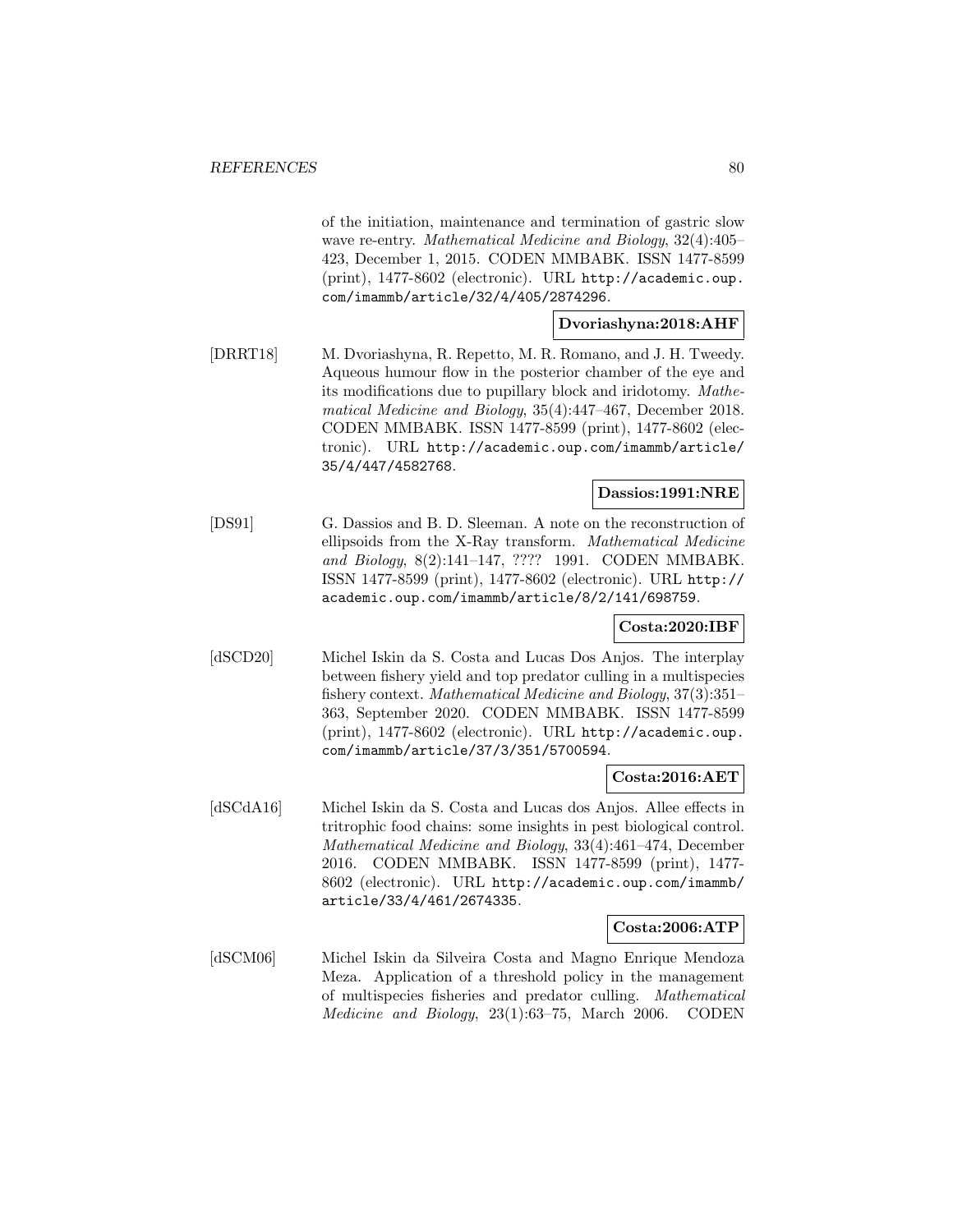MMBABK. ISSN 1477-8599 (print), 1477-8602 (electronic). URL http://academic.oup.com/imammb/article/23/1/63/ 809618.

# **Dallon:2000:BID**

[DSMF00] John Dallon, Jonathan Sherratt, Philip Maini, and Mark Ferguson. Biological implications of a discrete mathematical model for collagen deposition and alignment in dermal wound repair. Mathematical Medicine and Biology, 17(4):379–393, ???? 2000. CODEN MMBABK. ISSN 1477-8599 (print), 1477-8602 (electronic). URL http://academic.oup.com/imammb/article/ 17/4/379/664742.

### **Dirks:2021:MMB**

[DSW<sup>+</sup>21] Carolin Dirks, Paul Striewski, Benedikt Wirth, Anne Aalto, and Adan Olguin-Olguin. A mathematical model for bleb regulation in zebrafish primordial germ cells. Mathematical Medicine and Biology, 38(2):218–254, June 2021. CO-DEN MMBABK. ISSN 1477-8599 (print), 1477-8602 (electronic). URL http://academic.oup.com/imammb/article/ 38/2/218/6144681.

# **Downham:1987:DDF**

[DWLS87] D. Y. Downham, B. C. Wilson, J. Lexell, and M. Siöström. Distribution of different fibre types in human skeletal muscles: a method for the detection of neurogenic disorders. Mathematical Medicine and Biology, 4(1):81–91, ???? 1987. CO-DEN MMBABK. ISSN 1477-8599 (print), 1477-8602 (electronic). URL http://academic.oup.com/imammb/article/ 4/1/81/875680.

### **Ellingsrud:2021:ANS**

[EBFR21] Ada J. Ellingsrud, Nicolas Boullé, Patrick E. Farrell, and Marie E. Rognes. Accurate numerical simulation of electrodiffusion and water movement in brain tissue. Mathematical Medicine and Biology, 38(4):516–551, December 2021. CO-DEN MMBABK. ISSN 1477-8599 (print), 1477-8602 (electronic). URL http://academic.oup.com/imammb/article/ 38/4/516/6430038.

### **El-Doma:2000:SAG**

[ED00] M. El-Doma. Stability analysis of a general age-dependent vaccination model for a vertically transmitted disease under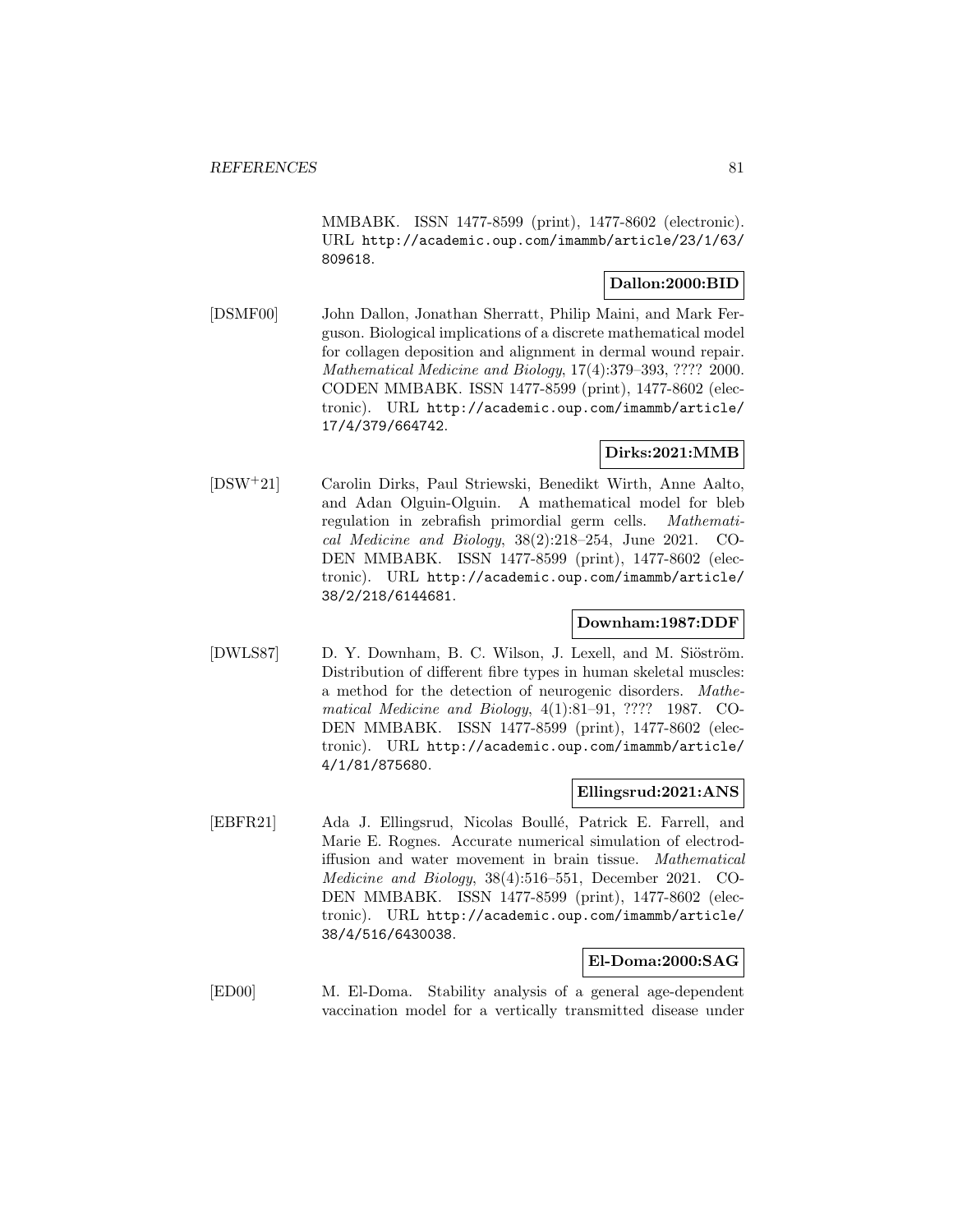the proportionate mixing assumption. Mathematical Medicine and Biology, 17(2):119–136, ???? 2000. CODEN MMBABK. ISSN 1477-8599 (print), 1477-8602 (electronic). URL http:// academic.oup.com/imammb/article/17/2/119/736858.

# **Eglen:2006:DRC**

[Egl06] Stephen J. Eglen. Development of regular cellular spacing in the retina: theoretical models. Mathematical Medicine and Biology, 23(2):79–99, June 2006. CODEN MMBABK. ISSN 1477-8599 (print), 1477-8602 (electronic). URL http://academic.oup. com/imammb/article/23/2/79/671407.

# **Engelhardt:2018:MMA**

[EHE<sup>+</sup>18] Benjamin Engelhardt, Janine Holze, Christina Elliott, George S. Baillie, Maik Kschischo, and Holger Fröhlich. Modelling and mathematical analysis of the  $M_{2}$  — receptor-dependent joint signalling and secondary messenger network in CHO cells. Mathematical Medicine and Biology, 35(3):279–297, September 2018. CODEN MMBABK. ISSN 1477-8599 (print), 1477- 8602 (electronic). URL http://academic.oup.com/imammb/ article/35/3/279/3827653.

# **Enderling:2012:PRT**

[EHH12] Heiko Enderling, Lynn Hlatky, and Philip Hahnfeldt. The promoting role of a tumour-secreted chemorepellent in selfmetastatic tumour progression. Mathematical Medicine and Biology, 29(1):21–29, March 2012. CODEN MMBABK. ISSN 1477-8599 (print), 1477-8602 (electronic). URL http:// academic.oup.com/imammb/article/29/1/21/753885.

### **Engwer:2016:EEA**

[EHS16] Christian Engwer, Alexander Hunt, and Christina Surulescu. Effective equations for anisotropic glioma spread with proliferation: a multiscale approach and comparisons with previous settings. Mathematical Medicine and Biology, 33(4):435– 459, December 2016. CODEN MMBABK. ISSN 1477-8599 (print), 1477-8602 (electronic). URL http://academic.oup. com/imammb/article/33/4/435/2674337.

#### **Echavarria-Heras:2012:SAP**

[EHSALR12] Hector Echavarria-Heras, Elena Solana-Arellano, and Cecilia Leal-Ramirez. Surface aggregation patterns of LDL receptors near coated pits II. The retrograde membrane flow-diffusion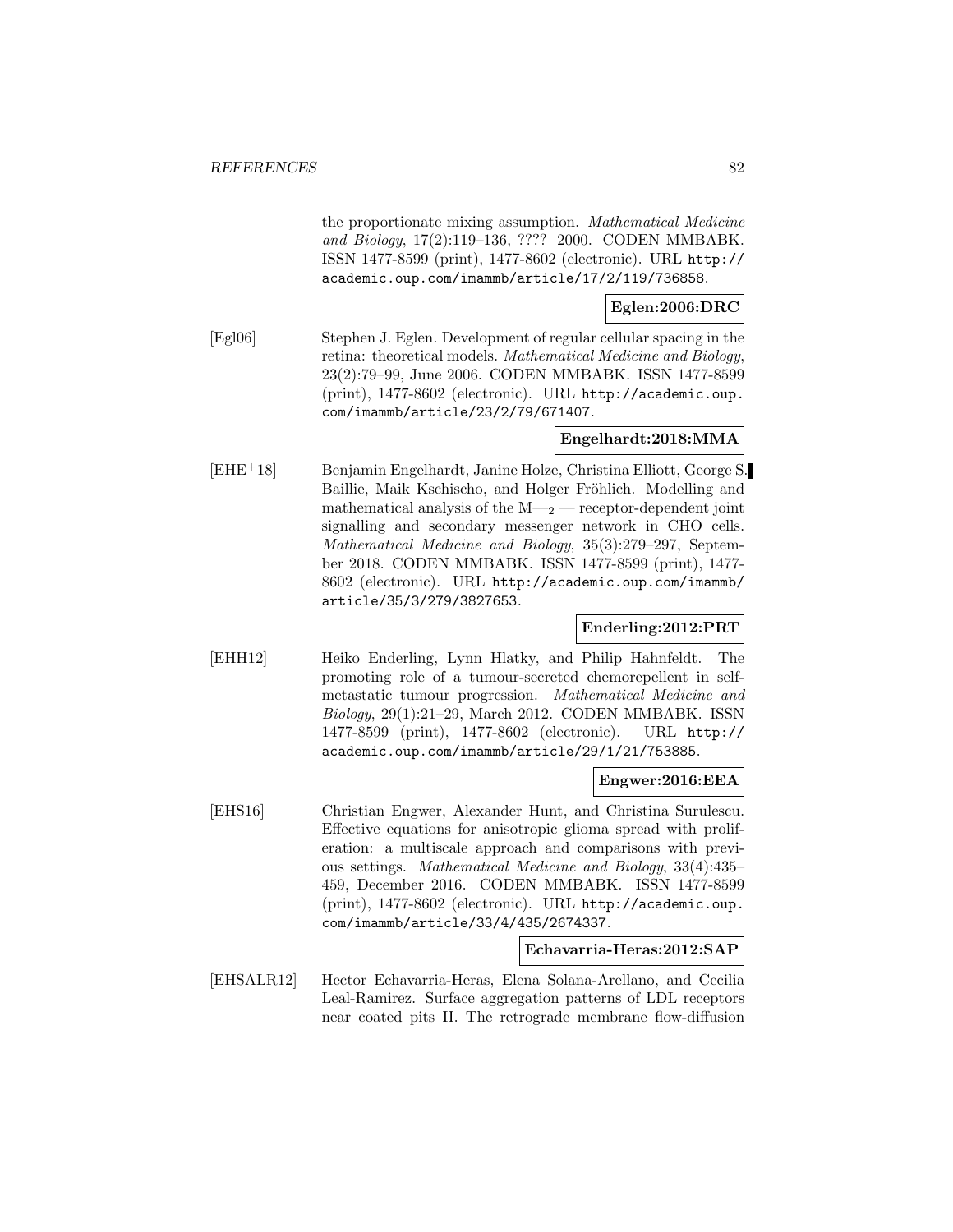and generalized plaque-form insertion mechanism. Mathematical Medicine and Biology, 29(2):109–130, June 2012. CO-DEN MMBABK. ISSN 1477-8599 (print), 1477-8602 (electronic). URL http://academic.oup.com/imammb/article/ 29/2/109/662195.

# **Evans:2001:CTA**

[EP01] N. D. Evans and A. J. Pritchard. A control theoretic approach to containing the spread of rabies. Mathematical Medicine and Biology, 18(1):1–23, March 1, 2001. CODEN MMBABK. ISSN 1477-8599 (print), 1477-8602 (electronic). URL http:// academic.oup.com/imammb/article/18/1/1/727365.

### **Eisentrager:2013:PEC**

[ESC13] Almut Eisenträger, Ian Sobey, and Marek Czosnyka. Parameter estimations for the cerebrospinal fluid infusion test. Mathematical Medicine and Biology, 30(2):157–174, June 2013. CO-DEN MMBABK. ISSN 1477-8599 (print), 1477-8602 (electronic). URL http://academic.oup.com/imammb/article/ 30/2/157/890413.

### **Eshima:2007:WDH**

[ETO07] Nobuoki Eshima, Minoru Tabata, and Tadashige Okada. Why is the distribution of HTLV-I carriers geographically biased? An answer through a mathematical epidemic model. Mathematical Medicine and Biology, 24(2):149–167, June 2007. CO-DEN MMBABK. ISSN 1477-8599 (print), 1477-8602 (electronic). URL http://academic.oup.com/imammb/article/ 24/2/149/685948.

### **Eshima:2003:PDH**

[ETOK03] Nobuoki Eshima, Minoru Tabata, Tadashige Okada, and Shigeru Karukaya. Population dynamics of HTLV-I infection: a discrete-time mathematical epidemic model approach. Mathematical Medicine and Biology, 20(1):29–45, March 2003. CO-DEN MMBABK. ISSN 1477-8599 (print), 1477-8602 (electronic). URL http://academic.oup.com/imammb/article/ 20/1/29/663518.

#### **Evans:2000:AME**

[Eva00] J. D. Evans. Analysis of a multiple equivalent cylinder model with generalized taper. *Mathematical Medicine and Biology*, 17 (4):347–377, ???? 2000. CODEN MMBABK. ISSN 1477-8599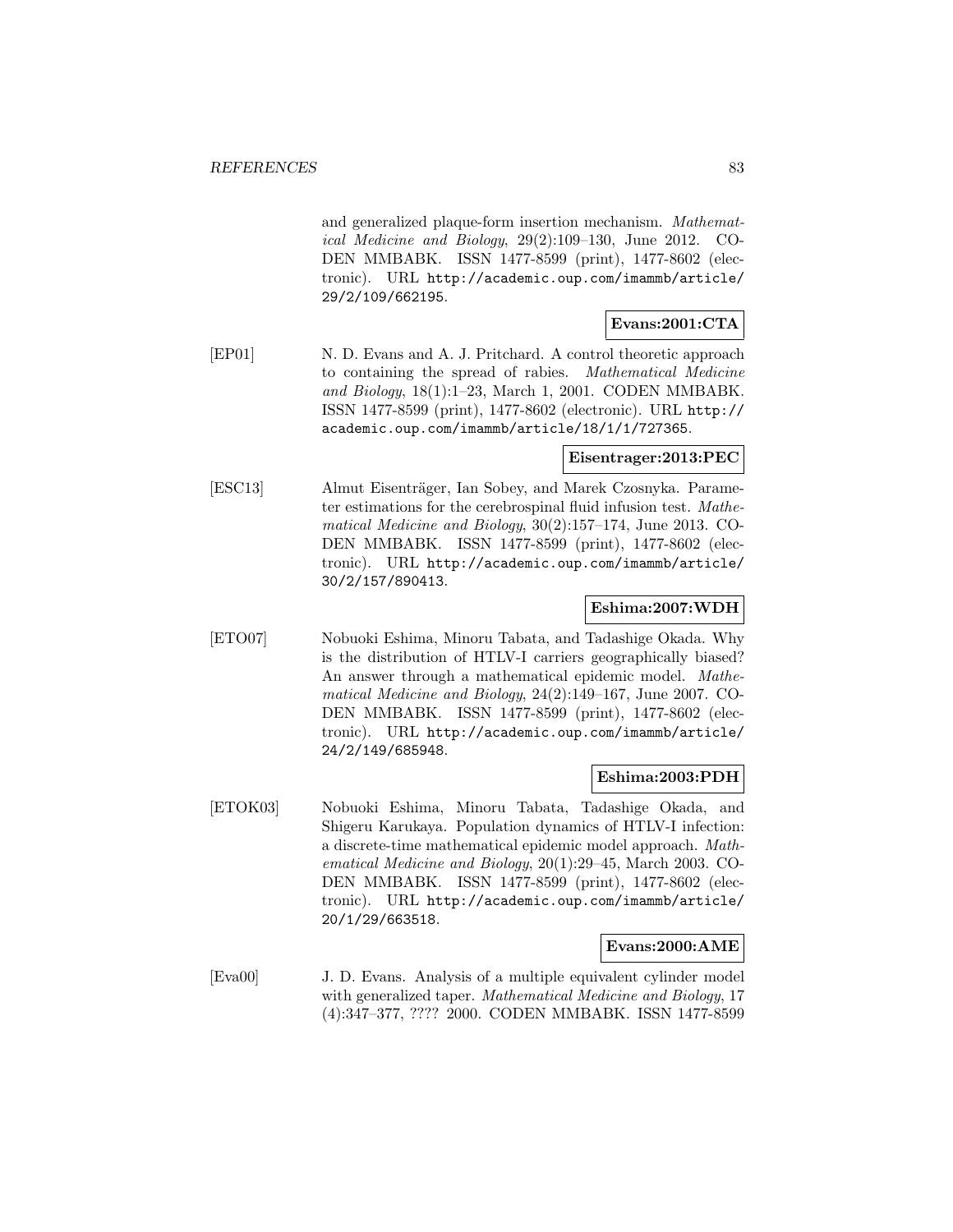(print), 1477-8602 (electronic). URL http://academic.oup. com/imammb/article/17/4/347/664730.

### **Eymard:2018:MMC**

[EVK<sup>+</sup>18] N. Eymard, V. Volpert, P. Kurbatova, V. Volpert, N. Bessonov, K. Ogungbenro, L. Aarons, P. Janiaud, P. Nony, A. Bajard, S. Chabaud, Y. Bertrand, B. Kassaï, C. Cornu, and P. Nony. Mathematical model of T-cell lymphoblastic lymphoma: disease, treatment, cure or relapse of a virtual cohort of patients. Mathematical Medicine and Biology, 35(1):25–47, March 2018. CODEN MMBABK. ISSN 1477-8599 (print), 1477-8602 (electronic). URL http://academic.oup.com/imammb/article/ 35/1/25/2706309.

### **Faddy:1985:NSC**

[Fad85] M. J. Faddy. Nonlinear stochastic compartmental models. Mathematical Medicine and Biology, 2(4):287–297, ???? 1985. CODEN MMBABK. ISSN 1477-8599 (print), 1477-8602 (electronic). URL http://academic.oup.com/imammb/article/ 2/4/287/833991.

### **Faddy:1993:DAS**

[Fad93] M. J. Faddy. Diffusion approximations for stochastic compartmental models. Mathematical Medicine and Biology, 10(3): 179–186, ???? 1993. CODEN MMBABK. ISSN 1477-8599 (print), 1477-8602 (electronic). URL http://academic.oup. com/imammb/article/10/3/179/666910.

### **Fozard:2010:CAI**

[FBJK10] J. A. Fozard, H. M. Byrne, O. E. Jensen, and J. R. King. Continuum approximations of individual-based models for epithelial monolayers. Mathematical Medicine and Biology, 27 (1):39–74, March 2010. CODEN MMBABK. ISSN 1477-8599 (print), 1477-8602 (electronic). URL http://academic.oup. com/imammb/article/27/1/39/731502.

### **Franks:2003:MMC**

[FBM<sup>+</sup>03] S. J. Franks, H. M. Byrne, H. S. Mudhar, J. C. E. Underwood, and C. E. Lewis. Mathematical modelling of comedo ductal carcinoma in situ of the breast. Mathematical Medicine and Biology, 20(3):277–308, September 2003. CODEN MMBABK. ISSN 1477-8599 (print), 1477-8602 (electronic). URL http:// academic.oup.com/imammb/article/20/3/277/714221.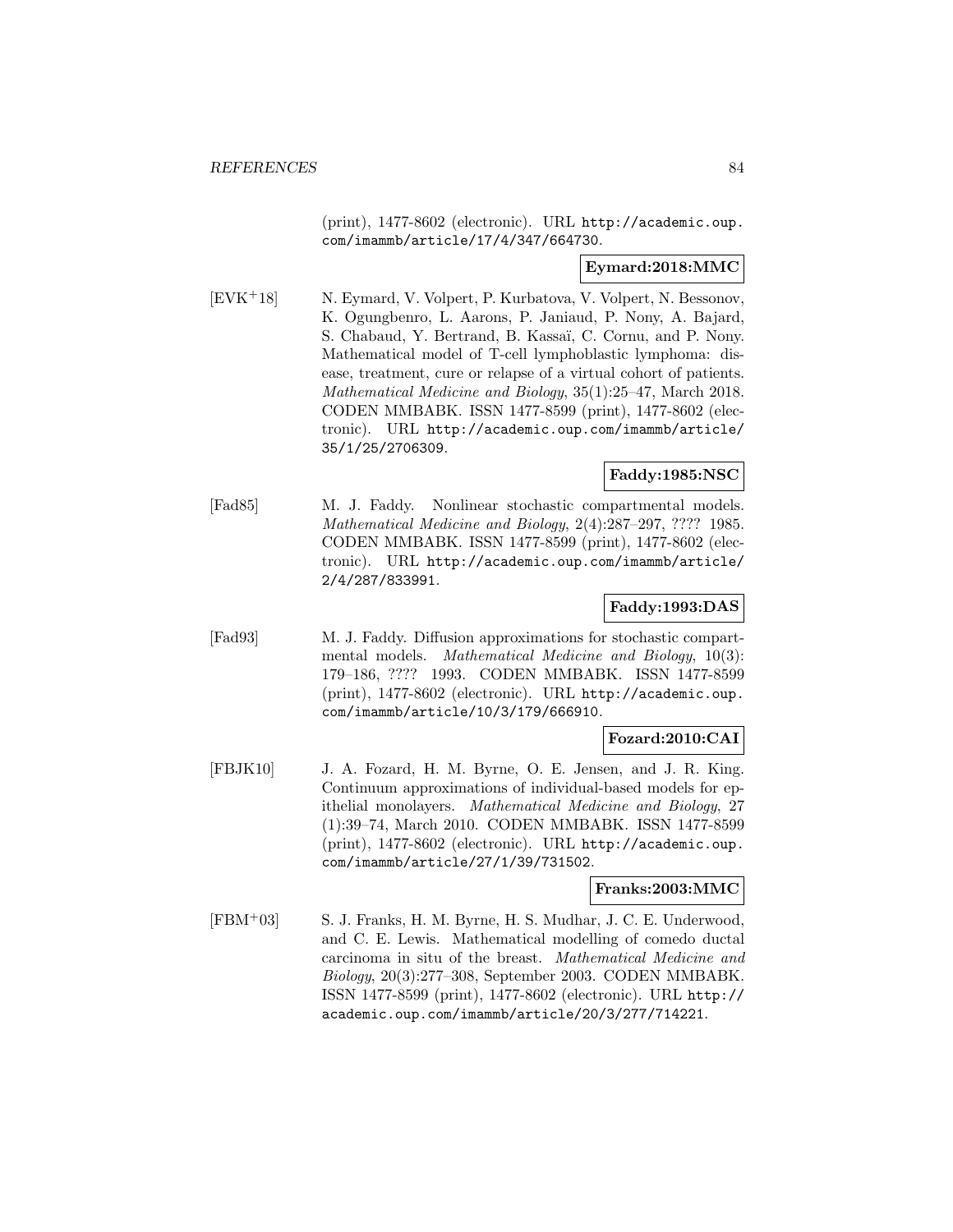### **Frascoli:2017:MEC**

[FFK17] Federico Frascoli, Emelie Flood, and Peter S. Kim. A model of the effects of cancer cell motility and cellular adhesion properties on tumour-immune dynamics. Mathematical Medicine and Biology, 34(2):215–240, June 2017. CODEN MMBABK. ISSN 1477-8599 (print), 1477-8602 (electronic). URL http:// academic.oup.com/imammb/article/34/2/215/2885294.

### **Fogelson:2004:PWI**

[FG04] Aaron L. Fogelson and Robert D. Guy. Platelet-wall interactions in continuum models of platelet thrombosis: formulation and numerical solution. Mathematical Medicine and Biology, 21 (4):293–334, December 2004. CODEN MMBABK. ISSN 1477- 8599 (print), 1477-8602 (electronic). URL http://academic. oup.com/imammb/article/21/4/293/741355.

### **Fallon:2009:ITD**

[FHC09] Marissa S. Fallon, Brett A. Howell, and Anuj Chauhan. Importance of Taylor dispersion in pharmacokinetic and multiple indicator dilution modelling. Mathematical Medicine and Biology, 26(4):263–296, December 2009. CODEN MMBABK. ISSN 1477-8599 (print), 1477-8602 (electronic). URL http:// academic.oup.com/imammb/article/26/4/263/654356.

### **Frei:2020:SMC**

[FHR20] Christoph Frei, Thomas Hillen, and Adam Rhodes. A stochastic model for cancer metastasis: branching stochastic process with settlement. *Mathematical Medicine and Biology*, 37(2): 153–182, June 2020. CODEN MMBABK. ISSN 1477-8599 (print), 1477-8602 (electronic). URL http://academic.oup. com/imammb/article/37/2/153/5510090.

### **Fowler:2000:RCC**

[FK00] A. C. Fowler and G. P. Kalamangalam. The role of the central chemoreceptor in causing periodic breathing. Mathematical Medicine and Biology, 17(2):147–167, ???? 2000. CO-DEN MMBABK. ISSN 1477-8599 (print), 1477-8602 (electronic). URL http://academic.oup.com/imammb/article/ 17/2/147/736866.

### **Fowler:2002:PBH**

[FK02] Andrew C. Fowler and G. P. Kalamangalam. Periodic breathing at high altitude. Mathematical Medicine and Biology, 19(4):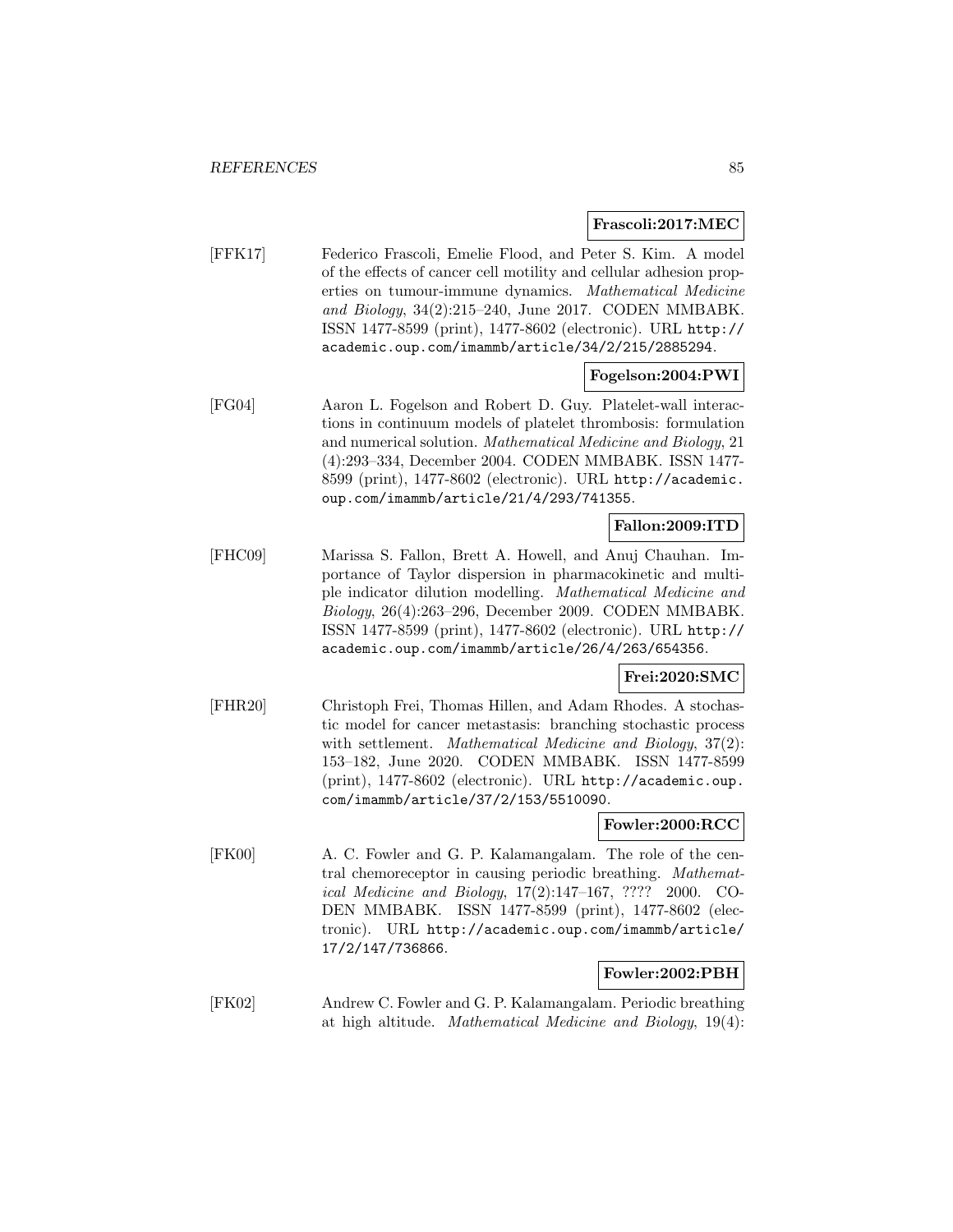293–313, December 2002. CODEN MMBABK. ISSN 1477-8599 (print), 1477-8602 (electronic). URL http://academic.oup. com/imammb/article/19/4/293/753209.

#### **Franks:2003:IBU**

[FK03] S. J. Franks and J. R. King. Interactions between a uniformly proliferating tumour and its surroundings: uniform material properties. Mathematical Medicine and Biology, 20(1): 47–89, March 2003. CODEN MMBABK. ISSN 1477-8599 (print), 1477-8602 (electronic). URL http://academic.oup. com/imammb/article/20/1/47/663520.

# **Frank:2017:TFM**

[FKCK17] Till D. Frank, Anatoly Kiyatkin, Alex Cheong, and Boris N. Kholodenko. Three-factor models versus time series models: quantifying time-dependencies of interactions between stimuli in cell biology and psychobiology for short longitudinal data. Mathematical Medicine and Biology, 34(2):177–191, June 2017. CODEN MMBABK. ISSN 1477-8599 (print), 1477-8602 (electronic). URL http://academic.oup.com/imammb/article/ 34/2/177/2885291.

### **Flower:1993:MAG**

[FKK93] A. C. Flower, G. P. Kalamangalam, and G. Kember. A mathematical analysis of the Grodins model of respiratory control. Mathematical Medicine and Biology, 10(4):249–280, ???? 1993. CODEN MMBABK. ISSN 1477-8599 (print), 1477-8602 (electronic). URL http://academic.oup.com/imammb/article/ 10/4/249/678655.

### **Fister:2008:ICS**

[FM08] K. Renee Fister and Maeve L. McCarthy. Identification of a chemotactic sensitivity in a coupled system. Mathematical Medicine and Biology, 25(3):215–232, September 2008. CO-DEN MMBABK. ISSN 1477-8599 (print), 1477-8602 (electronic). URL http://academic.oup.com/imammb/article/ 25/3/215/682275.

# **Fatehi:2010:MCA**

[FMHF10] Hasnaa Fatehi, Michael Meyer-Hermann, and Marc Thilo Figge. Modelling cellular aggregation induced by chemotaxis and phototaxis. Mathematical Medicine and Biology, 27(4): 373–384, December 2010. CODEN MMBABK. ISSN 1477-8599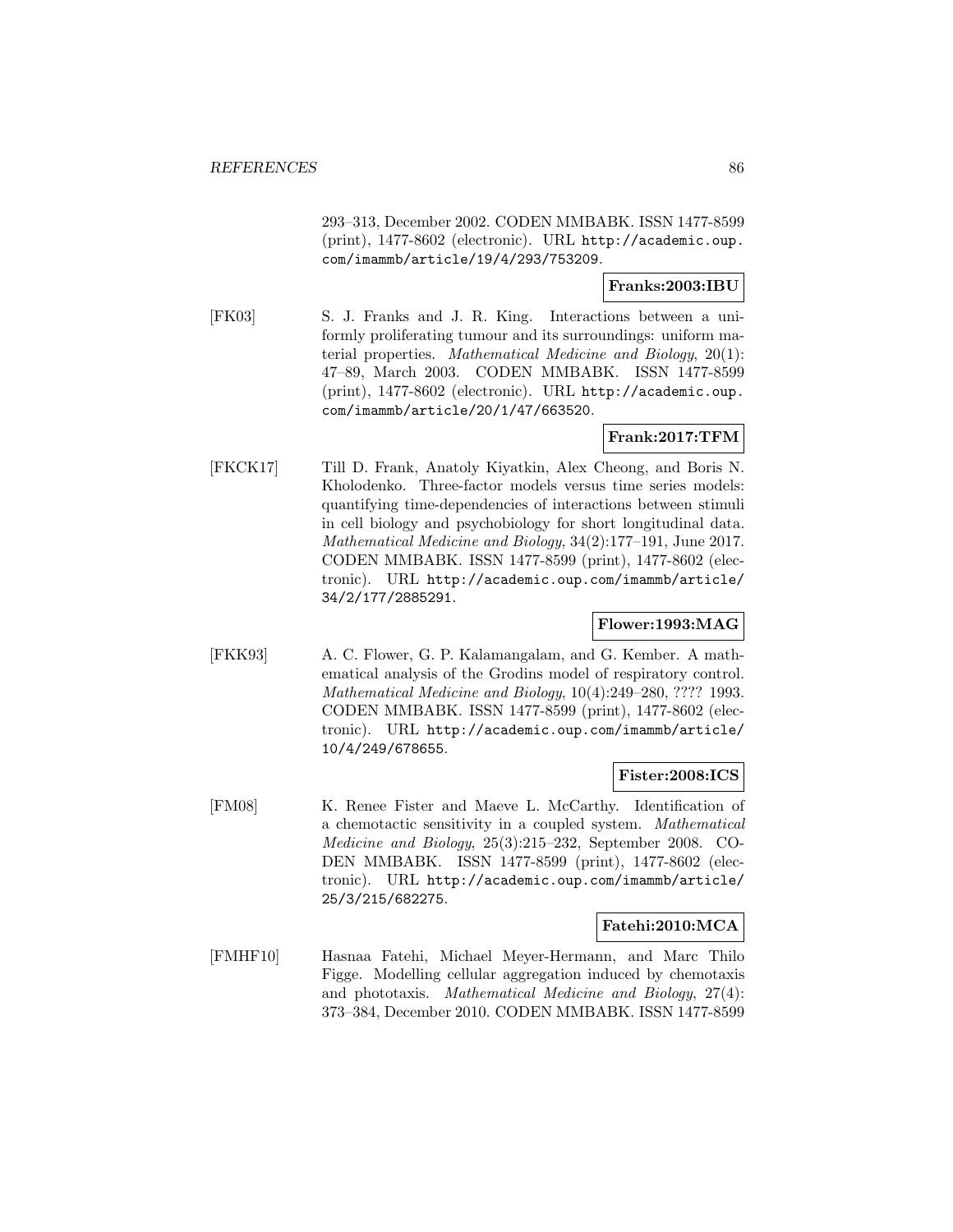(print), 1477-8602 (electronic). URL http://academic.oup. com/imammb/article/27/4/373/724984.

### **Ferreira:2016:CNF**

[FNdO16] J. A. Ferreira, J. Naghipoor, and Paula de Oliveira. A coupled non-Fickian model of a cardiovascular drug delivery system. Mathematical Medicine and Biology, 33(3):329–357, September 2016. CODEN MMBABK. ISSN 1477-8599 (print), 1477- 8602 (electronic). URL http://academic.oup.com/imammb/ article/33/3/329/1750278.

# **Fok:2012:GNC**

[Fok12] Pak-Wing Fok. Growth of necrotic cores in atherosclerotic plaque. Mathematical Medicine and Biology, 29(4):301– 327, December 2012. CODEN MMBABK. ISSN 1477-8599 (print), 1477-8602 (electronic). URL http://academic.oup. com/imammb/article/29/4/301/820997.

### **Fabregas:2014:MMP**

[FR14] L. Rene I. Fabregas and J. Rubinstein. A mathematical model for the progression of dental caries. Mathematical Medicine and Biology, 31(4):319–337, December 2014. CODEN MMBABK. ISSN 1477-8599 (print), 1477-8602 (electronic). URL http:// academic.oup.com/imammb/article/31/4/319/646891.

### **Fok:2017:BMM**

[FS17] Pak-Wing Fok and Rebecca Sanft. A biochemical and mechanical model of injury-induced intimal thickening. Mathematical Medicine and Biology, 34(1):77–108, March 2017. CODEN MMBABK. ISSN 1477-8599 (print), 1477-8602 (electronic). URL http://academic.oup.com/imammb/article/34/1/77/ 2885289.

### **Fassoni:2019:MDO**

[FY19] Artur C. Fassoni and Hyun M. Yang. Modeling dynamics for oncogenesis encompassing mutations and genetic instability. Mathematical Medicine and Biology, 36(2):241–267, June 2019. CODEN MMBABK. ISSN 1477-8599 (print), 1477- 8602 (electronic). URL http://academic.oup.com/imammb/ article/36/2/241/5043024.

### **Garnett:1994:BSP**

[GA94] Geoffrey P. Garnett and Roy M. Anderson. Balancing sexual partnership in an age and activity stratified model of HIV trans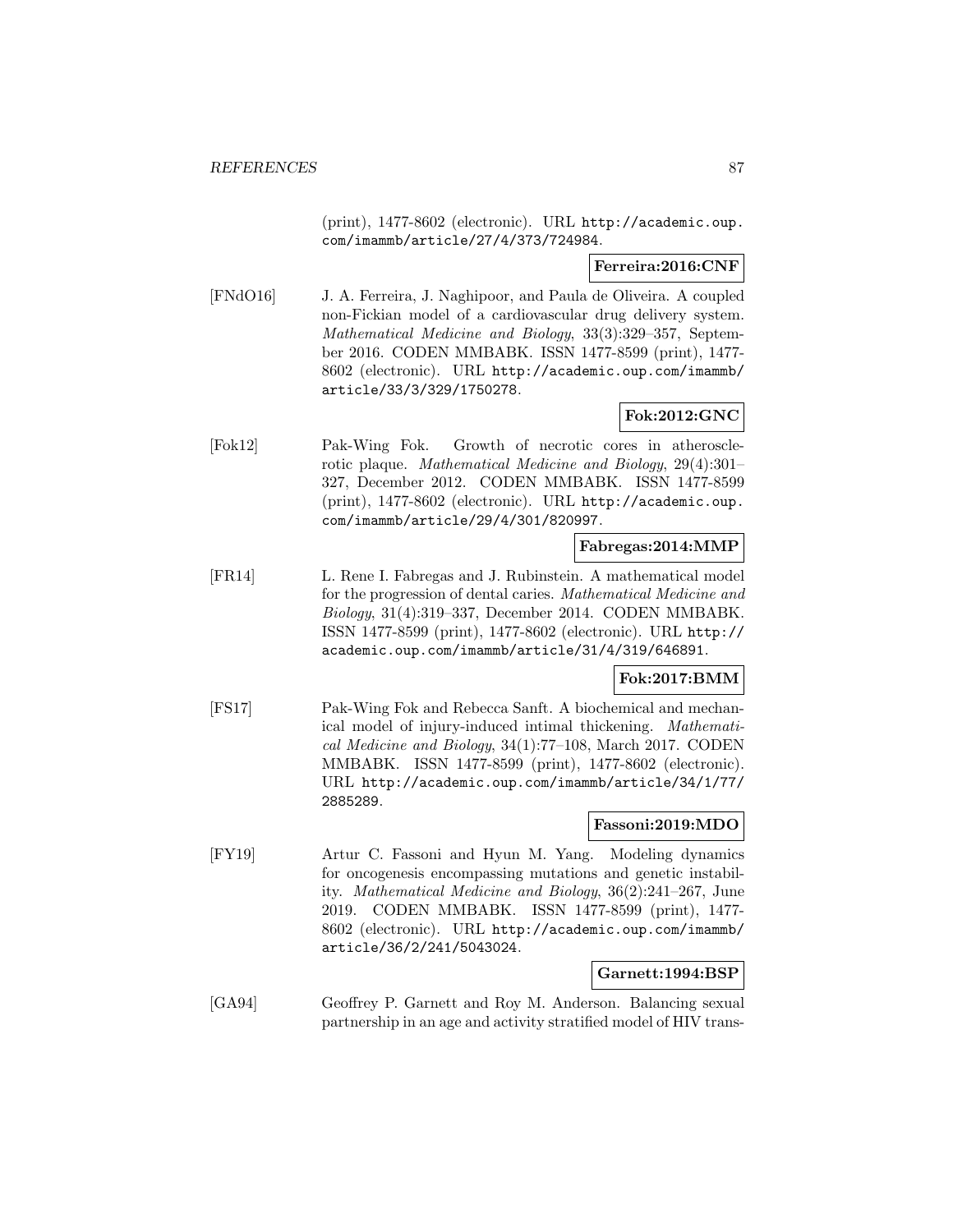mission in heterosexual populations. Mathematical Medicine and Biology, 11(3):161–192, ???? 1994. CODEN MMBABK. ISSN 1477-8599 (print), 1477-8602 (electronic). URL http:// academic.oup.com/imammb/article/11/3/161/708086.

# **Gani:1984:SPE**

[Gan84] J. Gani. Some population and epidemic models revisited. Mathematical Medicine and Biology, 1(3):277–287, ???? 1984. CO-DEN MMBABK. ISSN 1477-8599 (print), 1477-8602 (electronic). URL http://academic.oup.com/imammb/article/ 1/3/277/846446.

### **Gerrard:1986:MNO**

[GB86] R. Gerrard and A. D. Barbour. Measures of niche overlap, II. Mathematical Medicine and Biology, 3(2):115–127, ???? 1986. CODEN MMBABK. ISSN 1477-8599 (print), 1477-8602 (electronic). URL http://academic.oup.com/imammb/article/ 3/2/115/752656.

# **Go:2019:WWH**

[GBBT19] Natacha Go, Catherine Belloc, Caroline Bidot, and Suzanne Touzeau. Why, when and how should exposure be considered at the within-host scale? A modelling contribution to PRRSv infection. Mathematical Medicine and Biology, 36(2):179–206, June 2019. CODEN MMBABK. ISSN 1477-8599 (print), 1477- 8602 (electronic). URL http://academic.oup.com/imammb/ article/36/2/179/5000061.

# **Ge:2016:IEC**

[GBPF16] Peinan Ge, William J. Bottega, Jonathan L. Prenner, and Howard F. Fine. On the influence of an equatorial cerclage on closure of posterior retinal detachment. Mathematical Medicine and Biology, 33(4):417–433, December 2016. CO-DEN MMBABK. ISSN 1477-8599 (print), 1477-8602 (electronic). URL http://academic.oup.com/imammb/article/ 33/4/417/2674336.

### **Gromov:2018:NOC**

[GBSRS18] Dmitry Gromov, Ingo Bulla, Oana Silvia Serea, and Ethan O. Romero-Severson. Numerical optimal control for HIV prevention with dynamic budget allocation. Mathematical Medicine and Biology, 35(4):469–491, December 2018. CO-DEN MMBABK. ISSN 1477-8599 (print), 1477-8602 (elec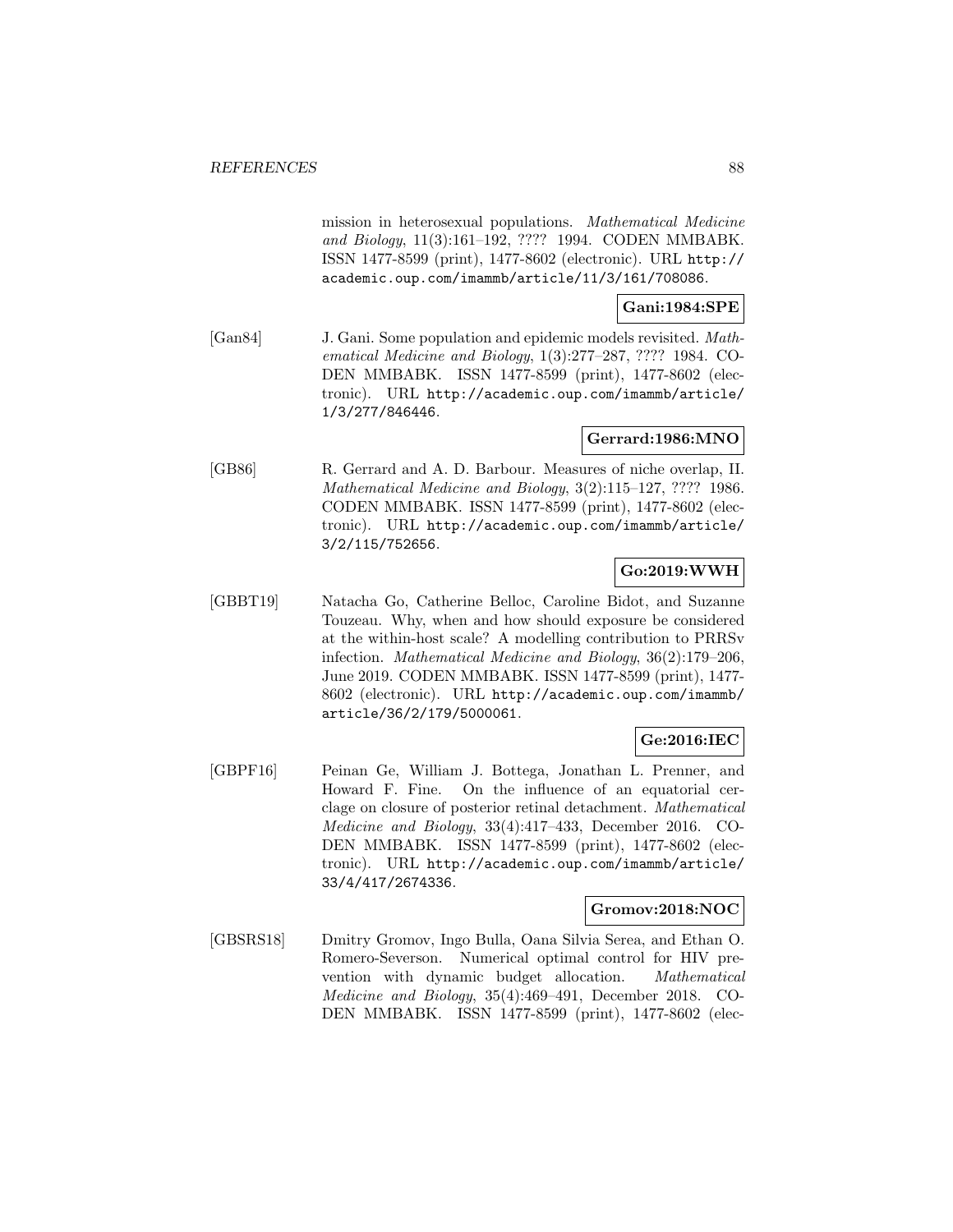tronic). URL http://academic.oup.com/imammb/article/ 35/4/469/4585730.

### **Gonzalez:2008:GTC**

[GC08] Sara J. González and Daniel G. Carando. A general tumour control probability model for non-uniform dose distributions. Mathematical Medicine and Biology, 25(2):171–184, June 2008. CODEN MMBABK. ISSN 1477-8599 (print), 1477-8602 (electronic). URL http://academic.oup.com/imammb/article/ 25/2/171/751948.

# **Gray:2015:RSS**

[GC15] Catheryn W. Gray and Adelle C. F. Coster. A receptor state space model of the insulin signalling system in glucose transport. Mathematical Medicine and Biology, 32(4):457–473, December 1, 2015. CODEN MMBABK. ISSN 1477-8599 (print), 1477-8602 (electronic). URL http://academic.oup. com/imammb/article/32/4/457/2874299.

# **Gu:2012:APS**

[GCC<sup>+</sup>12] S. Gu, G. Chakraborty, K. Champley, A. M. Alessio, J. Claridge, R. Rockne, M. Muzi, K. A. Krohn, A. M. Spence, E. C. Alvord, A. R. A. Anderson, P. E. Kinahan, and K. R. Swanson. Applying a patient-specific bio-mathematical model of glioma growth to develop virtual [18f]-FMISO-PET images. Mathematical Medicine and Biology, 29(1):31–48, March 2012. CODEN MMBABK. ISSN 1477-8599 (print), 1477-8602 (electronic). URL http://academic.oup.com/imammb/article/ 29/1/31/753901.

### **Grist:1998:HST**

[GD98] Eric P. M. Grist and Sophie Des Clers. How seasonal temperature variations may influence the structure of annual squid populations. Mathematical Medicine and Biology, 15(2):187–209, June 1998. CODEN MMBABK. ISSN 1477-8599 (print), 1477- 8602 (electronic). URL http://academic.oup.com/imammb/ article/15/2/187/656883.

# **Gong:2013:MCT**

[GDFH13] Jiafen Gong, Mairon M. Dos Santos, Chris Finlay, and Thomas Hillen. Are more complicated tumour control probability models better? Mathematical Medicine and Biology, 30(1): 1–19, March 2013. CODEN MMBABK. ISSN 1477-8599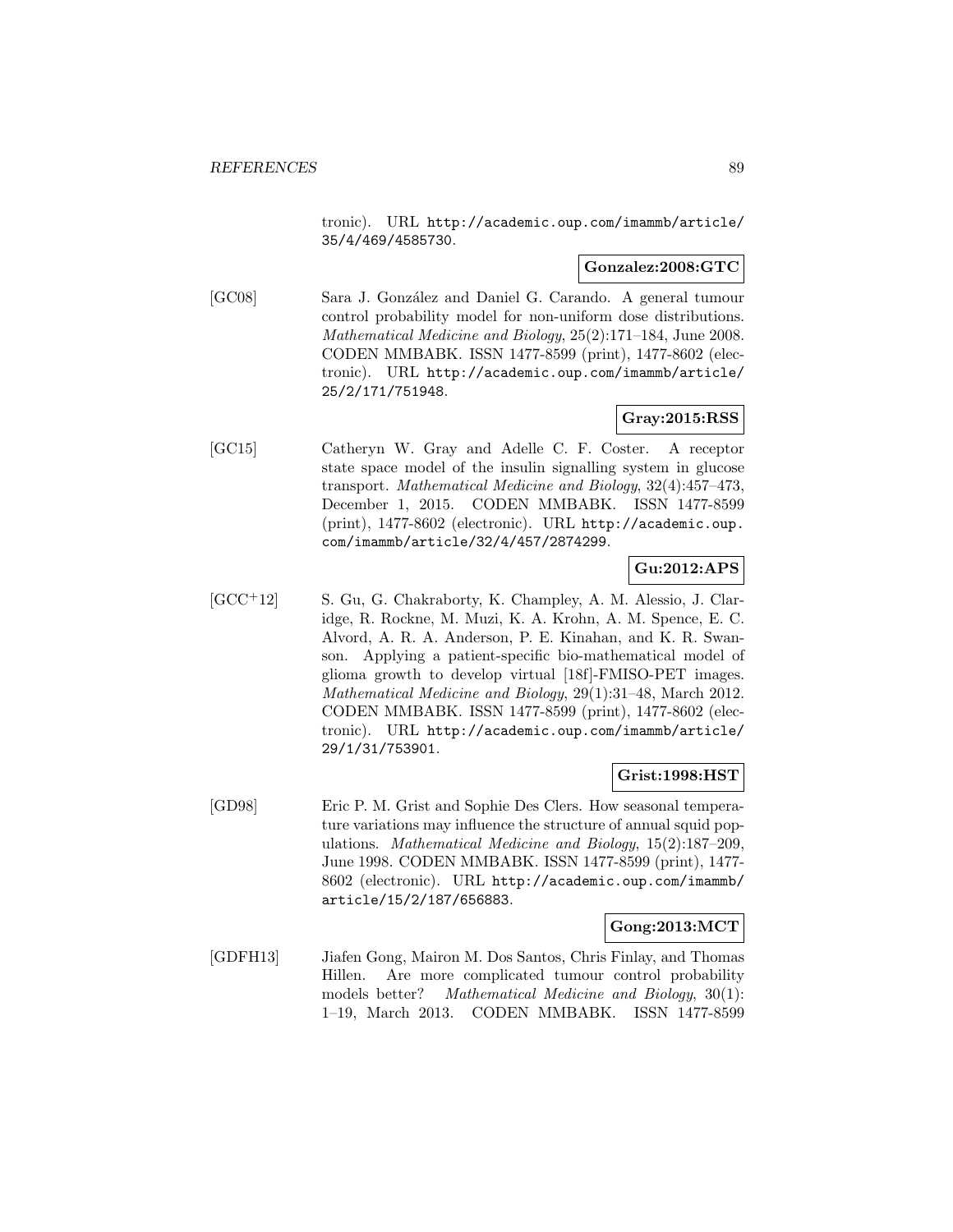(print), 1477-8602 (electronic). URL http://academic.oup. com/imammb/article/30/1/1/710594.

#### **Greenhalgh:2001:MTA**

[GDL01] David Greenhalgh, Murray Doyle, and Fraser Lewis. A mathematical treatment of AIDS and condom use. Mathematical Medicine and Biology, 18(3):225–262, September 1, 2001. CO-DEN MMBABK. ISSN 1477-8599 (print), 1477-8602 (electronic). URL http://academic.oup.com/imammb/article/ 18/3/225/657414.

# **Griffiths:2000:ASC**

[GEW00] Jeff Griffiths, Tracey England, and Janet Williams. Analytic solutions to compartmental models of the HIV/AIDS epidemic. Mathematical Medicine and Biology, 17(4):295–310, ???? 2000. CODEN MMBABK. ISSN 1477-8599 (print), 1477-8602 (electronic). URL http://academic.oup.com/imammb/article/ 17/4/295/664705.

# **Gatenby:2008:ICM**

[GF08] Robert A. Gatenby and B. Roy Frieden. Inducing catastrophe in malignant growth. Mathematical Medicine and Biology, 25 (3):267–283, September 2008. CODEN MMBABK. ISSN 1477- 8599 (print), 1477-8602 (electronic). URL http://academic. oup.com/imammb/article/25/3/267/682272.

# **Guy:2007:FGF**

[GFK07] Robert D. Guy, Aaron L. Fogelson, and James P. Keener. Fibrin gel formation in a shear flow. Mathematical Medicine and Biology, 24(1):111–130, March 2007. CODEN MMBABK. ISSN 1477-8599 (print), 1477-8602 (electronic). URL http:// academic.oup.com/imammb/article/24/1/111/692196.

# **Golinelli:2006:BIH**

[GGA06] D. Golinelli, P. Guttorp, and J. A. Abkowitz. Bayesian inference in a hidden stochastic two-compartment model for feline hematopoiesis. Mathematical Medicine and Biology, 23(3):153– 172, September 2006. CODEN MMBABK. ISSN 1477-8599 (print), 1477-8602 (electronic). URL http://academic.oup. com/imammb/article/23/3/153/672274.

### **Greenhalgh:1997:MMS**

[GH97] David Greenhalgh and Gordon Hay. Mathematical modelling of the spread of HIV/AIDS amongst injecting drug users. Math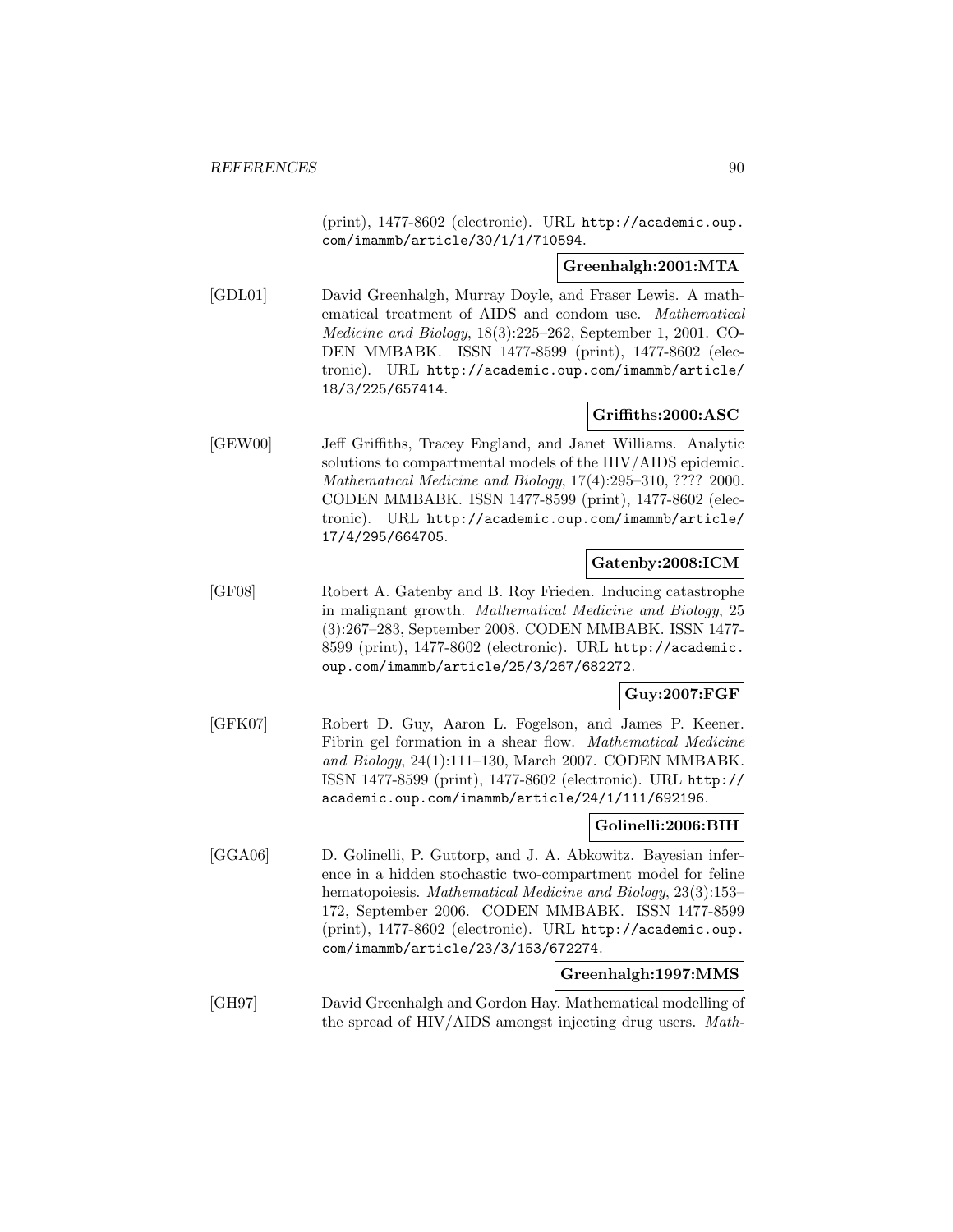ematical Medicine and Biology, 14(1):11–38, March 1997. CO-DEN MMBABK. ISSN 1477-8599 (print), 1477-8602 (electronic). URL http://academic.oup.com/imammb/article/ 14/1/11/659993.

#### **Greenman:1999:MMS**

[GH99] J. V. Greenman and P. J. Hudson. Multihost, multiparasite systems: an application of bifurcation theory. Mathematical Medicine and Biology, 16(4):333–367, December 1999. CO-DEN MMBABK. ISSN 1477-8599 (print), 1477-8602 (electronic). URL http://academic.oup.com/imammb/article/ 16/4/333/2874292.

#### **Gleason:2005:CMM**

[GH05] Jr. Rudolph L. Gleason and Jay D. Humphrey. A 2D constrained mixture model for arterial adaptations to large changes in flow, pressure and axial stretch. Mathematical Medicine and Biology, 22(4):347–369, December 2005. CODEN MMBABK. ISSN 1477-8599 (print), 1477-8602 (electronic). URL http:// academic.oup.com/imammb/article/22/4/347/650317.

#### **Gomez:1990:EAP**

[GJ90] G. Gómez and O. Julià. Estimation and asymptotic properties of the distribution of tune-to-tumour in carcinogenesis experiments. Mathematical Medicine and Biology, 7(2):109–123, ???? 1990. CODEN MMBABK. ISSN 1477-8599 (print), 1477- 8602 (electronic). URL http://academic.oup.com/imammb/ article/7/2/109/698791.

### **Greenhalgh:2000:TSA**

[GL00] David Greenhalgh and Fraser Lewis. Three-stage AIDS incubation period: a best case scenario using addict-needle interaction assumptions. Mathematical Medicine and Biology, 17 (2):95–118, ???? 2000. CODEN MMBABK. ISSN 1477-8599 (print), 1477-8602 (electronic). URL http://academic.oup. com/imammb/article/17/2/95/736873.

### **Gaffney:2015:STS**

[GL15] E. A. Gaffney and S. Seirin Lee. The sensitivity of Turing self-organization to biological feedback delays: 2D models of fish pigmentation. Mathematical Medicine and Biology, 32(1): 57–79, March 2015. CODEN MMBABK. ISSN 1477-8599 (print), 1477-8602 (electronic). URL http://academic.oup. com/imammb/article/32/1/57/661581.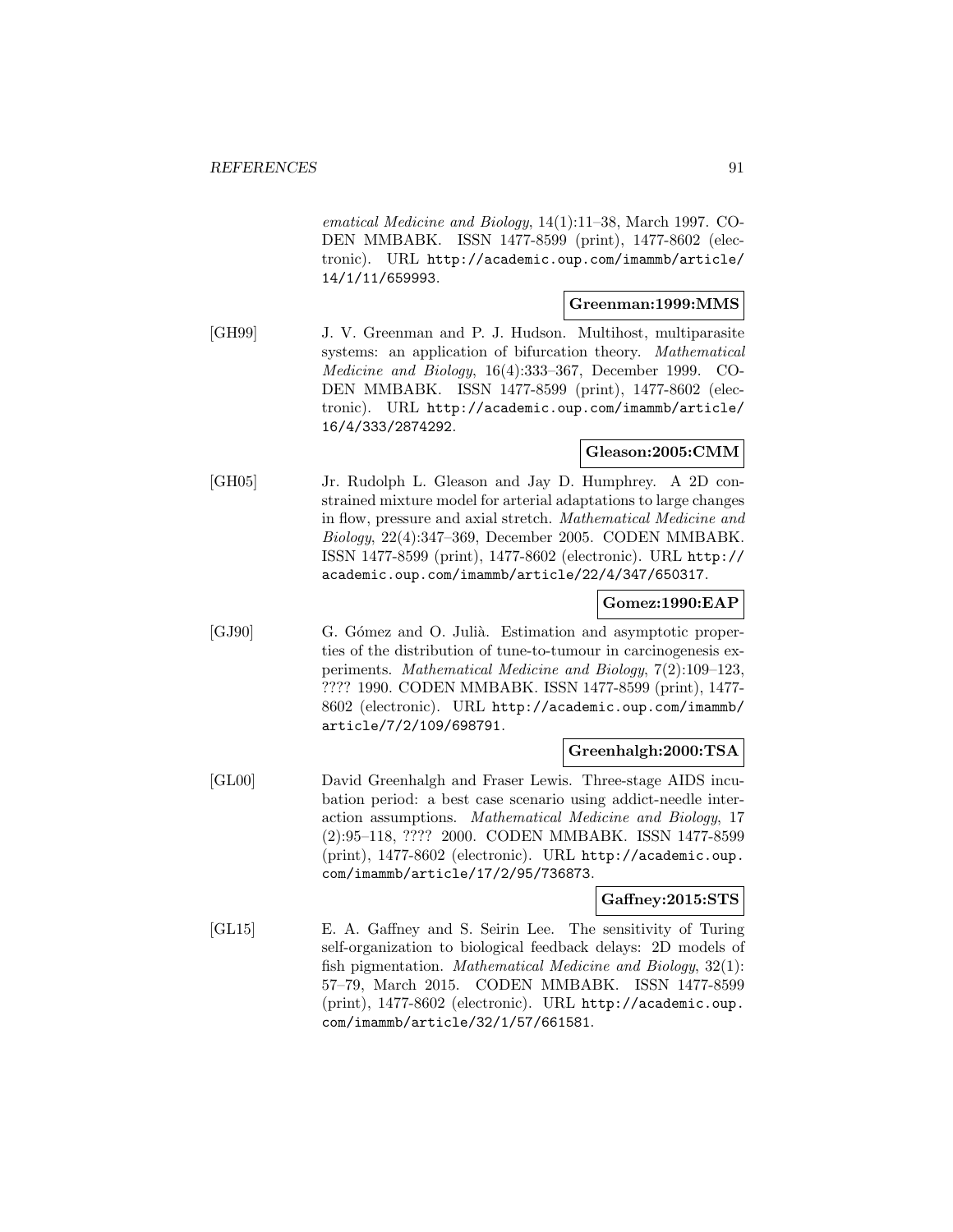### **Gao:2017:MDA**

[GLDP17] Daozhou Gao, Thomas M. Lietman, Chao-Ping Dong, and Travis C. Porco. Mass drug administration: the importance of synchrony. Mathematical Medicine and Biology, 34(2):241–260, June 2017. CODEN MMBABK. ISSN 1477-8599 (print), 1477- 8602 (electronic). URL http://academic.oup.com/imammb/ article/34/2/241/2885295.

### **Gomez:2019:UDM**

[GM19] Miquel Gomez and Francisco Maduell. A unidimensional diffusion model applied to uremic toxin kinetics in haemodiafiltration treatments. Mathematical Medicine and Biology, 36(2): 223–240, June 2019. CODEN MMBABK. ISSN 1477-8599 (print), 1477-8602 (electronic). URL http://academic.oup. com/imammb/article/36/2/223/5036512.

#### **Gaffney:1999:MCE**

[GMM<sup>+</sup>99] E. A. Gaffney, P. K. Maini, C. D. Mccaig, M. Zhao, and J. V. Forrester. Modelling corneal epithelial wound closure in the presence of physiological electric fields via a moving boundary formalism. Mathematical Medicine and Biology, 16(4):369– 393, December 1999. CODEN MMBABK. ISSN 1477-8599 (print), 1477-8602 (electronic). URL http://academic.oup. com/imammb/article/16/4/369/2874293.

### **Grindrod:1989:SSS**

[GMS89] P. Grindrod, J. D. Murray, and S. Sinha. Steady-state spatial patterns in a cell-chemotaxis model. Mathematical Medicine and Biology, 6(2):69–79, ???? 1989. CODEN MMBABK. ISSN 1477-8599 (print), 1477-8602 (electronic). URL http: //academic.oup.com/imammb/article/6/2/69/651317.

# **Guttorp:1990:SMH**

[GNA90] Peter Guttorp, Michael A. Newton, and Janis L. Abkowitz. A stochastic model for haematopoiesis in cats. Mathematical Medicine and Biology, 7(2):125–143, ???? 1990. CODEN MMBABK. ISSN 1477-8599 (print), 1477-8602 (electronic). URL http://academic.oup.com/imammb/article/7/2/125/ 698792.

# **Gani:1984:MGM**

[GP84] J. Gani and P. Purdue. Matrix-geometric methods for the general stochastic epidemic. Mathematical Medicine and Biology,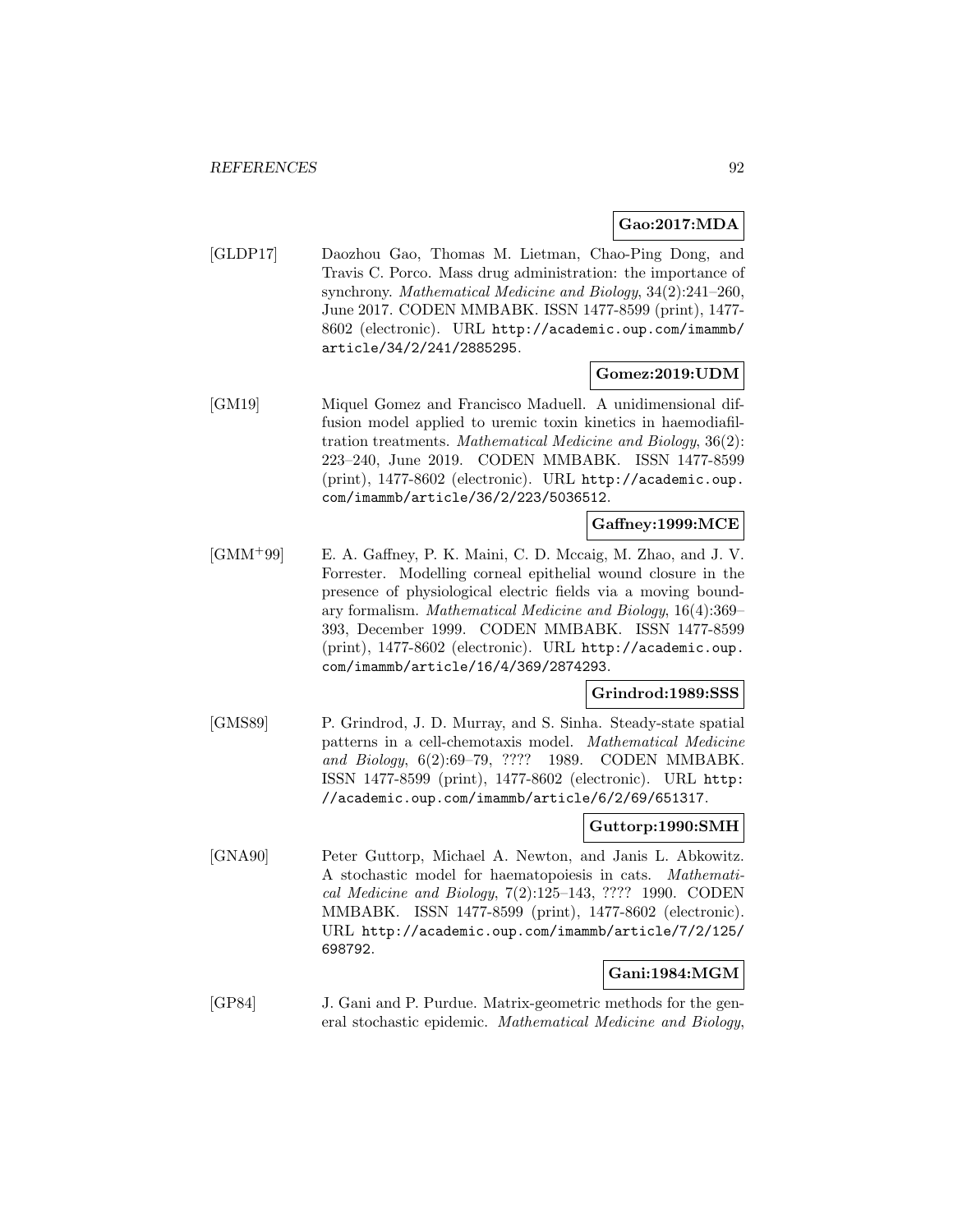1(4):333–342, ???? 1984. CODEN MMBABK. ISSN 1477-8599 (print), 1477-8602 (electronic). URL http://academic.oup. com/imammb/article/1/4/333/768071.

### **Gorban:2011:CDW**

[GP11] Alexander Gorban and Sergei Petrovskii. Collective dynamics: when one plus one does not make two. Mathematical Medicine and Biology, 28(2):85–88, June 2011. CODEN MMBABK. ISSN 1477-8599 (print), 1477-8602 (electronic). URL http: //academic.oup.com/imammb/article/28/2/85/679776.

# **Giverso:2012:MCR**

[GP12] C. Giverso and L. Preziosi. Modelling the compression and reorganization of cell aggregates. Mathematical Medicine and Biology, 29(2):181–204, June 2012. CODEN MMBABK. ISSN 1477-8599 (print), 1477-8602 (electronic). URL http:// academic.oup.com/imammb/article/29/2/181/662212.

### **Gibson:1998:EPS**

[GR98] Gavin J. Gibson and Eric Renshaw. Estimating parameters in stochastic compartmental models using Markov chain methods. Mathematical Medicine and Biology, 15(1):19–40, March 1998. CODEN MMBABK. ISSN 1477-8599 (print), 1477-8602 (electronic). URL http://academic.oup.com/imammb/article/ 15/1/19/683936.

# **Greenhalgh:1987:ARS**

[Gre87] David Greenhalgh. Analytical results on the stability of agestructured recurrent epidemic models. Mathematical Medicine and Biology, 4(2):109–144, ???? 1987. CODEN MMBABK. ISSN 1477-8599 (print), 1477-8602 (electronic). URL http:// academic.oup.com/imammb/article/4/2/109/873584.

# **Greenhalgh:1988:TSR**

[Gre88] David Greenhalgh. Threshold and stability results for an epidemic model with an age-structured meeting rate. Mathematical Medicine and Biology, 5(2):81–100, ???? 1988. CO-DEN MMBABK. ISSN 1477-8599 (print), 1477-8602 (electronic). URL http://academic.oup.com/imammb/article/ 5/2/81/731024.

### **Greenhalgh:1990:EMD**

[Gre90] David Greenhalgh. An epidemic model with a densitydependent death rate. Mathematical Medicine and Biology, 7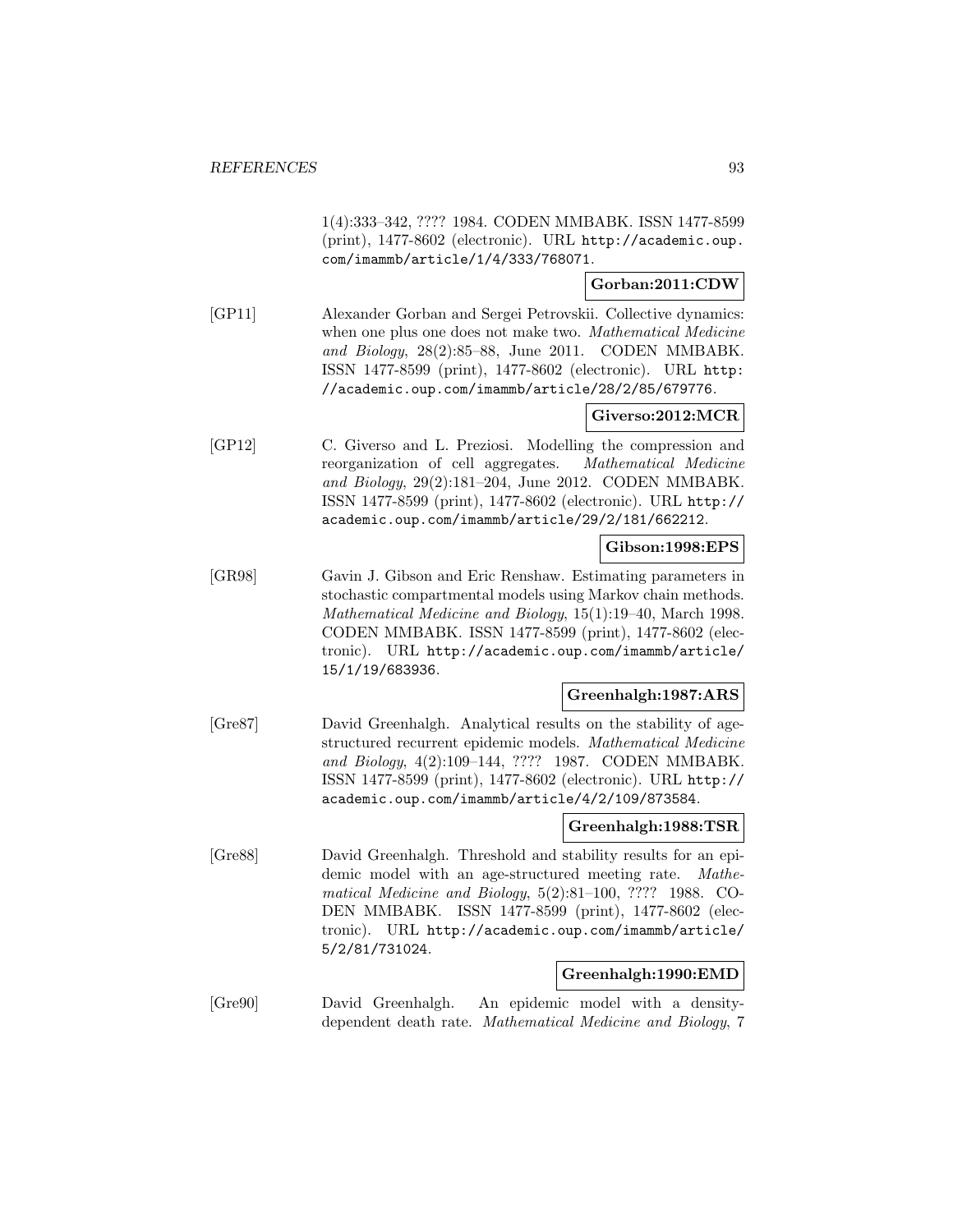(1):1–26, ???? 1990. CODEN MMBABK. ISSN 1477-8599 (print), 1477-8602 (electronic). URL http://academic.oup. com/imammb/article/7/1/1/715230.

### **Greenhalgh:1992:SRS**

[Gre92] David Greenhalgh. Some results for an SEIR epidemic model with density dependence in the death rate. Mathematical Medicine and Biology, 9(2):67–106, ???? 1992. CO-DEN MMBABK. ISSN 1477-8599 (print), 1477-8602 (electronic). URL http://academic.oup.com/imammb/article/ 9/2/67/731784.

# **Grindrod:1984:CPA**

[GS84a] P. Grindrod and B. D. Sleeman. Comparison principles in the analysis of reaction–diffusion systems modelling unmyelinated nerve fibres. Mathematical Medicine and Biology, 1(4):343–363, ???? 1984. CODEN MMBABK. ISSN 1477-8599 (print), 1477- 8602 (electronic). URL http://academic.oup.com/imammb/ article/1/4/343/768076.

### **Grindrod:1984:QAR**

[GS84b] P. Grindrod and B. D. Sleeman. Qualitative analysis of reaction–diffusion systems modelling coupled unmyelinated nerve axons. Mathematical Medicine and Biology, 1(3):289–307, ???? 1984. CODEN MMBABK. ISSN 1477-8599 (print), 1477- 8602 (electronic). URL http://academic.oup.com/imammb/ article/1/3/289/846453.

# **Garnett:1992:GII**

[GSBA92] Geoffrey P. Garnett, Jonathan Swinton, Robert C. Brunham, and Roy M. Anderson. Gonococcal infection, infertility, and population growth: II. The influence of heterogeneity in sexual behaviour. Mathematical Medicine and Biology, 9(2):127–144, ???? 1992. CODEN MMBABK. ISSN 1477-8599 (print), 1477- 8602 (electronic). URL http://academic.oup.com/imammb/ article/9/2/127/731776.

### **Griffiths:1987:TDA**

[GSW87] J. D. Griffiths, J. K. Smedley, and T. G. Weale. Terminal distributions along a 'Knight's Line' for a stochastic epidemic. Mathematical Medicine and Biology, 4(1):69–79, ???? 1987. CODEN MMBABK. ISSN 1477-8599 (print), 1477-8602 (electronic). URL http://academic.oup.com/imammb/article/ 4/1/69/875677.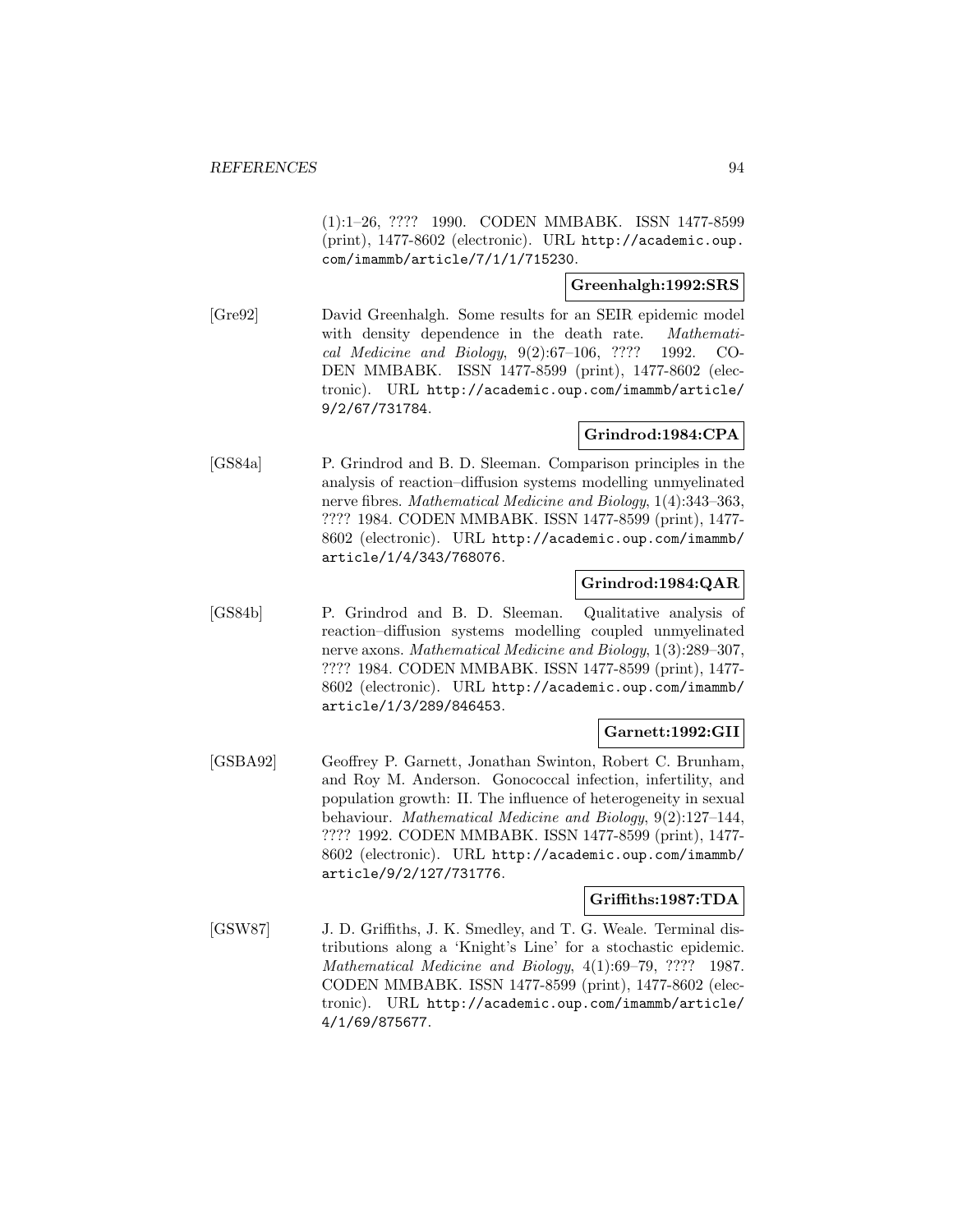#### **Guo:1991:MCE**

[GT91] Sun Wei Guo and Elizabeth A. Thompson. Monte Carlo estimation of variance component models for large complex pedigrees. Mathematical Medicine and Biology, 8(3):171–189, ???? 1991. CODEN MMBABK. ISSN 1477-8599 (print), 1477-8602 (electronic). URL http://academic.oup.com/imammb/article/ 8/3/171/689703.

### **Ghosh:1999:DJE**

[GT99] Asit K. Ghosh and P. K. Tapaswi. Dynamics of Japanese encephalitis — a study in mathematical epidemiology. Mathematical Medicine and Biology, 16(1):1–27, March 1999. CO-DEN MMBABK. ISSN 1477-8599 (print), 1477-8602 (electronic). URL http://academic.oup.com/imammb/article/ 16/1/1/729495.

### **Green:2018:PFM**

[GWO<sup>+</sup>18] J. E. F. Green, J. P. Whiteley, J. M. Oliver, H. M. Byrne, and S. L. Waters. Pattern formation in multiphase models of chemotactic cell aggregation. Mathematical Medicine and Biology, 35(3):319–346, September 2018. CODEN MMBABK. ISSN 1477-8599 (print), 1477-8602 (electronic). URL http:// academic.oup.com/imammb/article/35/3/319/3829521.

### **Gani:1993:MSH**

[GY93] J. Gani and S. Yakowitz. Modelling the spread of HIV among intravenous drug users. Mathematical Medicine and Biology, 10(1):51–65, ???? 1993. CODEN MMBABK. ISSN 1477-8599 (print), 1477-8602 (electronic). URL http://academic.oup. com/imammb/article/10/1/51/749598.

#### **Gomez:2019:SMM**

[GY19] Miller Cerón Gómez and Hyun Mo Yang. A simple mathematical model to describe antibody-dependent enhancement in heterologous secondary infection in dengue. Mathematical Medicine and Biology, 36(4):411–438, December 2019. CO-DEN MMBABK. ISSN 1477-8599 (print), 1477-8602 (electronic). URL http://academic.oup.com/imammb/article/ 36/4/411/5123755.

# **Huynh:2012:MMA**

[HA12] Giao T. Huynh and Frederick R. Adler. Mathematical modelling the age dependence of Epstein-Barr virus associated in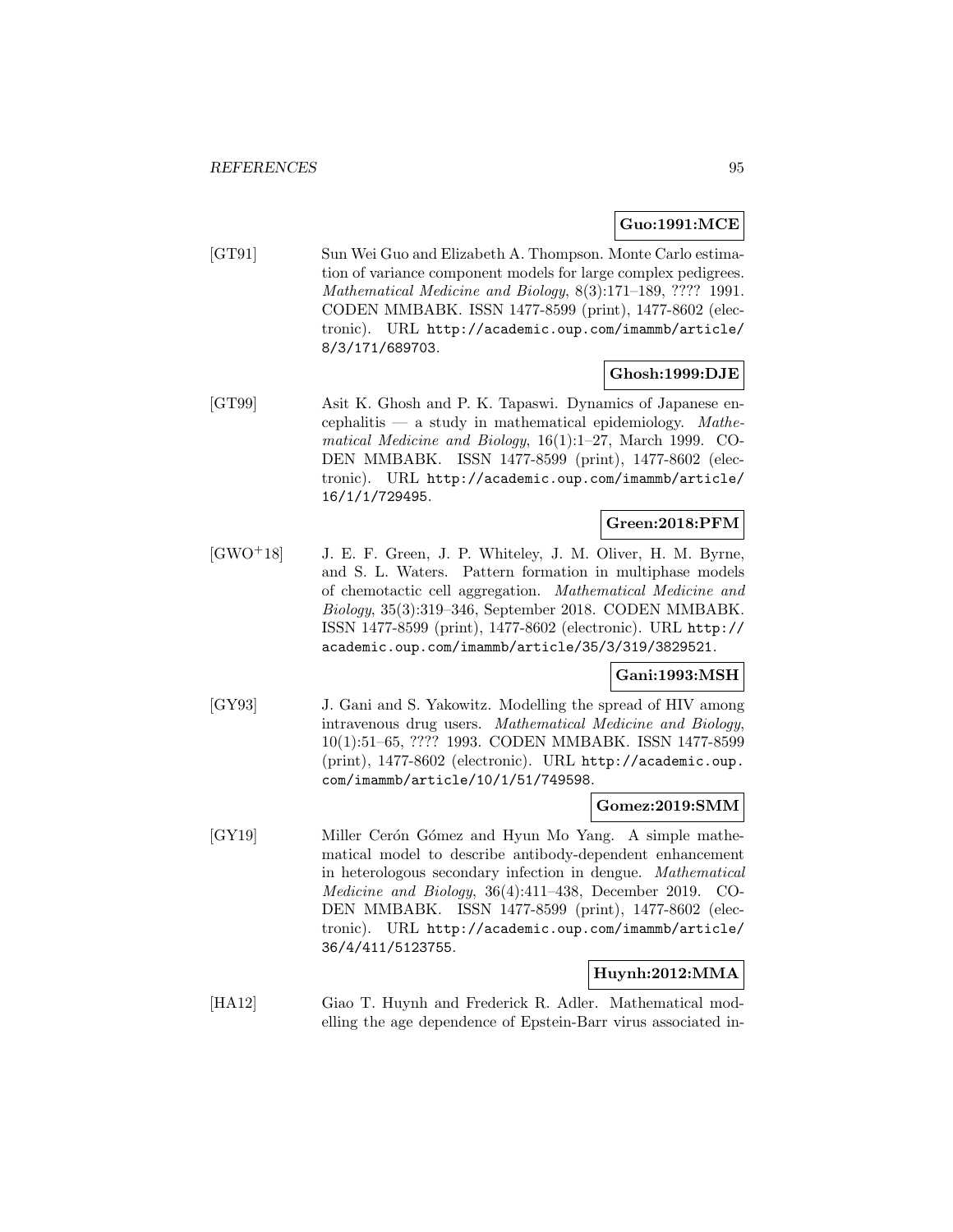fectious mononucleosis. Mathematical Medicine and Biology, 29 (3):245–261, September 2012. CODEN MMBABK. ISSN 1477- 8599 (print), 1477-8602 (electronic). URL http://academic. oup.com/imammb/article/29/3/245/798004.

### **Harbron:1995:PBA**

[Har95] Chris Harbron. A pedigree-based algorithm for finding efficient peeling sequences. Mathematical Medicine and Biology, 12(1):13–27, ???? 1995. CODEN MMBABK. ISSN 1477-8599 (print), 1477-8602 (electronic). URL http://academic.oup. com/imammb/article/12/1/13/707653.

### **Hassell:1984:PPE**

[Has84] Michael P. Hassell. Parasitism in patchy environments: Inverse density dependence can be stabilizing. Mathematical Medicine and Biology, 1(1):123–133, ???? 1984. CODEN MMBABK. ISSN 1477-8599 (print), 1477-8602 (electronic). URL http:// academic.oup.com/imammb/article/1/1/123/754925.

### **Heryudono:2007:SEM**

[HBD<sup>+</sup>07] A. Heryudono, R. J. Braun, T. A. Driscoll, K. L. Maki, L. P. Cook, and P. E. King-Smith. Single-equation models for the tear film in a blink cycle: realistic lid motion. Mathematical Medicine and Biology, 24(4):347–377, December 2007. CO-DEN MMBABK. ISSN 1477-8599 (print), 1477-8602 (electronic). URL http://academic.oup.com/imammb/article/ 24/4/347/661376.

### **Hatzikirou:2012:GGK**

[HBS<sup>+</sup>12] H. Hatzikirou, D. Basanta, M. Simon, K. Schaller, and A. Deutsch. 'go or grow': the key to the emergence of invasion in tumour progression? Mathematical Medicine and Biology, 29 (1):49–65, March 2012. CODEN MMBABK. ISSN 1477-8599 (print), 1477-8602 (electronic). URL http://academic.oup. com/imammb/article/29/1/49/753882.

### **Hanis:1984:NSH**

[HC84] Craig L. Hanis and Ranajit Chakraborty. Nonrandom sampling in human genetics: Familial correlations. Mathematical Medicine and Biology, 1(2):193–213, ???? 1984. CODEN MMBABK. ISSN 1477-8599 (print), 1477-8602 (electronic). URL http://academic.oup.com/imammb/article/1/2/193/ 643669.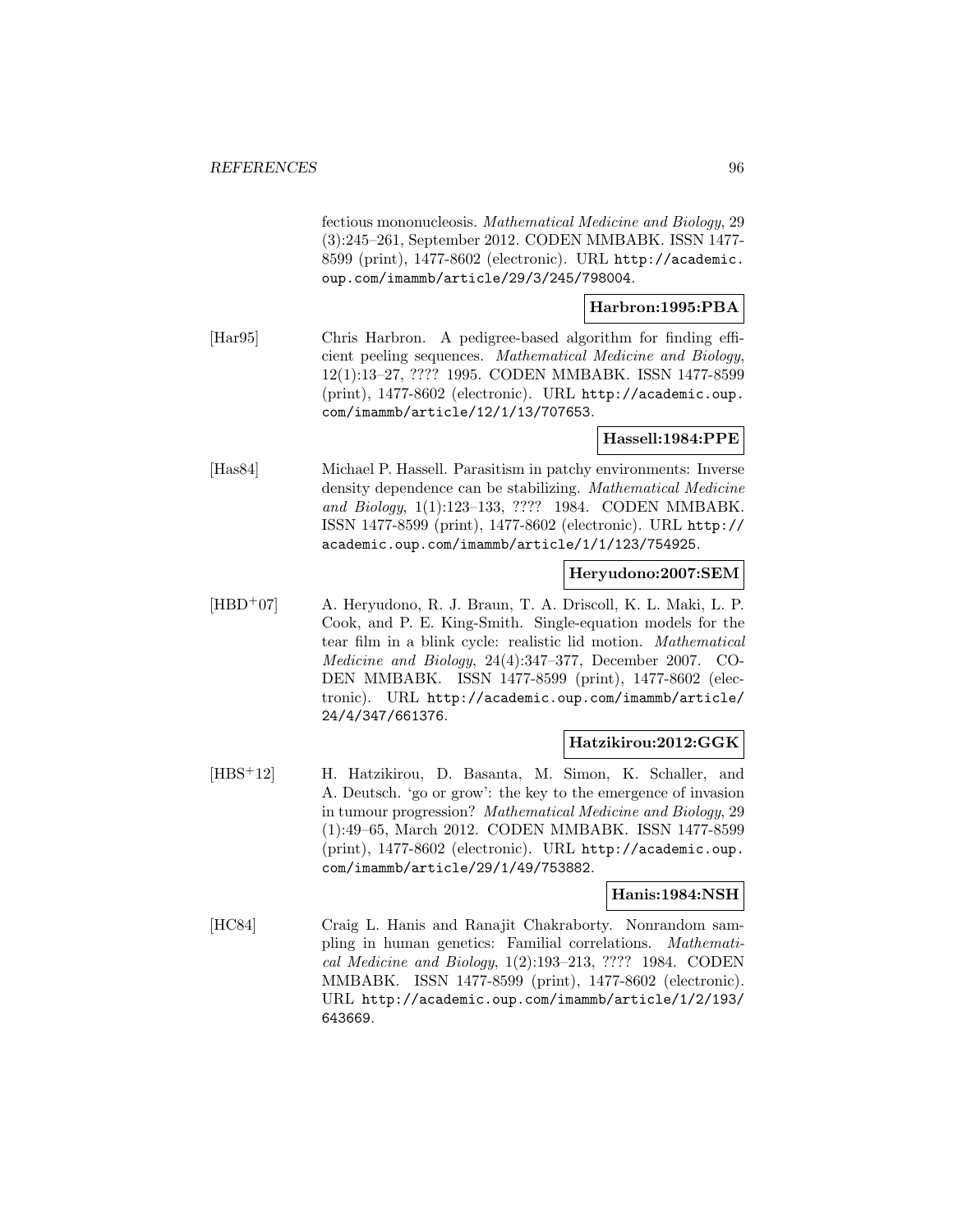### **Hsieh:2000:BCT**

[HC00] Ying-Hen Hsieh and Kenneth Cooke. Behaviour change and treatment of core groups: its effect on the spread of HIV/AIDS. Mathematical Medicine and Biology, 17(3):213–241, ???? 2000. CODEN MMBABK. ISSN 1477-8599 (print), 1477-8602 (electronic). URL http://academic.oup.com/imammb/article/ 17/3/213/667730.

# **Hill:2017:UTC**

[HCWK17] Lydia Hill, Mark A. J. Chaplain, Roland Wolf, and Yury Kapelyukh. The usage of a three-compartment model to investigate the metabolic differences between hepatic reductase null and wild-type mice. Mathematical Medicine and Biology, 34 (1):1–13, March 2017. CODEN MMBABK. ISSN 1477-8599 (print), 1477-8602 (electronic). URL http://academic.oup. com/imammb/article/34/1/1/2885283.

## **Houy:2020:IUE**

[HF20] Nicolas Houy and Julien Flaig. Informed and uninformed empirical therapy policies. Mathematical Medicine and Biology, 37 (3):334–350, September 2020. CODEN MMBABK. ISSN 1477- 8599 (print), 1477-8602 (electronic). URL http://academic. oup.com/imammb/article/37/3/334/5686327.

# **Haque:2010:WPA**

[HG10] Mainul Haque and David Greenhalgh. When a predator avoids infected prey: a model-based theoretical study. Mathematical Medicine and Biology, 27(1):75–94, March 2010. CODEN MMBABK. ISSN 1477-8599 (print), 1477-8602 (electronic). URL http://academic.oup.com/imammb/article/27/1/75/ 731489.

# **Hsieh:2008:PPM**

[HH08] Ying-Hen Hsieh and Chin-Kuei Hsiao. Predator–prey model with disease infection in both populations. Mathematical Medicine and Biology, 25(3):247–266, September 2008. CO-DEN MMBABK. ISSN 1477-8599 (print), 1477-8602 (electronic). URL http://academic.oup.com/imammb/article/ 25/3/247/682283.

# **Hiby:1985:AEP**

[Hib85] A. R. Hiby. An approach to estimating population densities of great whales from sighting surveys. Mathematical Medicine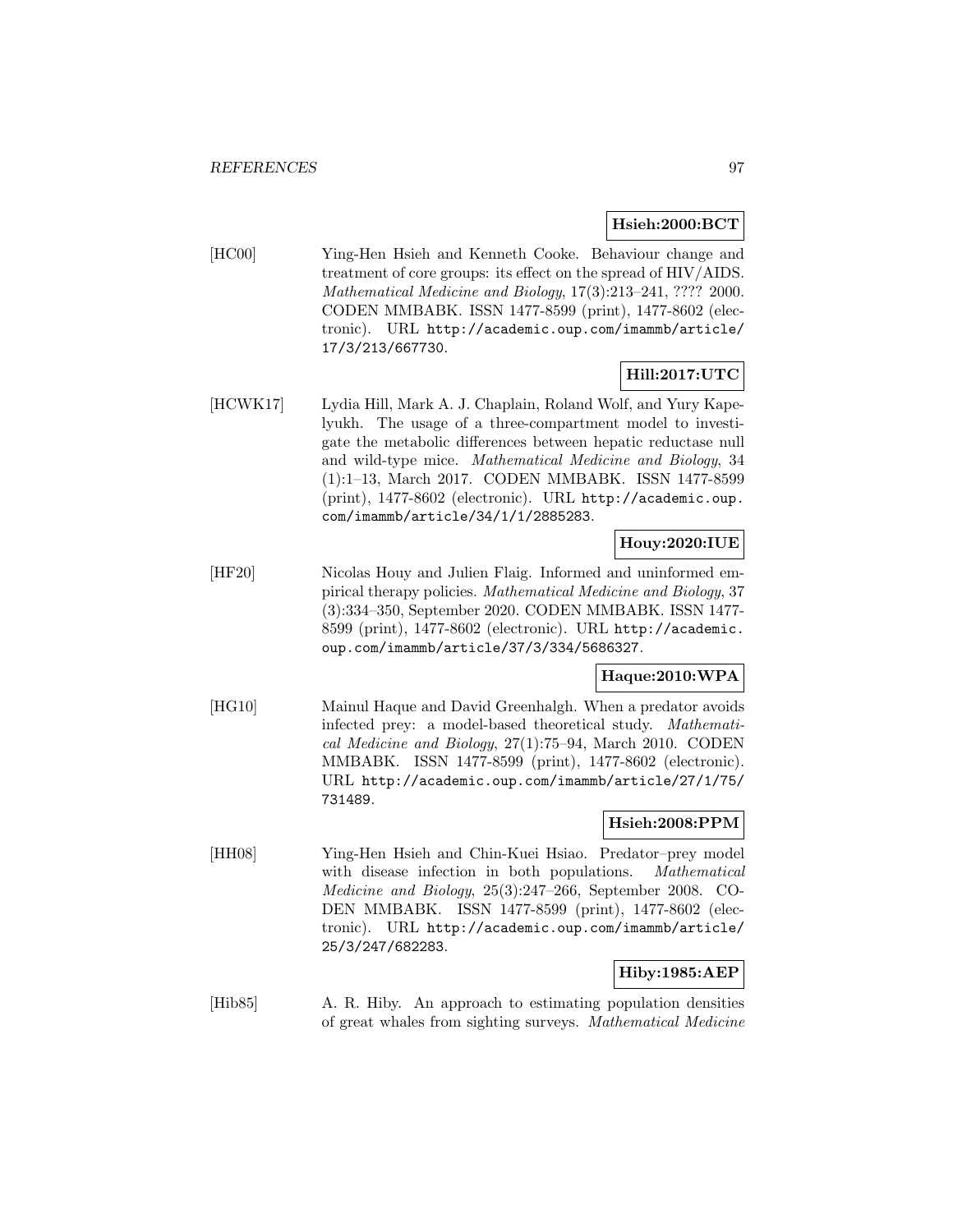and Biology, 2(3):201–220, ???? 1985. CODEN MMBABK. ISSN 1477-8599 (print), 1477-8602 (electronic). URL http:// academic.oup.com/imammb/article/2/3/201/682029.

### **Higham:2007:SAT**

[HKV07] Desmond J. Higham, Gabriela Kalna, and J. Keith Vass. Spectral analysis of two-signed microarray expression data. Mathematical Medicine and Biology, 24(2):131–148, June 2007. CO-DEN MMBABK. ISSN 1477-8599 (print), 1477-8602 (electronic). URL http://academic.oup.com/imammb/article/ 24/2/131/685956.

# **Hartmann:2007:MAF**

[HM07] Dirk Hartmann and Takashi Miura. Mathematical analysis of a free-boundary model for lung branching morphogenesis. Mathematical Medicine and Biology, 24(2):209–224, June 2007. CODEN MMBABK. ISSN 1477-8599 (print), 1477-8602 (electronic). URL http://academic.oup.com/imammb/article/ 24/2/209/685952.

### **Hughes:1997:VMM**

[HMMN97] Gareth Hughes, Neil Mcroberts, Laurence V. Madden, and Scot C. Nelson. Validating mathematical models of plantdisease progress in space and time. Mathematical Medicine and Biology, 14(2):85–112, June 1997. CODEN MMBABK. ISSN 1477-8599 (print), 1477-8602 (electronic). URL http:// academic.oup.com/imammb/article/14/2/85/726607.

### **Heyden:2019:FOS**

[HO19] S. Heyden and M. Ortiz. Functional optimality of the sulcus pattern of the human brain. Mathematical Medicine and Biology, 36(2):207–221, June 2019. CODEN MMBABK. ISSN 1477-8599 (print), 1477-8602 (electronic). URL http:// academic.oup.com/imammb/article/36/2/207/5017347.

### **Hoppensteadt:1984:SON**

[Hop84] F. C. Hoppensteadt. Synchronized oscillations in networks of neuron analogue circuits. Mathematical Medicine and Biology, 1(2):135–148, ???? 1984. CODEN MMBABK. ISSN 1477-8599 (print), 1477-8602 (electronic). URL http://academic.oup. com/imammb/article/1/2/135/643661.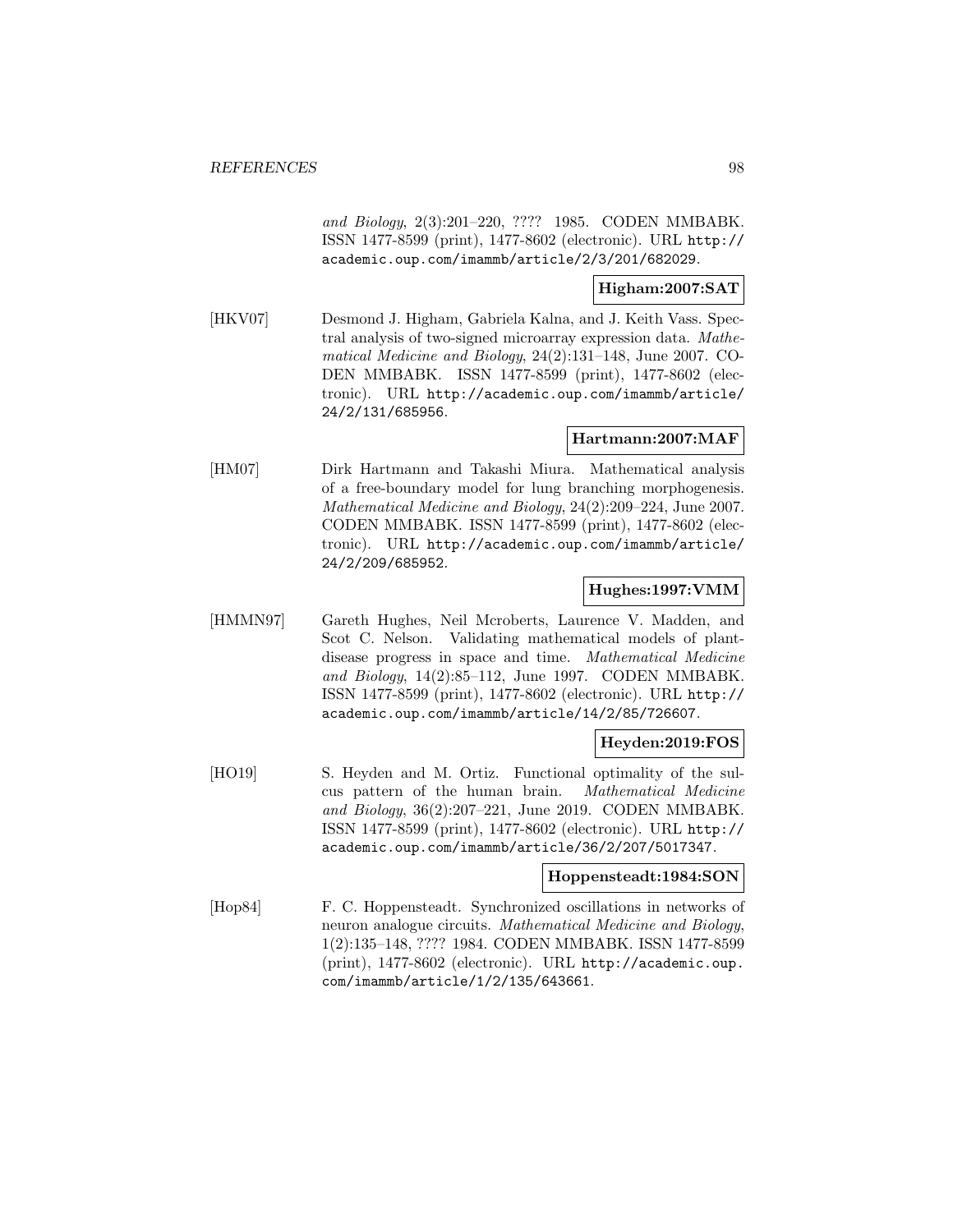#### **Horwood:1984:VRB**

[Hor84a] J. W. Horwood. The variance and response of biological systems to variability in births and survivals. Mathematical Medicine and Biology, 1(3):309–322, ???? 1984. CODEN MMBABK. ISSN 1477-8599 (print), 1477-8602 (electronic). URL http://academic.oup.com/imammb/article/1/3/309/ 846459.

### **Horwood:1984:FRE**

[Hor84b] Joseph W. Horwood. The frequency response of exploited fish Stocks to external perturbations. Mathematical Medicine and Biology, 1(2):215–231, ???? 1984. CODEN MMBABK. ISSN 1477-8599 (print), 1477-8602 (electronic). URL http:// academic.oup.com/imammb/article/1/2/215/643674.

### **Horwood:1990:NOR**

[Hor90] Joseph W. Horwood. Near-optimal rewards from multiple species harvested by several fishing fleets. Mathematical Medicine and Biology, 7(1):55–68, ???? 1990. CO-DEN MMBABK. ISSN 1477-8599 (print), 1477-8602 (electronic). URL http://academic.oup.com/imammb/article/ 7/1/55/715243.

### **Horwood:1996:RSO**

[Hor96] J. W. Horwood. Risk-sensitive optimal harvesting and control of biological populations. Mathematical Medicine and Biology, 13(1):35–71, March 1996. CODEN MMBABK. ISSN 1477-8599 (print), 1477-8602 (electronic). URL http://academic.oup. com/imammb/article/13/1/35/644513.

#### **Hentzel:1990:KTO**

[HPH90] Irvin Roy Hentzel, Luiz Antonio Peresi, and Philip Holgate. On k th-order Bernstein algebras and stability at the  $k + 1$ generation in polyploids. Mathematical Medicine and Biology, 7(1):33–40, ???? 1990. CODEN MMBABK. ISSN 1477-8599 (print), 1477-8602 (electronic). URL http://academic.oup. com/imammb/article/7/1/33/715235.

### **Hanin:2016:UNH**

[HR16] Leonid Hanin and Jason Rose. Uncovering the natural history of cancer from post-mortem cross-sectional diameters of hepatic metastases. Mathematical Medicine and Biology, 33(4):397– 416, December 2016. CODEN MMBABK. ISSN 1477-8599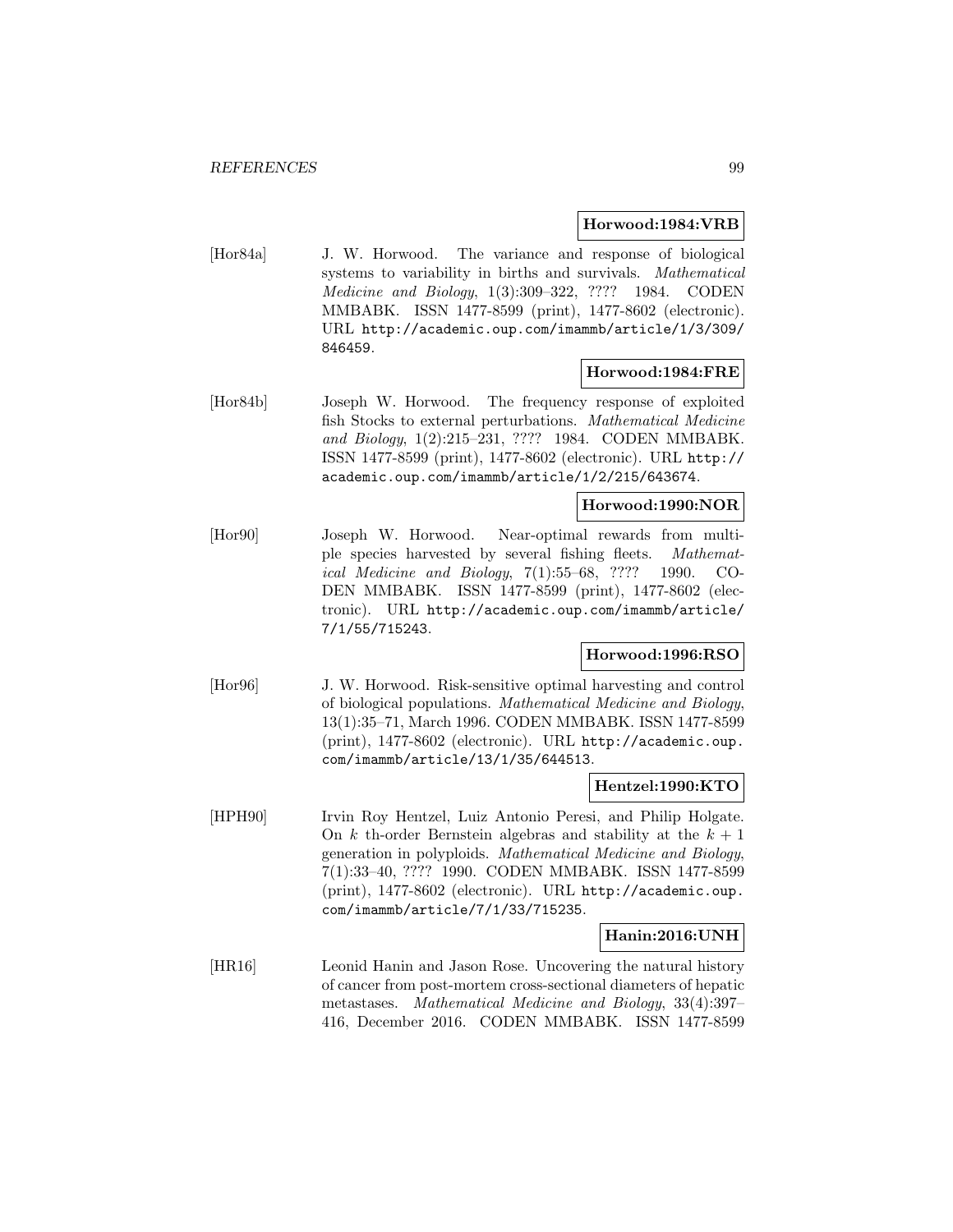(print), 1477-8602 (electronic). URL http://academic.oup. com/imammb/article/33/4/397/2674334.

### **Hsieh:1996:TSMa**

[Hsi96a] Ying-Hen Hsieh. A two-sex model for treatment of HIV/AIDS and behaviour change in a population of varying size. Mathematical Medicine and Biology, 13(3):151–173, September 1996. CODEN MMBABK. ISSN 1477-8599 (print), 1477-8602 (electronic). URL http://academic.oup.com/imammb/article/ 13/3/151/651304.

### **Hsieh:1996:TSMb**

[Hsi96b] Ying-Hen Hsieh. A two-sex model for treatment of HIV/AIDS and behaviour change in a population of varying size. Mathematical Medicine and Biology, 13(4):317, December 1996. CO-DEN MMBABK. ISSN 1477-8599 (print), 1477-8602 (electronic). URL http://academic.oup.com/imammb/article/ 13/4/317/771445.

# **Harbron:1994:AGR**

[HT94] Chris Harbron and Alun Thomas. Alternative graphical representations of genotypes in a pedigree. Mathematical Medicine and Biology, 11(4):217–228, ???? 1994. CODEN MMBABK. ISSN 1477-8599 (print), 1477-8602 (electronic). URL http:// academic.oup.com/imammb/article/11/4/217/649635.

# **Hoogenveen:2010:CDP**

[HvBB10] Rudolf T. Hoogenveen, Pieter H. M. van Baal, and Hendriek C. Boshuizen. Chronic disease projections in heterogeneous ageing populations: approximating multi-state models of joint distributions by modelling marginal distributions. Mathematical Medicine and Biology, 27(1):1–19, March 2010. CO-DEN MMBABK. ISSN 1477-8599 (print), 1477-8602 (electronic). URL http://academic.oup.com/imammb/article/ 27/1/1/731498.

### **Horwood:1986:OCN**

[HW86a] J. W. Horwood and P. Whittle. Optimal control in the neighbourhood of an optimal equilibrium with examples from fisheries models. Mathematical Medicine and Biology, 3(2): 129–142, ???? 1986. CODEN MMBABK. ISSN 1477-8599 (print), 1477-8602 (electronic). URL http://academic.oup. com/imammb/article/3/2/129/752666.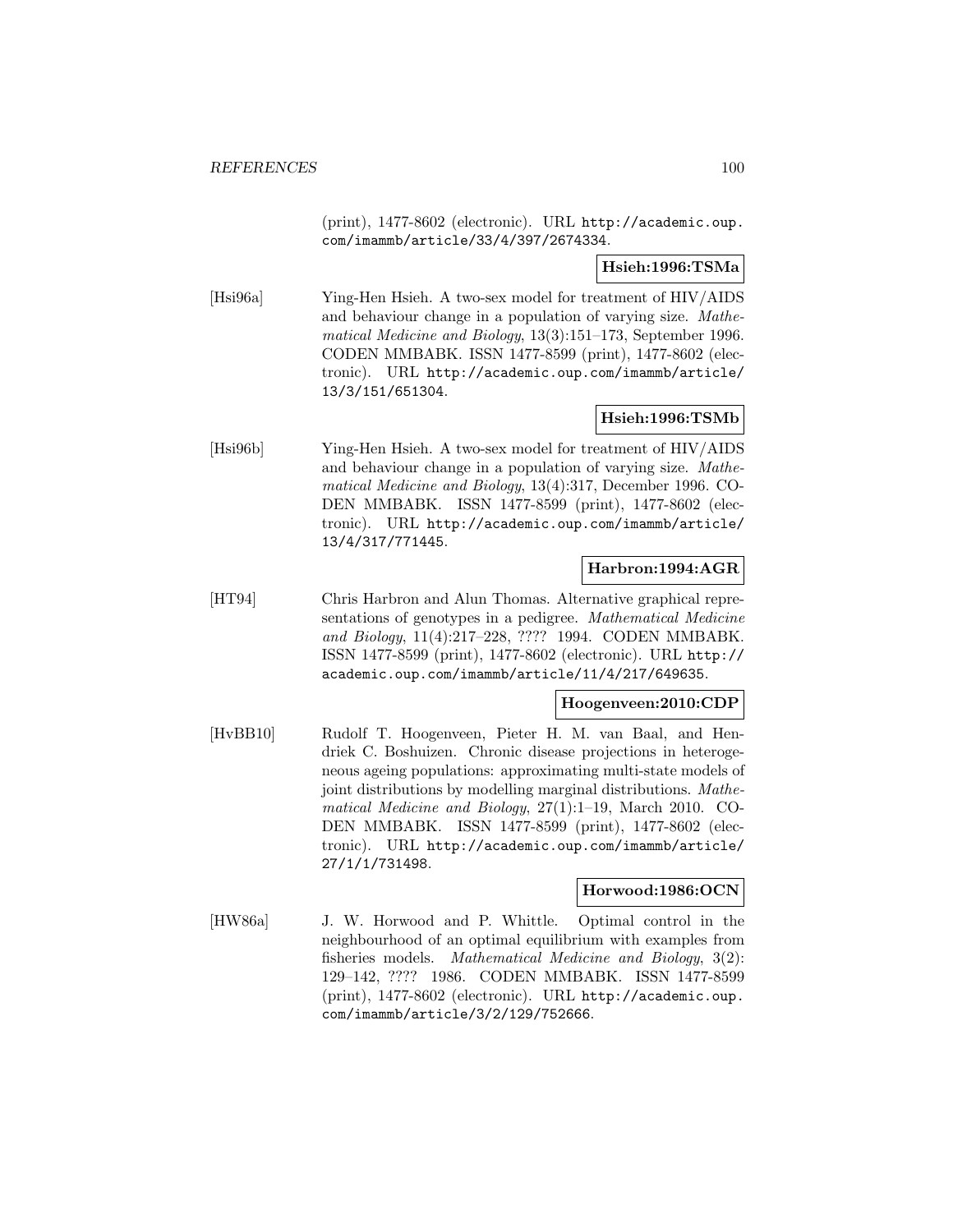#### **Horwood:1986:OHM**

[HW86b] J. W. Horwood and P. Whittle. The optimal harvest from a multicohort stock. Mathematical Medicine and Biology, 3(2): 143–155, ???? 1986. CODEN MMBABK. ISSN 1477-8599 (print), 1477-8602 (electronic). URL http://academic.oup. com/imammb/article/3/2/143/752675.

### **Hussaini:2011:QAR**

[HWG11] N. Hussaini, M. Winter, and A. B. Gumel. Qualitative assessment of the role of public health education program on HIV transmission dynamics. Mathematical Medicine and Biology, 28(3):245–270, September 2011. CODEN MMBABK. ISSN 1477-8599 (print), 1477-8602 (electronic). URL http:// academic.oup.com/imammb/article/28/3/245/664315.

# **Haydon:1997:AFM**

[HWK97] D. T. Haydon, M. E. J. Woolhouse, and R. P. Kitching. An analysis of foot-and-mouth-disease epidemics in the UK. Mathematical Medicine and Biology, 14(1):1–9, March 1997. CO-DEN MMBABK. ISSN 1477-8599 (print), 1477-8602 (electronic). URL http://academic.oup.com/imammb/article/ 14/1/1/659985.

### **Iles:2004:SGW**

[IC04] Mark M. Iles and Chris Cannings. Sequential genotyping within TDT families. Mathematical Medicine and Biology, 21(2): 115–127, June 2004. CODEN MMBABK. ISSN 1477-8599 (print), 1477-8602 (electronic). URL http://academic.oup. com/imammb/article/21/2/115/698800.

### **Ismail:2013:FME**

[IFP13] Z. Ismail, A. D. Fitt, and C. P. Please. A fluid mechanical explanation of the spontaneous reattachment of a previously detached Descemet membrane. Mathematical Medicine and Biology, 30(4):339–355, December 2013. CODEN MMBABK. ISSN 1477-8599 (print), 1477-8602 (electronic). URL http:// academic.oup.com/imammb/article/30/4/339/718704.

### **Iwasa:1989:AME**

[ILA89] Yoh Iwasa, Simon A. Levin, and Viggo Andreasen. Aggregation in model ecosystems II. Approximate aggregation. Mathematical Medicine and Biology, 6(1):1–23, ???? 1989. CODEN MM-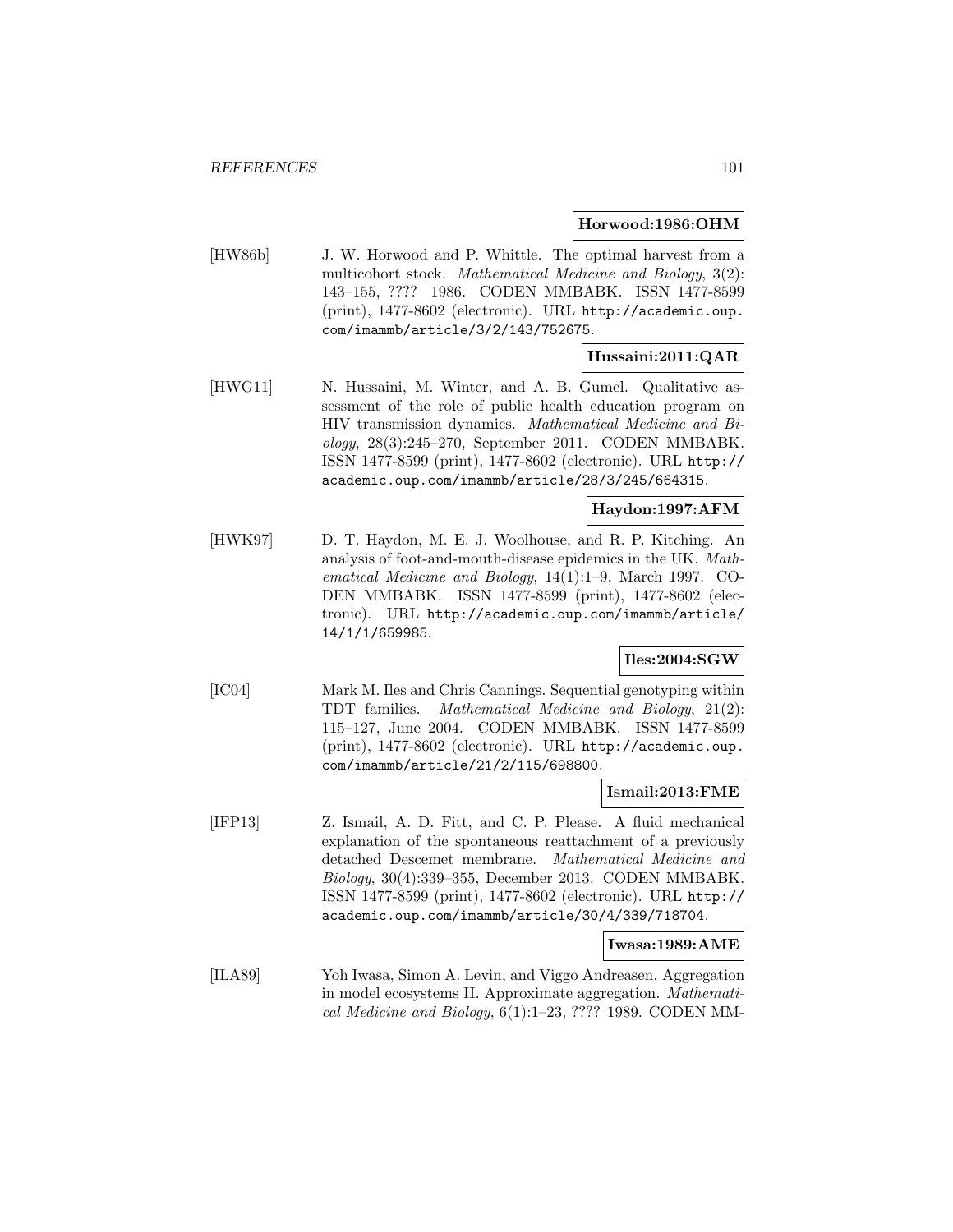BABK. ISSN 1477-8599 (print), 1477-8602 (electronic). URL http://academic.oup.com/imammb/article/6/1/1/666278.

### **Irvine:1994:SMG**

[IMM94] Victor Irvine, Sally Mcclean, and Peter Millard. Stochastic models for geriatric in-patient behaviour. Mathematical Medicine and Biology, 11(3):207–216, ???? 1994. CO-DEN MMBABK. ISSN 1477-8599 (print), 1477-8602 (electronic). URL http://academic.oup.com/imammb/article/ 11/3/207/708104.

### **Ibragimov:2005:MMA**

[IMRW05] A. I. Ibragimov, C. J. McNeal, L. R. Ritter, and J. R. Walton. A mathematical model of atherogenesis as an inflammatory response. Mathematical Medicine and Biology, 22(4):305– 333, December 2005. CODEN MMBABK. ISSN 1477-8599 (print), 1477-8602 (electronic). URL http://academic.oup. com/imammb/article/22/4/305/650308.

### **Iima:2012:PTM**

[IN12] Makoto Iima and Toshiyuki Nakagaki. Peristaltic transport and mixing of cytosol through the whole body of Physarum plasmodium. Mathematical Medicine and Biology, 29(3):263– 281, September 2012. CODEN MMBABK. ISSN 1477-8599 (print), 1477-8602 (electronic). URL http://academic.oup. com/imammb/article/29/3/263/798015.

### **Iwasa:1985:EMS**

[IR85] Yoh Iwasa and Jonathan Roughgarden. Evolution in a metapopolation with space-limited subpopulations. Mathematical Medicine and Biology, 2(2):93–107, ???? 1985. CO-DEN MMBABK. ISSN 1477-8599 (print), 1477-8602 (electronic). URL http://academic.oup.com/imammb/article/ 2/2/93/765079.

# **Jager:1986:SPG**

[Jäg86] Edgar Jäger. Stable patterns generated by activator–inhibitor systems. Mathematical Medicine and Biology, 3(3):179–190, ???? 1986. CODEN MMBABK. ISSN 1477-8599 (print), 1477- 8602 (electronic). URL http://academic.oup.com/imammb/ article/3/3/179/716898.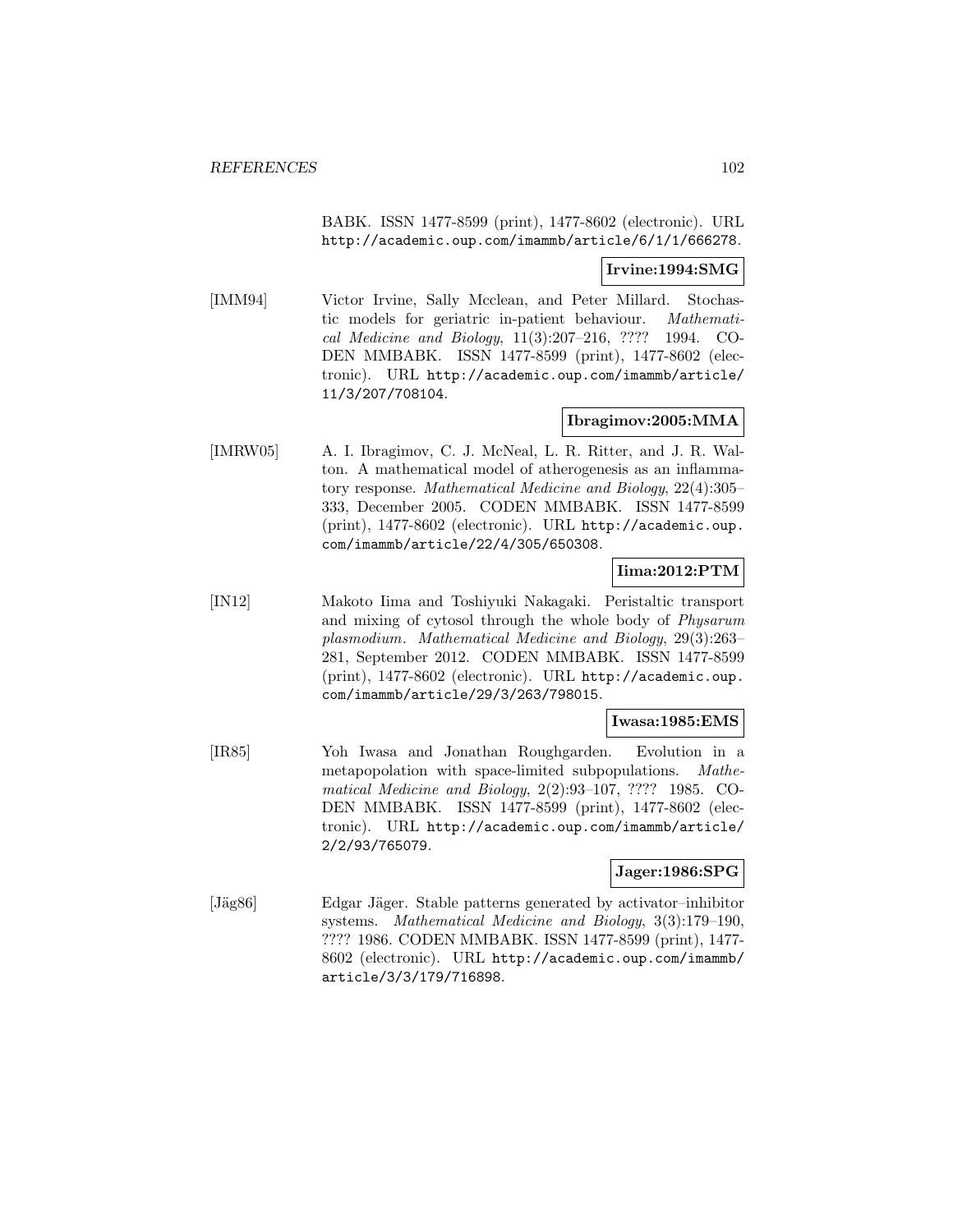#### **Jarrett:2019:MMT**

[JBG<sup>+</sup>19] Angela M. Jarrett, Meghan J. Bloom, Wesley Godfrey, Anum K. Syed, David A. Ekrut, Lauren I. Ehrlich, Thomas E. Yankeelov, and Anna G. Sorace. Mathematical modelling of trastuzumab-induced immune response in an in vivo murine model of HER2+ breast cancer. Mathematical Medicine and Biology, 36(3):381–410, September 2019. CODEN MMBABK. ISSN 1477-8599 (print), 1477-8602 (electronic). URL http:// academic.oup.com/imammb/article/36/3/381/5101740.

# **Jarrett:2019:UDA**

[JC19] Angela M. Jarrett and Nicholas G. Cogan. The ups and downs of S. aureus nasal carriage. Mathematical Medicine and Biology, 36(2):157–177, June 2019. CODEN MMBABK. ISSN 1477-8599 (print), 1477-8602 (electronic). URL http:// academic.oup.com/imammb/article/36/2/157/4995147.

### **Jarrett:2015:MIB**

[JCS15] Angela M. Jarrett, N. G. Cogan, and M. E. Shirtliff. Modelling the interaction between the host immune response, bacterial dynamics and inflammatory damage in comparison with immunomodulation and vaccination experiments. Mathematical Medicine and Biology, 32(3):285–306, September 2015. CO-DEN MMBABK. ISSN 1477-8599 (print), 1477-8602 (electronic). URL http://academic.oup.com/imammb/article/ 32/3/285/646313.

## **Jensen:2003:E**

[JKK03] Oliver E. Jensen, John R. King, and James P. Keener. Editorial. Mathematical Medicine and Biology, 20(1):??, March 2003. CODEN MMBABK. ISSN 1477-8599 (print), 1477- 8602 (electronic). URL http://academic.oup.com/imammb/ article/20/1/i/663537.

#### **Jensen:2013:MMA**

[JKK13] Oliver Jensen, Jim Keener, and John King. Mathematical Medicine & Biology: a journal of the IMA Best Paper Prize. Mathematical Medicine and Biology, 30(3):??, September 2013. CODEN MMBABK. ISSN 1477-8599 (print), 1477-8602 (electronic). URL http://academic.oup.com/imammb/article/ 30/3/NP/684901.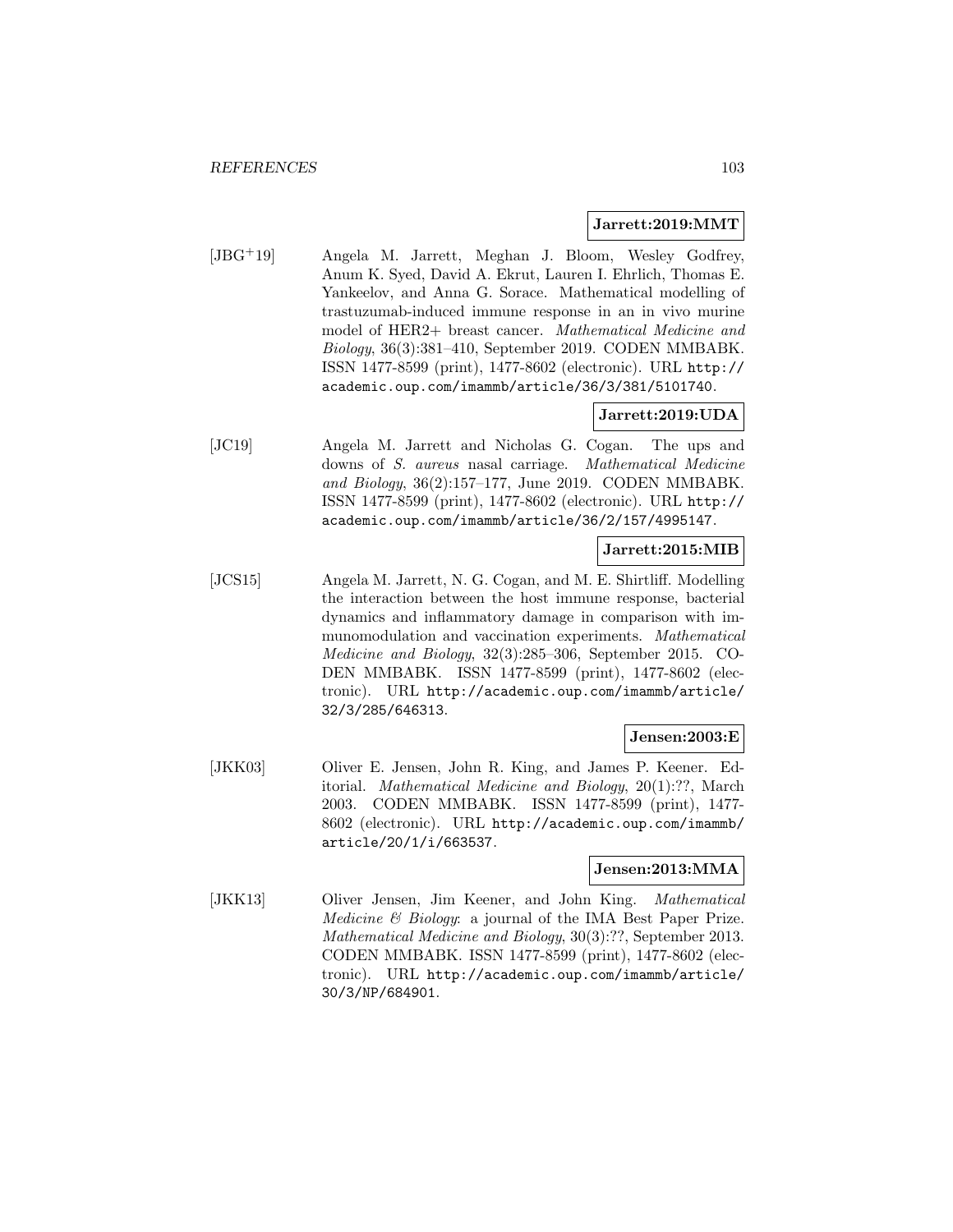### **Jung:2008:OCA**

[JLPB08] Eunok Jung, Suzanne Lenhart, Vladimir Protopopescu, and Charles Babbs. Optimal control applied to a thoraco– abdominal CPR model. Mathematical Medicine and Biology, 25 (2):157–170, June 2008. CODEN MMBABK. ISSN 1477-8599 (print), 1477-8602 (electronic). URL http://academic.oup. com/imammb/article/25/2/157/751939.

### **James:2021:SMC**

[JPB<sup>+</sup>21] A. James, M. J. Plank, R. N. Binny, A. Lustig, K. Hannah, S. C. Hendy, and N. Steyn. A structured model for COVID-19 spread: modelling age and healthcare inequities. Mathematical Medicine and Biology, 38(3):299–313, September 2021. CODEN MMBABK. ISSN 1477-8599 (print), 1477-8602 (electronic). URL http://academic.oup.com/imammb/article/ 38/3/299/6276864.

### **Jones:2005:DTF**

[JPM<sup>+</sup>05] M. B. Jones, C. P. Please, D. L. S. McElwain, G. R. Fulford, A. P. Roberts, and M. J. Collins. Dynamics of tear film deposition and draining. Mathematical Medicine and Biology, 22 (3):265–288, September 2005. CODEN MMBABK. ISSN 1477- 8599 (print), 1477-8602 (electronic). URL http://academic. oup.com/imammb/article/22/3/265/652731.

### **Jeger:2002:MPV**

[JvdBD02] M. J. Jeger, F. van den Bosch, and M. Y. Dutmer. Modelling plant virus epidemics in a plantation-nursery system. Mathematical Medicine and Biology, 19(2):75–94, June 2002. CODEN MMBABK. ISSN 1477-8599 (print), 1477-8602 (electronic). URL http://academic.oup.com/imammb/article/19/2/75/ 730715.

# **Jeger:1998:MAP**

[JvdBMH98] M. J. Jeger, F. van den Bosch, L. V. Madden, and J. Holt. A model for analysing plant-virus transmission characteristics and epidemic development. Mathematical Medicine and Biology, 15 (1):1–18, March 1998. CODEN MMBABK. ISSN 1477-8599 (print), 1477-8602 (electronic). URL http://academic.oup. com/imammb/article/15/1/1/683935.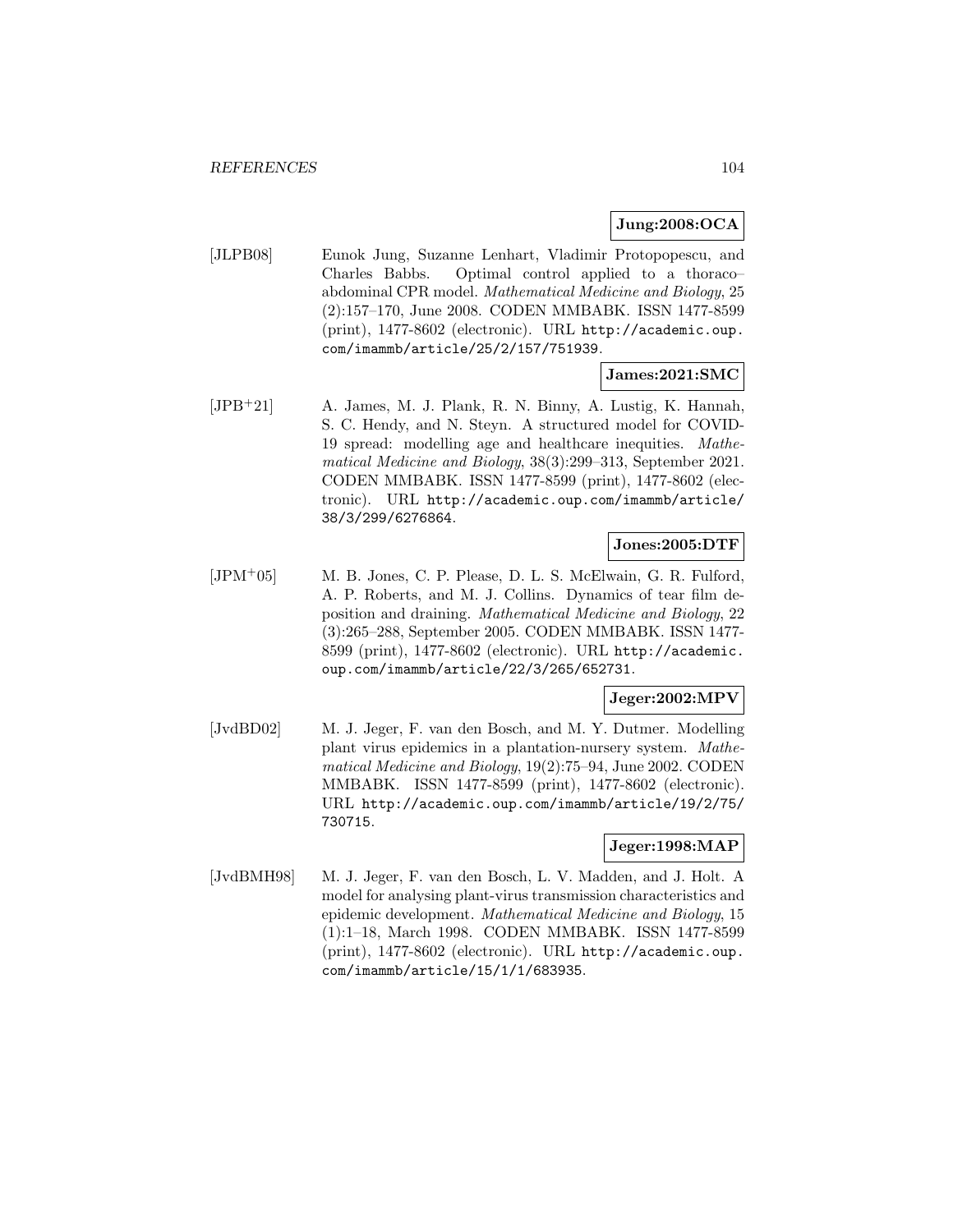#### **Kakeshashi:1998:MAS**

[Kak98] Masayuki Kakeshashi. A mathematical analysis of the spread of HIV/AIDS in Japan. Mathematical Medicine and Biology, 15 (4):299–311, December 1998. CODEN MMBABK. ISSN 1477- 8599 (print), 1477-8602 (electronic). URL http://academic. oup.com/imammb/article/15/4/299/678298.

### **Kakehashi:1999:MAS**

[Kak99] Masayuki Kakehashi. A mathematical analysis of the spread of HIV/AIDS in Japan. Mathematical Medicine and Biology, 16 (1):111–112, March 1999. CODEN MMBABK. ISSN 1477-8599 (print), 1477-8602 (electronic). URL http://academic.oup. com/imammb/article/16/1/111/729503.

### **Kaplan:2001:EPH**

[Kap01] Edward H. Kaplan. Evaluating plasma holds in the presence of multiple infections. Mathematical Medicine and Biology, 18(3): 215–224, September 1, 2001. CODEN MMBABK. ISSN 1477- 8599 (print), 1477-8602 (electronic). URL http://academic. oup.com/imammb/article/18/3/215/657409.

### **Krzyzanski:2007:MGF**

[KB07] Wojciech Krzyzanski and Jonathan Bell. Modelling the geometric features and investigating electrical properties of dendrites in a fish thalamic neuron. Mathematical Medicine and Biology, 24(3):271–286, September 2007. CODEN MMBABK. ISSN 1477-8599 (print), 1477-8602 (electronic). URL http:// academic.oup.com/imammb/article/24/3/271/712080.

#### **Krause:2019:LCM**

[KBVW19] Andrew L. Krause, Dmitry Beliaev, Robert A. Van Gorder, and Sarah L. Waters. Lattice and continuum modelling of a bioactive porous tissue scaffold. Mathematical Medicine and Biology, 36(3):325–360, September 2019. CODEN MMBABK. ISSN 1477-8599 (print), 1477-8602 (electronic). URL http:// academic.oup.com/imammb/article/36/3/325/5068240.

#### **Kenber:1995:ASM**

[KE95] G. C. Kenber and J. D. Evans. Analytical solutions to a multicyEinder somatic shunt cable model for passive neurones with spines. Mathematical Medicine and Biology, 12(2):137–157,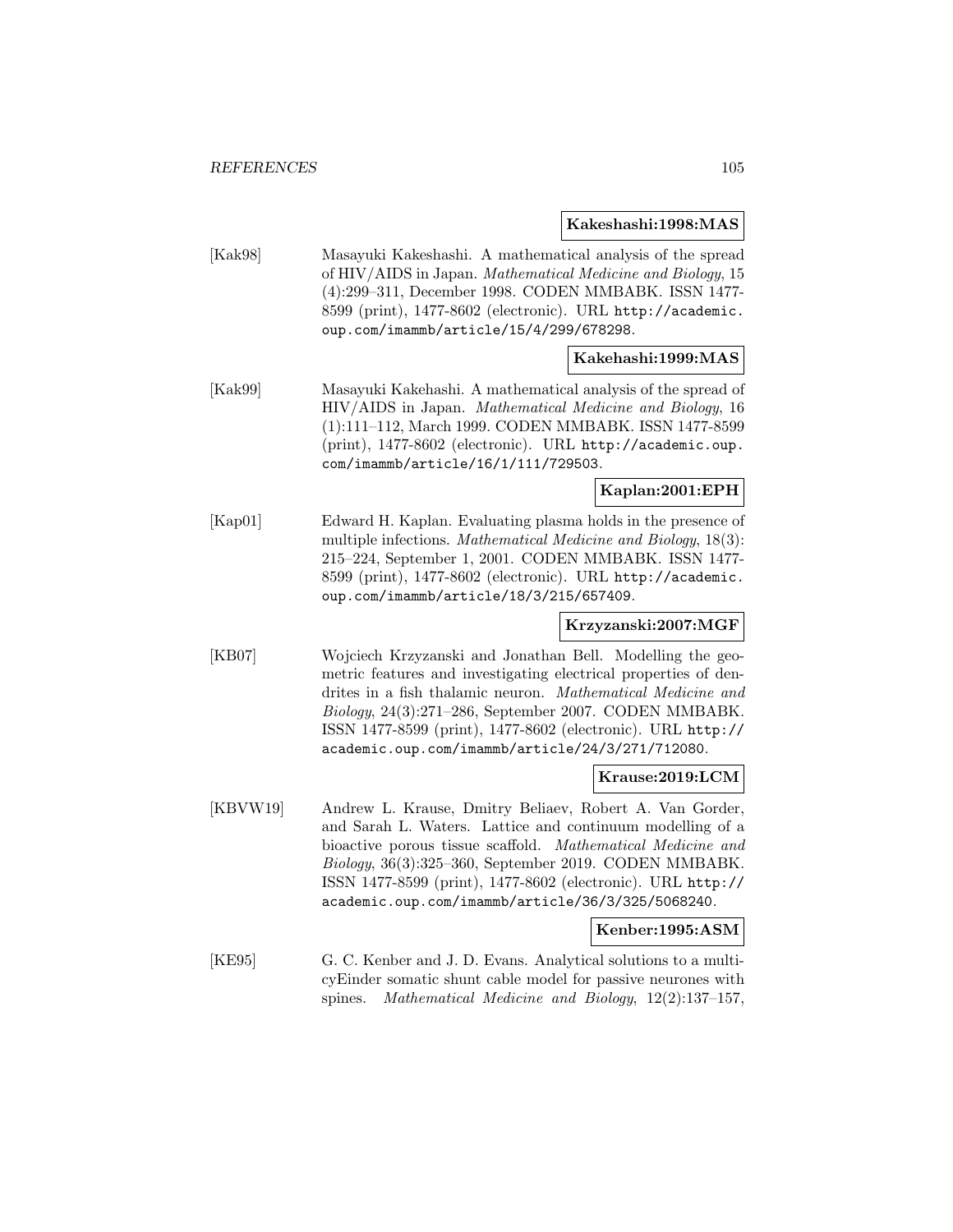June 1995. CODEN MMBABK. ISSN 1477-8599 (print), 1477- 8602 (electronic). URL http://academic.oup.com/imammb/ article/12/2/137/666447.

### **Keener:2006:SCO**

[Kee06] James P. Keener. Stochastic calcium oscillations. Mathematical Medicine and Biology, 23(1):1–25, March 2006. CO-DEN MMBABK. ISSN 1477-8599 (print), 1477-8602 (electronic). URL http://academic.oup.com/imammb/article/ 23/1/1/809614.

# **Khan:1999:HBE**

[KG99] Q. J. A. Khan and David Greenhalgh. Hopf bifurcation in epidemic models with a time delay in vaccination. Mathematical Medicine and Biology, 16(2):113–142, June 1999. CO-DEN MMBABK. ISSN 1477-8599 (print), 1477-8602 (electronic). URL http://academic.oup.com/imammb/article/ 16/2/113/668974.

# **Kelly:1999:UDD**

[KGG<sup>+</sup>99] L. A. Kelly, G. Gibson, G. Gettinby, W. Donachie, and J. C. Low. The use of dummy data points when fitting bacterial growth curves. Mathematical Medicine and Biology, 16(2): 155–170, June 1999. CODEN MMBABK. ISSN 1477-8599 (print), 1477-8602 (electronic). URL http://academic.oup. com/imammb/article/16/2/155/668986.

### **Kiemel:1987:MPS**

[KH87] Tim Kiemel and Philip Holmes. A model for the periodic synaptic inhibition of a neuronal oscillator. Mathematical Medicine and Biology, 4(2):145–169, ???? 1987. CODEN MMBABK. ISSN 1477-8599 (print), 1477-8602 (electronic). URL http:// academic.oup.com/imammb/article/4/2/145/2268134.

#### **Kimura:1984:EAT**

[Kim84] Motoo Kimura. Evolution of an altruistic trait through group selection as studied by the diffusion equation method. Mathematical Medicine and Biology, 1(1):1–15, ???? 1984. CO-DEN MMBABK. ISSN 1477-8599 (print), 1477-8602 (electronic). URL http://academic.oup.com/imammb/article/ 1/1/1/754908.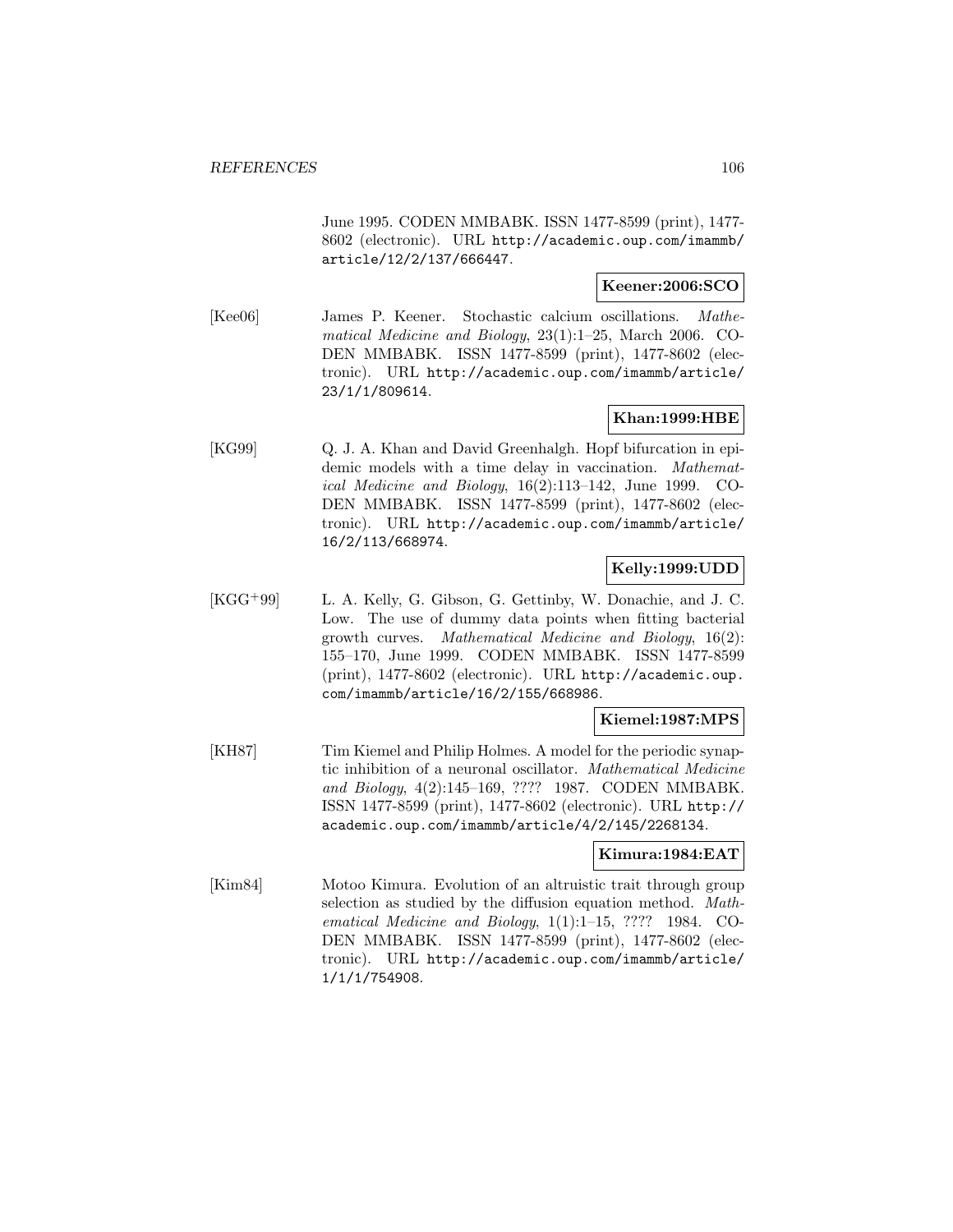#### **Karmakar:1988:LDL**

[KJ88] N. Karmakar and G. Jayaraman. Linear diffusion of lead in the intestinal wall: a theoretical study. Mathematical Medicine and Biology, 5(1):33–43, ???? 1988. CODEN MMBABK. ISSN 1477-8599 (print), 1477-8602 (electronic). URL http: //academic.oup.com/imammb/article/5/1/33/763977.

### **Kuznetsov:2015:CBD**

[KK15] I. A. Kuznetsov and A. V. Kuznetsov. A comparison between the diffusion–reaction and slow axonal transport models for predicting tau distribution along an axon. Mathematical Medicine and Biology, 32(3):263–283, September 2015. CO-DEN MMBABK. ISSN 1477-8599 (print), 1477-8602 (electronic). URL http://academic.oup.com/imammb/article/ 32/3/263/646312.

### **Kuznetsov:2017:WMT**

[KK17] I. A. Kuznetsov and A. V. Kuznetsov. What mechanisms of tau protein transport could be responsible for the inverted tau concentration gradient in degenerating axons? Mathematical Medicine and Biology, 34(1):125–150, March 2017. CO-DEN MMBABK. ISSN 1477-8599 (print), 1477-8602 (electronic). URL http://academic.oup.com/imammb/article/ 34/1/125/2885290.

## **King:2003:MHT**

[KKC<sup>+</sup>03] J. R. King, A. J. Koerber, J. M. Croft, J. P. Ward, P. Williams, and R. E. Sockett. Modelling host tissue degradation by extracellular bacterial pathogens. Mathematical Medicine and Biology, 20(3):227–260, September 2003. CODEN MMBABK. ISSN 1477-8599 (print), 1477-8602 (electronic). URL http:// academic.oup.com/imammb/article/20/3/227/714217.

#### **Kopocinska:2004:CDA**

[KKO04] I. Kopocińska, B. Kopociński, and A. Okulewicz. A class of distributions applicable to the description of the number of nematodes parasitizing birds. Mathematical Medicine and Biology, 21(1):35–48, March 2004. CODEN MMBABK. ISSN 1477-8599 (print), 1477-8602 (electronic). URL http://academic.oup. com/imammb/article/21/1/35/689379.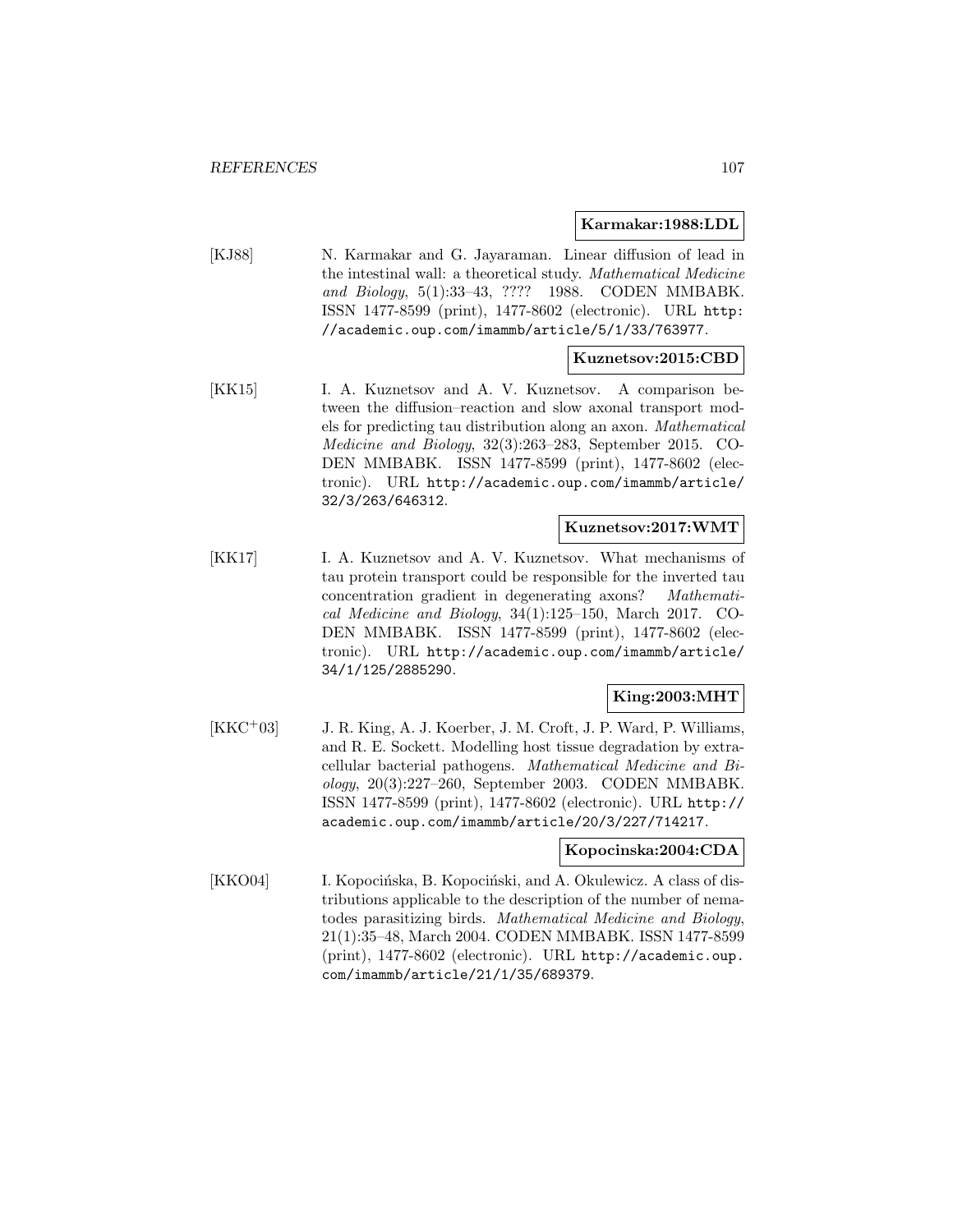#### **Kalachev:2011:ATT**

[KKO<sup>+</sup>11] L. V. Kalachev, T. C. Kelly, M. J. O'Callaghan, A. V. Pokrovskii, and A. V. Pokrovskiy. Analysis of threshold-type behaviour in mathematical models of the intrusion of a novel macroparasite in a host colony. Mathematical Medicine and Biology, 28(4):287–333, December 2011. CODEN MMBABK. ISSN 1477-8599 (print), 1477-8602 (electronic). URL http:// academic.oup.com/imammb/article/28/4/287/658301.

#### **Khader:2014:IHM**

[KLG<sup>+</sup>14] Karim Khader, Molly Leecaster, Tom Greene, Matthew Samore, and Alun Thomas. Improved hidden Markov model for nosocomial infections. Mathematical Medicine and Biology, 31 (4):338–352, December 2014. CODEN MMBABK. ISSN 1477- 8599 (print), 1477-8602 (electronic). URL http://academic. oup.com/imammb/article/31/4/338/646892.

#### **Korobeinikov:2005:NLI**

[KM05] Andrei Korobeinikov and Philip K. Maini. Non-linear incidence and stability of infectious disease models. Mathematical Medicine and Biology, 22(2):113–128, June 2005. CO-DEN MMBABK. ISSN 1477-8599 (print), 1477-8602 (electronic). URL http://academic.oup.com/imammb/article/ 22/2/113/770946.

### **Kaslik:2018:SHB**

[KN18] Eva Kaslik and Mihaela Neamtu. Stability and Hopf bifurcation analysis for the hypothalamic-pituitary-adrenal axis model with memory. Mathematical Medicine and Biology, 35(1): 49–78, March 2018. CODEN MMBABK. ISSN 1477-8599 (print), 1477-8602 (electronic). URL http://academic.oup. com/imammb/article/35/1/49/2739353.

### **Karev:2011:ABS**

[KNB11] Georgy P. Karev, Artem S. Novozhilov, and Faina S. Berezovskaya. On the asymptotic behaviour of the solutions to the replicator equation. Mathematical Medicine and Biology, 28 (2):89–110, June 2011. CODEN MMBABK. ISSN 1477-8599 (print), 1477-8602 (electronic). URL http://academic.oup. com/imammb/article/28/2/89/679755.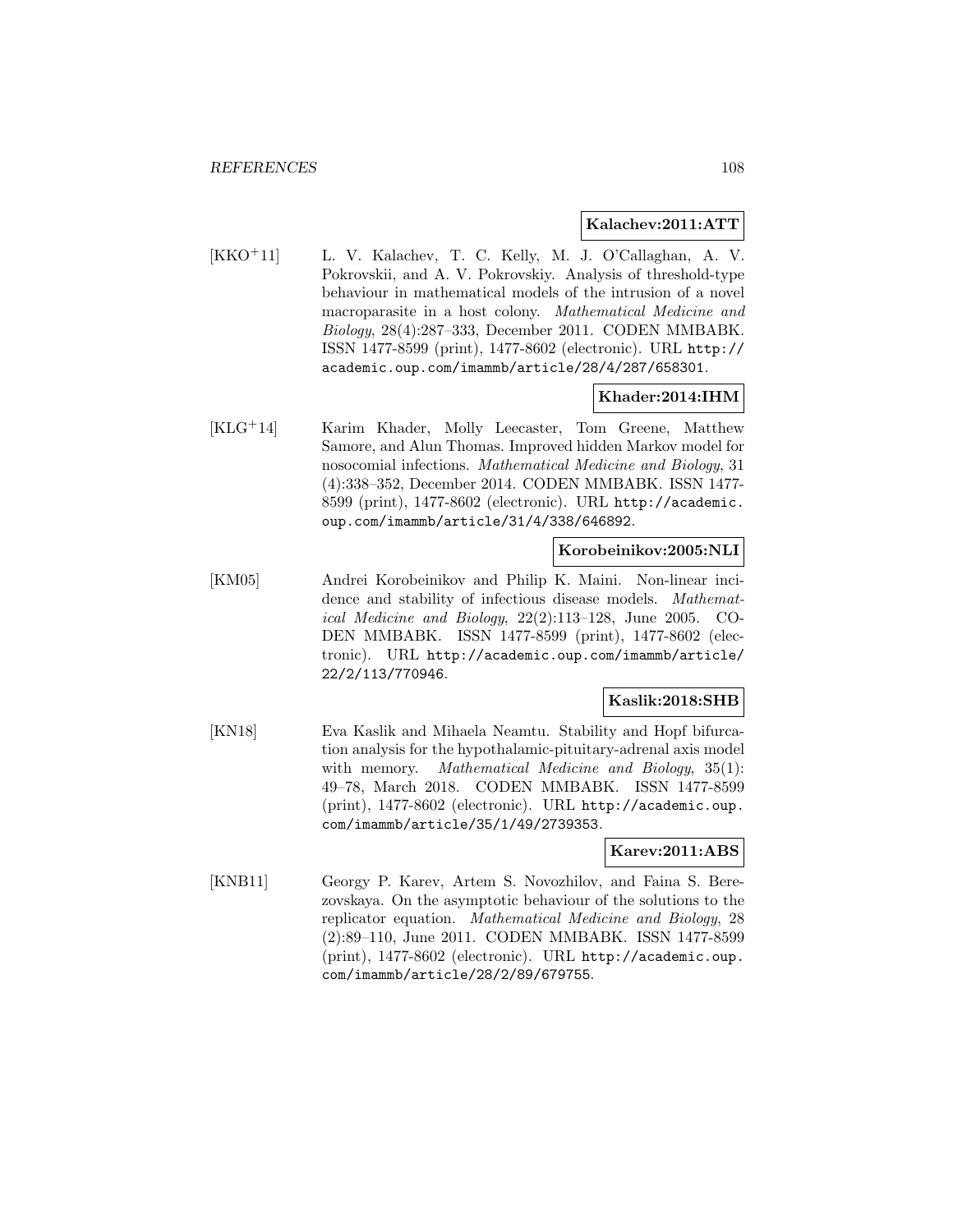### **Kohlmann:2013:AMM**

[Koh13] Martin Kohlmann. Analysis of a mathematical model for the growth of cancer cells. Mathematical Medicine and Biology, 30 (2):175–189, June 2013. CODEN MMBABK. ISSN 1477-8599 (print), 1477-8602 (electronic). URL http://academic.oup. com/imammb/article/30/2/175/890423.

### **Korobeinikov:2004:LFG**

[Kor04] Andrei Korobeinikov. Lyapunov functions and global properties for SEIR and SEIS epidemic models. Mathematical Medicine and Biology, 21(2):75–83, June 2004. CODEN MMBABK. ISSN 1477-8599 (print), 1477-8602 (electronic). URL http://academic.oup.com/imammb/article/21/2/75/ 698794.

### **Korobeinikov:2009:GAP**

[Kor09a] Andrei Korobeinikov. Global asymptotic properties of virus dynamics models with dose-dependent parasite reproduction and virulence and non-linear incidence rate. Mathematical Medicine and Biology, 26(3):225–239, September 2009. CO-DEN MMBABK. ISSN 1477-8599 (print), 1477-8602 (electronic). URL http://academic.oup.com/imammb/article/ 26/3/225/808439.

### **Korobeinikov:2009:SEG**

[Kor09b] Andrei Korobeinikov. Stability of ecosystem: global properties of a general predator–prey model. Mathematical Medicine and Biology, 26(4):309–321, December 2009. CODEN MMBABK. ISSN 1477-8599 (print), 1477-8602 (electronic). URL http:// academic.oup.com/imammb/article/26/4/309/654364.

#### **Karpouzas:1991:MNO**

[KP91] I. Karpouzas and Y. Pouliquen. Modelling and numerical optimization of corneal rotation. Mathematical Medicine and Biology, 8(1):73–82, ???? 1991. CODEN MMBABK. ISSN 1477- 8599 (print), 1477-8602 (electronic). URL http://academic. oup.com/imammb/article/8/1/73/788908.

### **Keeling:2009:MMD**

[KPSW09] Stephen L. Keeling, Georg Propst, Georg Stadler, and Werner Wackernagel. A mathematical model for the deformation of the eyeball by an elastic band. Mathematical Medicine and Biology,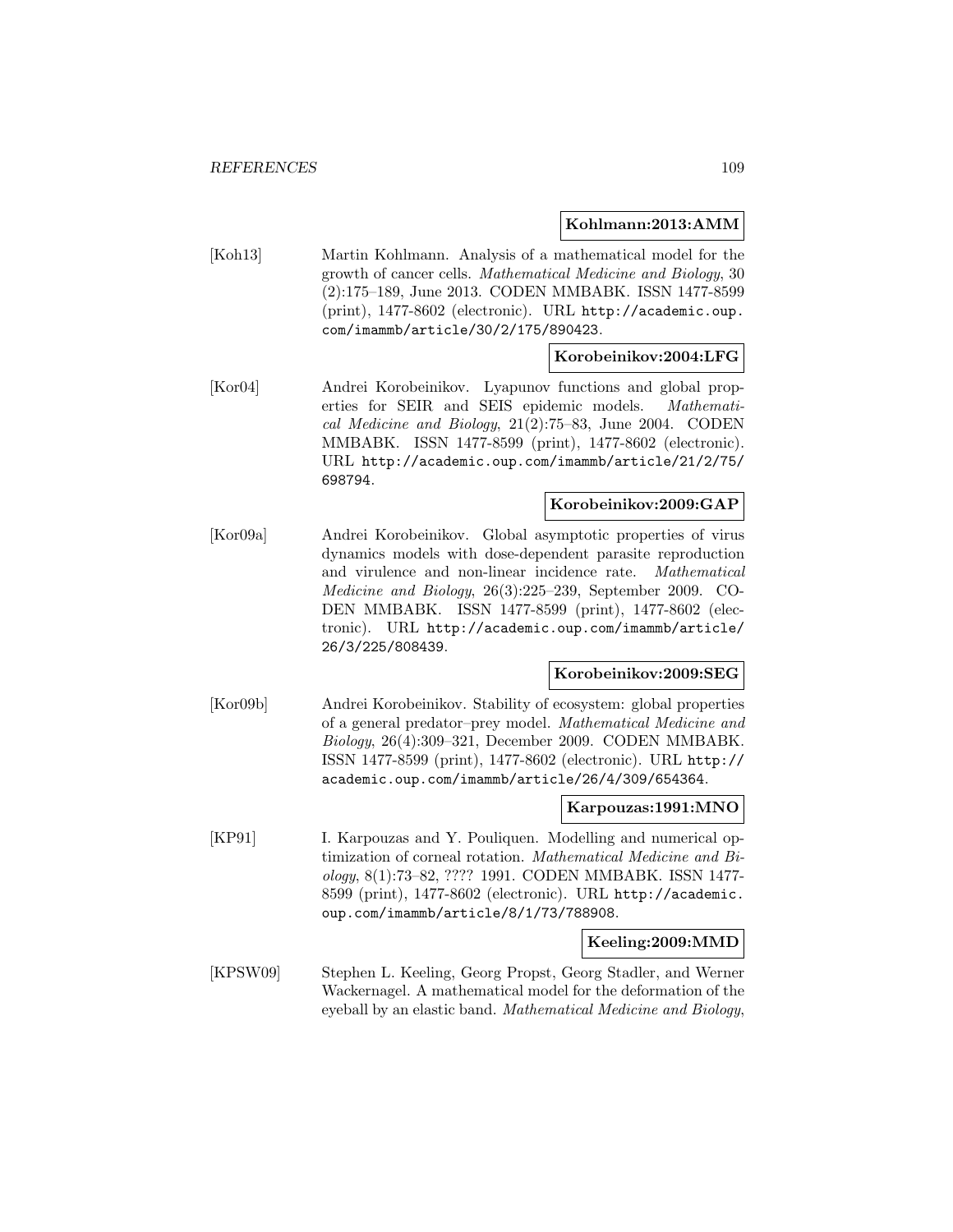26(2):165–185, June 2009. CODEN MMBABK. ISSN 1477- 8599 (print), 1477-8602 (electronic). URL http://academic. oup.com/imammb/article/26/2/165/727676.

## **Konar:1990:PDC**

[KR90] A. Konar and A. B. Roy. Population drift and control of damping in a predator–prey system. Mathematical Medicine and Biology, 7(4):245–259, ???? 1990. CODEN MMBABK. ISSN 1477-8599 (print), 1477-8602 (electronic). URL http:// academic.oup.com/imammb/article/7/4/245/744276.

# **Kroon:2010:CMS**

[Kro10] Martin Kroon. A constitutive model for smooth muscle including active tone and passive viscoelastic behaviour. Mathematical Medicine and Biology, 27(2):129–155, June 2010. CO-DEN MMBABK. ISSN 1477-8599 (print), 1477-8602 (electronic). URL http://academic.oup.com/imammb/article/ 27/2/129/695264.

## **Krzyzanski:2001:AWS**

[Krz01] Wojciech Krzyzanski. An application of a weak solution of the cable equation to the Rall model of a nerve cell. Mathematical Medicine and Biology, 18(4):377–407, December 2001. CODEN MMBABK. ISSN 1477-8599 (print), 1477-8602 (electronic). URL http://academic.oup.com/imammb/article/ 18/4/377/747275.

# **Korobeinikov:2016:PES**

[KSS16] Andrei Korobeinikov, Elena Shchepakina, and Vladimir Sobolev. Paradox of enrichment and system order reduction: bacteriophages dynamics as case study. Mathematical Medicine and Biology, 33(3):359–369, September 2016. CO-DEN MMBABK. ISSN 1477-8599 (print), 1477-8602 (electronic). URL http://academic.oup.com/imammb/article/ 33/3/359/1750308.

#### **Krawczyk:1993:CST**

[KT93] Jacek B. Krawczyk and Bolesław Tolwinski. A cooperative solution for the three-nation problem of exploitation of the southern bluefin tuna. Mathematical Medicine and Biology, 10(2): 135–147, ???? 1993. CODEN MMBABK. ISSN 1477-8599 (print), 1477-8602 (electronic). URL http://academic.oup. com/imammb/article/10/2/135/654147.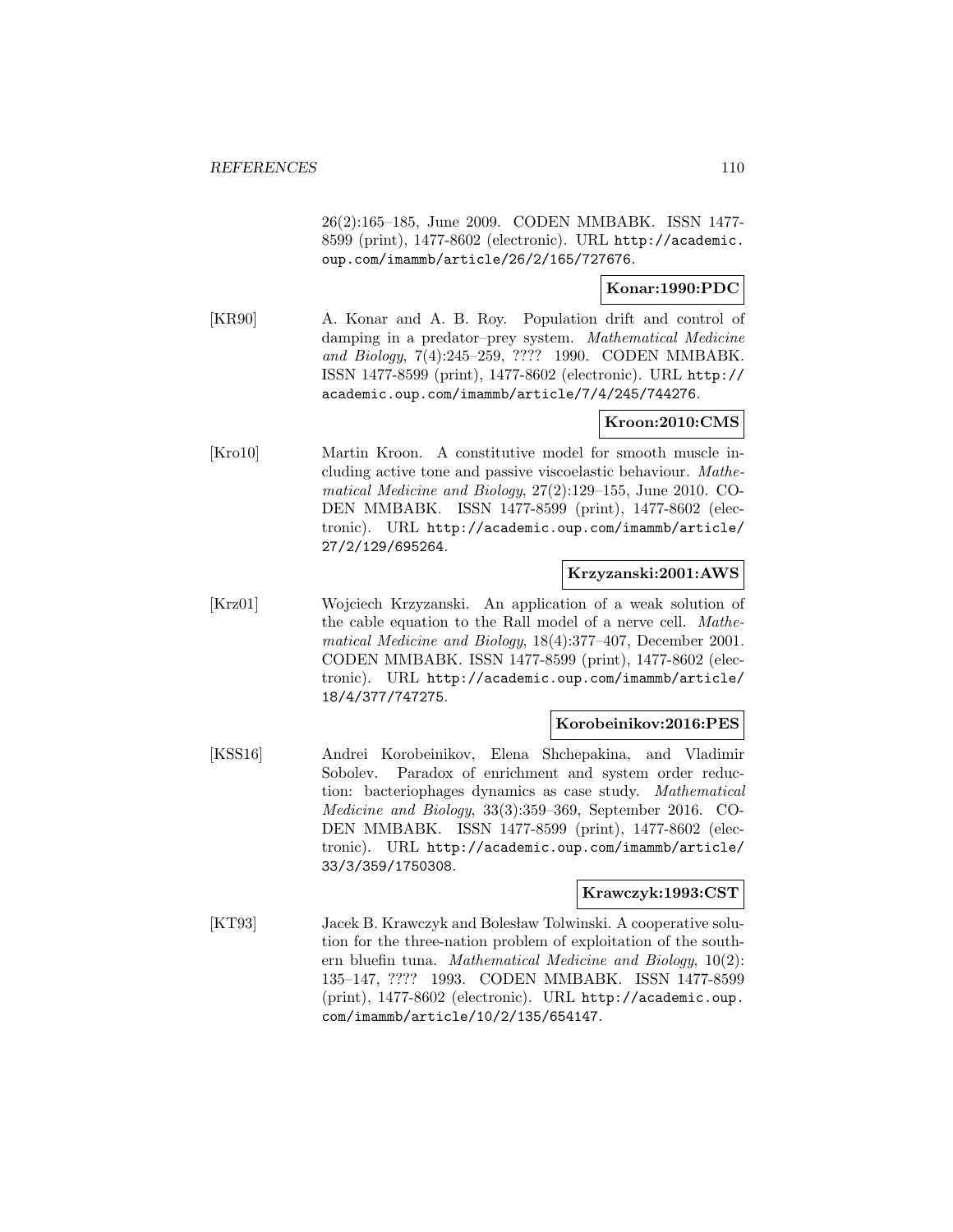#### **Kuznetsov:2013:MAC**

[Kuz13] A. V. Kuznetsov. Modelling of axonal cargo rerouting in a dendrite. Mathematical Medicine and Biology, 30(3):273– 285, September 2013. CODEN MMBABK. ISSN 1477-8599 (print), 1477-8602 (electronic). URL http://academic.oup. com/imammb/article/30/3/273/684868.

### **Kimpton:2013:MTW**

[KWW<sup>+</sup>13] L. S. Kimpton, J. P. Whiteley, S. L. Waters, J. R. King, and J. M. Oliver. Multiple travelling-wave solutions in a minimal model for cell motility. Mathematical Medicine and Biology, 30 (3):241–272, September 2013. CODEN MMBABK. ISSN 1477- 8599 (print), 1477-8602 (electronic). URL http://academic. oup.com/imammb/article/30/3/241/684877.

# **Li:2016:CTF**

[LBD<sup>+</sup>16] Longfei Li, Richard J. Braun, Tobin A. Driscoll, William D. Henshaw, Jeffrey W. Banks, and P. Ewen King-Smith. Computed tear film and osmolarity dynamics on an eye-shaped domain. Mathematical Medicine and Biology, 33(2):123–157, June 1, 2016. CODEN MMBABK. ISSN 1477-8599 (print), 1477- 8602 (electronic). URL http://academic.oup.com/imammb/ article/33/2/123/2875345.

# **Li:2018:CFF**

[LBHKS18] Longfei Li, R. J. Braun, W. D. Henshaw, and P. E. King-Smith. Computed flow and fluorescence over the ocular surface. Mathematical Medicine and Biology, 35(S1):??, April 2018. CO-DEN MMBABK. ISSN 1477-8599 (print), 1477-8602 (electronic). URL https://academic.oup.com/imammb/article/ 35/Supplement\_1/i51/4259013.

### **Lakawicz:2015:AMB**

[LBPF15] Joseph M. Lakawicz, William J. Bottega, Jonathan L. Prenner, and Howard F. Fine. An analysis of the mechanical behaviour of a detaching retina. Mathematical Medicine and Biology, 32 (2):137–161, June 2015. CODEN MMBABK. ISSN 1477-8599 (print), 1477-8602 (electronic). URL http://academic.oup. com/imammb/article/32/2/137/830129.

# **Leite:2000:BRR**

[LBY00] Maria Beatriz Ferreira Leite, Rodney Carlos Bassanezi, and Hyun Mo Yang. The basic reproduction ratio for a model of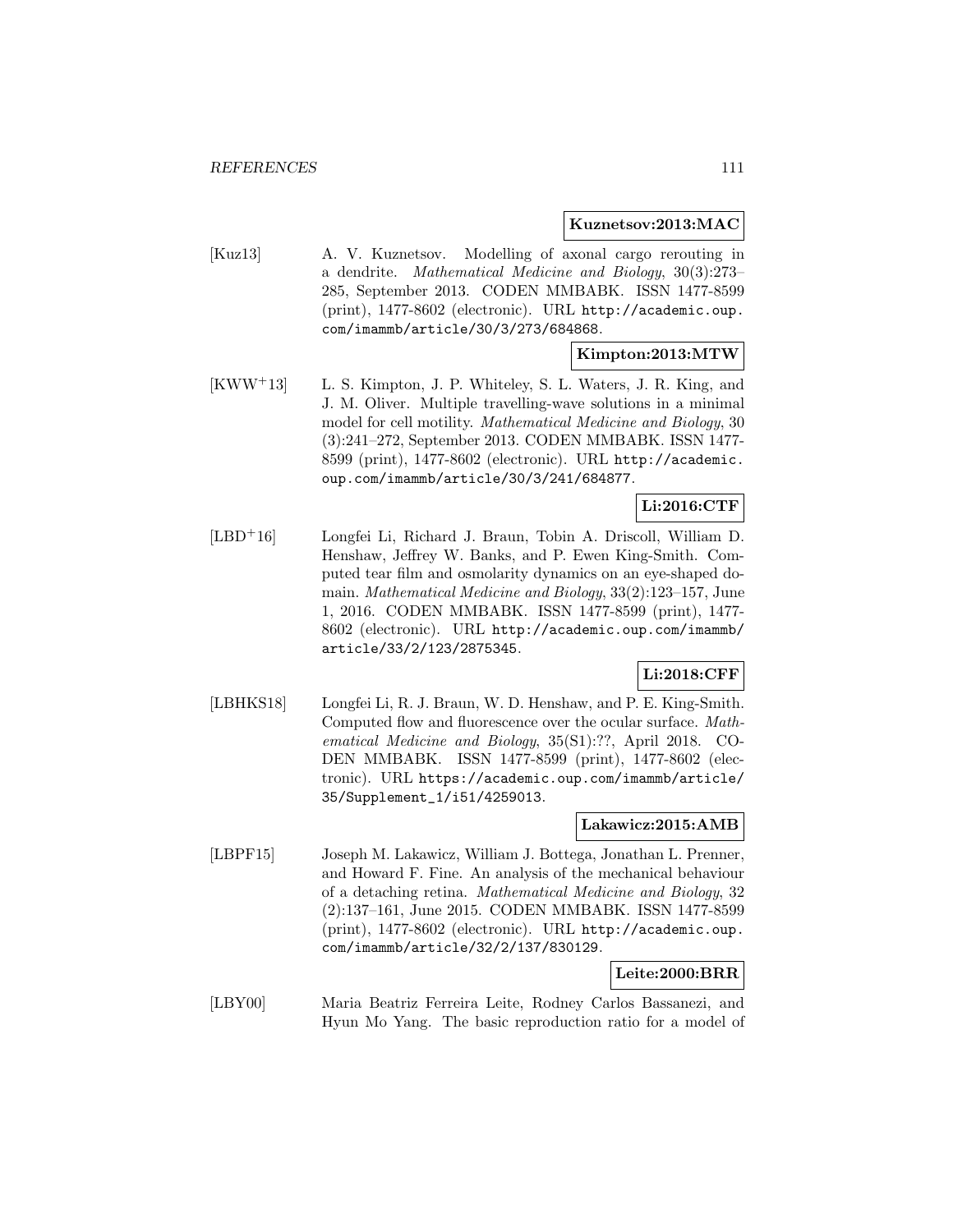directly transmitted infections considering the virus charge and the immunological response. Mathematical Medicine and Biology, 17(1):15–31, ???? 2000. CODEN MMBABK. ISSN 1477- 8599 (print), 1477-8602 (electronic). URL http://academic. oup.com/imammb/article/17/1/15/674979.

# **Liu:1998:SAB**

[LC98] Junli Liu and John W. Crawford. Stability of an autocatalytic biochemical system in the presence of noise perturbations. Mathematical Medicine and Biology, 15(4):339–350, December 1998. CODEN MMBABK. ISSN 1477-8599 (print), 1477- 8602 (electronic). URL http://academic.oup.com/imammb/ article/15/4/339/678306.

# **Liu:2004:PCL**

[LC04] Bing Liu and Lansun Chen. The periodic competing Lotka– Volterra model with impulsive effect. Mathematical Medicine and Biology, 21(2):129–145, June 2004. CODEN MMBABK. ISSN 1477-8599 (print), 1477-8602 (electronic). URL http:// academic.oup.com/imammb/article/21/2/129/698806.

### **Lefebvre:2017:SMT**

[LCC+17] Guillaume Lefebvre, François Cornelis, Patricio Cumsille, Thierry Colin, Clair Poignard, and Olivier Saut. Spatial modelling of tumour drug resistance: the case of GIST liver metastases. Mathematical Medicine and Biology, 34(2):151–176, June 2017. CODEN MMBABK. ISSN 1477-8599 (print), 1477- 8602 (electronic). URL http://academic.oup.com/imammb/ article/34/2/151/2885292.

### **Lounes:1999:TTM**

[LdA99] Rachid Lounes and Hector de Arazoza. A two-type model for the Cuban national programme on HIV/AIDS. Mathematical Medicine and Biology, 16(2):143–154, June 1999. CO-DEN MMBABK. ISSN 1477-8599 (print), 1477-8602 (electronic). URL http://academic.oup.com/imammb/article/ 16/2/143/668980.

### **Lewis:1992:UGT**

[Lew92] Cathryn M. Lewis. The use of graph theory techniques to investigate genealogical structure. Mathematical Medicine and Biology, 9(3):145–159, ???? 1992. CODEN MMBABK. ISSN 1477- 8599 (print), 1477-8602 (electronic). URL http://academic. oup.com/imammb/article/9/3/145/649538.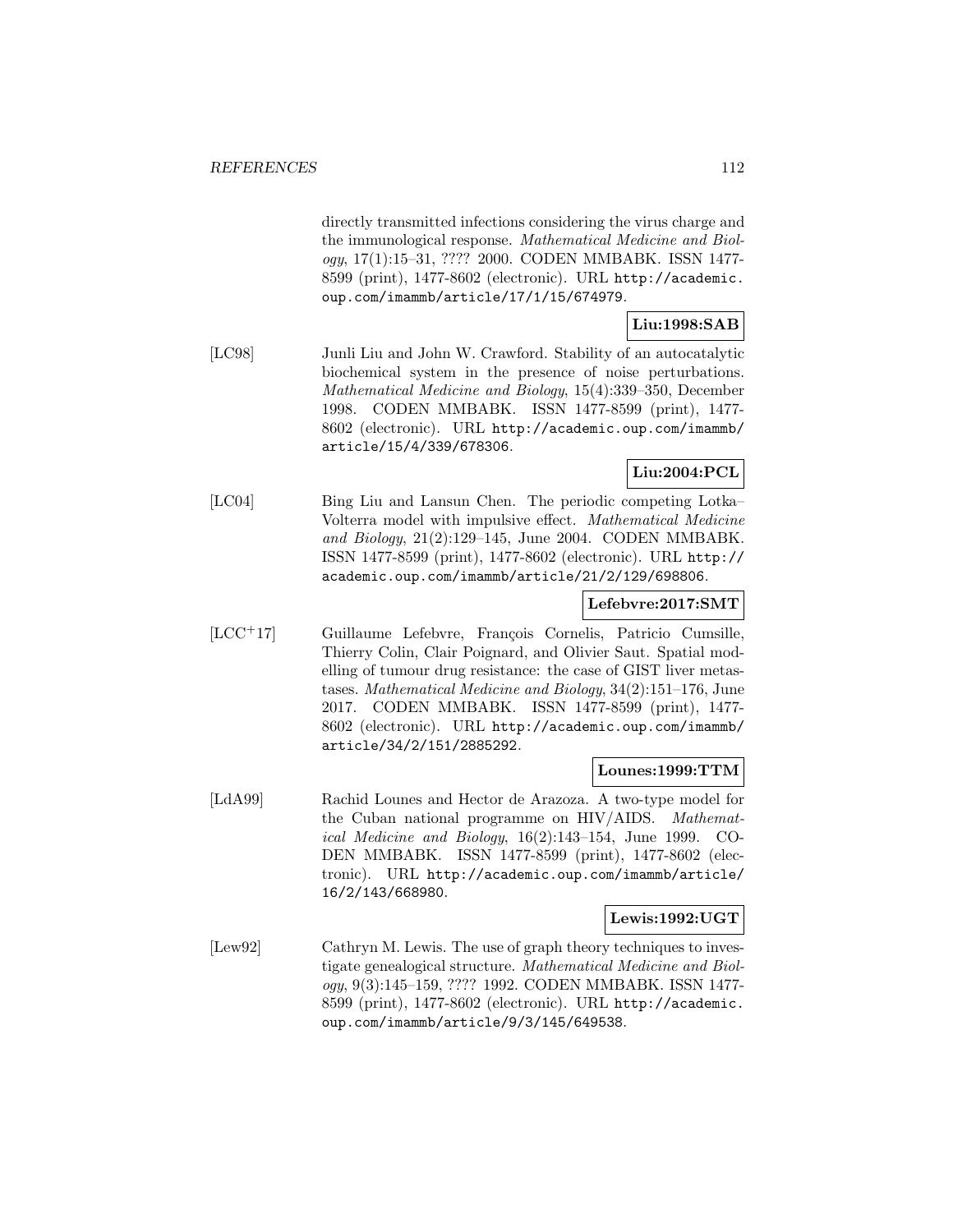#### **Leiderman:2011:GFS**

[LF11] Karin Leiderman and Aaron L. Fogelson. Grow with the flow: a spatial-temporal model of platelet deposition and blood coagulation under flow. Mathematical Medicine and Biology, 28 (1):47–84, March 2011. CODEN MMBABK. ISSN 1477-8599 (print), 1477-8602 (electronic). URL http://academic.oup. com/imammb/article/28/1/47/679981.

# **Li:1987:DVS**

[LHZ87] Jai Li, Thomas G. Hallam, and Ma Zhien. Demographic variation and survival in discrete population models. Mathematical Medicine and Biology, 4(3):237–246, ???? 1987. CODEN MMBABK. ISSN 1477-8599 (print), 1477-8602 (electronic). URL http://academic.oup.com/imammb/article/4/3/237/ 874279.

## **Le:2019:MMW**

[LJR<sup>+</sup>19] Thuy T. T. Le, Felix Jost, Thomas Raupach, Jakob Zierk, Manfred Rauh, Meinolf Suttorp, Martin Stanulla, Markus Metzler, and Sebastian Sager. A mathematical model of white blood cell dynamics during maintenance therapy of childhood acute lymphoblastic leukemia. Mathematical Medicine and Biology, 36 (4):471–488, December 2019. CODEN MMBABK. ISSN 1477- 8599 (print), 1477-8602 (electronic). URL http://academic. oup.com/imammb/article/36/4/471/5136501.

### **Lemon:2007:MMC**

[LK07] G. Lemon and J. R. King. Multiphase modelling of cell behaviour on artificial scaffolds: effects of nutrient depletion and spatially nonuniform porosity. Mathematical Medicine and Biology, 24(1):57–83, March 2007. CODEN MMBABK. ISSN 1477-8599 (print), 1477-8602 (electronic). URL http:// academic.oup.com/imammb/article/24/1/57/692191.

#### **Lee:1998:MMR**

[LKH98] A. J. Lee, J. R. King, and S. Hibberd. Mathematical modelling of the release of drug from porous, nonswelling transdermal drug-delivery devices. Mathematical Medicine and Biology, 15 (2):135–163, June 1998. CODEN MMBABK. ISSN 1477-8599 (print), 1477-8602 (electronic). URL http://academic.oup. com/imammb/article/15/2/135/656873.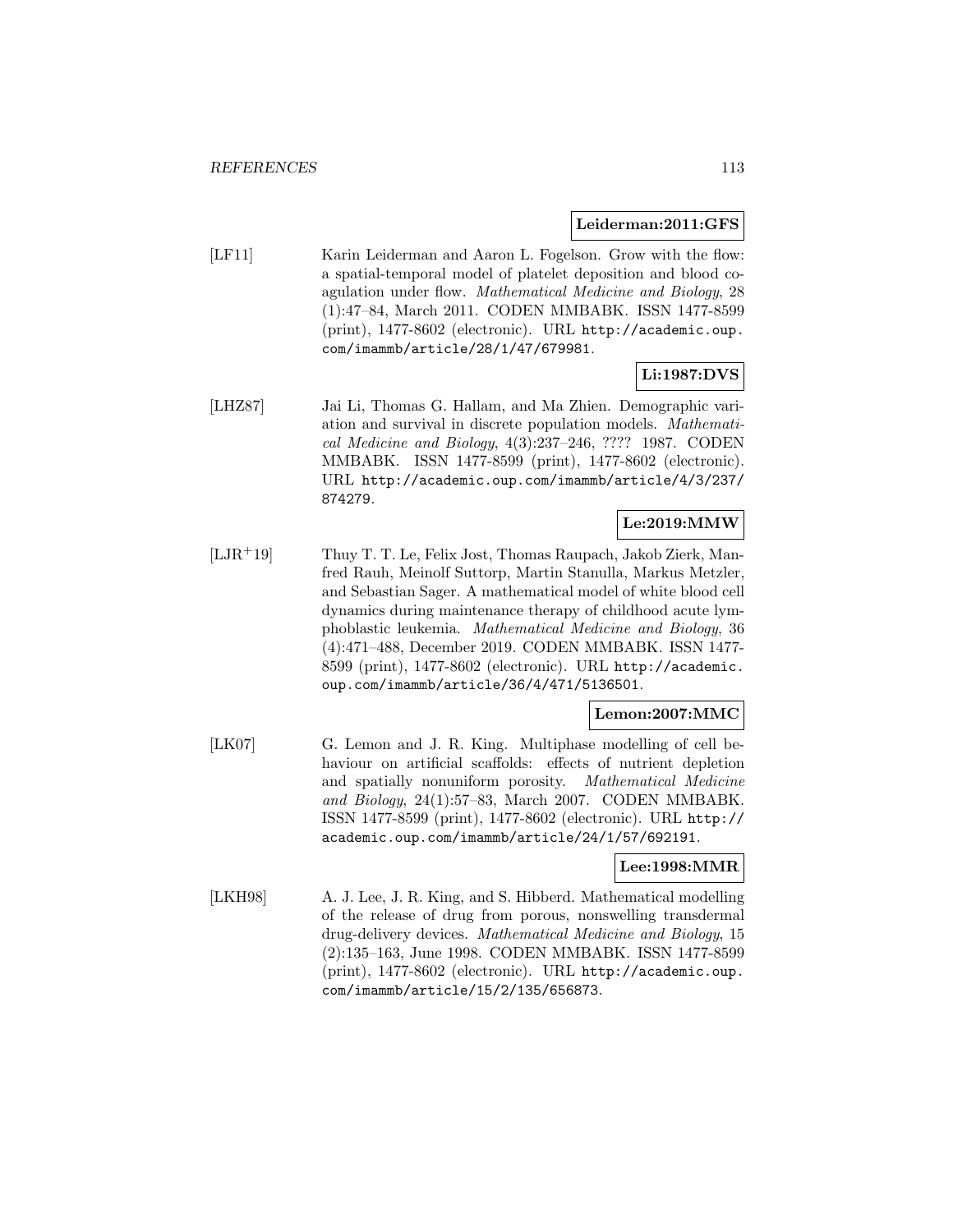### **Lenbury:1996:DSF**

[LKN96] Yongwimon Lenbury, Kanchana Kumnungkit, and Boriboon Novaprateep. Detection of slow-fast limit cycles in a model for electrical activity in the pancreatic  $\beta$ -cell. *Mathemat*ical Medicine and Biology, 13(1):1–21, March 1996. CO-DEN MMBABK. ISSN 1477-8599 (print), 1477-8602 (electronic). URL http://academic.oup.com/imammb/article/ 13/1/1/644501.

## **Lee:1996:MPM**

[LKR96] A. J. Lee, J. R. King, and T. G. Rogers. A multiple-pathway model for the diffusion of drugs in skin. Mathematical Medicine and Biology, 13(2):127–150, June 1996. CODEN MMBABK. ISSN 1477-8599 (print), 1477-8602 (electronic). URL http:// academic.oup.com/imammb/article/13/2/127/655284.

## **Lawson:2000:AST**

[LL00] Andrew B. Lawson and Petra Leimich. Approaches to the space-time modelling of infectious disease behaviour. Mathematical Medicine and Biology, 17(1):1–13, ???? 2000. CO-DEN MMBABK. ISSN 1477-8599 (print), 1477-8602 (electronic). URL http://academic.oup.com/imammb/article/ 17/1/1/674972.

# **Lavi:2009:WCC**

[LL09] Orit Lavi and Yoram Louzoun. What cycles the cell? — Robust autonomous cell cycle models. Mathematical Medicine and Biology, 26(4):337–359, December 2009. CODEN MMBABK. ISSN 1477-8599 (print), 1477-8602 (electronic). URL http:// academic.oup.com/imammb/article/26/4/337/654369.

### **Lu:2017:MST**

[LLZ<sup>+</sup>17] Yichen Lu, Mei Yan Lee, Shu Zhu, Talid Sinno, and Scott L. Diamond. Multiscale simulation of thrombus growth and vessel occlusion triggered by collagen/tissue factor using a datadriven model of combinatorial platelet signalling. Mathematical Medicine and Biology, 34(4):523–546, December 2017. CO-DEN MMBABK. ISSN 1477-8599 (print), 1477-8602 (electronic). URL http://academic.oup.com/imammb/article/ 34/4/523/2885305.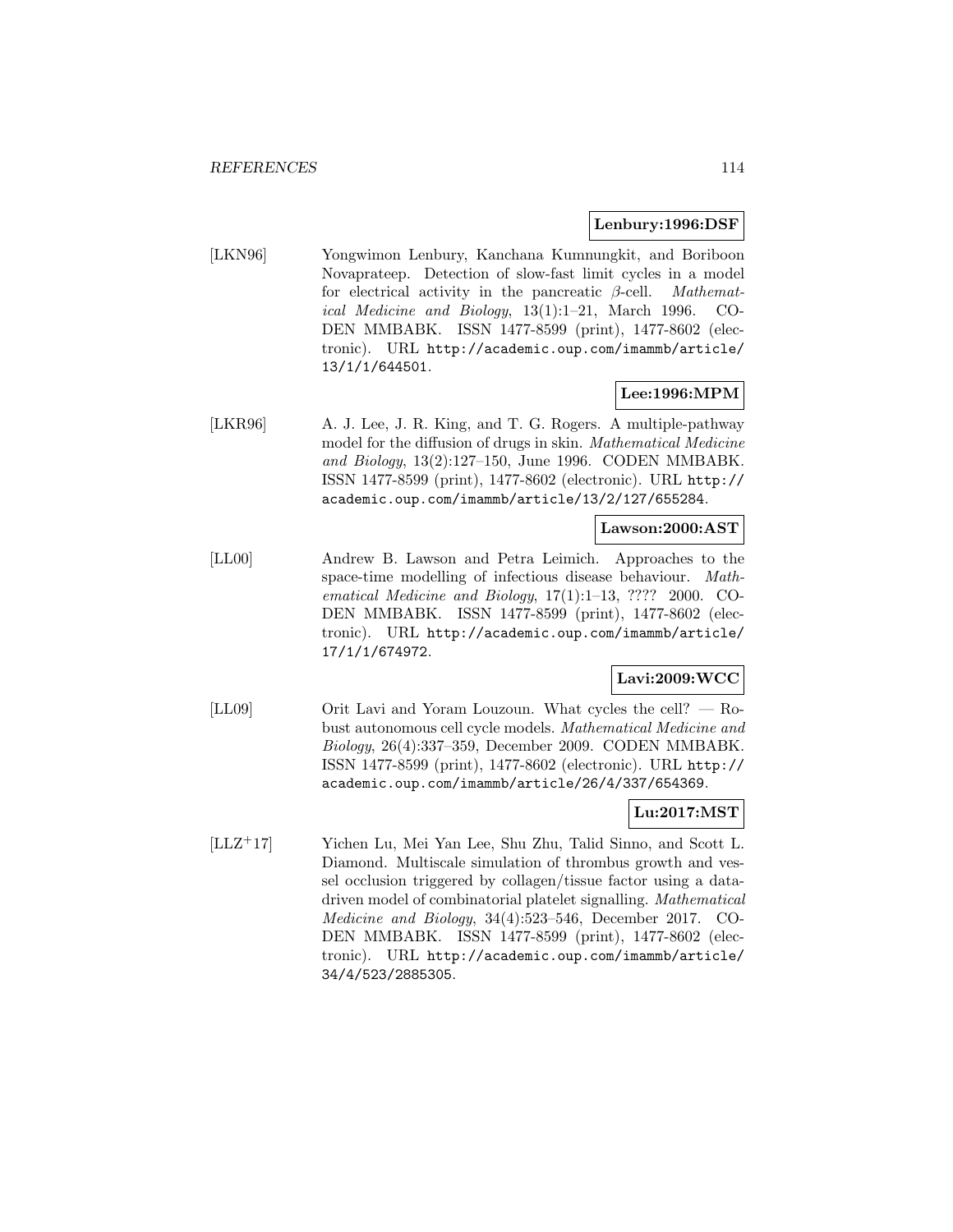#### **Lauwerier:1986:HBH**

[LM86] H. A. Lauwerier and J. A. J. Metz. Hopf bifurcation in hostparasitoid models. Mathematical Medicine and Biology, 3(3): 191–210, ???? 1986. CODEN MMBABK. ISSN 1477-8599 (print), 1477-8602 (electronic). URL http://academic.oup. com/imammb/article/3/3/191/716915.

# **Lane:1987:AWP**

[LMM87] D. C. Lane, J. D. Murray, and V. S. Manoranjan. Analysis of wave phenomena in a morphogenetic mechanochemical model and an application to post-fertilization waves on eggs. Mathematical Medicine and Biology, 4(4):309–331, ???? 1987. CODEN MMBABK. ISSN 1477-8599 (print), 1477-8602 (electronic). URL http://academic.oup.com/imammb/article/ 4/4/309/751263.

### **Ledzewicz:2010:RPO**

[LMMS10] Urszula Ledzewicz, John Marriott, Helmut Maurer, and Heinz Schättler. Realizable protocols for optimal administration of drugs in mathematical models for anti-angiogenic treatment. Mathematical Medicine and Biology, 27(2):157–179, June 2010. CODEN MMBABK. ISSN 1477-8599 (print), 1477-8602 (electronic). URL http://academic.oup.com/imammb/article/ 27/2/157/695256.

# **Lenbury:2000:HDS**

[LOT00] Yongwimon Lenbury, Rujira Ouncharoen, and Nardtida Tumrasvin. Higher-dimensional separation principle for the analysis of relaxation oscillations in nonlinear systems: application to a model of HIV infection. Mathematical Medicine and Biology, 17 (3):243–261, ???? 2000. CODEN MMBABK. ISSN 1477-8599 (print), 1477-8602 (electronic). URL http://academic.oup. com/imammb/article/17/3/243/667734.

### **Lounes:1989:TTP**

[Lou89] Rachid Lounes. A two-type population epidemic problem. Mathematical Medicine and Biology, 6(3):205–208, ???? 1989. CODEN MMBABK. ISSN 1477-8599 (print), 1477-8602 (electronic). URL http://academic.oup.com/imammb/article/ 6/3/205/684139.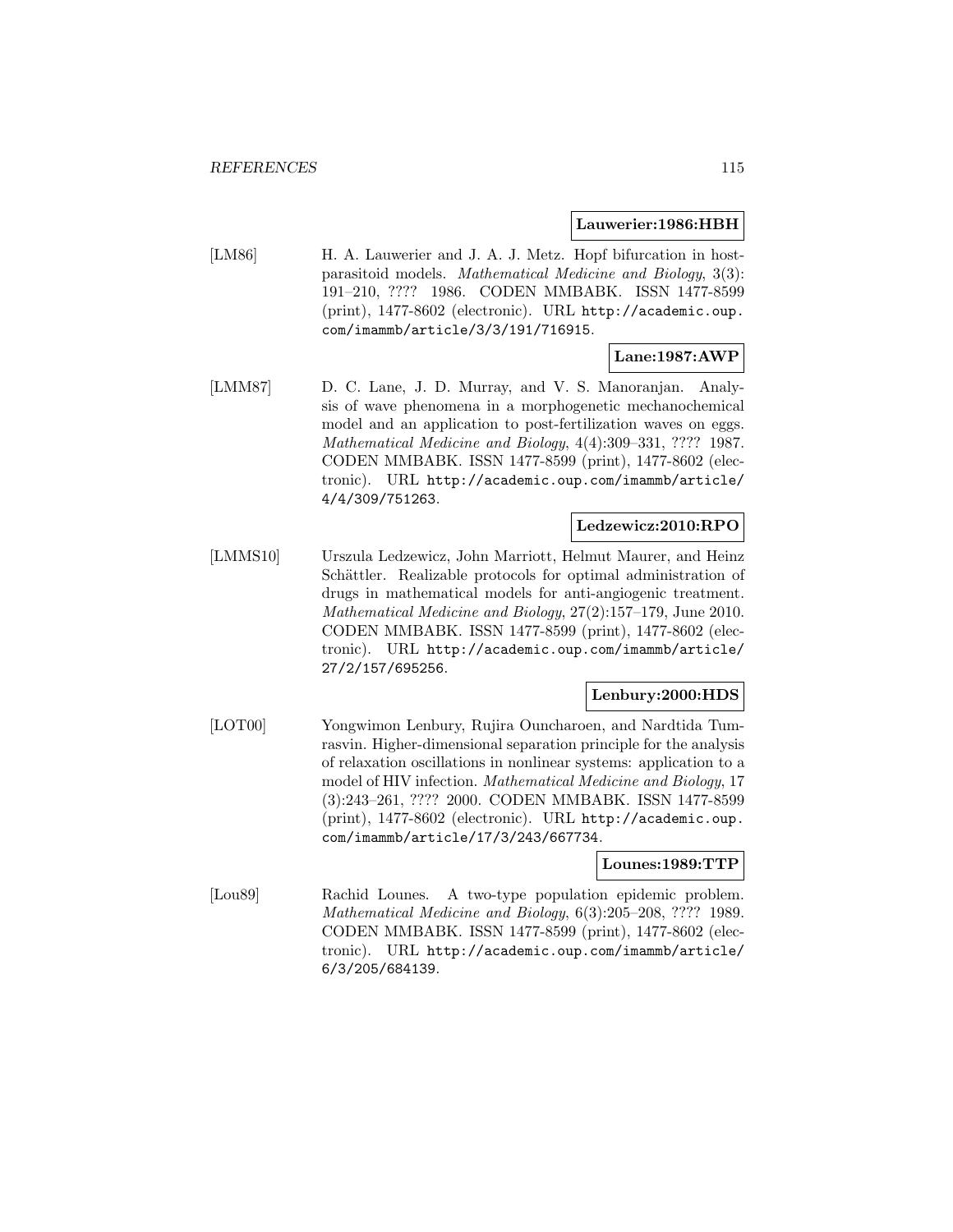#### **Landman:2001:TDN**

[LP01] K. A. Landman and C. P. Please. Tumour dynamics and necrosis: surface tension and stability. Mathematical Medicine and Biology, 18(2):131–158, June 2001. CODEN MMBABK. ISSN 1477-8599 (print), 1477-8602 (electronic). URL http:// academic.oup.com/imammb/article/18/2/131/672234.

# **Lenbury:2005:DDE**

[LP05] Yongwimon Lenbury and Pornsarp Pornsawad. A delaydifferential equation model of the feedback-controlled hypothalamuspituitary-adrenal axis in humans. Mathematical Medicine and Biology, 22(1):15–33, March 2005. CODEN MMBABK. ISSN 1477-8599 (print), 1477-8602 (electronic). URL http:// academic.oup.com/imammb/article/22/1/15/657677.

## **Lunelli:2008:EEA**

[LP08] Antonella Lunelli and Andrea Pugliese. Evaluating the effectiveness of antiviral treatment in models for influenza pandemic. Mathematical Medicine and Biology, 25(4):359– 372, December 2008. CODEN MMBABK. ISSN 1477-8599 (print), 1477-8602 (electronic). URL http://academic.oup. com/imammb/article/25/4/359/826442.

# **Loy:2021:SNL**

[LP21] Nadia Loy and Luigi Preziosi. Stability of a non-local kinetic model for cell migration with density-dependent speed. Mathematical Medicine and Biology, 38(1):83–105, March 2021. CO-DEN MMBABK. ISSN 1477-8599 (print), 1477-8602 (electronic). URL http://academic.oup.com/imammb/article/ 38/1/83/6041785.

### **Louie:1993:TSA**

[LRW93] K. Louie, M. G. Roberts, and G. C. Wake. Thresholds and stability analysis of models for the spatial spread of a fatal disease. Mathematical Medicine and Biology, 10(3):207–226, ???? 1993. CODEN MMBABK. ISSN 1477-8599 (print), 1477- 8602 (electronic). URL http://academic.oup.com/imammb/ article/10/3/207/666915.

### **Louie:1994:RAS**

[LRW94] K. Louie, M. G. Roberts, and G. C. Wake. The regulation of an age-structured population by a fatal disease. Mathemat-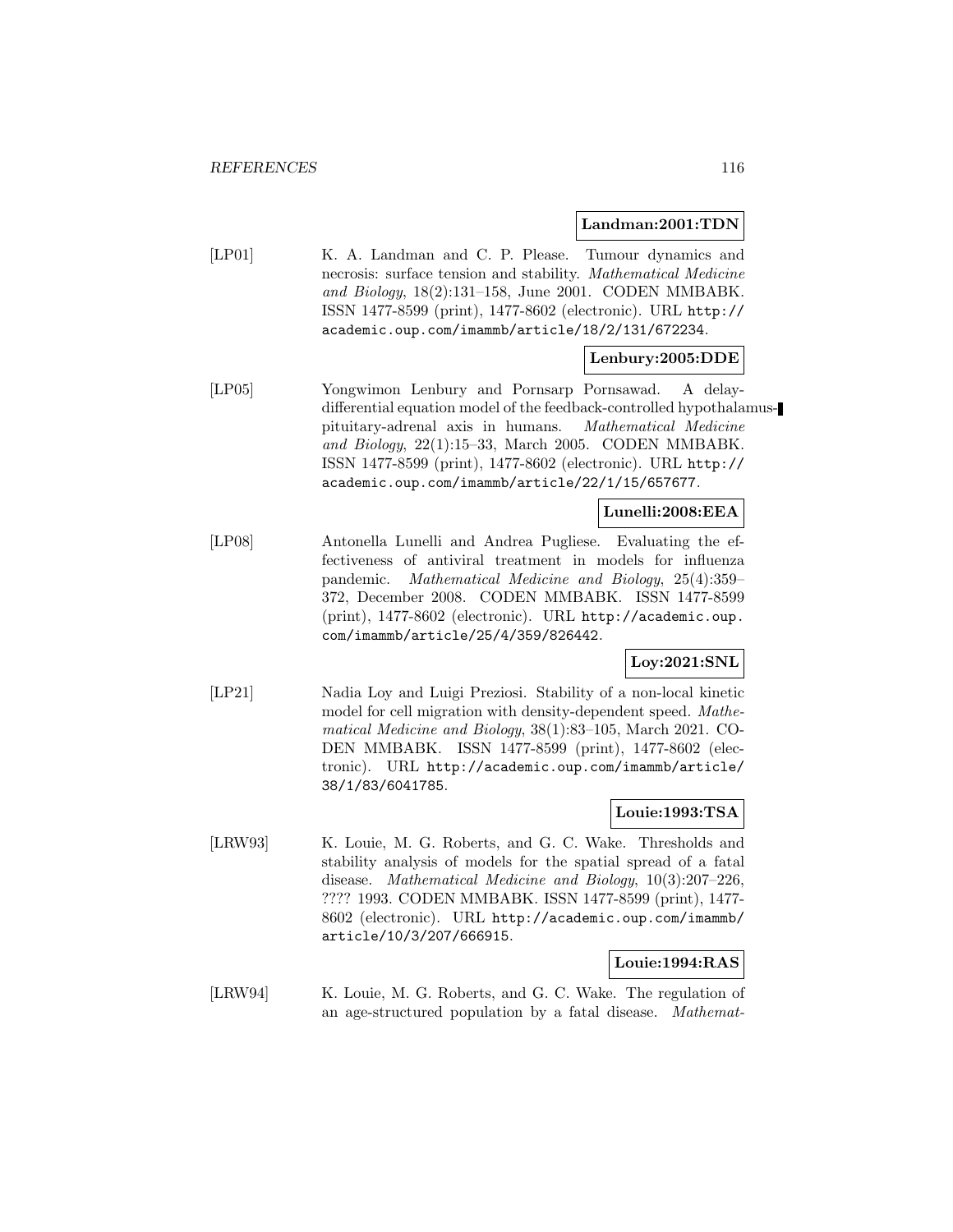ical Medicine and Biology, 11(4):229–244, ???? 1994. CO-DEN MMBABK. ISSN 1477-8599 (print), 1477-8602 (electronic). URL http://academic.oup.com/imammb/article/ 11/4/229/649655.

# **Lin:1993:AIM**

[LTW93] Shili Lin, Elizabeth Thompson, and Ellen Wijsman. Achieving irreducibility of the Markov chain Monte Carlo method applied to pedigree data. Mathematical Medicine and Biology, 10(1):1–17, ???? 1993. CODEN MMBABK. ISSN 1477-8599 (print), 1477-8602 (electronic). URL http://academic.oup. com/imammb/article/10/1/1/749586.

# **Li:2015:TDI**

[LTY15] Yanyan Li, Moxun Tang, and Jianshe Yu. Transcription dynamics of inducible genes modulated by negative regulations. Mathematical Medicine and Biology, 32(2):115–136, June 2015. CODEN MMBABK. ISSN 1477-8599 (print), 1477-8602 (electronic). URL http://academic.oup.com/imammb/article/ 32/2/115/830120.

# **Lu:2011:OCI**

[Lu11] Lili Lu. Optimal control of input rates of Stein's models. Mathematical Medicine and Biology, 28(1):31–46, March 2011. CO-DEN MMBABK. ISSN 1477-8599 (print), 1477-8602 (electronic). URL http://academic.oup.com/imammb/article/ 28/1/31/679976.

# **Ludwig:1989:IUE**

[Lud89] Donald Ludwig. Irreducible uncertainty in estimation from catch and effort data. Mathematical Medicine and Biology, 6 (4):269–275, ???? 1989. CODEN MMBABK. ISSN 1477-8599 (print), 1477-8602 (electronic). URL http://academic.oup. com/imammb/article/6/4/269/794064.

# **Lutscher:2006:ESM**

[Lut06] Frithjof Lutscher. Book review: Exactly Solvable Models for Biological Invasion by S. Petrovskii and B.-L. Li. Mathematical Medicine and Biology, 23(4):389–390, December 2006. CO-DEN MMBABK. ISSN 1477-8599 (print), 1477-8602 (electronic). URL http://academic.oup.com/imammb/article/ 23/4/389/689801.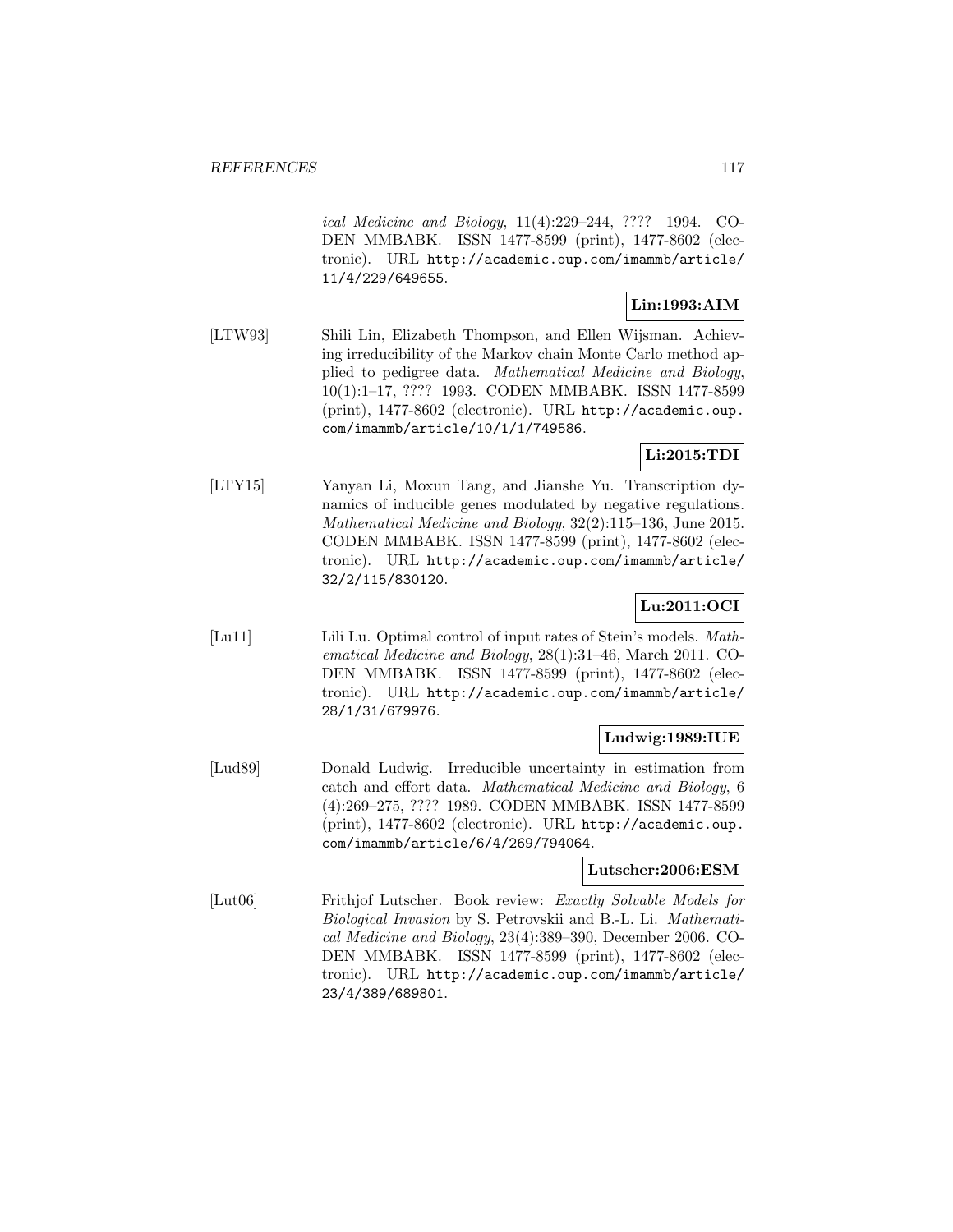#### **Lamour:1998:SBS**

[LvdB98] A. Lamour and F. van den Bosch. The stability of the biocontrol system in an epizootic insect-pathogen model incorporating three routes of infection. Mathematical Medicine and Biology, 15(4):313–320, December 1998. CODEN MMBABK. ISSN 1477-8599 (print), 1477-8602 (electronic). URL http:// academic.oup.com/imammb/article/15/4/313/678302.

#### **Lamour:2002:QSS**

[LvdBTJ02] A. Lamour, F. van den Bosch, A. J. Termorshuizen, and M. J. Jeger. Quasi-steady state approximation to a fungal growth model. Mathematical Medicine and Biology, 19(3):163– 183, September 2002. CODEN MMBABK. ISSN 1477-8599 (print), 1477-8602 (electronic). URL http://academic.oup. com/imammb/article/19/3/163/729865.

#### **Lamour:2000:MGS**

[LVTJ00] A. Lamour, F. Van Den Bosch, A. J. Termorshuizen, and M. J. Jeger. Modelling the growth of soil-borne fungi in response to carbon and nitrogen. Mathematical Medicine and Biology, 17 (4):329–346, ???? 2000. CODEN MMBABK. ISSN 1477-8599 (print), 1477-8602 (electronic). URL http://academic.oup. com/imammb/article/17/4/329/664723.

## **Lamour:2001:MGS**

[LVTJ01] A. Lamour, F. Van Den Bosch, A. J. Termorshuizen, and M. J. Jeger. Modelling the growth of soil-borne fungi in response to carbon and nitrogen. Mathematical Medicine and Biology, 18(2):213, June 2001. CODEN MMBABK. ISSN 1477-8599 (print), 1477-8602 (electronic). URL http://academic.oup. com/imammb/article/18/2/213/672241.

### **Lang:2017:MMB**

[LVWG17] Georgina E. Lang, Dominic Vella, Sarah L. Waters, and Alain Goriely. Mathematical modelling of blood-brain barrier failure and oedema. Mathematical Medicine and Biology, 34(3):391– 414, September 2017. CODEN MMBABK. ISSN 1477-8599 (print), 1477-8602 (electronic). URL http://academic.oup. com/imammb/article/34/3/391/2885299.

## **Moghadas:2006:BEM**

[MA06] Seyed M. Moghadas and Murray E. Alexander. Bifurcations of an epidemic model with non-linear incidence and infection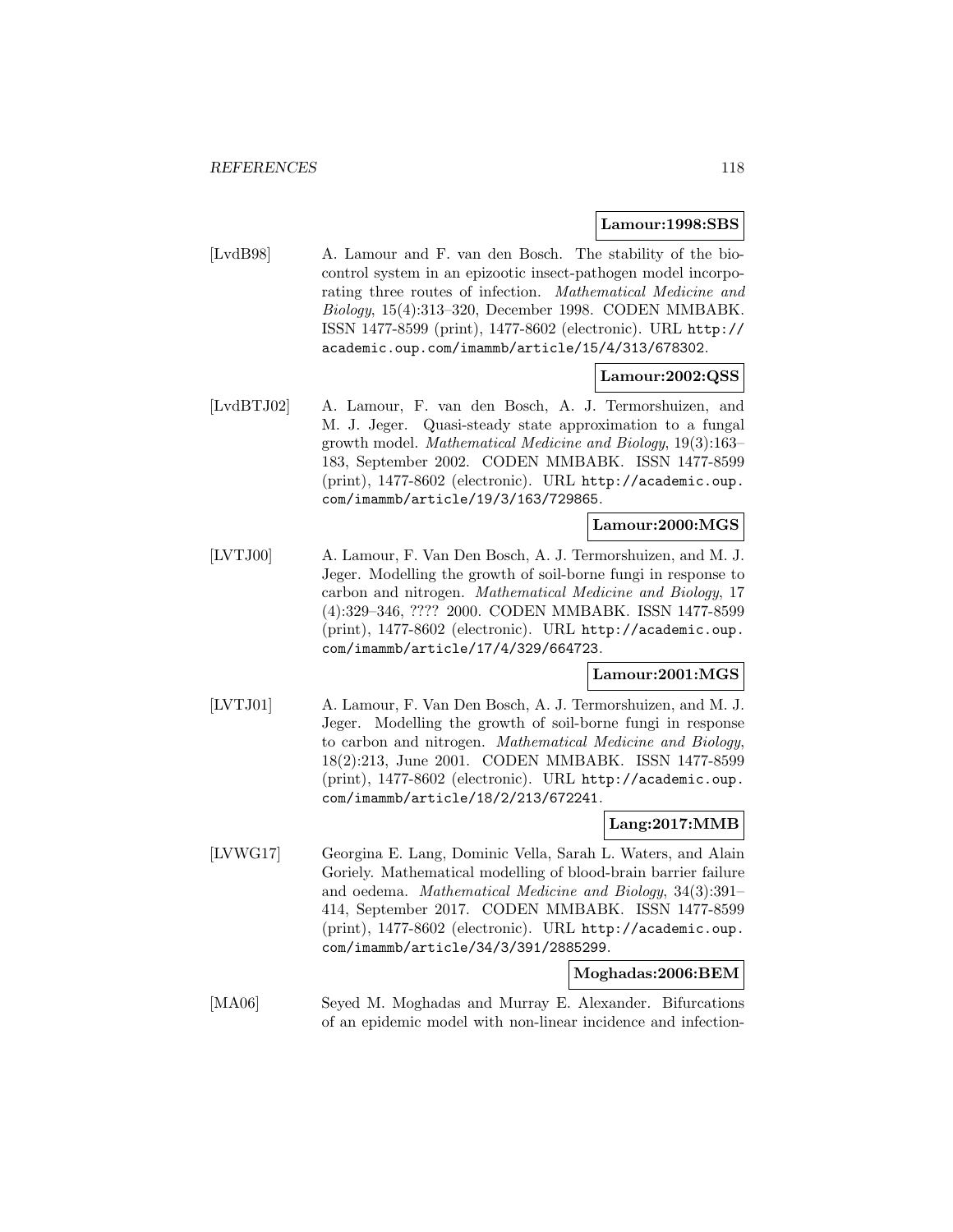dependent removal rate. Mathematical Medicine and Biology, 23(3):231–254, September 2006. CODEN MMBABK. ISSN 1477-8599 (print), 1477-8602 (electronic). URL http: //academic.oup.com/imammb/article/23/3/231/672278.

## **McCormack:2007:DEM**

[MA07] Robert K. McCormack and Linda J. S. Allen. Disease emergence in multi-host epidemic models. Mathematical Medicine and Biology, 24(1):17–34, March 2007. CODEN MMBABK. ISSN 1477-8599 (print), 1477-8602 (electronic). URL http:// academic.oup.com/imammb/article/24/1/17/692193.

## **Magnusson:1992:FPS**

[Mag92] Kjartan G. Magnusson. A feedback and probing strategy to regulate harvesting from a renewable resource. Mathematical Medicine and Biology, 9(1):43–65, ???? 1992. CO-DEN MMBABK. ISSN 1477-8599 (print), 1477-8602 (electronic). URL http://academic.oup.com/imammb/article/ 9/1/43/664828.

## **Maini:2003:EMB**

[Mai03] Philip K. Maini. Essential mathematical biology. *Mathemat*ical Medicine and Biology, 20(2):225–226, June 2003. CO-DEN MMBABK. ISSN 1477-8599 (print), 1477-8602 (electronic). URL http://academic.oup.com/imammb/article/ 20/2/225/658774.

# **Morozov:2011:NRP**

[MANS11] Andrew Morozov, Elena Arashkevich, Anastasia Nikishina, and Konstantin Solovyev. Nutrient-rich plankton communities stabilized via predator–prey interactions: revisiting the role of vertical heterogeneity. Mathematical Medicine and Biology, 28 (2):185–215, June 2011. CODEN MMBABK. ISSN 1477-8599 (print), 1477-8602 (electronic). URL http://academic.oup. com/imammb/article/28/2/185/679764.

#### **Matteson:2008:EKM**

[Mat08] Andrew Matteson. An enzyme kinetic model of blood island formation. Mathematical Medicine and Biology, 25(3):233– 245, September 2008. CODEN MMBABK. ISSN 1477-8599 (print), 1477-8602 (electronic). URL http://academic.oup. com/imammb/article/25/3/233/682278.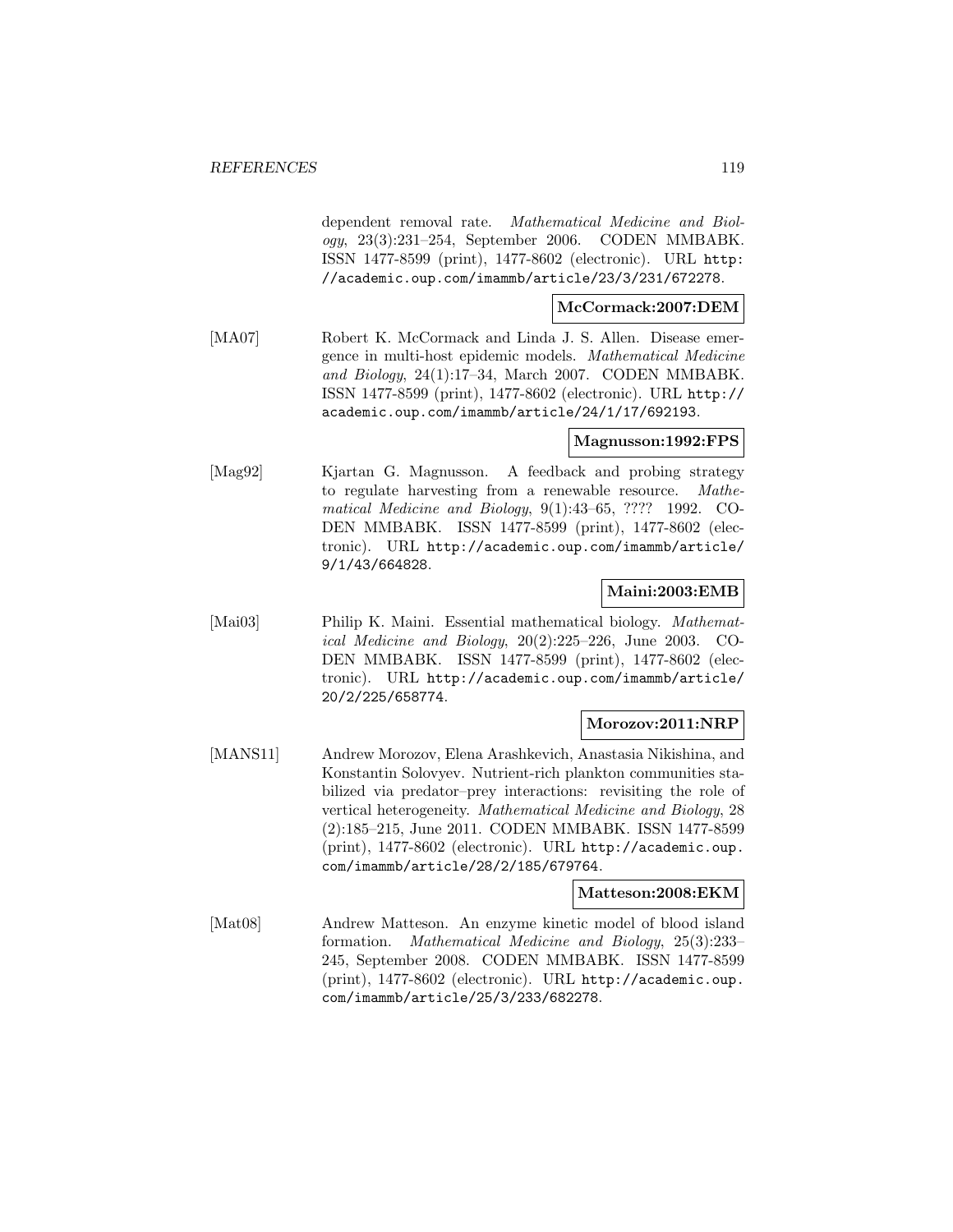## **Maki:2020:ILR**

[MBB20] Kara L. Maki, Richard J. Braun, and Gregory A. Barron. The influence of a lipid reservoir on the tear film formation. Mathematical Medicine and Biology, 37(3):363–388, September 2020. CODEN MMBABK. ISSN 1477-8599 (print), 1477-8602 (electronic). URL http://academic.oup.com/imammb/article/ 37/3/363/5716121.

## **Miller:2014:MMP**

[MBC<sup>+</sup>14] J. K. Miller, J. S. Brantner, C. Clemons, K. L. Kreider, A. Milsted, P. Wilber, Y. H. Yun, W. J. Youngs, G. Young, H. T. Badawy, A. Milsted, C. Clemons, K. L. Kreider, P. Wilber, G. Young, Y. H. Yun, P. O. Wagers, and W. J. Youngs. Mathematical modelling of Pseudomonas aeruginosa biofilm growth and treatment in the cystic fibrosis lung. Mathematical Medicine and Biology, 31(2):179–204, June 2014. CO-DEN MMBABK. ISSN 1477-8599 (print), 1477-8602 (electronic). URL http://academic.oup.com/imammb/article/ 31/2/179/660584.

## **Maki:2008:OGM**

[MBDKS08] K. L. Maki, R. J. Braun, T. A. Driscoll, and P. E. King-Smith. An overset grid method for the study of reflex tearing. Mathematical Medicine and Biology, 25(3):187–214, September 2008. CODEN MMBABK. ISSN 1477-8599 (print), 1477-8602 (electronic). URL http://academic.oup.com/imammb/article/ 25/3/187/682269.

### **Mode:1984:MOC**

[MBEP84] C. J. Mode, R. C. Busby, D. C. Ewbank, and G. T. Pickens. A mathematical overview of a computer simulation model of maternity histories with illustrative examples. Mathematical Medicine and Biology, 1(1):107–121, ???? 1984. CODEN MMBABK. ISSN 1477-8599 (print), 1477-8602 (electronic). URL http://academic.oup.com/imammb/article/1/1/107/ 754917.

### **Maki:2010:TFD**

[MBHKS10] Kara L. Maki, Richard J. Braun, William D. Henshaw, and P. Ewen King-Smith. Tear film dynamics on an eyeshaped domain I: pressure boundary conditions. Mathematical Medicine and Biology, 27(3):227–254, September 2010. CO-DEN MMBABK. ISSN 1477-8599 (print), 1477-8602 (elec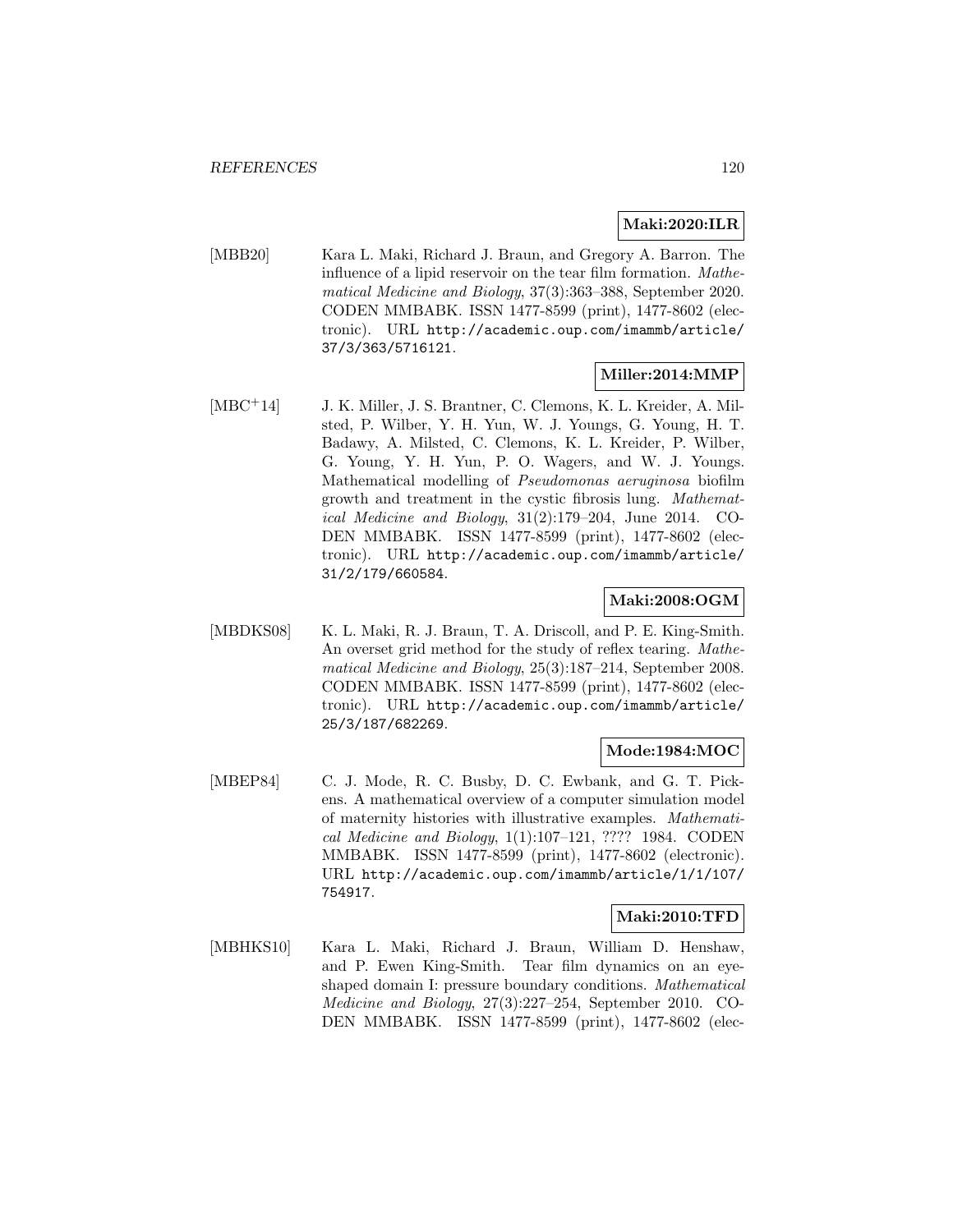tronic). URL http://academic.oup.com/imammb/article/ 27/3/227/791833.

# **Maini:1992:PFR**

[MBS92] Philip K. Maini, Debbie L. Benson, and Jonathan A. Sherratt. Pattern formation in reaction–diffusion models with spatially inhomogeneous diffusion coefficients. Mathematical Medicine and Biology, 9(3):197–213, ???? 1992. CODEN MMBABK. ISSN 1477-8599 (print), 1477-8602 (electronic). URL http:// academic.oup.com/imammb/article/9/3/197/649554.

# **Milne:1998:SAF**

[MC98] Alice E. Milne and Zaid S. Chalabi. Stability analysis of the FitzHugh–Nagumo differential equations driven by impulses: Applied to the electrical firing of magnocellular neurons. Mathematical Medicine and Biology, 15(4):367–385, December 1998. CODEN MMBABK. ISSN 1477-8599 (print), 1477-8602 (electronic). URL http://academic.oup.com/imammb/article/ 15/4/367/678311.

# **Milne:2001:CAR**

[MC01] Alice E. Milne and Zaid S. Chalabi. Control analysis of the Rose-Hindmarsh model for neural activity. Mathematical Medicine and Biology, 18(1):53–75, March 1, 2001. CODEN MMBABK. ISSN 1477-8599 (print), 1477-8602 (electronic). URL http://academic.oup.com/imammb/article/18/1/53/ 727373.

### **Matzavinos:2004:MMS**

[MCK04] Anastasios Matzavinos, Mark A. J. Chaplain, and Vladimir A. Kuznetsov. Mathematical modelling of the spatio-temporal response of cytotoxic T-lymphocytes to a solid tumour. Mathematical Medicine and Biology, 21(1):1–34, March 2004. CO-DEN MMBABK. ISSN 1477-8599 (print), 1477-8602 (electronic). URL http://academic.oup.com/imammb/article/ 21/1/1/689371.

## **Markovic:2016:MCE**

[MČM<sup>+</sup>16] Vladimir M. Marković, Željko Čupić, Stevan Maćešić, Ana Stanojević, Vladana Vukojević, and Ljiljana Kolar-Anić. Modelling cholesterol effects on the dynamics of the hypothalamic– pituitary–adrenal (HPA) axis. Mathematical Medicine and Bi $ology, 33(1):1-28, March 2016. CODEN MMBABK. ISSN$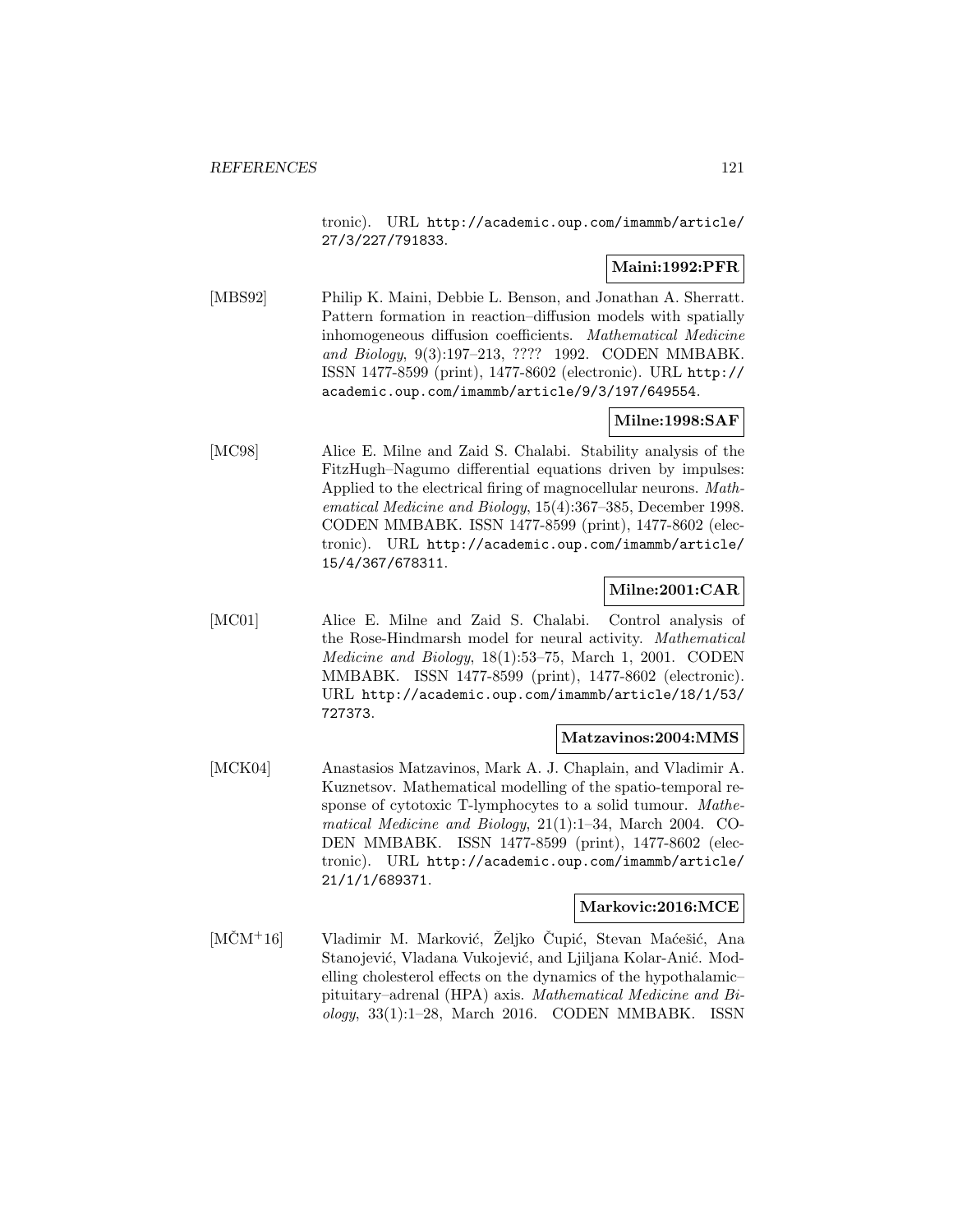1477-8599 (print), 1477-8602 (electronic). URL http:// academic.oup.com/imammb/article/33/1/1/2363477.

# **Magal:2008:CIH**

[MCRC08] Christelle Magal, Chris Cosner, Shigui Ruan, and J. Casas. Control of invasive hosts by generalist parasitoids. Mathematical Medicine and Biology, 25(1):1–20, March 2008. CO-DEN MMBABK. ISSN 1477-8599 (print), 1477-8602 (electronic). URL http://academic.oup.com/imammb/article/ 25/1/1/745857.

## **Manem:2018:MRS**

[MD18] V. S. K. Manem and A. Dhawan. Modelling recurrence and second cancer risks induced by proton therapy. Mathematical Medicine and Biology, 35(3):347–361, September 2018. CO-DEN MMBABK. ISSN 1477-8599 (print), 1477-8602 (electronic). URL http://academic.oup.com/imammb/article/ 35/3/347/3925038.

### **Mikhasev:2010:SSS**

[MEB10] Gennady Mikhasev, Sergey Ermochenko, and Matthias Bornitz. On the strain-stress state of the reconstructed middle ear after inserting a malleus-incus prosthesis. Mathematical Medicine and Biology, 27(4):289–312, December 2010. CO-DEN MMBABK. ISSN 1477-8599 (print), 1477-8602 (electronic). URL http://academic.oup.com/imammb/article/ 27/4/289/724973.

## **Mirzaei:2021:SMA**

[MF21] Navid Mohammad Mirzaei and Pak-Wing Fok. Simple model of atherosclerosis in cylindrical arteries: impact of anisotropic growth on Glagov remodeling. Mathematical Medicine and Biology, 38(1):59–82, March 2021. CODEN MMBABK. ISSN 1477-8599 (print), 1477-8602 (electronic). URL http:// academic.oup.com/imammb/article/38/1/59/5894145.

### **McLean:2006:SMM**

[MG06] Douglas R. McLean and Bruce P. Graham. Stability in a mathematical model of neurite elongation. Mathematical Medicine and Biology, 23(2):101–117, June 2006. CODEN MMBABK. ISSN 1477-8599 (print), 1477-8602 (electronic). URL http:// academic.oup.com/imammb/article/23/2/101/671412.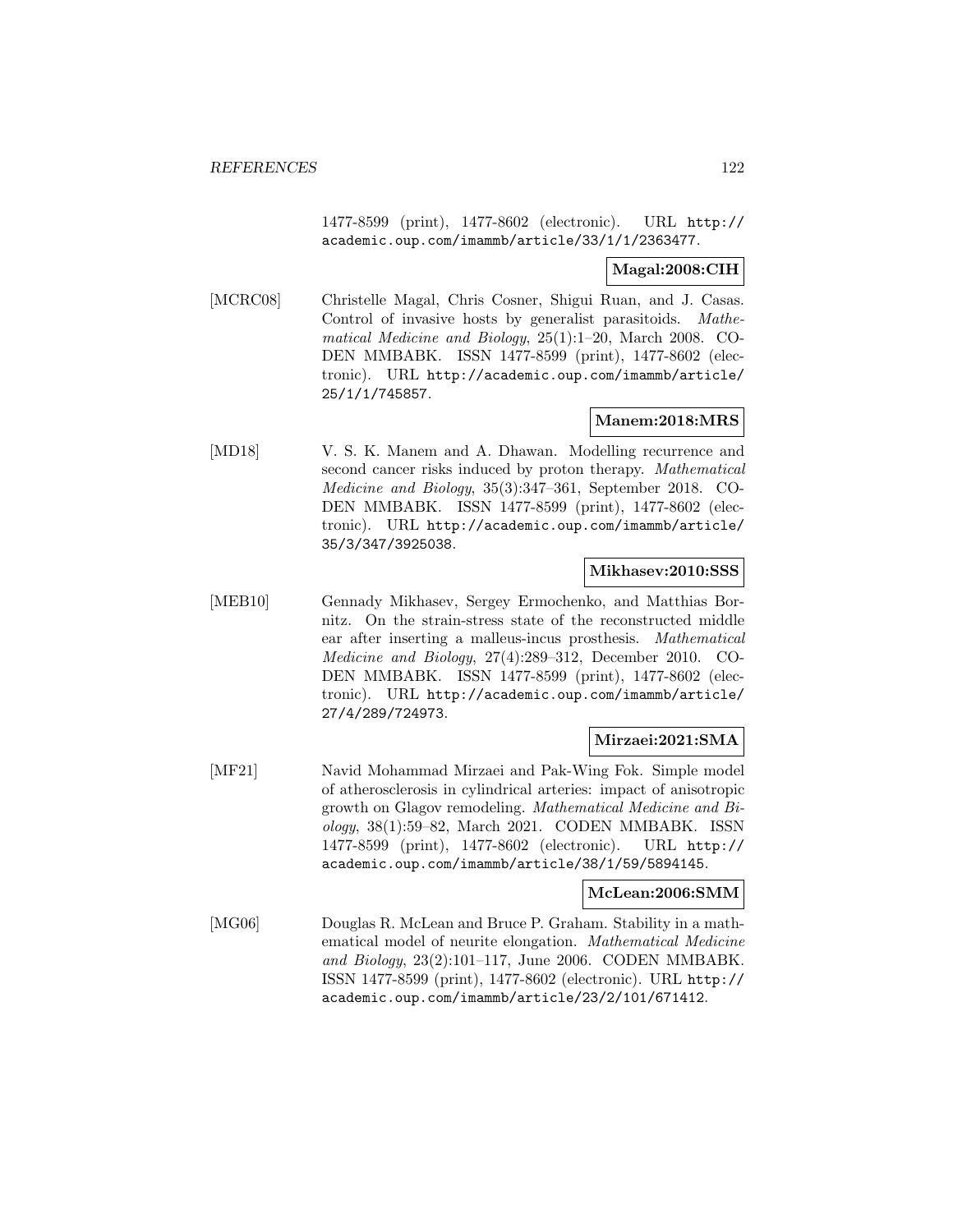### **Mbah:2014:OCD**

[MG14] Martial L. Ndeffo Mbah and Christopher A. Gilligan. Optimal control of disease infestations on a lattice. Mathematical Medicine and Biology, 31(1):87–97, March 2014. CODEN MMBABK. ISSN 1477-8599 (print), 1477-8602 (electronic). URL http://academic.oup.com/imammb/article/31/1/87/ 860038.

#### **Martinez-Gonzalez:2015:CTA**

[MGDPC<sup>+</sup>15] Alicia Martínez-González, Mario Durán-Prado, Gabriel F. Calvo, Francisco J. Alcaín, Luis A. Pérez-Romasanta, and Víctor M. Pérez-García. Combined therapies of antithrombotics and antioxidants delay in silico brain tumour progression. Mathematical Medicine and Biology, 32(3):239– 262, September 2015. CODEN MMBABK. ISSN 1477-8599 (print), 1477-8602 (electronic). URL http://academic.oup. com/imammb/article/32/3/239/646309.

### **Mode:1989:MSN**

[MGSS89] Charles J. Mode, Herman E. Gollwitzer, Michael A. Salsburg, and Candace K. Sleeman. A methodological study of a nonlinear stochastic model of an AIDS epidemic with recruitment. Mathematical Medicine and Biology, 6(3):179–203, ???? 1989. CODEN MMBABK. ISSN 1477-8599 (print), 1477-8602 (electronic). URL http://academic.oup.com/imammb/article/ 6/3/179/684133.

#### **Mortensen:2021:APP**

[MGSS21a] Peter Mortensen, Hao Gao, Godfrey Smith, and Radostin D. Simitev. Action potential propagation and block in a model of atrial tissue with myocyte-fibroblast coupling. Mathematical Medicine and Biology, 38(1):106–131, March 2021. CO-DEN MMBABK. ISSN 1477-8599 (print), 1477-8602 (electronic). URL http://academic.oup.com/imammb/article/ 38/1/106/6067662.

## **Mortensen:2021:AAP**

[MGSS21b] Peter Mortensen, Hao Gao, Godfrey Smith, and Radostin D. Simitev. Addendum: Action potential propagation and block in a model of atrial tissue with myocyte-fibroblast coupling. Mathematical Medicine and Biology, 38(3):292–298, September 2021. CODEN MMBABK. ISSN 1477-8599 (print), 1477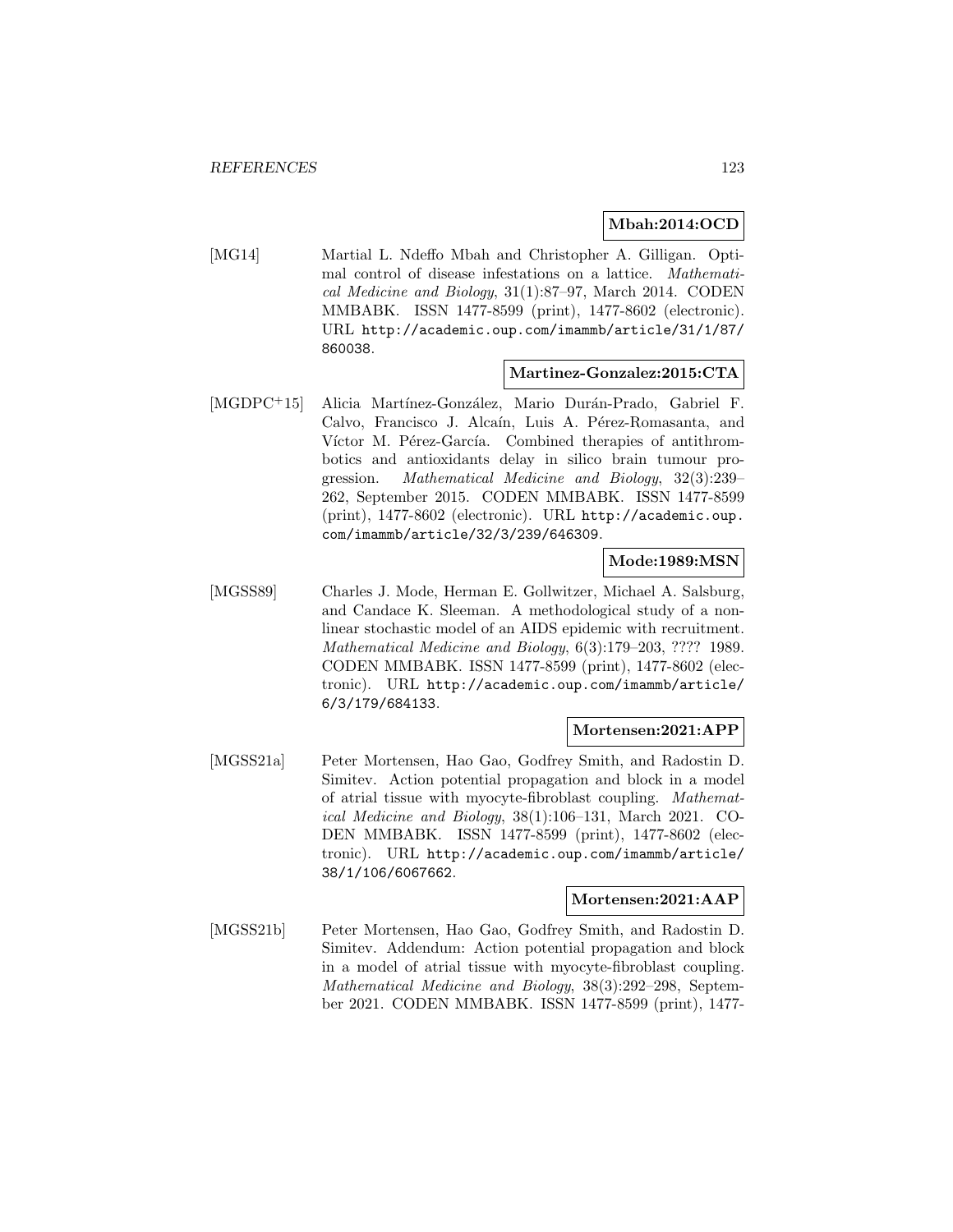8602 (electronic). URL http://academic.oup.com/imammb/ article/38/3/292/6271027.

### **Merlushkin:1997:SBI**

[MH97] Anton Merlushkin and Alan G. Hawkes. Stochastic behaviour of ion channels in varying conditions. Mathematical Medicine and Biology, 14(2):125–149, June 1997. CODEN MMBABK. ISSN 1477-8599 (print), 1477-8602 (electronic). URL http:// academic.oup.com/imammb/article/14/2/125/726596.

## **Myers:2018:MMA**

[MHGY18] Matthew R. Myers, Prasanna Hariharan, Suvajyoti Guha, and Jing Yan. A mathematical model for assessing the effectiveness of protective devices in reducing risk of infection by inhalable droplets. Mathematical Medicine and Biology, 35(1): 1–23, March 2018. CODEN MMBABK. ISSN 1477-8599 (print), 1477-8602 (electronic). URL http://academic.oup. com/imammb/article/35/1/1/2433376.

# **Malunguza:2017:DPT**

[MHMDM17] N. J. Malunguza, S. D. Hove-Musekwa, S. Dube, and Z. Mukandavire. Dynamical properties and thresholds of an HIV model with super-infection. *Mathematical Medicine and Biology*, 34 (4):493–522, December 2017. CODEN MMBABK. ISSN 1477- 8599 (print), 1477-8602 (electronic). URL http://academic. oup.com/imammb/article/34/4/493/2885304.

# **Meyer-Hermann:2006:ABC**

[MHMI06] Michael E. Meyer-Hermann, Philip K. Maini, and Dagmar Iber. An analysis of B cell selection mechanisms in germinal centers. Mathematical Medicine and Biology, 23(3):255–277, September 2006. CODEN MMBABK. ISSN 1477-8599 (print), 1477- 8602 (electronic). URL http://academic.oup.com/imammb/ article/23/3/255/672282.

# **Malchow:2011:CDI**

[MJB11] Horst Malchow, Alex James, and Richard Brown. Competition and diffusive invasion in a noisy environment. Mathematical Medicine and Biology, 28(2):153–163, June 2011. CO-DEN MMBABK. ISSN 1477-8599 (print), 1477-8602 (electronic). URL http://academic.oup.com/imammb/article/ 28/2/153/679759.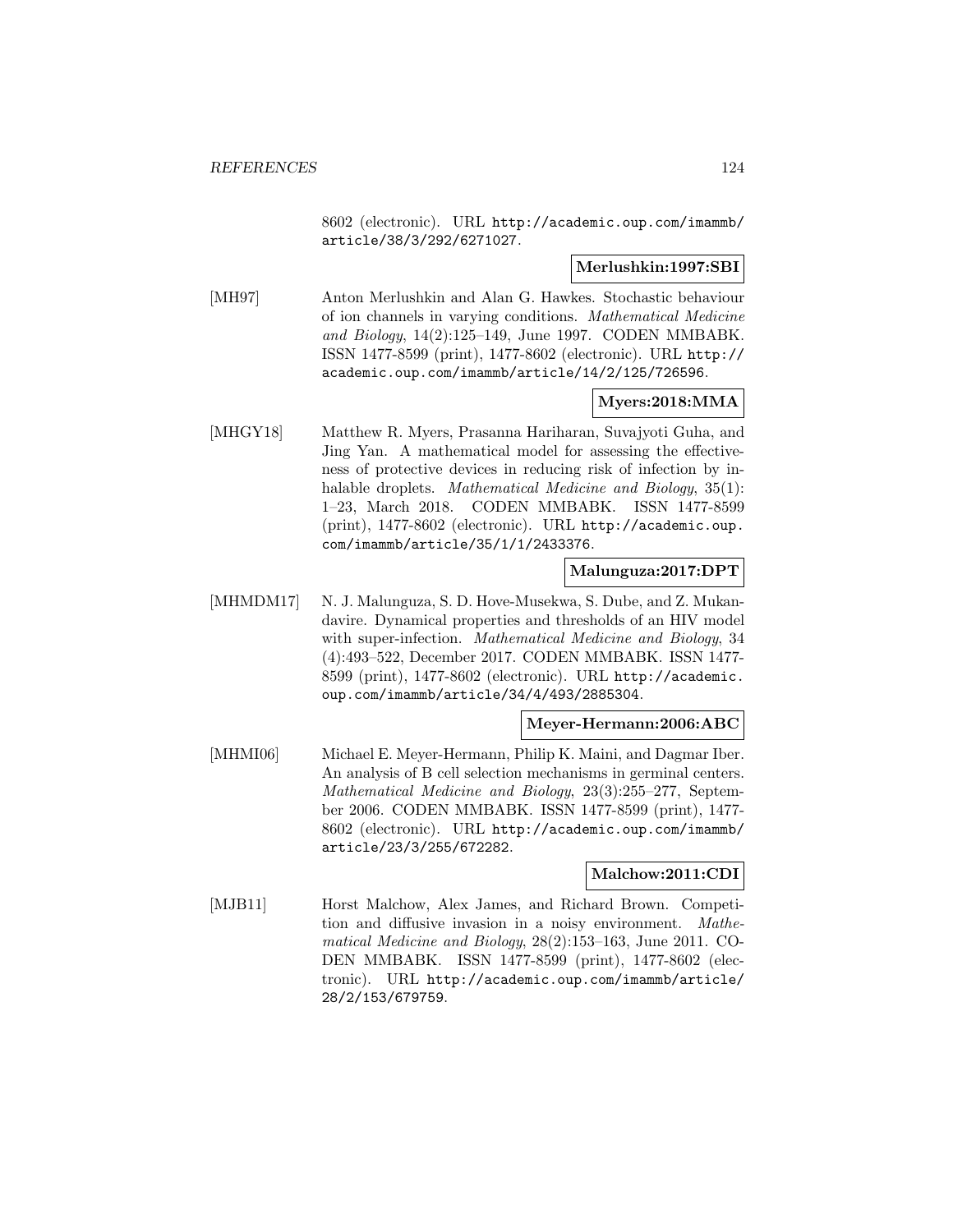## **Malice:1989:RVI**

[MK89] Marie-Pierre Malice and Richard J. Kryscio. On the role of variable incubation periods in simple epidemic models. Mathematical Medicine and Biology, 6(4):233–242, ???? 1989. CODEN MMBABK. ISSN 1477-8599 (print), 1477-8602 (electronic). URL http://academic.oup.com/imammb/article/6/4/233/ 794002.

## **Maass:2020:MDP**

[MK20] Kelsey Maass and Minsun Kim. A Markov decision process approach to optimizing cancer therapy using multiple modalities. Mathematical Medicine and Biology, 37(1):22–39, March 2020. CODEN MMBABK. ISSN 1477-8599 (print), 1477-8602 (electronic). URL http://academic.oup.com/imammb/article/ 37/1/22/5376663.

## **Mahdi:2000:VCH**

[ML00] Smail Mahdi and Sabin Lessard. Variability in centred house-ofcards mutation models. Mathematical Medicine and Biology, 17 (3):185–200, ???? 2000. CODEN MMBABK. ISSN 1477-8599 (print), 1477-8602 (electronic). URL http://academic.oup. com/imammb/article/17/3/185/667723.

### **Maler:2010:CCT**

[ML10] Adrian Maler and Frithjof Lutscher. Cell-cycle times and the tumour control probability. Mathematical Medicine and Biology, 27(4):313–342, December 2010. CODEN MMBABK. ISSN 1477-8599 (print), 1477-8602 (electronic). URL http: //academic.oup.com/imammb/article/27/4/313/724979.

#### **Mardia:1992:PHF**

[MLH92] K. V. Mardia, Q. Li, and T. J. Hainsworth. On the Penrose hypothesis on fingerprint patterns. Mathematical Medicine and Biology, 9(4):289–294, ???? 1992. CODEN MMBABK. ISSN 1477-8599 (print), 1477-8602 (electronic). URL http:// academic.oup.com/imammb/article/9/4/289/730285.

### **Mena-Lorca:1999:DDD**

[MLVHCC99] Jaime Mena-Lorca, Jorge X. Velasco-Hernandez, and Carlos Castillo-Chavez. Density-dependent dynamics and superinfection in an epidemic model. Mathematical Medicine and Biology, 16(4):307–317, December 1999. CODEN MMBABK.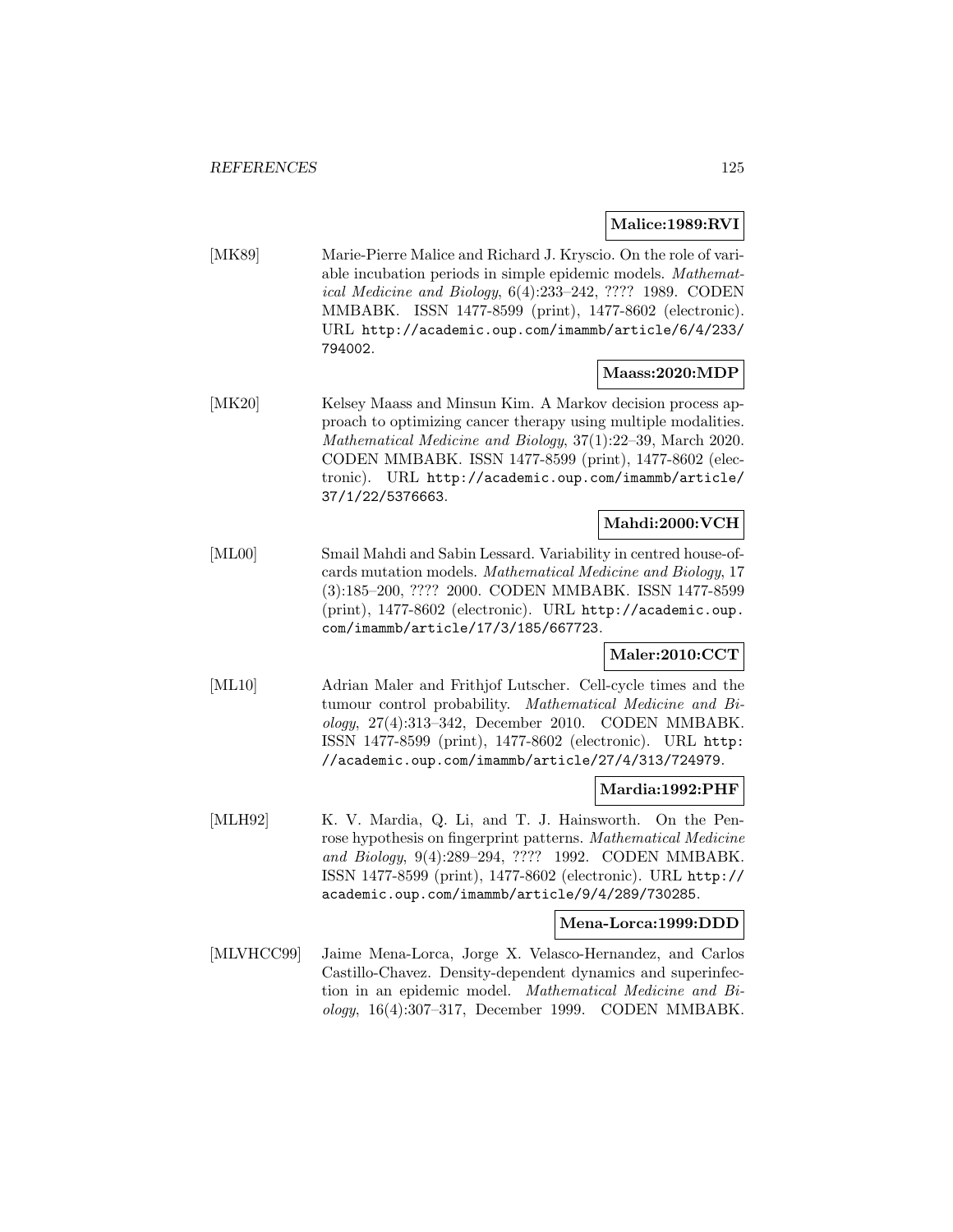ISSN 1477-8599 (print), 1477-8602 (electronic). URL http: //academic.oup.com/imammb/article/16/4/307/652974.

### **Magnus:1987:EUS**

[MM87] R. J. Magnus and K. G. Magnusson. Existence and uniqueness of solutions to the multispecies virtual population analysis equations. Mathematical Medicine and Biology, 4(3):247–263, ???? 1987. CODEN MMBABK. ISSN 1477-8599 (print), 1477- 8602 (electronic). URL http://academic.oup.com/imammb/ article/4/3/247/874287.

# **Maier:2021:OAV**

[MMA<sup>+</sup>21] Sandra B. Maier, Eduardo Massad, Marcos Amaku, Marcelo N. Burattini, and David Greenhalgh. The optimal age of vaccination against dengue in Brazil based on serotype-specific forces of infection derived from serological data. Mathematical Medicine and Biology, 38(1):1–27, March 2021. CODEN MMBABK. ISSN 1477-8599 (print), 1477-8602 (electronic). URL http: //academic.oup.com/imammb/article/38/1/1/5863710.

## **McGinty:2015:RMP**

[MMMW15] Sean McGinty, Sean McKee, Christopher McCormick, and Marcus Wheel. Release mechanism and parameter estimation in drug-eluting stent systems: analytical solutions of drug release and tissue transport. Mathematical Medicine and Biology, 32(2):163–186, June 2015. CODEN MMBABK. ISSN 1477- 8599 (print), 1477-8602 (electronic). URL http://academic. oup.com/imammb/article/32/2/163/830140.

#### **Mourad:2022:SMM**

[MMT22] Ayman Mourad, Fatima Mroue, and Zahraa Taha. Stochastic mathematical models for the spread of COVID-19: a novel epidemiological approach. Mathematical Medicine and Biology, 39 (1):49–76, March 2022. CODEN MMBABK. ISSN 1477-8599 (print), 1477-8602 (electronic). URL http://academic.oup. com/imammb/article/39/1/49/6457811.

#### **McGinty:2011:MDE**

[MMWM11] Sean McGinty, Sean McKee, Roger M. Wadsworth, and Christopher McCormick. Modelling drug-eluting stents. Mathematical Medicine and Biology, 28(1):1–29, March 2011. CO-DEN MMBABK. ISSN 1477-8599 (print), 1477-8602 (elec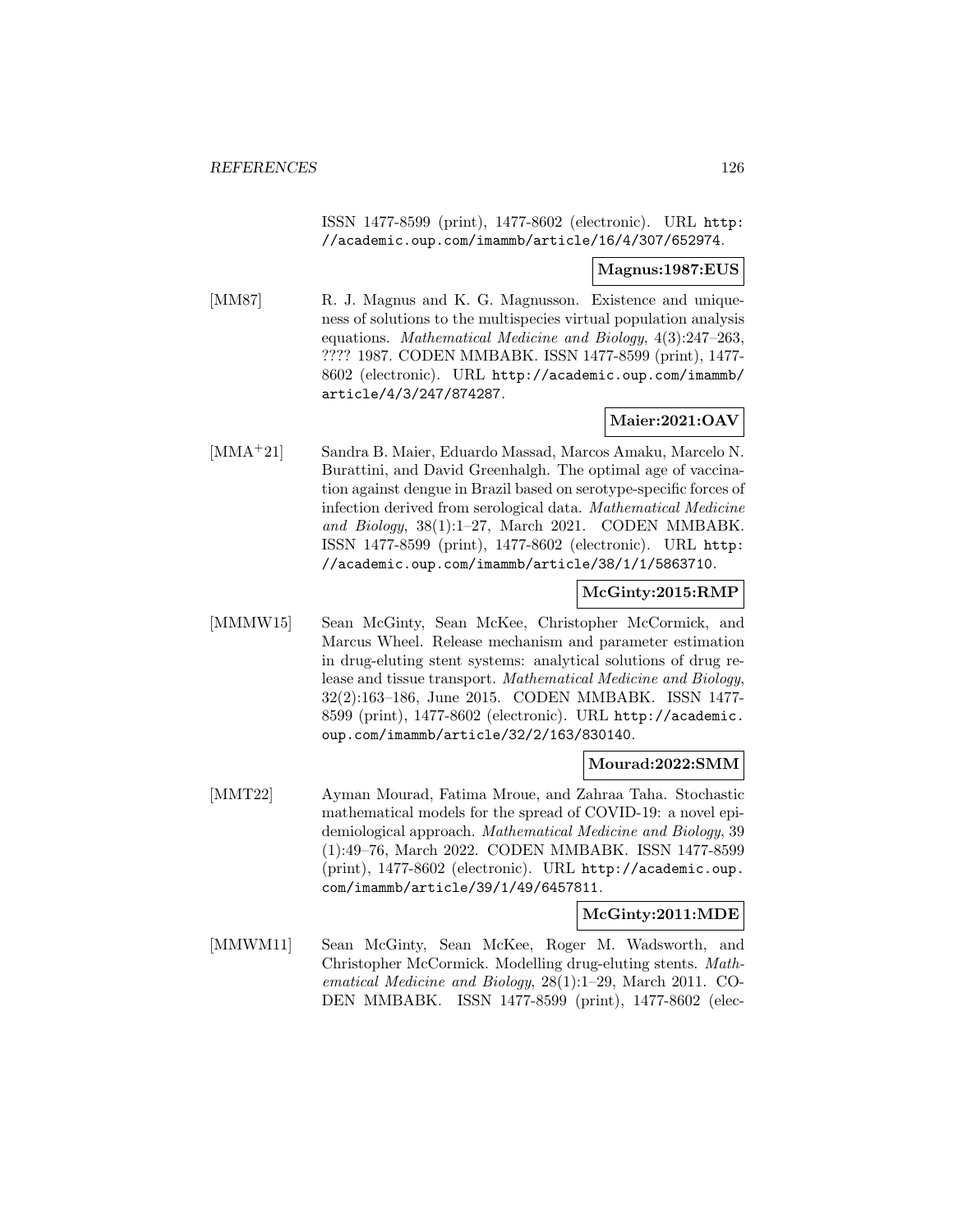tronic). URL http://academic.oup.com/imammb/article/ 28/1/1/679971.

### **Marchant:2006:BBM**

[MNB06] Ben P. Marchant, John Norbury, and Helen M. Byrne. Biphasic behaviour in malignant invasion. Mathematical Medicine and Biology, 23(3):173–196, September 2006. CODEN MMBABK. ISSN 1477-8599 (print), 1477-8602 (electronic). URL http:// academic.oup.com/imammb/article/23/3/173/672270.

### **Murray:1984:GBP**

[MO84] J. D. Murray and G. F. Oster. Generation of biological pattern and form. Mathematical Medicine and Biology, 1(1):51–75, ???? 1984. CODEN MMBABK. ISSN 1477-8599 (print), 1477- 8602 (electronic). URL http://academic.oup.com/imammb/ article/1/1/51/754940.

### **Mode:1988:SAC**

[Mod88] Charles J. Mode. On statistically assessing critical population size of an endangered species in a random environment. Mathematical Medicine and Biology, 5(2):147–166, ???? 1988. CODEN MMBABK. ISSN 1477-8599 (print), 1477-8602 (electronic). URL http://academic.oup.com/imammb/article/ 5/2/147/731016.

### **Mode:1997:TPS**

[Mod97] Charles J. Mode. Threshold parameters for a simple stochastic partnership model of sexually transmitted diseases formulated as a two-type CMJ process. Mathematical Medicine and Biology, 14(4):251–260, December 1997. CODEN MMBABK. ISSN 1477-8599 (print), 1477-8602 (electronic). URL http:// academic.oup.com/imammb/article/14/4/251/655353.

### **Moneim:2007:SVE**

[Mon07] I. A. Moneim. Seasonally varying epidemics with and without latent period: a comparative simulation study. Mathematical Medicine and Biology, 24(1):1–15, March 2007. CO-DEN MMBABK. ISSN 1477-8599 (print), 1477-8602 (electronic). URL http://academic.oup.com/imammb/article/ 24/1/1/692198.

# **Mode:1987:DHU**

[MPE87] C. J. Mode, G. T. Pickens, and D. C. Ewbank. Demographic heterogeneity and uncertainty in population projections. Math-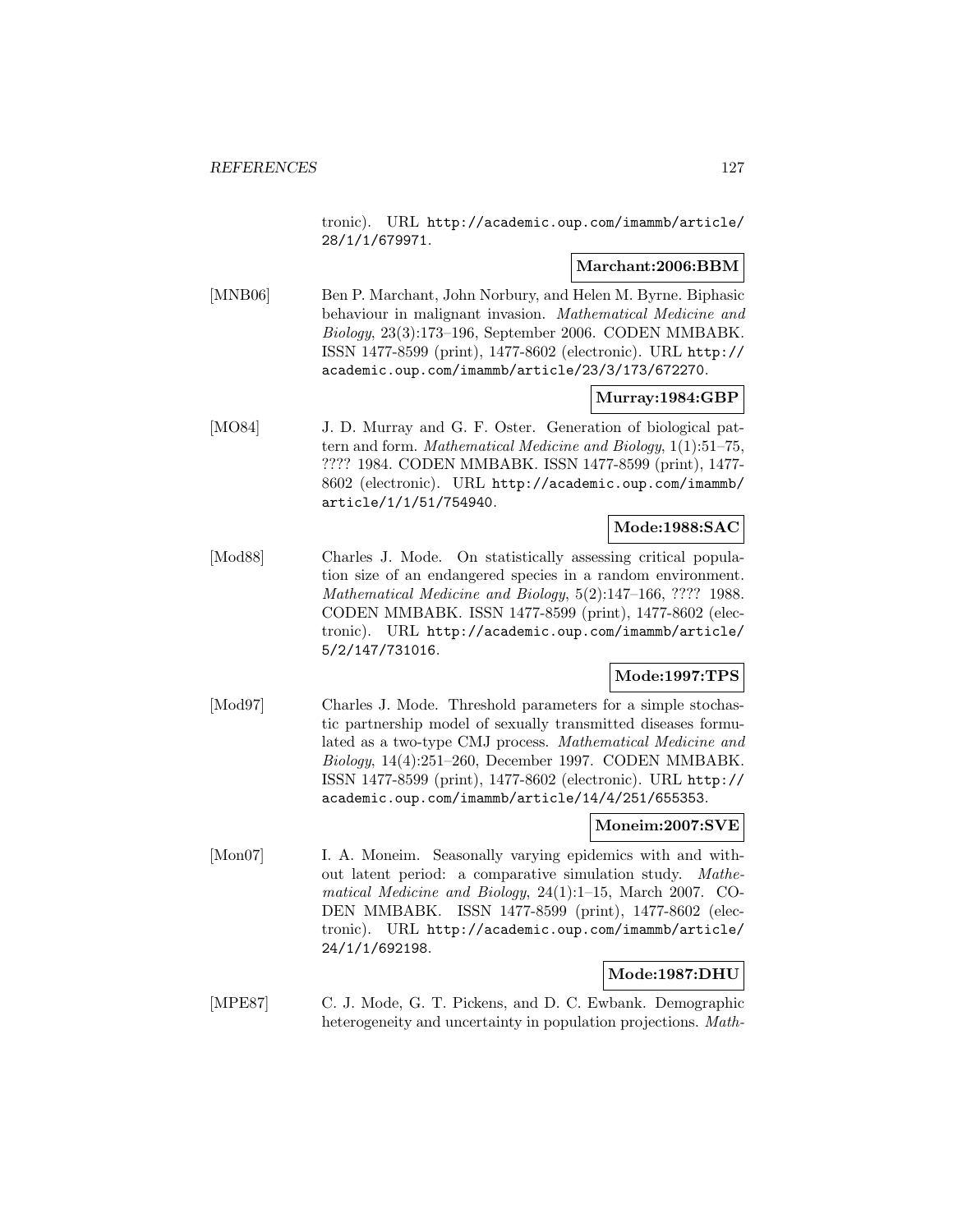ematical Medicine and Biology, 4(3):223–236, ???? 1987. CO-DEN MMBABK. ISSN 1477-8599 (print), 1477-8602 (electronic). URL http://academic.oup.com/imammb/article/ 4/3/223/874272.

#### **MacArthur:2005:MMD**

[MPP05] Ben D. MacArthur, Colin P. Please, and Graham J. Pettet. A mathematical model of dynamic glioma-host interactions: receptor-mediated invasion and local proteolysis. Mathematical Medicine and Biology, 22(3):247–264, September 2005. CO-DEN MMBABK. ISSN 1477-8599 (print), 1477-8602 (electronic). URL http://academic.oup.com/imammb/article/ 22/3/247/652730.

#### **Maddalena:2020:ESN**

[MR20] Lucia Maddalena and Stefania Ragni. Existence of solutions and numerical approximation of a non-local tumor growth model. Mathematical Medicine and Biology, 37(1): 58–82, March 2020. CODEN MMBABK. ISSN 1477-8599 (print), 1477-8602 (electronic). URL http://academic.oup. com/imammb/article/37/1/58/5424065.

### **Marion:1998:SEM**

[MRG98] Glenn Marion, Eric Renshaw, and Gavin Gibson. Stochastic effects in a model of nematode infection in ruminants. Mathematical Medicine and Biology, 15(2):97–116, June 1998. CODEN MMBABK. ISSN 1477-8599 (print), 1477-8602 (electronic). URL http://academic.oup.com/imammb/article/15/2/97/ 656886.

### **Matveev:2001:OCR**

[MS01] Alexey S. Matveev and Andrey V. Savkin. Optimal chemotherapy regimens: influence of tumours on normal cells and several toxicity constraints. Mathematical Medicine and Biology, 18(1): 25–40, March 1, 2001. CODEN MMBABK. ISSN 1477-8599 (print), 1477-8602 (electronic). URL http://academic.oup. com/imammb/article/18/1/25/727369.

## **Manfredi:2002:PIO**

[MS02] Piero Manfredi and Ernesto Salinelli. Population-induced oscillations in blended SI-SEI epidemiological models. Mathematical Medicine and Biology, 19(2):95–112, June 2002. CODEN MMBABK. ISSN 1477-8599 (print), 1477-8602 (electronic).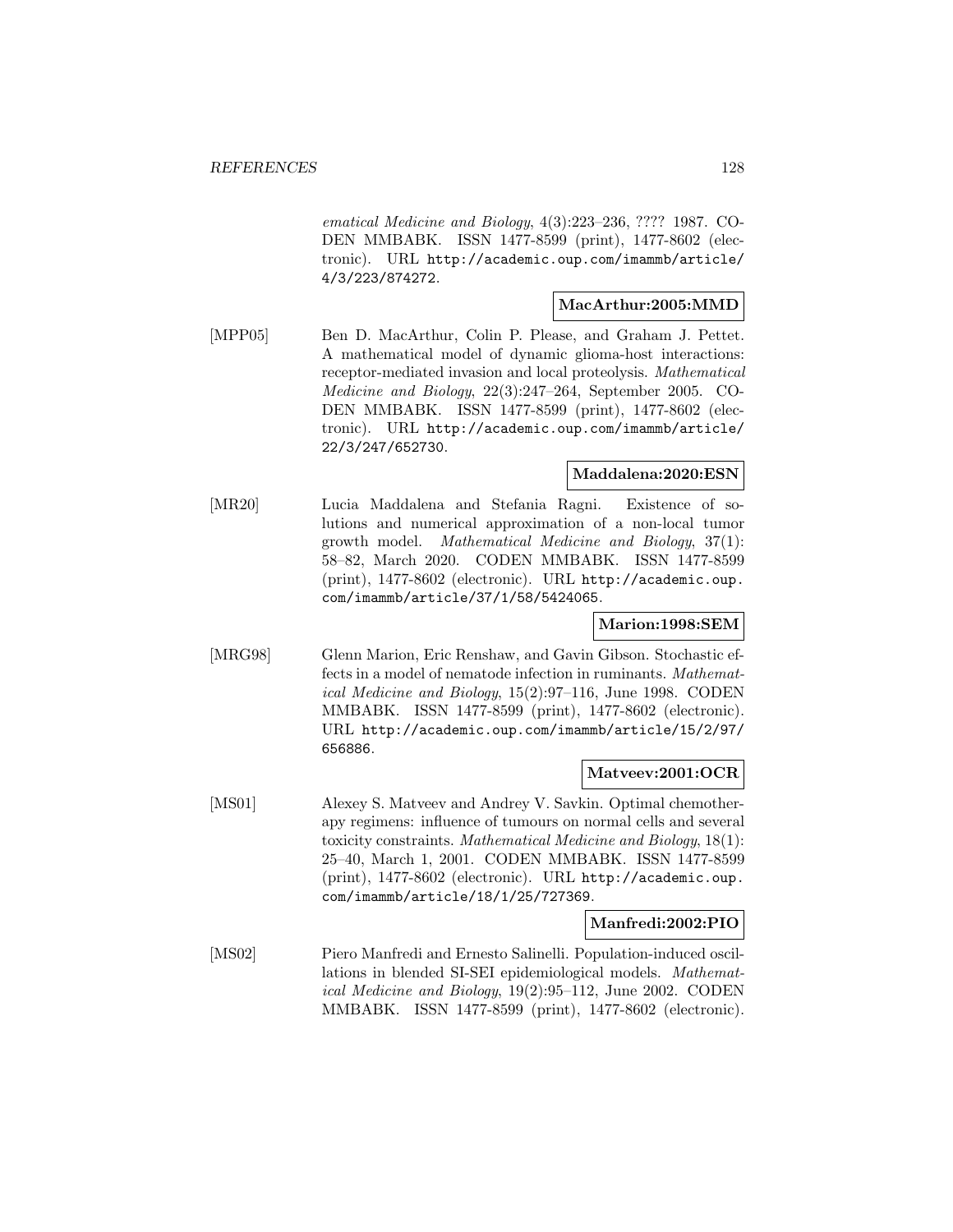URL http://academic.oup.com/imammb/article/19/2/95/ 730718.

# **Matveev:2005:ITN**

[MS05] Alexey S. Matveev and Andrey V. Savkin. Influence of tumours on normal cells and optimal chemotherapy regimens: the case of several drugs and toxicity constraints. Mathematical Medicine and Biology, 22(2):143–162, June 2005. CODEN MMBABK. ISSN 1477-8599 (print), 1477-8602 (electronic). URL http:// academic.oup.com/imammb/article/22/2/143/770967.

# **Moulton:2013:LOM**

[MS13] Michael J. Moulton and Timothy W. Secomb. A low-order model for left ventricle dynamics throughout the cardiac cycle. Mathematical Medicine and Biology, 30(1):45–63, March 2013. CODEN MMBABK. ISSN 1477-8599 (print), 1477- 8602 (electronic). URL http://academic.oup.com/imammb/ article/30/1/45/710600.

# **Musio:2010:BSP**

[MSB10] Monica Musio, Erik A. Sauleau, and Antoine Buemi. Bayesian semi-parametric ZIP models with space-time interactions: an application to cancer registry data. Mathematical Medicine and Biology, 27(2):181–194, June 2010. CODEN MMBABK. ISSN 1477-8599 (print), 1477-8602 (electronic). URL http:// academic.oup.com/imammb/article/27/2/181/695272.

## **McInerney:2004:MFC**

[MSBM04] D. McInerney, S. Schnell, R. E. Baker, and P. K. Maini. A mathematical formulation for the cell-cycle model in somitogenesis: analysis, parameter constraints and numerical solutions. Mathematical Medicine and Biology, 21(2):85–113, June 2004. CODEN MMBABK. ISSN 1477-8599 (print), 1477-8602 (electronic). URL http://academic.oup.com/imammb/article/ 21/2/85/698797.

### **Mateos:1985:GCS**

[MSjH<sup>+</sup>85] J. C. Mateos, F. Sanchez, j. Horno, J. Ureña, J. R. Zaragoza, and G. Madurga. A geometric calculation of square and circular size equivalents for rectangular radiation fields in radiotherapy. Mathematical Medicine and Biology, 2(2):131–137, ???? 1985. CODEN MMBABK. ISSN 1477-8599 (print), 1477- 8602 (electronic). URL http://academic.oup.com/imammb/ article/2/2/131/765070.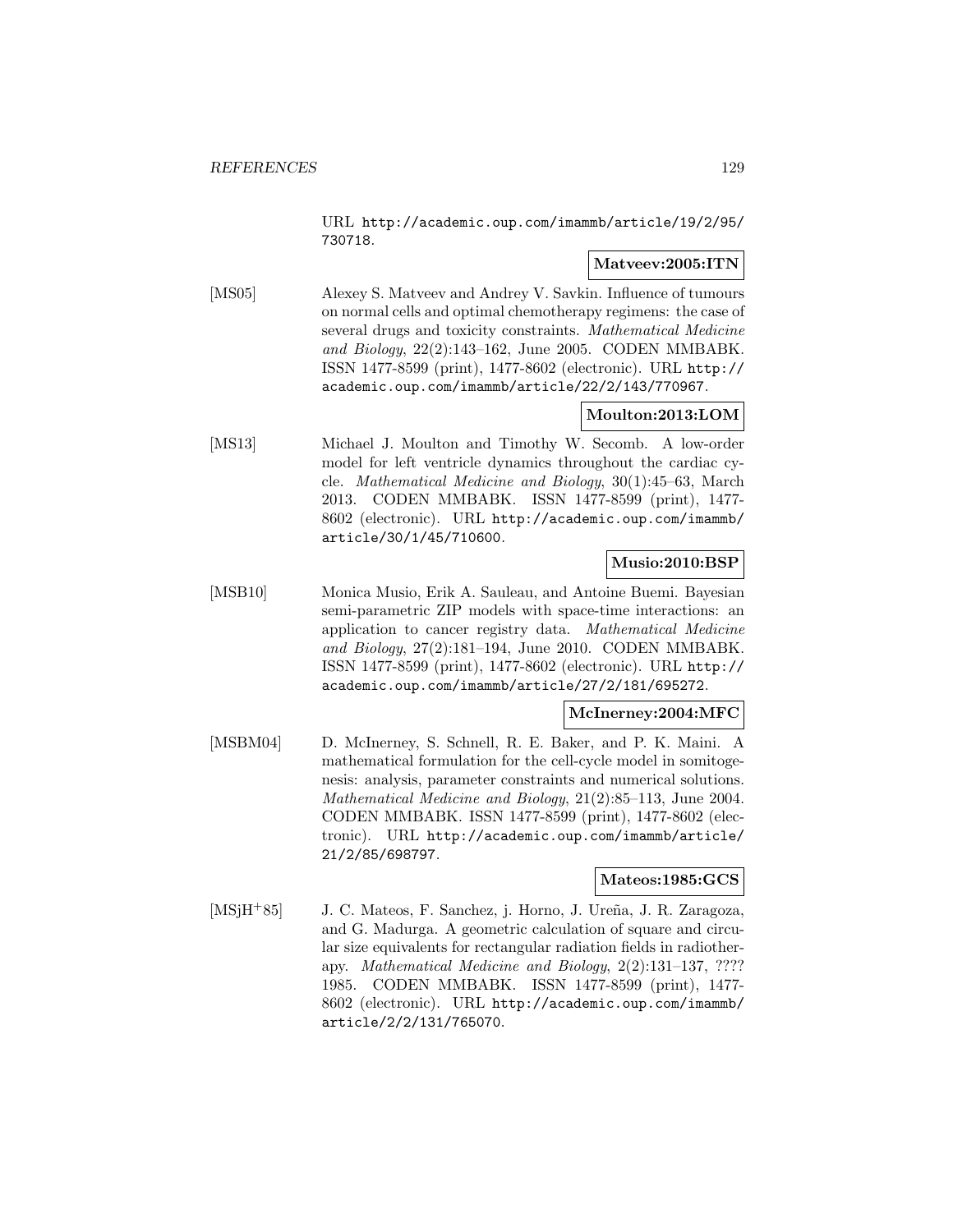#### **Mohseni-Salehi:2018:ESR**

[MSZMGFS18] Fazeleh S. Mohseni-Salehi, Fatemeh Zare-Mirakabad, Soudeh Ghafouri-Fard, and Mehdi Sadeghi. The effect of stochasticity on repair of DNA double strand breaks throughout nonhomologous end joining pathway. Mathematical Medicine and Biology, 35(4):517–539, December 2018. CODEN MMBABK. ISSN 1477-8599 (print), 1477-8602 (electronic). URL http:// academic.oup.com/imammb/article/35/4/517/4718073.

#### **Munoz:2016:NRM**

[Muñ16] Ana I. Muñoz. Numerical resolution of a model of tumour growth. Mathematical Medicine and Biology, 33(1): 57–85, March 2016. CODEN MMBABK. ISSN 1477-8599 (print), 1477-8602 (electronic). URL http://academic.oup. com/imammb/article/33/1/57/2363522.

### **Murray:1995:EED**

[Mur95] J. M. Murray. An example of the effects of drug resistance on the optimal schedule for a single drug in cancer chemotherapy. Mathematical Medicine and Biology, 12(1):55–69, ???? 1995. CODEN MMBABK. ISSN 1477-8599 (print), 1477-8602 (electronic). URL http://academic.oup.com/imammb/article/ 12/1/55/707669.

### **Murray:1997:OST**

[Mur97] J. M. Murray. The optimal scheduling of two drugs with simple resistance for a problem in cancer chemotherapy. Mathematical Medicine and Biology, 14(4):283–303, December 1997. CODEN MMBABK. ISSN 1477-8599 (print), 1477-8602 (electronic). URL http://academic.oup.com/imammb/article/ 14/4/283/655359.

### **Mwambi:2002:TTB**

[Mwa02] Henry G. Mwambi. Ticks and tick-borne diseases in Africa: a disease transmission model. Mathematical Medicine and Biology, 19(4):275–292, December 2002. CODEN MMBABK. ISSN 1477-8599 (print), 1477-8602 (electronic). URL http: //academic.oup.com/imammb/article/19/4/275/753208.

#### **Naasell:1986:SM**

[Nås86] Ingemar Nåsell. On superinfection in malaria. Mathematical Medicine and Biology, 3(3):211–227, ???? 1986. CODEN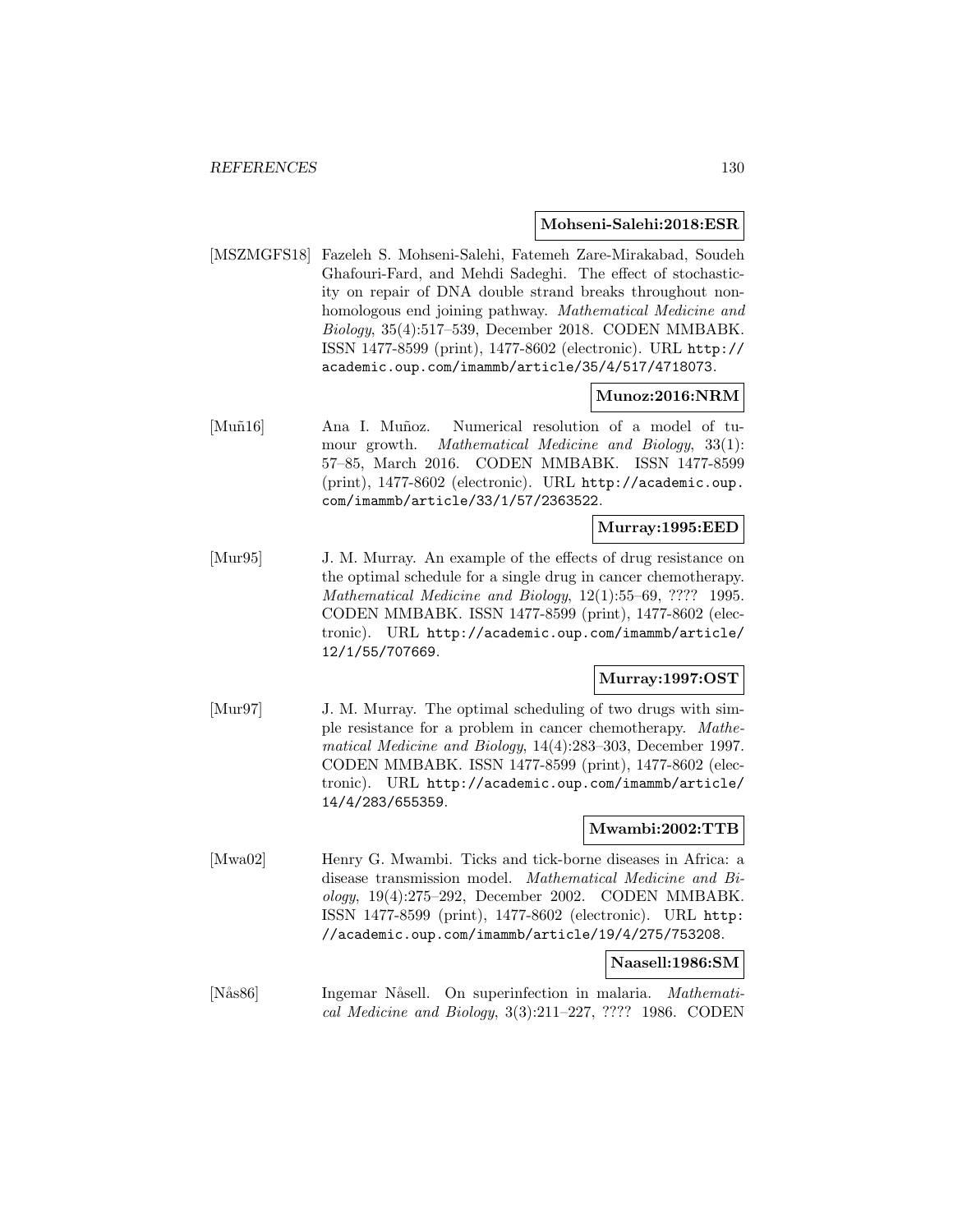MMBABK. ISSN 1477-8599 (print), 1477-8602 (electronic). URL http://academic.oup.com/imammb/article/3/3/211/ 716917.

## **Nikin-Beers:2018:MOA**

[NBC18] Ryan Nikin-Beers and Stanca M. Ciupe. Modelling original antigenic sin in dengue viral infection. Mathematical Medicine and Biology, 35(2):257–272, June 2018. CODEN MMBABK. ISSN 1477-8599 (print), 1477-8602 (electronic). URL http:// academic.oup.com/imammb/article/35/2/257/3056195.

# **Nisbet:1985:SSM**

[NBGM85] R. M. Nisbet, S. P. Blythe, W. S. C. Gurney, and J. A. J. Metz. Stage-structure models of populations with distinct growth and development processes. Mathematical Medicine and Biology, 2 (1):57–68, ???? 1985. CODEN MMBABK. ISSN 1477-8599 (print), 1477-8602 (electronic). URL http://academic.oup. com/imammb/article/2/1/57/815672.

# **Nestor-Bergmann:2018:RCS**

[NBGWJ18] Alexander Nestor-Bergmann, Georgina Goddard, Sarah Woolner, and Oliver E. Jensen. Relating cell shape and mechanical stress in a spatially disordered epithelium using a vertexbased model. Mathematical Medicine and Biology, 35(S1):??, April 2018. CODEN MMBABK. ISSN 1477-8599 (print), 1477- 8602 (electronic). URL https://academic.oup.com/imammb/ article/35/Supplement\_1/i1/4079751.

# **Nkwayep:2022:MMC**

[NBT<sup>+</sup>22] C. H. Nkwayep, S. Bowong, B. Tsanou, M. A. Aziz Alaoui, and J. Kurths. Mathematical modeling of COVID-19 pandemic in the context of sub-Saharan Africa: a short-term forecasting in Cameroon and Gabon. Mathematical Medicine and Biology, 39 (1):1–48, March 2022. CODEN MMBABK. ISSN 1477-8599 (print), 1477-8602 (electronic). URL http://academic.oup. com/imammb/article/39/1/1/6511580.

### **Nudel:2017:CSI**

[NDd17] Iftah Nudel, Luis Dorfmann, and Gal deBotton. The compartment syndrome: is the intra-compartment pressure a reliable indicator for early diagnosis? Mathematical Medicine and Biology, 34(4):547–558, December 2017. CODEN MMBABK. ISSN 1477-8599 (print), 1477-8602 (electronic). URL http:// academic.oup.com/imammb/article/34/4/547/2419538.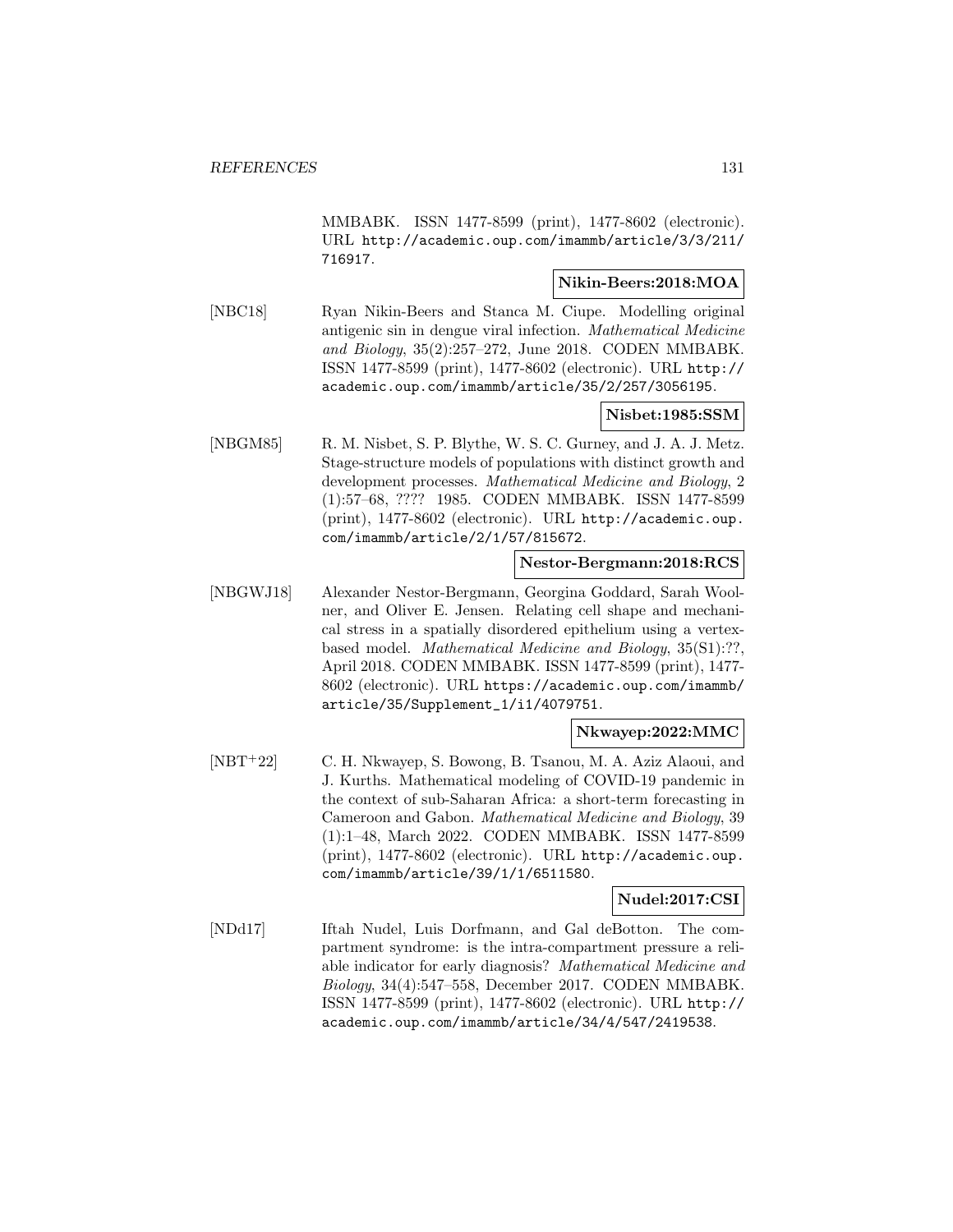### **Nourollahi:2019:OMS**

[NGK19] Sevnaz Nourollahi, Archis Ghate, and Minsun Kim. Optimal modality selection in external beam radiotherapy. Mathematical Medicine and Biology, 36(3):361–380, September 2019. CO-DEN MMBABK. ISSN 1477-8599 (print), 1477-8602 (electronic). URL http://academic.oup.com/imammb/article/ 36/3/361/5089942.

# **Nagorcka:1992:SSP**

[NM92] B. N. Nagorcka and J. R. Mooney. From stripes to spots: Prepatterns which can be produced in the skin by a reaction– diffusion system. Mathematical Medicine and Biology, 9(4): 249–267, ???? 1992. CODEN MMBABK. ISSN 1477-8599 (print), 1477-8602 (electronic). URL http://academic.oup. com/imammb/article/9/4/249/730276.

#### **Nani:1994:MSR**

[NO94] Frank K. Nani and M. Namik Oğuztöreli. Modelling and simulation of Rosenberg-type adoptive cellular immunotherapy. Mathematical Medicine and Biology, 11(2):107–147, ???? 1994. CODEN MMBABK. ISSN 1477-8599 (print), 1477-8602 (electronic). URL http://academic.oup.com/imammb/article/ 11/2/107/771436.

# **Nani:1999:MSC**

[NO99] Frank K. Nani and M. Namik Oğuztöreli. Modelling and simulation of chemotherapy of haematological and gynaecological cancers. Mathematical Medicine and Biology, 16(1): 39–91, March 1999. CODEN MMBABK. ISSN 1477-8599 (print), 1477-8602 (electronic). URL http://academic.oup. com/imammb/article/16/1/39/729544.

## **Noori:2012:EAA**

[Noo12] H. R. Noori. The effects of the acute administration of lowdosage ethanol on the phasic neurochemical oscillations of the basal ganglia. Mathematical Medicine and Biology, 29(3):231– 244, September 2012. CODEN MMBABK. ISSN 1477-8599 (print), 1477-8602 (electronic). URL http://academic.oup. com/imammb/article/29/3/231/797998.

### **Nielsen:2014:BAE**

[NPO14] Kenneth H. M. Nielsen, Flemming M. Pociot, and Johnny T. Ottesen. Bifurcation analysis of an existing mathematical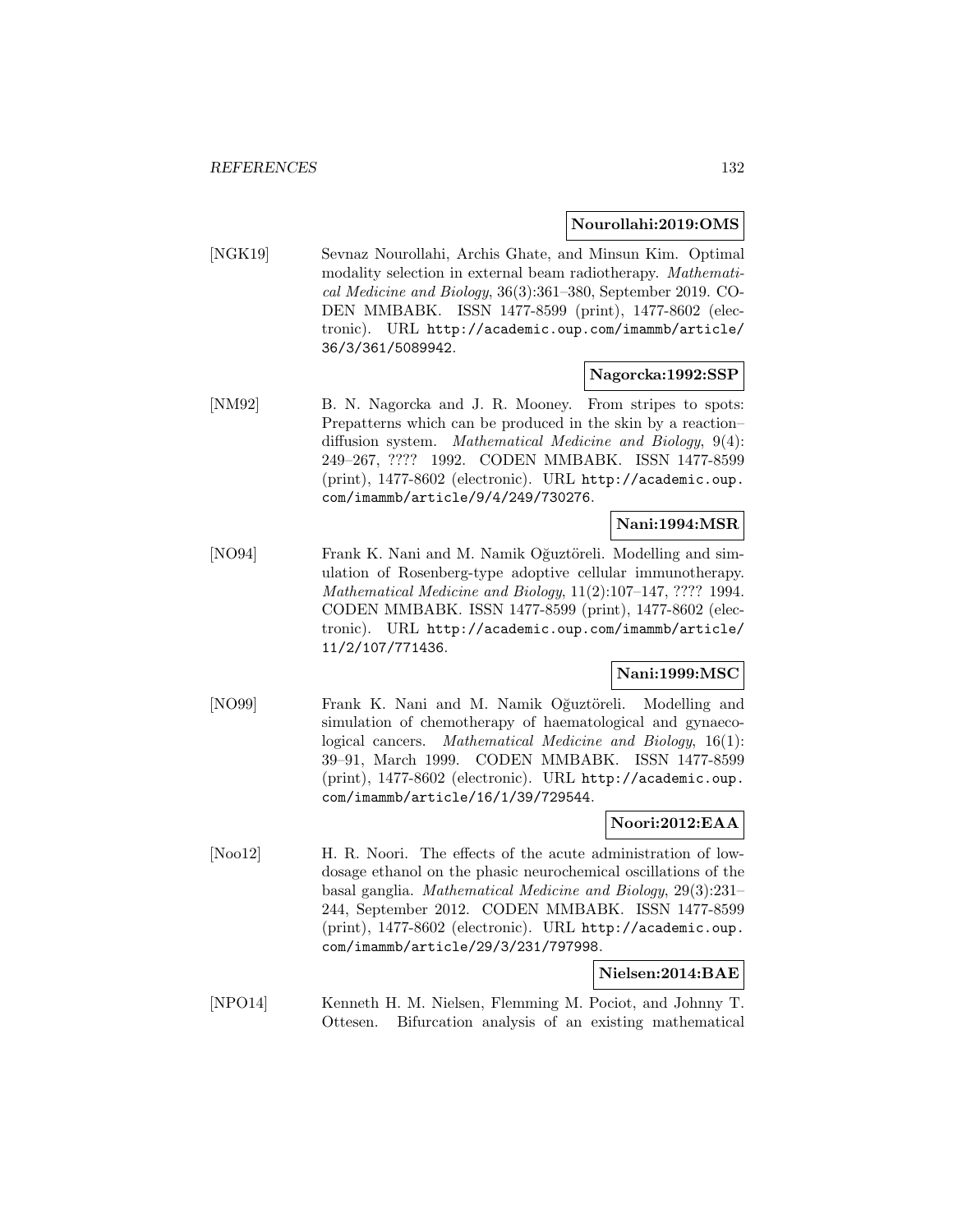model reveals novel treatment strategies and suggests potential cure for type 1 diabetes. Mathematical Medicine and Biology, 31(3):205–225, September 2014. CODEN MMBABK. ISSN 1477-8599 (print), 1477-8602 (electronic). URL http:// academic.oup.com/imammb/article/31/3/205/710024.

# **Nokes:1995:CCV**

[NS95] D. James Nokes and Jonathan Swinton. The control of childhood viral infections by pulse vaccination. Mathematical Medicine and Biology, 12(1):29–53, ???? 1995. CODEN MMBABK. ISSN 1477-8599 (print), 1477-8602 (electronic). URL http://academic.oup.com/imammb/article/12/1/29/ 707662.

# **Nevai:2014:MST**

[NS14] Andrew L. Nevai and Edy Soewono. A model for the spatial transmission of dengue with daily movement between villages and a city. Mathematical Medicine and Biology, 31(2):150–178, June 2014. CODEN MMBABK. ISSN 1477-8599 (print), 1477- 8602 (electronic). URL http://academic.oup.com/imammb/ article/31/2/150/660581.

# **Nguyen:1997:EGF**

[NSCO97] H. T. Nguyen, A. G. Shannon, P. A. Coates, and D. R. Owens. Estimation of glomerular filtration rate in type II (non-insulin dependent) diabetes mellitus patients. Mathematical Medicine and Biology, 14(2):151–160, June 1997. CODEN MMBABK. ISSN 1477-8599 (print), 1477-8602 (electronic). URL http:// academic.oup.com/imammb/article/14/2/151/726601.

### **Norbury:1993:SPF**

[NW93] J. Norbury and G. C. Wake. Spatial pattern formation for steady states of a population model. Mathematical Medicine and Biology, 10(1):19–30, ???? 1993. CODEN MMBABK. ISSN 1477-8599 (print), 1477-8602 (electronic). URL http: //academic.oup.com/imammb/article/10/1/19/749591.

### **Oleinick:2006:MRN**

[OAG<sup>+</sup>06] Alexander I. Oleinick, Christian Amatore, Manon Guille, Stephane Arbault, Oleksiy V. Klymenko, and Irina Svir. Modelling release of nitric oxide in a slice of rat's brain: describing stimulated functional hyperemia with diffusion–reaction equations. Mathematical Medicine and Biology, 23(1):27–44, March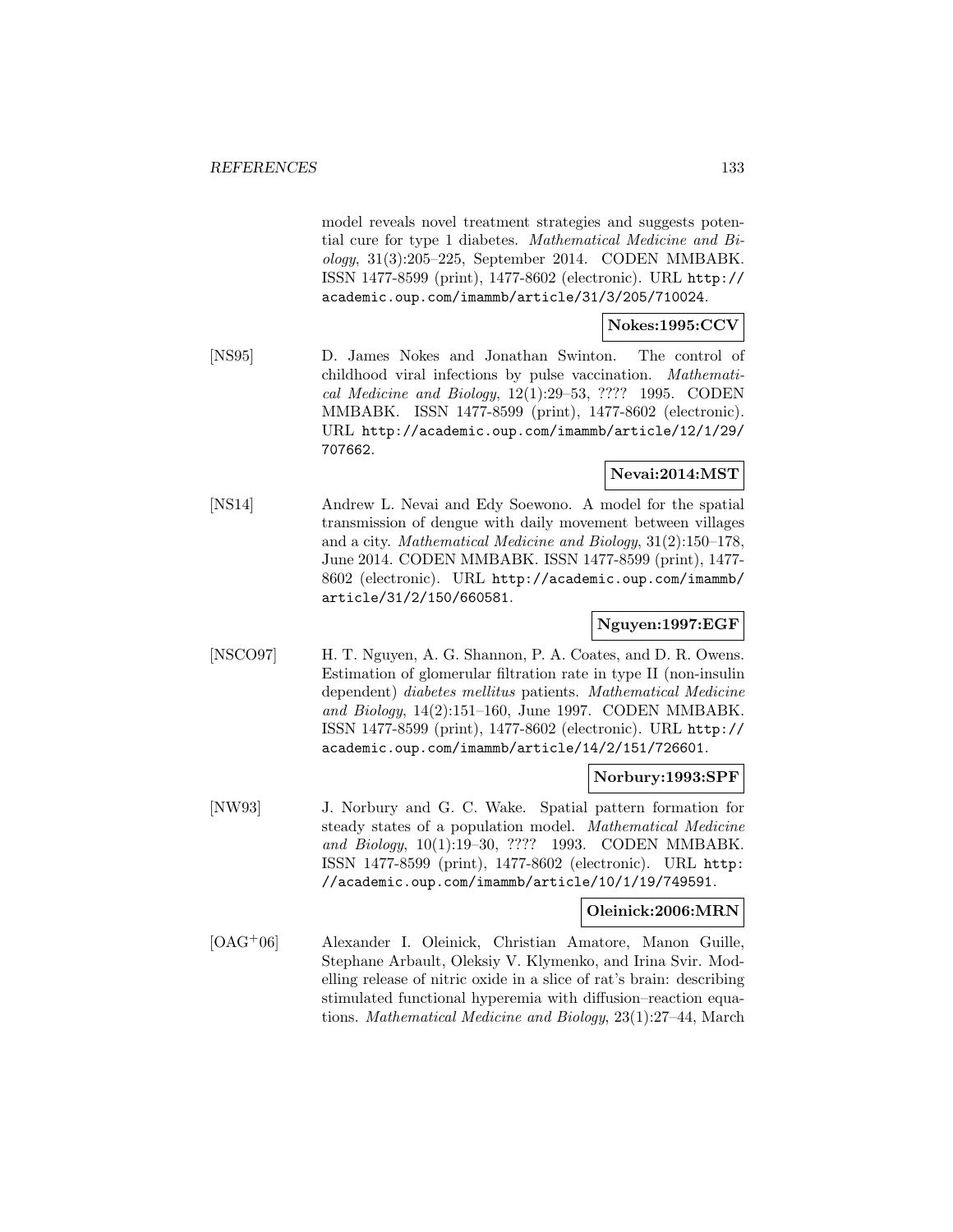2006. CODEN MMBABK. ISSN 1477-8599 (print), 1477- 8602 (electronic). URL http://academic.oup.com/imammb/ article/23/1/27/809607.

## **Orme:1996:MMF**

[OC96] M. E. Orme and M. A. J. Chaplain. A mathematical model of the first steps of tumour-related angiogenesis: Capillary sprout formation and secondary branching. Mathematical Medicine and Biology,  $13(2):73-98$ , June 1996. CODEN MMBABK. ISSN 1477-8599 (print), 1477-8602 (electronic). URL http: //academic.oup.com/imammb/article/13/2/73/655288.

### **Orme:1997:TDM**

[OC97] M. E. Orme and M. A. J. Chaplain. Two-dimensional models of tumour angiogenesis and anti-angiogenesis strategies. Mathematical Medicine and Biology, 14(3):189–205, September 1997. CODEN MMBABK. ISSN 1477-8599 (print), 1477-8602 (electronic). URL http://academic.oup.com/imammb/article/ 14/3/189/2874290.

# **Ohta:1984:PGT**

[Oht84] Tomoka Ohta. Population genetics of transposable elements. Mathematical Medicine and Biology, 1(1):17–29, ???? 1984. CODEN MMBABK. ISSN 1477-8599 (print), 1477-8602 (electronic). URL http://academic.oup.com/imammb/article/ 1/1/17/754930.

### **ODea:2013:ISP**

[OK13] R. D. O'Dea and J. R. King. The isolation of spatial patterning modes in a mathematical model of juxtacrine cell signalling. Mathematical Medicine and Biology, 30(2):95–113, June 2013. CODEN MMBABK. ISSN 1477-8599 (print), 1477-8602 (electronic). URL http://academic.oup.com/imammb/article/ 30/2/95/890406.

# **Oliver:2005:TFT**

[OKM<sup>+</sup>05] J. M. Oliver, J. R. King, K. J. McKinlay, P. D. Brown, D. M. Grant, C. A. Scotchford, and J. V. Wood. Thin-film theories for two-phase reactive flow models of active cell motion. Mathematical Medicine and Biology, 22(1):53–98, March 2005. CODEN MMBABK. ISSN 1477-8599 (print), 1477-8602 (electronic). URL http://academic.oup.com/imammb/article/22/1/53/ 657681.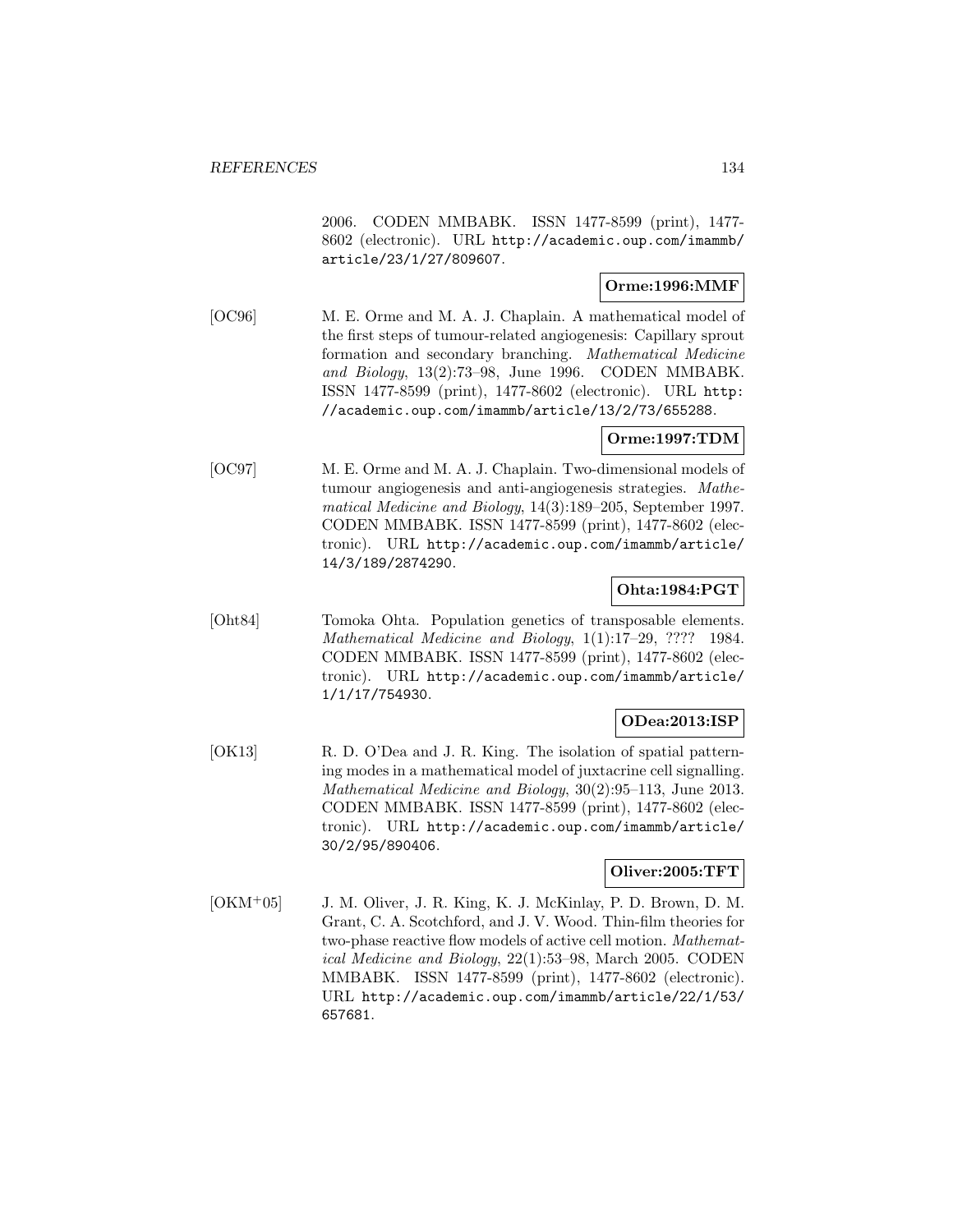#### **ONeill:1999:BMD**

[O'N99] Philip D. O'Neill. On a branching model of division-withindivision. Mathematical Medicine and Biology, 16(4):395– 407, December 1999. CODEN MMBABK. ISSN 1477-8599 (print), 1477-8602 (electronic). URL http://academic.oup. com/imammb/article/16/4/395/652981.

## **ONeill:2013:MTU**

[O'N13] Philip D. O'Neill. Book review: *Mathematical Tools for Un*derstanding Infectious Disease Dynamics by O. Diekmann, H. Heesterbeek and T. Britton, Princeton University Press, pp. 516, ISBN 978-0-691-15539-5. Mathematical Medicine and Biology, 30(4):383, December 2013. CODEN MMBABK. ISSN 1477-8599 (print), 1477-8602 (electronic). URL http:// academic.oup.com/imammb/article/30/4/383/718836.

### **ODea:2015:MAN**

[ONE<sup>+</sup>15] R. D. O'Dea, M. R. Nelson, A. J. El Haj, S. L. Waters, and H. M. Byrne. A multiscale analysis of nutrient transport and biological tissue growth in vitro. Mathematical Medicine and Biology, 32(3):345–366, September 2015. CODEN MMBABK. ISSN 1477-8599 (print), 1477-8602 (electronic). URL http:// academic.oup.com/imammb/article/32/3/345/646322.

### **Orme:2001:EEF**

[OOB01] B. A. A. Orme, S. R. Otto, and J. R. Blake. Enhanced efficiency of feeding and mixing due to chaotic flow patterns around choanoflagellates. Mathematical Medicine and Biology, 18(3):293–325, September 1, 2001. CODEN MMBABK. ISSN 1477-8599 (print), 1477-8602 (electronic). URL http:// academic.oup.com/imammb/article/18/3/293/657419.

### **Owen:1998:MMI**

[OS98] Markus R. Owen and Jonathan A. Sherratt. Modelling the macrophage invasion of tumours: Effects on growth and composition. Mathematical Medicine and Biology, 15(2):165–185, June 1998. CODEN MMBABK. ISSN 1477-8599 (print), 1477- 8602 (electronic). URL http://academic.oup.com/imammb/ article/15/2/165/656878.

## **Olsen:1997:MMC**

[OSMA97] Luke Olsen, Jonathan A. Sherratt, Philip K. Maini, and Frank Arnold. A mathematical model for the capillary endothe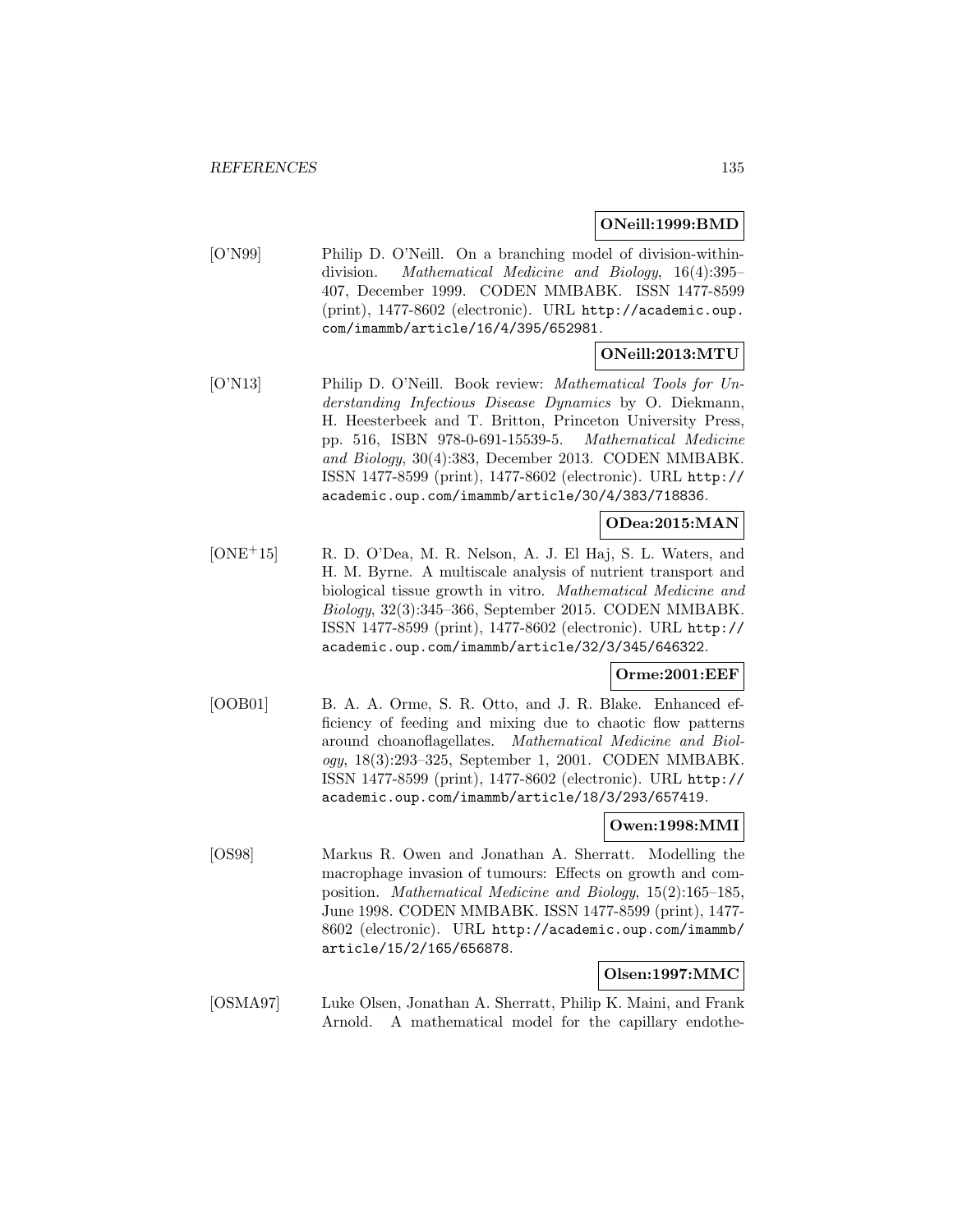lial cell-extracellular matrix interactions in wound-healing angiogenesis. Mathematical Medicine and Biology, 14(4):261– 281, December 1997. CODEN MMBABK. ISSN 1477-8599 (print), 1477-8602 (electronic). URL http://academic.oup. com/imammb/article/14/4/261/655355.

# **Oelz:2005:MNL**

[OSS05] Dietmar Oelz, Christian Schmeiser, and Alexander Soreff. Multistep navigation of leukocytes: a stochastic model with memory effects. Mathematical Medicine and Biology, 22(4):291– 303, December 2005. CODEN MMBABK. ISSN 1477-8599 (print), 1477-8602 (electronic). URL http://academic.oup. com/imammb/article/22/4/291/650304.

## **ODea:2010:MMT**

[OWB10] R. D. O'Dea, S. L. Waters, and H. M. Byrne. A multiphase model for tissue construct growth in a perfusion bioreactor. Mathematical Medicine and Biology, 27(2):95–127, June 2010. CODEN MMBABK. ISSN 1477-8599 (print), 1477-8602 (electronic). URL http://academic.oup.com/imammb/article/ 27/2/95/695249.

# **Oliver:1998:BCE**

[OWL<sup>+</sup>98] M. A. Oliver, R. Webster, C. Lajaunie, K. R. Muir, S. E. Parkes A. H. Cameron, M. C. G. Stevens, and J. R. Mann. Binomial cokriging for estimating and mapping the risk of childhood cancer. Mathematical Medicine and Biology, 15(3):279– 297, September 1998. CODEN MMBABK. ISSN 1477-8599 (print), 1477-8602 (electronic). URL http://academic.oup. com/imammb/article/15/3/279/795661.

### **Panaretos:1989:PMI**

[Pan89] J. Panaretos. A probability model involving the use of the zero-truncated Yule distribution for analysing surname data. Mathematical Medicine and Biology, 6(2):133–136, ???? 1989. CODEN MMBABK. ISSN 1477-8599 (print), 1477-8602 (electronic). URL http://academic.oup.com/imammb/article/ 6/2/133/651315.

### **Parthasarathy:1997:ESD**

[Par97] P. R. Parthasarathy. The effect of superinfection on the distribution of the infectious period — a continued fraction approximation. Mathematical Medicine and Biology, 14(2):113–123,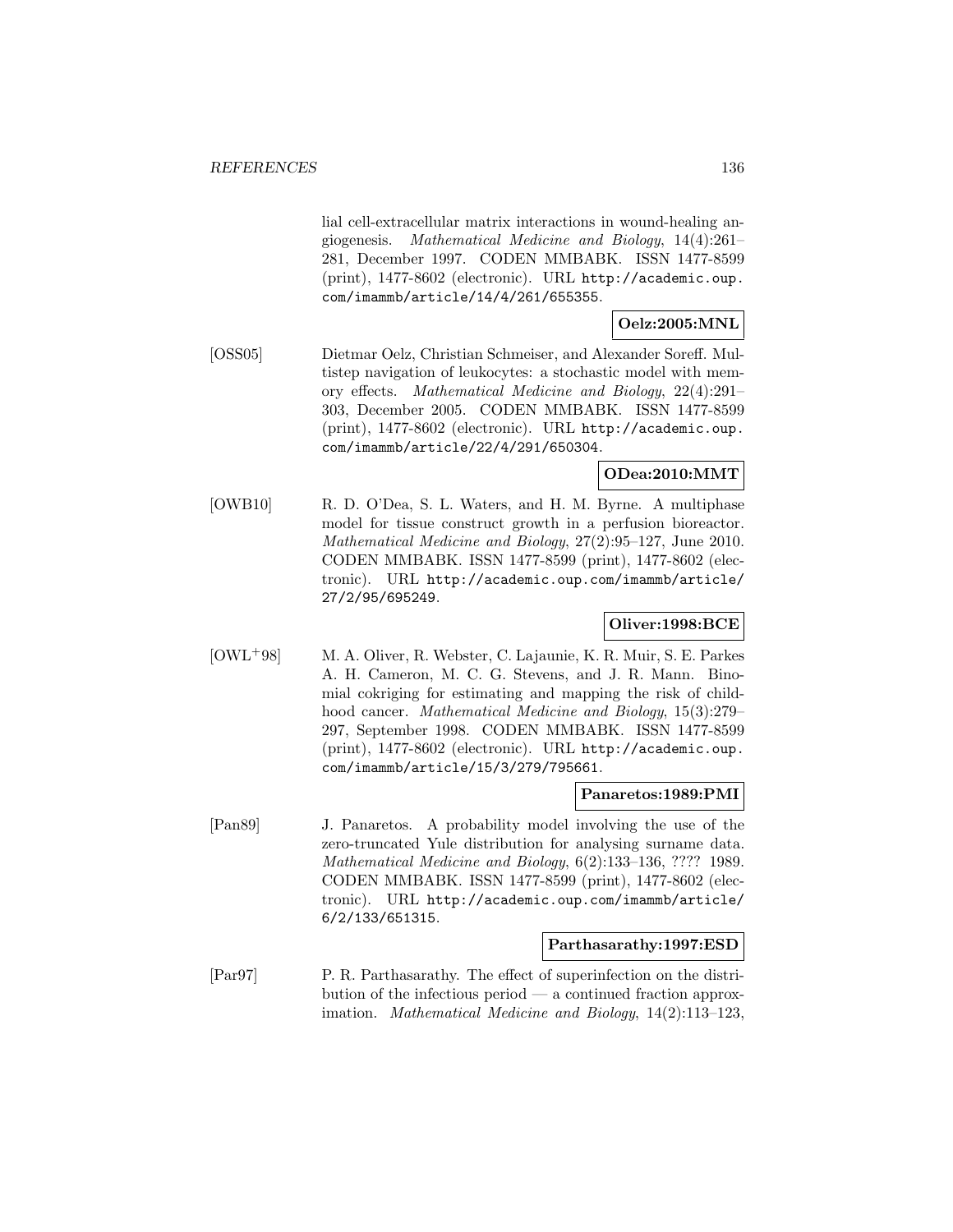June 1997. CODEN MMBABK. ISSN 1477-8599 (print), 1477- 8602 (electronic). URL http://academic.oup.com/imammb/ article/14/2/113/726588.

### **Proctor:2000:SMA**

[PB00] C. J. Proctor and M. Broom. A spatial model of antipredator vigilance. Mathematical Medicine and Biology, 17(1):75–93, ???? 2000. CODEN MMBABK. ISSN 1477-8599 (print), 1477- 8602 (electronic). URL http://academic.oup.com/imammb/ article/17/1/75/675003.

# **Picchini:2008:MLE**

[PDD08] Umberto Picchini, Susanne Ditlevsen, and Andrea De Gaetano. Maximum likelihood estimation of a time-inhomogeneous stochastic differential model of glucose dynamics. Mathematical Medicine and Biology, 25(2):141–155, June 2008. CO-DEN MMBABK. ISSN 1477-8599 (print), 1477-8602 (electronic). URL http://academic.oup.com/imammb/article/ 25/2/141/751944.

## **Puelz:2021:MPK**

[PDR<sup>+</sup>21] Charles Puelz, Zach Danial, Jay S Raval, Jonathan L Marinaro, Boyce E Griffith, and Charles S Peskin. Models for plasma kinetics during simultaneous therapeutic plasma exchange and extracorporeal membrane oxygenation. Mathematical Medicine and Biology, 38(2):255–271, June 2021. CODEN MMBABK. ISSN 1477-8599 (print), 1477-8602 (electronic). URL http:// academic.oup.com/imammb/article/38/2/255/6149285.

# **Papa:2020:IAI**

[PFF<sup>+</sup>20] Federico Papa, Giovanni Felici, Marco Franzetti, Alberto Gandolfi, and Carmela Sinisgalli. Impact of ART-induced viral suppression on the HIV epidemic in Italy. Mathematical Medicine and Biology, 37(2):183–211, June 2020. CODEN MMBABK. ISSN 1477-8599 (print), 1477-8602 (electronic). URL http:// academic.oup.com/imammb/article/37/2/183/5510091.

### **Perthame:2010:STM**

[PG10] Benoît Perthame and Mathias Gauduchon. Survival thresholds and mortality rates in adaptive dynamics: conciliating deterministic and stochastic simulations. Mathematical Medicine and Biology, 27(3):195–210, September 2010. CO-DEN MMBABK. ISSN 1477-8599 (print), 1477-8602 (elec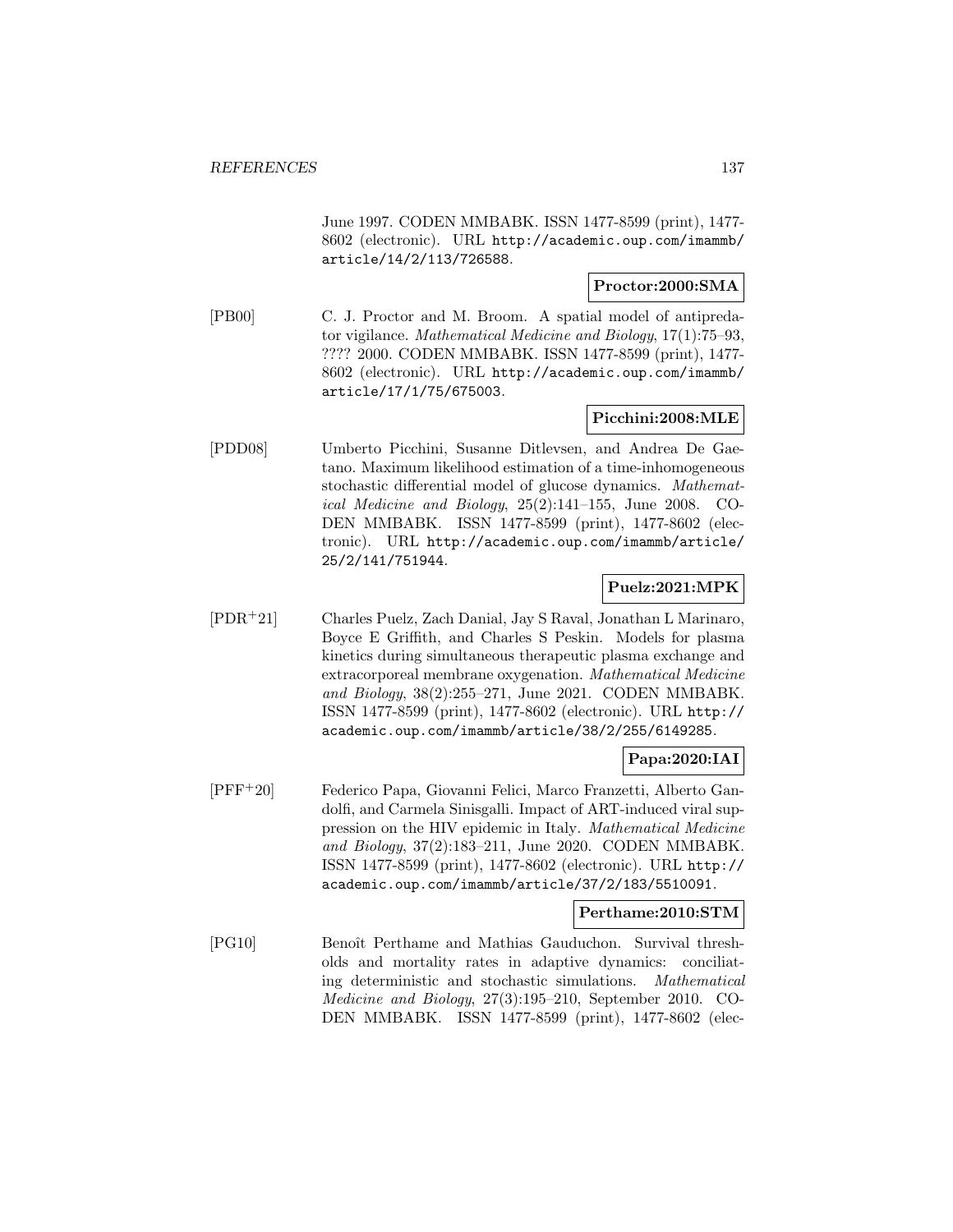tronic). URL http://academic.oup.com/imammb/article/ 27/3/195/791802.

### **Perez-Garcia:2015:DER**

 $[PGBMG+15]$  Víctor M. Pérez-García, Magdalena Bogdanska, Alicia Martínez-Gonz´alez, Juan Belmonte-Beitia, Philippe Schucht, and Luis A. Pérez-Romasanta. Delay effects in the response of low-grade gliomas to radiotherapy: a mathematical model and its therapeutical implications. Mathematical Medicine and Biology, 32 (3):307–329, September 2015. CODEN MMBABK. ISSN 1477- 8599 (print), 1477-8602 (electronic). URL http://academic. oup.com/imammb/article/32/3/307/646317.

## **Paulo:2000:MDV**

[PGC<sup>+</sup>00] A. C. Paulo, M. C. Gomes, A. C. Casinhas, A. Horta, and T. Domingos. Multiple dose vaccination against childhood diseases: high coverage with the first dose remains crucial for eradication. Mathematical Medicine and Biology, 17(3):201–212, ???? 2000. CODEN MMBABK. ISSN 1477-8599 (print), 1477- 8602 (electronic). URL http://academic.oup.com/imammb/ article/17/3/201/667725.

# **Perez-Garcia:2016:EPL**

[PGPR16] Víctor M. Pérez-García and Luis A. Pérez-Romasanta. Extreme protraction for low-grade gliomas: theoretical proof of concept of a novel therapeutical strategy. Mathematical Medicine and Biology, 33(3):253–271, September 2016. CO-DEN MMBABK. ISSN 1477-8599 (print), 1477-8602 (electronic). URL http://academic.oup.com/imammb/article/ 33/3/253/1750136.

### **Phelps:1991:MRS**

[Phe91a] Iv F. M. Phelps. Multicomponent rank selection as an alternative to Haldane's dilemma. Mathematical Medicine and Biology, 8(1):57–72, ???? 1991. CODEN MMBABK. ISSN 1477-8599 (print), 1477-8602 (electronic). URL http://academic.oup. com/imammb/article/8/1/57/788900.

#### **Phelps:1991:UMS**

[Phe91b] Iv F. M. Phelps. A unifying model for the substitutional genetic load. Mathematical Medicine and Biology, 8(1):31–56, ???? 1991. CODEN MMBABK. ISSN 1477-8599 (print), 1477- 8602 (electronic). URL http://academic.oup.com/imammb/ article/8/1/31/788893.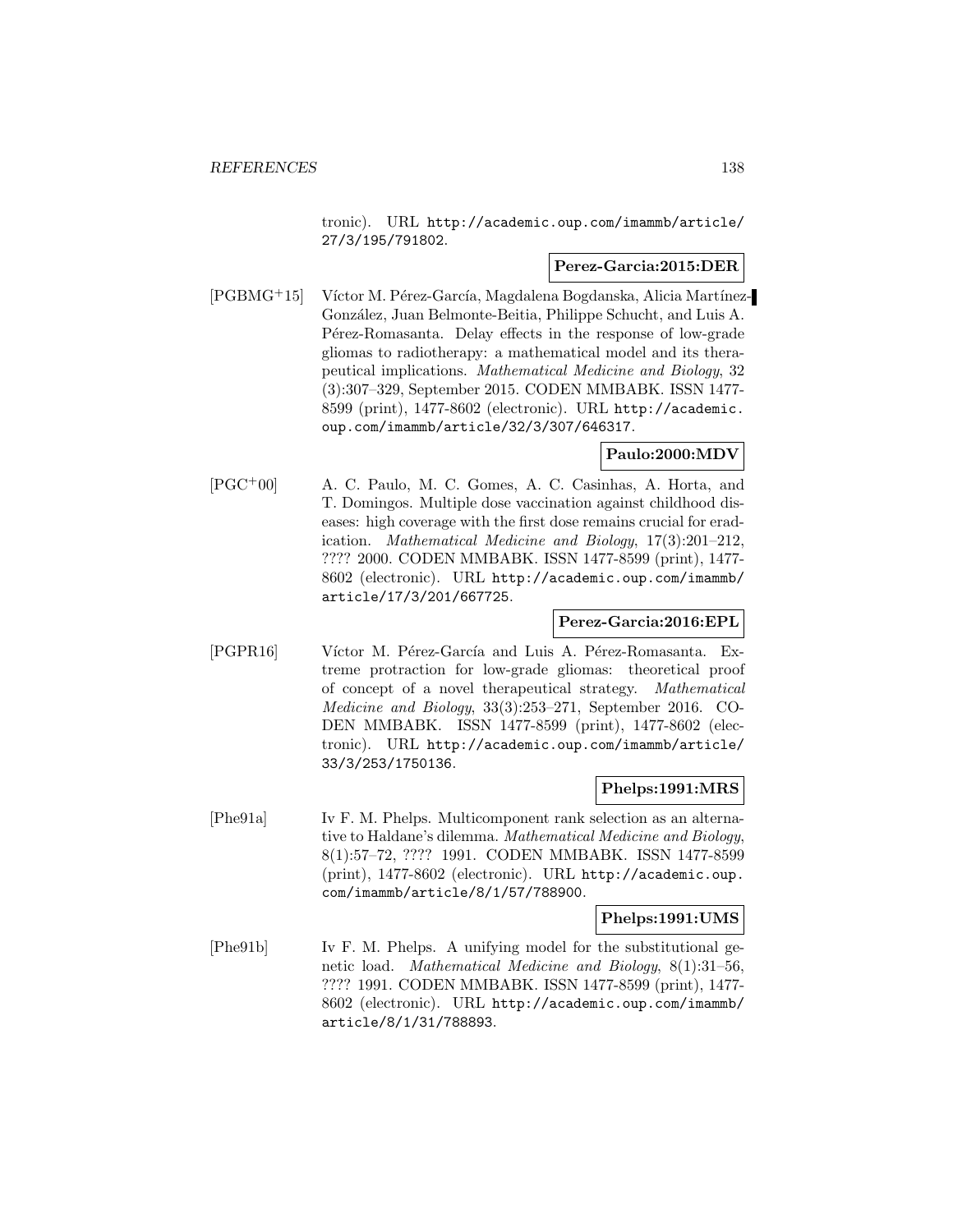### **Phelps:1995:MEG**

[Phe95] Iv F. M. Phelps. A model for the evolution of the genome: The effect of stochasticity on genetic loads. Mathematical Medicine and Biology, 12(1):1–11, ???? 1995. CODEN MMBABK. ISSN 1477-8599 (print), 1477-8602 (electronic). URL http: //academic.oup.com/imammb/article/12/1/1/707640.

# **Plank:2022:PRT**

[PJL<sup>+</sup>22] Michael J. Plank, Alex James, Audrey Lustig, Nicholas Steyn, Rachelle N. Binny, and Shaun C. Hendy. Potential reduction in transmission of COVID-19 by digital contact tracing systems: a modelling study. Mathematical Medicine and Biology, 39(2): 156–168, June 2022. CODEN MMBABK. ISSN 1477-8599 (print), 1477-8602 (electronic). URL http://academic.oup. com/imammb/article/39/2/156/6548784.

### **Patrone:2021:CUU**

[PK21] Paul N. Patrone and Anthony J. Kearsley. Classification under uncertainty: data analysis for diagnostic antibody testing. Mathematical Medicine and Biology, 38(3):396–416, September 2021. CODEN MMBABK. ISSN 1477-8599 (print), 1477- 8602 (electronic). URL http://academic.oup.com/imammb/ article/38/3/396/6336022.

# **Pontrelli:2017:ITD**

[PLFP17] Giuseppe Pontrelli, Marco Lauricella, José A. Ferreira, and Gonçalo Pena. Iontophoretic transdermal drug delivery: a multi-layered approach. Mathematical Medicine and Biology, 34(4):559–576, December 2017. CODEN MMBABK. ISSN 1477-8599 (print), 1477-8602 (electronic). URL http: //academic.oup.com/imammb/article/34/4/559/2417354.

# **Pickens:1986:PMV**

[PM86] Gary T. Pickens and Charles J. Mode. Projection of mean and variance functions for population processes with timehomogeneous laws of evolution. Mathematical Medicine and Biology, 3(1):1–22, ???? 1986. CODEN MMBABK. ISSN 1477- 8599 (print), 1477-8602 (electronic). URL http://academic. oup.com/imammb/article/3/1/1/684210.

# **Pandiyan:2014:PSM**

[PMB14] Balamurugan Pandiyan, Stephen J. Merrill, and Salvatore Benvenga. A patient-specific model of the negative-feedback control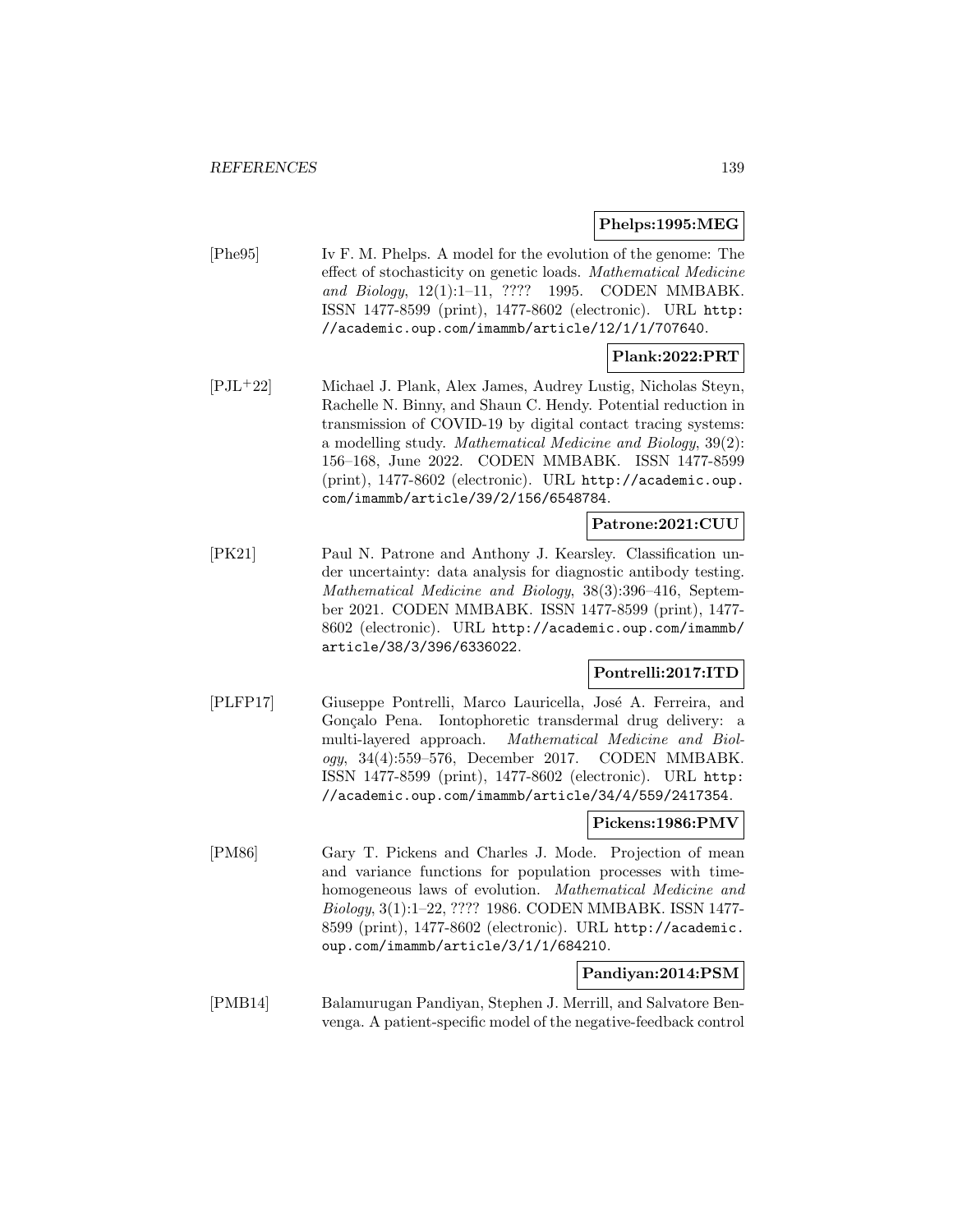of the hypothalamus–pituitary–thyroid (HPT) axis in autoimmune (Hashimoto's) thyroiditis. Mathematical Medicine and Biology, 31(3):226–258, September 2014. CODEN MMBABK. ISSN 1477-8599 (print), 1477-8602 (electronic). URL http:// academic.oup.com/imammb/article/31/3/226/710017.

### **Perrillat-Mercerot:2021:PDM**

[PMMA<sup>+</sup>21] Angélique Perrillat-Mercerot, Alain Miranville, Abramo Agosti, Elisabetta Rocca, Pasquale Ciarletta, and Rémy Guillevin. Partial differential model of lactate neuro-energetics: analytic results and numerical simulations. Mathematical Medicine and Biology, 38(2):178–201, June 2021. CODEN MMBABK. ISSN 1477-8599 (print), 1477-8602 (electronic). URL http:// academic.oup.com/imammb/article/38/2/178/6105780.

## **Pettet:2000:LVE**

[PMN00] G. J. Pettet, D. L. S. Mcelwain, and J. Norbury. Lotka–Volterra equations with chemotaxis: walls, barriers and travelling waves. Mathematical Medicine and Biology, 17(4):395–413, ???? 2000. CODEN MMBABK. ISSN 1477-8599 (print), 1477-8602 (electronic). URL http://academic.oup.com/imammb/article/ 17/4/395/664754.

# **Porco:1999:MME**

[Por99] Travis C. Porco. A mathematical model of the ecology of Lyme disease. Mathematical Medicine and Biology, 16(3):261– 296, September 1999. CODEN MMBABK. ISSN 1477-8599 (print), 1477-8602 (electronic). URL http://academic.oup. com/imammb/article/16/3/261/2874289.

### **PoznaNski:1988:MVC**

[Poz88] R. R. Pozna'Nski. Membrane voltage changes in passive dendritic trees: a tapering equivalent cylinder model. Mathematical Medicine and Biology, 5(2):113–145, ???? 1988. CODEN MMBABK. ISSN 1477-8599 (print), 1477-8602 (electronic). URL http://academic.oup.com/imammb/article/5/2/113/ 731015.

#### **Poznanski:1990:APS**

[Poz90] Roman R. Pozna´nski. Analysis of a postsynaptic scheme based on a tapering equivalent cable model. Mathematical Medicine and Biology, 7(3):175–197, ???? 1990. CODEN MMBABK. ISSN 1477-8599 (print), 1477-8602 (electronic). URL http:// academic.oup.com/imammb/article/7/3/175/733179.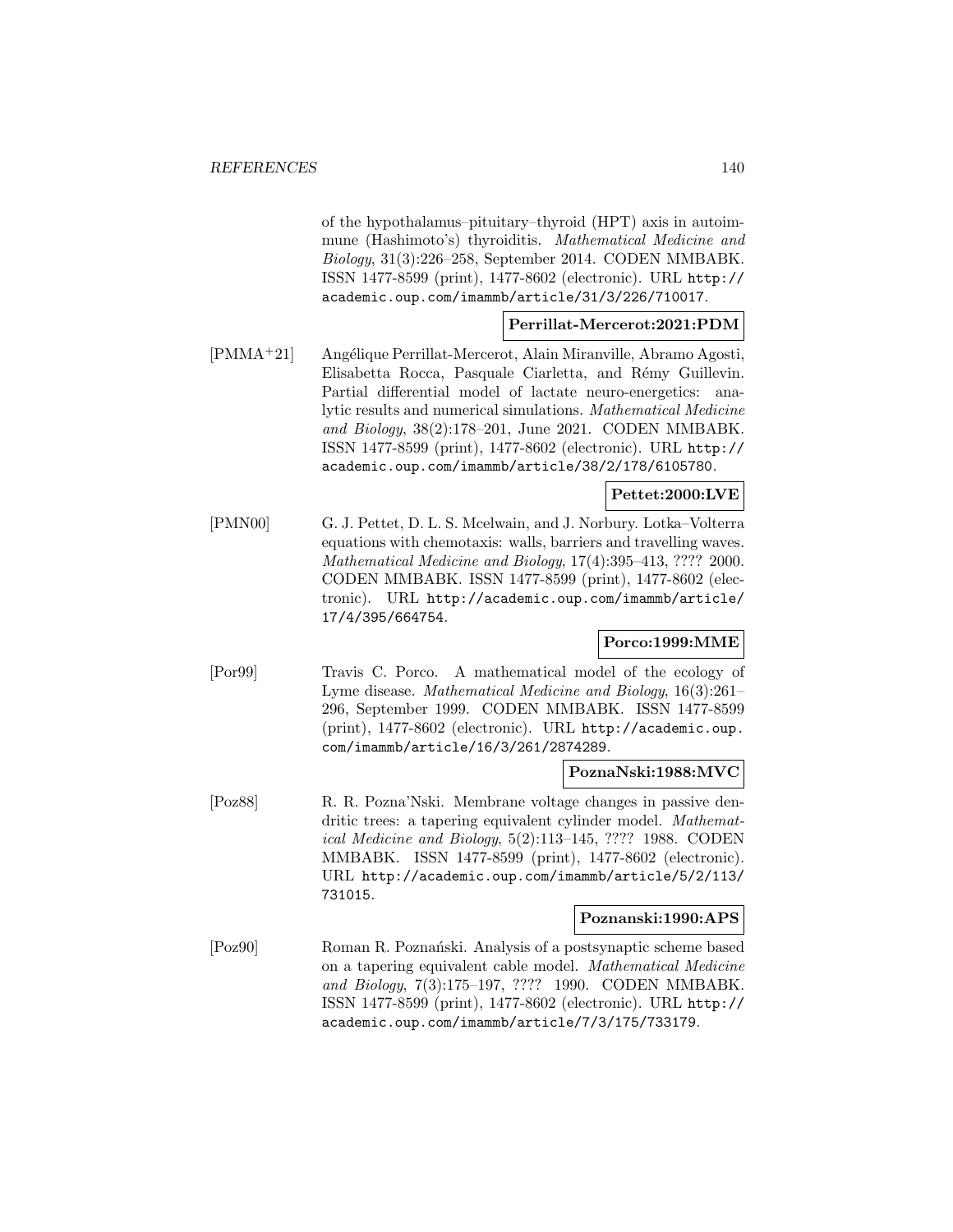#### **Pozrikidis:2005:RSS**

[Poz05] C. Pozrikidis. Resting shape and spontaneous membrane curvature of red blood cells. Mathematical Medicine and Biology, 22(1):34–52, March 2005. CODEN MMBABK. ISSN 1477-8599 (print), 1477-8602 (electronic). URL http://academic.oup. com/imammb/article/22/1/34/657680.

#### **PoznaNski:1996:SRW**

[PP96] Roman R. Pozna'Nski and M. Shelton Peiris. Subthreshold response to white-noise current input in a tapering cable model of a neuron. Mathematical Medicine and Biology, 13(3):207– 222, September 1996. CODEN MMBABK. ISSN 1477-8599 (print), 1477-8602 (electronic). URL http://academic.oup. com/imammb/article/13/3/207/651316.

### **Portillo:2021:MMA**

[PP21] A. M. Portillo and C. Peláez. Mathematical modelling of ageing acceleration of the human follicle due to oxidative stress and other factors. Mathematical Medicine and Biology, 38(3):273– 291, September 2021. CODEN MMBABK. ISSN 1477-8599 (print), 1477-8602 (electronic). URL http://academic.oup. com/imammb/article/38/3/273/6200054.

## **Paul:2016:SSD**

[PR16] Subhadip Paul and Prasun Kumar Roy. Strategy for stochastic dose-rate induced enhanced elimination of malignant tumour without dose escalation. Mathematical Medicine and Biology, 33(3):319–328, September 2016. CODEN MMBABK. ISSN 1477-8599 (print), 1477-8602 (electronic). URL http:// academic.oup.com/imammb/article/33/3/319/1749988.

## **Puwal:2005:APS**

[PRK05] Steffan Puwal, Bradley J. Roth, and Serge Kruk. Automating phase singularity localization in mathematical models of cardiac tissue dynamics. Mathematical Medicine and Biology, 22 (4):335–346, December 2005. CODEN MMBABK. ISSN 1477- 8599 (print), 1477-8602 (electronic). URL http://academic. oup.com/imammb/article/22/4/335/650310.

### **Pop:2007:SFN**

[PRWJ07] S. R. Pop, G. Richardson, S. L. Waters, and O. E. Jensen. Shock formation and non-linear dispersion in a microvascular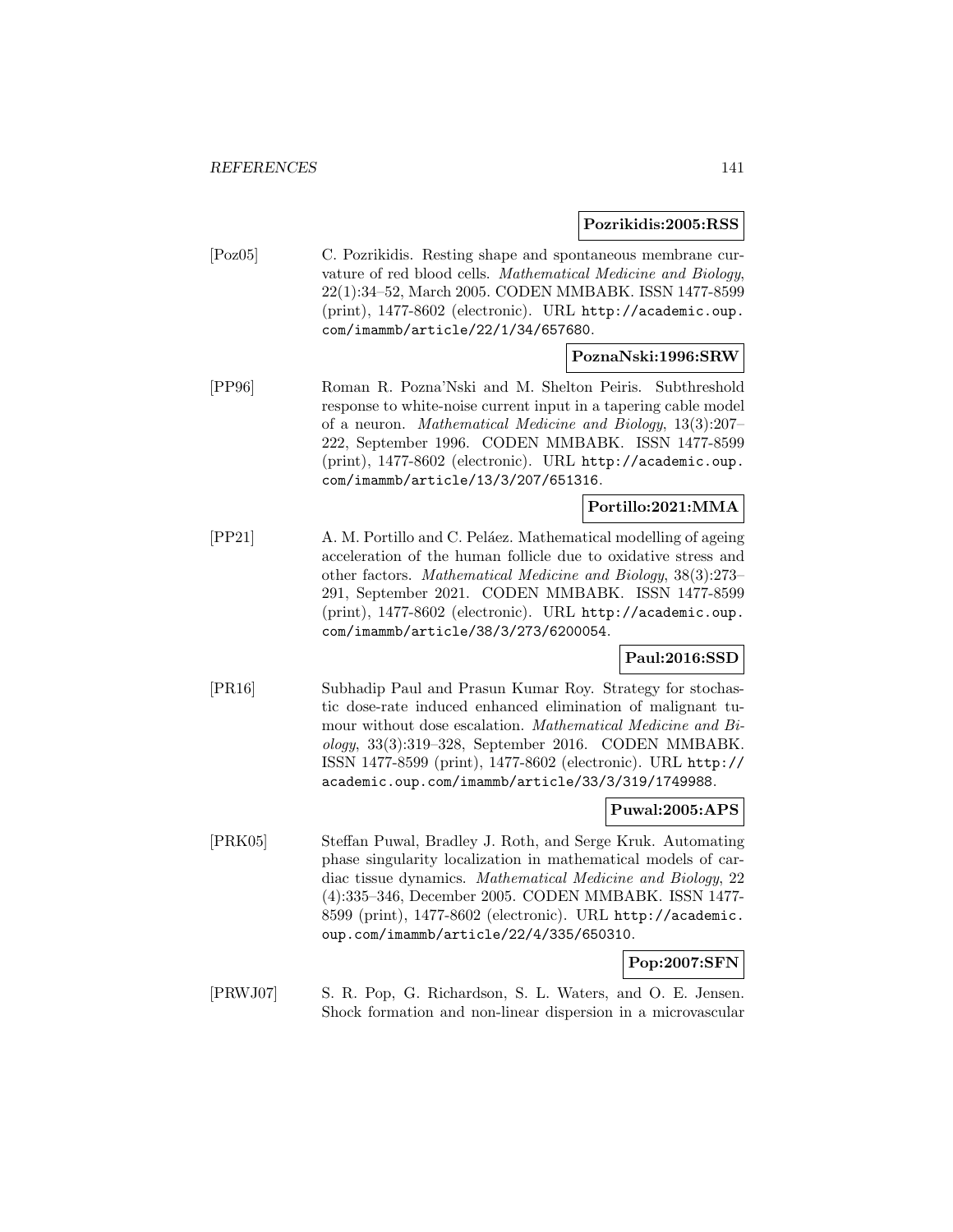capillary network. Mathematical Medicine and Biology, 24(4): 379–400, December 2007. CODEN MMBABK. ISSN 1477-8599 (print), 1477-8602 (electronic). URL http://academic.oup. com/imammb/article/24/4/379/661378.

### **Plank:2003:RRW**

[PS03] M. J. Plank and B. D. Sleeman. A reinforced random walk model of tumour angiogenesis and anti-angiogenic strategies. Mathematical Medicine and Biology, 20(2):135–181, June 2003. CODEN MMBABK. ISSN 1477-8599 (print), 1477-8602 (electronic). URL http://academic.oup.com/imammb/article/ 20/2/135/658769.

#### **Perelson:1985:MSC**

[PSS85] Alan S. Perelson, Lee A. Segel, and John L. Spouge. On a model for the structure of circular mitochondrial genomes in higher plants. Mathematical Medicine and Biology, 2(1):41–56, ???? 1985. CODEN MMBABK. ISSN 1477-8599 (print), 1477- 8602 (electronic). URL http://academic.oup.com/imammb/ article/2/1/41/815662.

### **Pearson:2014:MMI**

[PSWO14] Natalie C. Pearson, Rebecca J. Shipley, Sarah L. Waters, and James M. Oliver. Multiphase modelling of the influence of fluid flow and chemical concentration on tissue growth in a hollow fibre membrane bioreactor. Mathematical Medicine and Biology, 31(4):393–430, December 2014. CODEN MMBABK. ISSN 1477-8599 (print), 1477-8602 (electronic). URL http: //academic.oup.com/imammb/article/31/4/393/646897.

#### **Pstras:2017:MMC**

[PTW<sup>+</sup>17] Leszek Pstras, Karl Thomaseth, Jacek Waniewski, Italo Balzani, and Federico Bellavere. Mathematical modelling of cardiovascular response to the Valsalva manoeuvre. Mathematical Medicine and Biology, 34(2):261–292, June 2017. CO-DEN MMBABK. ISSN 1477-8599 (print), 1477-8602 (electronic). URL http://academic.oup.com/imammb/article/ 34/2/261/2885298.

### **Pugliese:1991:CMM**

[Pug91] Andrea Pugliese. Contact matrices for multipopulation epidemic models: How to build a consistent matrix close to data. Mathematical Medicine and Biology, 8(4):249–271, ???? 1991.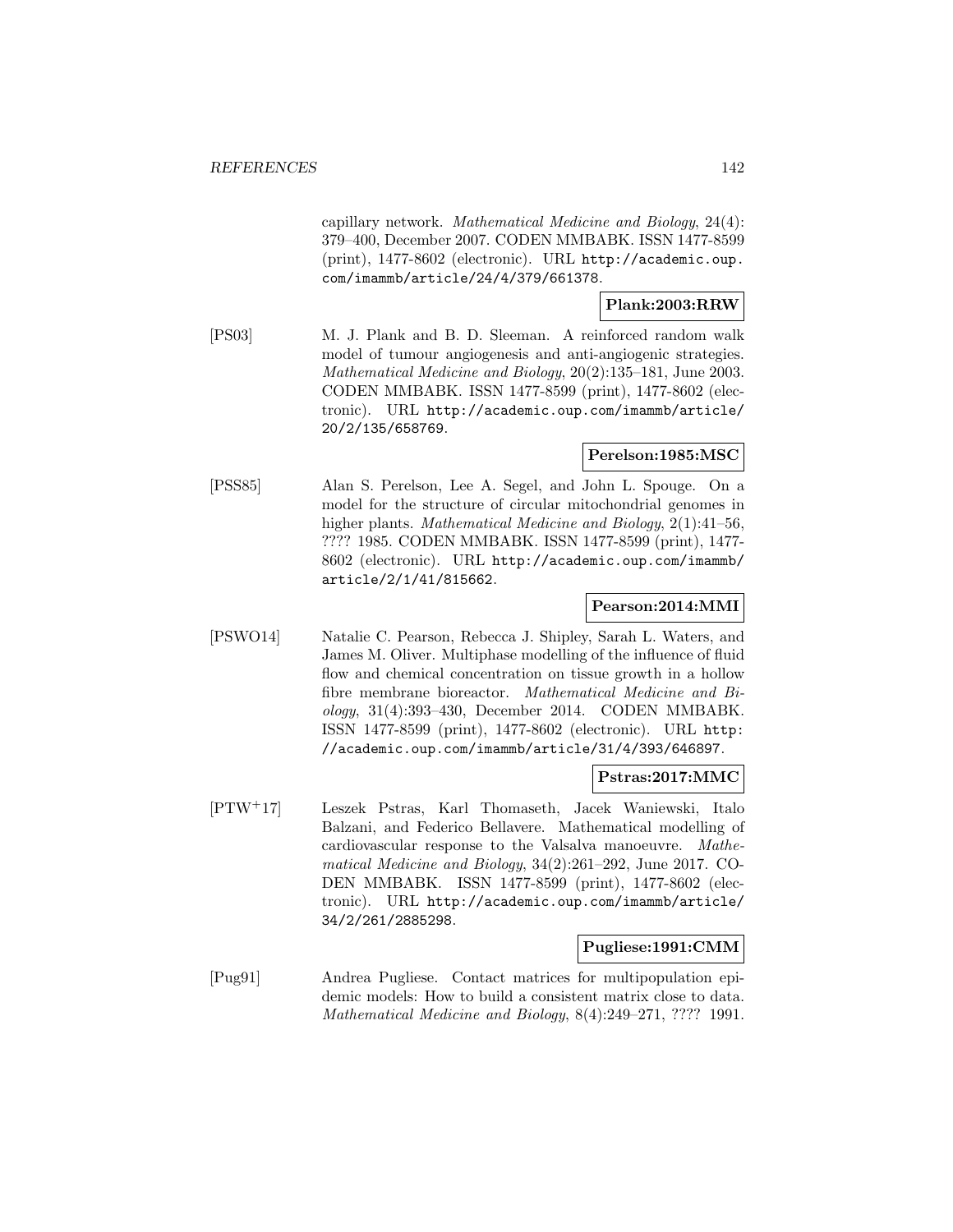CODEN MMBABK. ISSN 1477-8599 (print), 1477-8602 (electronic). URL http://academic.oup.com/imammb/article/ 8/4/249/666754.

### **Pielaat:1998:MDP**

[PvdB98] A. Pielaat and F. van den Bosch. A model for dispersal of plant pathogens by rainsplash. Mathematical Medicine and Biology, 15(2):117–134, June 1998. CODEN MMBABK. ISSN 1477- 8599 (print), 1477-8602 (electronic). URL http://academic. oup.com/imammb/article/15/2/117/656869.

# **Pei:2009:PMP**

[PYLC09] Yongzhen Pei, Yong Yang, Changguo Li, and Lansun Chen. Pest management of a prey-predator model with sexual favoritism. Mathematical Medicine and Biology, 26(2):97–115, June 2009. CODEN MMBABK. ISSN 1477-8599 (print), 1477- 8602 (electronic). URL http://academic.oup.com/imammb/ article/26/2/97/727668.

# **Rejniak:2012:SAC**

[RA12] Katarzyna A. Rejniak and Alexander R. A. Anderson. State of the art in computational modelling of cancer. Mathematical Medicine and Biology, 29(1):1–2, March 2012. CO-DEN MMBABK. ISSN 1477-8599 (print), 1477-8602 (electronic). URL http://academic.oup.com/imammb/article/ 29/1/1/753905.

### **Rosenberg:1987:HIS**

[RB87] A. A. Rosenberg and J. R. Beddington. Harvesting interacting species of different lifespans. Mathematical Medicine and Biology, 4(3):265–278, ???? 1987. CODEN MMBABK. ISSN 1477- 8599 (print), 1477-8602 (electronic). URL http://academic. oup.com/imammb/article/4/3/265/874292.

## **Ross:2015:CTA**

[RB15] Joshua V. Ross and Andrew J. Black. Contact tracing and antiviral prophylaxis in the early stages of a pandemic: the probability of a major outbreak. Mathematical Medicine and Biology, 32(3):331–343, September 2015. CODEN MMBABK. ISSN 1477-8599 (print), 1477-8602 (electronic). URL http:// academic.oup.com/imammb/article/32/3/331/646320.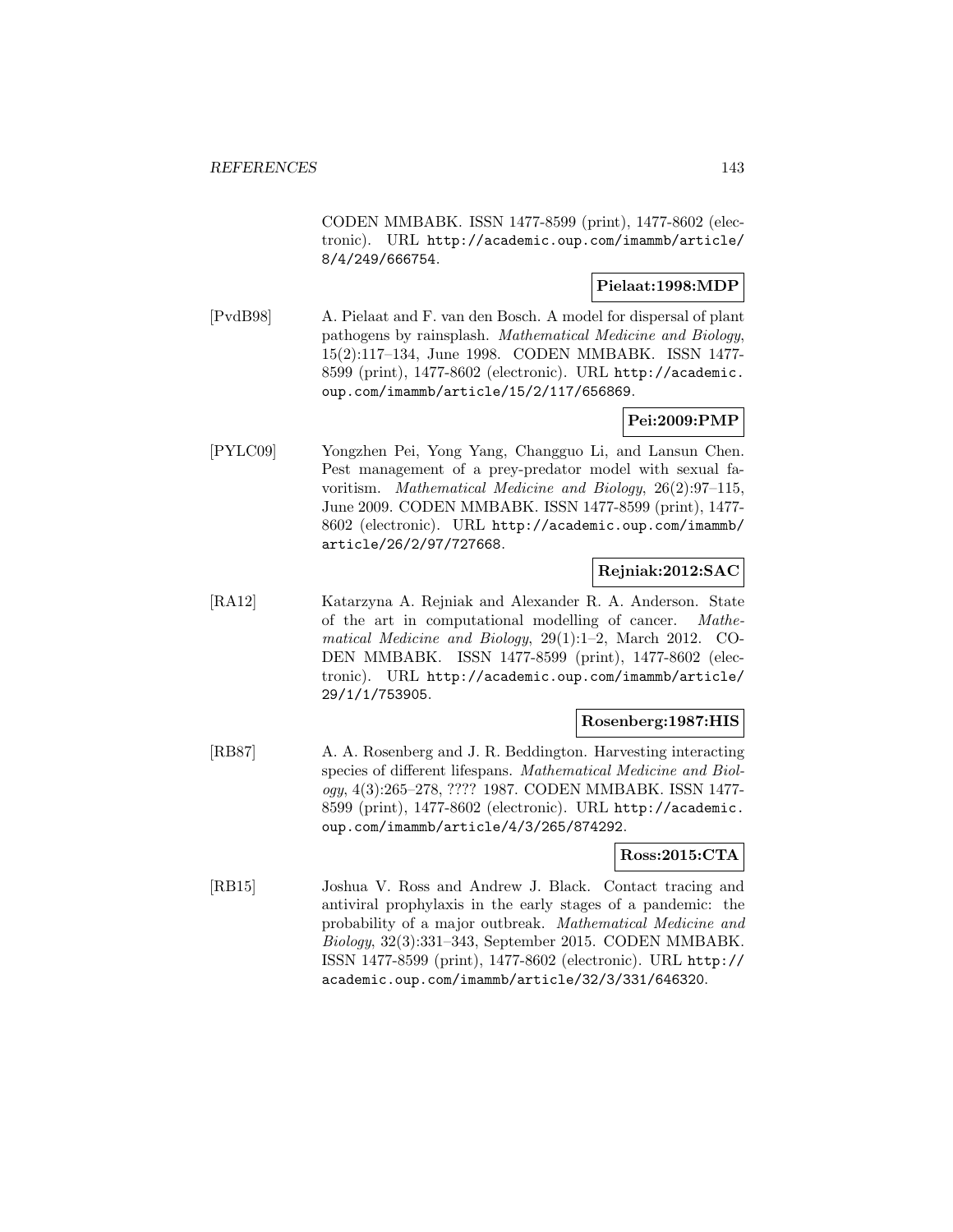#### **Ruiz-Baier:2014:MMA**

[RBGR<sup>+</sup>14] Ricardo Ruiz-Baier, Alessio Gizzi, Simone Rossi, Christian Cherubini, Aymen Laadhari, Simonetta Filippi, and Alfio Quarteroni. Mathematical modelling of active contraction in isolated cardiomyocytes. Mathematical Medicine and Biology, 31(3):259–283, September 2014. CODEN MMBABK. ISSN 1477-8599 (print), 1477-8602 (electronic). URL http:// academic.oup.com/imammb/article/31/3/259/710028.

### **Ruck:2017:IMM**

[RBMH17] T. Ruck, S. Bittner, S. G. Meuth, and M. Herty. Insights from mathematical modelling for T cell migration into the central nervous system. Mathematical Medicine and Biology, 34 (1):39–58, March 2017. CODEN MMBABK. ISSN 1477-8599 (print), 1477-8602 (electronic). URL http://academic.oup. com/imammb/article/34/1/39/2885287.

### **Reed:1988:OHF**

[Ree88] William J. Reed. Optimal harvesting of a fishery subject to random catastrophic collapse. Mathematical Medicine and Biology, 5(3):215–235, ???? 1988. CODEN MMBABK. ISSN 1477-8599 (print), 1477-8602 (electronic). URL http://academic.oup. com/imammb/article/5/3/215/692266.

### **Reed:1997:EHF**

[Ree97] William J. Reed. Estimating historical forest-fire frequencies from time-since-last-fire-sample data. Mathematical Medicine and Biology, 14(1):71–83, March 1997. CODEN MMBABK. ISSN 1477-8599 (print), 1477-8602 (electronic). URL http:// academic.oup.com/imammb/article/14/1/71/660012.

### **Reluga:2005:SMA**

[Rel05] Timothy C. Reluga. Simple models of antibiotic cycling. Mathematical Medicine and Biology, 22(2):187–208, June 2005. CO-DEN MMBABK. ISSN 1477-8599 (print), 1477-8602 (electronic). URL http://academic.oup.com/imammb/article/ 22/2/187/770954.

### **Renshaw:1985:CSS**

[Ren85] Eric Renshaw. Computer simulation of Sitka spruce: Spatial branching models for canopy growth and root structure. Mathematical Medicine and Biology, 2(3):183–200, ???? 1985.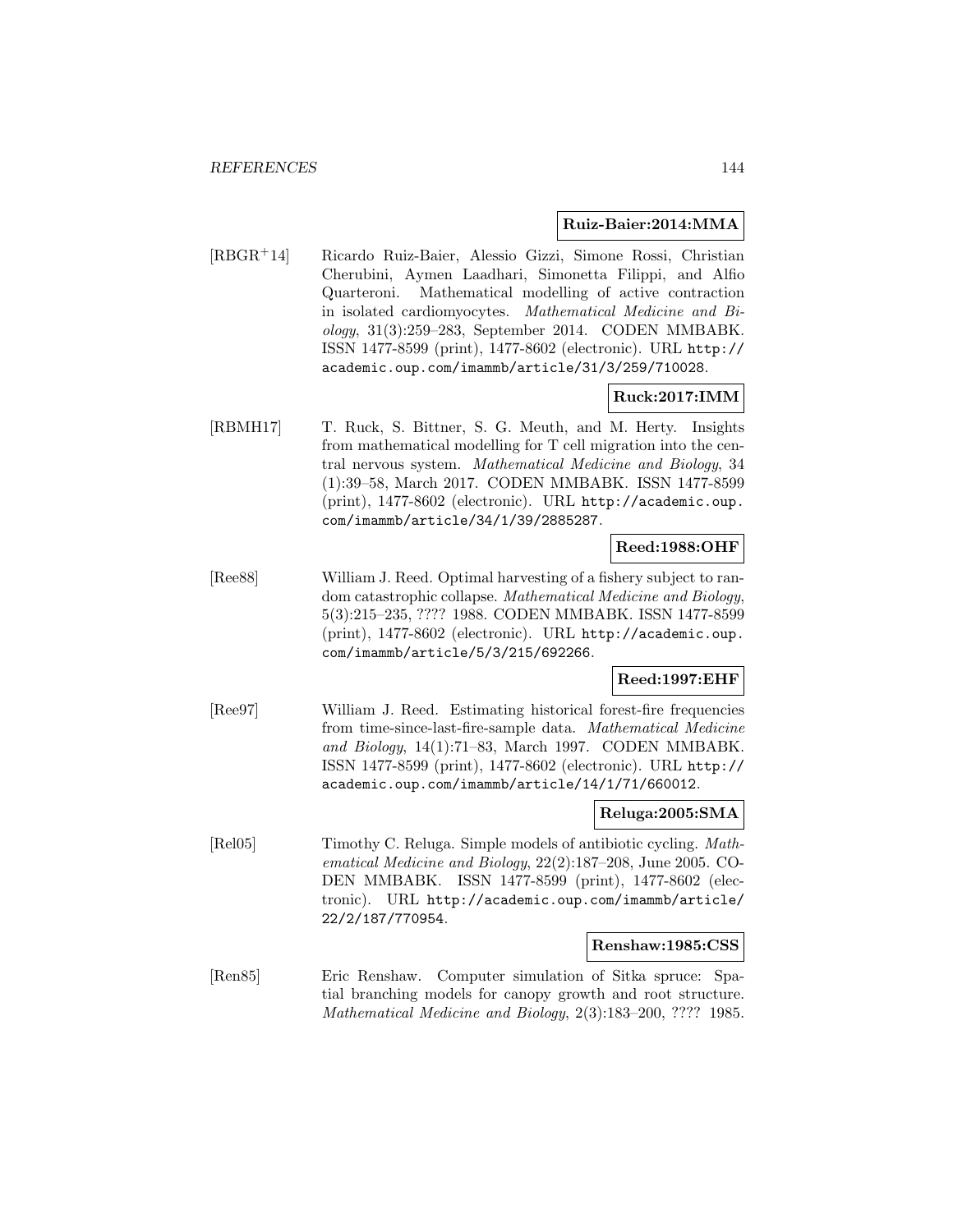CODEN MMBABK. ISSN 1477-8599 (print), 1477-8602 (electronic). URL http://academic.oup.com/imammb/article/ 2/3/183/2871037.

# **Renshaw:1994:CB**

[Ren94] Eric Renshaw. Chaos in biometry. Mathematical Medicine and Biology, 11(1):17–44, ???? 1994. CODEN MMBABK. ISSN 1477-8599 (print), 1477-8602 (electronic). URL http: //academic.oup.com/imammb/article/11/1/17/667153.

## **Renshaw:1998:SAS**

[Ren98] Eric Renshaw. Saddlepoint approximations for stochastic processes with truncated cumulant generating functions. Mathematical Medicine and Biology, 15(1):41–52, March 1998. CO-DEN MMBABK. ISSN 1477-8599 (print), 1477-8602 (electronic). URL http://academic.oup.com/imammb/article/ 15/1/41/683938.

# **Roberts:1991:PDN**

[RG91] M. G. Roberts and B. T. Grenfell. The population dynamics of nematode infections of ruminants: Periodic perturbations as a model for management. Mathematical Medicine and Biology, 8(2):83–93, ???? 1991. CODEN MMBABK. ISSN 1477-8599 (print), 1477-8602 (electronic). URL http://academic.oup. com/imammb/article/8/2/83/698767.

# **Roberts:1992:PDN**

[RG92] M. G. Roberts and B. T. Grenfell. The population dynamics of nematode infections of ruminants: The effect of seasonally in the free-living stages. Mathematical Medicine and Biology, 9(1):29–41, ???? 1992. CODEN MMBABK. ISSN 1477-8599 (print), 1477-8602 (electronic). URL http://academic.oup. com/imammb/article/9/1/29/664825.

#### **Ruxton:1995:EGF**

[RG95] G. D. Ruxton and C. A. Glasbey. Energetics of group foraging: Analysis of a random-walk model. Mathematical Medicine and Biology, 12(1):71–81, ???? 1995. CODEN MMBABK. ISSN 1477-8599 (print), 1477-8602 (electronic). URL http: //academic.oup.com/imammb/article/12/1/71/707678.

# **Richardson:2009:MAM**

[Ric09] G. Richardson. A multiscale approach to modelling electrochemical processes occurring across the cell membrane with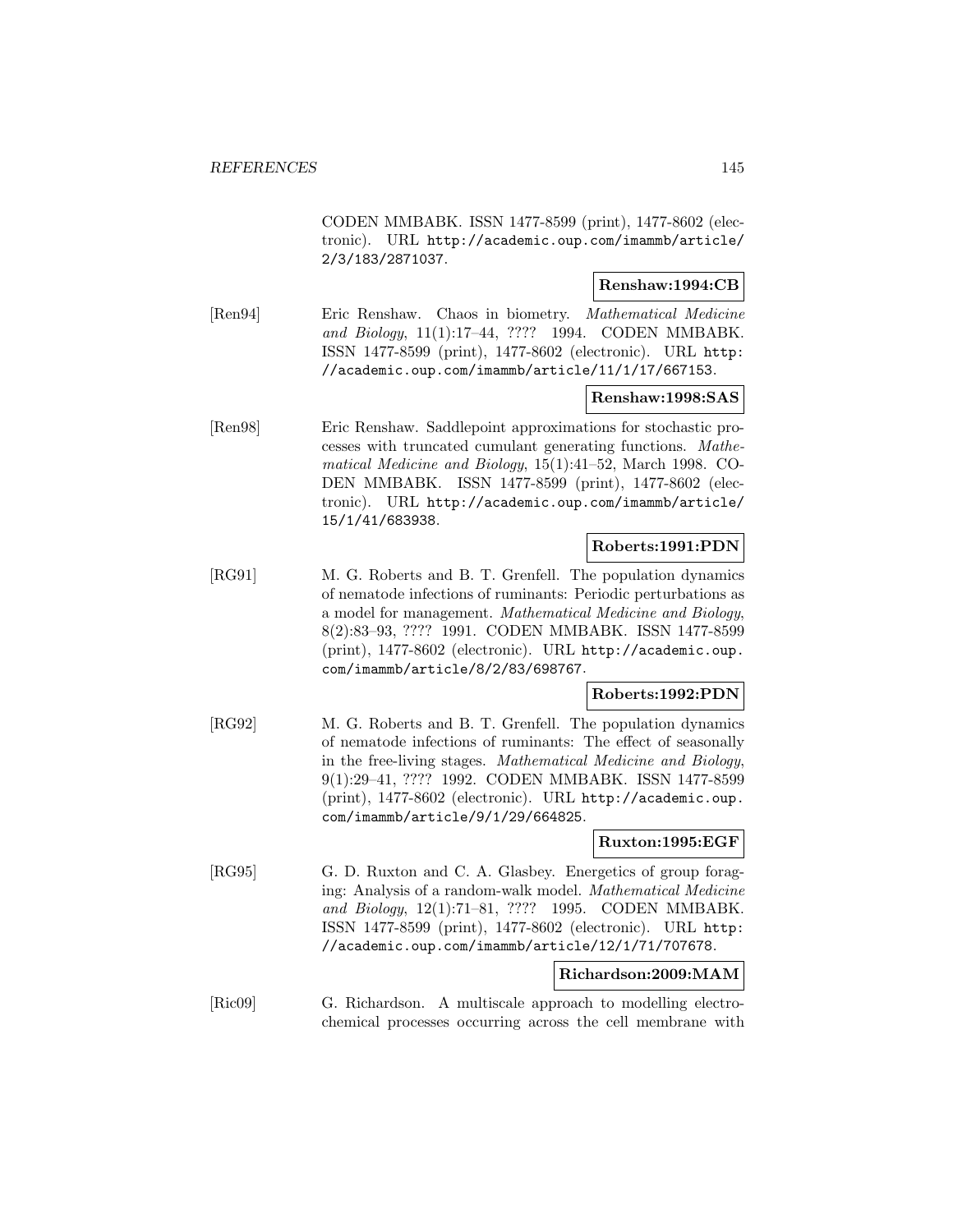application to transmission of action potentials. Mathematical Medicine and Biology, 26(3):201–224, September 2009. CO-DEN MMBABK. ISSN 1477-8599 (print), 1477-8602 (electronic). URL http://academic.oup.com/imammb/article/ 26/3/201/808420.

# **Rinaldi:1990:GSR**

[Rin90] F. Rinaldi. Global stability results for epidemic models with latent period. Mathematical Medicine and Biology, 7(2):69–75, ???? 1990. CODEN MMBABK. ISSN 1477-8599 (print), 1477- 8602 (electronic). URL http://academic.oup.com/imammb/ article/7/2/69/698795.

## **Roberts:1996:SMD**

[RJ96] M. G. Roberts and J. Jowett. An SEI model with densitydependent demographics and epidemiology. Mathematical Medicine and Biology, 13(4):245–257, December 1996. CO-DEN MMBABK. ISSN 1477-8599 (print), 1477-8602 (electronic). URL http://academic.oup.com/imammb/article/ 13/4/245/771414.

### **Robertson:2001:PFW**

[RK01] Malcolm B. Robertson and Uwe Köhler. Physiological flow waveform in a rigid elliptical vessel. *Mathematical Medicine* and Biology, 18(1):77–98, March 1, 2001. CODEN MMBABK. ISSN 1477-8599 (print), 1477-8602 (electronic). URL http:// academic.oup.com/imammb/article/18/1/77/727376.

# **Ruxton:2002:SIE**

[RKAL02] Graeme D. Ruxton, Q. J. A. Khan, and Mohamed Al-Lawatia. The stability of internal equilibria in predator–prey models with breeding suppression. Mathematical Medicine and Biology, 19 (3):207–219, September 2002. CODEN MMBABK. ISSN 1477- 8599 (print), 1477-8602 (electronic). URL http://academic. oup.com/imammb/article/19/3/207/729871.

# **Ryu:2013:ETI**

[RL13] Hwayeon Ryu and Anita T. Layton. Effect of tubular inhomogeneities on feedback-mediated dynamics of a model of a thick ascending limb. Mathematical Medicine and Biology, 30 (3):191–212, September 2013. CODEN MMBABK. ISSN 1477- 8599 (print), 1477-8602 (electronic). URL http://academic. oup.com/imammb/article/30/3/191/684865.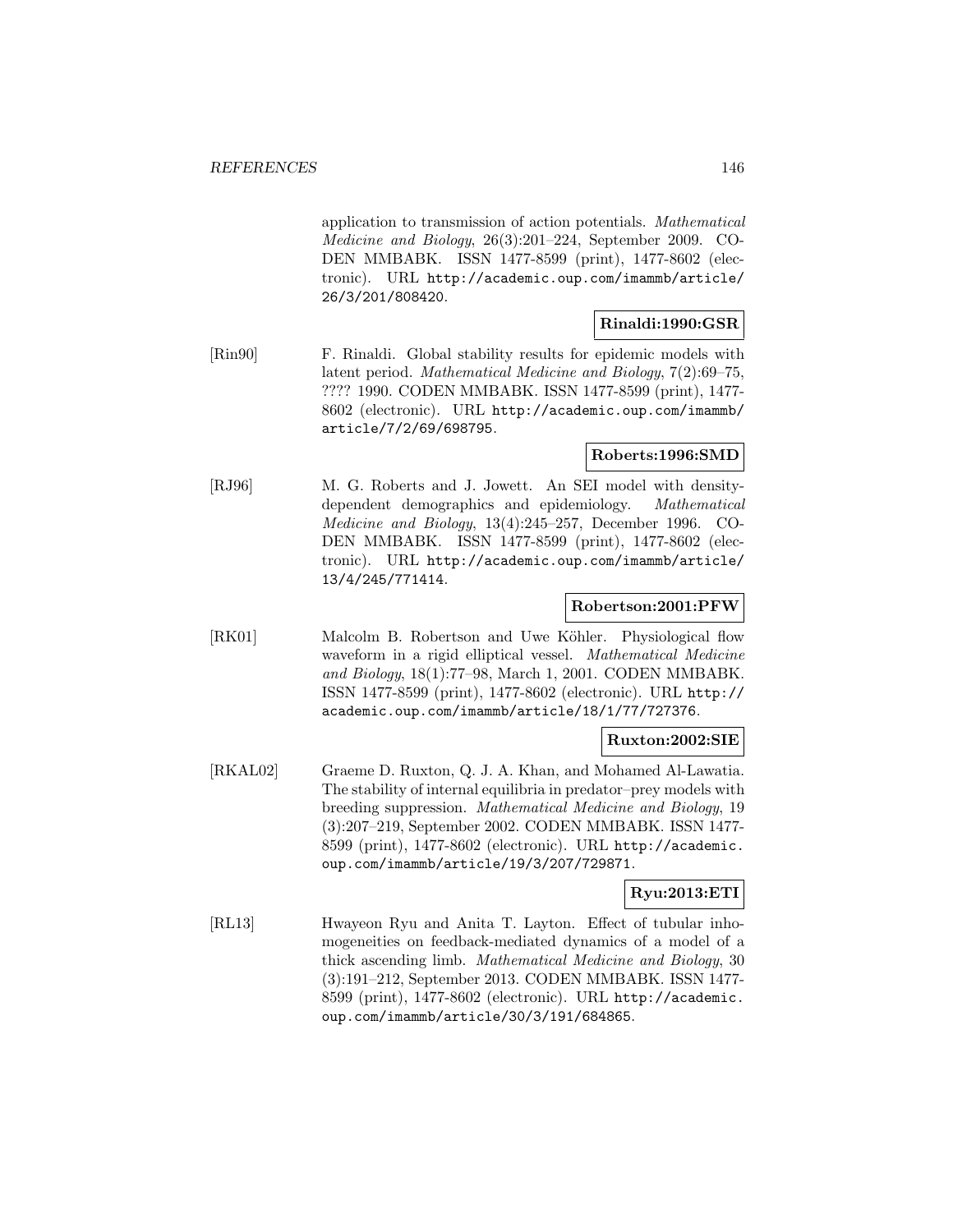### **Rlngwood:1985:SPA**

[Rln85] G. A. Rlngwood. The structure of Poisson algebras. Mathematical Medicine and Biology, 2(1):69–73, ???? 1985. CO-DEN MMBABK. ISSN 1477-8599 (print), 1477-8602 (electronic). URL http://academic.oup.com/imammb/article/ 2/1/69/815677.

### **Romero-Mendez:2010:ASP**

[RMJLSG10] Ricardo Romero-Méndez, Joel N. Jiménez-Lozano, Mihir Sen, and F. Javier González. Analytical solution of the Pennes equation for burn-depth determination from infrared thermographs. Mathematical Medicine and Biology, 27(1):21–38, March 2010. CODEN MMBABK. ISSN 1477-8599 (print), 1477-8602 (electronic). URL http://academic.oup.com/imammb/article/ 27/1/21/731492.

# **Rohani:2004:CNS**

[RMK04] Pejman Rohani, Octavio Miramontes, and Matt J. Keeling. The colour of noise in short ecological time series data. Mathematical Medicine and Biology, 21(1):63–72, March 2004. CODEN MMBABK. ISSN 1477-8599 (print), 1477-8602 (electronic). URL http://academic.oup.com/imammb/article/21/1/63/ 689398.

# **Ribassin-Majed:2014:DMT**

[RMLC14] Laureen Ribassin-Majed, Rachid Lounes, and Stephan Clemençon. Deterministic modelling for transmission of Human Papillomavirus 6/11: impact of vaccination. Mathematical Medicine and Biology, 31(2):125–149, June 2014. CODEN MMBABK. ISSN 1477-8599 (print), 1477-8602 (electronic). URL http:// academic.oup.com/imammb/article/31/2/125/660580.

# **Ratti:2020:MMH**

[RNE<sup>+</sup>20] Vardayani Ratti, Seema Nanda, Susan K. Eszterhas, Alexandra L. Howell, and Dorothy I. Wallace. A mathematical model of HIV dynamics treated with a population of geneedited haematopoietic progenitor cells exhibiting threshold phenomenon. Mathematical Medicine and Biology, 37(2): 212–242, June 2020. CODEN MMBABK. ISSN 1477-8599 (print), 1477-8602 (electronic). URL http://academic.oup. com/imammb/article/37/2/212/5526927.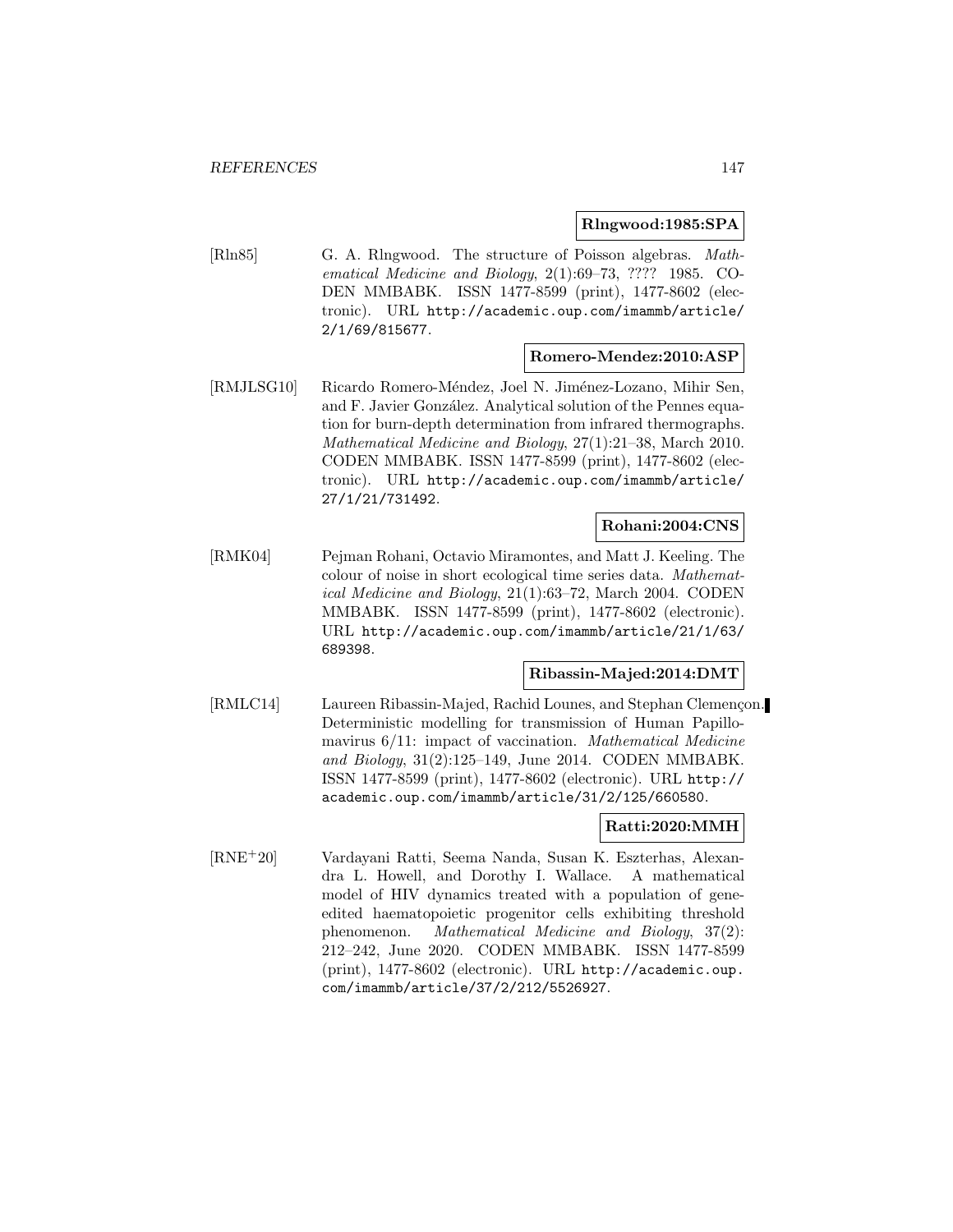# **Roberts:1992:DCB**

[Rob92] M. G. Roberts. The dynamics and control of bovine tuberculosis in possums. Mathematical Medicine and Biology, 9(1):19–28, ???? 1992. CODEN MMBABK. ISSN 1477-8599 (print), 1477- 8602 (electronic). URL http://academic.oup.com/imammb/ article/9/1/19/664819.

# **Roberts:1999:KMM**

[Rob99] M. G. Roberts. A Kermack-McKendrick model applied to an infectious disease in a natural population. Mathematical Medicine and Biology, 16(4):319–332, December 1999. CO-DEN MMBABK. ISSN 1477-8599 (print), 1477-8602 (electronic). URL http://academic.oup.com/imammb/article/ 16/4/319/652975.

## **Rodriguez-Perez:2007:ACI**

[RPSGR<sup>+</sup>07] D. Rodríguez-Pérez, Oscar Sotolongo-Grau, Ramón Espinosa Riquelme, Oscar Sotolongo-Costa, J. Antonio Santos Miranda, and J. C. Antoranz. Assessment of cancer immunotherapy outcome in terms of the immune response time features. Mathematical Medicine and Biology, 24(3):287–300, September 2007. CODEN MMBABK. ISSN 1477-8599 (print), 1477-8602 (electronic). URL http://academic.oup.com/imammb/article/ 24/3/287/712089.

# **Rejniak:2012:CII**

[RQA12] Katarzyna A. Rejniak, Vito Quaranta, and Alexander R. A. Anderson. Computational investigation of intrinsic and extrinsic mechanisms underlying the formation of carcinoma. Mathematical Medicine and Biology, 29(1):67–84, March 2012. CO-DEN MMBABK. ISSN 1477-8599 (print), 1477-8602 (electronic). URL http://academic.oup.com/imammb/article/ 29/1/67/753892.

#### **Rohani:1999:DSM**

[RR99] Pejman Rohani and Graeme D. Ruxton. Dispersal and stability in metapopulations. Mathematical Medicine and Biology, 16(3): 297–306, September 1999. CODEN MMBABK. ISSN 1477- 8599 (print), 1477-8602 (electronic). URL http://academic. oup.com/imammb/article/16/3/297/657151.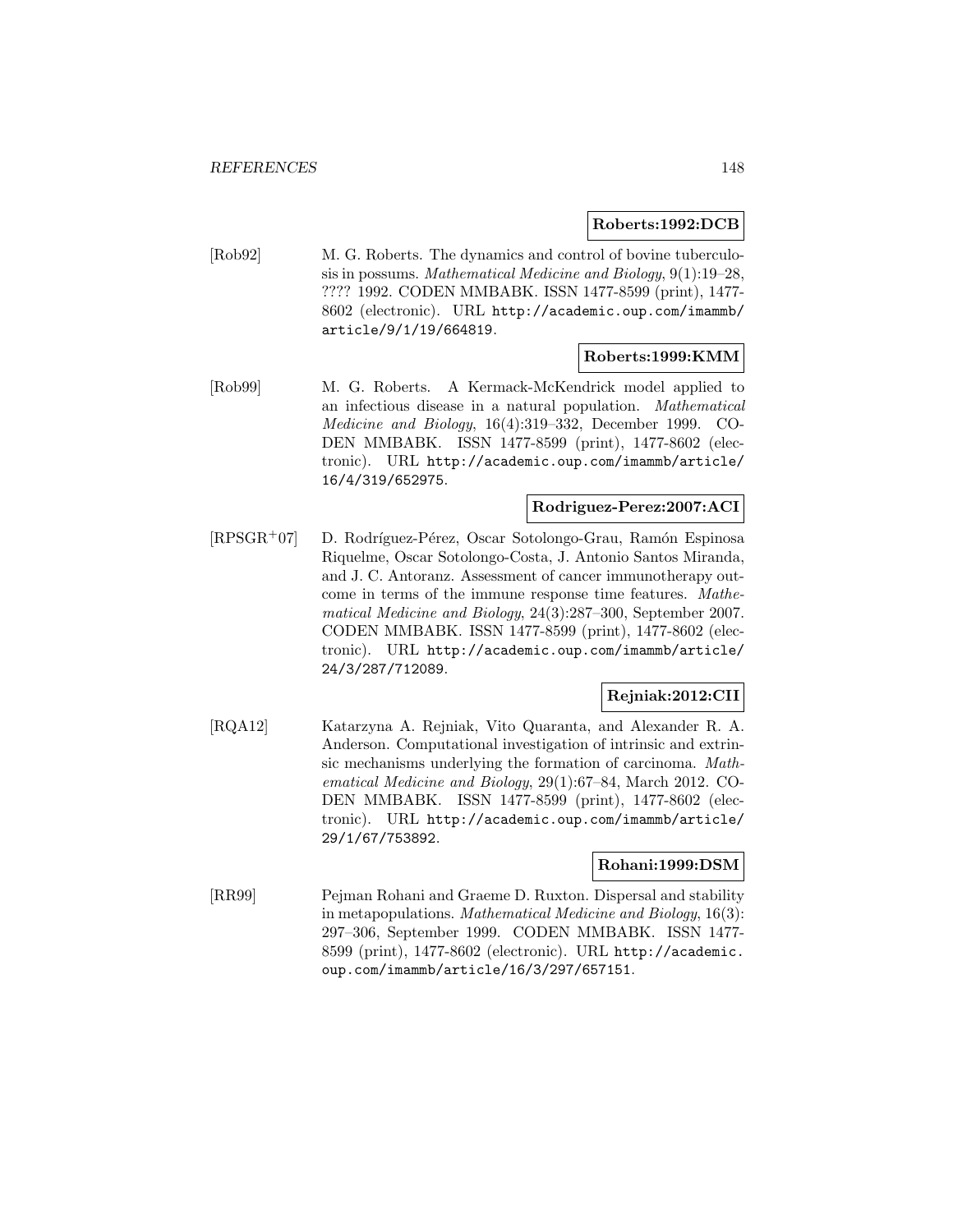### **Reuben:1990:SPM**

[RS90] A. J. Reuben and A. G. Shannon. Some problems in the mathematical modelling of erythrocyte sedimentation. Mathematical Medicine and Biology, 7(3):145–156, ???? 1990. CODEN MMBABK. ISSN 1477-8599 (print), 1477-8602 (electronic). URL http://academic.oup.com/imammb/article/7/3/145/ 733162.

# **Remien:2014:MMC**

[RSA14] Christopher H. Remien, Norman L. Sussman, and Frederick R. Adler. Mathematical modelling of chronic acetaminophen metabolism and liver injury. Mathematical Medicine and Biology, 31(3):302–317, September 2014. CODEN MMBABK. ISSN 1477-8599 (print), 1477-8602 (electronic). URL http:// academic.oup.com/imammb/article/31/3/302/710035.

## **Roberts:2001:UML**

[RT01] M. G. Roberts and M. I. Tobias. The use of multistate lifetable models for improving population health. Mathematical Medicine and Biology, 18(2):119–130, June 2001. CO-DEN MMBABK. ISSN 1477-8599 (print), 1477-8602 (electronic). URL http://academic.oup.com/imammb/article/ 18/2/119/672231.

## **Rivas:2021:CPR**

[RTG21] Samantha R Rivas, Alex C Tessner, and Eli E Goldwyn. Calculating prescription rates and addiction probabilities for the four most commonly prescribed opioids and evaluating their impact on addiction using compartment modelling. Mathematical Medicine and Biology, 38(2):202–217, June 2021. CO-DEN MMBABK. ISSN 1477-8599 (print), 1477-8602 (electronic). URL http://academic.oup.com/imammb/article/ 38/2/202/6133992.

## **Ruan:2001:ZTD**

[RW01] Shigui Ruan and Junjie Wei. On the zeros of a third degree exponential polynomial with applications to a delayed model for the control of testosterone secretion. Mathematical Medicine and Biology, 18(1):41–52, March 1, 2001. CODEN MMBABK. ISSN 1477-8599 (print), 1477-8602 (electronic). URL http:// academic.oup.com/imammb/article/18/1/41/727370.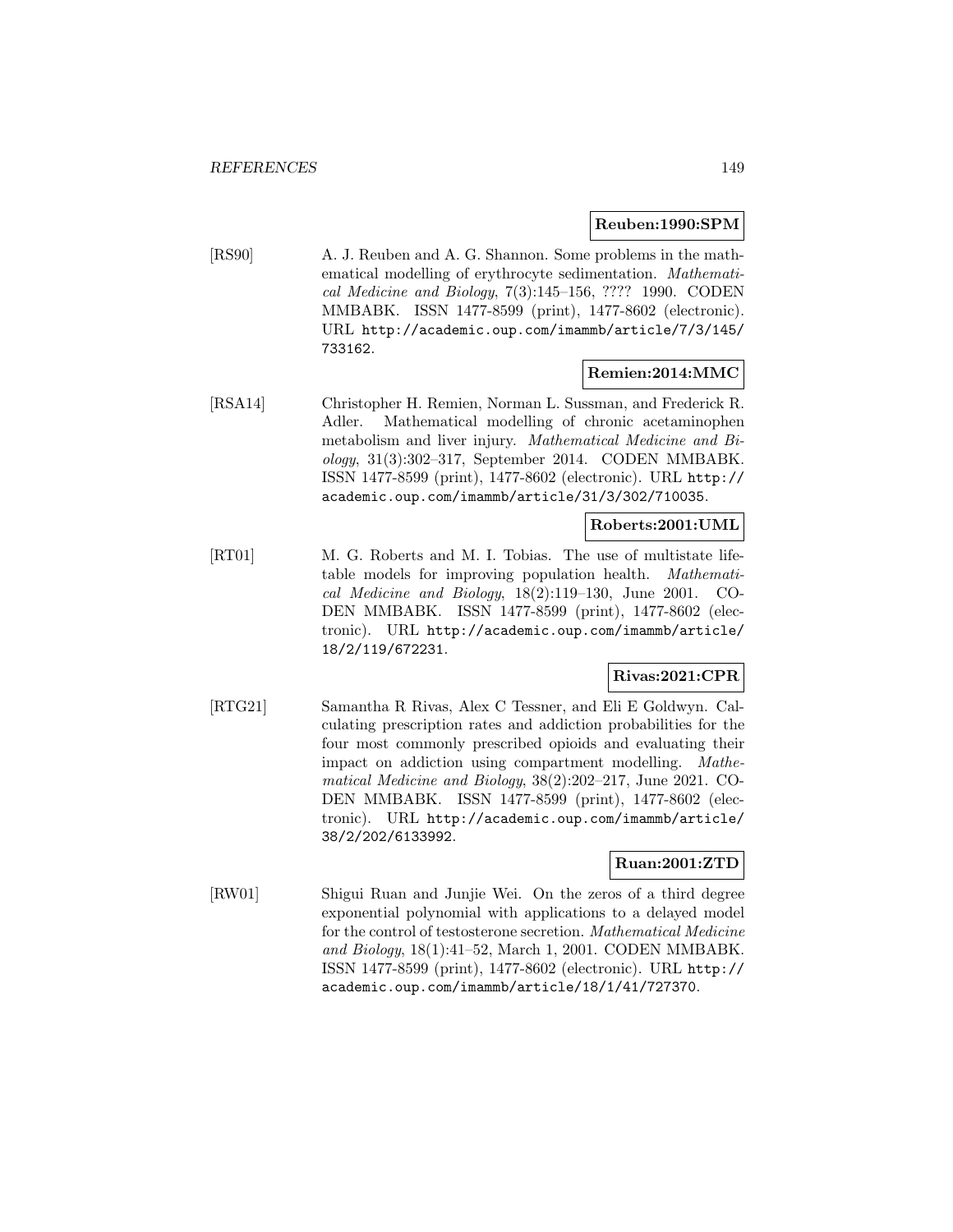## **Rubio:2022:MMD**

[RY22] Felipe Alves Rubio and Hyun Mo Yang. A mathematical model to describe antibody-dependent enhancement and assess the effect of limiting cloning for plasma cells in heterologous secondary dengue infection. Mathematical Medicine and Biology, 39(2):169–196, June 2022. CODEN MMBABK. ISSN 1477- 8599 (print), 1477-8602 (electronic). URL http://academic. oup.com/imammb/article/39/2/169/6563011.

# **Robbins:2007:ACA**

[RZBR07] K. R. Robbins, W. Zhang, J. K. Bertrand, and R. Rekaya. The ant colony algorithm for feature selection in high-dimension gene expression data for disease classification. Mathematical Medicine and Biology, 24(4):413–426, December 2007. CO-DEN MMBABK. ISSN 1477-8599 (print), 1477-8602 (electronic). URL http://academic.oup.com/imammb/article/ 24/4/413/661381.

## **Swinton:2002:MMA**

[SA02] Jonathan Swinton and Bill Amos. Is microsatellite mutational asymmetry detectable in allele frequency distributions? Mathematical Medicine and Biology, 19(4):257–273, December 2002. CODEN MMBABK. ISSN 1477-8599 (print), 1477-8602 (electronic). URL http://academic.oup.com/imammb/article/ 19/4/257/753205.

#### **Solana-Arellano:1998:SAP**

[SAEHLR98] Elena Solana-Arellano, Hector Echaverría-Heras, and Cecilia Leal-Ramirez. Surface aggregation patterns of LDL receptors near coated pits I. The radially convective diffusion and generalized insertion mechanism. Mathematical Medicine and Biology, 15(4):351–366, December 1998. CODEN MMBABK. ISSN 1477-8599 (print), 1477-8602 (electronic). URL http: //academic.oup.com/imammb/article/15/4/351/678309.

## **Solana-Arellano:2003:ILA**

[SAEHM03] Elena Solana-Arellano, Hector Echavarria-Heras, and Margarita Gallegos Martinez. Improved leaf area index based biomass estimations for Zostera marina L. Mathematical Medicine and Biology, 20(4):367–375, December 2003. CO-DEN MMBABK. ISSN 1477-8599 (print), 1477-8602 (electronic). URL http://academic.oup.com/imammb/article/ 20/4/367/714034.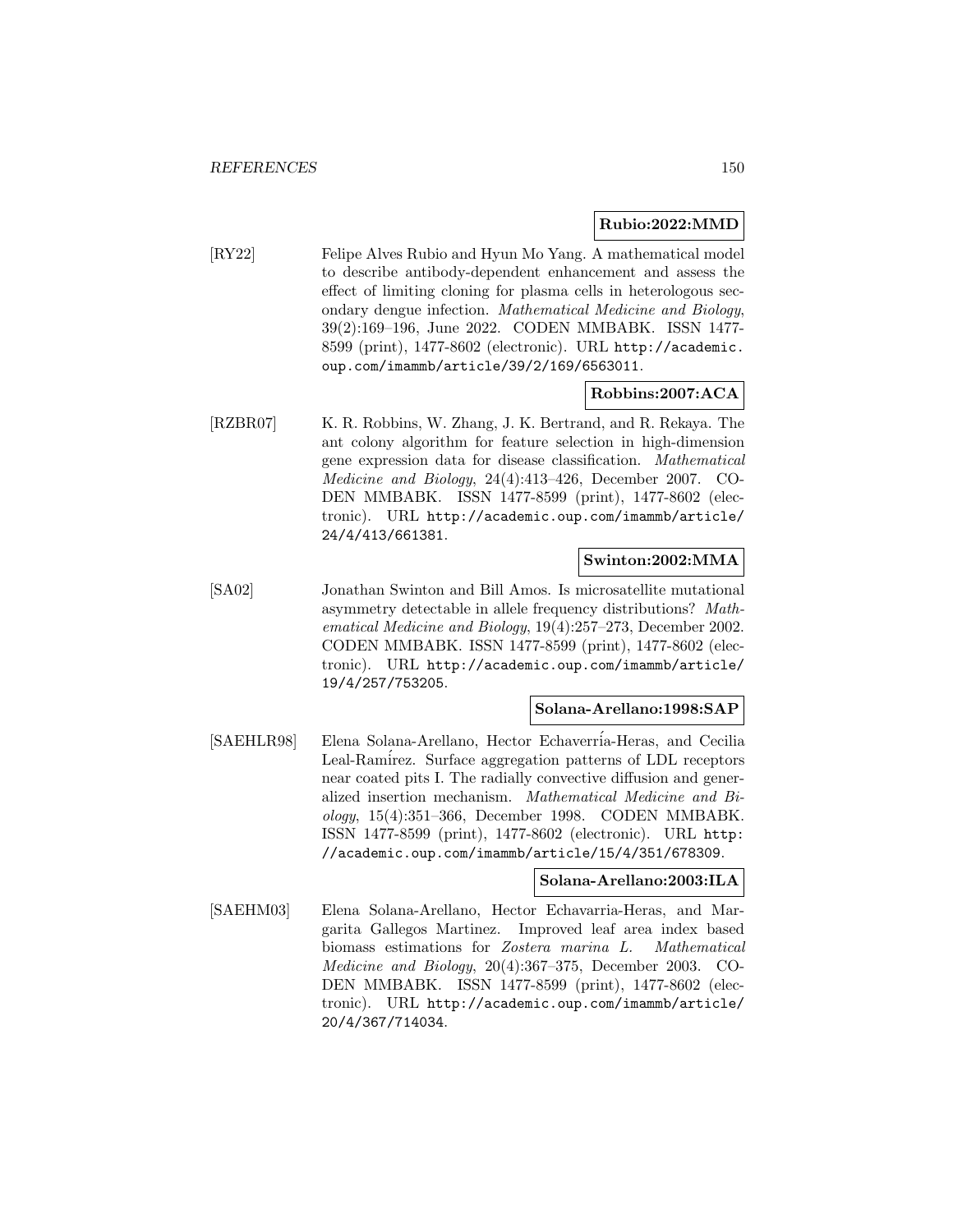#### **Schley:2004:MVH**

[SBM04] D. Schley, J. Billingham, and R. J. Marchbanks. A model of in-vivo hydrocephalus shunt dynamics for blockage and performance diagnostics. Mathematical Medicine and Biology, 21(4): 347–368, December 2004. CODEN MMBABK. ISSN 1477-8599 (print), 1477-8602 (electronic). URL http://academic.oup. com/imammb/article/21/4/347/741361.

## **Schenzle:1984:ASM**

[Sch84] Dieter Schenzle. An age-structured model of pre- and postvaccination measles transmission. Mathematical Medicine and Biology, 1(2):169–191, ???? 1984. CODEN MMBABK. ISSN 1477-8599 (print), 1477-8602 (electronic). URL http: //academic.oup.com/imammb/article/1/2/169/643666.

# **Schaffer:1985:CND**

[Sch85a] W. M. Schaffer. Can nonlinear dynamics elucidate mechanisms in ecology and epidemiology? Mathematical Medicine and Biology, 2(4):221–252, ???? 1985. CODEN MMBABK. ISSN 1477- 8599 (print), 1477-8602 (electronic). URL http://academic. oup.com/imammb/article/2/4/221/2268102.

## **Schumacher:1985:MCL**

[Sch85b] Konrad Schumacher. Mathematical considerations on the larchlarch-bud-moth hypothesis. Mathematical Medicine and Biology, 2(4):253–285, ???? 1985. CODEN MMBABK. ISSN 1477- 8599 (print), 1477-8602 (electronic). URL http://academic. oup.com/imammb/article/2/4/253/833985.

## **Secomb:2016:GFM**

[Sec16] Timothy W. Secomb. A Green's function method for simulation of time-dependent solute transport and reaction in realistic microvascular geometries. Mathematical Medicine and Biology, 33(4):475–494, December 2016. CODEN MMBABK. ISSN 1477-8599 (print), 1477-8602 (electronic). URL http:// academic.oup.com/imammb/article/33/4/475/2674338.

#### **Segel:2003:BRJ**

[Seg03] Lee A. Segel. Book review: J. D. Murray: Mathematical Biology (3rd Ed), Volume I (An Introduction) and Volume II (Spatial Models and Biomedical Applications). Mathematical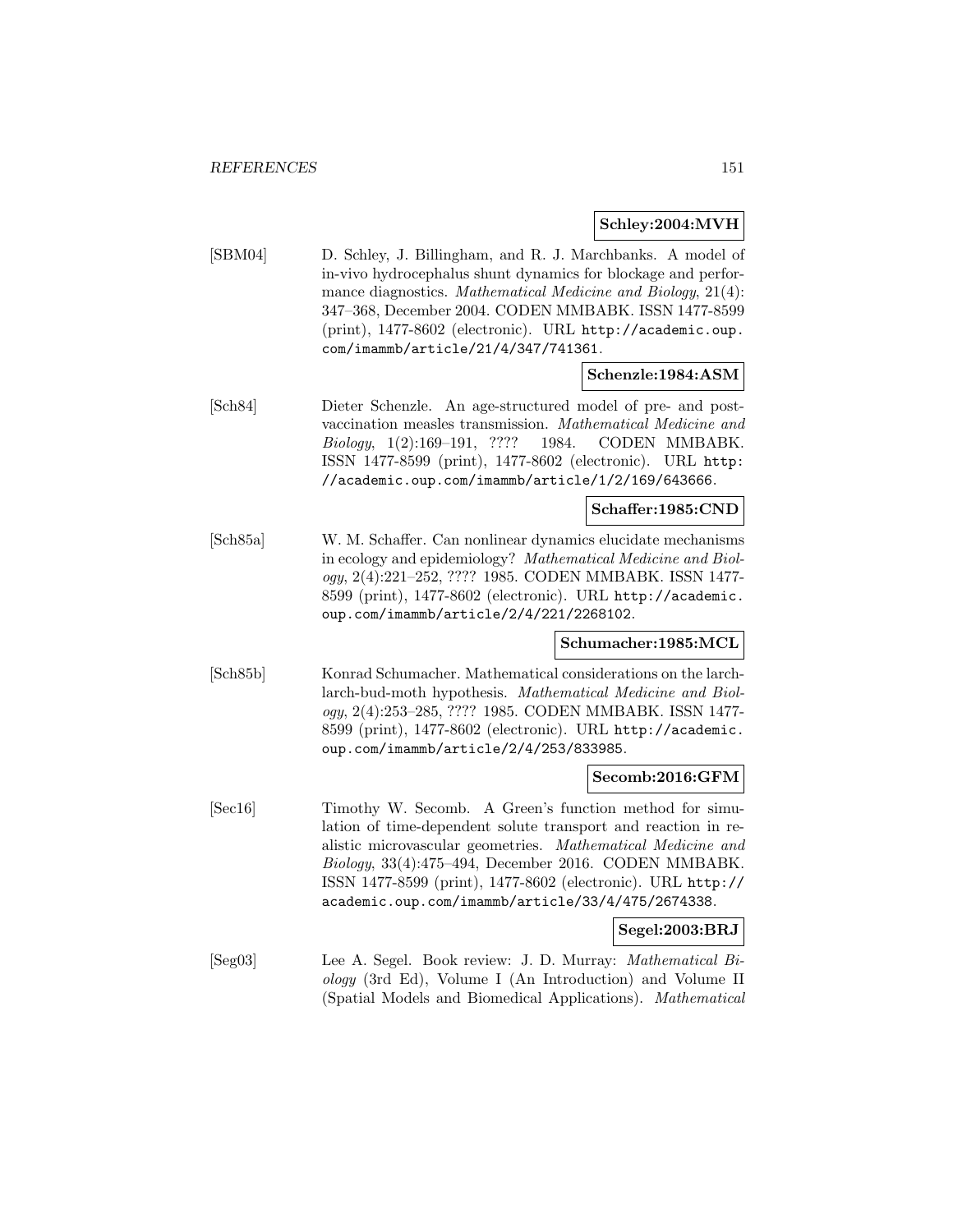Medicine and Biology, 20(4):377–378, December 2003. CO-DEN MMBABK. ISSN 1477-8599 (print), 1477-8602 (electronic). URL http://academic.oup.com/imammb/article/ 20/4/377/714036.

### **Sgouralis:2017:RMU**

[SEL17] Ioannis Sgouralis, Roger G. Evans, and Anita T. Layton. Renal medullary and urinary oxygen tension during cardiopulmonary bypass in the rat. Mathematical Medicine and Biology, 34(3): 313–333, September 2017. CODEN MMBABK. ISSN 1477- 8599 (print), 1477-8602 (electronic). URL http://academic. oup.com/imammb/article/34/3/313/2885300.

## **Seymour:1990:VLP**

[Sey90] R. M. Seymour. Very long period cycles in a near-optimal model of the population dynamics of Acanthaster Planci. Mathematical Medicine and Biology, 7(3):157–174, ???? 1990. CODEN MMBABK. ISSN 1477-8599 (print), 1477-8602 (electronic). URL http://academic.oup.com/imammb/article/7/3/157/ 733172.

## **Seymour:1995:SAC**

[Sey95] R. M. Seymour. Some aspects of the coevolution of virulence and resistance in contact transmission disease processes with ecological constraints. Mathematical Medicine and Biology, 12 (2):83–136, June 1995. CODEN MMBABK. ISSN 1477-8599 (print), 1477-8602 (electronic). URL http://academic.oup. com/imammb/article/12/2/83/666450.

### **Strychalski:2013:CMB**

[SG13] Wanda Strychalski and Robert D. Guy. A computational model of bleb formation. Mathematical Medicine and Biology, 30(2): 115–130, June 2013. CODEN MMBABK. ISSN 1477-8599 (print), 1477-8602 (electronic). URL http://academic.oup. com/imammb/article/30/2/115/890410.

#### **Schatzmann:1986:MNO**

[SGB86] E. Schatzmann, R. Gerrard, and A. D. Barbour. Measures of niche overlap, I. Mathematical Medicine and Biology, 3(2): 99–113, ???? 1986. CODEN MMBABK. ISSN 1477-8599 (print), 1477-8602 (electronic). URL http://academic.oup. com/imammb/article/3/2/99/752748.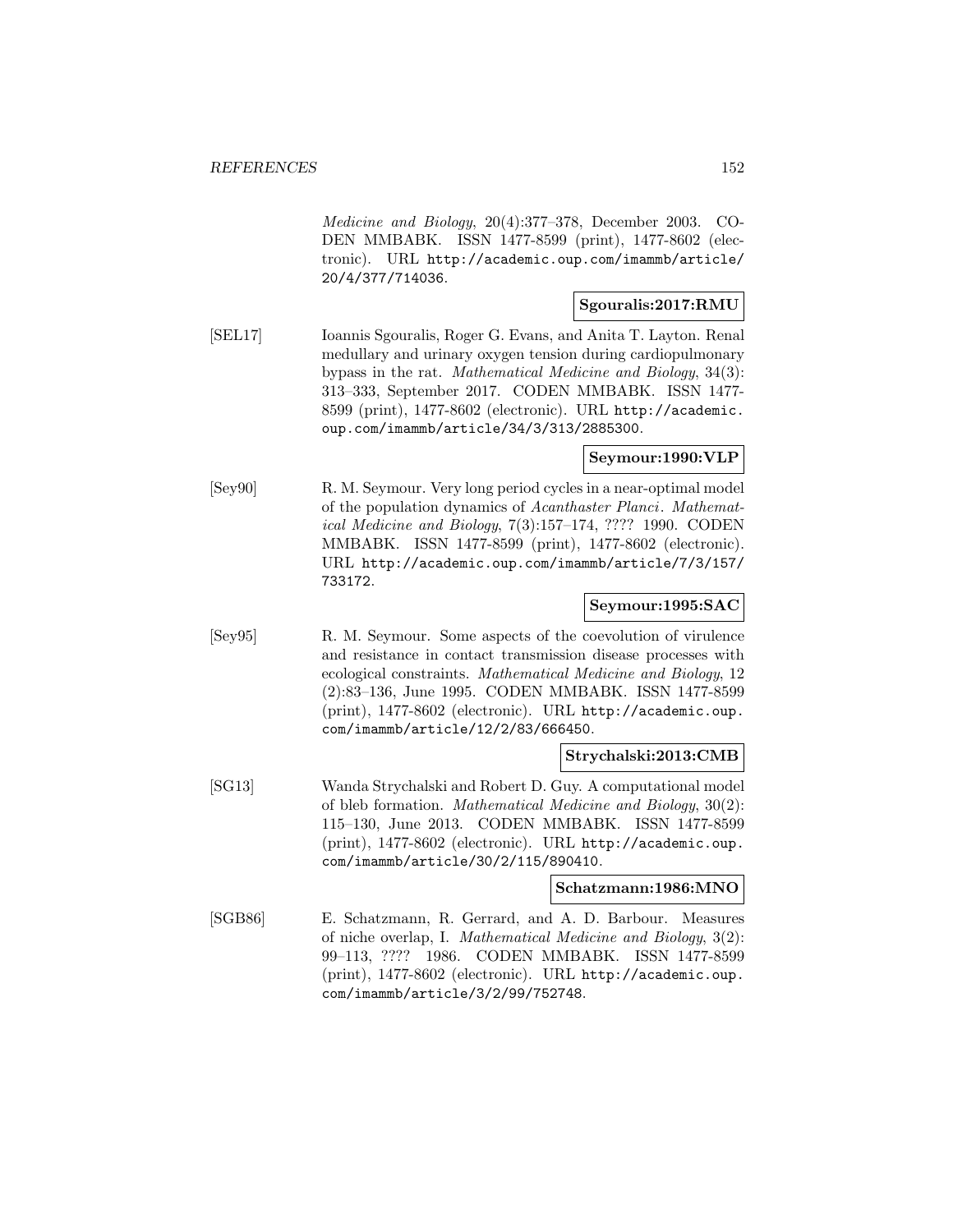#### **Swinton:1992:GII**

[SGBA92] Jonathan Swinton, Geoffrey P. Garnett, Robert C. Brunham, and Roy M. Anderson. Gonococcal infection, infertility, and population growth: I. Endemic states in behaviourally homogeneous growing populations. Mathematical Medicine and Biology, 9(2):107–126, ???? 1992. CODEN MMBABK. ISSN 1477- 8599 (print), 1477-8602 (electronic). URL http://academic. oup.com/imammb/article/9/2/107/731772.

### **Sepulveda-Galvez:2018:FTP**

[SGBCC18] Alfonso Sepúlveda-Gálvez, Jesús Agustín Badillo-Corona, and Isaac Chairez. Finite-time parametric identification for the model representing the metabolic and genetic regulatory effects of sequential aerobic respiration and anaerobic fermentation processes in Escherichia coli. Mathematical Medicine and Biology, 35(3):299–317, September 2018. CODEN MMBABK. ISSN 1477-8599 (print), 1477-8602 (electronic). URL http:// academic.oup.com/imammb/article/35/3/299/3074186.

## **Saberian:2016:OFR**

[SGK16] Fatemeh Saberian, Archis Ghate, and Minsun Kim. Optimal fractionation in radiotherapy with multiple normal tissues. Mathematical Medicine and Biology, 33(2):211–252, June 1, 2016. CODEN MMBABK. ISSN 1477-8599 (print), 1477- 8602 (electronic). URL http://academic.oup.com/imammb/ article/33/2/211/2875347.

## **Sotolongo-Grau:2009:IST**

[SGRPSM<sup>+</sup>09] O. Sotolongo-Grau, D. Rodríguez-Pérez, J. A. Santos-Miranda, O. Sotolongo-Costa, and J. C. Antoranz. Immune systemtumour efficiency ratio as a new oncological index for radiotherapy treatment optimization. Mathematical Medicine and Biology, 26(4):297–307, December 2009. CODEN MMBABK. ISSN 1477-8599 (print), 1477-8602 (electronic). URL http:// academic.oup.com/imammb/article/26/4/297/654362.

#### **Smith:2019:AEI**

[SGZ19] Sean G. Smith, Boyce E. Griffith, and David A. Zaharoff. Analyzing the effects of instillation volume on intravesical delivery using biphasic solute transport in a deformable geometry. Mathematical Medicine and Biology, 36(2):139–156, June 2019.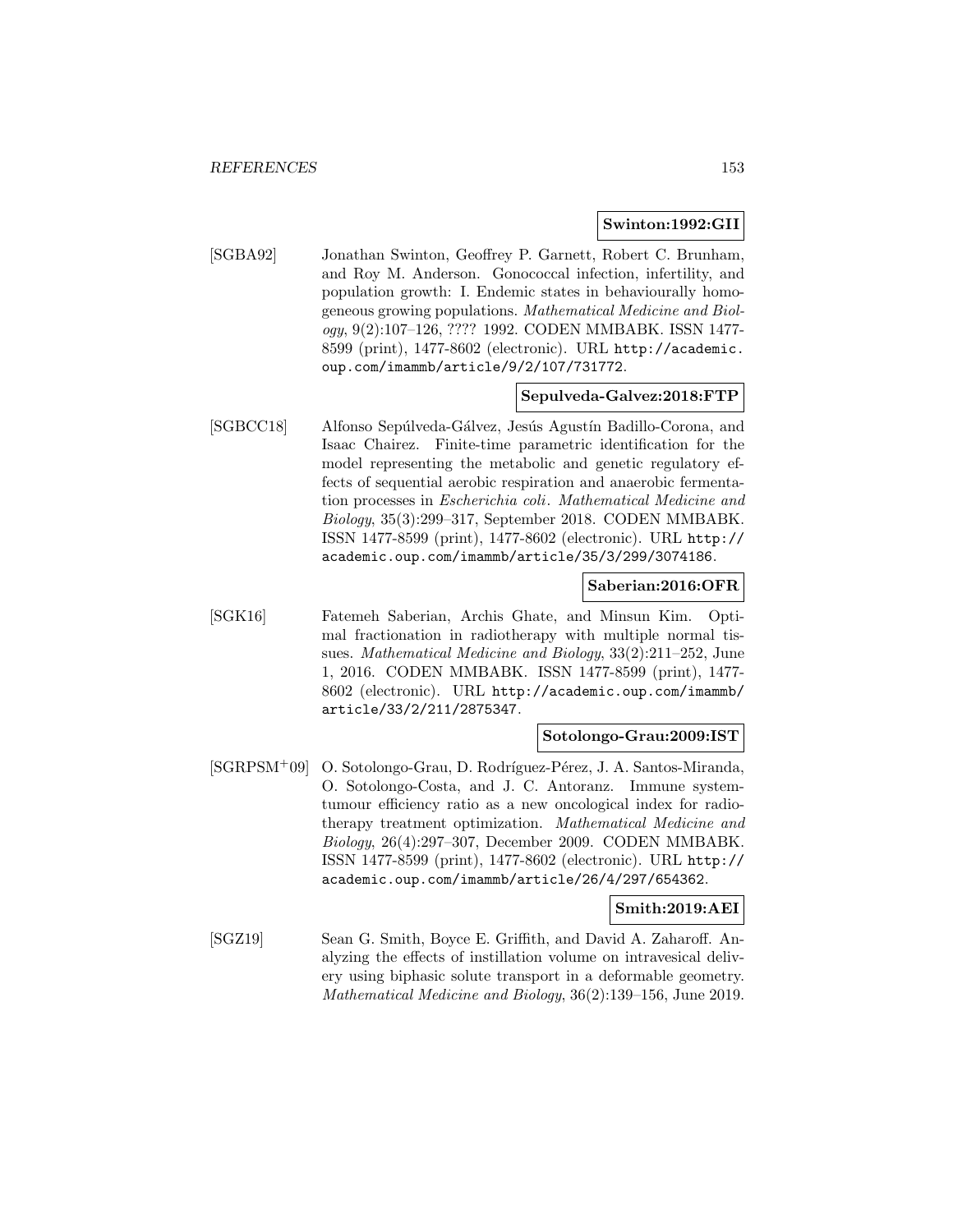CODEN MMBABK. ISSN 1477-8599 (print), 1477-8602 (electronic). URL http://academic.oup.com/imammb/article/ 36/2/139/4961298.

# **Seymour:2001:PIA**

[SH01] R. M. Seymour and B. Henderson. Pro-inflammatoryanti-inflammatory cytokine dynamics mediated by cytokinereceptor dynamics in monocytes. Mathematical Medicine and Biology, 18(2):159–192, June 2001. CODEN MMBABK. ISSN 1477-8599 (print), 1477-8602 (electronic). URL http:// academic.oup.com/imammb/article/18/2/159/672236.

# **Sheehan:1992:SGC**

[She92] Nuala Sheehan. Sampling genotypes on complex pedigrees with phenotypic constraints: The origin of the B allele among the Polar Eskimos. Mathematical Medicine and Biology, 9(1):1–18, ???? 1992. CODEN MMBABK. ISSN 1477-8599 (print), 1477- 8602 (electronic). URL http://academic.oup.com/imammb/ article/9/1/1/664815.

## **Stocks:2017:SMN**

[SHGB17] Theresa Stocks, Thomas Hillen, Jiafen Gong, and Martin Burger. A stochastic model for the normal tissue complication probability (NTCP) and applications. Mathematical Medicine and Biology, 34(4):469–492, December 2017. CO-DEN MMBABK. ISSN 1477-8599 (print), 1477-8602 (electronic). URL http://academic.oup.com/imammb/article/ 34/4/469/2885303.

## **Shannon:1994:MMI**

[SHO<sup>+</sup>94] A. G. Shannon, J. M. Hogg, R. L. Ollerton, S. Luzio, and D. R. Owens. A mathematical model of insulin secretion. Mathematical Medicine and Biology, 11(4):245–266, ???? 1994. CO-DEN MMBABK. ISSN 1477-8599 (print), 1477-8602 (electronic). URL http://academic.oup.com/imammb/article/ 11/4/245/649670.

# **Smith:2003:AMM**

[SJ03] F. T. Smith and M. A. Jones. AVM modelling by multibranching tube flow: large flow rates and dual solutions. Mathematical Medicine and Biology, 20(2):183–204, June 2003. CO-DEN MMBABK. ISSN 1477-8599 (print), 1477-8602 (electronic). URL http://academic.oup.com/imammb/article/ 20/2/183/658771.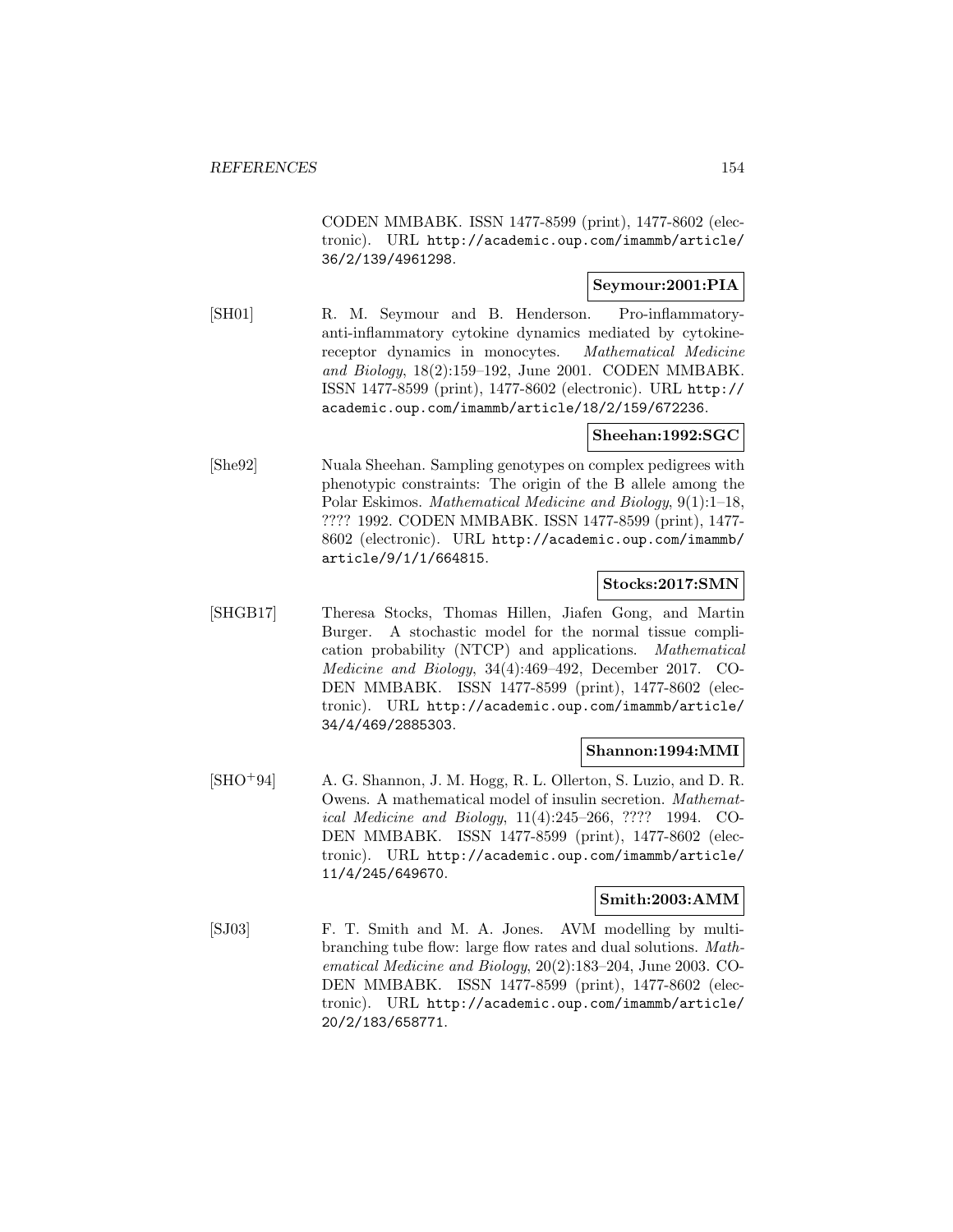### **Sazonov:2011:TWN**

[SKG11] Igor Sazonov, Mark Kelbert, and Michael B. Gravenor. Travelling waves in a network of SIR epidemic nodes with an approximation of weak coupling. Mathematical Medicine and Biology, 28(2):165–183, June 2011. CODEN MMBABK. ISSN 1477- 8599 (print), 1477-8602 (electronic). URL http://academic. oup.com/imammb/article/28/2/165/679769.

## **Schaffer:1993:TPE**

[SKTO93] W. M. Schaffer, B. E. Kendall, C. W. Tidd, and L. F. Olsen. Transient periodicity and episodic predictability in biological dynamics. Mathematical Medicine and Biology, 10(4):227–247, ???? 1993. CODEN MMBABK. ISSN 1477-8599 (print), 1477- 8602 (electronic). URL http://academic.oup.com/imammb/ article/10/4/227/678649.

## **Sgouralis:2016:CFM**

[SL16] Ioannis Sgouralis and Anita T. Layton. Conduction of feedback-mediated signal in a computational model of coupled nephrons. Mathematical Medicine and Biology, 33(1): 87–106, March 2016. CODEN MMBABK. ISSN 1477-8599 (print), 1477-8602 (electronic). URL http://academic.oup. com/imammb/article/33/1/87/2363532.

## **Sleeman:1988:PDB**

[Sle88] B. D. Sleeman. Period-doubling bifurcations leading to chaos in discrete models of biology. Mathematical Medicine and Biology, 5(1):21–31, ???? 1988. CODEN MMBABK. ISSN 1477-8599 (print), 1477-8602 (electronic). URL http://academic.oup. com/imammb/article/5/1/21/763970.

### **Shakeel:2013:CMC**

[SMGW13] Muhammad Shakeel, Paul C. Matthews, Richard S. Graham, and Sarah L. Waters. A continuum model of cell proliferation and nutrient transport in a perfusion bioreactor. Mathematical Medicine and Biology, 30(1):21–44, March 2013. CODEN MMBABK. ISSN 1477-8599 (print), 1477-8602 (electronic). URL http://academic.oup.com/imammb/article/30/1/21/ 710589.

# **Smith:2020:AOR**

[Smi20] Gregory Douglas Conradi Smith. Allostery in oligomeric receptor models. Mathematical Medicine and Biology, 37(3):313–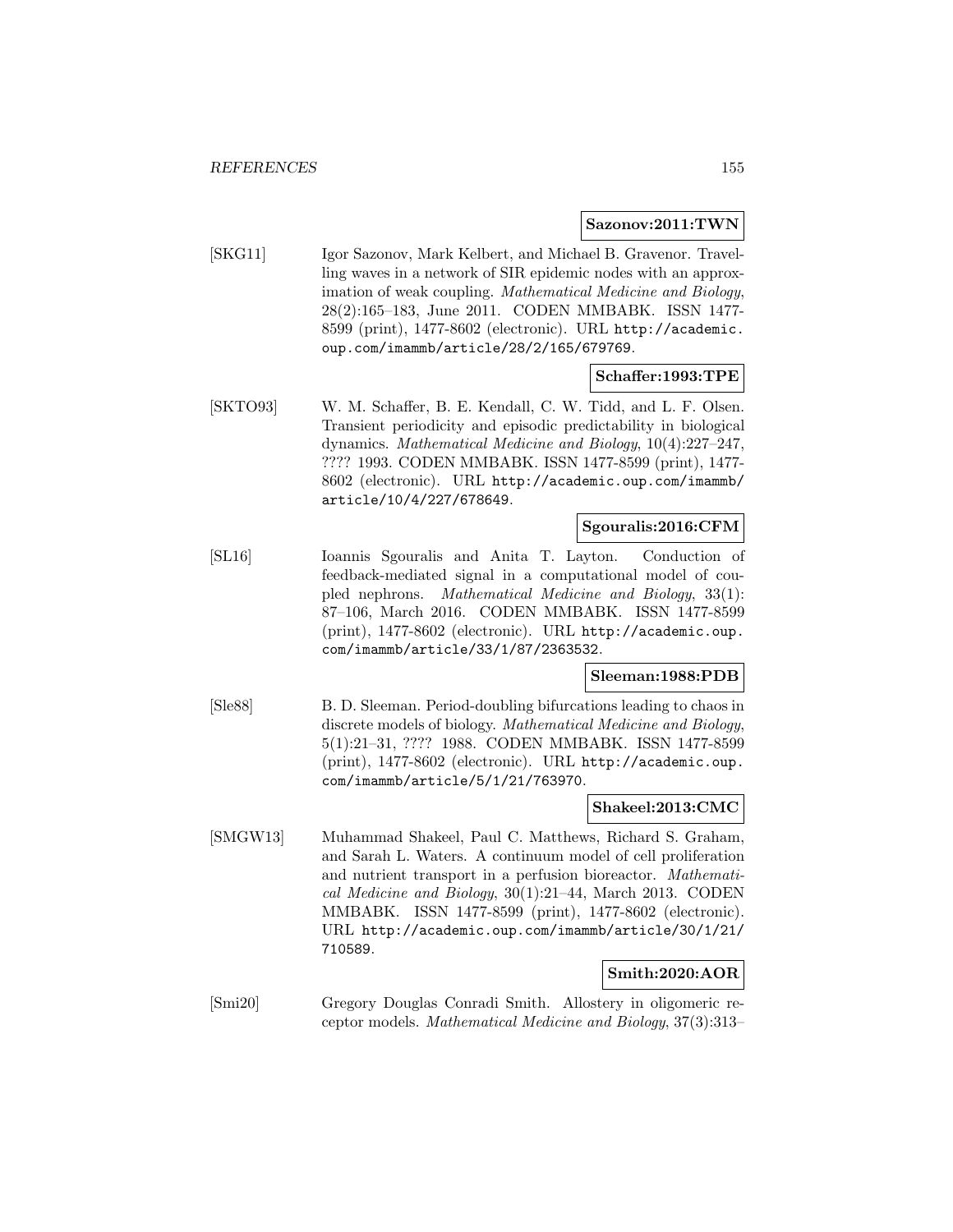333, September 2020. CODEN MMBABK. ISSN 1477-8599 (print), 1477-8602 (electronic). URL http://academic.oup. com/imammb/article/37/3/313/5666166.

### **Sherratt:1992:MMW**

[SMML92] Jonathan A. Sherratt, Paul Martin, J. D. Murray, and Julian Lewis. Mathematical models of wound healing in embryonic and adult epidermis. Mathematical Medicine and Biology, 9 (3):177–196, ???? 1992. CODEN MMBABK. ISSN 1477-8599 (print), 1477-8602 (electronic). URL http://academic.oup. com/imammb/article/9/3/177/649550.

# **Sleeman:1998:FTV**

[SN98] B. D. Sleeman and H. R. Nlmmo. Fluid transport in vascularized tumours and metastasis. Mathematical Medicine and Biology, 15(1):53–63, March 1998. CODEN MMBABK. ISSN 1477- 8599 (print), 1477-8602 (electronic). URL http://academic. oup.com/imammb/article/15/1/53/683940.

# **Shafer:2011:SMS**

[SNB<sup>+</sup>11] Ilari Shafer, Rachel Nancollas, Morgan Boes, Alisha L. Sieminski, and John B. Geddes. Stability of a microvessel subject to structural adaptation of diameter and wall thickness. Mathematical Medicine and Biology, 28(3):271–286, September 2011. CODEN MMBABK. ISSN 1477-8599 (print), 1477- 8602 (electronic). URL http://academic.oup.com/imammb/ article/28/3/271/664321.

## **Sneyd:2003:CCB**

[Sne03] James Sneyd. Computational cell biology. Mathematical Medicine and Biology, 20(1):131–133, March 2003. CO-DEN MMBABK. ISSN 1477-8599 (print), 1477-8602 (electronic). URL http://academic.oup.com/imammb/article/ 20/1/131/663534.

# **Showa:2016:EBA**

[SNHMM16] S. P. Showa, F. Nyabadza, S. D. Hove-Musekwa, and G. Magombedze. Exploring the benefits of antibody immune response in HIV-1 infection using a discrete model. Mathematical Medicine and Biology, 33(2):189–210, June 1, 2016. CODEN MMBABK. ISSN 1477-8599 (print), 1477-8602 (electronic). URL http://academic.oup.com/imammb/article/ 33/2/189/2875346.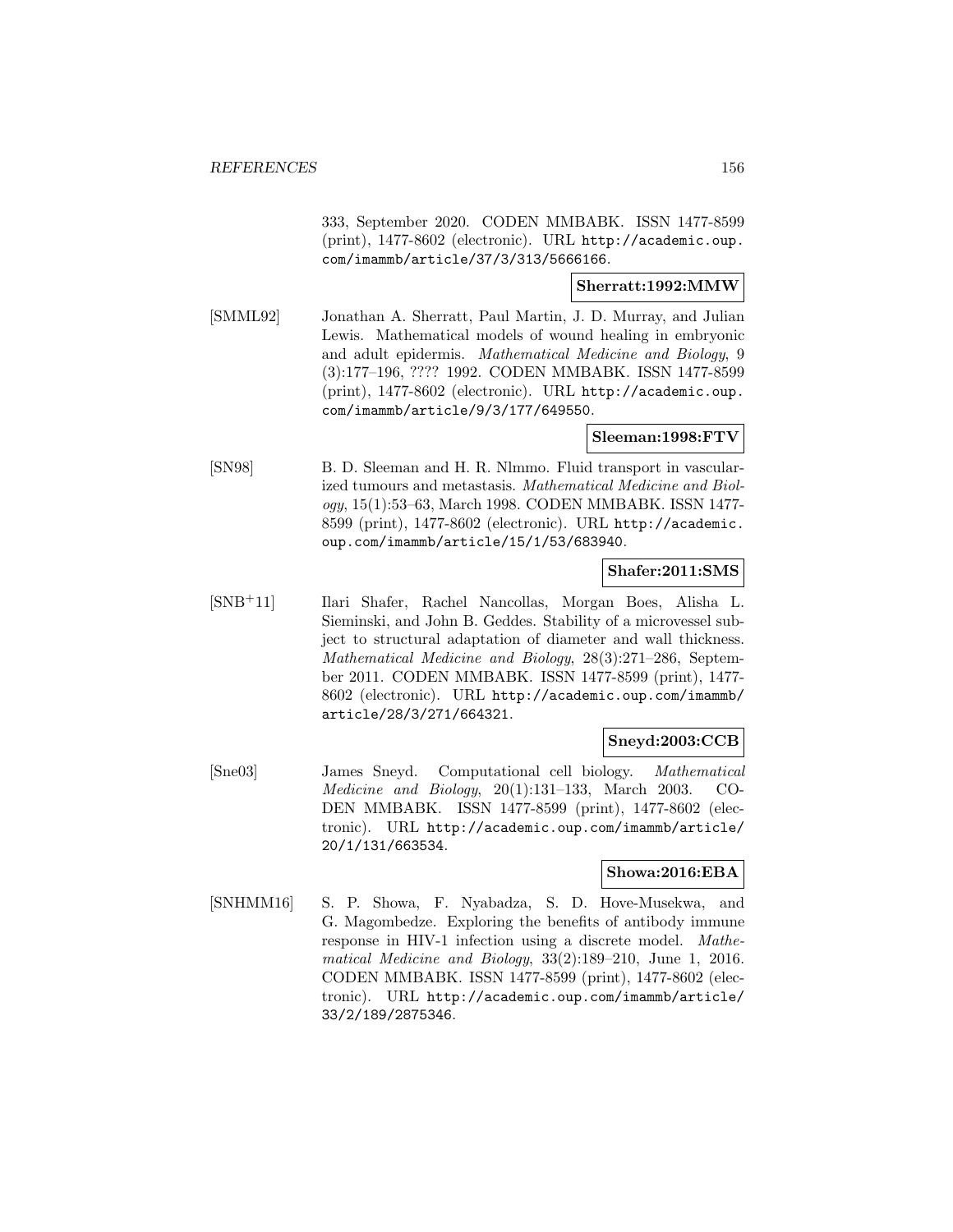#### **Stevens:2007:IIH**

[SPL<sup>+</sup>07] Scott A. Stevens, Michelle Previte, William D. Lakin, Nimish J. Thakore, Paul L. Penar, and Brandon Hamschin. Idiopathic intracranial hypertension and transverse sinus stenosis: a modelling study. Mathematical Medicine and Biology, 24(1):85– 109, March 2007. CODEN MMBABK. ISSN 1477-8599 (print), 1477-8602 (electronic). URL http://academic.oup. com/imammb/article/24/1/85/692200.

## **Sonnino:2022:MSS**

[SPN22] Giorgio Sonnino, Philippe Peeters, and Pasquale Nardone. Modelling the spreading of the SARS-CoV-2 in presence of the lockdown and quarantine measures by a kinetic-type reactions approach. Mathematical Medicine and Biology, 39(2): 105–125, June 2022. CODEN MMBABK. ISSN 1477-8599 (print), 1477-8602 (electronic). URL http://academic.oup. com/imammb/article/39/2/105/6454152.

# **Stefanini:2012:CMV**

[SQGP12] Marianne O. Stefanini, Amina A. Qutub, Feilim Mac Gabhann, and Aleksander S. Popel. Computational models of VEGF-associated angiogenic processes in cancer. Mathematical Medicine and Biology, 29(1):85–94, March 2012. CODEN MMBABK. ISSN 1477-8599 (print), 1477-8602 (electronic). URL http://academic.oup.com/imammb/article/29/1/85/ 753898.

# **Singh:1989:DMF**

[SSA89] M. P. Singh, Maithili Sharan, and A. Aminataei. Development of mathematical formulae for  $O_2$  and  $CO_2$  dissociation curves in the blood. Mathematical Medicine and Biology, 6(1):25–46, ???? 1989. CODEN MMBABK. ISSN 1477-8599 (print), 1477- 8602 (electronic). URL http://academic.oup.com/imammb/ article/6/1/25/666284.

# **Singh:1988:PGE**

[SSS88] M. P. Singh, Maithili Sharan, and Indu Sud. The process of gas exchange in systemic circulation in a hyperbaric environment: an analytical approach. Mathematical Medicine and Biology, 5 (4):281–301, ???? 1988. CODEN MMBABK. ISSN 1477-8599 (print), 1477-8602 (electronic). URL http://academic.oup. com/imammb/article/5/4/281/700655.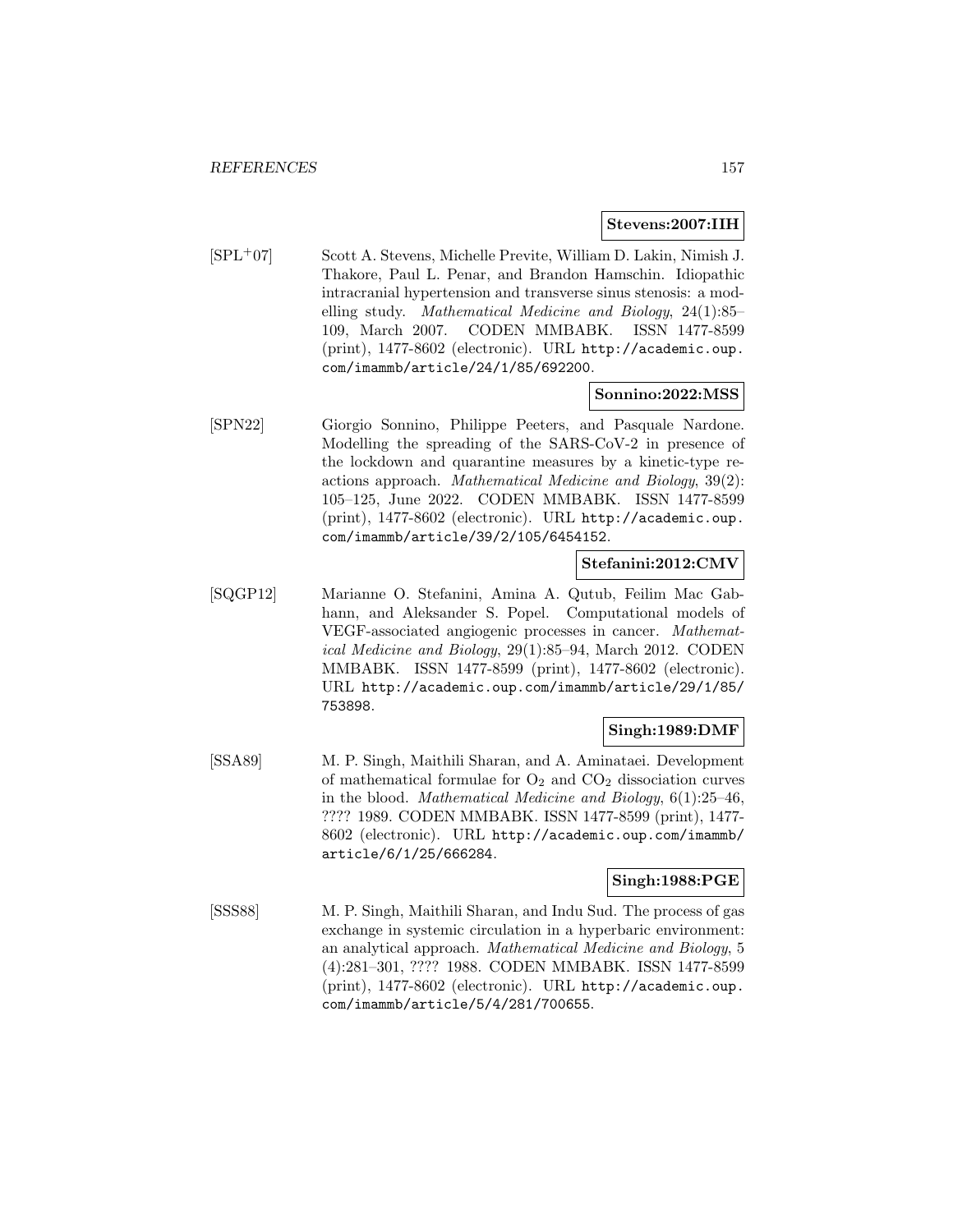### **Sharan:1991:MMR**

[SSS91] Maithili Sharan, M. P. Singh, and Balbir Singh. A mathematical model for the rate of oxygenation of blood in pulmonary capillaries using  $n$  th-order one-step kinetics of oxygen uptake by haemoglobin. Mathematical Medicine and Biology, 8(2): 125–140, ???? 1991. CODEN MMBABK. ISSN 1477-8599 (print), 1477-8602 (electronic). URL http://academic.oup. com/imammb/article/8/2/125/698755.

# **Shipley:2020:HDC**

[SSS<sup>+</sup>20] Rebecca J. Shipley, Amy F. Smith, Paul W. Sweeney, Axel R. Pries, and Timothy W. Secomb. A hybrid discrete-continuum approach for modelling microcirculatory blood flow. Mathematical Medicine and Biology, 37(1):40–57, March 2020. CODEN MMBABK. ISSN 1477-8599 (print), 1477-8602 (electronic). URL http://academic.oup.com/imammb/article/37/1/40/ 5393647.

# **Sharan:1991:FEA**

[SSSK91] Maithili Sharan, Balbir Singh, M. P. Singh, and Pawan Kumar. Finite-element analysis of oxygen transport in the systemic capillaries. Mathematical Medicine and Biology, 8(2): 107–123, ???? 1991. CODEN MMBABK. ISSN 1477-8599 (print), 1477-8602 (electronic). URL http://academic.oup. com/imammb/article/8/2/107/698748.

### **Smith:1985:TTD**

[ST85] P. Smith and E. H. Twizell. A transient two-dimensional model of thermoregulation in a human subject. Mathematical Medicine and Biology, 2(3):161–181, ???? 1985. CODEN MMBABK. ISSN 1477-8599 (print), 1477-8602 (electronic). URL http://academic.oup.com/imammb/article/2/3/161/ 682025.

#### **Szczesny:1989:GER**

[ST89] Stanisław Szczesny and Boleslaw Turczyński. The generalized equation for the radiotracer clearance method of measurement of regional microcirculation. Mathematical Medicine and Biology, 6(4):257–267, ???? 1989. CODEN MMBABK. ISSN 1477- 8599 (print), 1477-8602 (electronic). URL http://academic. oup.com/imammb/article/6/4/257/794038.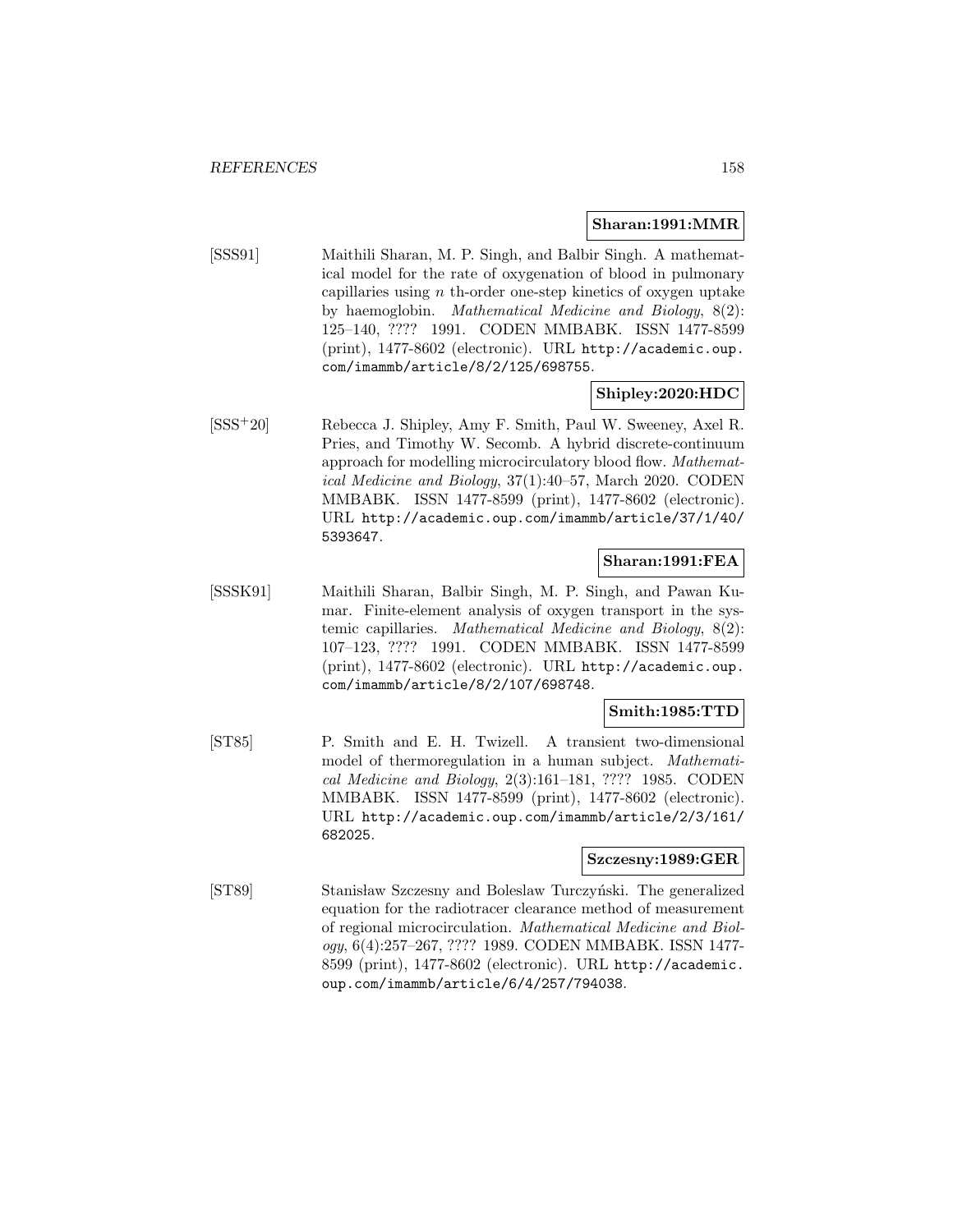**Stocker:1998:BME**

[SW98] Sabine Stöcker and Daniel Weihs. Bird migration — an energybased analysis of costs and benefits. Mathematical Medicine and Biology, 15(1):65–85, March 1998. CODEN MMBABK. ISSN 1477-8599 (print), 1477-8602 (electronic). URL http:// academic.oup.com/imammb/article/15/1/65/683943.

# **Sobey:2006:ENL**

[SW06] Ian Sobey and Benedikt Wirth. Effect of non-linear permeability in a spherically symmetric model of hydrocephalus. Mathematical Medicine and Biology, 23(4):339–361, December 2006. CODEN MMBABK. ISSN 1477-8599 (print), 1477-8602 (electronic). URL http://academic.oup.com/imammb/article/ 23/4/339/689787.

# **Shipley:2012:FMT**

[SW12] Rebecca J. Shipley and Sarah L. Waters. Fluid and mass transport modelling to drive the design of cell-packed hollow fibre bioreactors for tissue engineering applications. Mathematical Medicine and Biology, 29(4):329–359, December 2012. CO-DEN MMBABK. ISSN 1477-8599 (print), 1477-8602 (electronic). URL http://academic.oup.com/imammb/article/ 29/4/329/821011.

# **Swan:1985:OCA**

[Swa85] George W. Swan. Optimal control applications in the chemotherapy of multiple myeloma. Mathematical Medicine and Biology, 2(3):139–160, ???? 1985. CODEN MMBABK. ISSN 1477-8599 (print), 1477-8602 (electronic). URL http:// academic.oup.com/imammb/article/2/3/139/682020.

## **Swan:1987:OCA**

[Swa87] George W. Swan. Optimal control analysis of a cancer chemotherapy problem. Mathematical Medicine and Biology, 4 (2):171–184, ???? 1987. CODEN MMBABK. ISSN 1477-8599 (print), 1477-8602 (electronic). URL http://academic.oup. com/imammb/article/4/2/171/873595.

# **Swan:1988:GAO**

[Swa88] G. W. Swan. General applications of optimal control theory in cancer chemotherapy. Mathematical Medicine and Biology, 5 (4):303–316, ???? 1988. CODEN MMBABK. ISSN 1477-8599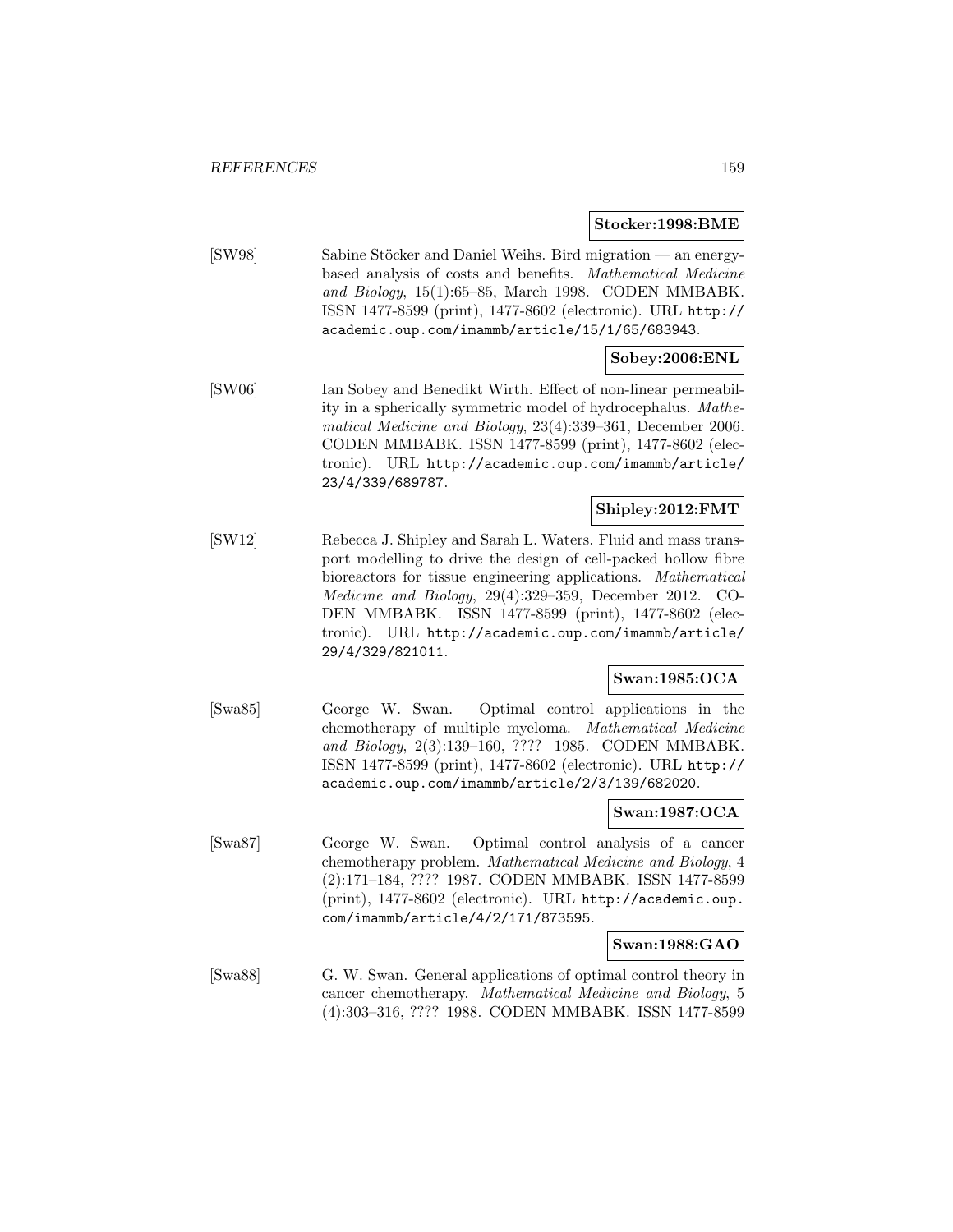(print), 1477-8602 (electronic). URL http://academic.oup. com/imammb/article/5/4/303/700661.

# **Siggers:2009:FDS**

[SWWC09] Jennifer H. Siggers, Sarah Waters, Jonathan Wattis, and Linda Cummings. Flow dynamics in a stented ureter. Mathematical Medicine and Biology, 26(1):1–24, March 2009. CO-DEN MMBABK. ISSN 1477-8599 (print), 1477-8602 (electronic). URL http://academic.oup.com/imammb/article/ 26/1/1/853980.

# **Scott:2021:MFM**

[SZB21] M. Scott, K. Zychaluk, and R. N. Bearon. A mathematical framework for modelling 3D cell motility: applications to glioblastoma cell migration. Mathematical Medicine and Biology, 38(3):333–354, September 2021. CODEN MMBABK. ISSN 1477-8599 (print), 1477-8602 (electronic). URL http:// academic.oup.com/imammb/article/38/3/333/6311226.

# **Tam:1999:DEM**

[Tam99] Judy Tam. Delay effect in a model for virus replication. Mathematical Medicine and Biology, 16(1):29–37, March 1999. CO-DEN MMBABK. ISSN 1477-8599 (print), 1477-8602 (electronic). URL http://academic.oup.com/imammb/article/ 16/1/29/729524.

# **Tang:1987:GMG**

[Tan87] Betty Tang. Growth of microorganisms in gradient-like enviroments. Mathematical Medicine and Biology, 4(1):47-58, ???? 1987. CODEN MMBABK. ISSN 1477-8599 (print), 1477- 8602 (electronic). URL http://academic.oup.com/imammb/ article/4/1/47/875668.

# **Thomas:2003:ESM**

[TC03] Alun Thomas and Chris Cannings. Enumeration and simulation of marriage node graphs on zero-loop pedigrees. Mathematical Medicine and Biology, 20(3):261–275, September 2003. CODEN MMBABK. ISSN 1477-8599 (print), 1477-8602 (electronic). URL http://academic.oup.com/imammb/article/ 20/3/261/714219.

# **Thomas:2004:SRZ**

[TC04] Alun Thomas and Chris Cannings. Simulating realistic zero loop pedigrees using a bipartite Prüfer code and graphical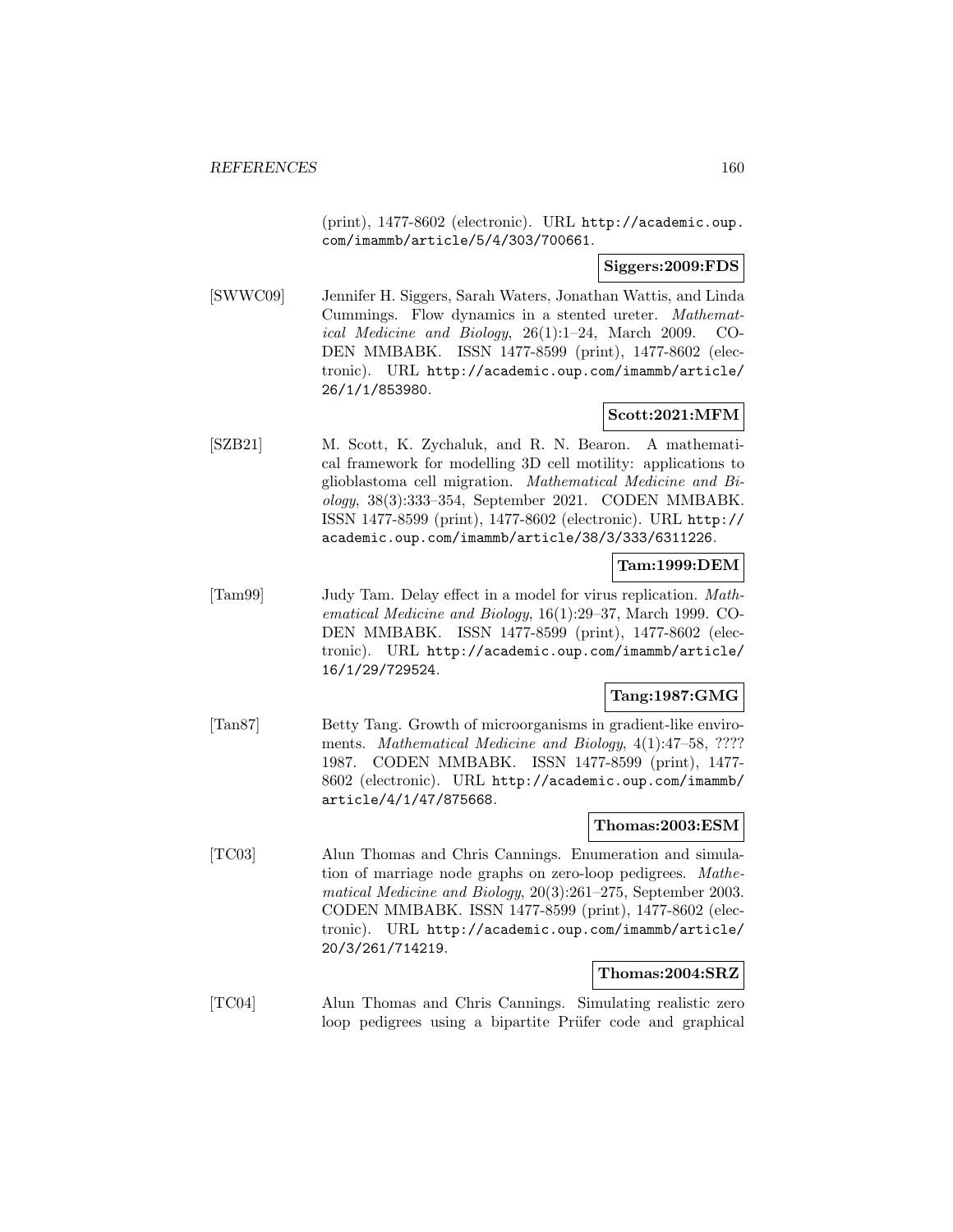modelling. Mathematical Medicine and Biology, 21(4):335– 345, December 2004. CODEN MMBABK. ISSN 1477-8599 (print), 1477-8602 (electronic). URL http://academic.oup. com/imammb/article/21/4/335/741359.

### **Thomas:2006:SCP**

[TC06] Peter J. Thomas and Jack D. Cowan. Simultaneous constraints on pre- and post-synaptic cells couple cortical feature maps in a 2D geometric model of orientation preference. Mathematical Medicine and Biology, 23(2):119–138, June 2006. CO-DEN MMBABK. ISSN 1477-8599 (print), 1477-8602 (electronic). URL http://academic.oup.com/imammb/article/ 23/2/119/671411.

## **Tchuenche:2011:MMA**

[TCC<sup>+</sup>11] Jean M. Tchuenche, Christinah Chiyaka, David Chan, Amanda Matthews, and Ghislaine Mayer. A mathematical model for antimalarial drug resistance. Mathematical Medicine and Biology, 28(4):335–355, December 2011. CODEN MMBABK. ISSN 1477-8599 (print), 1477-8602 (electronic). URL http: //academic.oup.com/imammb/article/28/4/335/658330.

## **Thompson:1991:ELR**

[TG91] E. A. Thompson and Sun Wei Guo. Evaluation of likelihood ratios for complex genetic models. Mathematical Medicine and Biology, 8(3):149–169, ???? 1991. CODEN MMBABK. ISSN 1477-8599 (print), 1477-8602 (electronic). URL http:// academic.oup.com/imammb/article/8/3/149/689694.

#### **Trowbridge:1988:SMP**

[TH88] E. A. Trowbridge and P. J. Harley. A stochastic model of pulmonary platelet production. Mathematical Medicine and Biology, 5(1):45–63, ???? 1988. CODEN MMBABK. ISSN 1477- 8599 (print), 1477-8602 (electronic). URL http://academic. oup.com/imammb/article/5/1/45/763999.

# **Thornton:1996:DSI**

[TH96] B. S. Thornton and W. T. Hung. Dynamic stiffness and implications for assisting the operation of the left ventricle. Mathematical Medicine and Biology, 13(4):275–295, December 1996. CODEN MMBABK. ISSN 1477-8599 (print), 1477-8602 (electronic). URL http://academic.oup.com/imammb/article/ 13/4/275/771421.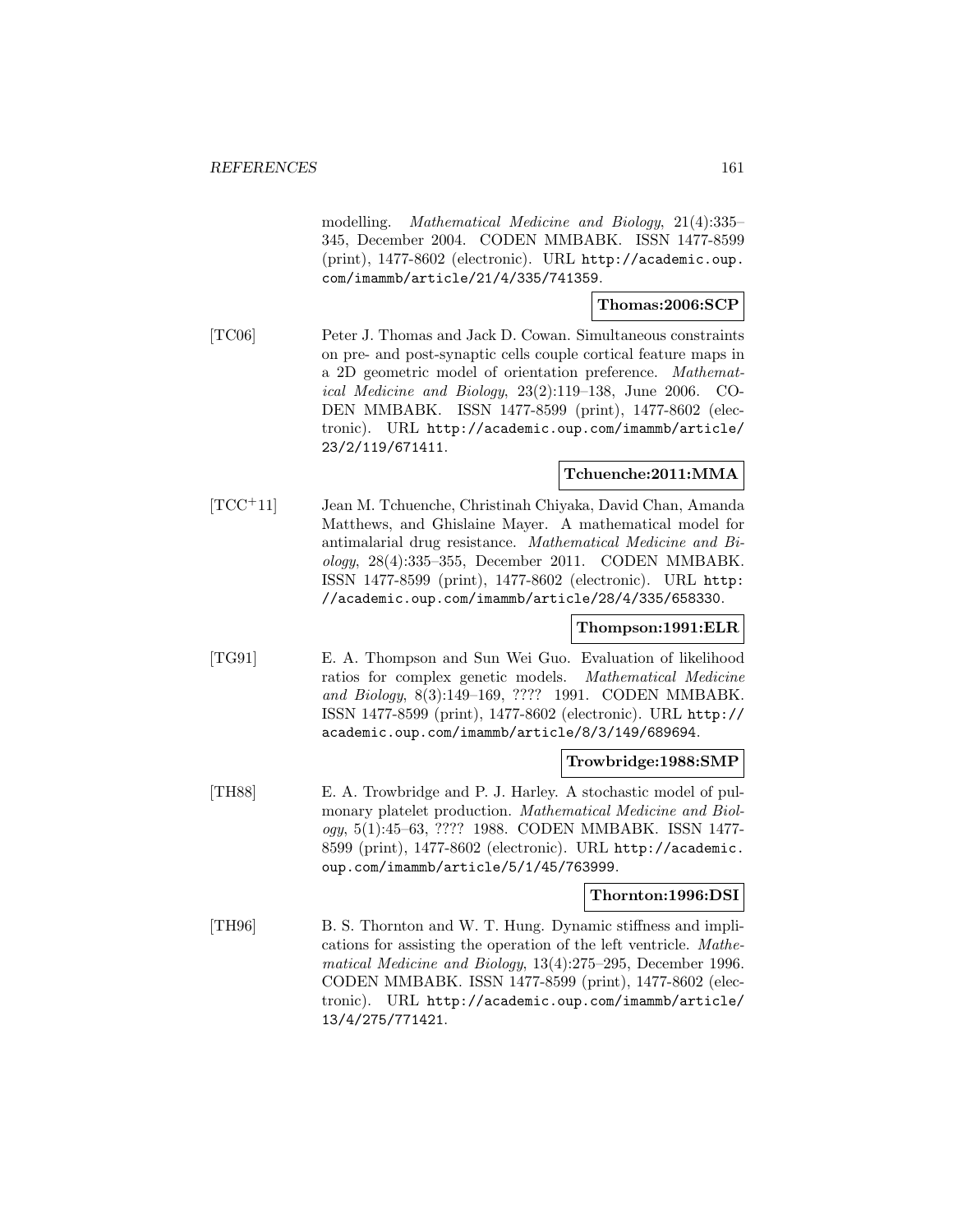#### **Thornton:1992:DML**

[THH92] B. S. Thornton, W. T. Hung, and Cherrell Hirst. Diagnostic model for local temporal thermal change at the skin of the breast during extended application of diagnostic ultrasound. Mathematical Medicine and Biology, 9(3):161–175, ???? 1992. CODEN MMBABK. ISSN 1477-8599 (print), 1477-8602 (electronic). URL http://academic.oup.com/imammb/article/ 9/3/161/649542.

## **Thornton:1991:RDF**

[THI91] B. S. Thornton, W. T. Hung, and J. Irving. Relaxation distribution function of intracellular dielectric zones as an indicator of tumorous transition of living cells. Mathematical Medicine and Biology, 8(2):95–106, ???? 1991. CODEN MMBABK. ISSN 1477-8599 (print), 1477-8602 (electronic). URL http: //academic.oup.com/imammb/article/8/2/95/698772.

# **Thilagam:2016:MMD**

[Thi16] Alagu Thilagam. Mathematical modelling of decline in follicle pool during female reproductive ageing. Mathematical Medicine and Biology, 33(1):107–121, March 2016. CODEN MMBABK. ISSN 1477-8599 (print), 1477-8602 (electronic). URL http:// academic.oup.com/imammb/article/33/1/107/2363548.

## **Thompson:1984:IGJ**

[Tho84] E. A. Thompson. Information gain in joint linkage analysis. Mathematical Medicine and Biology, 1(1):31–49, ???? 1984. CODEN MMBABK. ISSN 1477-8599 (print), 1477-8602 (electronic). URL http://academic.oup.com/imammb/article/ 1/1/31/754936.

#### **Thompson:1985:HLX**

[Tho85] E. A. Thompson. The history of a lethal X-Linked mutant. Mathematical Medicine and Biology, 2(2):75–92, ???? 1985. CODEN MMBABK. ISSN 1477-8599 (print), 1477-8602 (electronic). URL http://academic.oup.com/imammb/article/ 2/2/75/765074.

#### **Thomas:1986:ACP**

[Tho86a] Alun Thomas. Approximate computation of probability functions for pedigree analysis. Mathematical Medicine and Biology, 3(3):157–166, ???? 1986. CODEN MMBABK. ISSN 1477-8599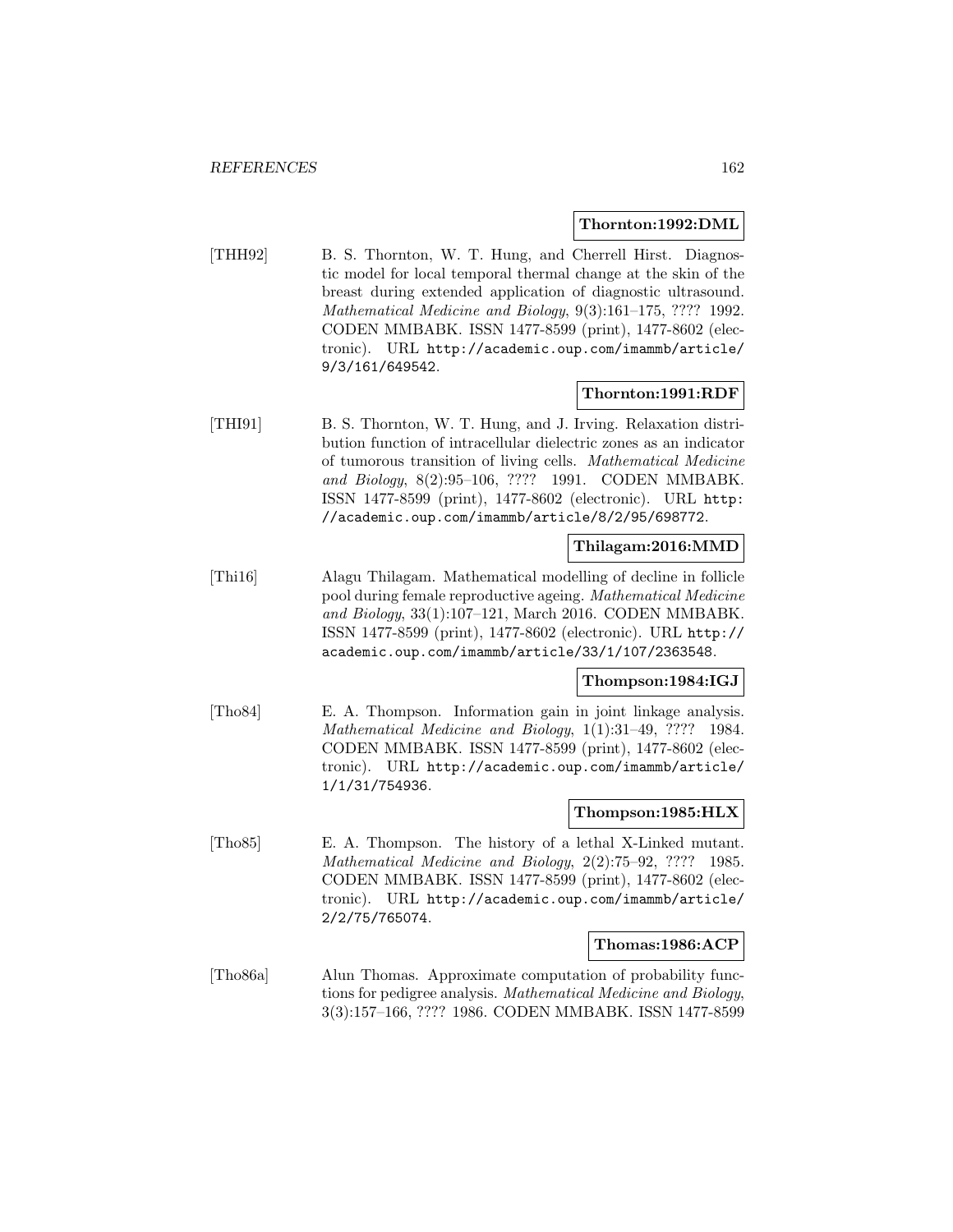(print), 1477-8602 (electronic). URL http://academic.oup. com/imammb/article/3/3/157/716848.

### **Thomas:1986:OCP**

[Tho86b] Alun Thomas. Optimal computation of probability functions for pedigree analysis. Mathematical Medicine and Biology, 3 (3):167–178, ???? 1986. CODEN MMBABK. ISSN 1477-8599 (print), 1477-8602 (electronic). URL http://academic.oup. com/imammb/article/3/3/167/716868.

## **Thomas:1987:AMR**

[Tho87a] G. E. Thomas. An approach to modelling radiation damage by fast ionizing particles. Mathematical Medicine and Biology, 4 (4):363–377, ???? 1987. CODEN MMBABK. ISSN 1477-8599 (print), 1477-8602 (electronic). URL http://academic.oup. com/imammb/article/4/4/363/751290.

### **Thompson:1987:CCL**

[Tho87b] E. A. Thompson. Crossover counts and likelihood in multipoint linkage analysis. Mathematical Medicine and Biology, 4 (2):93–108, ???? 1987. CODEN MMBABK. ISSN 1477-8599 (print), 1477-8602 (electronic). URL http://academic.oup. com/imammb/article/4/2/93/873603.

## **Thomas:1988:DP**

[Tho88a] Alun Thomas. Drawing pedigrees. Mathematical Medicine and Biology, 5(3):201–213, ???? 1988. CODEN MMBABK. ISSN 1477-8599 (print), 1477-8602 (electronic). URL http:// academic.oup.com/imammb/article/5/3/201/692263.

#### **Thompson:1988:TLT**

[Tho88b] E. A. Thompson. Two-locus and three-locus gene identity by descent in pedigrees. Mathematical Medicine and Biology, 5 (4):261–279, ???? 1988. CODEN MMBABK. ISSN 1477-8599 (print), 1477-8602 (electronic). URL http://academic.oup. com/imammb/article/5/4/261/700649.

#### **Thomas:1993:CPG**

[Tho93] Alun Thomas. A class of perfect graphs in genetics. Mathematical Medicine and Biology, 10(2):77–81, ???? 1993. CODEN MMBABK. ISSN 1477-8599 (print), 1477-8602 (electronic). URL http://academic.oup.com/imammb/article/10/2/77/ 654151.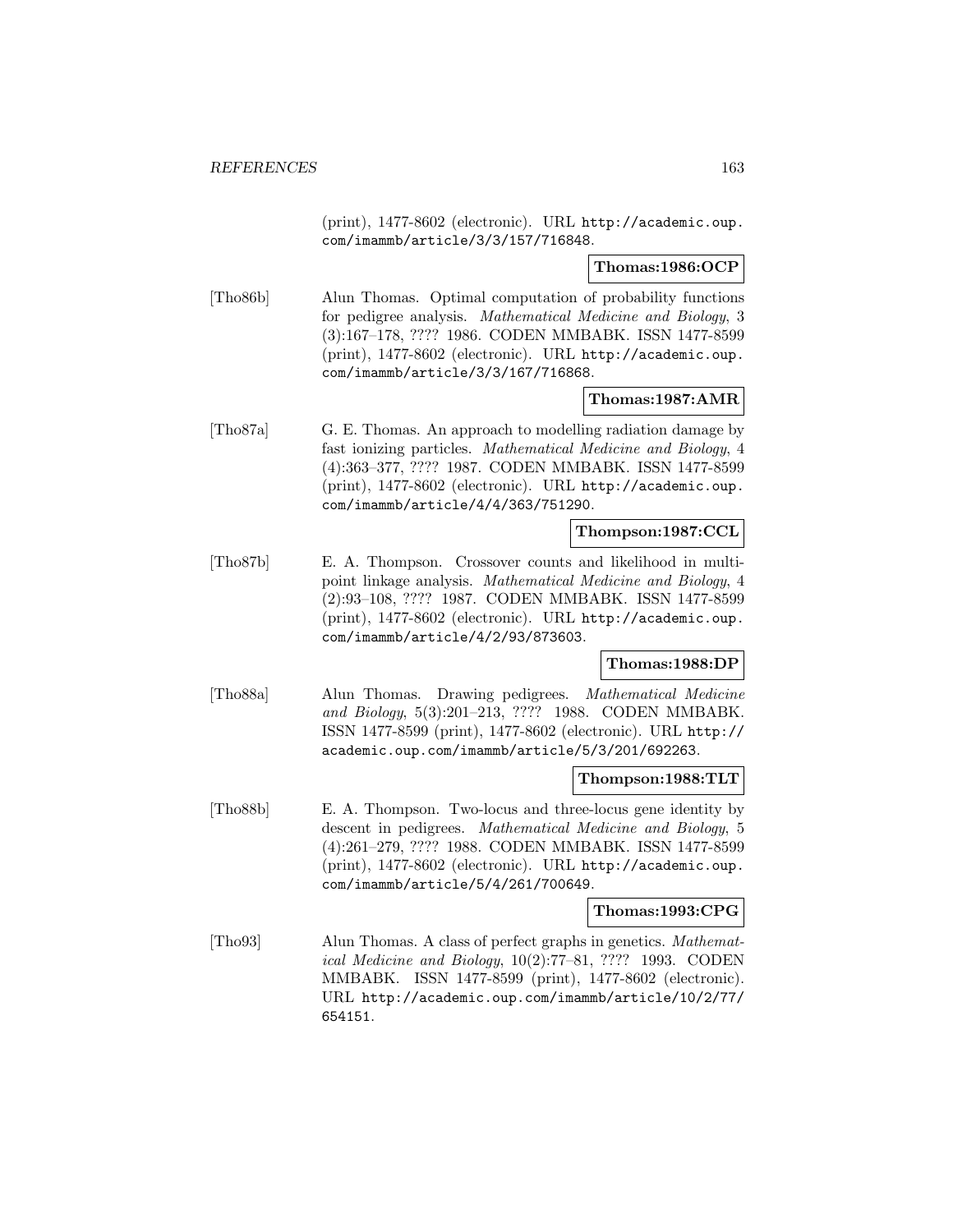### **Thomas:1994:LAC**

[Tho94] Alun Thomas. Linkage analysis on complex pedigrees by simulation. Mathematical Medicine and Biology, 11(2):79–93, ???? 1994. CODEN MMBABK. ISSN 1477-8599 (print), 1477- 8602 (electronic). URL http://academic.oup.com/imammb/ article/11/2/79/771443.

### **Thomas:2010:CIB**

[Tho10] Alun Thomas. The conditional independences between variables derived from two independent identically distributed Markov random fields when pairwise order is ignored. Mathematical Medicine and Biology, 27(3):283–288, September 2010. CODEN MMBABK. ISSN 1477-8599 (print), 1477-8602 (electronic). URL http://academic.oup.com/imammb/article/ 27/3/283/791825.

# **Tyurin:2005:OPD**

[TK05] Kirill V. Tyurin and Michael A. Khanin. Optimality principle and determination of kinetic constants for biochemical reactions. Mathematical Medicine and Biology, 22(1):1–14, March 2005. CODEN MMBABK. ISSN 1477-8599 (print), 1477- 8602 (electronic). URL http://academic.oup.com/imammb/ article/22/1/1/657675.

# **Taylor-King:2019:SAD**

[TKBD<sup>+</sup>19] Jake P. Taylor-King, Etienne Baratchart, Andrew Dhawan, Elizabeth A. Coker, Inga Hansine Rye, Hege Russnes, S. Jon Chapman, David Basanta, and Andriy Marusyk. Simulated ablation for detection of cells impacting paracrine signalling in histology analysis. *Mathematical Medicine and Biology*, 36(1): 93–112, March 2019. CODEN MMBABK. ISSN 1477-8599 (print), 1477-8602 (electronic). URL http://academic.oup. com/imammb/article/36/1/93/4857315.

#### **Thomas:2018:EMN**

[TKR<sup>+</sup>18] Alun Thomas, Karim Khader, Andrew Redd, Molly Leecaster, Yue Zhang, Makoto Jones, Tom Greene, and Matthew Samore. Extended models for nosocomial infection: parameter estimation and model selection. Mathematical Medicine and Biology, 35(S1):??, April 2018. CODEN MMBABK. ISSN 1477-8599 (print), 1477-8602 (electronic). URL https://academic.oup. com/imammb/article/35/Supplement\_1/i29/4508809.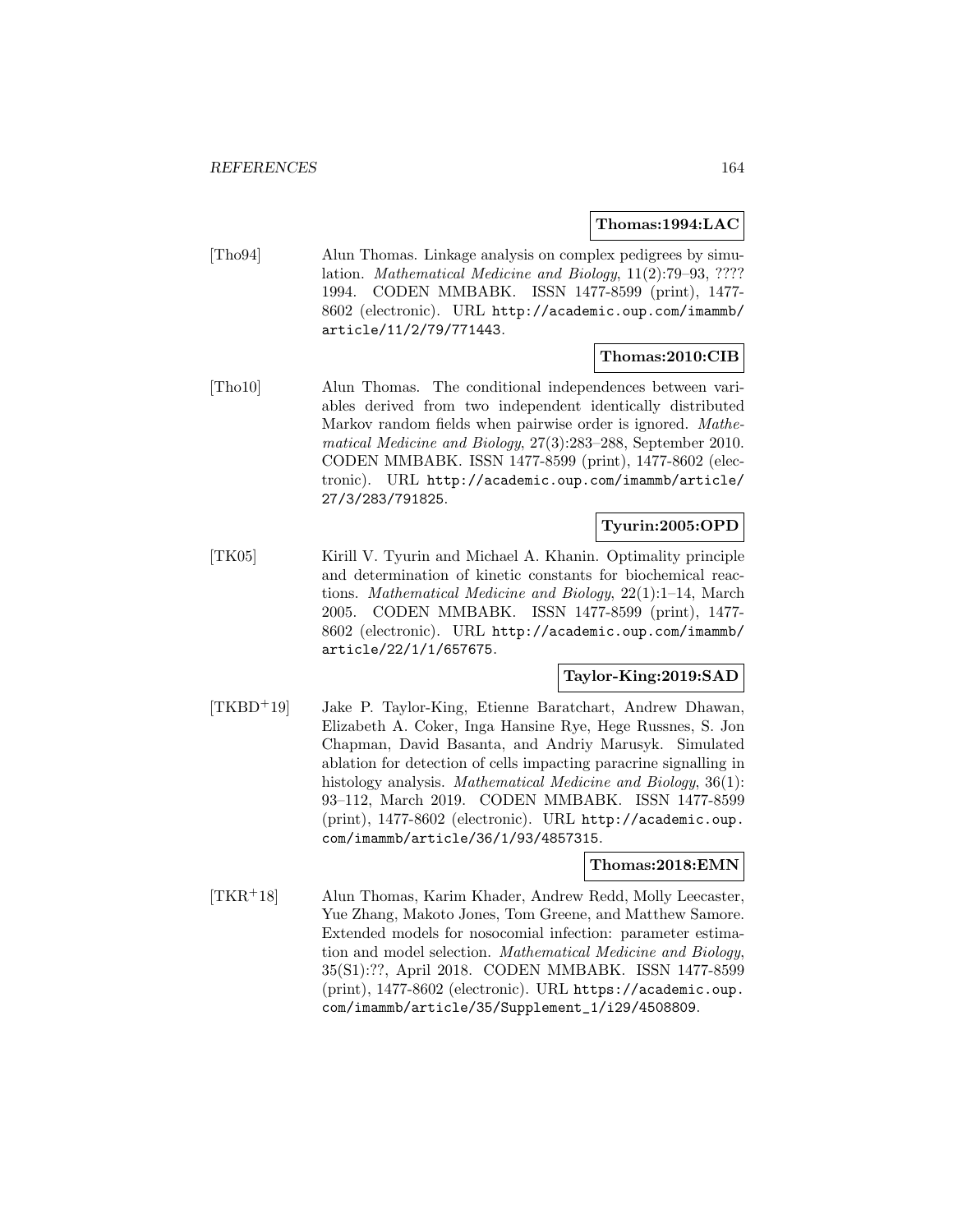## **Taylor:1996:GPF**

[TMM96] Gordon Taylor, Sally Mcclean, and Peter Millard. Geriatricpatient flow-rate modelling. Mathematical Medicine and Biology, 13(4):297–307, December 1996. CODEN MMBABK. ISSN 1477-8599 (print), 1477-8602 (electronic). URL http: //academic.oup.com/imammb/article/13/4/297/771427.

# **Trewenack:2009:CMD**

[TPL09] Abbey J. Trewenack, Colin P. Please, and Kerry A. Landman. A continuum model for the development of tissue-engineered cartilage around a chondrocyte. Mathematical Medicine and Biology, 26(3):241–262, September 2009. CODEN MMBABK. ISSN 1477-8599 (print), 1477-8602 (electronic). URL http:// academic.oup.com/imammb/article/26/3/241/808446.

# **Tweedy:2018:FAC**

[TPRS18] Jennifer H. Tweedy, Jan O. Pralits, Rodolfo Repetto, and Paolo Soleri. Flow in the anterior chamber of the eye with an implanted iris-fixated artificial lens. Mathematical Medicine and Biology, 35(3):363–385, September 2018. CODEN MMBABK. ISSN 1477-8599 (print), 1477-8602 (electronic). URL http:// academic.oup.com/imammb/article/35/3/363/4071238.

### **Tindall:2008:UPO**

[TPS<sup>+</sup>08] M. J. Tindall, M. A. Peletier, N. M. W. Severens, D. J. Veldman, and B. A. J. M. de Mol. Understanding post-operative temperature drop in cardiac surgery: a mathematical model. Mathematical Medicine and Biology, 25(4):323–335, December 2008. CODEN MMBABK. ISSN 1477-8599 (print), 1477- 8602 (electronic). URL http://academic.oup.com/imammb/ article/25/4/323/826460.

#### **Thomas:2015:EPE**

[TRK<sup>+</sup>15] Alun Thomas, Andrew Redd, Karim Khader, Molly Leecaster, Tom Greene, and Matthew Samore. Efficient parameter estimation for models of healthcare-associated pathogen transmission in discrete and continuous time. Mathematical Medicine and Biology, 32(1):81–100, March 2015. CODEN MMBABK. ISSN 1477-8599 (print), 1477-8602 (electronic). URL http:// academic.oup.com/imammb/article/32/1/81/661586.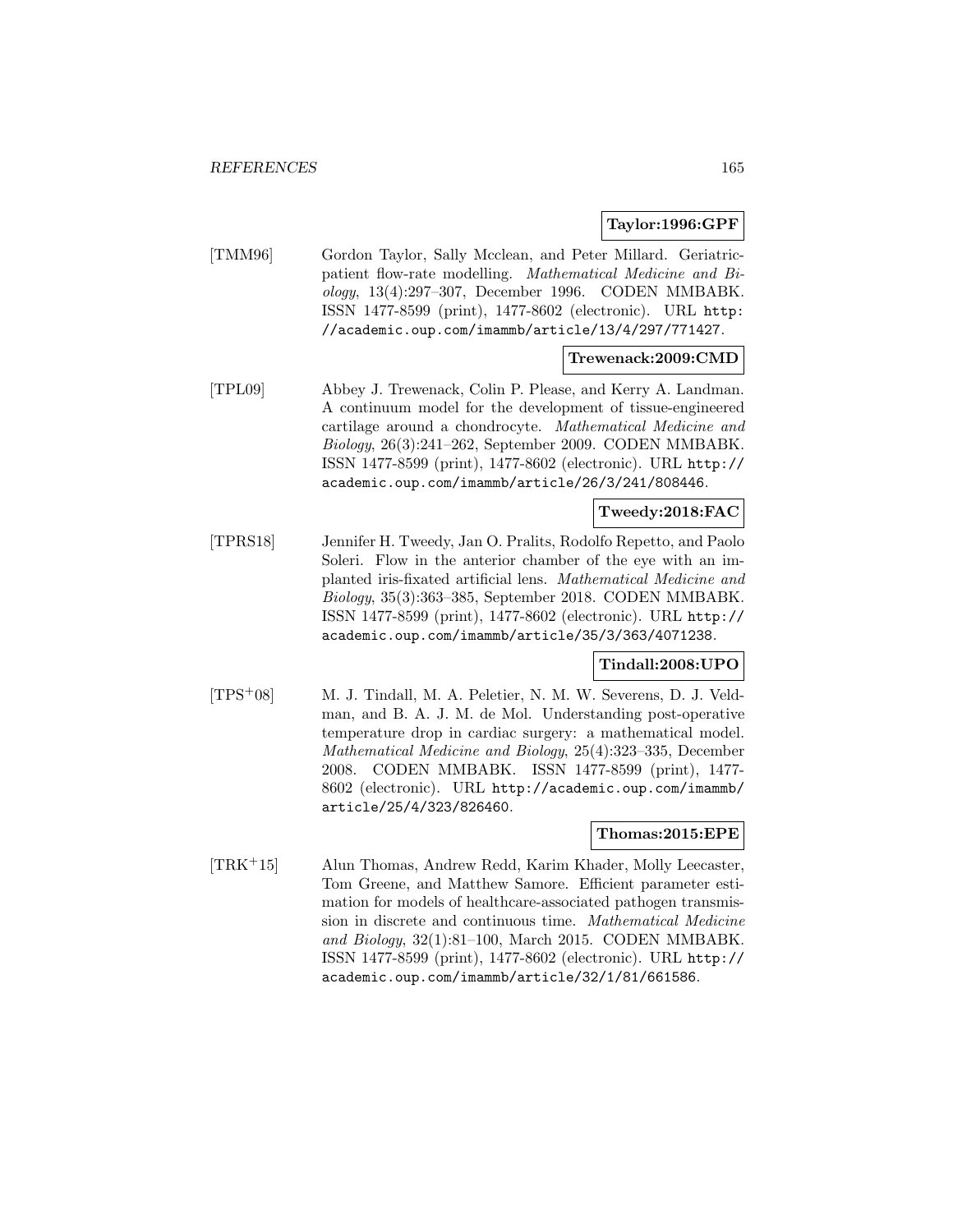#### **Thompson:2019:IDG**

[TRK19] Travis B. Thompson, Beatrice M. Riviere, and Matthew G. Knepley. An implicit discontinuous Galerkin method for modeling acute edema and resuscitation in the small intestine. Mathematical Medicine and Biology, 36(4):513–548, December 2019. CODEN MMBABK. ISSN 1477-8599 (print), 1477-8602 (electronic). URL http://academic.oup.com/imammb/article/ 36/4/513/5306244.

# **Trujillo:2009:ATO**

[TRMB09] Macarena Trujillo, María J. Rivera, Juan A. López Molina, and Enrique J. Berjano. Analytical thermal-optic model for laser heating of biological tissue using the hyperbolic heat transfer equation. Mathematical Medicine and Biology, 26(3):187– 200, September 2009. CODEN MMBABK. ISSN 1477-8599 (print), 1477-8602 (electronic). URL http://academic.oup. com/imammb/article/26/3/187/808425.

# **Thomas:1994:PMD**

[TS94] Alun Thomas and Mark H. Skolnick. A probabilistic model for detecting coding regions in DNA sequences. Mathematical Medicine and Biology, 11(3):149–160, ???? 1994. CO-DEN MMBABK. ISSN 1477-8599 (print), 1477-8602 (electronic). URL http://academic.oup.com/imammb/article/ 11/3/149/708077.

#### **Thomas:1994:GMS**

[TSL94] Alun Thomas, Mark H. Skolnick, and Cathryn M. Lewis. Genomic mismatch scanning in pedigrees. Mathematical Medicine and Biology, 11(1):1–16, ???? 1994. CODEN MMBABK. ISSN 1477-8599 (print), 1477-8602 (electronic). URL http: //academic.oup.com/imammb/article/11/1/1/667150.

### **Teytsa:2021:BAP**

[TTBL21] H. M. Ndongmo Teytsa, B. Tsanou, S. Bowong, and J. M-S. Lubuma. Bifurcation analysis of a phage-bacteria interaction model with prophage induction. Mathematical Medicine and Biology, 38(1):28–58, March 2021. CODEN MMBABK. ISSN 1477-8599 (print), 1477-8602 (electronic). URL http:// academic.oup.com/imammb/article/38/1/28/5877074.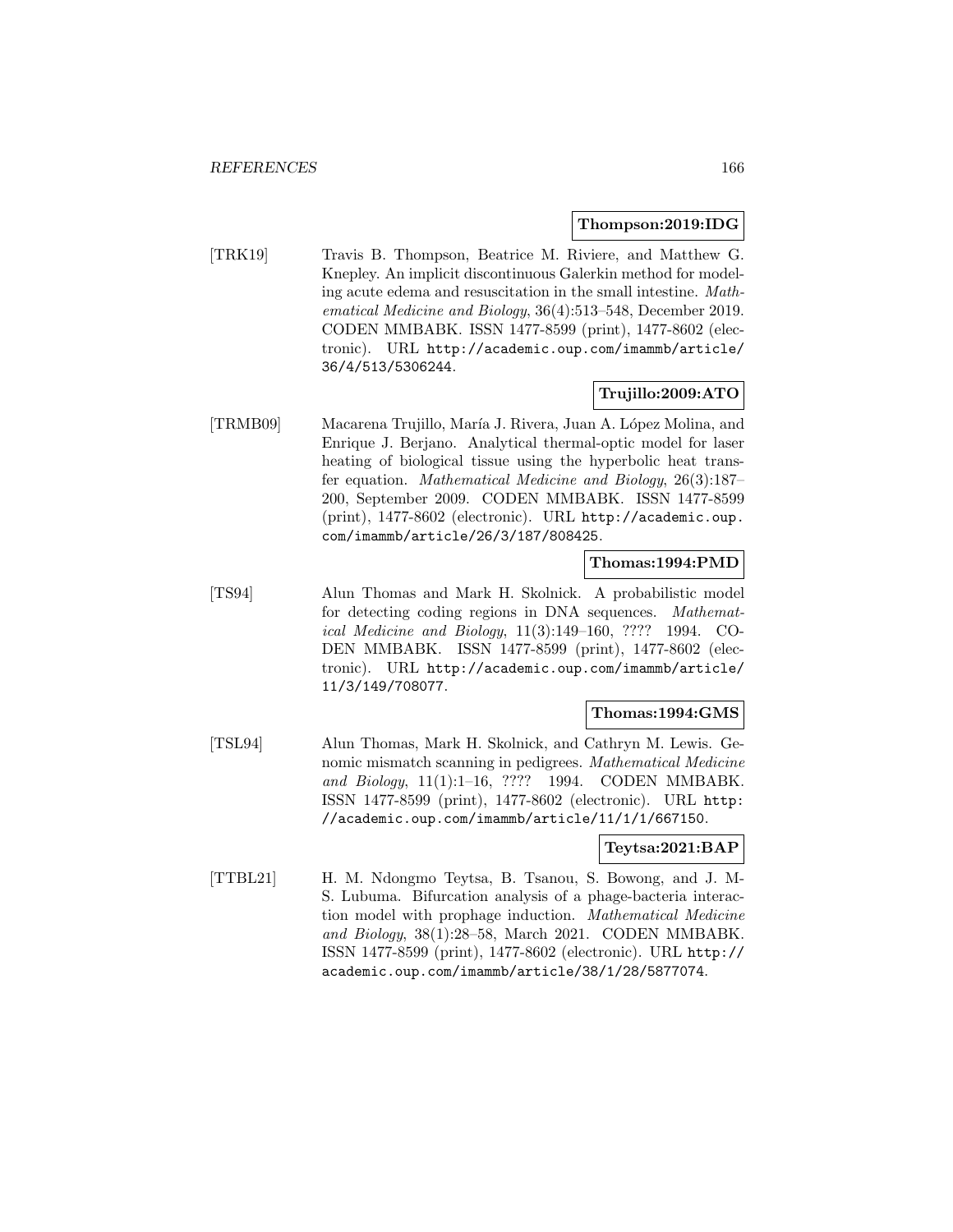### **Tuckwell:2000:NEE**

[TW00] Henry C. Tuckwell and Frederic Y. M. Wan. Nature of equilibria and effects of drug treatments in some simple viral population dynamical models. Mathematical Medicine and Biology, 17 (4):311–327, ???? 2000. CODEN MMBABK. ISSN 1477-8599 (print), 1477-8602 (electronic). URL http://academic.oup. com/imammb/article/17/4/311/664716.

## **Talbott:2015:MET**

[TXAS15] Kevin Talbott, Amber Xu, Daniel M. Anderson, and Padmanabhan Seshaiyer. Modelling the evaporation of a tear film over a contact lens. Mathematical Medicine and Biology, 32 (2):209–238, June 2015. CODEN MMBABK. ISSN 1477-8599 (print), 1477-8602 (electronic). URL http://academic.oup. com/imammb/article/32/2/209/830146.

# **Uche:1996:MMN**

[UA96] Chinma O. Uche and Roy M. Anderson. Mixing matrices: Necessary constraints in populations of finite size. Mathematical Medicine and Biology, 13(1):23–33, March 1996. CODEN MMBABK. ISSN 1477-8599 (print), 1477-8602 (electronic). URL http://academic.oup.com/imammb/article/13/1/23/ 644508.

## **Usher:1996:SDR**

[UH96] J. R. Usher and D. Henderson. Some drug-resistant models for cancer chemotherapy. Part 1: Cycle-nonspecific drugs. Mathematical Medicine and Biology, 13(2):99–126, June 1996. CO-DEN MMBABK. ISSN 1477-8599 (print), 1477-8602 (electronic). URL http://academic.oup.com/imammb/article/ 13/2/99/655291.

# **Ushakova:2015:BEH**

[UPM<sup>+</sup>15] Anastasia Ushakova, Frank Olav Pettersen, Arild Mæland, Bo Henry Lindqvist, and Dag Kvale. Bayesian estimation of HIV-1 dynamics in vivo. Mathematical Medicine and Biology, 32(1):39–56, March 2015. CODEN MMBABK. ISSN 1477-8599 (print), 1477-8602 (electronic). URL http://academic.oup. com/imammb/article/32/1/39/661583.

### **vandenBosch:1986:IBE**

[vdBD86] F. van den Bosch and O. Diekmann. Interactions between eggeating predator and prey: The effect of the functional response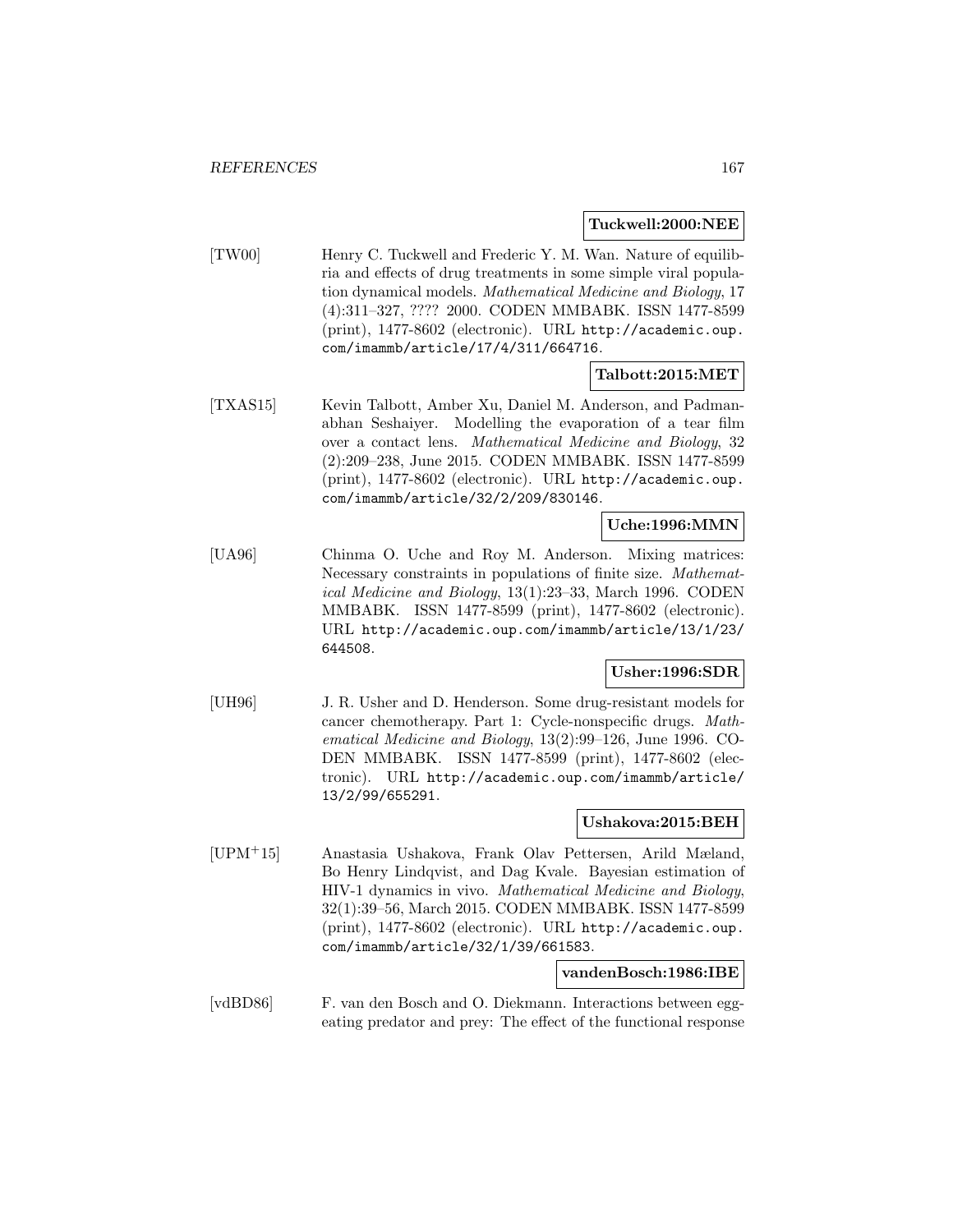and of age structure. Mathematical Medicine and Biology, 3 (1):53–69, ???? 1986. CODEN MMBABK. ISSN 1477-8599 (print), 1477-8602 (electronic). URL http://academic.oup. com/imammb/article/3/1/53/684222.

## **vandenBoogaard:1984:MEN**

[vdBJ84] Henk F. P. van den Boogaard and Peter I. M. Johannesma. The master equation for neural interaction. Mathematical Medicine and Biology, 1(4):365–389, ???? 1984. CODEN MMBABK. ISSN 1477-8599 (print), 1477-8602 (electronic). URL http:// academic.oup.com/imammb/article/1/4/365/768085.

# **Vargas:2001:GAU**

[VdC01] J. A. Vargas and Rafael F. del Castillo. Genetic associations under mixed mating systems: the Bennett-Binet effect. Mathematical Medicine and Biology, 18(4):327–341, December 2001. CODEN MMBABK. ISSN 1477-8599 (print), 1477-8602 (electronic). URL http://academic.oup.com/imammb/article/ 18/4/327/747270.

## **Vargas-De-Leoon:2013:GSP**

[VDLK13] Cruz Vargas-De-Leóon and Andrei Korobeinikov. Global stability of a population dynamics model with inhibition and negative feedback. Mathematical Medicine and Biology, 30(1): 65–72, March 2013. CODEN MMBABK. ISSN 1477-8599 (print), 1477-8602 (electronic). URL http://academic.oup. com/imammb/article/30/1/65/710607.

# **Venema:1993:EPB**

[Ven93] Henk W. Venema. Estimation of the parameters of a binary Markov random field on a graph with application to fibre type distributions in a muscle cross-section. Mathematical Medicine and Biology, 10(2):115–133, ???? 1993. CODEN MMBABK. ISSN 1477-8599 (print), 1477-8602 (electronic). URL http:// academic.oup.com/imammb/article/10/2/115/654143.

#### **Venturino:2002:EPP**

[Ven02] Ezio Venturino. Epidemics in predator–prey models: disease in the predators. Mathematical Medicine and Biology, 19(3):185– 205, September 2002. CODEN MMBABK. ISSN 1477-8599 (print), 1477-8602 (electronic). URL http://academic.oup. com/imammb/article/19/3/185/729868.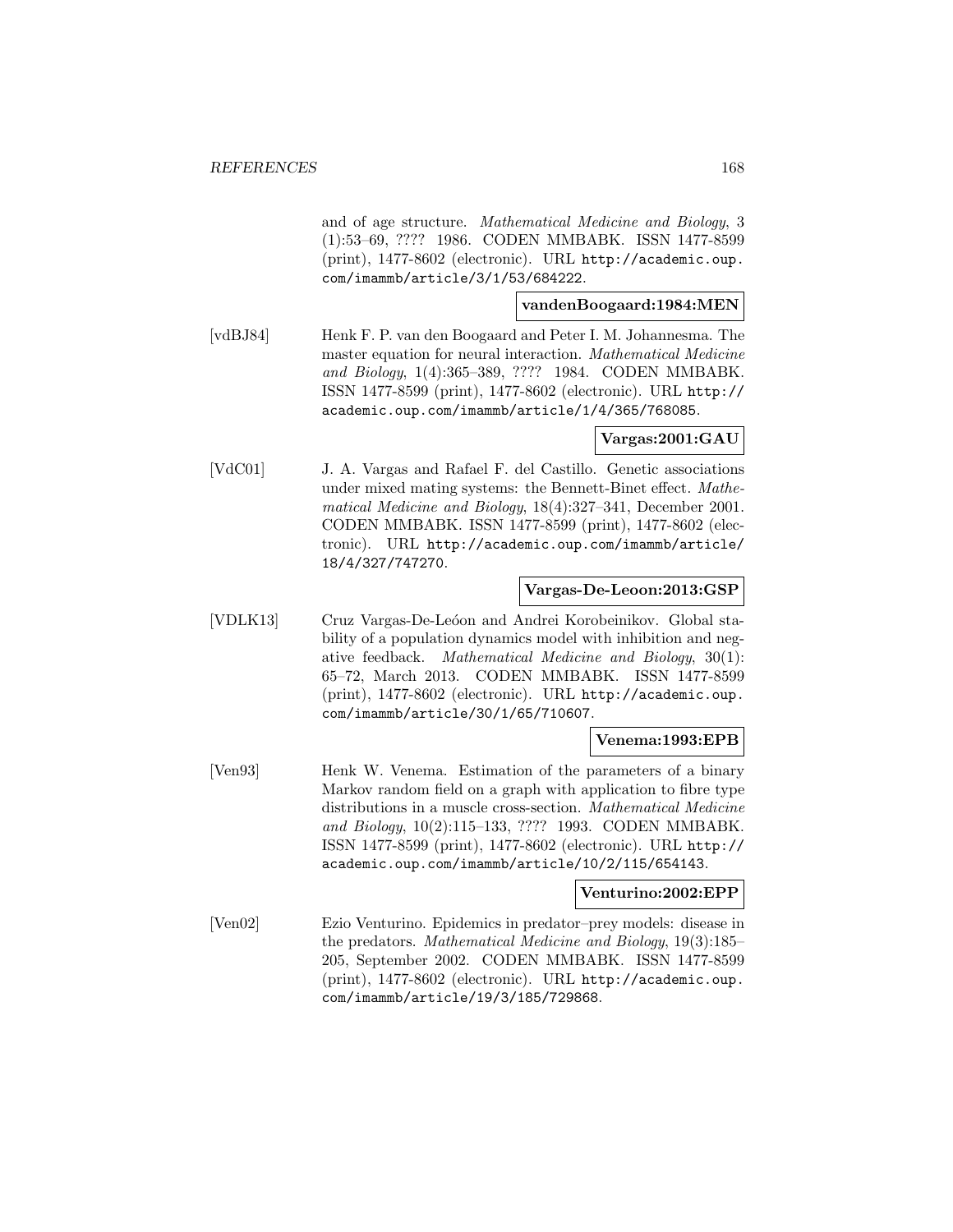#### **Velasco-Hernandez:1996:ETP**

[VHBCC96] Jorge X. Velasco-Hernández, Fred Brauer, and Carlos Castillo-Chavez. Effects of treatment and prevalence-dependent recruitment on the dynamics of a fatal disease. Mathematical Medicine and Biology, 13(3):175–192, September 1996. CO-DEN MMBABK. ISSN 1477-8599 (print), 1477-8602 (electronic). URL http://academic.oup.com/imammb/article/ 13/3/175/651310.

# **Vaidya:2007:MPM**

[VHT07] Naveen K. Vaidya, Huaxiong Huang, and Shu Takagi. Modelling HA protein-mediated interaction between an influenza virus and a healthy cell: pre-fusion membrane deformation. Mathematical Medicine and Biology, 24(3):251–270, September 2007. CODEN MMBABK. ISSN 1477-8599 (print), 1477- 8602 (electronic). URL http://academic.oup.com/imammb/ article/24/3/251/712085.

## **Varadharajan:1994:SIT**

[VJ94] Minal Varadharajan and Girija Jayaraman. Sodium ion transport in the intestinal wall: a mathematical model. Mathematical Medicine and Biology, 11(3):193–205, ???? 1994. CO-DEN MMBABK. ISSN 1477-8599 (print), 1477-8602 (electronic). URL http://academic.oup.com/imammb/article/ 11/3/193/708096.

### **Vaillant:2000:MCP**

[VL00] Jean Vaillant and Petr Lánský. Multidimensional counting processes and evoked neuronal activity. Mathematical Medicine and Biology, 17(1):53–73, ???? 2000. CODEN MMBABK. ISSN 1477-8599 (print), 1477-8602 (electronic). URL http: //academic.oup.com/imammb/article/17/1/53/674994.

## **Vo:2013:MPR**

[VM13] Tuoi T. N. Vo and Martin G. Meere. Minimizing the passive release of heparin-binding growth factors from an affinity-based delivery system. Mathematical Medicine and Biology, 30(4): 357–382, December 2013. CODEN MMBABK. ISSN 1477-8599 (print), 1477-8602 (electronic). URL http://academic.oup. com/imammb/article/30/4/357/718687.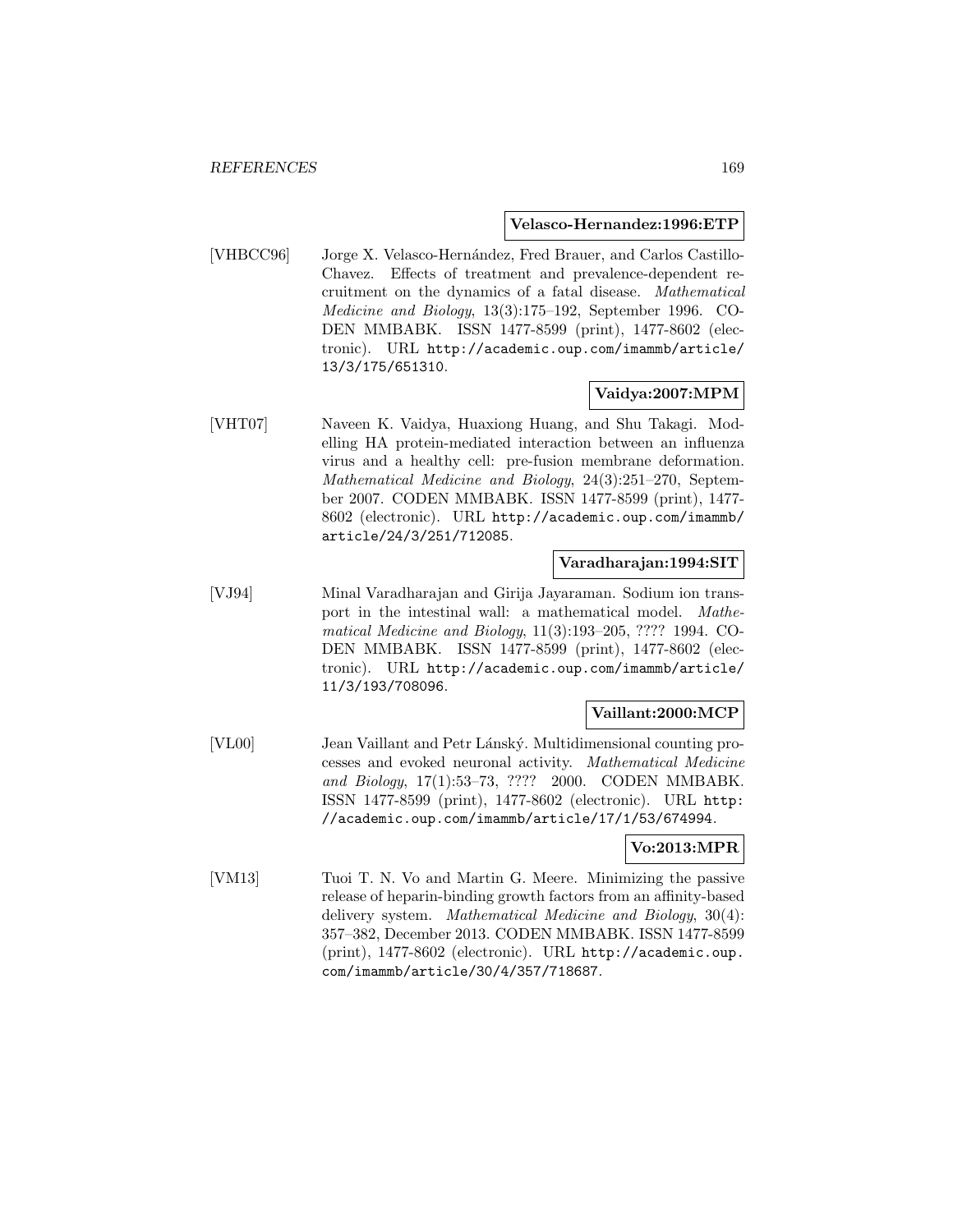# **Veliov:2016:AAA**

[VW16] V. M. Veliov and A. Widder. Aggregation and asymptotic analysis of an SI-epidemic model for heterogeneous populations. Mathematical Medicine and Biology, 33(3):295–318, September 2016. CODEN MMBABK. ISSN 1477-8599 (print), 1477- 8602 (electronic). URL http://academic.oup.com/imammb/ article/33/3/295/1750241.

## **Wilkie:2020:MMI**

[WA20] Kathleen P. Wilkie and Farjana Aktar. Mathematically modelling inflammation as a promoter of tumour growth. Mathematical Medicine and Biology, 37(4):491–514, December 2020. CODEN MMBABK. ISSN 1477-8599 (print), 1477-8602 (electronic). URL http://academic.oup.com/imammb/article/ 37/4/491/5840464.

# **Winter:2010:MWE**

[WAB10] Katlyn N. Winter, Daniel M. Anderson, and Richard J. Braun. A model for wetting and evaporation of a post-blink precorneal tear film. Mathematical Medicine and Biology, 27(3):211– 225, September 2010. CODEN MMBABK. ISSN 1477-8599 (print), 1477-8602 (electronic). URL http://academic.oup. com/imammb/article/27/3/211/791810.

# **Wood:1989:IME**

[WBGN89] S. N. Wood, S. P. Blythe, W. S. C. Gurney, and R. M. Nisbet. Instability in mortality estimation schemes related to stagestructure population models. Mathematical Medicine and Biology, 6(1):47–68, ???? 1989. CODEN MMBABK. ISSN 1477- 8599 (print), 1477-8602 (electronic). URL http://academic. oup.com/imammb/article/6/1/47/666290.

### **Wang:2012:ITT**

[WBSD12] Zhihui Wang, Veronika Bordas, Jonathan Sagotsky, and Thomas S. Deisboeck. Identifying therapeutic targets in a combined EGFR-TGF $\beta$ R signalling cascade using a multiscale agent-based cancer model. Mathematical Medicine and Biology, 29(1):95–108, March 2012. CODEN MMBABK. ISSN 1477- 8599 (print), 1477-8602 (electronic). URL http://academic. oup.com/imammb/article/29/1/95/753895.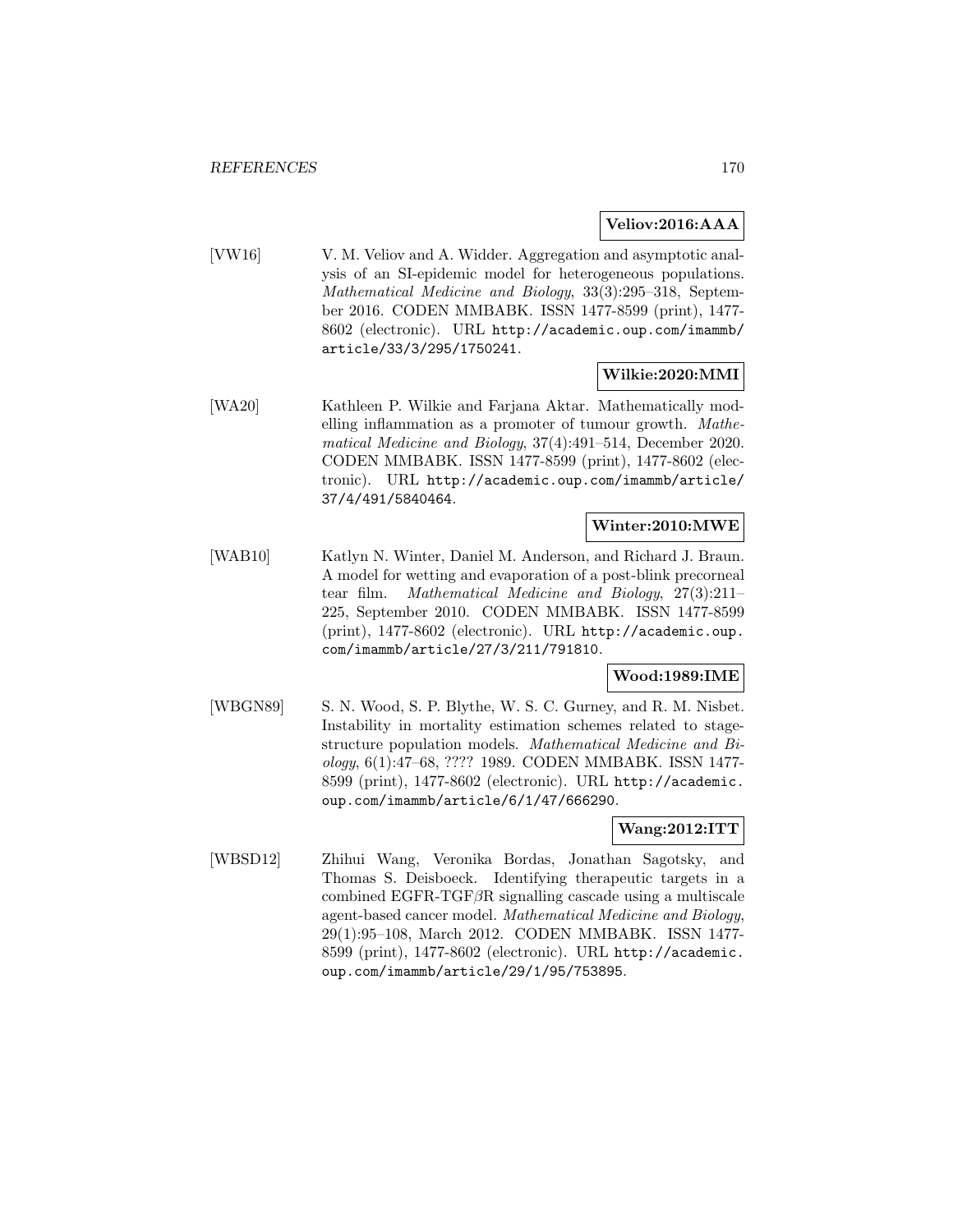# **White:1998:CIV**

[WCM98] L. J. White, M. J. Cox, and G. F. Medley. Cross immunity and vaccination against multiple microparasite strains. Mathematical Medicine and Biology, 15(3):211–233, September 1998. CODEN MMBABK. ISSN 1477-8599 (print), 1477-8602 (electronic). URL http://academic.oup.com/imammb/article/ 15/3/211/795634.

## **Waters:2006:TGR**

[WCSR06] S. L. Waters, L. J. Cummings, K. M. Shakesheff, and F. R. A. J. Rose. Tissue growth in a rotating bioreactor. Part I: mechanical stability. Mathematical Medicine and Biology, 23 (4):311–337, December 2006. CODEN MMBABK. ISSN 1477- 8599 (print), 1477-8602 (electronic). URL http://academic. oup.com/imammb/article/23/4/311/689775.

# **Ward:2017:PTM**

[WDD<sup>+</sup>17] John P. Ward, Joanne L. Dunster, Gianne Derks, Pratibha Mistry, and José D. Salazar. Predicting tyrosinaemia: a mathematical model of 4-hydroxyphenylpyruvate dioxygenase inhibition by nitisinone in rats. Mathematical Medicine and Biology, 34 (3):335–390, September 2017. CODEN MMBABK. ISSN 1477- 8599 (print), 1477-8602 (electronic). URL http://academic. oup.com/imammb/article/34/3/335/2885296.

## **Wilson:1988:SPM**

[WDLS88] B. C. Wilson, D. Y. Downham, J. Lexell, and M. Sjöström. Some probability models for diagnosing neurogenic disorders. Mathematical Medicine and Biology, 5(3):167–179, ???? 1988. CODEN MMBABK. ISSN 1477-8599 (print), 1477-8602 (electronic). URL http://academic.oup.com/imammb/article/ 5/3/167/692250.

## **Wilkie:2012:AIB**

[WDS12] K. P. Wilkie, C. S. Drapaca, and S. Sivaloganathan. Aging impact on brain biomechanics with applications to hydrocephalus. Mathematical Medicine and Biology, 29(2):145–161, June 2012. CODEN MMBABK. ISSN 1477-8599 (print), 1477-8602 (electronic). URL http://academic.oup.com/imammb/article/ 29/2/145/662200.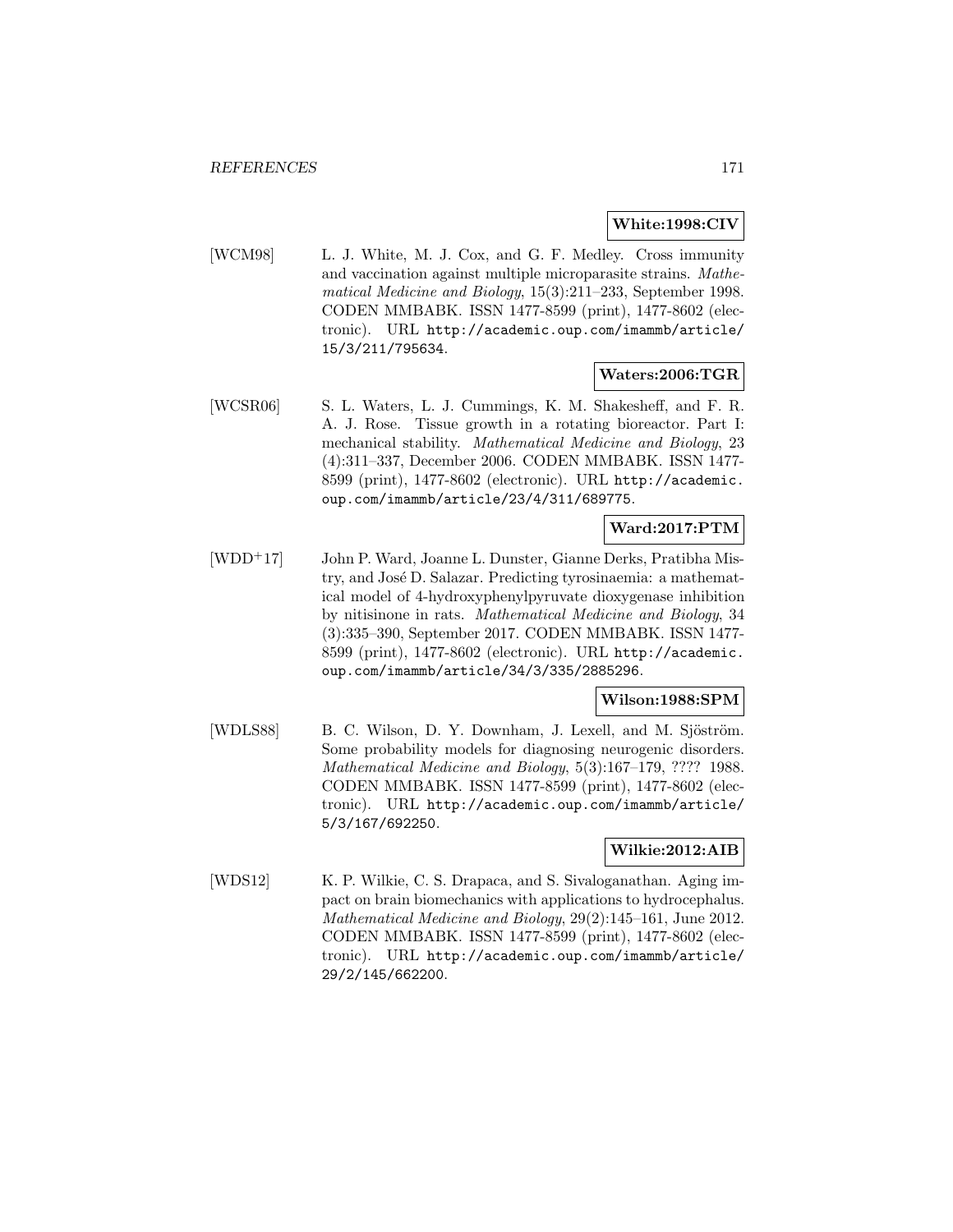# **Weir:1985:SAM**

[Wei85] B. S. Weir. Statistical analysis of molecular genetic data. Mathematical Medicine and Biology, 2(1):1–39, ???? 1985. CO-DEN MMBABK. ISSN 1477-8599 (print), 1477-8602 (electronic). URL http://academic.oup.com/imammb/article/ 2/1/1/815647.

# **Whiteley:2003:ECG**

[WG03] Jonathan P. Whiteley and David J. Gavaghan. Efficient computations of gas transport in the respiratory tree. Mathematical Medicine and Biology, 20(1):91–104, March 2003. CODEN MMBABK. ISSN 1477-8599 (print), 1477-8602 (electronic). URL http://academic.oup.com/imammb/article/20/1/91/ 663526.

## **Whiteley:2020:MIS**

[WG20] Jonathan P. Whiteley and Eamonn A. Gaffney. Modelling the inclusion of swelling pressure in a tissue level poroviscoelastic model of cartilage deformation. Mathematical Medicine and Biology, 37(3):389–428, September 2020. CODEN MMBABK. ISSN 1477-8599 (print), 1477-8602 (electronic). URL http:// academic.oup.com/imammb/article/37/3/389/5739945.

## **Whiteley:2007:NLM**

[WGCB07] Jonathan P. Whiteley, David J. Gavaghan, S. Jonathan Chapman, and J. Michael Brady. Non-linear modelling of breast tissue. Mathematical Medicine and Biology, 24(3):327–345, September 2007. CODEN MMBABK. ISSN 1477-8599 (print), 1477-8602 (electronic). URL http://academic.oup. com/imammb/article/24/3/327/712100.

### **Whiteley:2003:PBI**

[WGH03] J. P. Whiteley, D. J. Gavaghan, and C. E. W. Hahn. Periodic breathing induced by arterial oxygen partial pressure oscillations. Mathematical Medicine and Biology, 20(2):205–224, June 2003. CODEN MMBABK. ISSN 1477-8599 (print), 1477- 8602 (electronic). URL http://academic.oup.com/imammb/ article/20/2/205/658773.

## **Whiteley:2020:ESA**

[Whi20] Jonathan P. Whiteley. An evaluation of some assumptions underpinning the bidomain equations of electrophysiology. Mathematical Medicine and Biology, 37(2):262–302, June 2020. CO-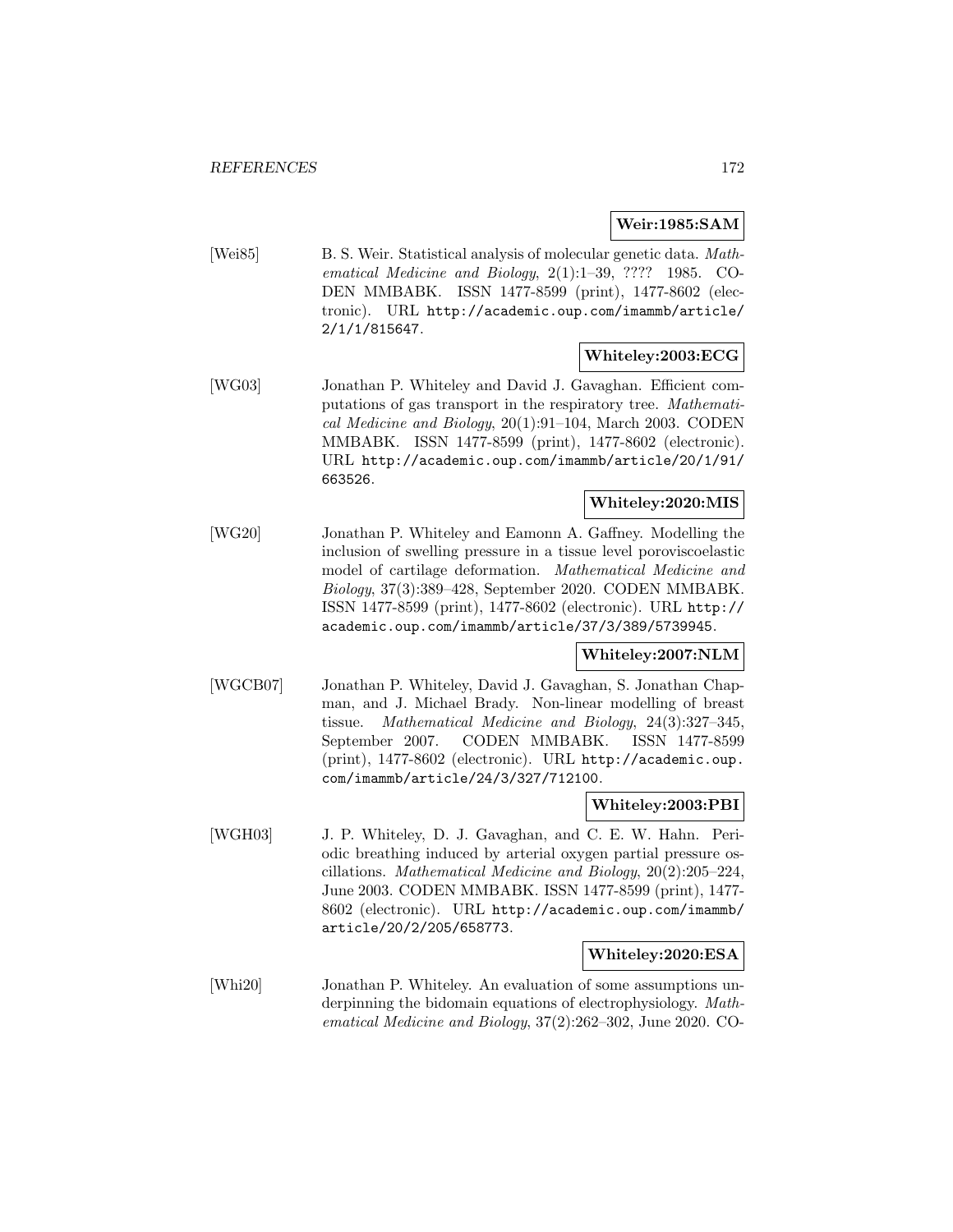DEN MMBABK. ISSN 1477-8599 (print), 1477-8602 (electronic). URL http://academic.oup.com/imammb/article/ 37/2/262/5610879.

# **Wang:2012:GAS**

[WHT12] Jinliang Wang, Gang Huang, and Yasuhiro Takeuchi. Global asymptotic stability for HIV-1 dynamics with two distributed delays. Mathematical Medicine and Biology, 29(3):283–300, September 2012. CODEN MMBABK. ISSN 1477-8599 (print), 1477-8602 (electronic). URL http://academic.oup. com/imammb/article/29/3/283/798008.

# **Ward:1997:MMA**

[WK97] J. P. Ward and J. R. King. Mathematical modelling of avascular-tumour growth. Mathematical Medicine and Biology, 14(1):39–69, March 1997. CODEN MMBABK. ISSN 1477-8599 (print), 1477-8602 (electronic). URL http://academic.oup. com/imammb/article/14/1/39/660000.

# **Ward:1999:MMA**

[WK99] J. P. Ward and J. R. King. Mathematical modelling of avascular-tumour growth II: Modelling growth saturation. Mathematical Medicine and Biology, 16(2):171–211, June 1999. CODEN MMBABK. ISSN 1477-8599 (print), 1477-8602 (electronic). URL http://academic.oup.com/imammb/article/ 16/2/171/668993.

# **Ward:2001:MMQ**

[WKK<sup>+</sup>01] J. P. Ward, J. R. King, A. J. Koerber, P. Williams, J. M. Croft, and R. E. Sockett. Mathematical modelling of quorum sensing in bacteria. Mathematical Medicine and Biology, 18(3):263– 292, September 1, 2001. CODEN MMBABK. ISSN 1477-8599 (print), 1477-8602 (electronic). URL http://academic.oup. com/imammb/article/18/3/263/657415.

# **Ward:2004:CSR**

[WKK<sup>+</sup>04] J. P. Ward, J. R. King, A. J. Koerber, J. M. Croft, R. E. Sockett, and P. Williams. Cell-signalling repression in bacterial quorum sensing. Mathematical Medicine and Biology, 21(3): 169–204, September 2004. CODEN MMBABK. ISSN 1477- 8599 (print), 1477-8602 (electronic). URL http://academic. oup.com/imammb/article/21/3/169/660051.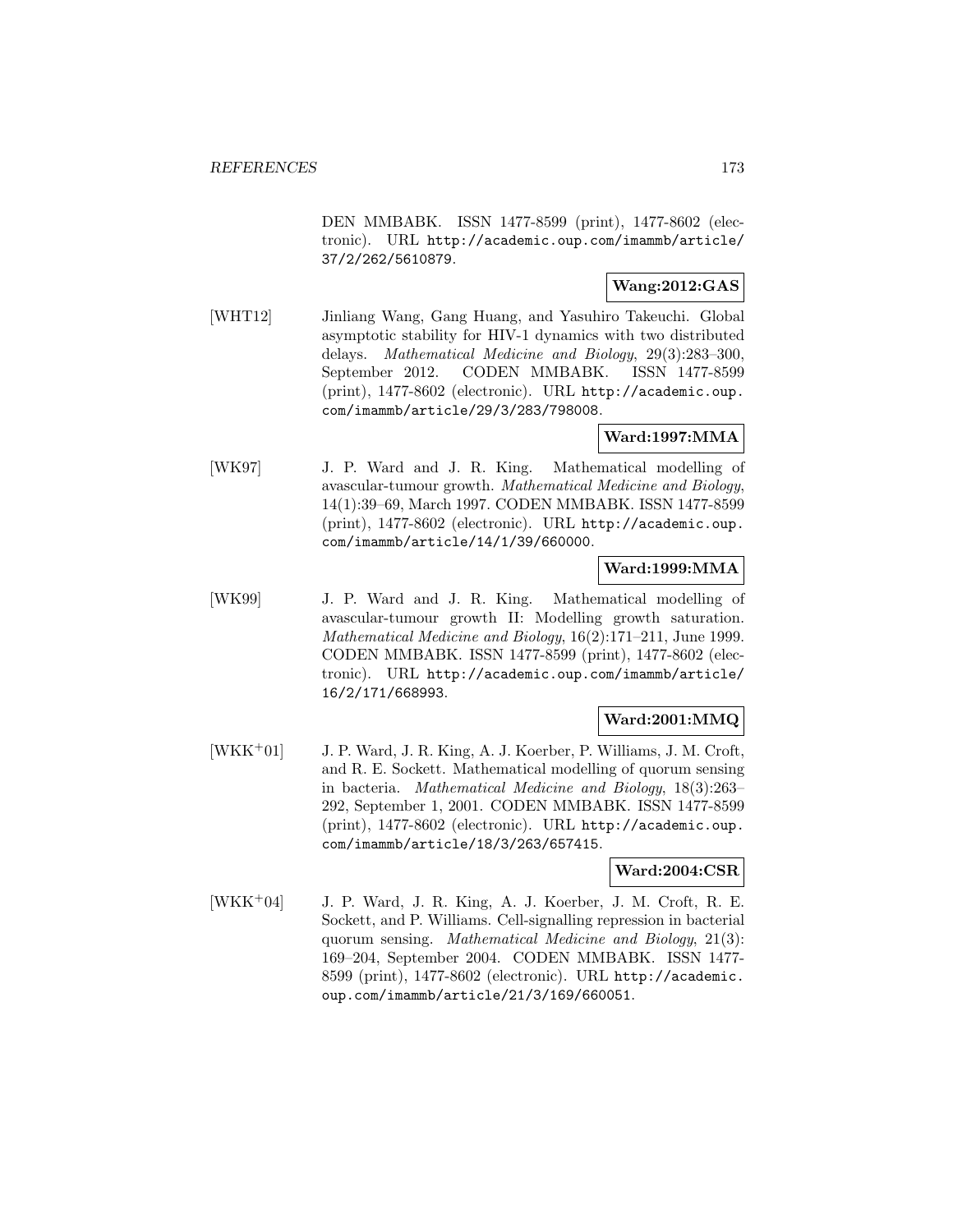### **Weeks:1989:TTT**

[WL89] Daniel E. Weeks and Kenneth Lange. Trials, tribulations, and triumphs of the EM algorithm in pedigree analysis. Mathematical Medicine and Biology, 6(4):209–232, ???? 1989. CODEN MMBABK. ISSN 1477-8599 (print), 1477-8602 (electronic). URL http://academic.oup.com/imammb/article/6/4/209/ 793982.

# **Wood:1994:SMB**

[Woo94] S. N. Wood. Spline models of biological population dynamics: How to estimate mortality rates for stage structured populations with dimorphic life histories. Mathematical Medicine and Biology, 11(1):61–78, ???? 1994. CODEN MMBABK. ISSN 1477-8599 (print), 1477-8602 (electronic). URL http: //academic.oup.com/imammb/article/11/1/61/667159.

# **Wall:1985:RSM**

[WP85] C. Wall and J. N. Perry. The role of a simulation model in understanding the behaviour of male pea moths attracted to pheromone traps. Mathematical Medicine and Biology, 2(4): 299–309, ???? 1985. CODEN MMBABK. ISSN 1477-8599 (print), 1477-8602 (electronic). URL http://academic.oup. com/imammb/article/2/4/299/833992.

## **Waters:2018:EII**

[WPH<sup>+</sup>18] Ryan S. Waters, Justin S. A. Perry, SunPil Han, Bibiana Bielekova, and Tomas Gedeon. The effects of interleukin-2 on immune response regulation. Mathematical Medicine and Biology, 35(1):79–119, March 2018. CODEN MMBABK. ISSN 1477-8599 (print), 1477-8602 (electronic). URL http:// academic.oup.com/imammb/article/35/1/79/3038032.

## **Wirth:2006:AFP**

[WS06] Benedikt Wirth and Ian Sobey. An axisymmetric and fully 3D poroelastic model for the evolution of hydrocephalus. Mathematical Medicine and Biology, 23(4):363–388, December 2006. CODEN MMBABK. ISSN 1477-8599 (print), 1477-8602 (electronic). URL http://academic.oup.com/imammb/article/ 23/4/363/689781.

## **Wirth:2008:MIP**

[WS08] Benedikt Wirth and Ian Sobey. A model for an inverse power constitutive law for cerebral compliance. Mathemat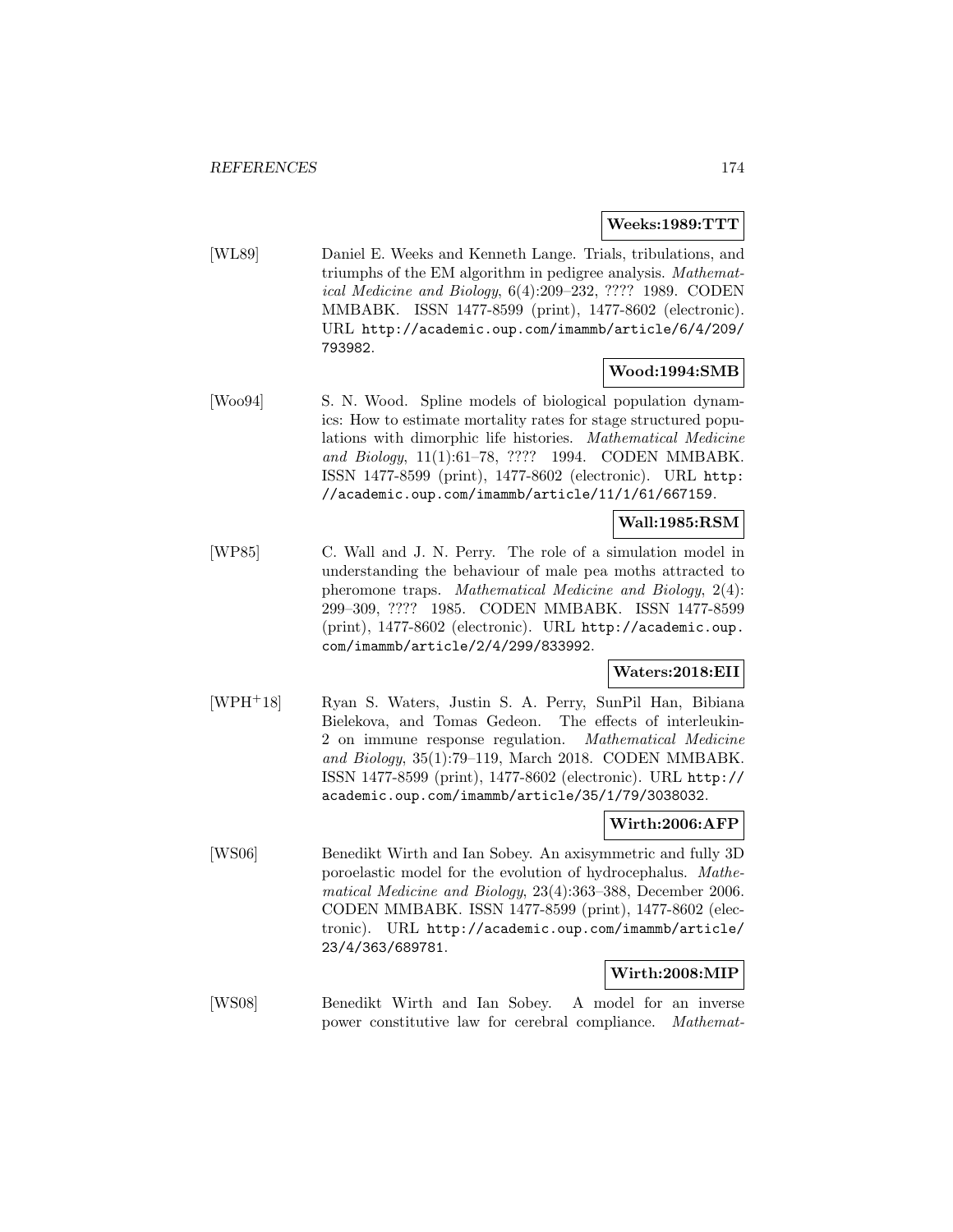ical Medicine and Biology, 25(2):113–131, June 2008. CO-DEN MMBABK. ISSN 1477-8599 (print), 1477-8602 (electronic). URL http://academic.oup.com/imammb/article/ 25/2/113/751920.

## **Wirth:2009:ASD**

[WS09] Benedikt Wirth and Ian Sobey. Analytic solution during an infusion test of the linear unsteady poroelastic equations in a spherically symmetric model of the brain. Mathematical Medicine and Biology, 26(1):25–61, March 2009. CODEN MMBABK. ISSN 1477-8599 (print), 1477-8602 (electronic). URL http://academic.oup.com/imammb/article/26/1/25/ 853986.

# **Watton:2009:MGS**

[WVH09] Paul N. Watton, Yiannis Ventikos, and Gerhard A. Holzapfel. Modelling the growth and stabilization of cerebral aneurysms. Mathematical Medicine and Biology, 26(2):133–164, June 2009. CODEN MMBABK. ISSN 1477-8599 (print), 1477-8602 (electronic). URL http://academic.oup.com/imammb/article/ 26/2/133/727673.

# **White:2005:ABC**

[WW05] Steven M. White and K. A. Jane White. Applications of biological control in resistant host-pathogen systems. Mathematical Medicine and Biology, 22(3):227–245, September 2005. CO-DEN MMBABK. ISSN 1477-8599 (print), 1477-8602 (electronic). URL http://academic.oup.com/imammb/article/ 22/3/227/652724.

## **Williams:2014:PSM**

[WWWW<sup>+</sup>14] Nakeya D. Williams, Øistein Wind-Willassen, Andrew A. Wright, Jesper Mehlsen, Johnny T. Ottesen, and Mette S. Olufsen. Patient-specific modelling of head-up tilt. Mathematical Medicine and Biology, 31(4):365–392, December 2014. CODEN MMBABK. ISSN 1477-8599 (print), 1477-8602 (electronic). URL http://academic.oup.com/imammb/article/ 31/4/365/646887.

#### **Xiaoming:1987:CSB**

[XDJ87] Ding Xiaoming, Ding Dafu, and Xu Jinghua. Chiral symmetry breaking in living systems. Mathematical Medicine and Biology, 4(1):33–46, ???? 1987. CODEN MMBABK. ISSN 1477-8599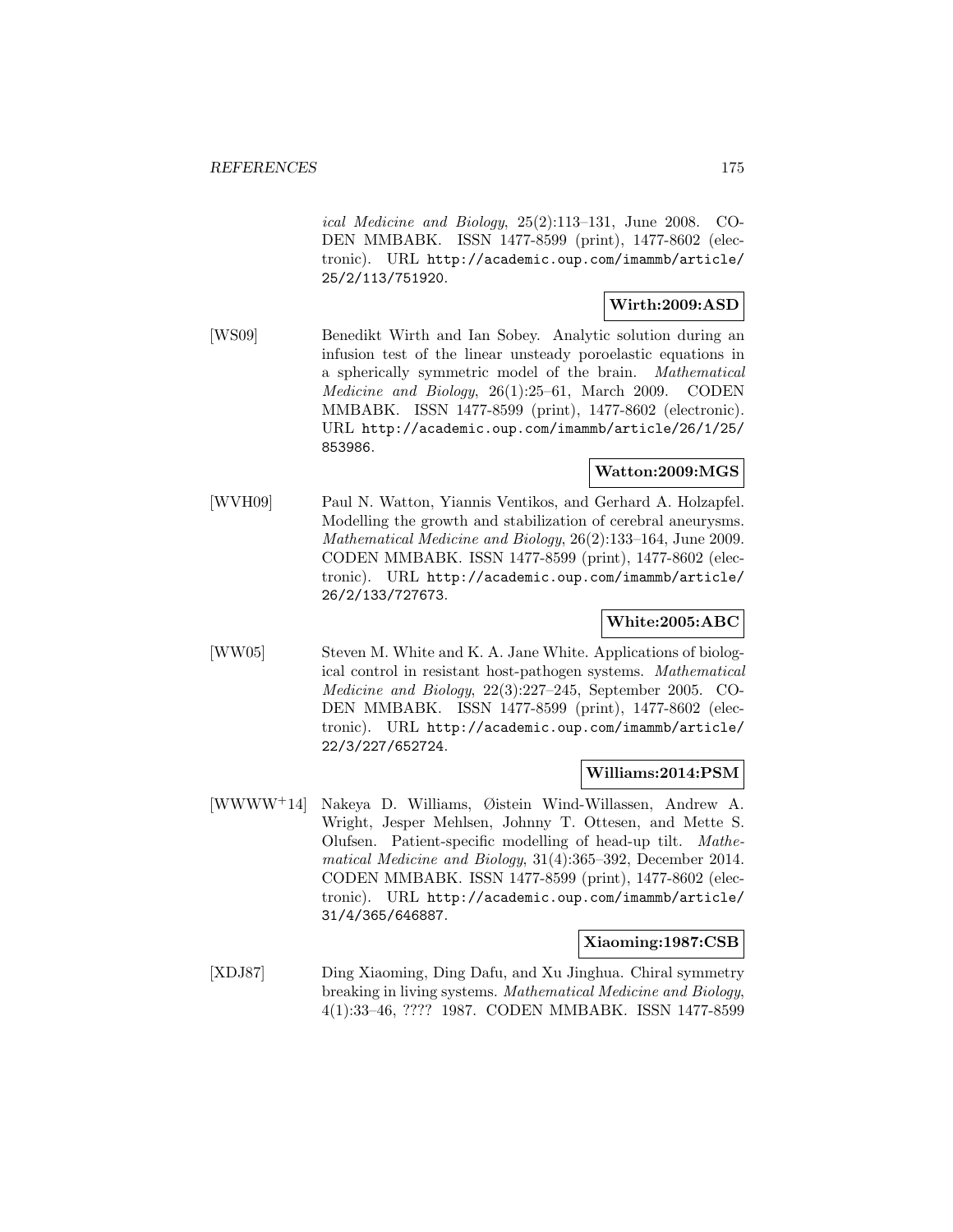(print), 1477-8602 (electronic). URL http://academic.oup. com/imammb/article/4/1/33/875663.

# **Xiao:2011:MDS**

[XZT11] Yanni Xiao, Yicang Zhou, and Sanyi Tang. Modelling disease spread in dispersal networks at two levels. Mathematical Medicine and Biology, 28(3):227–244, September 2011. CO-DEN MMBABK. ISSN 1477-8599 (print), 1477-8602 (electronic). URL http://academic.oup.com/imammb/article/ 28/3/227/664311.

# **Yamazaki:2018:GWP**

[Yam18] Kazuo Yamazaki. Global well-posedness of infectious disease models without life-time immunity: the cases of cholera and avian influenza. Mathematical Medicine and Biology, 35(4): 427–445, December 2018. CODEN MMBABK. ISSN 1477-8599 (print), 1477-8602 (electronic). URL http://academic.oup. com/imammb/article/35/4/427/4568333.

# **Yang:2002:ERI**

[Yan02] Hyun Mo Yang. The effects of re-infection in directly transmitted infections modelled with vaccination. Mathematical Medicine and Biology, 19(2):113–135, June 2002. CO-DEN MMBABK. ISSN 1477-8599 (print), 1477-8602 (electronic). URL http://academic.oup.com/imammb/article/ 19/2/113/730721.

# **Yuan:2003:ETH**

[YB03] Ao Yuan and George E. Bonney. Exact test of Hardy-Weinberg equilibrium by Markov chain Monte Carlo. Mathematical Medicine and Biology, 20(4):327–340, December 2003. CO-DEN MMBABK. ISSN 1477-8599 (print), 1477-8602 (electronic). URL http://academic.oup.com/imammb/article/ 20/4/327/714031.

# **Young:2018:ETG**

[YB18] Todd R. Young and Erik M. Boczko. Early treatment gains for antibiotic administration and within human host time series data. Mathematical Medicine and Biology, 35(2):203–224, June 2018. CODEN MMBABK. ISSN 1477-8599 (print), 1477- 8602 (electronic). URL http://academic.oup.com/imammb/ article/35/2/203/3056187.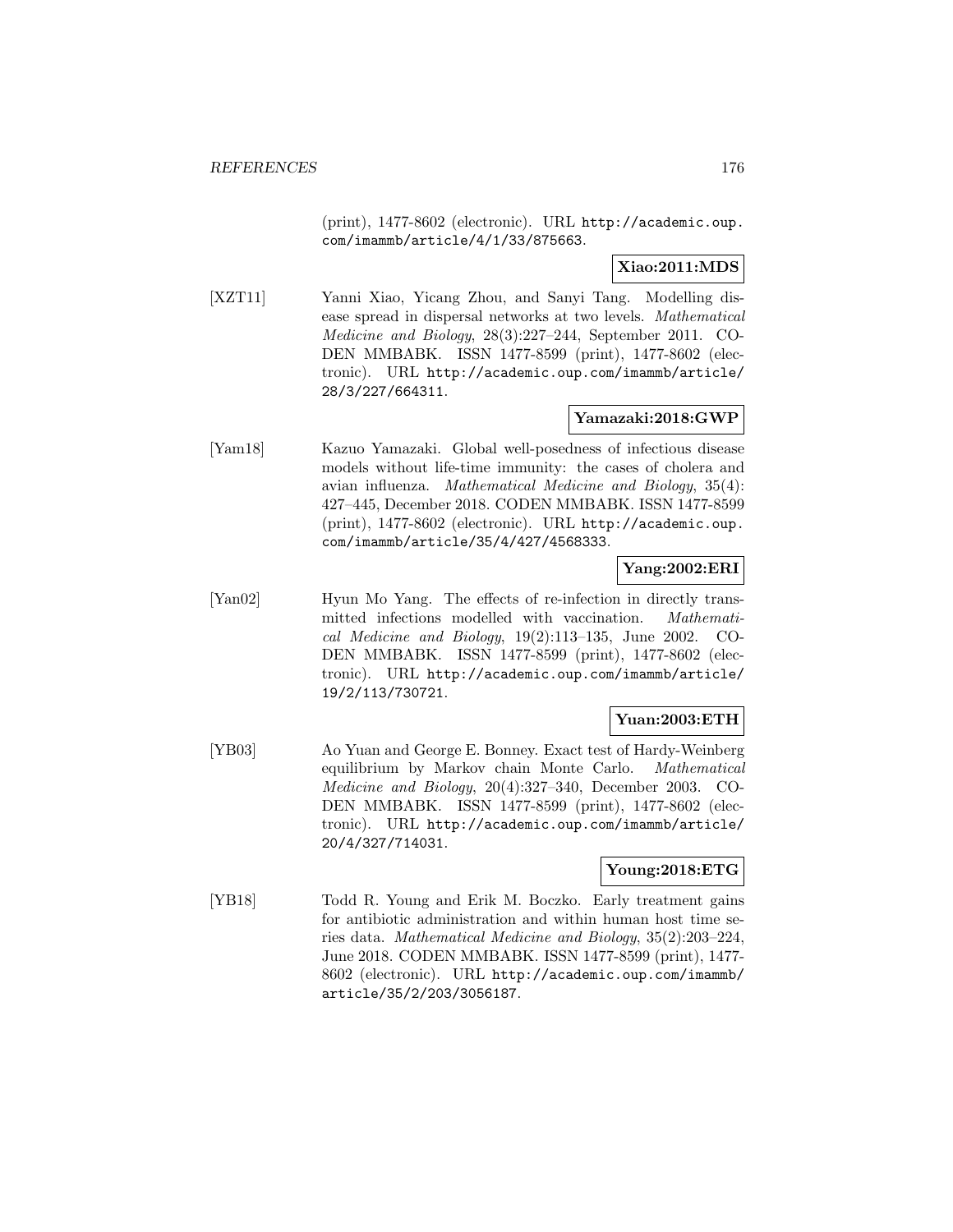### **Yakowitz:1996:CME**

[YBG96] S. Yakowitz, M. Blount, and J. Gani. Computing marginal expectations for large compartmentalized models with application to AIDS evolution in a prison system. Mathematical Medicine and Biology, 13(4):223–244, December 1996. CO-DEN MMBABK. ISSN 1477-8599 (print), 1477-8602 (electronic). URL http://academic.oup.com/imammb/article/ 13/4/223/771409.

# **Yang:1999:PMA**

[YC99] Hyun Mo Yang and Wilson Castro Ferreira, Jr. A population model applied to HIV transmission considering protection and treatment. Mathematical Medicine and Biology, 16(3):237– 259, September 1999. CODEN MMBABK. ISSN 1477-8599 (print), 1477-8602 (electronic). URL http://academic.oup. com/imammb/article/16/3/237/657146.

# **Yates:2000:PGA**

[YF00] Tony L. Yates and Leslie R. Fletcher. Prediction of a glucose appearance function from foods using deconvolution. Mathematical Medicine and Biology, 17(2):169–184, ???? 2000. CO-DEN MMBABK. ISSN 1477-8599 (print), 1477-8602 (electronic). URL http://academic.oup.com/imammb/article/ 17/2/169/736868.

# **Yang:2021:MTN**

[YJY21] Hyun Mo Yang, Luis Pedro Lombardi Junior, and Ariana Campos Yang. Modeling the transmission of the new coronavirus in S˜ao Paulo State, Brazil — assessing the epidemiological impacts of isolating young and elder persons. Mathematical Medicine and Biology, 38(2):137–177, June 2021. CO-DEN MMBABK. ISSN 1477-8599 (print), 1477-8602 (electronic). URL http://academic.oup.com/imammb/article/ 38/2/137/6090329.

# **Yang:2020:MCP**

[YLS<sup>+</sup>20] Yingqiao Yang, Kewei Li, Gerhard Sommer, Kai-Leung Yung, and Gerhard A. Holzapfel. Mechanical characterization of porcine liver properties for computational simulation of indentation on cancerous tissue. Mathematical Medicine and Biology, 37(4):469–490, December 2020. CODEN MMBABK. ISSN 1477-8599 (print), 1477-8602 (electronic). URL http: //academic.oup.com/imammb/article/37/4/469/5829769.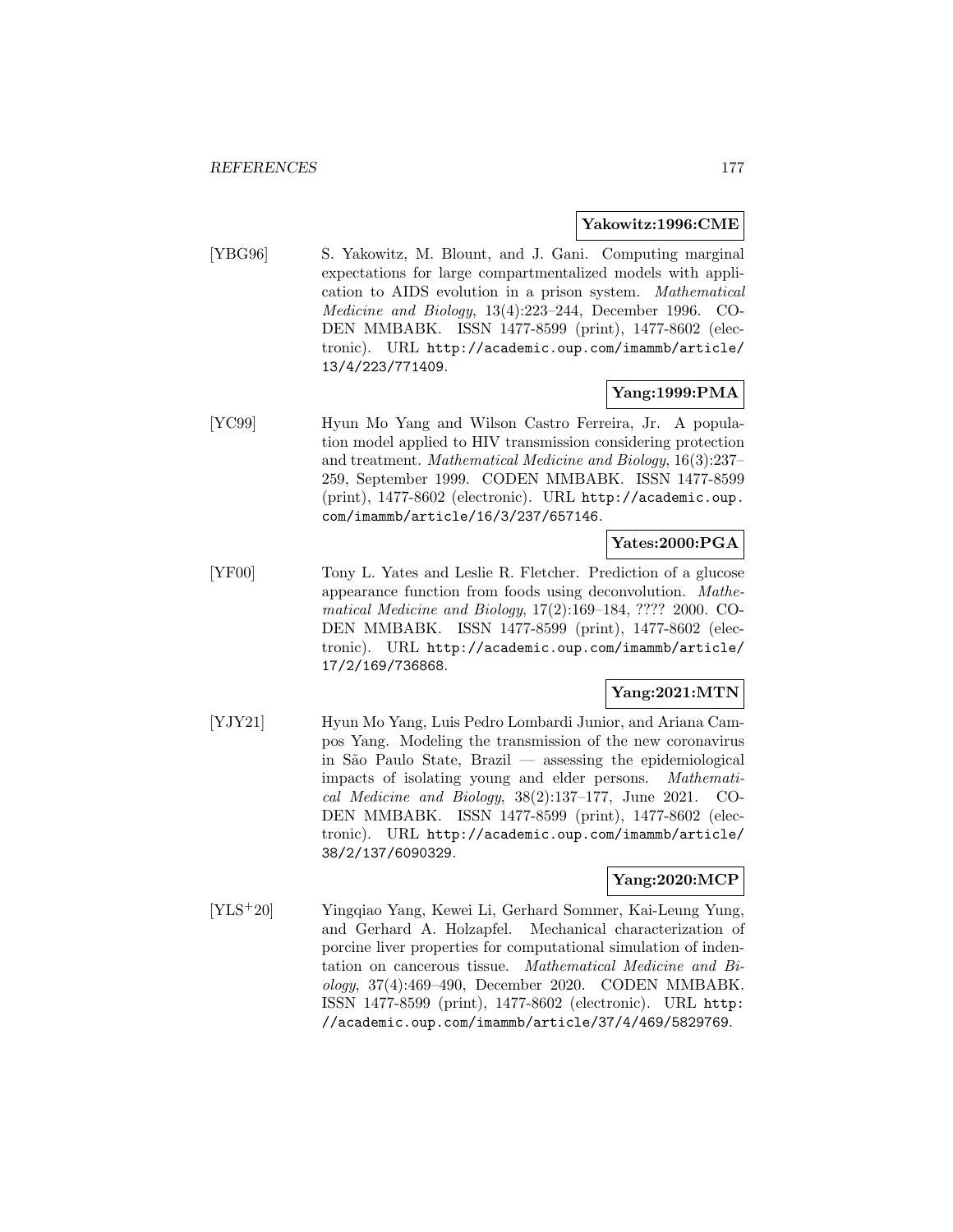# **Young:1990:LE**

[You90] Alan Young. The landfill ecosystem. Mathematical Medicine and Biology, 7(3):199–217, ???? 1990. CODEN MMBABK. ISSN 1477-8599 (print), 1477-8602 (electronic). URL http:// academic.oup.com/imammb/article/7/3/199/733197.

# **Young:2014:MMI**

[YRCU14] Jennifer Young, Béatrice Rivière, Charles S. Cox, Jr., and Karen Uray. A mathematical model of intestinal oedema formation. Mathematical Medicine and Biology, 31(1):1–15, March 2014. CODEN MMBABK. ISSN 1477-8599 (print), 1477- 8602 (electronic). URL http://academic.oup.com/imammb/ article/31/1/1/860020.

# **Zaric:2002:DRA**

[ZB02] Gregory S. Zaric and Margaret L. Brandeau. Dynamic resource allocation for epidemic control in multiple populations. Mathematical Medicine and Biology, 19(4):235–255, December 2002. CODEN MMBABK. ISSN 1477-8599 (print), 1477-8602 (electronic). URL http://academic.oup.com/imammb/article/ 19/4/235/753203.

# **Zemskov:2011:OPF**

[ZEM11] E. P. Zemskov, I. R. Epstein, and A. Muntean. Oscillatory pulses in FitzHugh–Nagumo type systems with cross-diffusion. Mathematical Medicine and Biology, 28(2):217–226, June 2011. CODEN MMBABK. ISSN 1477-8599 (print), 1477-8602 (electronic). URL http://academic.oup.com/imammb/article/ 28/2/217/679766.

## **Zhang:2022:DSH**

[Zha22] Wenjing Zhang. Deterministic and stochastic in-host tuberculosis models for bacterium-directed and host-directed therapy combination. Mathematical Medicine and Biology, 39(2): 126–155, June 2022. CODEN MMBABK. ISSN 1477-8599 (print), 1477-8602 (electronic). URL http://academic.oup. com/imammb/article/39/2/126/6540670.

### **Zierenberg:2013:AMP**

[ZHF<sup>+</sup>13] Jennifer R. Zierenberg, David Halpern, Marcel Filoche, Bernard Sapoval, and James B. Grotberg. An asymptotic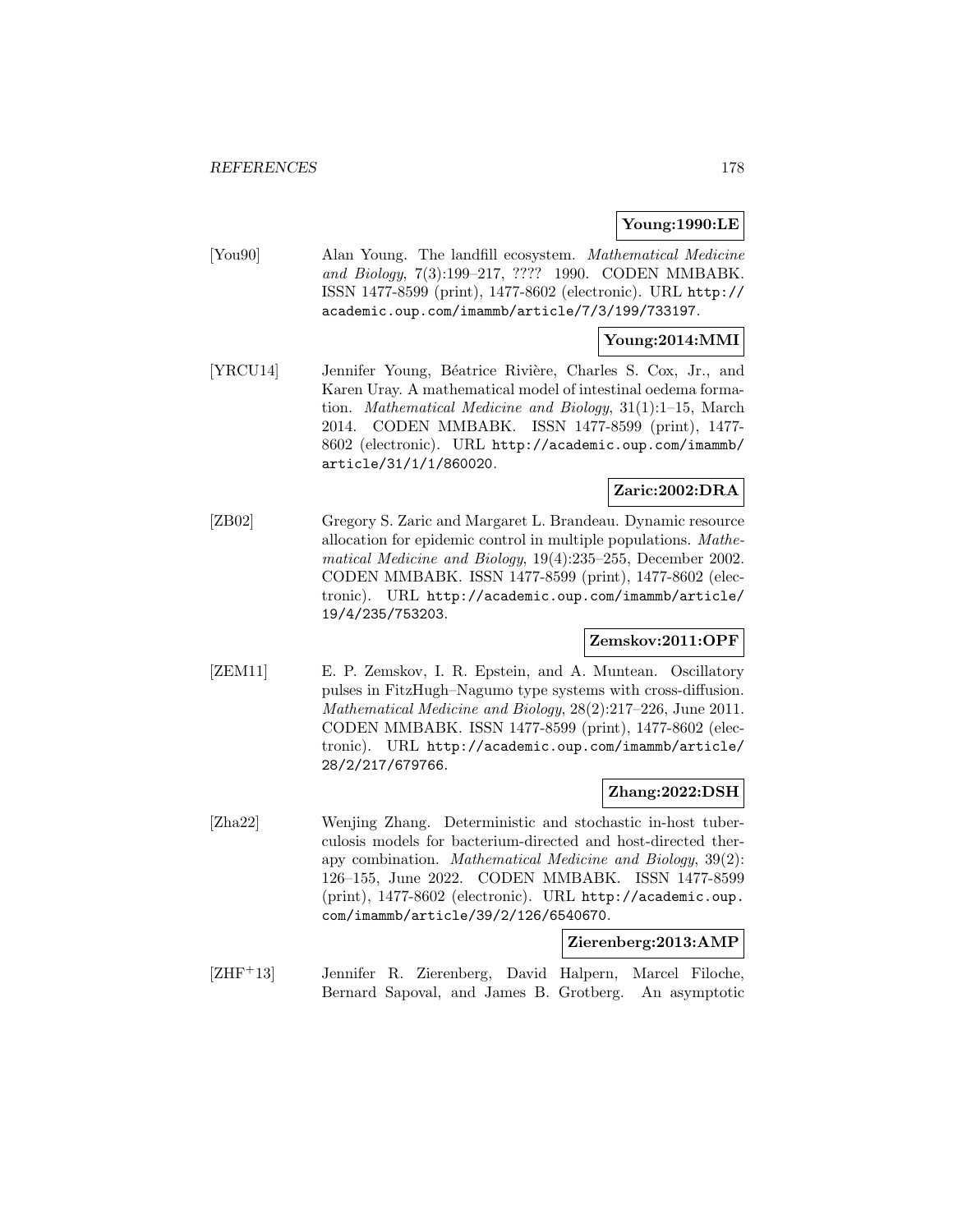model of particle deposition at an airway bifurcation. Mathematical Medicine and Biology, 30(2):131–156, June 2013. CO-DEN MMBABK. ISSN 1477-8599 (print), 1477-8602 (electronic). URL http://academic.oup.com/imammb/article/ 30/2/131/890418.

# **Zhang:2019:MCD**

[ZJJA19] Wenjing Zhang, Sophia Jang, Colleen B. Jonsson, and Linda J. S. Allen. Models of cytokine dynamics in the inflammatory response of viral zoonotic infectious diseases. Mathematical Medicine and Biology, 36(3):269–295, September 2019. CO-DEN MMBABK. ISSN 1477-8599 (print), 1477-8602 (electronic). URL http://academic.oup.com/imammb/article/ 36/3/269/5046615.

# **Zhong:2019:MMG**

[ZKB<sup>+</sup>19] L. Zhong, C. F. Ketelaar, R. J. Braun, C. G. Begley, and P. E. King-Smith. Mathematical modelling of glob-driven tear film breakup. Mathematical Medicine and Biology, 36 (1):55–91, March 2019. CODEN MMBABK. ISSN 1477-8599 (print), 1477-8602 (electronic). URL http://academic.oup. com/imammb/article/36/1/55/4828068.

# **Zhang:2003:EPT**

[ZLC03] Yujuan Zhang, Bing Liu, and Lansun Chen. Extinction and permanence of a two-prey one-predator system with impulsive effect. Mathematical Medicine and Biology, 20(4):309– 325, December 2003. CODEN MMBABK. ISSN 1477-8599 (print), 1477-8602 (electronic). URL http://academic.oup. com/imammb/article/20/4/309/714029.

## **Zarzoso:1997:MFE**

[ZNB97] V. Zarzoso, A. K. Nandi, and E. Bacharakis. Maternal and foetal ECG separation using blind source separation methods. Mathematical Medicine and Biology, 14(3):207–225, September 1997. CODEN MMBABK. ISSN 1477-8599 (print), 1477- 8602 (electronic). URL http://academic.oup.com/imammb/ article/14/3/207/2874291.

## **Zhu:2008:IDC**

[ZZ08] Huiyan Zhu and Xingfu Zou. Impact of delays in cell infection and virus production on HIV-1 dynamics. Mathematical Medicine and Biology, 25(2):99–112, June 2008. CODEN